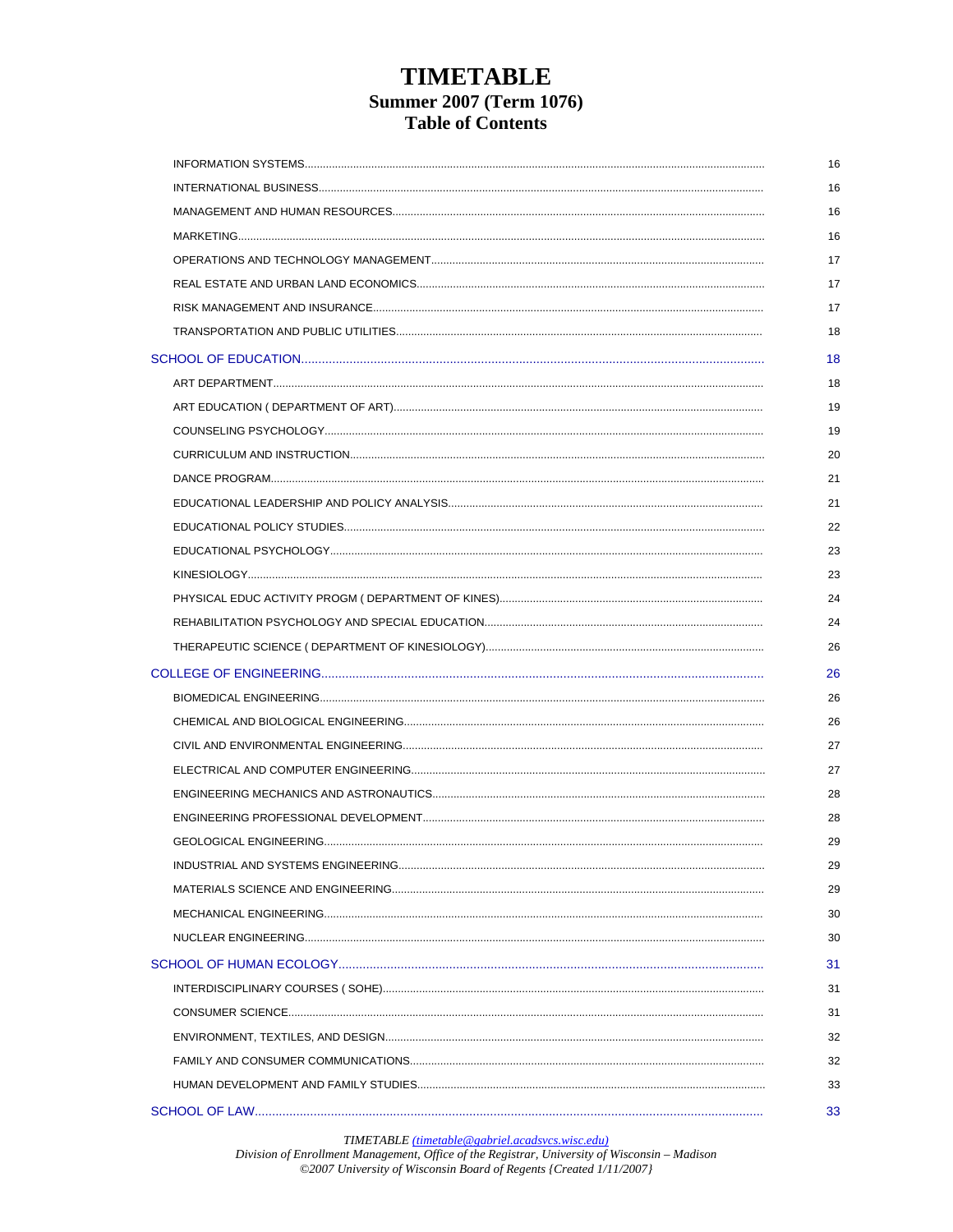TIMETABLE (timetable@gabriel.acadsvcs.wisc.edu)<br>Division of Enrollment Management, Office of the Registrar, University of Wisconsin – Madison<br>©2007 University of Wisconsin Board of Regents (Created 1/11/2007)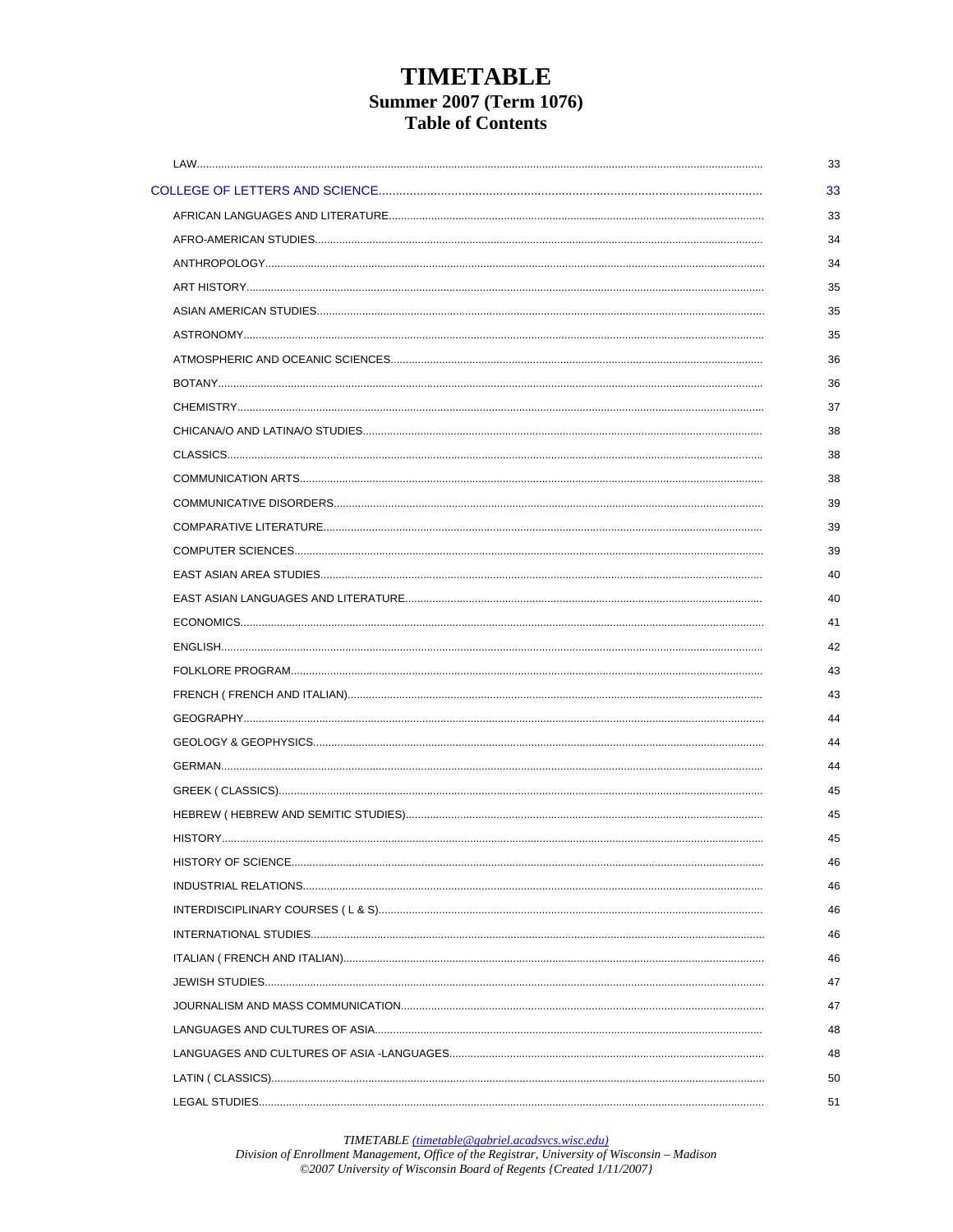TIMETABLE (timetable@gabriel.acadsvcs.wisc.edu)<br>Division of Enrollment Management, Office of the Registrar, University of Wisconsin – Madison<br>©2007 University of Wisconsin Board of Regents (Created 1/11/2007)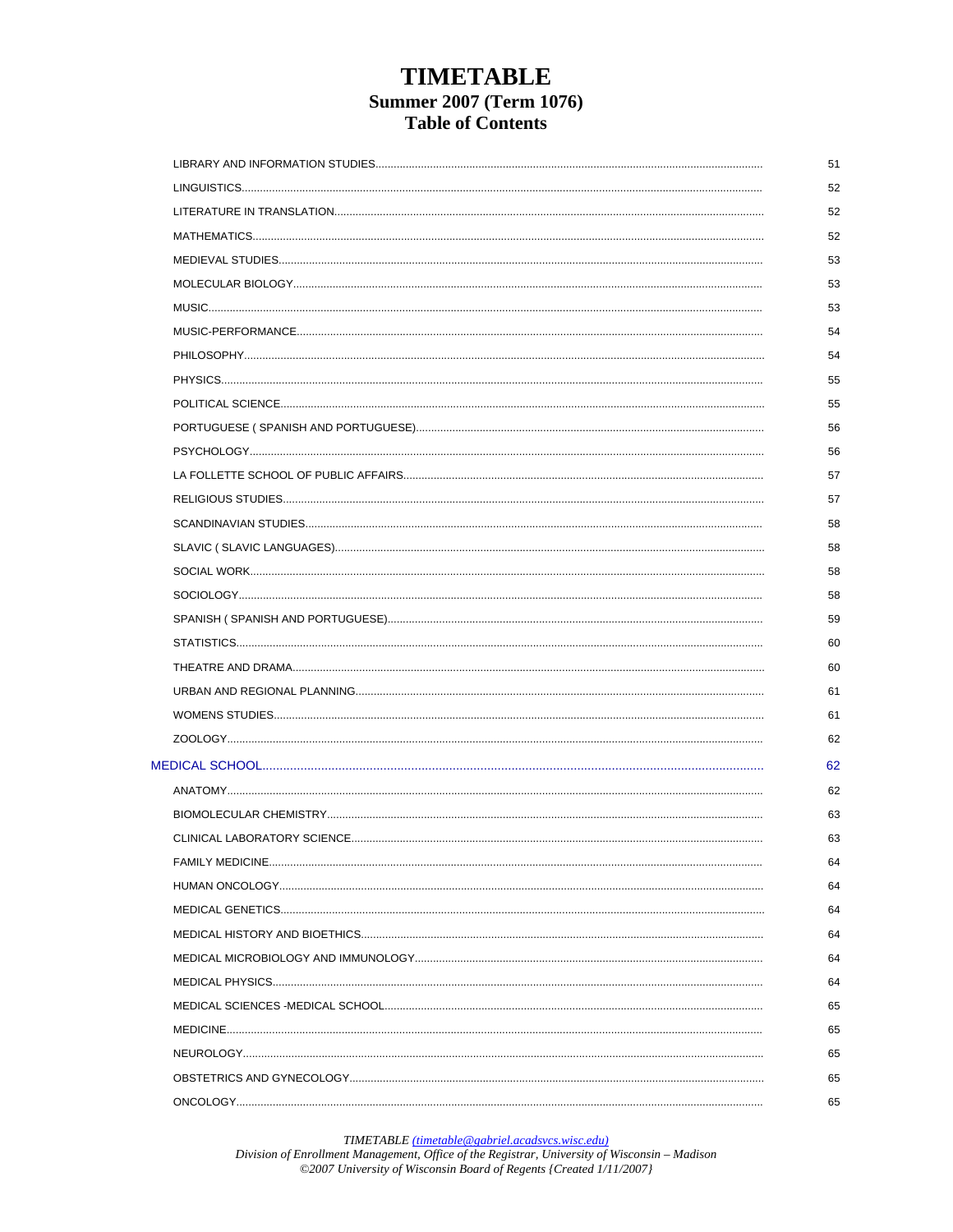| 65 |
|----|
| 65 |
| 66 |
| 66 |
| 66 |
| 66 |
| 67 |
| 67 |
| 68 |
| 68 |
| 68 |
| 68 |
| 68 |
| 68 |
| 69 |
| 69 |
| 69 |
| 70 |
| 70 |
| 70 |
| 70 |
| 70 |
| 71 |
| 71 |
|    |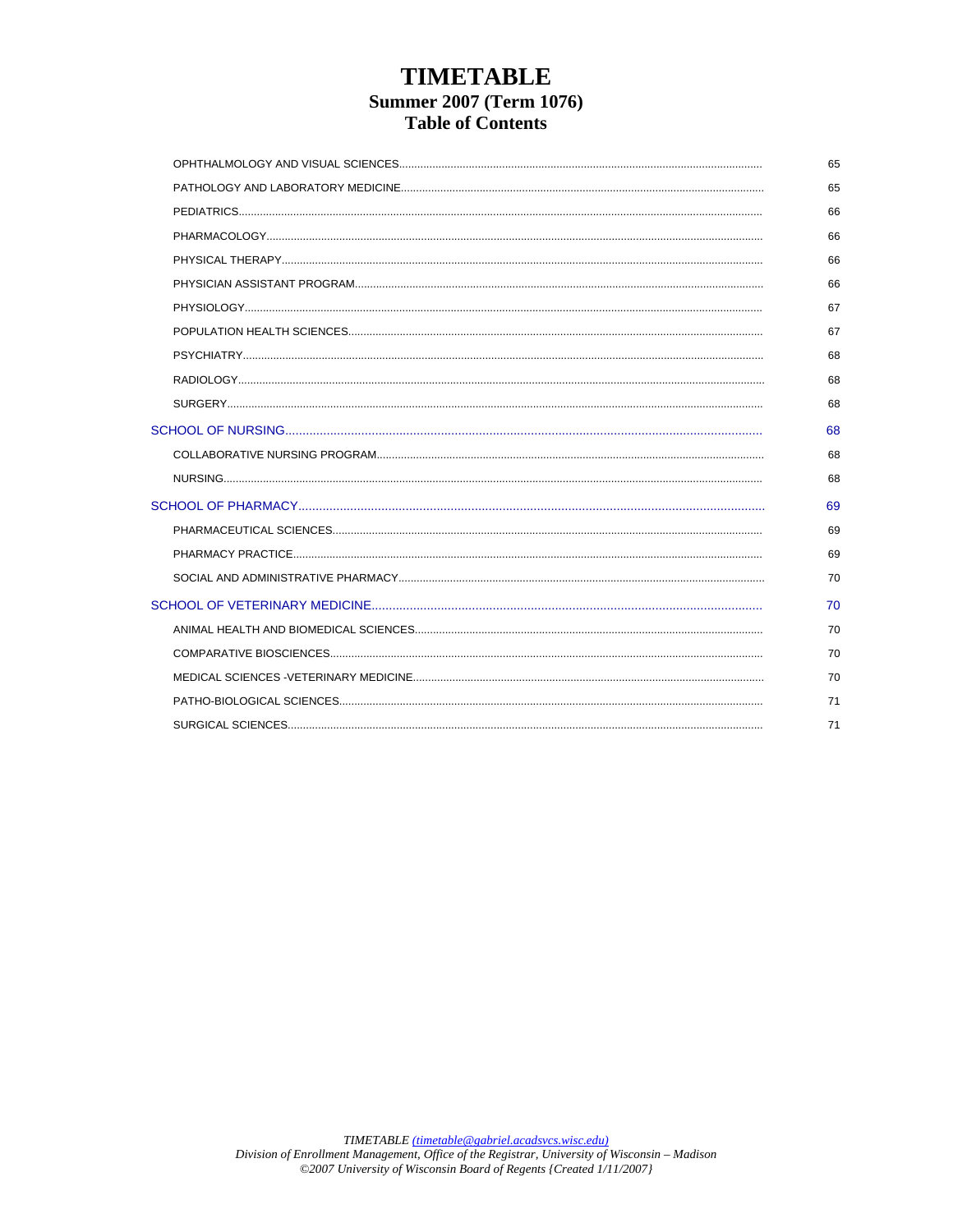| <b>IIILE OF COURSE</b>                                                             | <b>PREREQUISITES</b>                                                                                                                                                                                  | CК                        | CLASS NO.                                                                    | <b>SECTION</b>                     | <b>IIMF</b>                                     | <b>PLACE</b>                       | <b>INSTRUCTOR</b>    | geBLC      |
|------------------------------------------------------------------------------------|-------------------------------------------------------------------------------------------------------------------------------------------------------------------------------------------------------|---------------------------|------------------------------------------------------------------------------|------------------------------------|-------------------------------------------------|------------------------------------|----------------------|------------|
|                                                                                    |                                                                                                                                                                                                       |                           |                                                                              |                                    |                                                 |                                    |                      |            |
|                                                                                    | <b>INTERCOLLEGE</b>                                                                                                                                                                                   |                           |                                                                              |                                    |                                                 |                                    |                      |            |
| <b>BIOLOGY</b><br><b>BIOLOGY (205)</b>                                             | Thomas D. Sharkey, Director, Rm 118, 445 Henry Mall, (608)265-2600.                                                                                                                                   |                           |                                                                              |                                    |                                                 |                                    |                      |            |
|                                                                                    | Most biological science majors accept Biology 101/2 plus 130, 151/2 or the Biocore sequence (301-333). Prospective Biocore students must apply and be accepted in the program before they can enroll. |                           |                                                                              |                                    |                                                 |                                    |                      |            |
|                                                                                    | (DHH) 8 WEEK SESSION MON JUN 18 - SUN AUG 12                                                                                                                                                          |                           |                                                                              |                                    |                                                 |                                    |                      |            |
|                                                                                    | those who have taken Zool 151 or                                                                                                                                                                      |                           | $\rightarrow$ 16560                                                          | LEC 1<br><b>DIS 301</b>            | 8:15 MTWRF<br>9:15 MW                           | 168 Noland<br>241 Noland           |                      | ВE         |
|                                                                                    | 152 or equiv                                                                                                                                                                                          |                           | $\rightarrow$ 16561<br>$\rightarrow$ 16562                                   | <b>DIS 302</b><br>LAB 1            | 9:15 TR<br>9:15-12:15 MW                        | 241 Noland<br>251 Noland           |                      | ΒE         |
|                                                                                    |                                                                                                                                                                                                       | $1 - 4$                   |                                                                              | <b>T</b> IND                       |                                                 |                                    |                      | Ε          |
|                                                                                    | advisor & internship progm                                                                                                                                                                            | $1 - 8$                   |                                                                              | <b>T</b> IND                       |                                                 |                                    |                      | $\sqrt{c}$ |
|                                                                                    | coordinator                                                                                                                                                                                           |                           |                                                                              | <b>T</b> IND                       |                                                 |                                    |                      | А          |
|                                                                                    |                                                                                                                                                                                                       | $2 - 3$                   |                                                                              | <b>T</b> IND<br><b>T IND</b>       |                                                 |                                    |                      | Α<br>Α     |
|                                                                                    |                                                                                                                                                                                                       |                           |                                                                              | <b>T</b> IND                       |                                                 |                                    |                      | А          |
|                                                                                    |                                                                                                                                                                                                       | $1 - 4$                   |                                                                              | <b>T</b> IND                       |                                                 |                                    |                      | Α          |
| <b>BIOLOGY CORE CURRICULUM</b><br><b>BIOCORE (206)</b>                             | Jeff Hardin, Director, 327 Zoology Research, (608)262-5979                                                                                                                                            |                           |                                                                              |                                    |                                                 |                                    |                      |            |
| Students must preregister with the Biocore Office to be authorized for enrollment. |                                                                                                                                                                                                       |                           |                                                                              |                                    |                                                 |                                    |                      |            |
|                                                                                    | (DHH) 8 WEEK SESSION MON JUN 18 - SUN AUG 12                                                                                                                                                          |                           |                                                                              |                                    |                                                 |                                    |                      |            |
|                                                                                    |                                                                                                                                                                                                       |                           |                                                                              | <b>T</b> IND                       |                                                 |                                    |                      | AC         |
|                                                                                    |                                                                                                                                                                                                       |                           |                                                                              |                                    |                                                 |                                    |                      |            |
| <b>ENVIR ST (360)</b>                                                              | <b>ENVIRONMENTAL STUDIES - GAYLORD NELSON INSTITUTE</b><br>Pete Nowak, Chair, 70 Science, (608)263-4626                                                                                               |                           |                                                                              |                                    |                                                 |                                    |                      |            |
|                                                                                    | (ACC) 3 WEEK SESSION TUE MAY 29 - SUN JUN 17                                                                                                                                                          |                           |                                                                              |                                    |                                                 |                                    |                      |            |
|                                                                                    | required                                                                                                                                                                                              |                           | $\rightarrow$ 12980                                                          | LEC <sub>3</sub>                   | 8:30-12:00 MWF                                  | 175 Science                        | Ventura, S           | BI C       |
|                                                                                    | (BEE) 5 WEEK SESSION MON JUN 04 - SUN JUL 08                                                                                                                                                          |                           |                                                                              |                                    |                                                 |                                    |                      |            |
|                                                                                    |                                                                                                                                                                                                       |                           |                                                                              | $\rightarrow$ 16898 <b>B</b> LEC 1 | %'                                              | A Off Campus                       | Magana, S            |            |
|                                                                                    | required                                                                                                                                                                                              |                           |                                                                              |                                    | 9:00-4:00 MTWRF                                 | 114 Social Wrk                     | Magana, S            |            |
|                                                                                    | (DDD) 4 WEEK SESSION MON JUN 18 - SUN JUL 15                                                                                                                                                          |                           |                                                                              |                                    |                                                 |                                    |                      |            |
|                                                                                    | geol or meteor or cons inst                                                                                                                                                                           | -4                        | $\rightarrow$ 16957                                                          | LEC 1                              | 1:00-5:25 pm TR                                 | 350 Science                        | Knox, J              | PI C       |
|                                                                                    |                                                                                                                                                                                                       |                           | $\rightarrow$ 17105                                                          | LEC 1                              | 1:10-3:10 MTWRF                                 | A228 Russell Lb                    | Berkelman, J         | BI C       |
|                                                                                    | strongly recommended<br>3 cr philos or envir studies, or                                                                                                                                              | 3                         | →12941                                                                       | LEC.                               | 8:55-11:35 MTWR                                 | 5181 White                         | Anderson, J          | ZAC        |
|                                                                                    | Grad st in IES                                                                                                                                                                                        |                           |                                                                              |                                    |                                                 |                                    |                      |            |
|                                                                                    | (DHH) 8 WEEK SESSION MON JUN 18 - SUN AUG 12                                                                                                                                                          |                           |                                                                              |                                    |                                                 |                                    |                      |            |
|                                                                                    |                                                                                                                                                                                                       | $1 - 2$<br>$\overline{2}$ | $\rightarrow$ 12907                                                          | <b>T</b> IND<br>LEC 1              | 10:20-12:20 MW                                  | 346 Birge                          | Dodson, S            | ET<br>BI C |
|                                                                                    | in chem recommended                                                                                                                                                                                   | 3                         | $\rightarrow$ 16892                                                          | LEC <sub>1</sub>                   | 1:00-5:00 pm MW                                 | 110 Science                        | Carpenter, Q         | BI C       |
|                                                                                    | level biology or equiv (such as<br>relevant physical sciences)                                                                                                                                        |                           |                                                                              |                                    |                                                 |                                    |                      |            |
|                                                                                    |                                                                                                                                                                                                       |                           |                                                                              | <b>T</b> IND                       |                                                 |                                    |                      | AT         |
|                                                                                    |                                                                                                                                                                                                       | $1 - 3$                   |                                                                              | <b>T IND</b><br><b>T</b> IND       |                                                 |                                    |                      | ΑT<br>AT   |
|                                                                                    |                                                                                                                                                                                                       | $1 - 3$                   |                                                                              | <b>T IND</b>                       |                                                 |                                    |                      | ΑT         |
|                                                                                    |                                                                                                                                                                                                       | $1 - 3$<br>5              | $\rightarrow$ 12909                                                          | <b>T IND</b><br>I FLD<br>-1        | G 8:00-5:00 pm MTWRF                            | 110 Science                        | Zedler, J            | AC         |
|                                                                                    | cons inst                                                                                                                                                                                             |                           | $\rightarrow$ 16897                                                          | $I$ FLD<br>$\overline{2}$          | J 8:00-5:00 pm MTWRF                            | 110 Science                        | Wang, H<br>Potter, K |            |
|                                                                                    |                                                                                                                                                                                                       | $1-9$<br>$1 - 3$          |                                                                              | <b>T</b> IND<br><b>T IND</b>       |                                                 |                                    |                      |            |
|                                                                                    |                                                                                                                                                                                                       |                           |                                                                              |                                    |                                                 |                                    |                      |            |
|                                                                                    | (HDD) 4 WEEK SESSION MON JUL 16 - SUN AUG 12                                                                                                                                                          |                           |                                                                              |                                    |                                                 |                                    |                      |            |
|                                                                                    |                                                                                                                                                                                                       | 3                         | $\rightarrow$ 12954                                                          | LEC 1<br><b>DIS 301</b>            | 1:10-3:40 MTWR<br>2:10-3:40 R                   | 1111 Humanities<br>2125 Humanities | Jacobs, H            | SDC        |
|                                                                                    |                                                                                                                                                                                                       | $3 - 4$                   | $\rightarrow$ 12955                                                          | <b>DIS 302</b>                     | 2:10-3:40 R                                     | 2631 Humanities                    |                      |            |
|                                                                                    |                                                                                                                                                                                                       | $3 - 4$<br>$3 - 4$        | $\rightarrow$ 12956<br>$\rightarrow$ 12957                                   | <b>DIS 303</b><br><b>DIS 304</b>   | 4:00-5:30 pm R<br>8:55-10:35 R                  | 175 Science<br>175 Science         |                      |            |
|                                                                                    | A Field trip course and Service Learning in Texas with class trips to Mexico. Students pay additional costs.                                                                                          |                           | F Crosslisted with Landscape Arch,                                           |                                    |                                                 |                                    |                      |            |
|                                                                                    | <b>B</b> The web site to apply is http://www.ls.wisc.edu/oslcbr/application.htm Applications can go to Mary Russell                                                                                   |                           | G Restoration in Gardner March                                               |                                    |                                                 |                                    |                      |            |
| at mlrussell@ls.admin.wisc.edu<br>C Crosslisted with Geography                     |                                                                                                                                                                                                       |                           | I Crosslisted with Civ Engr and Urb R PI<br>J Restoration in New Orleans, LA |                                    |                                                 |                                    |                      |            |
| D Crosslisted with Philosophy<br>E Crosslisted with Zoology                        |                                                                                                                                                                                                       |                           |                                                                              |                                    | K Crosslisted with Poli Sci, Urb R PI, and Econ |                                    |                      |            |
|                                                                                    |                                                                                                                                                                                                       |                           |                                                                              |                                    |                                                 |                                    |                      |            |

<span id="page-5-0"></span>**6 INTERCOLLEGE**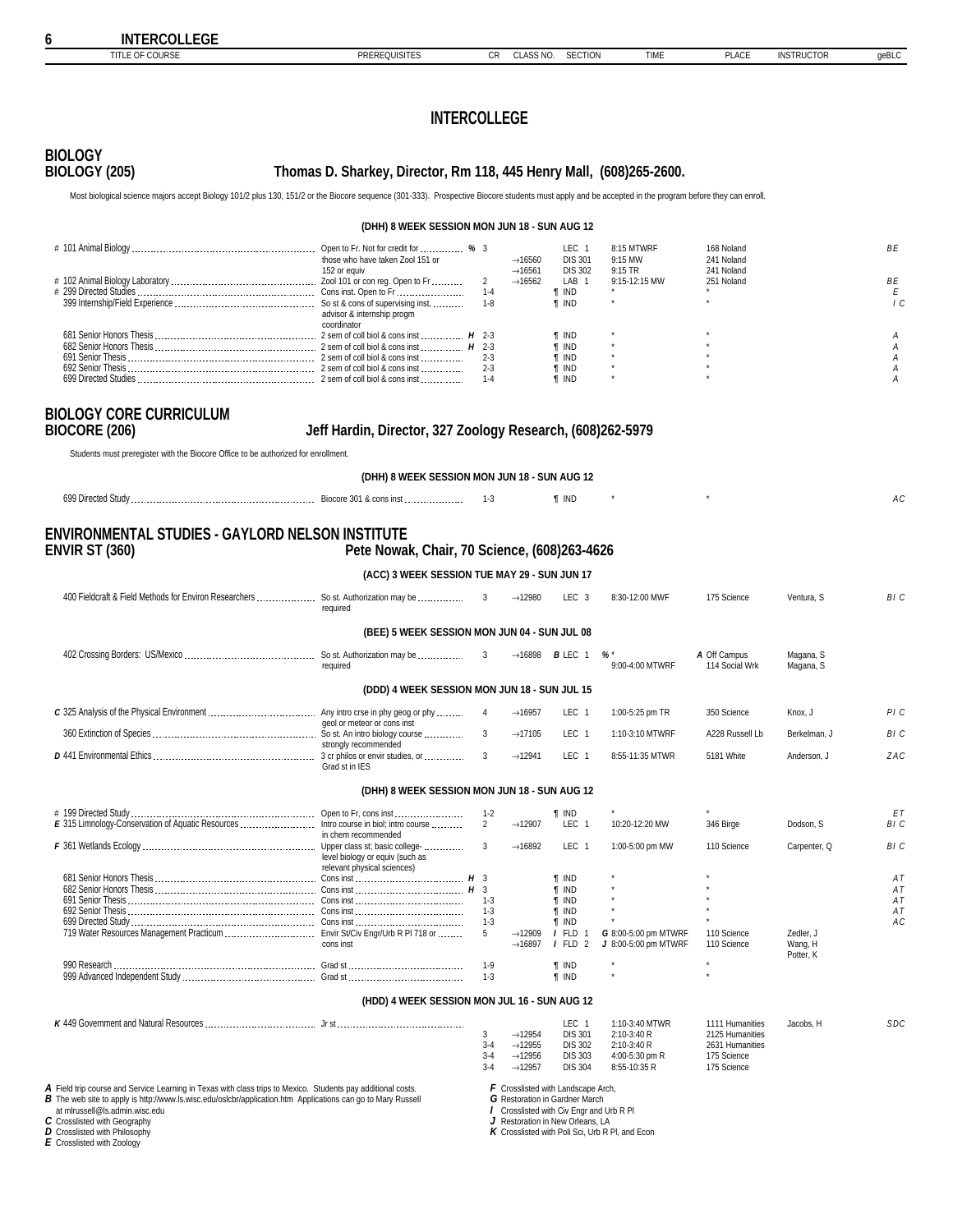<span id="page-6-0"></span>

|                             |                      |     |                            |                |      | IN.                         | 0.011000<br>LEGE.            |       |
|-----------------------------|----------------------|-----|----------------------------|----------------|------|-----------------------------|------------------------------|-------|
| COLIDOE<br>TITLE O<br>uundi | <b>PREREQUISITES</b> | v۱۱ | 5.10<br>0.00<br>ULAƏƏ IYU. | <b>SECTION</b> | TIME | DLA OF<br><sup>∽</sup> LA∪E | $-107$<br>ווס־<br>INSIRUCIOR | qeBLC |
|                             |                      |     |                            |                |      |                             |                              |       |

### **MOLECULAR AND ENVIRONMENTAL TOXICOLOGY CENTER M&ENVTOX (362) William J. Hickey, Interim Dir, 2233 Rennebohm Hall, (608)263-4580**

**(DHH) 8 WEEK SESSION MON JUN 18 - SUN AUG 12**

| 700<br>Inn!<br>. |  | 000<br>. |             |  |
|------------------|--|----------|-------------|--|
|                  |  |          | <b>IINL</b> |  |

# **NEUROSCIENCE TRAINING PROGRAM**

#### **NEUROSCI (682) Tom Yin, Chair, 7225 Med Sci Center, (608)265-4887**

**(DHH) 8 WEEK SESSION MON JUN 18 - SUN AUG 12**

| 675 Topic:<br>. Molecular Approaches to Neuroscience | Variable            |     | $\rightarrow$ 16105 | _EC   | 9:00-6:00 pm MTWRF | Off Campus |   |
|------------------------------------------------------|---------------------|-----|---------------------|-------|--------------------|------------|---|
| 681 Senior<br>' Honore Thaeie                        | cons inst           |     |                     | ' IND |                    |            | A |
| 691 Undergraduate Thesis                             | `one inet           |     |                     | . Ind |                    |            |   |
| 699 Directed Study in Research                       | Conc inct           |     |                     | . Ind |                    |            |   |
| 990 Research and Thesis                              | Grad st in Neurosci | 1.L |                     | . Ind |                    |            |   |
| 999 Advanced Independent Study                       | `one inel           |     |                     | . Ind |                    |            |   |

### **COLLEGE OF AGRICULTURAL AND LIFE SCIENCES**

### **AGRICULTURAL AND APPLIED ECONOMICS**

#### **A A E (108) Bradford Barham, Chair, 427 Lorch Street, (608)262-9489**

For 3-4 credit courses, undergrads enroll for 4 credits, grads for 3 credits. Department home page available with supplemental course information. Please access through the Fields of Study Chart at<br>http://www.wisc.edu/wis

|                                                                                                                                                          | (ACC) 3 WEEK SESSION TUE MAY 29 - SUN JUN 17 |                                    |                                            |                                                     |                                                                                                |                                |                          |            |
|----------------------------------------------------------------------------------------------------------------------------------------------------------|----------------------------------------------|------------------------------------|--------------------------------------------|-----------------------------------------------------|------------------------------------------------------------------------------------------------|--------------------------------|--------------------------|------------|
|                                                                                                                                                          |                                              | $1 - 3$                            | $\rightarrow$ 10857                        | LEC <sub>1</sub><br><b>f</b> IND                    | 9:00-12:00 MTWR                                                                                | 1270 Grainger                  |                          | SIC<br>AC  |
|                                                                                                                                                          | (AMM)13 WEEK SESSION TUE MAY 29 - SUN AUG 26 |                                    |                                            |                                                     |                                                                                                |                                |                          |            |
|                                                                                                                                                          |                                              | $1 - 4$                            |                                            | <b>T</b> IND                                        |                                                                                                |                                |                          | AC.        |
|                                                                                                                                                          | (DHH) 8 WEEK SESSION MON JUN 18 - SUN AUG 12 |                                    |                                            |                                                     |                                                                                                |                                |                          |            |
|                                                                                                                                                          | inst. Open to Fr                             | $1 - 3$                            |                                            | <b>T</b> IND                                        |                                                                                                |                                |                          | 1T         |
|                                                                                                                                                          |                                              | 3<br>$1 - 4$<br>$1 - 9$<br>$1 - 3$ | $\rightarrow$ 10982                        | A LEC 1<br><b>T</b> IND<br>$\P$ IND<br><b>f</b> IND |                                                                                                |                                | Thurlow. J               | BI C<br>AC |
|                                                                                                                                                          | (DJJ)10 WEEK SESSION MON JUN 18 - SUN AUG 26 |                                    |                                            |                                                     |                                                                                                |                                |                          |            |
|                                                                                                                                                          | intrshp progm coordinator                    |                                    |                                            | <b>T</b> IND                                        |                                                                                                |                                |                          | AC.        |
|                                                                                                                                                          | (ECC) 3 WEEK SESSION MON JUN 25 - SUN JUL 15 |                                    |                                            |                                                     |                                                                                                |                                |                          |            |
| Topic: Teaching AP Microeconomics                                                                                                                        |                                              | $1 - 2$                            | $\rightarrow$ 10702<br>$\rightarrow$ 10703 | $C$ SEM 1                                           | <b>B</b> 8:30-11:30 MTWRF<br><b>C</b> SEM 2 <b>B</b> 1:00-4:00 MTWRF                           | B30 Taylor HI<br>B30 Taylor HI | Johnson, M<br>Johnson, M |            |
| A Distance learning. Crosslisted with Agron, Inter-Ag & Nutri Sci.<br>B Available to high school teachers only; meets formally for one week, June 25-29. |                                              |                                    |                                            |                                                     | C Each lecture can be taken for 1-2 credits; maximum number of credits for both lectures is 3. |                                |                          |            |
| AGROFCOI OGY                                                                                                                                             |                                              |                                    |                                            |                                                     |                                                                                                |                                |                          |            |

#### **AGROECOLOGY AGROECOL (130)**

| <b>IN THE READ WAS TO ME TO BE SUITED TO A THE READ OF THE UPPER TO A THE UPPER</b> |  |              |  |  |    |  |
|-------------------------------------------------------------------------------------|--|--------------|--|--|----|--|
| 699 Specia<br>Cons ins'<br>990 Research<br>Cons ins'                                |  | INL<br>¶ INL |  |  | יי |  |
|                                                                                     |  |              |  |  |    |  |

**(DHH) 8 WEEK SESSION MON JUN 18 - SUN AUG 12**

# **AGRONOMY**

**AGRONOMY (132) W.F. Tracy, Chair, 365 Moore Hall, (608)262-1390**

**(AJJ)10 WEEK SESSION TUE MAY 29 - SUN AUG 05**

| 399 Coordinative Internship/Cooperative Education<br>Cons suprvsg inst, advisor, & | T IND |  |  |
|------------------------------------------------------------------------------------|-------|--|--|
| intrshp progm coordinator                                                          |       |  |  |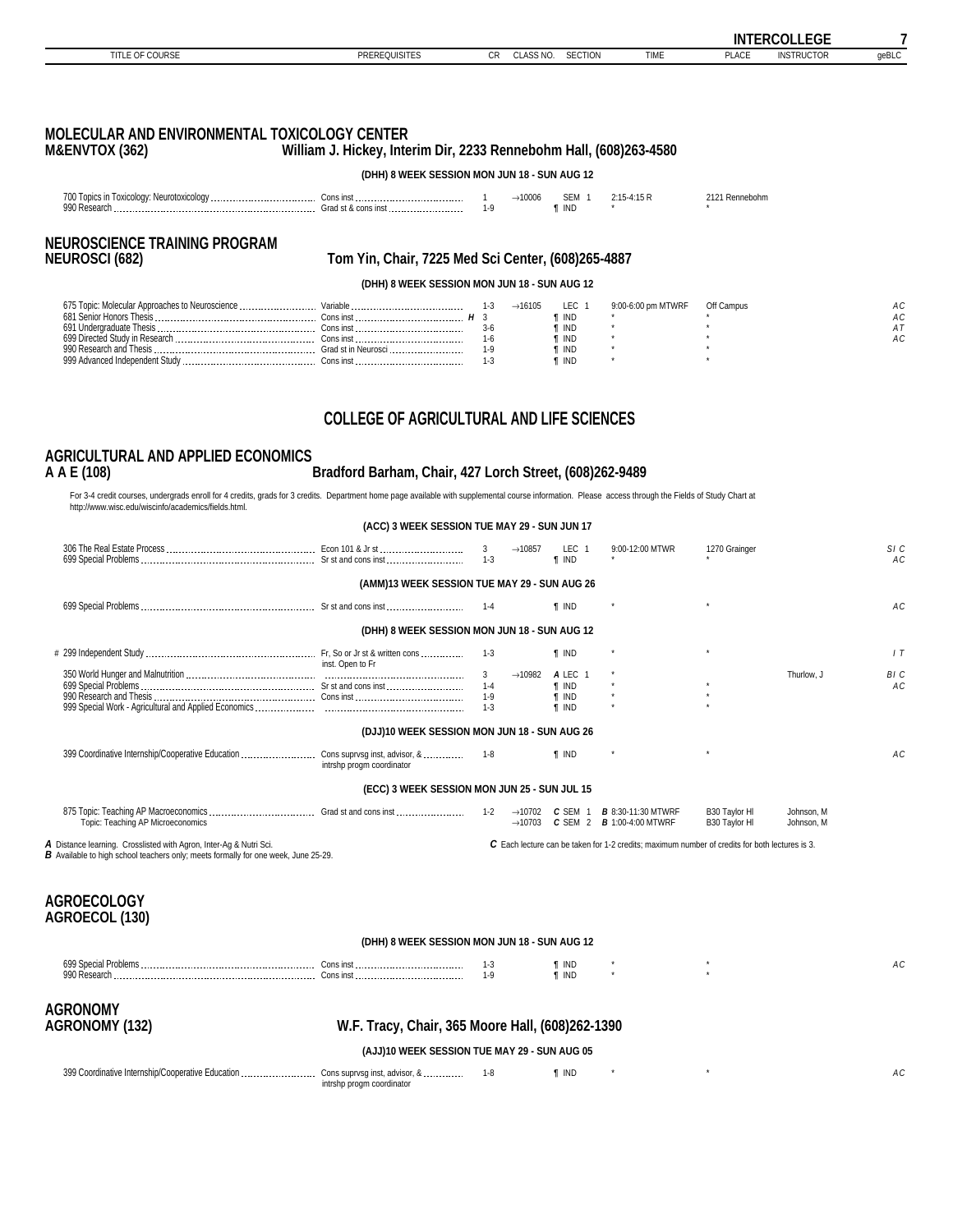<span id="page-7-0"></span>

**8 COLLEGE OF AGRICULTURAL AND LIFE SCIENCES**

| 001000<br>titl<br>UUUNUL                | PREREQUISITES<br>the contract of the contract of the contract of the contract of the contract of the contract of the contract of | $\sim$<br>◡ | <b>ULAUD INU</b> | -----<br>١M<br>יוטו ו טבו | <b>TIME</b> | DLA OF<br><b>PLACL</b> | COLICTO"<br>INSIKUUTU. | aeBLC |
|-----------------------------------------|----------------------------------------------------------------------------------------------------------------------------------|-------------|------------------|---------------------------|-------------|------------------------|------------------------|-------|
| <b>AGRONON</b><br>$-14.9o$<br>continuec |                                                                                                                                  |             |                  |                           |             |                        |                        |       |

#### **(DHH) 8 WEEK SESSION MON JUN 18 - SUN AUG 12**

|              | Open to Fr or So or Jr st & |  | ind   |  |            |                 |
|--------------|-----------------------------|--|-------|--|------------|-----------------|
|              | written cons inst           |  |       |  | Thurlow. 、 | BI <sub>c</sub> |
|              | Hon progm candidacy $H$ 2-4 |  | IND   |  |            |                 |
|              |                             |  | ' IND |  |            |                 |
|              | Agronomy 681                |  |       |  |            |                 |
|              | Sr st & cons inst           |  | ind   |  |            |                 |
| 990 Research | Grad st & cons inst         |  | ind   |  |            |                 |

*A* Distance Learning. Crosslisted with AAE, Inter-Ag, & Nutri Sci.

**ANIMAL SCIENCES**

| AN SCI (604)                                                   | D.M. Schaefer, Chair, 256 Animal Sci, (608)263-4513              |                  |                                            |                                                  |                                                        |                                                    |             |              |  |  |
|----------------------------------------------------------------|------------------------------------------------------------------|------------------|--------------------------------------------|--------------------------------------------------|--------------------------------------------------------|----------------------------------------------------|-------------|--------------|--|--|
|                                                                | (BCC) 3 WEEK SESSION MON JUN 04 - SUN JUN 24                     |                  |                                            |                                                  |                                                        |                                                    |             |              |  |  |
|                                                                |                                                                  | 3                |                                            | LEC 1                                            | 8:00-11:30 MTWRF                                       | 212 Animal Sci                                     | Beck. M     | BIT          |  |  |
|                                                                | or Zool 151 or cons inst                                         | 3                | $\rightarrow$ 10108<br>$\rightarrow$ 10110 | LAB 301<br>LEC <sub>1</sub><br>LAB 301           | 1:10-4:00 MTWRF<br>8:00-11:30 MTWRF<br>1:10-4:00 MTWRF | 128 Animal Sci<br>209 Animal Sci<br>209 Animal Sci | Cook, M     |              |  |  |
|                                                                | (CCC) 3 WEEK SESSION MON JUN 11 - SUN JUL 01                     |                  |                                            |                                                  |                                                        |                                                    |             |              |  |  |
|                                                                |                                                                  |                  | $\rightarrow$ 16806                        | LEC 1<br>LAB 301                                 | 9:55 MTWRF<br>11:00-1:20 MTWRF                         | 134 Animal Sci<br>134 Animal Sci                   | Monson, R   | $\prime$     |  |  |
|                                                                | (DCC) 3 WEEK SESSION MON JUN 18 - SUN JUL 08                     |                  |                                            |                                                  |                                                        |                                                    |             |              |  |  |
|                                                                |                                                                  |                  |                                            | LEC 1                                            | 8:00-11:30 MTWRF                                       | 209 Animal Sci                                     |             | 1T           |  |  |
|                                                                | or Zool 151 or equiv                                             |                  | $\rightarrow$ 10131<br>$\rightarrow$ 10112 | LAB 301<br>LEC 1<br>LAB 301                      | 1:10-4:00 MTWRF<br>8:00-11:30 MTWRF<br>1:10-4:00 MTWRF | 209 Animal Sci<br>212 Animal Sci<br>212 Animal Sci | Kean, R     |              |  |  |
|                                                                | (DHH) 8 WEEK SESSION MON JUN 18 - SUN AUG 12                     |                  |                                            |                                                  |                                                        |                                                    |             |              |  |  |
|                                                                | cons inst                                                        |                  |                                            | <b>f</b> IND                                     |                                                        |                                                    |             | 1T           |  |  |
|                                                                | 681                                                              | $\mathbf{3}$     | $\rightarrow$ 16687                        | LEC <sub>1</sub><br><b>T</b> IND<br><b>T</b> IND | 1:00-5:00 pm MTWRF                                     | 236 Animal Sci                                     | Albrecht, R | $\tau$<br>AT |  |  |
| 799 Practicum in Animal Sciences Teaching  Grad st & cons inst |                                                                  | $1 - 3$<br>$1-9$ |                                            | <b>T</b> IND<br><b>f</b> IND                     |                                                        |                                                    |             |              |  |  |
|                                                                | (DJJ)10 WEEK SESSION MON JUN 18 - SUN AUG 26                     |                  |                                            |                                                  |                                                        |                                                    |             |              |  |  |
|                                                                | supervising inst, advisor, and<br>internship program coordinator | $1-8$            |                                            | <b>T</b> IND                                     |                                                        |                                                    |             | АC           |  |  |
|                                                                |                                                                  | $1 - 3$          |                                            | <b>T</b> IND                                     |                                                        |                                                    |             | AC           |  |  |
|                                                                | (EDD) 4 WEEK SESSION MON JUN 25 - SUN JUL 22                     |                  |                                            |                                                  |                                                        |                                                    |             |              |  |  |
|                                                                |                                                                  | $0 - 1$          | $\rightarrow$ 16688                        | SEM <sub>1</sub>                                 | 3:00-4:00 TR                                           | 150 Russell Lb                                     | Zheng, J    |              |  |  |
|                                                                | (FCC) 3 WEEK SESSION MON JUL 02 - SUN JUL 22                     |                  |                                            |                                                  |                                                        |                                                    |             |              |  |  |
|                                                                | Ag Econ 215 or Econ 101 or equiv.<br>Open to Fr                  | 3                | $\rightarrow$ 10133                        | LEC 1<br>LAB 301                                 | 8:00-11:30 MTWRF<br>1:10-4:00 MTWRF                    | 209 Animal Sci<br>209 Animal Sci                   |             | DT           |  |  |
|                                                                |                                                                  | 3                | $\rightarrow$ 10114                        | LEC <sub>1</sub><br>LAB 301                      | 8:00-11:00 MTWRF<br>1:10-4:00 MTWRF                    | 212 Animal Sci<br>212 Animal Sci                   | Richards, M |              |  |  |
| A Meets two weeks June 4th - June 15th.                        |                                                                  |                  |                                            | C Meets two weeks June 18th - June 29th.         |                                                        |                                                    |             |              |  |  |

*A* Meets two weeks June 4th - June 15th. *B* Previous biology or Animal Science course recommended.

*C* Meets two weeks June 18th - June 29th. *D* Meets two weeks July 2nd - July 13th.

# **BACTERIOLOGY**

### **BACT (192) G. H. Chambliss, Chair, 120 Biochemistry, (608)262-2975**

Department home page available with supplemental course information. Please access through the Fields of Study Chart at http://www.wisc.edu/wiscinfo/academics/fields. html

#### **(DHH) 8 WEEK SESSION MON JUN 18 - SUN AUG 12**

| Chem 103 or 108 or 109 or 115.<br>Stdts may not rec cr for both Bact<br>101&303. Stdts with 1 sem organic<br>chem who will continue in biol or | $\rightarrow$ 10002 | LEC 1            | 8:15-9:30 MTWR         | 351 Moore  | Todar, K | <b>BEC</b> |
|------------------------------------------------------------------------------------------------------------------------------------------------|---------------------|------------------|------------------------|------------|----------|------------|
| phys sci take 303. Open to Fr<br>Bact 101 or con reg (preferred).<br>Stdts may not receive credit for<br>both Bact 102 & 304. Open to Fr       | $\rightarrow$ 10003 | LAB <sub>1</sub> | <b>B</b> 9:55-11:55 TR | 20 Biochem | Kurtz, R | <b>BEC</b> |

*A* Fee for lecture handouts. *B* Distance Learning. This lab includes a virtual component. Students will be required to do some labs

on-line. *C* Fee for lab manual. Must supply microscope slides and cover slips.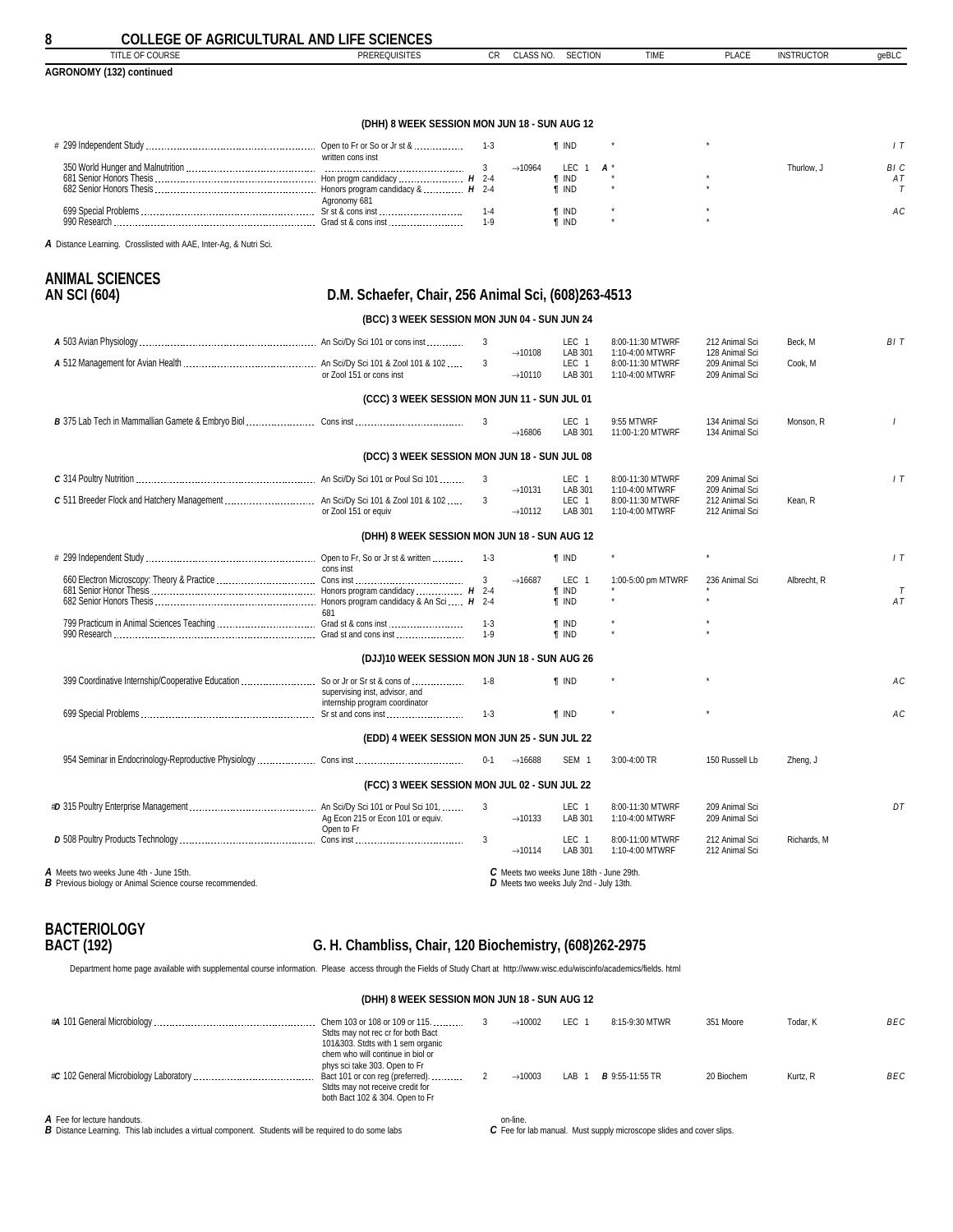<span id="page-8-0"></span>

|                                                   |                                                                                                                                                                                       |                |                     |                  | <b>COLLEGE OF AGRICULTURAL AND LIFE SCIENCES</b> |                |                   | 9              |
|---------------------------------------------------|---------------------------------------------------------------------------------------------------------------------------------------------------------------------------------------|----------------|---------------------|------------------|--------------------------------------------------|----------------|-------------------|----------------|
| TITLE OF COURSE                                   | <b>PREREQUISITES</b>                                                                                                                                                                  | <b>CR</b>      | CLASS NO.           | <b>SECTION</b>   | TIME                                             | <b>PLACE</b>   | <b>INSTRUCTOR</b> | geBLC          |
| BACT (192) continued                              | (DHH) 8 WEEK SESSION MON JUN 18 - SUN AUG 12                                                                                                                                          |                |                     |                  |                                                  |                |                   |                |
|                                                   | cons inst                                                                                                                                                                             | $1 - 3$        |                     | <b>T</b> IND     |                                                  |                |                   | $\overline{C}$ |
|                                                   | Prev crse in botany, zool, Biocore<br>or gen biol; 1 sem org chem or con<br>reg. No degree cr for both Bact 101<br>& 303. Required of Bact majors,<br>recommended for biol sci majors | 3              | $\rightarrow$ 10004 | LEC <sub>1</sub> | 8:15-9:30 MTWR                                   | 150 Russell Lb | Paustian, T       | BI C           |
|                                                   | Bact 303 or con reg. No degree cr<br>for both Bact 102 & 304. Required<br>of Bact majors & recommended for<br>bio-sci majors                                                          | $\overline{2}$ | $\rightarrow$ 10005 | LAB <sub>1</sub> | 9:55-11:55 MTWR                                  | 70 Biochem     | Roll. J           | BI C           |
| 399 Coordinative Internship/Cooperative Education | So or Jr or Sr st & cons suprysq<br>inst, advisor, & intrshp prog<br>coordinator                                                                                                      | $1 - 8$        |                     | <b>f</b> IND     |                                                  |                |                   | ΙC             |
|                                                   | Hon prog candidacy  H 2-3                                                                                                                                                             |                |                     | <b>T</b> IND     |                                                  |                |                   | АC             |
|                                                   | 681                                                                                                                                                                                   |                |                     | <b>T IND</b>     |                                                  |                |                   | AC             |
|                                                   |                                                                                                                                                                                       |                |                     | <b>T</b> IND     |                                                  |                |                   | BAC            |
|                                                   |                                                                                                                                                                                       |                |                     | <b>TIND</b>      |                                                  |                |                   | BAC            |
|                                                   |                                                                                                                                                                                       | $1 - 4$        |                     | T IND            |                                                  |                |                   | AC             |
|                                                   |                                                                                                                                                                                       | $1 - 9$        |                     | <b>T IND</b>     |                                                  |                |                   |                |

**A** Fee for lecture handouts. **C** Fee for lab manual. Must supply microscope slides and cover slips.

# **BIOCHEMISTRY**

### **BIOCHEM (200) Elizabeth A. Craig, Chair, 111 Biochemistry Addition, (608)262-3040**

Department home page available with supplemental course information. Please access through the Fields of Study Chart at http://www.wisc.edu/wiscinfo/academics/fields. html.

|                                                   | Enrolled in the CALS Honors Pram $\&$ $H$ 1-2     |       | <b>T</b> IND |  |            |
|---------------------------------------------------|---------------------------------------------------|-------|--------------|--|------------|
|                                                   | So or Jr st. Inter-Ag 288                         |       |              |  |            |
|                                                   | Open to Fr, So or Jr st & written                 | $1-3$ | <b>T</b> IND |  | -C         |
|                                                   | cons inst                                         |       |              |  |            |
| 399 Coordinative Internship/Cooperative Education | So, Jr or Sr st & cons suprysg                    | 1-8   | <b>T</b> IND |  | DC.        |
|                                                   | inst, advisor, and intrshp prog                   |       |              |  |            |
|                                                   | coordinator                                       |       |              |  |            |
|                                                   | Sr st & cons inst (for hon Biochem  H 3           |       | <b>T</b> IND |  | AC.        |
|                                                   | maiors only)                                      |       |              |  |            |
|                                                   | Honors program candidacy & Biochem $\ldots$ H 2-4 |       | <b>T</b> IND |  | AC.        |
|                                                   | 681.                                              |       |              |  |            |
|                                                   | Sr st & cons inst                                 |       | <b>T</b> IND |  | АC         |
|                                                   | Sr st and cons inst                               |       | ¶ IND        |  | A C        |
|                                                   |                                                   | 1-4   | ¶ IND        |  | <b>BAC</b> |
|                                                   |                                                   | $1-9$ | <b>T</b> IND |  |            |
|                                                   |                                                   |       |              |  |            |

**(DHH) 8 WEEK SESSION MON JUN 18 - SUN AUG 12**

# **BIOLOGICAL SYSTEMS ENGINEERING**

### **BSE (112) Patrick Walsh, Chair, 115 Ag Engr, (608)262-3310**

**(DHH) 8 WEEK SESSION MON JUN 18 - SUN AUG 12**

|                       | Fr, So or Jr st & written cons<br>inst. Open to Fr |       | ¶ IND          |  |    |
|-----------------------|----------------------------------------------------|-------|----------------|--|----|
|                       | inst & intrshp progm coordinator &                 | 1-8   | ¶ IND          |  | АC |
| 699 Special Problems  | advisor                                            |       |                |  | АC |
| 990 Research          | Sr st & cons inst<br>Cons inst                     | $1-9$ | ¶ IND<br>¶ IND |  |    |
| 999 Special Problems. |                                                    |       | ¶ IND          |  |    |
|                       |                                                    |       |                |  |    |

# DAIRY SCIENCE<br>DY SCI (292)

### **DY SCI (292) R.R. Grummer, Chair, 266A Animal Sci, (608)263-3308**

#### **(DHH) 8 WEEK SESSION MON JUN 18 - SUN AUG 12**

|                      | Open to Fr, So or Jr st & written | i ind  |  |    |
|----------------------|-----------------------------------|--------|--|----|
| 699 Special Problems | cons inst<br>. Sr st & cons inst  | i ind  |  | АC |
| 990 Research         | Grad st & cons inst               | ת ד' T |  |    |
|                      |                                   |        |  |    |

#### **(DJJ)10 WEEK SESSION MON JUN 18 - SUN AUG 26**

| 399 Coordinative Internship/Cooperative Education  So, Jr or Sr st & cons supervising  1-8 |                               |  |  |  |
|--------------------------------------------------------------------------------------------|-------------------------------|--|--|--|
|                                                                                            | inst, advisor, and internship |  |  |  |
|                                                                                            | coordinator                   |  |  |  |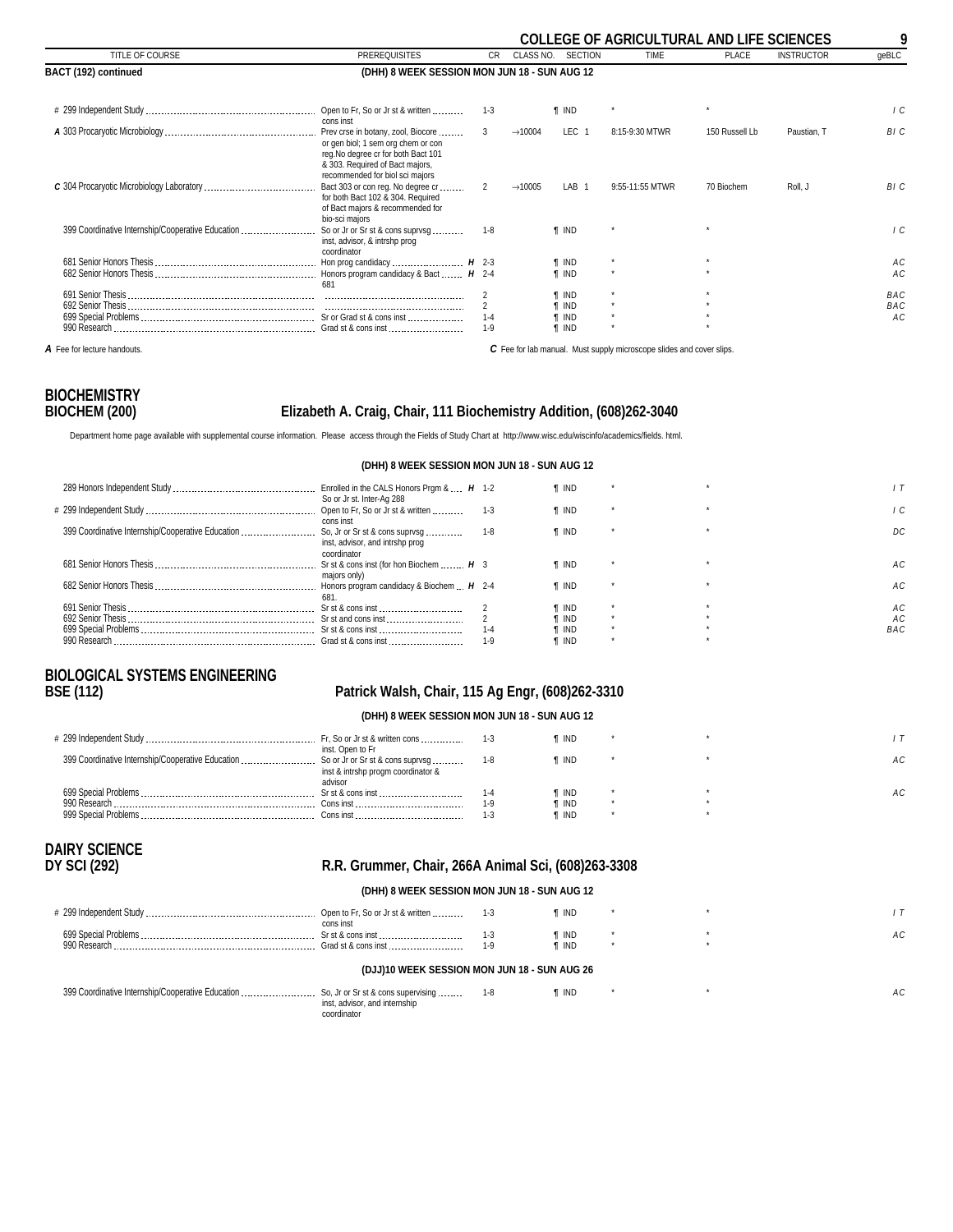<span id="page-9-0"></span>

| 10                                                                                                                                                                           | <b>COLLEGE OF AGRICULTURAL AND LIFE SCIENCES</b>        |              |                              |             |              |                        |       |
|------------------------------------------------------------------------------------------------------------------------------------------------------------------------------|---------------------------------------------------------|--------------|------------------------------|-------------|--------------|------------------------|-------|
| TITLE OF COURSE                                                                                                                                                              | <b>PREREQUISITES</b>                                    | <b>CR</b>    | CLASS NO.<br><b>SECTION</b>  | <b>TIME</b> | <b>PLACE</b> | <b>INSTRUCTOR</b>      | qeBLC |
| <b>ENTOMOLOGY</b><br><b>ENTOM (355)</b>                                                                                                                                      | W.G. Goodman, Chair, 237 Russell Labs, (608)262-1696    |              |                              |             |              |                        |       |
| Department home page available with supplemental course information. Please access through the Fields of Study Chart at http://www.wisc.edu/wiscinfo/academics/fields. html. |                                                         |              |                              |             |              |                        |       |
|                                                                                                                                                                              | (DHH) 8 WEEK SESSION MON JUN 18 - SUN AUG 12            |              |                              |             |              |                        |       |
| 399 Coordinative Internship/Cooperative Education  So, Jr or Sr st & cons supervising                                                                                        | inst, advisor, and internship<br>program coordinator    | $1-8$        | <b>T</b> IND                 |             |              |                        | AC    |
|                                                                                                                                                                              |                                                         |              | <b>T</b> IND<br><b>T</b> IND |             |              |                        | AC    |
|                                                                                                                                                                              | (ECC) 3 WEEK SESSION MON JUN 25 - SUN JUL 15            |              |                              |             |              |                        |       |
|                                                                                                                                                                              |                                                         |              | LEC $1$ $A^*$                |             |              | Young, D<br>Goodman, W |       |
| A A course for high school teachers interested in Advanced Placement Biology.                                                                                                |                                                         |              |                              |             |              |                        |       |
| <b>FOOD SCIENCE</b><br>FOOD SCI (390)                                                                                                                                        | Srinivasan Damodaran, Chair, 103 Babcock, (608)262-3046 |              |                              |             |              |                        |       |
|                                                                                                                                                                              | (DDD) 4 WEEK SESSION MON JUN 18 - SUN JUL 15            |              |                              |             |              |                        |       |
|                                                                                                                                                                              | cons inst                                               |              | <b>f</b> IND                 |             | $^\star$     |                        | 1T    |
|                                                                                                                                                                              | (DHH) 8 WEEK SESSION MON JUN 18 - SUN AUG 12            |              |                              |             |              |                        |       |
|                                                                                                                                                                              | supervising inst, advisor &<br>internship coordinator   | 1-8          | <b>T</b> IND                 |             |              |                        | AC    |
|                                                                                                                                                                              |                                                         | 1-3<br>$1-9$ | <b>T</b> IND<br>$\P$ IND     |             |              |                        | AC    |

# **FOREST ECOLOGY AND MANAGEMENT**

### **FOREST (396) Raymond Guries, Chair, 120 Russell Lab, (608)262-9975**

Department home page available with supplemental course information. Please access through the Fields of Study Chart at http://www.wisc.edu/wiscinfo/academics/fields. html.

|                                                                                | (ACC) 3 WEEK SESSION TUE MAY 29 - SUN JUN 17                                                 |         |                     |                             |                              |           |          |                |
|--------------------------------------------------------------------------------|----------------------------------------------------------------------------------------------|---------|---------------------|-----------------------------|------------------------------|-----------|----------|----------------|
|                                                                                | cons inst                                                                                    | $1 - 3$ |                     | <b>T</b> IND                |                              |           |          | 1T             |
|                                                                                | (DFF) 6 WEEK SESSION MON JUN 18 - SUN JUL 29                                                 |         |                     |                             |                              |           |          |                |
|                                                                                | Botany 100, or Botany 130, or<br>Botany/Zoology 151-152, or Biocore<br>313                   | 4       | $\rightarrow$ 16938 | LEC <sub>1</sub><br>FLD 301 | 9:00-11:00 MW<br>9:00-4:30 F | 348 Birge | Allen. T | BI C           |
|                                                                                | (DHH) 8 WEEK SESSION MON JUN 18 - SUN AUG 12                                                 |         |                     |                             |                              |           |          |                |
|                                                                                | cons inst                                                                                    | $1 - 3$ |                     | <b>f</b> IND                |                              | $\star$   |          | 1T             |
|                                                                                |                                                                                              | $1 - 4$ |                     | <b>f</b> IND                |                              |           |          | A <sub>C</sub> |
|                                                                                |                                                                                              | $1 - 4$ |                     | <b>f</b> IND                |                              |           |          |                |
|                                                                                |                                                                                              | $1 - 9$ |                     | <b>f</b> IND                |                              |           |          |                |
|                                                                                | (DJJ)10 WEEK SESSION MON JUN 18 - SUN AUG 26                                                 |         |                     |                             |                              |           |          |                |
| 399 Coordinative Internship/Cooperative Education  So, Jr or Sr st and cons of | supervising inst, advisor, and<br>internship program coordinator                             | $1 - 8$ |                     | <b>T</b> IND                |                              |           |          | AC             |
|                                                                                | (JDD) 4 WEEK SESSION MON JUL 30 - SUN AUG 26                                                 |         |                     |                             |                              |           |          |                |
|                                                                                |                                                                                              | $1 - 4$ |                     | <b>T</b> IND                |                              |           |          | A C            |
| GENETICS                                                                       |                                                                                              |         |                     |                             |                              |           |          |                |
| <b>GENETICS (412)</b>                                                          | Michael R. Culbertson, Chair, 1420 Genetics/Biotech, (608)262-1069                           |         |                     |                             |                              |           |          |                |
|                                                                                | (BJJ)10 WEEK SESSION MON JUN 04 - SUN AUG 12                                                 |         |                     |                             |                              |           |          |                |
| 399 Coordinative Internship/Cooperative Education                              | So, Jr or Sr st and cons<br>supervising inst, advisor, and<br>internship program coordinator | $1 - 8$ |                     | <b>f</b> IND                |                              |           |          | A C            |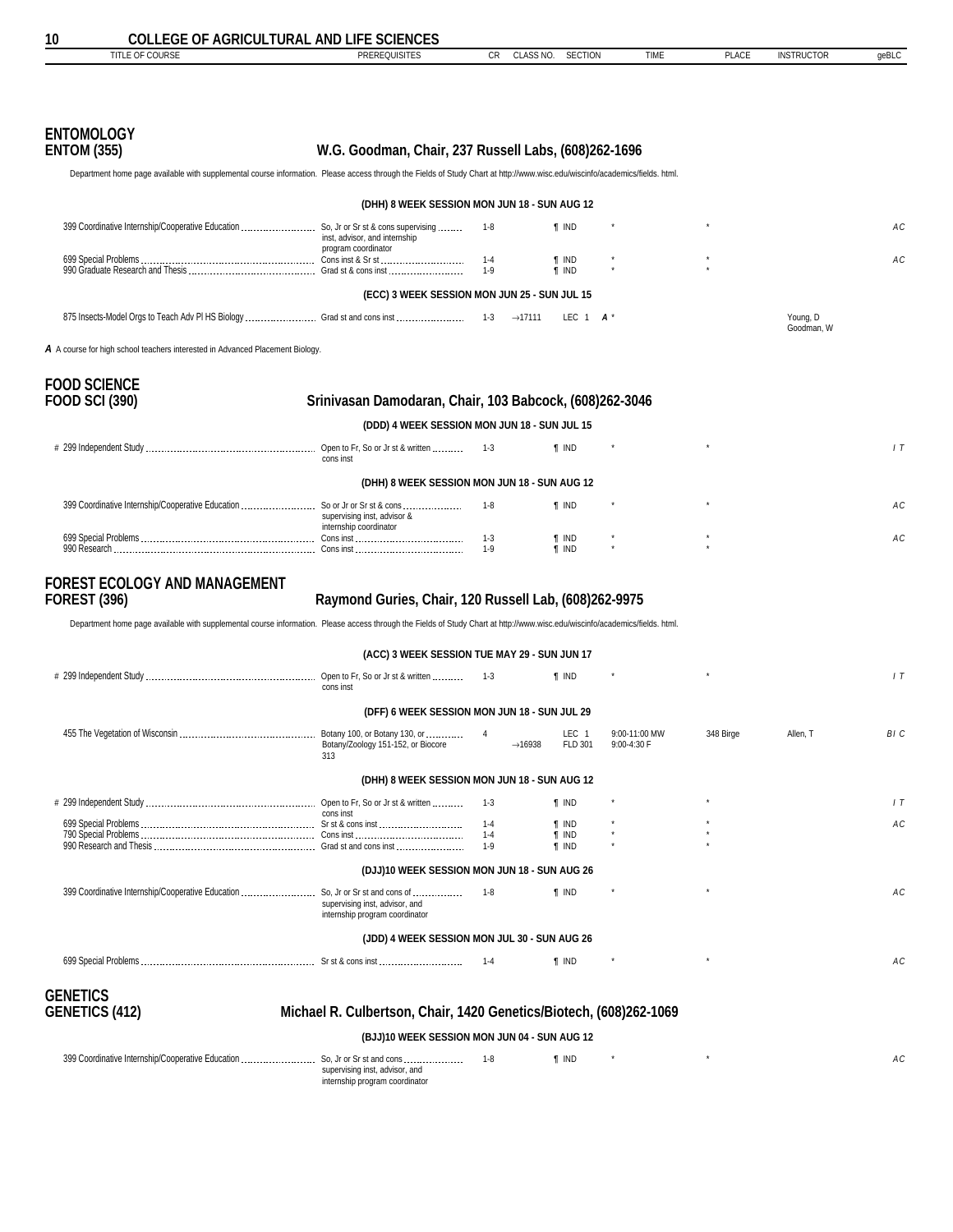<span id="page-10-0"></span>

|                                                                          |                                                                  |                  |                                            |                                  | <b>COLLEGE OF AGRICULTURAL AND LIFE SCIENCES</b> |                                    |                        | 11    |
|--------------------------------------------------------------------------|------------------------------------------------------------------|------------------|--------------------------------------------|----------------------------------|--------------------------------------------------|------------------------------------|------------------------|-------|
| TITLE OF COURSE                                                          | <b>PREREQUISITES</b>                                             | <b>CR</b>        | CLASS NO.                                  | <b>SECTION</b>                   | <b>TIME</b>                                      | <b>PLACE</b>                       | <b>INSTRUCTOR</b>      | qeBLC |
| <b>GENETICS (412) continued</b>                                          |                                                                  |                  |                                            |                                  |                                                  |                                    |                        |       |
|                                                                          |                                                                  |                  |                                            |                                  |                                                  |                                    |                        |       |
|                                                                          | (DHH) 8 WEEK SESSION MON JUN 18 - SUN AUG 12                     |                  |                                            |                                  |                                                  |                                    |                        |       |
|                                                                          | inst. Open to Fr                                                 | $1 - 3$          |                                            | <b>T</b> IND                     |                                                  |                                    |                        | 1T    |
|                                                                          | supervising inst, advisor, and<br>internship program coordinator | $1 - 8$          |                                            | <b>T</b> IND                     |                                                  |                                    |                        | AC    |
| memsing program containator<br>------- Algebra, 1 yr chem & 1 yr biology | or cons inst                                                     | 3                |                                            | LEC <sub>1</sub>                 | 10:20-11:35 MTWR                                 | 108 Plant Sci                      | Laughon, A<br>Leeds. P | BI C  |
|                                                                          |                                                                  |                  | $\rightarrow$ 10008<br>$\rightarrow$ 10009 | <b>DIS 301</b><br><b>DIS 302</b> | 11:45 T<br>11:45 W                               | 1441 Biotech Ct<br>1441 Biotech Ct |                        |       |
|                                                                          |                                                                  |                  |                                            | <b>T</b> IND                     |                                                  |                                    |                        | AT    |
|                                                                          |                                                                  | $1 - 3$<br>$1-9$ |                                            | <b>T</b> IND<br><b>T</b> IND     |                                                  |                                    |                        | AC    |
|                                                                          |                                                                  | $0 - 1$          | $\rightarrow$ 10010                        | SEM <sub>1</sub>                 | 3:30-4:30 W                                      | 1111 Biotech Ct                    | Ganetzky, B            |       |
|                                                                          |                                                                  |                  |                                            |                                  |                                                  |                                    |                        |       |
| <b>HORTICULTURE</b>                                                      |                                                                  |                  |                                            |                                  |                                                  |                                    |                        |       |
| <b>HORT (476)</b>                                                        | D.P. Stimart, Chair, 381 Horticulture, (608)262-1490             |                  |                                            |                                  |                                                  |                                    |                        |       |
|                                                                          | (ACC) 3 WEEK SESSION TUE MAY 29 - SUN JUN 17                     |                  |                                            |                                  |                                                  |                                    |                        |       |
|                                                                          | cons inst                                                        | $1-3$            |                                            | <b>T</b> IND                     |                                                  |                                    |                        | 1T    |
|                                                                          | inst, advisor, and internship<br>program coordinator             | $1 - 3$          |                                            | <b>f</b> IND                     |                                                  |                                    |                        | AC    |
|                                                                          |                                                                  | $1-3$            |                                            | <b>T</b> IND                     |                                                  |                                    |                        | AC    |
|                                                                          |                                                                  | $1 - 3$          |                                            | $\P$ IND                         |                                                  |                                    |                        |       |
|                                                                          | (AJJ)10 WEEK SESSION TUE MAY 29 - SUN AUG 05                     |                  |                                            |                                  |                                                  |                                    |                        |       |
|                                                                          |                                                                  |                  |                                            |                                  |                                                  |                                    |                        |       |
|                                                                          | cons inst                                                        | $1 - 3$          |                                            | <b>T IND</b>                     |                                                  |                                    |                        | 1T    |
|                                                                          | inst, advisor, and internship                                    | $1 - 8$          |                                            | <b>T IND</b>                     |                                                  |                                    |                        | AC    |
|                                                                          | program coordinator                                              | $1 - 4$          |                                            | <b>T</b> IND                     |                                                  |                                    |                        | AC    |
|                                                                          |                                                                  | $1 - 10$         |                                            | <b>T</b> IND                     |                                                  |                                    |                        |       |
|                                                                          |                                                                  |                  |                                            |                                  |                                                  |                                    |                        |       |
|                                                                          | (DHH) 8 WEEK SESSION MON JUN 18 - SUN AUG 12                     |                  |                                            |                                  |                                                  |                                    |                        |       |
|                                                                          | cons inst                                                        | $1 - 3$          |                                            | <b>T</b> IND                     |                                                  |                                    |                        | 1T    |
|                                                                          | inst, advisor, and internship<br>program coordinator             | $1 - 8$          |                                            | <b>T</b> IND                     |                                                  |                                    |                        | AC    |
|                                                                          |                                                                  | $1 - 4$          |                                            | <b>T</b> IND                     |                                                  |                                    |                        | AC    |
|                                                                          |                                                                  | $1-9$            |                                            | <b>T</b> IND                     |                                                  |                                    |                        |       |

# **INTERDISCIPLINARY COURSES (C A L S)**

### **INTER-AG (494) Susan Gisler, 116 Agriculture Hall, (608) 262-3037**

#### **(DHH) 8 WEEK SESSION MON JUN 18 - SUN AUG 12**

| <b>000111</b><br>anii OP.<br>ano main<br><b>nunger</b><br>VVOI |  | 10900<br>. |  |  |  |  |
|----------------------------------------------------------------|--|------------|--|--|--|--|
|----------------------------------------------------------------|--|------------|--|--|--|--|

*A* Distance learning.

# **LANDSCAPE ARCHITECTURE**

### **LAND ARC (520) Evelyn Howell, Chair, 1 Ag. Hall, (608)263-7301**

#### **(ABB) 2 WEEK SESSION TUE MAY 29 - SUN JUN 10**

|                                                         |                                              | $1 - 2$                                     | <b>T</b> IND          | $\star$                                                                                                                                                        |              |                        |  |  |
|---------------------------------------------------------|----------------------------------------------|---------------------------------------------|-----------------------|----------------------------------------------------------------------------------------------------------------------------------------------------------------|--------------|------------------------|--|--|
|                                                         | (ACC) 3 WEEK SESSION TUE MAY 29 - SUN JUN 17 |                                             |                       |                                                                                                                                                                |              |                        |  |  |
|                                                         |                                              | 1-3 <b>B</b> $\rightarrow$ 17108<br>$1 - 3$ | LEC 2<br><b>T</b> IND | 8:00-5:00 pm MTWRF                                                                                                                                             | 25J Agr Hall | Thering, S             |  |  |
| (AHH) 8 WEEK SESSION TUE MAY 29 - SUN JUL 22            |                                              |                                             |                       |                                                                                                                                                                |              |                        |  |  |
|                                                         |                                              |                                             |                       | $C$ 8:00-5:00 pm MTWRF                                                                                                                                         | 25J Agr Hall | Thering, S<br>Kelly, S |  |  |
|                                                         | (BCC) 3 WEEK SESSION MON JUN 04 - SUN JUN 24 |                                             |                       |                                                                                                                                                                |              |                        |  |  |
|                                                         |                                              |                                             | LEC 3                 | 8:00-5:00 pm MTWRF                                                                                                                                             | 25J Agr Hall | Thering, S             |  |  |
|                                                         | (CCC) 3 WEEK SESSION MON JUN 11 - SUN JUL 01 |                                             |                       |                                                                                                                                                                |              |                        |  |  |
|                                                         |                                              |                                             | LEC 4                 | 8:00-5:00 pm MTWRF                                                                                                                                             | 25J Agr Hall | Thering, S             |  |  |
| A Field trip(s) required.<br><b>B</b> Service learning. |                                              |                                             |                       | C Course is taught in 3 3-week modules. You may participate in 1, 2, or all 3. See course instructor for<br>details regarding schedule and credit requirements |              |                        |  |  |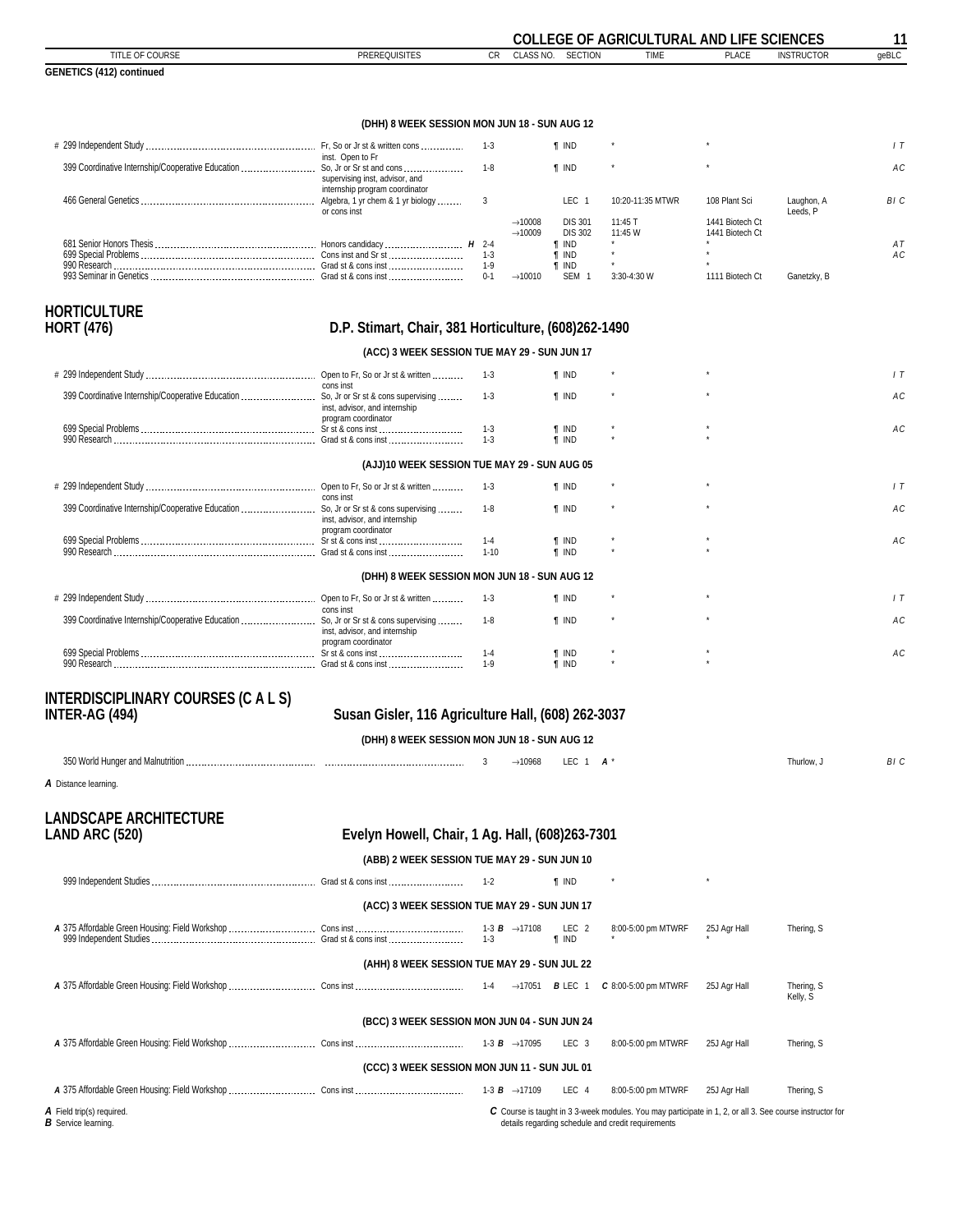<span id="page-11-0"></span>

| <b>COLLEGE OF AGRICULTURAL AND LIFE SCIENCES</b><br>12 |  |
|--------------------------------------------------------|--|
|--------------------------------------------------------|--|

| <u>COLLEGE OF AGRICULTURAL AND LIFE SCIENCES</u><br>12 |                                                                                   |                               |                                                                   |                                              |                                                     |                                            |                   |                    |
|--------------------------------------------------------|-----------------------------------------------------------------------------------|-------------------------------|-------------------------------------------------------------------|----------------------------------------------|-----------------------------------------------------|--------------------------------------------|-------------------|--------------------|
| TITLE OF COURSE                                        | <b>PREREQUISITES</b>                                                              | CR.                           | CLASS NO.                                                         | <b>SECTION</b>                               | <b>TIME</b>                                         | <b>PLACE</b>                               | <b>INSTRUCTOR</b> | geBLC              |
| LAND ARC (520) continued                               |                                                                                   |                               |                                                                   |                                              |                                                     |                                            |                   |                    |
|                                                        | (DCC) 3 WEEK SESSION MON JUN 18 - SUN JUL 08                                      |                               |                                                                   |                                              |                                                     |                                            |                   |                    |
|                                                        |                                                                                   |                               | 1-3 <b>B</b> $\rightarrow$ 17110                                  | LEC 5                                        | 8:00-5:00 pm MTWRF                                  | 25J Agr Hall                               | Thering, S        |                    |
|                                                        | (DHH) 8 WEEK SESSION MON JUN 18 - SUN AUG 12                                      |                               |                                                                   |                                              |                                                     |                                            |                   |                    |
|                                                        | level biology or equiv (such as<br>relevant physical sciences)                    |                               | $\rightarrow$ 10252<br>$\rightarrow$ 10691<br>$\rightarrow$ 16959 | LEC 1<br>LEC 1<br>LEC 1                      | 8:00-12:00 TR<br>10:00-12:00 MWF<br>1:00-5:00 pm MW | 25F Agr Hall<br>14 Agr Hall<br>110 Science | Carpenter, Q      | <b>HET</b><br>BI C |
| 399 Coordinative Internship/Cooperative Education      | So, Jr or Sr st and cons<br>supervising inst, advisor, and<br>program coordinator | $1 - 8$                       |                                                                   | <b>T IND</b>                                 |                                                     |                                            |                   | AC                 |
|                                                        |                                                                                   | $1 - 5$<br>$1 - 9$<br>$1 - 3$ |                                                                   | <b>T</b> IND<br><b>f</b> IND<br><b>T</b> IND |                                                     | $\star$                                    |                   | AC                 |
| A Field trip(s) required.                              |                                                                                   |                               | <b>B</b> Service learning.                                        |                                              |                                                     |                                            |                   |                    |

# **LIFE SCIENCES COMMUNICATION**

### **L SC COM (120) Jacqueline Hitchon McSweeney, Chair, 101 Ag Journ, (608) 262-8826**

Many classes are open only to Ag Journ and FCJ majors until freshmen register. Remaining spaces then open to other qualified students. Registration questions and requests for authorization can be emailed to<br>LSCregistration

|                                              | (ADD) 4 WEEK SESSION TUE MAY 29 - SUN JUN 24 |         |                     |                  |                  |              |                     |    |  |
|----------------------------------------------|----------------------------------------------|---------|---------------------|------------------|------------------|--------------|---------------------|----|--|
|                                              |                                              | 3       | $\rightarrow$ 17083 | LEC <sub>1</sub> | 9:00-1:00 MTWR   | 112 Ag Journ | Reaves, S           |    |  |
| (BDD) 4 WEEK SESSION MON JUN 04 - SUN JUL 01 |                                              |         |                     |                  |                  |              |                     |    |  |
|                                              |                                              |         | $\rightarrow$ 17071 | SEM 1            | 10:00-12:30 MTWR | 118 Ag Journ | Rojas, H            |    |  |
|                                              | (EHH) 8 WEEK SESSION MON JUN 25 - SUN AUG 19 |         |                     |                  |                  |              |                     |    |  |
|                                              | written cons inst                            | $1-3$   |                     | <b>T</b> IND     |                  |              |                     |    |  |
|                                              | intrshp progm coordinator                    | $1 - 8$ |                     | <b>T</b> IND     |                  |              |                     | АC |  |
|                                              |                                              | 1-4     |                     | <b>T</b> IND     |                  |              |                     | АC |  |
|                                              |                                              | $1-8$   |                     | <b>T</b> IND     |                  |              |                     |    |  |
|                                              |                                              | $1-3$   |                     | <b>T</b> IND     |                  |              |                     |    |  |
|                                              | (JDD) 4 WEEK SESSION MON JUL 30 - SUN AUG 26 |         |                     |                  |                  |              |                     |    |  |
| Social Effects                               |                                              |         | $\rightarrow$ 10967 | LEC.             | 1 $A^*$          |              | <b>Bush Hitchon</b> | ET |  |

*A* Distance learning.

# **NUTRITIONAL SCIENCES**

### **NUTR SCI (694) Roger A. Sunde, Chair, 266 Nutr Sci, (608)262-2727**

Department home page available with supplemental course information. Please access through the Fields of Study Chart at http://www.wisc.edu/wiscinfo/academics/fields. html.

|                                              |         |                     | <b>T</b> IND |  |            |      |
|----------------------------------------------|---------|---------------------|--------------|--|------------|------|
| So or Jr st. Inter-Ag 288                    |         |                     |              |  |            |      |
|                                              | $1 - 3$ |                     | <b>T</b> IND |  |            |      |
| cons inst                                    |         |                     |              |  |            |      |
|                                              |         | $\rightarrow$ 10981 | A LEC        |  | Thurlow. J | BI C |
|                                              | $1 - 8$ |                     | <b>T</b> IND |  |            | АC   |
| supervising inst, advisor &                  |         |                     |              |  |            |      |
| internship program coordinator               |         |                     |              |  |            |      |
|                                              |         |                     | t ind        |  |            |      |
|                                              |         |                     | <b>T</b> IND |  |            |      |
|                                              | $1 - 4$ |                     | <b>T</b> IND |  |            | A T  |
|                                              | $1 - 4$ |                     | ¶ IND        |  |            |      |
|                                              | $1 - 3$ |                     | IND          |  |            | A C  |
| Cons inst                                    | $1 - 9$ |                     | <b>T</b> IND |  |            |      |
|                                              |         |                     |              |  |            |      |
| (DJJ)10 WEEK SESSION MON JUN 18 - SUN AUG 26 |         |                     |              |  |            |      |
|                                              | $1-8$   |                     | <b>T</b> IND |  |            | A C  |
| supervising inst, advisor &                  |         |                     |              |  |            |      |
| internship program coordinator               |         |                     |              |  |            |      |
|                                              |         |                     |              |  |            |      |

*A* Distance learning. Crosslisted with AAE, Agronomy & Inter-Ag.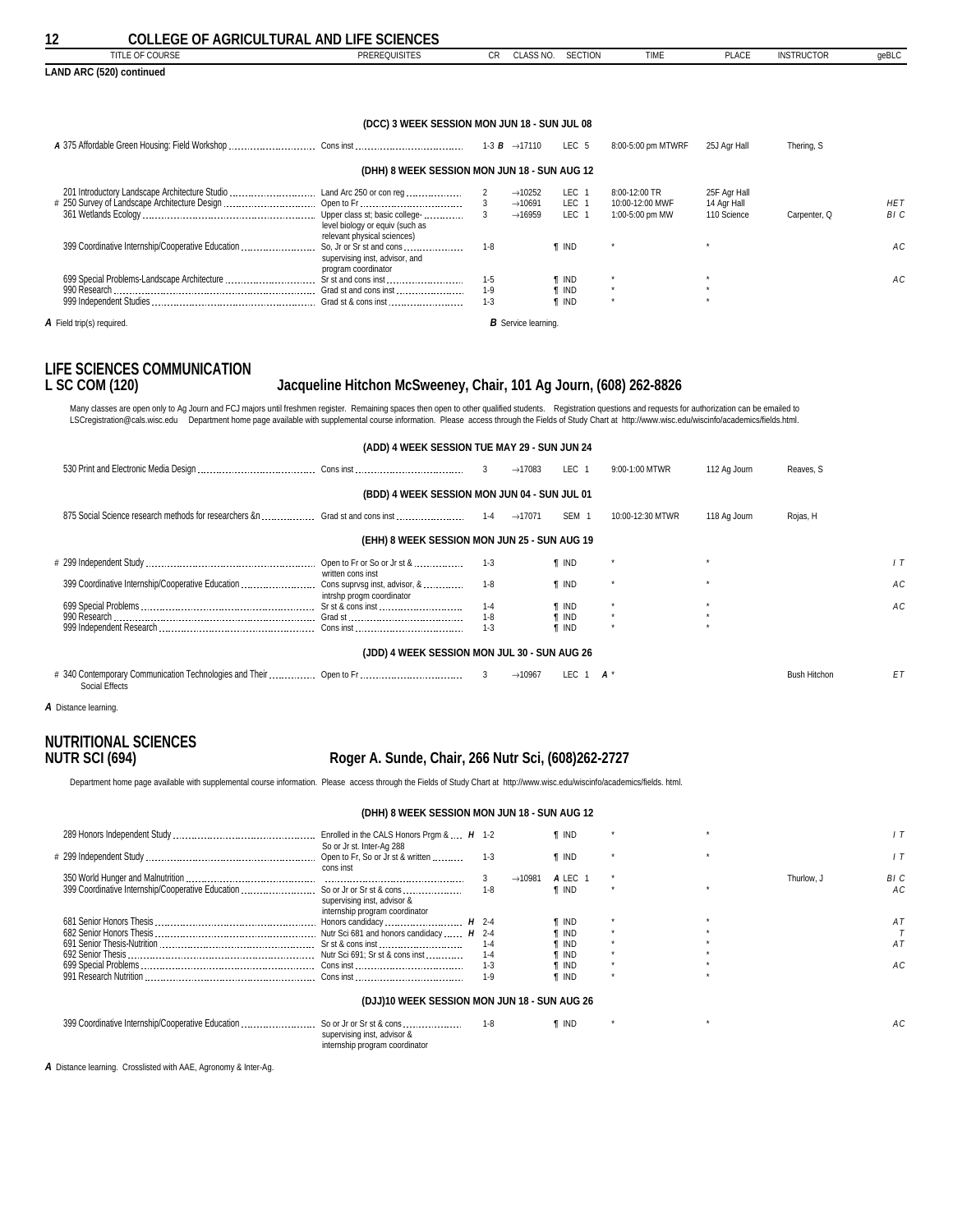<span id="page-12-0"></span>

| <b>PLANT PATHOLOGY</b><br><b>PL PATH (766)</b>                                                                                                                                                                                                                                                                                                                                             | Murray Clayton, Chair, 284 Russell Lab, (608)262-1410           |                                       |                                              |                                          |                                  |               |            |
|--------------------------------------------------------------------------------------------------------------------------------------------------------------------------------------------------------------------------------------------------------------------------------------------------------------------------------------------------------------------------------------------|-----------------------------------------------------------------|---------------------------------------|----------------------------------------------|------------------------------------------|----------------------------------|---------------|------------|
| Department home page available with supplemental course information. Please access through the Fields of Study Chart at http://www.wisc.edu/wiscinfo/academics/fields. html.                                                                                                                                                                                                               |                                                                 |                                       |                                              |                                          |                                  |               |            |
|                                                                                                                                                                                                                                                                                                                                                                                            | (AHH) 8 WEEK SESSION TUE MAY 29 - SUN JUL 22                    |                                       |                                              |                                          |                                  |               |            |
|                                                                                                                                                                                                                                                                                                                                                                                            |                                                                 |                                       | LEC 1                                        |                                          |                                  |               |            |
|                                                                                                                                                                                                                                                                                                                                                                                            |                                                                 | $\rightarrow$ 10764                   |                                              | 12:05 T                                  | 295 Russell Lb                   | Handelsman, J |            |
|                                                                                                                                                                                                                                                                                                                                                                                            | (DHH) 8 WEEK SESSION MON JUN 18 - SUN AUG 12                    |                                       |                                              |                                          |                                  |               |            |
|                                                                                                                                                                                                                                                                                                                                                                                            | cons inst                                                       | $1-3$                                 | <b>T</b> IND                                 |                                          |                                  |               | 1T         |
|                                                                                                                                                                                                                                                                                                                                                                                            |                                                                 | 3<br>$\rightarrow$ 16671              | LEC 1                                        | 8:00-12:00 F<br>LAB 301 A 8:00-5:00 pm R | 187 Russell Lb<br>187 Russell Lb | Grau, C       | 1T         |
|                                                                                                                                                                                                                                                                                                                                                                                            |                                                                 | $1-5$<br>1-3<br>$1 - 9$               | <b>T</b> IND<br><b>f</b> IND<br><b>T</b> IND | <b>B</b> *                               |                                  |               | AC         |
| A Field trip required                                                                                                                                                                                                                                                                                                                                                                      |                                                                 | <b>B</b> TA Training                  |                                              |                                          |                                  |               |            |
| <b>RURAL SOCIOLOGY</b><br><b>RUR SOC (864)</b><br>Rur Soc 357, 360 may require authorization. Students who need these courses for a degree should consult Ellen Jacobsen, (608)262-3261, 8128 Social Science. Department home page available with supplemental course informatio<br>Please access through the Fields of Study Chart at http://www.wisc.edu/wiscinfo/academics/fields.html. | Leann Tigges, Chair, 350 Agricultural Hall, (608)262-1510       |                                       |                                              |                                          |                                  |               |            |
|                                                                                                                                                                                                                                                                                                                                                                                            | (BBB) 2 WEEK SESSION MON JUN 04 - SUN JUN 17                    |                                       |                                              |                                          |                                  |               |            |
|                                                                                                                                                                                                                                                                                                                                                                                            |                                                                 | $1 - 2$                               | <b>T</b> IND                                 |                                          |                                  |               | AC         |
|                                                                                                                                                                                                                                                                                                                                                                                            | (BCC) 3 WEEK SESSION MON JUN 04 - SUN JUN 24                    |                                       |                                              |                                          |                                  |               |            |
|                                                                                                                                                                                                                                                                                                                                                                                            |                                                                 | $1 - 3$                               | <b>T</b> IND                                 |                                          |                                  |               |            |
|                                                                                                                                                                                                                                                                                                                                                                                            | (BDD) 4 WEEK SESSION MON JUN 04 - SUN JUL 01                    |                                       |                                              |                                          |                                  |               |            |
|                                                                                                                                                                                                                                                                                                                                                                                            |                                                                 |                                       | <b>T</b> IND                                 |                                          |                                  |               |            |
|                                                                                                                                                                                                                                                                                                                                                                                            | (BHH) 8 WEEK SESSION MON JUN 04 - SUN JUL 29                    |                                       |                                              |                                          |                                  |               |            |
|                                                                                                                                                                                                                                                                                                                                                                                            |                                                                 | 1-8<br>$1-3$                          | <b>T</b> IND<br><b>T</b> IND                 |                                          |                                  |               |            |
|                                                                                                                                                                                                                                                                                                                                                                                            |                                                                 |                                       |                                              |                                          |                                  |               |            |
|                                                                                                                                                                                                                                                                                                                                                                                            | (DHH) 8 WEEK SESSION MON JUN 18 - SUN AUG 12                    |                                       |                                              |                                          |                                  |               |            |
|                                                                                                                                                                                                                                                                                                                                                                                            | cons inst                                                       | 1-3                                   | <b>T</b> IND                                 |                                          |                                  |               | 1T         |
|                                                                                                                                                                                                                                                                                                                                                                                            | taken Soc 358                                                   | 3<br>$\rightarrow$ 10856              | LEC 1                                        | 12:20-1:35 MTWR                          | 6116 Soc Sci                     |               | $\sqrt{c}$ |
|                                                                                                                                                                                                                                                                                                                                                                                            | supervising inst, advisor and<br>internship program coordinator | $1 - 8$                               | <b>T</b> IND                                 |                                          |                                  |               | AC         |
| 699 Special Problems                                                                                                                                                                                                                                                                                                                                                                       |                                                                 | 1-4                                   | <b>T</b> IND                                 |                                          |                                  |               | AC         |
|                                                                                                                                                                                                                                                                                                                                                                                            |                                                                 | $1-9$<br>$1-3$<br>$\rightarrow$ 10177 | <b>T</b> IND<br>SEM <sub>1</sub>             | 12:20-2:15 T                             | 4308 Soc Sci                     |               |            |
|                                                                                                                                                                                                                                                                                                                                                                                            | cons inst                                                       | $1-3$                                 | $\P$ IND                                     |                                          |                                  |               |            |
|                                                                                                                                                                                                                                                                                                                                                                                            | (EHH) 8 WEEK SESSION MON JUN 25 - SUN AUG 19                    |                                       |                                              |                                          |                                  |               |            |
|                                                                                                                                                                                                                                                                                                                                                                                            |                                                                 | 1-3                                   | <b>T</b> IND                                 |                                          |                                  |               |            |
|                                                                                                                                                                                                                                                                                                                                                                                            | (FAA) 1 WEEK SESSION MON JUL 02 - SUN JUL 08                    |                                       |                                              |                                          |                                  |               |            |
|                                                                                                                                                                                                                                                                                                                                                                                            |                                                                 | $\overline{1}$                        | ¶ IND                                        |                                          |                                  |               |            |
|                                                                                                                                                                                                                                                                                                                                                                                            |                                                                 | $\overline{1}$                        | <b>T</b> IND                                 |                                          |                                  |               |            |
|                                                                                                                                                                                                                                                                                                                                                                                            | (GFF) 6 WEEK SESSION MON JUL 09 - SUN AUG 19                    |                                       |                                              |                                          |                                  |               |            |
|                                                                                                                                                                                                                                                                                                                                                                                            |                                                                 | 1-6                                   | <b>T</b> IND                                 |                                          |                                  |               |            |
|                                                                                                                                                                                                                                                                                                                                                                                            | (HBB) 2 WEEK SESSION MON JUL 16 - SUN JUL 29                    |                                       |                                              |                                          |                                  |               |            |

 999 Reading and Research Grad st and cons inst 1-2 *¶* IND \* \* **(HDD) 4 WEEK SESSION MON JUL 16 - SUN AUG 12** 999 Reading and Research Grad st and cons inst 1-3 *¶* IND \* \*

**COLLEGE OF AGRICULTURAL AND LIFE SCIENCES 13** TITLE OF COURSE **PREREQUISITES** CR CLASS NO. SECTION TIME PLACE INSTRUCTOR geBLC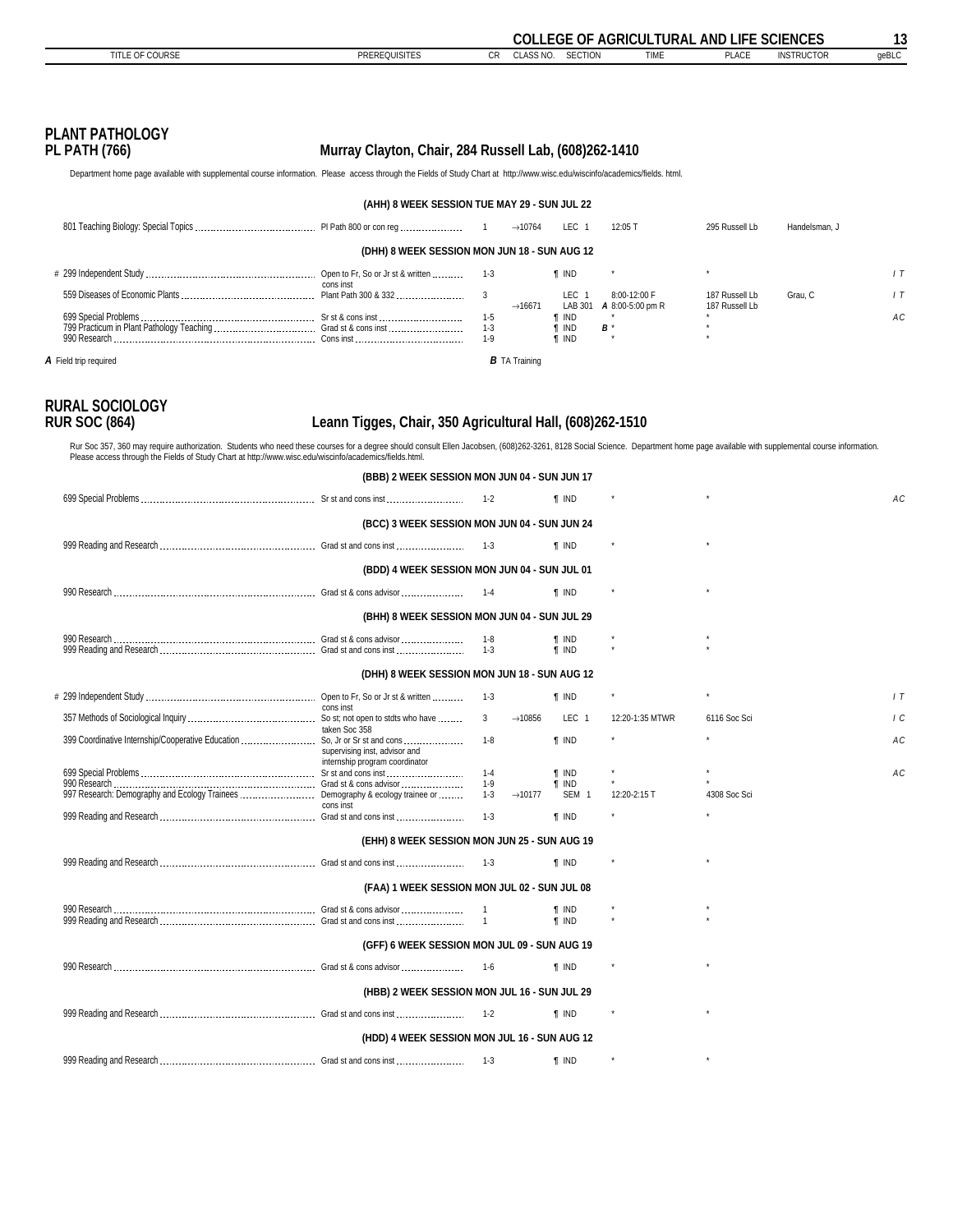```
SOIL SCIENCE
```
### **Steve Ventura, Chair, 263 Soil Science (608)262-2633**

Department home page available with supplemental course information. Please access through the Fields of Study Chart at http://www.wisc.edu/wiscinfo/academics/fields. html.

| (ACC) 3 WEEK SESSION TUE MAY 29 - SUN JUN 17 |                                                                  |         |                     |              |                    |           |            |    |  |  |
|----------------------------------------------|------------------------------------------------------------------|---------|---------------------|--------------|--------------------|-----------|------------|----|--|--|
|                                              |                                                                  | 3       | $\rightarrow$ 10011 | A FLD 1      | 8:00-5:00 pm MTWRF | 253 Soils | Madison, F |    |  |  |
|                                              |                                                                  | $1 - 3$ |                     | <b>T</b> IND |                    |           | Lowery, B  |    |  |  |
| (DHH) 8 WEEK SESSION MON JUN 18 - SUN AUG 12 |                                                                  |         |                     |              |                    |           |            |    |  |  |
|                                              | cons inst                                                        | $1 - 3$ |                     | <b>T</b> IND |                    |           |            |    |  |  |
|                                              |                                                                  | $1 - 3$ |                     | <b>T</b> IND | $\star$            | $\star$   |            | АC |  |  |
|                                              |                                                                  | $1 - 9$ |                     | <b>f</b> IND | $\star$            |           |            |    |  |  |
| (DJJ)10 WEEK SESSION MON JUN 18 - SUN AUG 26 |                                                                  |         |                     |              |                    |           |            |    |  |  |
|                                              | supervising inst, advisor, and<br>internship program coordinator | $1 - 8$ |                     | <b>T</b> IND |                    |           |            | АC |  |  |

*A* Prior enrollment in 300-level soils course highly recommended. May 29-June 1 at Kemp Biol Stn, Minocqua, WI (lodging/meals at student expense; transportation provided

# **WILDLIFE ECOLOGY**

### **WL ECOL (960) S. R. Craven, Chair, 218 Russell Labs, (608)262-2671**

Department home page available with supplemental course information. Please access through the Fields of Study Chart at http://www.wisc.edu/wiscinfo/academics/fields. html.

|  | (AMM)13 WEEK SESSION TUE MAY 29 - SUN AUG 26 |  |  |
|--|----------------------------------------------|--|--|
|--|----------------------------------------------|--|--|

|                                                   | Open to Fr, So or Jr with written                     | 1-3                 | <b>T</b> IND |                 |                 |              |      |  |  |
|---------------------------------------------------|-------------------------------------------------------|---------------------|--------------|-----------------|-----------------|--------------|------|--|--|
|                                                   | cons inst                                             |                     |              |                 |                 |              |      |  |  |
| 399 Coordinative Internship/Cooperative Education | So or Jr or Sr st & cons of                           | $1 - 8$             | <b>T</b> IND |                 |                 |              | АC   |  |  |
|                                                   | supervising inst, advisor, and                        |                     |              |                 |                 |              |      |  |  |
|                                                   | internship program coordinator<br>Sr st and cons inst | $1 - 4$             | ¶ IND        |                 |                 |              | AC.  |  |  |
|                                                   | Grad st and cons inst                                 | $1 - 9$             | <b>f</b> IND |                 |                 |              |      |  |  |
|                                                   |                                                       |                     |              |                 |                 |              |      |  |  |
| (DDD) 4 WEEK SESSION MON JUN 18 - SUN JUL 15      |                                                       |                     |              |                 |                 |              |      |  |  |
|                                                   | strongly recommended                                  | $\rightarrow$ 17104 | LEC 1        | 1:10-3:10 MTWRF | A228 Russell Lb | Berkelman, J | BI C |  |  |
| (DHH) 8 WEEK SESSION MON JUN 18 - SUN AUG 12      |                                                       |                     |              |                 |                 |              |      |  |  |
|                                                   | Open to Fr, So or Jr with written<br>cons inst        | $1 - 3$             | <b>T</b> IND |                 |                 |              |      |  |  |
|                                                   | Grad st and cons inst                                 | $1 - 9$             | <b>T</b> IND |                 |                 |              |      |  |  |

### **SCHOOL OF BUSINESS**

# **GENERAL BUSINESS**

#### **GEN BUS (231) Associate Dean Jim Johannes, 2265 Grainger Hall, (608) 262-0471**

#### **(ACC) 3 WEEK SESSION TUE MAY 29 - SUN JUN 17**

|                                                       | Open only to Jr's in Bus. Not open                                                                          | 3       | $\rightarrow$ 11151                        | LEC 1                            | 8:55-11:25 MTWRF                                    | 2175 Grainger                                   | Troyan, S  |     |  |  |  |
|-------------------------------------------------------|-------------------------------------------------------------------------------------------------------------|---------|--------------------------------------------|----------------------------------|-----------------------------------------------------|-------------------------------------------------|------------|-----|--|--|--|
| 302 Business Organizations and Negotiable Instruments | to Grad stdts for degree cr<br>Gen Bus 301 or cons inst<br>Gen Bus 303 or equiv (not open to<br>Grad stdts) | 3       | $\rightarrow$ 11103<br>$\rightarrow$ 11132 | LEC 1<br>LEC 1<br><b>DIS 301</b> | 8:00-11:30 MTWRF<br>8:55-11:25 MTWRF<br>1:10-2:25 W | 1140 Grainger<br>2185 Grainger<br>2185 Grainger | Welnetz, T | AT  |  |  |  |
| (ADD) 4 WEEK SESSION TUE MAY 29 - SUN JUN 24          |                                                                                                             |         |                                            |                                  |                                                     |                                                 |            |     |  |  |  |
|                                                       | 1 sem calculus, Jr st                                                                                       | 3       | $\rightarrow$ 11121                        | LEC 1<br><b>DIS 301</b>          | 8:55-11:25 MTWR<br>1:10-2:25 W                      | 2165 Grainger<br>2165 Grainger                  | Mullins, P | S1T |  |  |  |
| (BCC) 3 WEEK SESSION MON JUN 04 - SUN JUN 24          |                                                                                                             |         |                                            |                                  |                                                     |                                                 |            |     |  |  |  |
|                                                       | Open only to Jr's in Bus. Not open<br>to Grad stdts for degree cr                                           | 3       | $\rightarrow$ 16807                        | LEC 1                            | 1:00-3:00 MTWRF                                     | 2175 Grainger                                   | Ward, D    |     |  |  |  |
|                                                       | (DHH) 8 WEEK SESSION MON JUN 18 - SUN AUG 12                                                                |         |                                            |                                  |                                                     |                                                 |            |     |  |  |  |
|                                                       |                                                                                                             | $1 - 6$ |                                            | <b>T</b> IND                     |                                                     | $\star$                                         |            | АC  |  |  |  |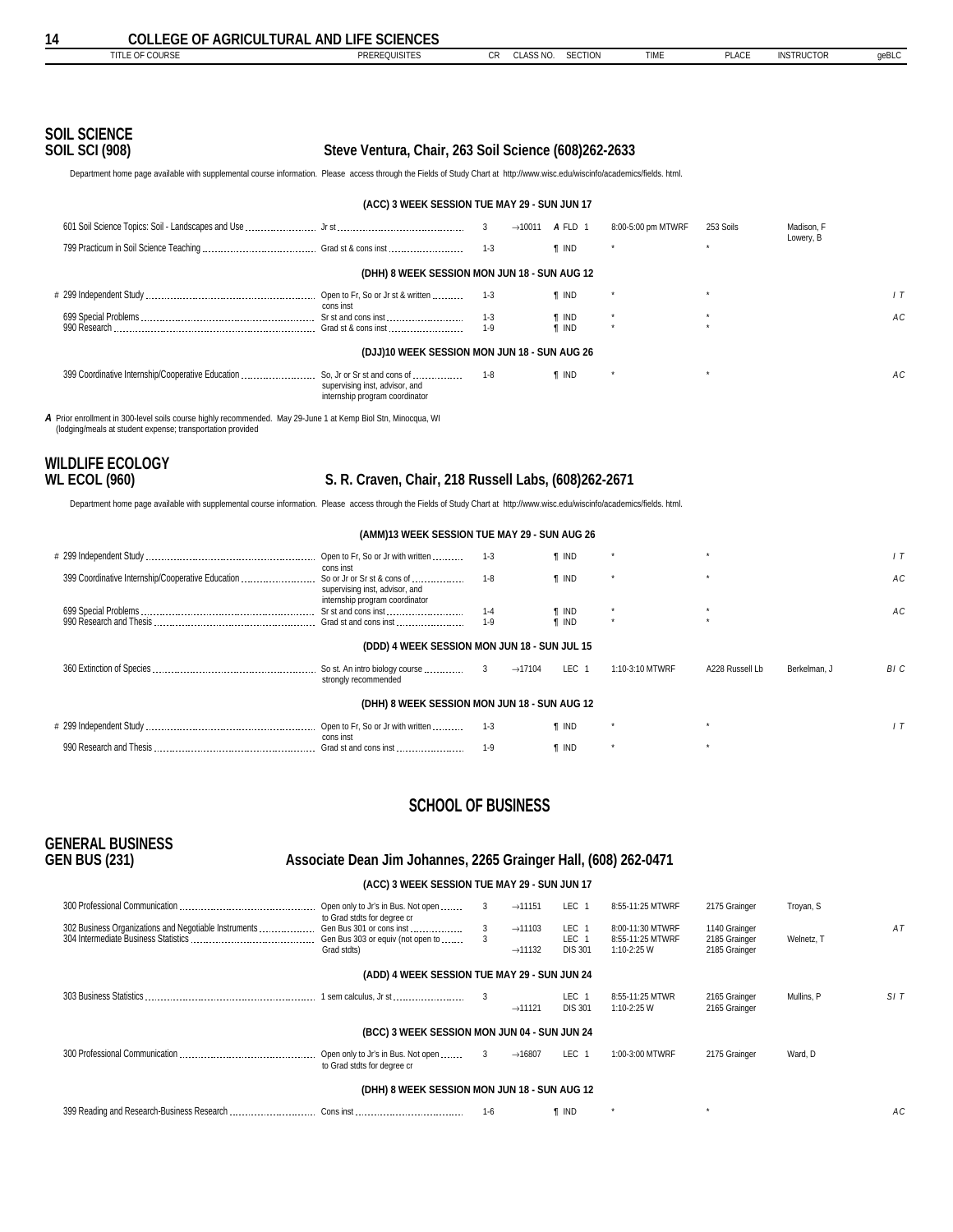<span id="page-14-0"></span>

|                                                                           |                                                                        |              |                                                                   |                           |                                                     | <b>SCHOOL OF BUSINESS</b>                       |                                | 15    |
|---------------------------------------------------------------------------|------------------------------------------------------------------------|--------------|-------------------------------------------------------------------|---------------------------|-----------------------------------------------------|-------------------------------------------------|--------------------------------|-------|
| TITLE OF COURSE                                                           | <b>PREREQUISITES</b>                                                   | CR           | CLASS NO.                                                         | <b>SECTION</b>            | <b>TIME</b>                                         | <b>PLACE</b>                                    | <b>INSTRUCTOR</b>              | qeBLC |
| GEN BUS (231) continued                                                   | (DHH) 8 WEEK SESSION MON JUN 18 - SUN AUG 12                           |              |                                                                   |                           |                                                     |                                                 |                                |       |
|                                                                           | inst. May be repeated once for                                         | 1            | $\rightarrow$ 11119                                               | FLD 1                     |                                                     |                                                 | Meier, J                       |       |
|                                                                           | credit<br>inst                                                         | $\mathbf{1}$ | $\rightarrow$ 11130                                               | FLD 1                     |                                                     |                                                 | Matosian, M                    |       |
|                                                                           | (ECC) 3 WEEK SESSION MON JUN 25 - SUN JUL 15                           |              |                                                                   |                           |                                                     |                                                 |                                |       |
|                                                                           | Open only to Jr's in Bus. Not open<br>to Grad stdts for degree cr      | 3            | $\rightarrow$ 11153                                               | LEC 1                     | 8:55-11:25 MTWRF                                    | 2175 Grainger                                   | Troyan, S                      |       |
|                                                                           | (FDD) 4 WEEK SESSION MON JUL 02 - SUN JUL 29                           |              |                                                                   |                           |                                                     |                                                 |                                |       |
|                                                                           | to Grad stdts for degree cr                                            | 3            | $\rightarrow$ 16809                                               | LEC 1                     | 1:00-3:00 MTWR                                      | 2175 Grainger                                   | Ward, D                        |       |
|                                                                           | (ICC) 3 WEEK SESSION MON JUL 23 - SUN AUG 12                           |              |                                                                   |                           |                                                     |                                                 |                                |       |
|                                                                           | to Grad stdts for degree cr                                            | 3            | $\rightarrow$ 16808                                               | LEC 1                     | 8:55-11:25 MTWRF                                    | 2175 Grainger                                   | Lindquist, M                   |       |
| <b>ACCOUNTING AND INFORMATION SYSTEMS</b><br><b>ACCT I S (232)</b>        | Jon Davis, Chair, 4120 Grainger Hall, (608) 262-1693                   |              |                                                                   |                           |                                                     |                                                 |                                |       |
|                                                                           | (ADD) 4 WEEK SESSION TUE MAY 29 - SUN JUN 24                           |              |                                                                   |                           |                                                     |                                                 |                                |       |
|                                                                           | equiv                                                                  | 3            | $\rightarrow$ 16821                                               | LEC 1                     | 9:30-12:00 MTWR                                     | 1070 Grainger                                   |                                |       |
|                                                                           | (DDD) 4 WEEK SESSION MON JUN 18 - SUN JUL 15                           |              |                                                                   |                           |                                                     |                                                 |                                |       |
|                                                                           | Not open to 1st sem Fr. Cr is not<br>given for both Acct I S 100 & 300 | $\mathbf{3}$ | $\rightarrow$ 11104                                               | LEC 1                     | 8:55-11:25 MTWR                                     | 2185 Grainger                                   |                                | EΤ    |
|                                                                           | (DEE) 5 WEEK SESSION MON JUN 18 - SUN JUL 22                           |              |                                                                   |                           |                                                     |                                                 |                                |       |
|                                                                           | status                                                                 | 3            | $\rightarrow$ 11156                                               | LEC 1                     | 10:20-12:20 MTWR                                    | 1190 Grainger                                   | Weatherwax, R                  |       |
|                                                                           |                                                                        | 3            | $\rightarrow$ 11160                                               | LEC 1                     | 10:20-12:20 MTWR                                    | 1190 Grainger                                   | Weatherwax, R                  |       |
|                                                                           | (DFF) 6 WEEK SESSION MON JUN 18 - SUN JUL 29                           |              |                                                                   |                           |                                                     |                                                 |                                |       |
|                                                                           |                                                                        | 3<br>3       | $\rightarrow$ 11134<br>$\rightarrow$ 11135                        | LEC 1<br>LEC <sub>1</sub> | 1:10-2:50 MTWR<br>1:10-2:50 MTWR                    | 1070 Grainger<br>1070 Grainger                  | Komissarov, S<br>Komissarov, S |       |
|                                                                           | (DHH) 8 WEEK SESSION MON JUN 18 - SUN AUG 12                           |              |                                                                   |                           |                                                     |                                                 |                                |       |
|                                                                           | Acct I S 100 & 300                                                     | 3            | $\rightarrow$ 11106                                               | LEC 1                     | 10:20-11:35 MTWR                                    | 1180 Grainger                                   | Andre, S                       | r ET  |
|                                                                           | (FDD) 4 WEEK SESSION MON JUL 02 - SUN JUL 29                           |              |                                                                   |                           |                                                     |                                                 |                                |       |
|                                                                           |                                                                        | 3            | $\rightarrow$ 11157                                               | LEC 1                     | 8:55-11:25 MTWR                                     | 2170 Grainger                                   | Talarczyk, A                   |       |
|                                                                           | (HDD) 4 WEEK SESSION MON JUL 16 - SUN AUG 12                           |              |                                                                   |                           |                                                     |                                                 |                                |       |
|                                                                           | Not open to 1st sem Fr. Cr is not<br>given for both Acct I S 100 & 300 | 3            | $\rightarrow$ 11117                                               | LEC 1                     | 8:55-11:25 MTWR                                     | 1140 Grainger                                   |                                | EΤ    |
|                                                                           |                                                                        | 3<br>3<br>3  | $\rightarrow$ 11105<br>$\rightarrow$ 11174<br>$\rightarrow$ 11175 | LEC 1<br>LEC 1<br>LEC 1   | 8:55-11:25 MTWR<br>1:00-3:50 MTWR<br>1:00-3:50 MTWR | 1170 Grainger<br>1140 Grainger<br>1140 Grainger | Song, I<br>Song, I             | 1T    |
| A Acct 406 meets with Acct 706.<br><b>B</b> Acct 302 meets with Acct 702. |                                                                        |              | C Acct 301 meets with Acct 701.                                   |                           |                                                     |                                                 |                                |       |

# **FINANCE, INVESTMENT AND BANKING**

### **FINANCE (233) James Hodder, Chair, 5269 Grainger Hall, (608) 262-6032**

Prerequisites as stated in this Timetable will be enforced for all Finance undergraduate courses (numbered below 700).

### **(ACC) 3 WEEK SESSION TUE MAY 29 - SUN JUN 17**

| A 300 Introduction to Finance | Jr st, Econ 101 or AAE 215, Acct I<br>S 100 or 300, & Gen Bus 303 or<br>equiv (con reg in Gen Bus 303 or<br>equiv allowed) | $\rightarrow$ 11115 | LEC   | 9:00-12:00 MTWRF | 2120 Grainger |            | SIC |
|-------------------------------|----------------------------------------------------------------------------------------------------------------------------|---------------------|-------|------------------|---------------|------------|-----|
|                               | Finance/Econ 300, Math 213 or 222,<br>& Gen Bus 304 or Econ 410 or equiv<br>(or con reg)                                   | $\rightarrow$ 11107 | LEC 1 | 8:00-11:30 MTWRF | 1170 Grainger | Johnson, D | SAC |
|                               | Finance/Econ 300, Math 213 or 222,<br>Gen Bus 304 or equiv (or con req),<br>& Acct I S 301                                 | $\rightarrow$ 11123 | LEC 1 | 1:00-4:30 MTWRF  | 1140 Grainger | Johnson, D |     |

*A* Fin 300 is cross listed with Econ. *B* Fin 320 meets with Fin 720 and Econ 320.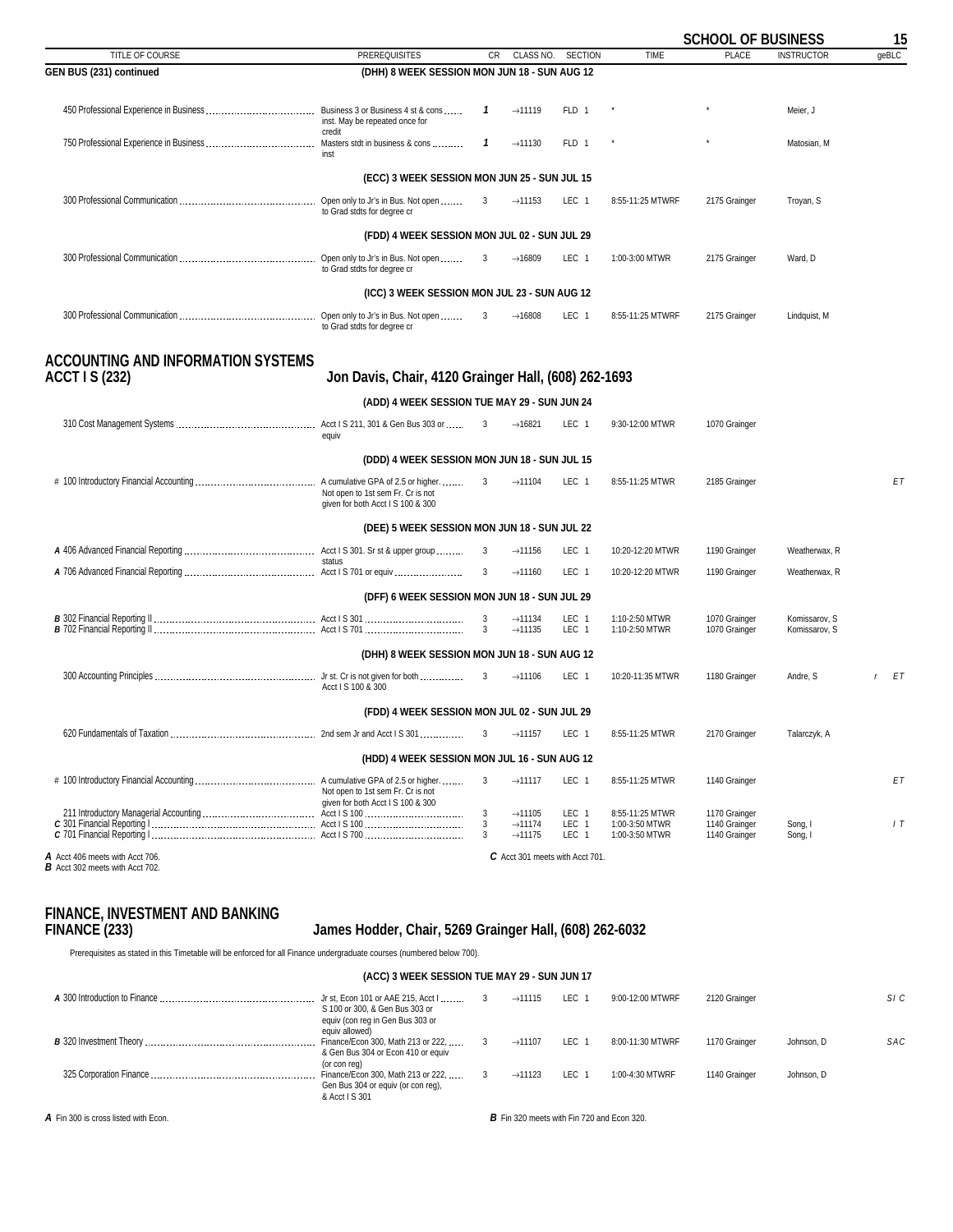<span id="page-15-0"></span>

| 16                            | <b>SCHOOL OF BUSINESS</b>                                                                                                                                                               |                                                                |                  |                                                                          |                                                             |                                                      |                                |                                                                                                         |       |
|-------------------------------|-----------------------------------------------------------------------------------------------------------------------------------------------------------------------------------------|----------------------------------------------------------------|------------------|--------------------------------------------------------------------------|-------------------------------------------------------------|------------------------------------------------------|--------------------------------|---------------------------------------------------------------------------------------------------------|-------|
|                               | TITLE OF COURSE                                                                                                                                                                         | <b>PREREQUISITES</b>                                           | CR               | CLASS NO.                                                                | <b>SECTION</b>                                              | TIME                                                 | <b>PLACE</b>                   | <b>INSTRUCTOR</b>                                                                                       | geBLC |
| FINANCE (233) continued       |                                                                                                                                                                                         | (ACC) 3 WEEK SESSION TUE MAY 29 - SUN JUN 17                   |                  |                                                                          |                                                             |                                                      |                                |                                                                                                         |       |
|                               |                                                                                                                                                                                         | 213 or 222                                                     | -3               | $\rightarrow$ 11127                                                      | LEC 1                                                       | 8:00-11:30 MTWRF                                     | 1170 Grainger                  | Johnson, D                                                                                              |       |
| <b>INFO SYS (234)</b>         | <b>INFORMATION SYSTEMS</b>                                                                                                                                                              | James G. Morris, Chair, 5291 Grainger Hall, (608) 263-2538     |                  |                                                                          |                                                             |                                                      |                                |                                                                                                         |       |
|                               |                                                                                                                                                                                         | (ADD) 4 WEEK SESSION TUE MAY 29 - SUN JUN 24                   |                  |                                                                          |                                                             |                                                      |                                |                                                                                                         |       |
|                               |                                                                                                                                                                                         |                                                                |                  | $\rightarrow$ 11144                                                      | LEC 1                                                       | 9:30-12:00 MTWR                                      | 2195 Grainger                  | Lazimy, R                                                                                               | AT    |
|                               |                                                                                                                                                                                         | inst                                                           |                  | $\rightarrow$ 11145                                                      | LEC 1                                                       | 9:30-12:00 MTWR                                      | 2195 Grainger                  | Lazimy, R                                                                                               |       |
| A IS 422 meets with IS 722.   |                                                                                                                                                                                         |                                                                |                  |                                                                          |                                                             |                                                      |                                |                                                                                                         |       |
|                               |                                                                                                                                                                                         |                                                                |                  |                                                                          |                                                             |                                                      |                                |                                                                                                         |       |
|                               | <b>INTERNATIONAL BUSINESS</b>                                                                                                                                                           |                                                                |                  |                                                                          |                                                             |                                                      |                                |                                                                                                         |       |
| <b>INTL BUS (235)</b>         |                                                                                                                                                                                         | John W. Eichenseher, Chair, 4120 Grainger Hall, (608) 262-1693 |                  |                                                                          |                                                             |                                                      |                                |                                                                                                         |       |
|                               |                                                                                                                                                                                         | (DDD) 4 WEEK SESSION MON JUN 18 - SUN JUL 15                   |                  |                                                                          |                                                             |                                                      |                                |                                                                                                         |       |
|                               | B 315 Advanced Interdisciplinary Studies in Professional  French 313 or 314 or cons inst<br>Communication                                                                               |                                                                |                  | 3-4 $\bf{A}$ $\rightarrow$ 16955                                         | LEC 1                                                       | 8:55-12:05 TWR                                       | 274 Van Hise                   | Caulkins, J                                                                                             | A     |
|                               |                                                                                                                                                                                         | (DHH) 8 WEEK SESSION MON JUN 18 - SUN AUG 12                   |                  |                                                                          |                                                             |                                                      |                                |                                                                                                         |       |
|                               |                                                                                                                                                                                         |                                                                | 3                | $\rightarrow$ 17055 <b>C</b> LEC 2                                       |                                                             |                                                      |                                | Matthews. J                                                                                             |       |
|                               | 365 Contemporary Topics:Business Studies in France  Prerequisite varies by topic                                                                                                        |                                                                |                  |                                                                          | $\P$ IND                                                    |                                                      |                                |                                                                                                         | AC    |
|                               | 799 Reading and Research-International Business  Grad st & cons inst                                                                                                                    |                                                                | 1-6              | $\rightarrow$ 17056                                                      | $C$ LEC 2<br><b>T</b> IND                                   |                                                      |                                | Matthews, J                                                                                             |       |
|                               |                                                                                                                                                                                         | (ZDD) 4 WEEK SESSION MON MAY 21 - SUN JUN 17                   |                  |                                                                          |                                                             |                                                      |                                |                                                                                                         |       |
|                               |                                                                                                                                                                                         |                                                                | 3                | $\rightarrow$ 16815 <b>D</b> LEC 1<br>$\rightarrow$ 16816 <b>D</b> LEC 1 |                                                             |                                                      | Е<br>Е                         | Zhou, Y<br>Zhou, Y                                                                                      |       |
|                               | A Linking theory & practice for the Francophone cultural & professional world, through research projects &                                                                              |                                                                |                  |                                                                          |                                                             |                                                      |                                | C Additional fees required for travel. Requires consent of instructor. IB 365 Lec 002 meets with IB 765 |       |
| analysis.                     | B Cross listed with French. Optional 4th credit requires additional research project & additional meetings                                                                              |                                                                |                  | Lec 002.                                                                 |                                                             |                                                      |                                | D IB 365 Lec 001 meets with IB 765, Lec 001. Requires Consent of Instructor. Additional fees required.  |       |
| with Prof.                    |                                                                                                                                                                                         |                                                                |                  |                                                                          | E Meets off campus. Trip dates: 5/20-6/14.                  |                                                      |                                |                                                                                                         |       |
|                               |                                                                                                                                                                                         |                                                                |                  |                                                                          |                                                             |                                                      |                                |                                                                                                         |       |
|                               | <b>MANAGEMENT AND HUMAN RESOURCES</b>                                                                                                                                                   |                                                                |                  |                                                                          |                                                             |                                                      |                                |                                                                                                         |       |
| M H R (236)                   |                                                                                                                                                                                         | Randall B. Dunham, Chair, 4110 Grainger Hall, (608) 263-2120   |                  |                                                                          |                                                             |                                                      |                                |                                                                                                         |       |
|                               |                                                                                                                                                                                         | (DDD) 4 WEEK SESSION MON JUN 18 - SUN JUL 15                   |                  |                                                                          |                                                             |                                                      |                                |                                                                                                         |       |
|                               | 420 Managing Change and Organizational Effectiveness  MHR 300 (not open to Grad stdts)                                                                                                  |                                                                | 3<br>3           | $\rightarrow$ 11108<br>$\rightarrow$ 11118                               | LEC 1<br>LEC 1                                              | 1:10-3:40 MTWR<br>8:55-11:25 MTWR                    | 1140 Grainger<br>1270 Grainger | Devers, C                                                                                               | SIT   |
|                               |                                                                                                                                                                                         | (DHH) 8 WEEK SESSION MON JUN 18 - SUN AUG 12                   |                  |                                                                          |                                                             |                                                      |                                |                                                                                                         |       |
|                               |                                                                                                                                                                                         | Jr st (not open to Grad stdts)                                 |                  |                                                                          | 3 $\rightarrow$ 11111 <b>B</b> LEC 10 <b>A</b> <sup>*</sup> |                                                      |                                | Dunham, R                                                                                               | SI T  |
|                               |                                                                                                                                                                                         |                                                                |                  | $\rightarrow$ 16801                                                      | <b>B</b> LEC 11 <b>C</b> <sup>*</sup>                       |                                                      |                                | Kuzuhara, L<br>Dunham, R                                                                                |       |
|                               |                                                                                                                                                                                         |                                                                | 3                |                                                                          |                                                             |                                                      | 2165 Grainger                  | Kuzuhara, L<br>Kuzuhara, L                                                                              |       |
|                               | 365 Contemp Topic: MHR Professional Development-HR  Prerequisite varies by topic<br>Contemp Topic: MHR Professional Development-MGT                                                     |                                                                |                  | $\rightarrow$ 11128<br>$\rightarrow$ 11129                               | D LEC 1<br>D LEC 2                                          | 6:00-9:00 pm MW<br>6:00-9:00 pm TR                   | 2165 Grainger                  | Kuzuhara, L                                                                                             |       |
|                               |                                                                                                                                                                                         |                                                                | $1-6$<br>$2 - 3$ | $\rightarrow$ 11112                                                      | <b>T</b> IND<br>LEC 10 $E'$                                 |                                                      |                                | Kuzuhara, L                                                                                             | АC    |
|                               |                                                                                                                                                                                         |                                                                |                  | $\rightarrow$ 11169                                                      | LEC 11 $E'$                                                 |                                                      |                                | Dunham, R<br>Kuzuhara, L                                                                                |       |
|                               |                                                                                                                                                                                         |                                                                | $1-6$            |                                                                          | <b>T</b> IND                                                |                                                      |                                | Dunham, R                                                                                               |       |
|                               | 990 Management Independent Research PhD Thesis  Grad st & cons inst                                                                                                                     |                                                                | $1-9$            |                                                                          | <b>f</b> IND                                                |                                                      |                                |                                                                                                         |       |
|                               |                                                                                                                                                                                         | (HDD) 4 WEEK SESSION MON JUL 16 - SUN AUG 12                   |                  |                                                                          |                                                             |                                                      |                                |                                                                                                         |       |
|                               |                                                                                                                                                                                         |                                                                | 3<br>3           | $\rightarrow$ 11109<br>$\rightarrow$ 11170                               | LEC 1<br>LEC <sub>1</sub>                                   | 8:55-11:25 MTWR<br>1:10-3:40 MTWR                    | 2180 Grainger<br>1170 Grainger |                                                                                                         | SAT   |
| password).                    | A Distance learning. Lec 010 restricted to undergraduate students.<br><b>B</b> Offered as a web course. See demo at http://uwmad.courses.wisconsin.edu (use mhrvisitor as the NetID and |                                                                |                  | $E$ Distance learning.                                                   | D Requires consent of instructor.                           | C Lec 011 restricted to UW-Madison Special Students. |                                |                                                                                                         |       |
|                               |                                                                                                                                                                                         |                                                                |                  |                                                                          |                                                             |                                                      |                                |                                                                                                         |       |
| <b>MARKETING</b>              |                                                                                                                                                                                         |                                                                |                  |                                                                          |                                                             |                                                      |                                |                                                                                                         |       |
| <b>MARKETNG (237)</b>         |                                                                                                                                                                                         | Craig Thompson, Chair, 4251 Grainger Hall, (608) 265-3346      |                  |                                                                          |                                                             |                                                      |                                |                                                                                                         |       |
|                               |                                                                                                                                                                                         | (ACC) 3 WEEK SESSION TUE MAY 29 - SUN JUN 17                   |                  |                                                                          |                                                             |                                                      |                                |                                                                                                         |       |
| <b>ACO Morkoting Circtogr</b> |                                                                                                                                                                                         |                                                                |                  |                                                                          |                                                             |                                                      |                                |                                                                                                         |       |

460 Marketing Strategy Marketing 300 plus 2 other 3 →11166 LEC 1 9:30-1:00 MTWR 1180 Grainger Kumar, A marketing crses completed; limited to 2nd sem Srs (not open to Grad stdts)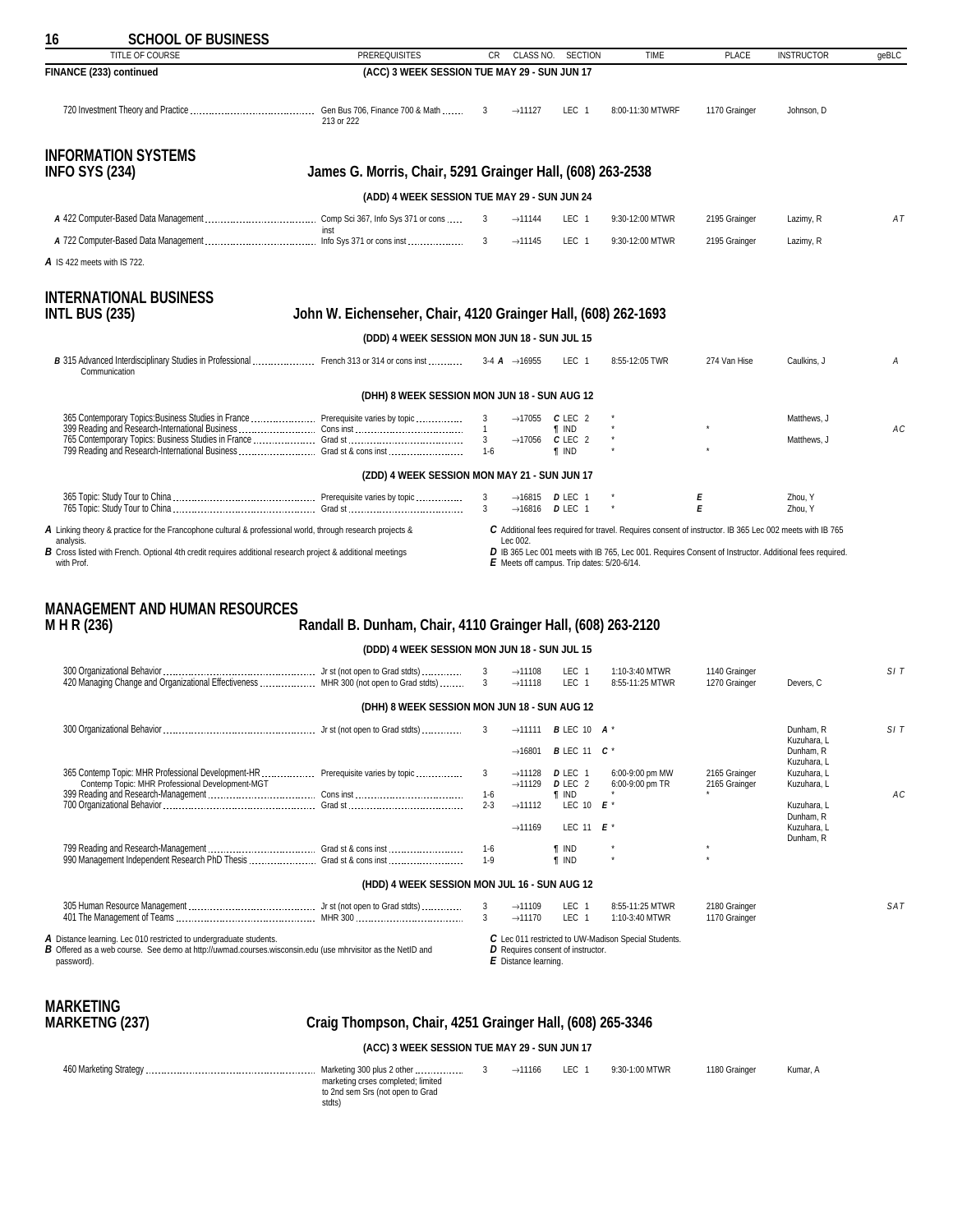<span id="page-16-0"></span>

|                                                                                                                    |                                                            |                     |                     |                       |                  | <b>SCHOOL OF BUSINESS</b> |                   | 17    |
|--------------------------------------------------------------------------------------------------------------------|------------------------------------------------------------|---------------------|---------------------|-----------------------|------------------|---------------------------|-------------------|-------|
| TITLE OF COURSE                                                                                                    | <b>PREREQUISITES</b>                                       | CR.                 | CLASS NO.           | <b>SECTION</b>        | <b>TIME</b>      | <b>PLACE</b>              | <b>INSTRUCTOR</b> | qeBLC |
| <b>MARKETNG (237) continued</b>                                                                                    |                                                            |                     |                     |                       |                  |                           |                   |       |
|                                                                                                                    |                                                            |                     |                     |                       |                  |                           |                   |       |
|                                                                                                                    | (ADD) 4 WEEK SESSION TUE MAY 29 - SUN JUN 24               |                     |                     |                       |                  |                           |                   |       |
|                                                                                                                    | Grads)                                                     |                     | $\rightarrow$ 11133 | LEC 1                 | 9:30-12:00 MTWR  | 2170 Grainger             | O'Hern, M         | SIT   |
|                                                                                                                    | (BCC) 3 WEEK SESSION MON JUN 04 - SUN JUN 24               |                     |                     |                       |                  |                           |                   |       |
|                                                                                                                    |                                                            | 3                   | $\rightarrow$ 16812 | LEC 1                 | 9:30-12:00 MTWRF |                           |                   |       |
|                                                                                                                    | receive degree cr for both<br>Marketing 305 & Cnsr Sci 657 |                     |                     |                       |                  | 2180 Grainger             | Coskuner, G       |       |
|                                                                                                                    | (BHH) 8 WEEK SESSION MON JUN 04 - SUN JUL 29               |                     |                     |                       |                  |                           |                   |       |
|                                                                                                                    | equiv or cons inst                                         | 3                   | $\rightarrow$ 16813 | LEC 1                 | 10:00-11:30 MWF  | 2270 Grainger             | Barger, V         |       |
|                                                                                                                    | (EHH) 8 WEEK SESSION MON JUN 25 - SUN AUG 19               |                     |                     |                       |                  |                           |                   |       |
|                                                                                                                    |                                                            |                     | $\rightarrow$ 16810 | LEC 1                 | 9:30-12:00 MW    | 2190 Grainger             | O'Hern, M         | SIT   |
|                                                                                                                    | Grads)                                                     |                     |                     |                       |                  |                           |                   |       |
|                                                                                                                    |                                                            |                     |                     |                       |                  |                           |                   |       |
| <b>OPERATIONS AND TECHNOLOGY MANAGEMENT</b><br>OTM (238)                                                           | James G. Morris, Chair, 5291 Grainger Hall, (608) 263-2538 |                     |                     |                       |                  |                           |                   |       |
|                                                                                                                    | (ACC) 3 WEEK SESSION TUE MAY 29 - SUN JUN 17               |                     |                     |                       |                  |                           |                   |       |
|                                                                                                                    |                                                            |                     | $\rightarrow$ 11179 | LEC 1                 | 10:00-1:00 MTWR  | 1190 Grainger             |                   |       |
|                                                                                                                    | (ADD) 4 WEEK SESSION TUE MAY 29 - SUN JUN 24               |                     |                     |                       |                  |                           |                   |       |
|                                                                                                                    |                                                            |                     |                     |                       |                  |                           |                   |       |
|                                                                                                                    |                                                            |                     | $\rightarrow$ 11110 | LEC 1                 | 9:00-11:30 MTWR  | 2190 Grainger             | McClurg, T        | AT    |
|                                                                                                                    | (DHH) 8 WEEK SESSION MON JUN 18 - SUN AUG 12               |                     |                     |                       |                  |                           |                   |       |
|                                                                                                                    |                                                            | 3                   | $\rightarrow$ 11158 | LEC 1                 | 10:20-11:35 MTWR | 2280 Grainger             | Harmatuck, D      | SAC   |
| 799 Reading and Research-Operations and Information  Grad st & cons inst                                           |                                                            | $\mathbf{3}$<br>1-6 | $\rightarrow$ 11159 | LEC 1<br><b>T</b> IND | 10:20-11:35 MTWR | 2280 Grainger             | Harmatuck, D      |       |
| Management<br>990 Operations and Information Management-Independent  Grad st & cons inst                           |                                                            | 1-9                 |                     | <b>T</b> IND          |                  |                           |                   |       |
| Research Ph.D. Thesis                                                                                              |                                                            |                     |                     |                       |                  |                           |                   |       |
| Management PhD                                                                                                     |                                                            | $1 - 6$             |                     | <b>T</b> IND          |                  |                           |                   |       |
|                                                                                                                    | (GGG) 7 WEEK SESSION MON JUL 09 - SUN AUG 26               |                     |                     |                       |                  |                           |                   |       |
| 799 Reading and Research-Operations and Information  Grad st & cons inst                                           |                                                            | 1-6                 |                     | $\P$ IND              |                  |                           |                   |       |
| Management                                                                                                         |                                                            |                     |                     |                       |                  |                           |                   |       |
| A OTM 444 meets with OTM 744 and Econ 502.                                                                         |                                                            |                     |                     |                       |                  |                           |                   |       |
|                                                                                                                    |                                                            |                     |                     |                       |                  |                           |                   |       |
| <b>REAL ESTATE AND URBAN LAND ECONOMICS</b>                                                                        |                                                            |                     |                     |                       |                  |                           |                   |       |
| <b>REAL EST (239)</b>                                                                                              | Steve Malpezzi, Chair, 5262 Grainger Hall, (608) 262-9816  |                     |                     |                       |                  |                           |                   |       |
| All Real Est courses may require additional fees for course materials.                                             |                                                            |                     |                     |                       |                  |                           |                   |       |
|                                                                                                                    | (ACC) 3 WEEK SESSION TUE MAY 29 - SUN JUN 17               |                     |                     |                       |                  |                           |                   |       |
|                                                                                                                    |                                                            |                     | $\rightarrow$ 11143 | LEC 1                 | 9:00-12:00 MTWR  | 1270 Grainger             |                   | SI C  |
|                                                                                                                    |                                                            |                     |                     |                       |                  |                           |                   |       |
|                                                                                                                    | (DHH) 8 WEEK SESSION MON JUN 18 - SUN AUG 12               |                     |                     |                       |                  |                           |                   |       |
| 990 Real Estate Independent Research PhD Thesis  Grad st & cons inst                                               |                                                            | 1-9                 |                     | <b>T</b> IND          |                  |                           |                   |       |
| A RE 306 is cross listed with AAE, Econ and URPI.                                                                  |                                                            |                     |                     |                       |                  |                           |                   |       |
| <b>RISK MANAGEMENT AND INSURANCE</b><br>R M I (241)                                                                | Joan Schmit, Chair, 5194 Grainger Hall, (608) 262-8714     |                     |                     |                       |                  |                           |                   |       |
| Prerequisites as stated in this Timetable will be enforced for all RMI undergraduate courses (numbered below 700). |                                                            |                     |                     |                       |                  |                           |                   |       |
|                                                                                                                    | (DDD) 4 WEEK SESSION MON JUN 18 - SUN JUL 15               |                     |                     |                       |                  |                           |                   |       |
|                                                                                                                    |                                                            |                     |                     |                       |                  |                           |                   |       |
|                                                                                                                    | to Grad stdts)                                             | 3                   | $\rightarrow$ 11177 | LEC 1                 | 8:55-11:25 MTWR  | 1140 Grainger             | Ju, L             | 1T    |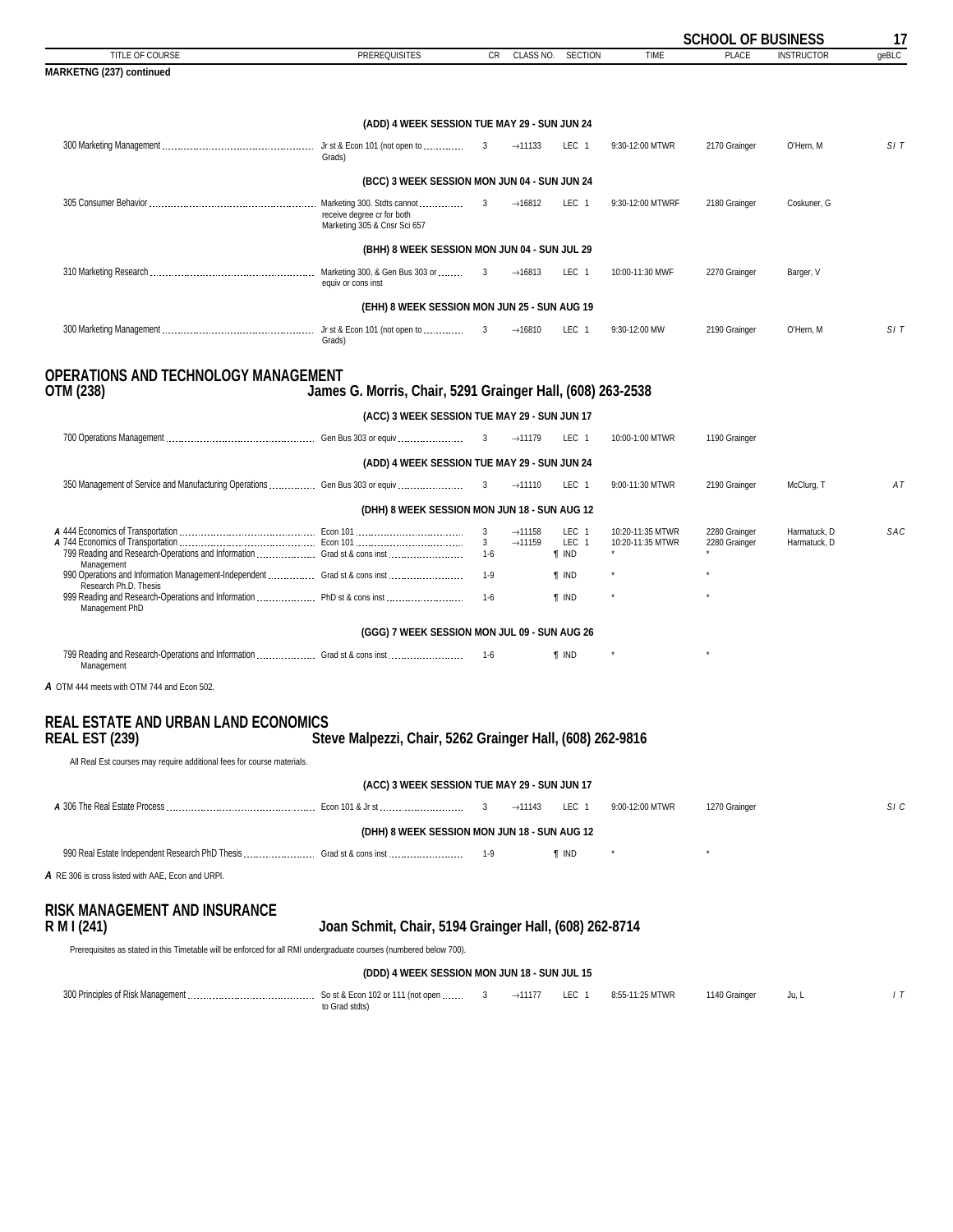<span id="page-17-0"></span>

| TITLE OF COURSE                                                                                                                                                                                                                                                                                                                                                                                                                                                                                                                                                                                          | <b>PREREQUISITES</b>                                 | CR                 | CLASS NO.                                                  | <b>SECTION</b>                            | TIME                                            | <b>PLACE</b>                       | <b>INSTRUCTOR</b>        | geBLC    |
|----------------------------------------------------------------------------------------------------------------------------------------------------------------------------------------------------------------------------------------------------------------------------------------------------------------------------------------------------------------------------------------------------------------------------------------------------------------------------------------------------------------------------------------------------------------------------------------------------------|------------------------------------------------------|--------------------|------------------------------------------------------------|-------------------------------------------|-------------------------------------------------|------------------------------------|--------------------------|----------|
|                                                                                                                                                                                                                                                                                                                                                                                                                                                                                                                                                                                                          |                                                      |                    |                                                            |                                           |                                                 |                                    |                          |          |
|                                                                                                                                                                                                                                                                                                                                                                                                                                                                                                                                                                                                          |                                                      |                    |                                                            |                                           |                                                 |                                    |                          |          |
| <b>TRANSPORTATION AND PUBLIC UTILITIES</b><br><b>TRAN P U (243)</b>                                                                                                                                                                                                                                                                                                                                                                                                                                                                                                                                      |                                                      |                    |                                                            |                                           |                                                 |                                    |                          |          |
|                                                                                                                                                                                                                                                                                                                                                                                                                                                                                                                                                                                                          |                                                      |                    |                                                            |                                           |                                                 |                                    |                          |          |
|                                                                                                                                                                                                                                                                                                                                                                                                                                                                                                                                                                                                          | (DHH) 8 WEEK SESSION MON JUN 18 - SUN AUG 12         |                    |                                                            |                                           |                                                 |                                    |                          |          |
|                                                                                                                                                                                                                                                                                                                                                                                                                                                                                                                                                                                                          |                                                      | 3<br>3             | $\rightarrow$ 11167<br>$\rightarrow$ 11168                 | LEC 1<br>LEC 1                            | 8:00-9:15 MTWR<br>8:00-9:15 MTWR                | 1180 Grainger<br>1180 Grainger     |                          | SI C     |
|                                                                                                                                                                                                                                                                                                                                                                                                                                                                                                                                                                                                          | <b>SCHOOL OF EDUCATION</b>                           |                    |                                                            |                                           |                                                 |                                    |                          |          |
|                                                                                                                                                                                                                                                                                                                                                                                                                                                                                                                                                                                                          |                                                      |                    |                                                            |                                           |                                                 |                                    |                          |          |
| <b>ART DEPARTMENT</b><br>ART (168)                                                                                                                                                                                                                                                                                                                                                                                                                                                                                                                                                                       | Elaine Scheer, Chair, 6241 Humanities, (608)262-1660 |                    |                                                            |                                           |                                                 |                                    |                          |          |
| ENROLLMENT PRIORITY GIVEN TO ART & ART ED MAJORS in foundation courses (Art 102, 104, 108, 112, 208, 212, 214, 222, 224, 232, 242, 244, 246, 302, 306, 312, 314, 316, 322, 326, 332, 326, 332, 336, 342, 412, 422, 452, 512, 5<br>The following courses may be repeated for degree credit: 318, 356, 418, 448, 454, 459, 508, 518, 526, 528, 534, 536, 544, 546, 556, 569, 576, 608, 612, 614, 618, 622, 624, 632, 636, 642, 644, 652, 669, 674, 695, 766, 682,<br>836, 908, 912, 914, 922, 924, 942, 944, 996, 999. Students enrolled for Art courses must provide basic materials used in course work. |                                                      |                    |                                                            |                                           |                                                 |                                    |                          |          |
|                                                                                                                                                                                                                                                                                                                                                                                                                                                                                                                                                                                                          | (ACC) 3 WEEK SESSION TUE MAY 29 - SUN JUN 17         |                    |                                                            |                                           |                                                 |                                    |                          |          |
|                                                                                                                                                                                                                                                                                                                                                                                                                                                                                                                                                                                                          |                                                      | 3                  | $\rightarrow$ 11678                                        | LEC 1                                     | 8:00-5:20 pm MTW                                | 6101 Humanities                    | Buisch, D                | ΑT       |
|                                                                                                                                                                                                                                                                                                                                                                                                                                                                                                                                                                                                          |                                                      | 3                  | $\rightarrow$ 11589                                        | LAB <sub>1</sub>                          | A 8:00-5:20 pm MTW                              | 6561 Humanities                    | Hitchcock, J             | 1T       |
|                                                                                                                                                                                                                                                                                                                                                                                                                                                                                                                                                                                                          |                                                      | $2 - 3$<br>$1 - 3$ | $\rightarrow$ 16711<br>$\rightarrow$ 11681                 | LAB <sub>1</sub><br>LAB <sub>1</sub>      | <b>B</b> 8:00-5:20 pm MTW<br>C 8:00-5:20 pm MTW | 104 630 W Miff<br>6261 Humanities  | Feren, S<br>McClure, M   |          |
| Forest Art Wisconsin                                                                                                                                                                                                                                                                                                                                                                                                                                                                                                                                                                                     |                                                      |                    | $\rightarrow$ 11682                                        | LAB <sub>2</sub>                          | D 8:00-5:20 pm MTW                              | 6321 Humanities                    | Clark, L                 |          |
|                                                                                                                                                                                                                                                                                                                                                                                                                                                                                                                                                                                                          |                                                      | $2 - 3$<br>$2 - 3$ | $\rightarrow$ 11590<br>$\rightarrow$ 16712                 | LAB<br>$\overline{1}$<br>LAB <sub>1</sub> | A 8:00-5:20 pm MTW<br><b>B</b> 8:00-5:20 pm MTW | 6561 Humanities<br>104 630 W Miff  | Hitchcock, J<br>Feren, S |          |
|                                                                                                                                                                                                                                                                                                                                                                                                                                                                                                                                                                                                          | (DCC) 3 WEEK SESSION MON JUN 18 - SUN JUL 08         |                    |                                                            |                                           |                                                 |                                    |                          |          |
|                                                                                                                                                                                                                                                                                                                                                                                                                                                                                                                                                                                                          |                                                      | $1 - 3$            | $\rightarrow$ 17054                                        | LAB <sub>3</sub>                          | E 8:30-4:00 MTW                                 | 6127 Humanities                    | Marche, T                |          |
|                                                                                                                                                                                                                                                                                                                                                                                                                                                                                                                                                                                                          | (DDD) 4 WEEK SESSION MON JUN 18 - SUN JUL 15         |                    |                                                            |                                           |                                                 |                                    |                          |          |
|                                                                                                                                                                                                                                                                                                                                                                                                                                                                                                                                                                                                          |                                                      | 3                  | $\rightarrow$ 16780                                        | LAB <sub>1</sub>                          | 1:00-5:40 pm MTWR                               | 6365 Humanities                    | Damer, J                 | EΤ       |
|                                                                                                                                                                                                                                                                                                                                                                                                                                                                                                                                                                                                          |                                                      | 3                  | $\rightarrow$ 17046<br>$\rightarrow$ 16781                 | LAB <sub>2</sub><br>LAB <sub>1</sub>      | 7:30-12:10 MTWR<br>1:00-5:40 pm MTWR            | 6365 Humanities<br>6365 Humanities | Damer, J                 | EΤ       |
|                                                                                                                                                                                                                                                                                                                                                                                                                                                                                                                                                                                                          |                                                      |                    | $\rightarrow$ 17047                                        | LAB <sub>2</sub>                          | 7:30-12:10 MTWR                                 | 6365 Humanities                    |                          |          |
|                                                                                                                                                                                                                                                                                                                                                                                                                                                                                                                                                                                                          | inst                                                 | 3                  | $\rightarrow$ 11313                                        | LAB <sub>1</sub>                          | F 1:00-5:40 pm MTWR                             | 7451 Humanities                    |                          | 1T       |
|                                                                                                                                                                                                                                                                                                                                                                                                                                                                                                                                                                                                          |                                                      | 3                  | $\rightarrow$ 11503                                        | LAB <sub>1</sub>                          | 7:30-12:10 MTWR                                 | 6221 Humanities                    |                          | 1T       |
|                                                                                                                                                                                                                                                                                                                                                                                                                                                                                                                                                                                                          |                                                      |                    | $\rightarrow$ 11674                                        | LAB <sub>1</sub>                          | 7:30-12:10 MTWR                                 | 7121 Humanities                    | Solien, T                | 1T       |
|                                                                                                                                                                                                                                                                                                                                                                                                                                                                                                                                                                                                          |                                                      | 3<br>3             | $\rightarrow$ 11202<br>$\rightarrow$ 16783                 | LAB <sub>1</sub><br>LAB <sub>1</sub>      | 1:00-5:40 pm MTWR<br>1:00-5:40 pm MTWR          | 7551 Humanities<br>6221 Humanities |                          | 1T<br>1T |
|                                                                                                                                                                                                                                                                                                                                                                                                                                                                                                                                                                                                          |                                                      |                    | $\rightarrow$ 11591                                        | LAB <sub>1</sub>                          | F 1:00-5:40 pm MTWR                             | 7451 Humanities                    |                          | 1T       |
|                                                                                                                                                                                                                                                                                                                                                                                                                                                                                                                                                                                                          |                                                      | 3                  | $\rightarrow$ 11254                                        | LAB <sub>1</sub>                          | 1:00-5:40 pm MTWR                               | 7101 Humanities                    | Verna, G                 | 1T       |
|                                                                                                                                                                                                                                                                                                                                                                                                                                                                                                                                                                                                          |                                                      | 3                  | $\rightarrow$ 11504<br>$\rightarrow$ 11371                 | LAB <sub>1</sub><br>LAB <sub>1</sub>      | 7:30-12:10 MTWR<br>A 1:00-5:40 pm MTWR          | 6221 Humanities<br>6621 Humanities | Hitchcock, J             | 1T       |
|                                                                                                                                                                                                                                                                                                                                                                                                                                                                                                                                                                                                          |                                                      | 3                  | $\rightarrow$ 11675                                        | LAB <sub>1</sub>                          | 7:30-12:10 MTWR                                 | 7121 Humanities                    | Solien, T                | 1T       |
|                                                                                                                                                                                                                                                                                                                                                                                                                                                                                                                                                                                                          |                                                      | 3<br>3             | $\rightarrow$ 11203<br>$\rightarrow$ 16784                 | LAB <sub>1</sub><br>LAB <sub>1</sub>      | 1:00-5:40 pm MTWR                               | 7551 Humanities<br>6221 Humanities |                          | 1T<br>1T |
| 420 Sound Design for the Performing and Visual Arts  IA tech, dance or art major or                                                                                                                                                                                                                                                                                                                                                                                                                                                                                                                      |                                                      | 3                  | $\rightarrow$ 17103                                        | LAB <sub>1</sub>                          | 1:00-5:40 pm MTWR<br>11:00-1:50 MTWR            | 138 Lathrop                        |                          | 1T       |
|                                                                                                                                                                                                                                                                                                                                                                                                                                                                                                                                                                                                          | cons inst                                            |                    |                                                            |                                           |                                                 |                                    |                          |          |
|                                                                                                                                                                                                                                                                                                                                                                                                                                                                                                                                                                                                          |                                                      | 3<br>$2 - 3$       | $\rightarrow$ 11255<br>$\rightarrow$ 16786                 | LAB <sub>1</sub><br>LAB <sub>1</sub>      | 1:00-5:40 pm MTWR<br>1:00-5:40 pm MTWR          | 7101 Humanities<br>6221 Humanities | Verna, G                 | 1T       |
|                                                                                                                                                                                                                                                                                                                                                                                                                                                                                                                                                                                                          |                                                      | $2 - 3$            | $\rightarrow$ 11683                                        | LAB <sub>1</sub>                          | F 1:00-5:40 pm MTWR                             | 7451 Humanities                    |                          |          |
|                                                                                                                                                                                                                                                                                                                                                                                                                                                                                                                                                                                                          |                                                      | $2 - 3$            | $\rightarrow$ 11237                                        | LAB <sub>1</sub>                          | 1:00-5:40 pm MTWR                               | 7101 Humanities                    |                          |          |
|                                                                                                                                                                                                                                                                                                                                                                                                                                                                                                                                                                                                          |                                                      | $2 - 3$<br>$2 - 3$ | $\rightarrow$ 11684<br>$\rightarrow$ 11372                 | LAB <sub>1</sub><br>LAB <sub>1</sub>      | 7:30-12:10 MTWR<br>A 1:00-5:40 pm MTWR          | 6221 Humanities<br>6621 Humanities | Hitchcock, J             |          |
|                                                                                                                                                                                                                                                                                                                                                                                                                                                                                                                                                                                                          |                                                      | $2 - 3$            | $\rightarrow$ 11676                                        | LAB <sub>1</sub>                          | 7:30-12:10 MTWR                                 | 7121 Humanities                    | Solien. T                |          |
|                                                                                                                                                                                                                                                                                                                                                                                                                                                                                                                                                                                                          |                                                      | $2 - 3$            | $\rightarrow$ 11204                                        | LAB <sub>1</sub>                          | 1:00-5:40 pm MTWR                               | 7551 Humanities                    |                          |          |
|                                                                                                                                                                                                                                                                                                                                                                                                                                                                                                                                                                                                          |                                                      | $2 - 3$<br>$2 - 3$ | $\rightarrow$ 16930<br>$\rightarrow$ 11238                 | LAB <sub>1</sub><br>LAB <sub>1</sub>      | 1:00-5:40 pm MTWR<br>1:00-5:40 pm MTWR          | 6221 Humanities<br>7101 Humanities |                          |          |
|                                                                                                                                                                                                                                                                                                                                                                                                                                                                                                                                                                                                          |                                                      | $2 - 3$            | $\rightarrow$ 11677                                        | LAB <sub>1</sub>                          | 7:30-12:10 MTWR                                 | 7121 Humanities                    | Solien, T                |          |
|                                                                                                                                                                                                                                                                                                                                                                                                                                                                                                                                                                                                          |                                                      | $2 - 3$            | $\rightarrow$ 11205                                        | LAB <sub>1</sub>                          | 1:00-5:40 pm MTWR                               | 7551 Humanities                    |                          |          |
|                                                                                                                                                                                                                                                                                                                                                                                                                                                                                                                                                                                                          | (DHH) 8 WEEK SESSION MON JUN 18 - SUN AUG 12         |                    |                                                            |                                           |                                                 |                                    |                          |          |
|                                                                                                                                                                                                                                                                                                                                                                                                                                                                                                                                                                                                          |                                                      | 3<br>3             | $\rightarrow$ 16778<br>$\rightarrow$ 11275                 | LAB <sub>1</sub><br>LAB <sub>1</sub>      | G 1:00-5:40 pm TR<br>/ 7:30-12:10 MW            | 7121 Humanities<br>7331 Humanities | Buisch, D                | 1T<br>1T |
|                                                                                                                                                                                                                                                                                                                                                                                                                                                                                                                                                                                                          |                                                      |                    | $\rightarrow$ 11276                                        | LAB <sub>2</sub>                          | 1 1:00-5:40 pm MW                               | 7331 Humanities                    |                          |          |
|                                                                                                                                                                                                                                                                                                                                                                                                                                                                                                                                                                                                          |                                                      | 3                  | $\rightarrow$ 16764<br>$\rightarrow$ 11278                 | LAB <sub>1</sub><br>LAB <sub>2</sub>      | / 7:30-12:10 MW<br>/ 1:00-5:40 pm MW            | 7331 Humanities<br>7331 Humanities |                          | 1T       |
|                                                                                                                                                                                                                                                                                                                                                                                                                                                                                                                                                                                                          |                                                      | 3                  | $\rightarrow$ 16772                                        | LAB<br>$\overline{1}$                     | J 1:20-5:40 pm MW                               | 7251 Humanities                    |                          | AT       |
|                                                                                                                                                                                                                                                                                                                                                                                                                                                                                                                                                                                                          |                                                      | 3                  | $\rightarrow$ 11596                                        | LAB <sub>1</sub>                          | 1:00-5:40 pm MW                                 | 6431 Humanities                    | Miller, D                |          |
|                                                                                                                                                                                                                                                                                                                                                                                                                                                                                                                                                                                                          |                                                      | 3<br>3             | $\rightarrow$ 16765<br>$\rightarrow$ 11686                 | LAB <sub>1</sub><br>LAB <sub>1</sub>      | J 7:30-12:10 MW<br>1:00-5:40 pm MW              | 6271 Humanities<br>6431 Humanities | Miller, D                | ΑT       |
|                                                                                                                                                                                                                                                                                                                                                                                                                                                                                                                                                                                                          |                                                      | $2 - 3$            | $\rightarrow$ 16787                                        | LAB <sub>1</sub>                          | $I$ 7:30-12:10 MW                               | 7331 Humanities                    |                          | AT       |
|                                                                                                                                                                                                                                                                                                                                                                                                                                                                                                                                                                                                          |                                                      | 3                  | $\rightarrow$ 16788<br>$\rightarrow$ 16776                 | LAB <sub>2</sub><br>LAB <sub>1</sub>      | / 7:30-12:10 MW<br>$J$ 1:20-5:40 pm MW          | 7331 Humanities<br>7251 Humanities |                          | AT       |
| A Course Fee \$50                                                                                                                                                                                                                                                                                                                                                                                                                                                                                                                                                                                        |                                                      |                    | F Course Fee \$90                                          |                                           |                                                 |                                    |                          |          |
| <b>B</b> Course Fee \$180<br>C Week Long Field Trip to New York City Required                                                                                                                                                                                                                                                                                                                                                                                                                                                                                                                            |                                                      |                    | <b>G</b> Solvent Free Painting<br><b>I</b> Course Fee \$65 |                                           |                                                 |                                    |                          |          |
| D Forest Art Wisconsin                                                                                                                                                                                                                                                                                                                                                                                                                                                                                                                                                                                   |                                                      |                    | J Course Fee \$25                                          |                                           |                                                 |                                    |                          |          |

*C* Week Long Field Trip to New York City Required *D* Forest Art Wisconsin *E* Field Trips Required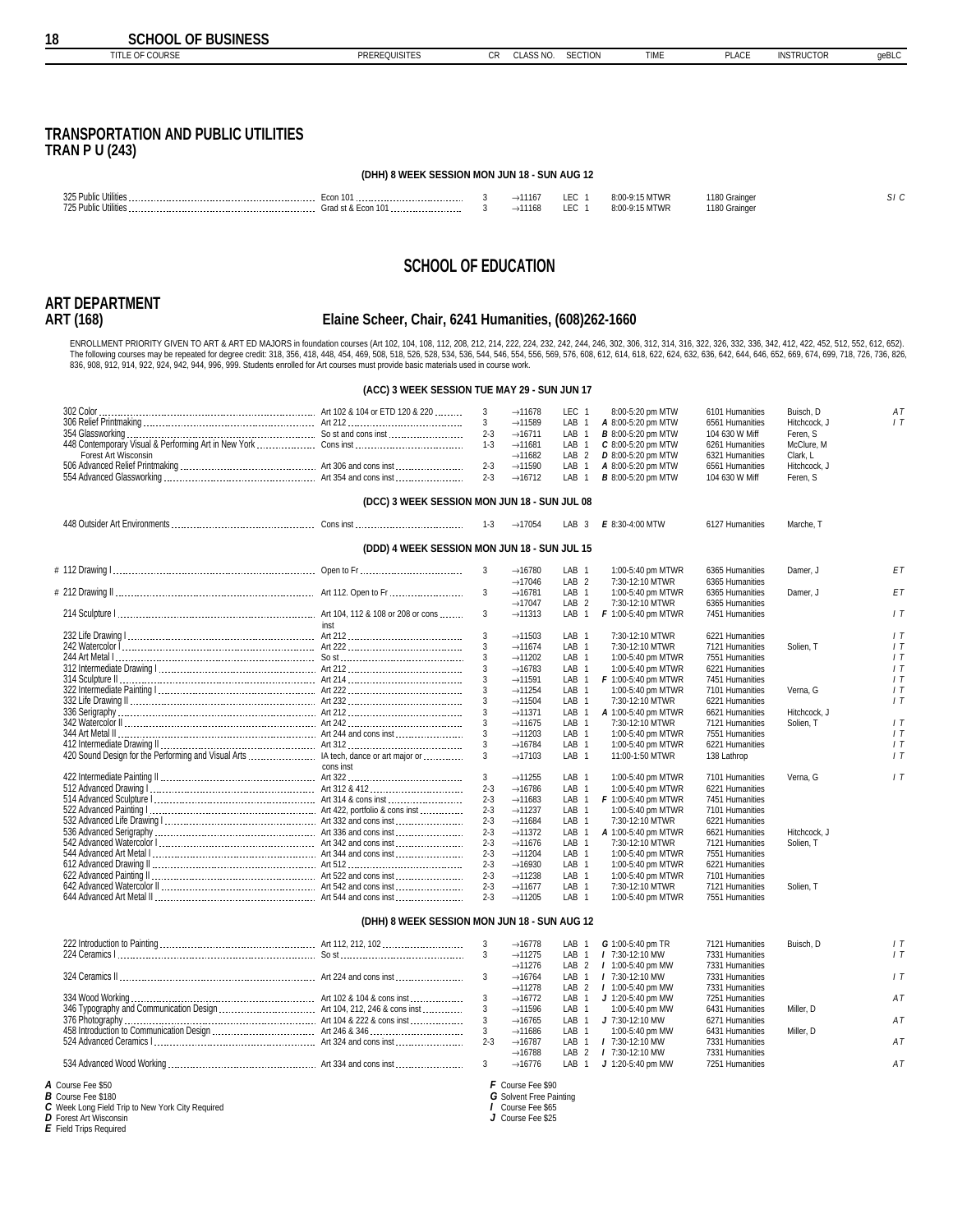<span id="page-18-0"></span>

|                                                                                                                                                                                                                                                                                          |                                                      |                                          |                                            |                                                  |                                       | <b>SCHOOL OF EDUCATION</b>         |                        | 19    |
|------------------------------------------------------------------------------------------------------------------------------------------------------------------------------------------------------------------------------------------------------------------------------------------|------------------------------------------------------|------------------------------------------|--------------------------------------------|--------------------------------------------------|---------------------------------------|------------------------------------|------------------------|-------|
| TITLE OF COURSE                                                                                                                                                                                                                                                                          | <b>PREREQUISITES</b>                                 | <b>CR</b>                                |                                            | CLASS NO. SECTION                                | <b>TIME</b>                           | <b>PLACE</b>                       | <b>INSTRUCTOR</b>      | qeBLC |
| ART (168) continued                                                                                                                                                                                                                                                                      | (DHH) 8 WEEK SESSION MON JUN 18 - SUN AUG 12         |                                          |                                            |                                                  |                                       |                                    |                        |       |
|                                                                                                                                                                                                                                                                                          |                                                      | $2 - 3$                                  | $\rightarrow$ 11685<br>$\rightarrow$ 11279 | LAB<br>LAB <sub>2</sub>                          | $17:30-12:10$ MW<br>/ 1:00-5:40 pm MW | 7331 Humanities<br>7331 Humanities |                        | AT    |
| er and consistent the contract of the construction of the construction of the construction of the construction of the construction of the construction of the construction of the construction of the construction of the cons                                                           |                                                      | $1 - 3$<br>$1 - 4$<br>$1 - 4$<br>$1 - 4$ | $\rightarrow$ 16777<br>$\rightarrow$ 11280 | <b>T</b> IND<br>LAB 76<br>LAB 76<br><b>f</b> IND |                                       | 7331 Humanities                    | Scheer, E<br>Scheer, E | AC    |
| / Course Fee \$65                                                                                                                                                                                                                                                                        |                                                      |                                          |                                            |                                                  |                                       |                                    |                        |       |
| ART EDUCATION (DEPARTMENT OF ART)<br><b>ART ED (176)</b><br>Students enrolled for Art Education courses must provide basic materials used in course work. All AED courses are crosslisted with Curric. The following courses may be repeated for degree credit: 470, 699, 900, 951, 999. | Elaine Scheer, Chair, 6241 Humanities, (608)262-3282 |                                          |                                            |                                                  |                                       |                                    |                        |       |
|                                                                                                                                                                                                                                                                                          |                                                      |                                          |                                            |                                                  |                                       |                                    |                        |       |
|                                                                                                                                                                                                                                                                                          | (DCC) 3 WEEK SESSION MON JUN 18 - SUN JUL 08         |                                          |                                            |                                                  |                                       |                                    |                        |       |
|                                                                                                                                                                                                                                                                                          |                                                      |                                          | $\rightarrow$ 11705                        | SEM 1                                            | A 9:00-4:00 MW<br>9:00-12:00 T        |                                    |                        |       |
|                                                                                                                                                                                                                                                                                          | (DHH) 8 WEEK SESSION MON JUN 18 - SUN AUG 12         |                                          |                                            |                                                  |                                       |                                    |                        |       |
|                                                                                                                                                                                                                                                                                          |                                                      | 1-3<br>$1 - 3$                           |                                            | $\P$ IND<br><b>f</b> IND                         |                                       |                                    |                        | AC    |
|                                                                                                                                                                                                                                                                                          |                                                      |                                          |                                            |                                                  |                                       |                                    |                        |       |

**(EDD) 4 WEEK SESSION MON JUN 25 - SUN JUL 22**

| 326 Desi<br>,,,,,,,,,,,<br>.<br>$\sim$ $\sim$ |  | 1678 | $\wedge$<br>мo |  |  |
|-----------------------------------------------|--|------|----------------|--|--|
|                                               |  |      |                |  |  |

*A* Field Trips Required

# **COUNSELING PSYCHOLOGY**

### **COUN PSY (270) M. Lee Nelson, Department Chair, 321 Education, (608) 262-0461**

Contact the department at (608) 262-0461 or counpsych@education.wisc.edu regarding enrollment.

**(ACC) 3 WEEK SESSION TUE MAY 29 - SUN JUN 17**

|                     |         |                                                                                 |              |                     |         |                  |                     | LEC          | 8:55-12:15 MTWR     |         | 318 Education    |               |                 |
|---------------------|---------|---------------------------------------------------------------------------------|--------------|---------------------|---------|------------------|---------------------|--------------|---------------------|---------|------------------|---------------|-----------------|
|                     |         |                                                                                 |              |                     |         |                  |                     | ∟EC          | 8:55-10:00 MTWR     |         | 228 Educ Sci     |               | SD <sub>7</sub> |
| $\rightarrow$ 11225 | LAB 311 | 10:00-12:15 MTWR                                                                | 301 Educ Sci | $\rightarrow$ 11227 | LAB 313 | 10:00-12:15 MTWR |                     | 308 Educ Sci | $\rightarrow$ 16881 | LAB 315 | 10:00-12:15 MTWR | 1053 Educ Sci |                 |
| $\rightarrow$ 11226 | LAB 312 | 10:00-12:15 MTWR                                                                | 304 Educ Sci | $\rightarrow$ 11234 | LAB 314 | 10:00-12:15 MTWR |                     | 310 Educ Sci |                     |         |                  |               |                 |
|                     |         |                                                                                 |              |                     |         |                  |                     | T IND        |                     |         |                  |               | АC              |
|                     |         | 954 Topical Rch: Meta-Analysis Methods-Coun Psy Rch  Couns Psy 950 or cons inst |              |                     |         | $2 - 3$          | $\rightarrow$ 11320 | <b>SEM</b>   | 1:10-4:30 MTWR      |         | 234 Education    | Wampold, B    |                 |
|                     |         |                                                                                 |              |                     |         |                  |                     | i ind        |                     |         |                  |               |                 |

**(AKK)11 WEEK SESSION TUE MAY 29 - SUN AUG 12**

| 810 Masters Level Internship in Counseling and Guidance  Couns Psy 808 & Master's prgm |                                                                                                                     | $3-9$ | $\rightarrow$ 11663 | FLD 1                   | 4:30-7:30 pm T | 4275 White |            |
|----------------------------------------------------------------------------------------|---------------------------------------------------------------------------------------------------------------------|-------|---------------------|-------------------------|----------------|------------|------------|
|                                                                                        | approval<br>Couns Psy 808 or equiv, Ph.D. prgm<br>approval. Lec 1: Foundational Lec<br>2: Advanced (2 sem of lec 1) | 2-6   | $\rightarrow$ 11625 | FLD 4<br><b>DIS 304</b> |                |            | Wampold, B |

#### **(DDD) 4 WEEK SESSION MON JUN 18 - SUN JUL 15**

|                                                                                               |              |     |                     | LEC <sub>2</sub> | 8:55-10:00 MTW  | 318 Education |             | S <sub>D</sub> |
|-----------------------------------------------------------------------------------------------|--------------|-----|---------------------|------------------|-----------------|---------------|-------------|----------------|
|                                                                                               |              |     | $\rightarrow$ 11598 | LAB 316          | 10:00-12:15 MTW | 310 Educ Sci  |             |                |
|                                                                                               |              |     | $\rightarrow$ 11662 | LAB 317          | 10:00-12:15 MTW | 342 Noland    |             |                |
| 726 Social Development of Ethnic/Racial Minority Children  Couns psych or ed psych dept major |              |     | $\rightarrow$ 16887 | A LEC            | 8:55-12:15 MTW  | 434 Education | Quintana, S |                |
|                                                                                               | or cons inst |     |                     |                  | 8:55-12:15 MTW  | 339 Education | Quintana, S |                |
| 954 Topic: Rsrch Design-Pt2:Regression Methods for CP  Couns Psy 950 or cons inst             |              | 2-3 | $\rightarrow$ 11502 | SEM 3            | $1:10-4:30$ MTW | 347 Education | Hovt. W     |                |
|                                                                                               | Grad st      |     |                     | ¶ IND            |                 |               |             |                |

#### **(DHH) 8 WEEK SESSION MON JUN 18 - SUN AUG 12**

| 699 Independent Reading.                   | Cons inst                       |     |                     | IND          |               |               |            |  |
|--------------------------------------------|---------------------------------|-----|---------------------|--------------|---------------|---------------|------------|--|
| 804 Research in Guidance and Counseling    | Statistics crse & dept major or |     | $\rightarrow$ 16888 | LEC          | 8:55-11:25 MW | 229 Education | Howard, K  |  |
|                                            | cons inst                       |     |                     |              |               |               |            |  |
| 850 Consultation Procedures for Counselors | Cons inst                       |     |                     | <b>B</b> LEC | 12:05-2:25 MW | 234 Education | Coleman. H |  |
| 990 Research or Thesis                     |                                 | ۱.o |                     | i IND        |               |               |            |  |
| 999 Independent Reading.                   |                                 |     |                     | i IND        |               |               |            |  |

#### **(HDD) 4 WEEK SESSION MON JUL 16 - SUN AUG 12**

| # 115 Human Resources Development: Educational Effectiveness<br>Cons inst. Open to Fr. | 11724 | $C$ LEC $\colon$ | $1:30-3:30$ TR | B191 Mc Clair | Richards. K |  |
|----------------------------------------------------------------------------------------|-------|------------------|----------------|---------------|-------------|--|
| 665 Career Development Throughout the Life Span                                        | 11693 | D LEC            | 8:55-12:15 TWR | 218 Educ Sci  |             |  |
| 699 Independent Reading<br>Cons ins                                                    |       | 'IND             |                |               |             |  |
| 860 Multicultural Counseling.<br>Dept major or cons inst                               | 11600 | LEC              | 1:10-4:30 MTW  | 347 Education | Valdez. C   |  |
| 999 Independent Reading<br>$\cdot$ -rad et                                             |       | IND              |                |               |             |  |

*A* Crosslisted with HDFS and Ed Psych *B* Crosslisted with RP&SE

*C* Emphasis in Academic Success & Athletics. Your First Experience: A Hope in the Unseen. *D* Open to non-majors.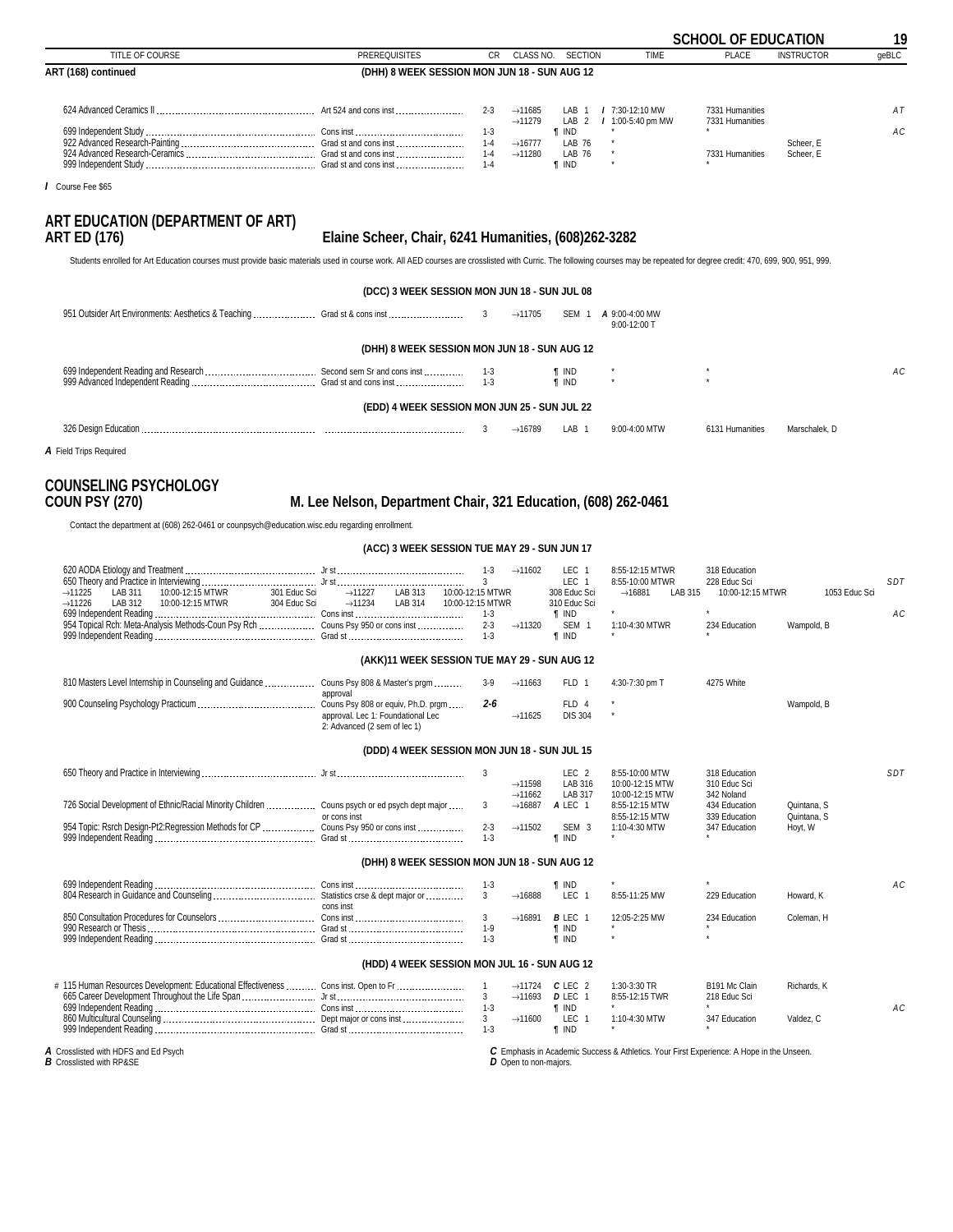| <b>CURRICULUM AND INSTRUCTION</b><br><b>CURRIC (272)</b>                                                                                                                                                                                                                                                      | Alan Lockwood, Chair, 210-B Teacher Ed, (608) 263-6001 or 263-6263 |                         |                                            |                                      |                                                                   |                                  |                                |      |
|---------------------------------------------------------------------------------------------------------------------------------------------------------------------------------------------------------------------------------------------------------------------------------------------------------------|--------------------------------------------------------------------|-------------------------|--------------------------------------------|--------------------------------------|-------------------------------------------------------------------|----------------------------------|--------------------------------|------|
| Courses numbered below 500 do not carry graduate credit in Curriculum and Instruction. Questions? Secondary & Special students and graduate timetable information call Cathy at (608)263-6262; Graduate student advising call                                                                                 |                                                                    |                         |                                            |                                      |                                                                   |                                  |                                |      |
| (608)263-7466; Elementary students call Diane at (608)263-4661. Crosslisted courses: 322, 323, 324, 470, 493 & 951 xl w/ Art Ed; 428 & 430 xl w/ Inter-HE; 345, 445 & 523 xl w/ LSC; 354 xl w/ Music; 362 xl w/ Theatre; 478 &<br>Kines; 506 xl w/ RP&SE 620 xl w/ LIS; 692 xl w/ Com Dis; 855 xl w/ /Ed Pol. |                                                                    |                         |                                            |                                      |                                                                   |                                  |                                |      |
|                                                                                                                                                                                                                                                                                                               | (ACC) 3 WEEK SESSION TUE MAY 29 - SUN JUN 17                       |                         |                                            |                                      |                                                                   |                                  |                                |      |
| 305 Integrating the Teaching of Reading with Other  SPE, Com Dis, Art Ed, Mus Ed, Phy<br>Language Arts                                                                                                                                                                                                        | Ed, or cons inst. SPE, con reg in<br>Curric 370 & 374 required     | 3                       | $\rightarrow$ 11213                        | LEC <sub>1</sub>                     | 1:00-4:30 MTWR                                                    | 236 Teacher Ed                   | Gomez. M                       | h    |
|                                                                                                                                                                                                                                                                                                               |                                                                    | $\overline{3}$          | $\rightarrow$ 11334<br>$\rightarrow$ 11335 | A LAB 1<br>A LAB <sub>2</sub>        | 2:00-5:30 pm MTWRF<br>2:00-5:30 pm MTWRF                          | 1132 Vilas<br>1090 Vilas         | Van De Water                   | HI C |
| Children                                                                                                                                                                                                                                                                                                      |                                                                    | $1 - 3$<br>$\mathbf{3}$ | $\rightarrow$ 17138<br>$\rightarrow$ 17016 | C SEM 1<br>LEC <sub>1</sub>          | 5:00-9:00 pm TWRF<br>5:00-9:00 pm TWRF                            | 438 Teacher Ed<br>438 Teacher Ed | Compton-Lilly<br>Compton-Lilly |      |
|                                                                                                                                                                                                                                                                                                               | (BDD) 4 WEEK SESSION MON JUN 04 - SUN JUL 01                       |                         |                                            |                                      |                                                                   |                                  |                                |      |
|                                                                                                                                                                                                                                                                                                               |                                                                    | $1 - 3$                 | $\rightarrow$ 16770                        | SEM 1                                | E 1:00-4:30 MWF                                                   | 267 Teacher Ed                   | Tochon. F                      |      |
|                                                                                                                                                                                                                                                                                                               | (CDD) 4 WEEK SESSION MON JUN 11 - SUN JUL 08                       |                         |                                            |                                      |                                                                   |                                  |                                |      |
|                                                                                                                                                                                                                                                                                                               |                                                                    | $2 - 3$                 | $\rightarrow$ 16714                        | SEM <sub>1</sub>                     | 12:30-3:00 WR                                                     | 448 Teacher Ed                   | Hassett, D                     |      |
|                                                                                                                                                                                                                                                                                                               | (DAA) 1 WEEK SESSION MON JUN 18 - SUN JUN 24                       |                         |                                            |                                      |                                                                   |                                  |                                |      |
|                                                                                                                                                                                                                                                                                                               |                                                                    |                         |                                            | $\rightarrow$ 17100 G SEM 1          | 9:00-4:00 MTWRF                                                   | Off Campus                       | Coleman, H                     |      |
|                                                                                                                                                                                                                                                                                                               | (DBB) 2 WEEK SESSION MON JUN 18 - SUN JUL 01                       |                         |                                            |                                      |                                                                   |                                  |                                |      |
|                                                                                                                                                                                                                                                                                                               |                                                                    |                         |                                            | $\rightarrow$ 11661 <i>I</i> SEM 1   | 8:30-4:30 MTWRF                                                   | Off Campus                       | Kessel, R                      |      |
|                                                                                                                                                                                                                                                                                                               | (DCC) 3 WEEK SESSION MON JUN 18 - SUN JUL 08                       |                         |                                            |                                      |                                                                   |                                  |                                |      |
|                                                                                                                                                                                                                                                                                                               |                                                                    | 3                       | $\rightarrow$ 16936                        | SEM <sub>1</sub>                     | 9:00-4:00 MW<br>9:00-12:00 T                                      |                                  |                                |      |
|                                                                                                                                                                                                                                                                                                               | (DDD) 4 WEEK SESSION MON JUN 18 - SUN JUL 15                       |                         |                                            |                                      |                                                                   |                                  |                                |      |
|                                                                                                                                                                                                                                                                                                               |                                                                    | 3                       | $\rightarrow$ 11257                        | LEC <sub>1</sub>                     | 1:10-4:10 TWR                                                     | 243 Teacher Ed                   | Hoon. L                        |      |
|                                                                                                                                                                                                                                                                                                               |                                                                    | 3<br>$\mathbf{3}$       | $\rightarrow$ 16768<br>$\rightarrow$ 11571 | LEC <sub>1</sub><br>LEC <sub>1</sub> | 8:55-12:15 TWR<br>8:55-11:55 TWR                                  | 346 Teacher Ed<br>267 Teacher Ed | Streibel, M<br>Lockwood, A     |      |
|                                                                                                                                                                                                                                                                                                               |                                                                    | 3 <sup>1</sup>          | $\rightarrow$ 11515                        | LEC <sub>1</sub>                     | 8:30-12:00 TWR                                                    | 402 Teacher Ed                   | Hallman, H                     | SAT  |
|                                                                                                                                                                                                                                                                                                               |                                                                    | $1 - 3$                 | $\rightarrow$ 17025                        | K SEM 2                              | 1:30-4:30 TWR                                                     | 538 Teacher Ed                   | Bloch, M                       |      |
| Development of K-12 Lrning Progression: Evol Bio                                                                                                                                                                                                                                                              |                                                                    |                         | $\rightarrow$ 16771                        | SEM <sub>3</sub>                     | 9:00-12:00 MTWR                                                   | 229 Teacher Ed                   | Stewart, J                     |      |
|                                                                                                                                                                                                                                                                                                               |                                                                    | $\mathbf{3}$<br>$1 - 3$ | $\rightarrow$ 11576<br>$\rightarrow$ 11312 | SEM <sub>1</sub><br>SEM <sub>1</sub> | 12:30-3:45 TWR<br>8:55-12:15 MTW                                  | 468 Teacher Ed<br>502 Teacher Ed | Popkewitz, T<br>Grant, C       |      |
|                                                                                                                                                                                                                                                                                                               |                                                                    | 3                       | $\rightarrow$ 16782                        | SEM <sub>1</sub>                     | 1:00-4:00 MW                                                      | 556A Teacher Ed                  | Wolfe, P                       |      |
|                                                                                                                                                                                                                                                                                                               | (DEE) 5 WEEK SESSION MON JUN 18 - SUN JUL 22                       |                         |                                            |                                      |                                                                   |                                  |                                |      |
|                                                                                                                                                                                                                                                                                                               |                                                                    | 3                       | $\rightarrow$ 16720                        | SEM 1                                | L 4:00-7:30 pm TR                                                 | 131 Teacher Ed                   | Hayes, E                       |      |
|                                                                                                                                                                                                                                                                                                               | (DHH) 8 WEEK SESSION MON JUN 18 - SUN AUG 12                       |                         |                                            |                                      |                                                                   |                                  |                                |      |
|                                                                                                                                                                                                                                                                                                               | electives appropriate to the                                       | $2 - 8$                 | $\rightarrow$ 11721<br>$\rightarrow$ 16960 | LEC 1<br>LEC <sub>2</sub>            | M                                                                 | 4246 White                       | Kaplan, A<br>Pearlmutter, J    |      |
|                                                                                                                                                                                                                                                                                                               | proposed project; & cons inst                                      | $1 - 3$                 | $\rightarrow$ 11404                        |                                      | $M$ SEM 1 $N$ 1:00-5:00 pm MTWRF                                  | 566 Teacher Ed                   | Udvari-Solner                  |      |
| Technology Integration for Teachers & Learners<br><b>Teaching Diverse Learners</b>                                                                                                                                                                                                                            |                                                                    |                         | $\rightarrow$ 11405<br>$\rightarrow$ 11580 |                                      | $M$ SEM 2 $N$ 1:00-5:00 pm MTWRF<br>M SEM 10 N 1:00-5:00 pm MTWRF | 348 Teacher Ed<br>236 Teacher Ed | Thomas, M<br>Gomez, M          |      |

TITLE OF COURSE **EXECUTES** PREREQUISITES CR CLASS NO. SECTION TIME PLACE INSTRUCTOR GeBLC

Teaching Diverse Learners (With Gomez, M = 11580 M SEM 10 M 1:00-5:00 pm MTWRF 236 Teacher Ed Gomez, M<br>Teaching Writing to Diverse Learners (2011 - 16775 OSEM 16 \* 236 Teacher Gomez, M<br>1-1575 OS9 Independent Reading …………… 990 Research or Thesis Grad st and cons inst 1-9 *¶* IND \* \* 999 Independent Reading Grad st and cons inst 1-3 *¶* IND \* \* **(EBB) 2 WEEK SESSION MON JUN 25 - SUN JUL 08** 675 Exploring the Power of Teaching Variable 2 →11507 *I* SEM 1 8:30-4:30 MTWRF Off Campus Kessel, R **(ECC) 3 WEEK SESSION MON JUN 25 - SUN JUL 15**

 630 Teaching Writing in Urban Classroom 3 →16716 *P* LEC 1 1:00-4:00 MTWR 402 Teacher Ed Workshop: Teaching Math in Urban Schools *A* Course is only for EED until Sophmores begin to register. *B* Service Learning **C** Open to Graduate Education Students *D* Open to teachers in the Reading Recovery Training Program only. *E* Grad students from L&S / Education. **F** Required attendance at the Wisconsin Reading Symposium, Fri. June 15 & Sat. June 16. *G* Open to all educators particularly K-12 classroom teachers but also educators working in community organizations dealing with youth. *J* 1 - 2 observations in the field may be required. *K* Contact bloch@education.wisc.edu for meeting pattern information. *L* Games, Learning & Society. Requires conference attendance 7/12-13. Contact Instructor 263-0774 *M* Distance learning. *N* MSPE only. On campus 7/17-20, 7/24-27. Coursework includes online instruction. Audio conferencing Tuesdays 7-9pm. *O* Course held online.

*I* Contact Ruth Owens at 262-1006 or reowens@wisc.edu.

*P* Limited to teachers in the PEOPLE program.

<span id="page-19-0"></span>**20 SCHOOL OF EDUCATION**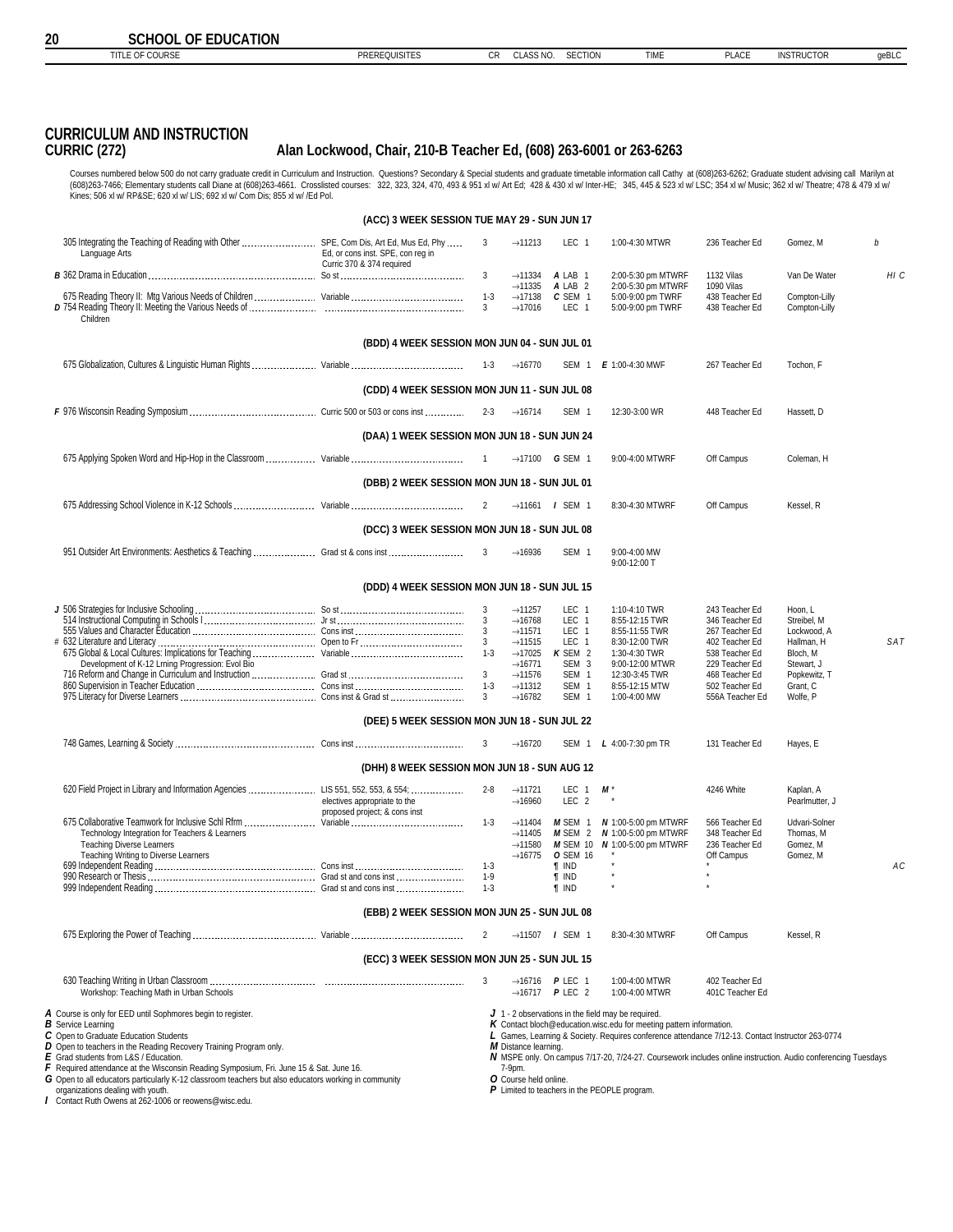<span id="page-20-0"></span>

|                                                                                                               |                                              |           |                                                                   |                  |                                          | <b>SCHOOL OF EDUCATION</b>   |                         | 21             |
|---------------------------------------------------------------------------------------------------------------|----------------------------------------------|-----------|-------------------------------------------------------------------|------------------|------------------------------------------|------------------------------|-------------------------|----------------|
| TITLE OF COURSE                                                                                               | <b>PREREQUISITES</b>                         | <b>CR</b> | CLASS NO.                                                         | <b>SECTION</b>   | <b>TIME</b>                              | PLACE                        | <b>INSTRUCTOR</b>       | qeBLC          |
| CURRIC (272) continued                                                                                        |                                              |           |                                                                   |                  |                                          |                              |                         |                |
|                                                                                                               |                                              |           |                                                                   |                  |                                          |                              |                         |                |
|                                                                                                               | (EDD) 4 WEEK SESSION MON JUN 25 - SUN JUL 22 |           |                                                                   |                  |                                          |                              |                         |                |
|                                                                                                               |                                              |           |                                                                   | <b>f</b> IND     | $^\star$                                 | $\star$                      |                         | A <sub>C</sub> |
|                                                                                                               | (GBB) 2 WEEK SESSION MON JUL 09 - SUN JUL 22 |           |                                                                   |                  |                                          |                              |                         |                |
|                                                                                                               |                                              | 2         | $\rightarrow$ 11575 / SEM 8                                       |                  | 8:00-5:00 pm MTWRF                       | Off Campus                   | Kessel, R               |                |
|                                                                                                               | (HCC) 3 WEEK SESSION MON JUL 16 - SUN AUG 05 |           |                                                                   |                  |                                          |                              |                         |                |
|                                                                                                               |                                              | 3         | $\rightarrow$ 17041                                               | LEC <sub>1</sub> | 8:00-4:30 MTWRF                          | Off Campus                   | Bauer-Armstron          |                |
|                                                                                                               | (HDD) 4 WEEK SESSION MON JUL 16 - SUN AUG 12 |           |                                                                   |                  |                                          |                              |                         |                |
|                                                                                                               |                                              |           | $\rightarrow$ 17023                                               | LEC <sub>1</sub> | 1:30-4:30 TWR                            | 401C Teacher Ed              | Bloch, M                |                |
|                                                                                                               | (IBB) 2 WEEK SESSION MON JUL 23 - SUN AUG 05 |           |                                                                   |                  |                                          |                              |                         |                |
|                                                                                                               |                                              |           | $\rightarrow$ 11574 <i>I</i> SEM 6                                |                  | 8:00-5:00 pm MTWRF                       | Off Campus                   | Kessel, R               |                |
|                                                                                                               | (JBB) 2 WEEK SESSION MON JUL 30 - SUN AUG 12 |           |                                                                   |                  |                                          |                              |                         |                |
| Wetlands in Context: Science, Culture, & Spirit                                                               |                                              | 2         | $\rightarrow$ 11573 <i>I</i> SEM 5<br>$\rightarrow$ 16779 SSEM 17 |                  | 8:00-5:00 pm MTWRF<br>8:00-5:00 pm MTWRF | Off Campus<br>229 Teacher Ed | Kessel, R<br>Blomker, K |                |
| / Contact Ruth Owens at 262-1006 or reowens@wisc.edu.<br>Q Permission to register required, call 608-262-9925 |                                              |           | R This course is for GR or EED.<br>S K - 12 Teachers only.        |                  |                                          |                              |                         |                |
|                                                                                                               |                                              |           |                                                                   |                  |                                          |                              |                         |                |
|                                                                                                               |                                              |           |                                                                   |                  |                                          |                              |                         |                |

**DANCE PROGRAM**

#### **DANCE (741) 125 Lathrop Hall (608)262-1691**

Enroll at an appropriate skill level. Crse descriptions avail in 125 Lathrop Hall. Many dance crses require vigorous exercise that may be hazardous to the health of certain individuals, especially those with cardio-pulmona who have not recently engaged in strenuous exercise. Any costs as the result of injury or illness connected with participation in these crses are solely the responsibility of the student. If you have a handicap which you b

| (ACC) 3 WEEK SESSION TUE MAY 29 - SUN JUN 17 |                                              |                                            |                                                                           |                            |      |  |  |  |  |  |
|----------------------------------------------|----------------------------------------------|--------------------------------------------|---------------------------------------------------------------------------|----------------------------|------|--|--|--|--|--|
|                                              | 3                                            | $\rightarrow$ 11718                        | LAB 1<br>9:00-1:15 MTWRF                                                  | B101 Lathrop               | e E  |  |  |  |  |  |
|                                              | (ADD) 4 WEEK SESSION TUE MAY 29 - SUN JUN 24 |                                            |                                                                           |                            |      |  |  |  |  |  |
| level. Open to Fr                            | $1 - 3$                                      | $\rightarrow$ 11333<br>$\rightarrow$ 11508 | 9:00-10:35 MTWR<br>LAB 1<br>LAB <sub>1</sub><br>11:00-12:35 MTWR          | 510 Lathrop<br>349 Lathrop |      |  |  |  |  |  |
| the Americas                                 |                                              | $\rightarrow$ 11719                        | LEC <sub>1</sub><br>9:00-11:50 MTWR                                       | 138 Lathrop                | e HI |  |  |  |  |  |
|                                              | $1 - 3$                                      | <b>T</b> IND                               |                                                                           |                            | A C  |  |  |  |  |  |
|                                              | (DDD) 4 WEEK SESSION MON JUN 18 - SUN JUL 15 |                                            |                                                                           |                            |      |  |  |  |  |  |
| cons inst                                    |                                              | $\rightarrow$ 11330<br>$\rightarrow$ 11713 | LAB <sub>3</sub><br>1:00-2:35 MTWR<br>LAB <sub>1</sub><br>11:00-1:50 MTWR | 510 Lathrop<br>138 Lathrop |      |  |  |  |  |  |

### **EDUCATIONAL LEADERSHIP AND POLICY ANALYSIS ELPA (305) Paul V. Bredeson, Chair, 1152 Ed. Science, (608)262-3106**

Department home page available with supplemental course information. Please access through the Fields of Study Chart at http://www.wisc.edu/wiscinfo/academics/fields. html.

|                                                                                                                                                                                                      | (ACC) 3 WEEK SESSION TUE MAY 29 - SUN JUN 17 |                                            |                             |                                 |                                |                            |
|------------------------------------------------------------------------------------------------------------------------------------------------------------------------------------------------------|----------------------------------------------|--------------------------------------------|-----------------------------|---------------------------------|--------------------------------|----------------------------|
|                                                                                                                                                                                                      | $1 - 2$                                      |                                            | $\rightarrow$ 11510 A LEC 1 |                                 |                                | King, M                    |
|                                                                                                                                                                                                      | (ALL)12 WEEK SESSION TUE MAY 29 - SUN AUG 19 |                                            |                             |                                 |                                |                            |
|                                                                                                                                                                                                      | 3                                            | $\rightarrow$ 16825                        | <b>B</b> LEC 1              | 5:00-9:45 pm                    | 1252 Educ Sci                  | Conrad, C                  |
|                                                                                                                                                                                                      | (DDD) 4 WEEK SESSION MON JUN 18 - SUN JUL 15 |                                            |                             |                                 |                                |                            |
| 703 Evaluating and Supporting Quality Classroom Teaching  Grad st, Ed Admin 702 or con reg<br>C 824 Field Research Designs & Methodologies in Educational  Ed Admin 725 or cons inst<br>Administratn | $\mathbf{3}$                                 | $\rightarrow$ 16827<br>$\rightarrow$ 16828 | LEC 1<br>LEC 1              | 1:10-6:10 pm TR<br>7:30-1:00    | 303 Educ Sci<br>1252 Educ Sci  | Halverson, R<br>Conrad, C  |
| Admin majors; Grad st for other<br>fields                                                                                                                                                            | 3                                            | $\rightarrow$ 16829                        | LEC 1                       | 2:00-4:45 pm F<br>8:00-4:00 S   | 1161 Educ Sci<br>1161 Educ Sci | Peterson, K<br>Peterson, K |
|                                                                                                                                                                                                      | 3                                            | $\rightarrow$ 16830                        | D LEC 2                     | 8:00-4:00 R                     | 1252 Educ Sci                  | Kelley, C<br>Shaw, J       |
|                                                                                                                                                                                                      | (DEE) 5 WEEK SESSION MON JUN 18 - SUN JUL 22 |                                            |                             |                                 |                                |                            |
|                                                                                                                                                                                                      |                                              | $\rightarrow$ 16831<br>$\rightarrow$ 16837 | SEM <sub>1</sub><br>LEC 1   | 4:00-7:30 pm TR<br>2:00-8:00 pm | 131 Teacher Ed<br>Off Campus   | Hayes, E<br>Gray, T        |

*A* Open only to participants in the Monroe/Sauk Prairie School District Staff Directed Reading program. **B** To enroll, contact Prof. Conrad at (608) 263-3411. Classes meet 5/30, 6/18, 6/25, 7/9, 7/16, 7/23, 7/30,

8/6, & 8/13. *C* Classes meet 6/18, 6/19, 6/20, 6/25, 6/26, 6/27, 7/9, & 7/11.

*D* Open only to members of the Wallace Cohort 2. Addl class meetings TBD.

E Requires conference attendance on 7/12-13. Contact Prof. Hayes at (608) 263-0774. Crosslisted with C&I.<br>F Offered at UW-Oshkosh, room Clow 227. Classes meet 6/18, 6/19, 6/20, 7/9, 7/10, 7/11, & 7/16. Crosslisted<br>with EPS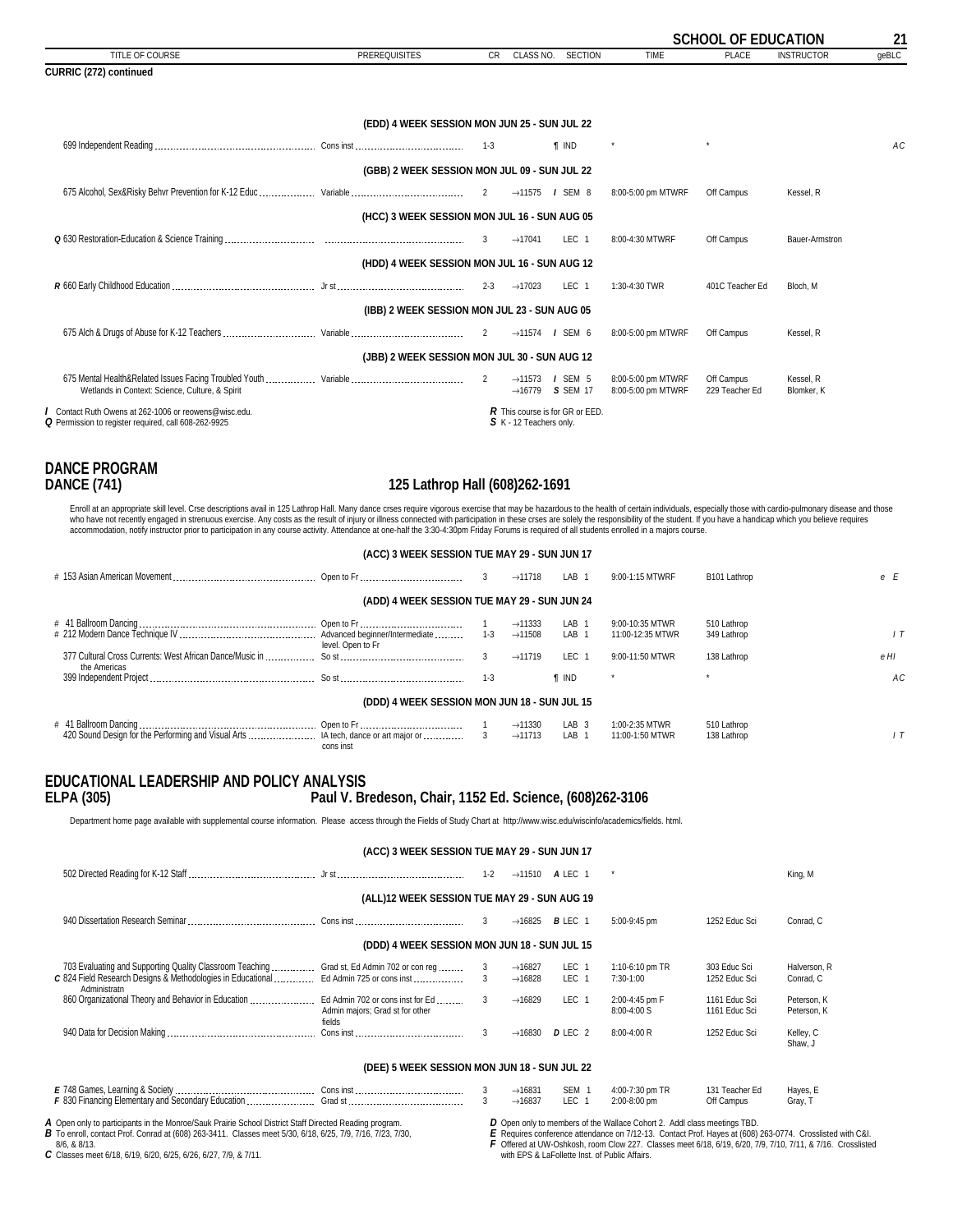<span id="page-21-0"></span>

| TITLE OF COURSE                                                                                          | <b>PREREQUISITES</b>                               | <b>CR</b>    | CLASS NO.           | <b>SECTION</b>             | <b>TIME</b>                    | <b>PLACE</b>                   | <b>INSTRUCTOR</b>                                                                                        | qeBLC |
|----------------------------------------------------------------------------------------------------------|----------------------------------------------------|--------------|---------------------|----------------------------|--------------------------------|--------------------------------|----------------------------------------------------------------------------------------------------------|-------|
|                                                                                                          | (DHH) 8 WEEK SESSION MON JUN 18 - SUN AUG 12       |              |                     |                            |                                |                                |                                                                                                          |       |
|                                                                                                          |                                                    | 3            |                     | <b>T IND</b>               |                                |                                |                                                                                                          |       |
| Administration                                                                                           |                                                    | 3            | $\rightarrow$ 11429 | LEC <sub>1</sub>           | 7:30-10:10 TR                  | 1161 Educ Sci                  | Bellcross, W                                                                                             |       |
| Education                                                                                                |                                                    | 3            | $\rightarrow$ 11688 | LEC <sub>1</sub>           | 10:20-1:00 TR                  | 303 Educ Sci                   | Capper, C                                                                                                |       |
| I 750 Governance and Administration of Education for Work  Ed Admin 702 for Ed Admin majors;<br>Programs | Grad st for other fields                           | 3            | $\rightarrow$ 16848 | LEC <sub>1</sub>           | 12:00-6:00 pm R<br>8:00-2:00 F | 1158 Educ Sci<br>1158 Educ Sci | Phelps. L<br>Phelps, L                                                                                   |       |
| Administration                                                                                           | 361 or Ed Admin 824 or Ed Pol 720;<br>or cons inst | 3            | $\rightarrow$ 16849 | LEC <sub>1</sub>           | 9:00-2:00 F                    | 1252 Educ Sci                  | Capper, C                                                                                                |       |
|                                                                                                          |                                                    | 3            | $\rightarrow$ 16850 | LEC <sub>1</sub>           | 10:20-1:00 MW                  | 1161 Educ Sci                  | Mead, J                                                                                                  |       |
|                                                                                                          | eauiv                                              | 3            |                     | <b>T</b> IND               |                                |                                |                                                                                                          |       |
|                                                                                                          | & cons inst                                        | 3            |                     | $\P$ IND                   |                                | $\star$                        |                                                                                                          |       |
|                                                                                                          |                                                    | $\mathbf{3}$ | $\rightarrow$ 16852 | $K$ LEC 3                  | $1:10-3:50$ T                  | 1252 Educ Sci                  | Peterson, K<br>Capper, C                                                                                 |       |
|                                                                                                          |                                                    | $1 - 9$      |                     | <b>T</b> IND               |                                | $\star$                        |                                                                                                          |       |
|                                                                                                          |                                                    | $1-3$        |                     | <b>T</b> IND               |                                |                                |                                                                                                          |       |
|                                                                                                          | (EHH) 8 WEEK SESSION MON JUN 25 - SUN AUG 19       |              |                     |                            |                                |                                |                                                                                                          |       |
|                                                                                                          |                                                    | $2 - 3$      |                     | $\rightarrow$ 16854 LLEC 2 |                                | Off Campus                     | Hartwig, E                                                                                               |       |
| Special Ed Law Seminar                                                                                   |                                                    |              | $\rightarrow$ 16856 | MLEC 3                     | $\star$                        | Off Campus                     | Hartwig, E                                                                                               |       |
|                                                                                                          | (FGG) 7 WEEK SESSION MON JUL 02 - SUN AUG 19       |              |                     |                            |                                |                                |                                                                                                          |       |
|                                                                                                          |                                                    |              | $\rightarrow$ 16858 | LEC <sub>1</sub>           | 10:20-1:00 TR                  | 1161 Educ Sci                  | Bredeson, P                                                                                              |       |
|                                                                                                          | (FHH) 8 WEEK SESSION MON JUL 02 - SUN AUG 26       |              |                     |                            |                                |                                |                                                                                                          |       |
|                                                                                                          |                                                    |              |                     |                            | $^\star$                       | Off Campus                     | King, M                                                                                                  |       |
|                                                                                                          | (HDD) 4 WEEK SESSION MON JUL 16 - SUN AUG 12       |              |                     |                            |                                |                                |                                                                                                          |       |
|                                                                                                          |                                                    | 3            | $\rightarrow$ 11698 | LEC <sub>1</sub>           | 8:55-12:15 TWR                 | 218 Educ Sci                   |                                                                                                          |       |
|                                                                                                          |                                                    | $\mathbf{3}$ | $\rightarrow$ 11214 | LEC <sub>1</sub>           | 2:00-4:45 pm F                 | 1161 Educ Sci                  | Peterson, K                                                                                              |       |
|                                                                                                          | Admin majors; Grad st for other<br>fields          |              |                     |                            | $8:00 - 4:00 S$                | 1161 Educ Sci                  | Peterson, K                                                                                              |       |
|                                                                                                          |                                                    | 3            | $\rightarrow$ 16861 | LEC 5                      | 7:30-1:00 MW                   | 1252 Educ Sci                  | Conrad. C                                                                                                |       |
| Dissertation Research Seminar                                                                            |                                                    |              | $\rightarrow$ 16863 | SLEC <sub>6</sub>          |                                |                                | Mead, J<br>Kelley, C                                                                                     |       |
| G Classes meet Fri 8:00am-1:30pm in 1161 Ed. Sci. Bldg.                                                  |                                                    |              |                     |                            |                                |                                | M Open only to UW-Madison graduate students attending the Inst on Legal & Educational Issues. Meets with |       |

**G** Classes meet Fri 8:00am-1:30pm in 1161 Ed. Sci. Bldg.<br>♪ Classes meet 6/21-22, 6/28-29, 7/12-13, & 8/9-10.<br>**J** (047) Shaw⊶classes meet Fri 8:00am-1:30pm in 1161 Ed. Sci. Bldg. (117) Sorensen⊶open only to students

in the WLDI program.<br> **K** To enroll, contact Prof. Capper at (608) 263-9994. Classes meet<br>
6/19, 7/17, & 8/7. Addl class meetings TBD.<br> **L** Open only to attendees of the Inst on Legal & Educational Issues. Conf held at the

*M* Open only to UW-Madison graduate students attending the Inst on Legal & Educational Issues. Meets with<br>305-502, Lec. 2.<br>*N* Final class meeting on 8/16 will be held from 7:30am-1:00pm.

*O* Open only to WILA participants. Topic: Doubling Student Performance.<br>ア Requires conference attendance on 7/8, 7/9, 7/10, 7/11, & 7/12 at the Fluno Center, 601 University Avenue.<br>Q Crossiisted with Counseling Psycholo

*R* Class meets 7/20-21, 7/27-28, 8/3-4, & 8/10.

*S* To enroll, contact Prof. Mead at (608) 263-3405 or Prof. Kelley at (608) 263-5733. Class meetings TBD.

# **EDUCATIONAL POLICY STUDIES**

#### **ED POL (310) Michael Fultz, Chair, 221 Education Building (608) 265-5956**

#### **(ADD) 4 WEEK SESSION TUE MAY 29 - SUN JUN 24**

| inst                                         | 3<br>$\overline{3}$ | $\rightarrow$ 11658<br>$\rightarrow$ 16661 | A LEC 1<br>$B$ LEC 1 | 8:55-11:25 MTWR<br>8:55-11:25 MTWR | 249 Education<br>1175 Grainger | Fultz, M<br>Olneck, M | SAC<br>SAC |
|----------------------------------------------|---------------------|--------------------------------------------|----------------------|------------------------------------|--------------------------------|-----------------------|------------|
| (CDD) 4 WEEK SESSION MON JUN 11 - SUN JUL 08 |                     |                                            |                      |                                    |                                |                       |            |
|                                              |                     | $\rightarrow$ 11309                        | LEC 1                | 1:10-3:40 MTWR                     | 229 Education                  |                       | ΑT         |
| (DEE) 5 WEEK SESSION MON JUN 18 - SUN JUL 22 |                     |                                            |                      |                                    |                                |                       |            |
|                                              |                     | $\rightarrow$ 16943                        | LEC 1                | 2:00-8:00 pm                       | Off Campus                     | Gray, T               |            |
| (DHH) 8 WEEK SESSION MON JUN 18 - SUN AUG 12 |                     |                                            |                      |                                    |                                |                       |            |
|                                              | $1-3$               |                                            | ¶ IND                |                                    |                                |                       | АC         |
|                                              | $1 - 3$             |                                            | <b>T</b> IND         | $\star$                            |                                |                       | AC.        |
|                                              | $1 - 9$             |                                            | <b>T</b> IND         |                                    |                                |                       |            |
|                                              | $1 - 3$             |                                            | <b>T</b> IND         |                                    |                                |                       |            |

*A* Crosslisted with History. *B* Crosslisted with Sociology.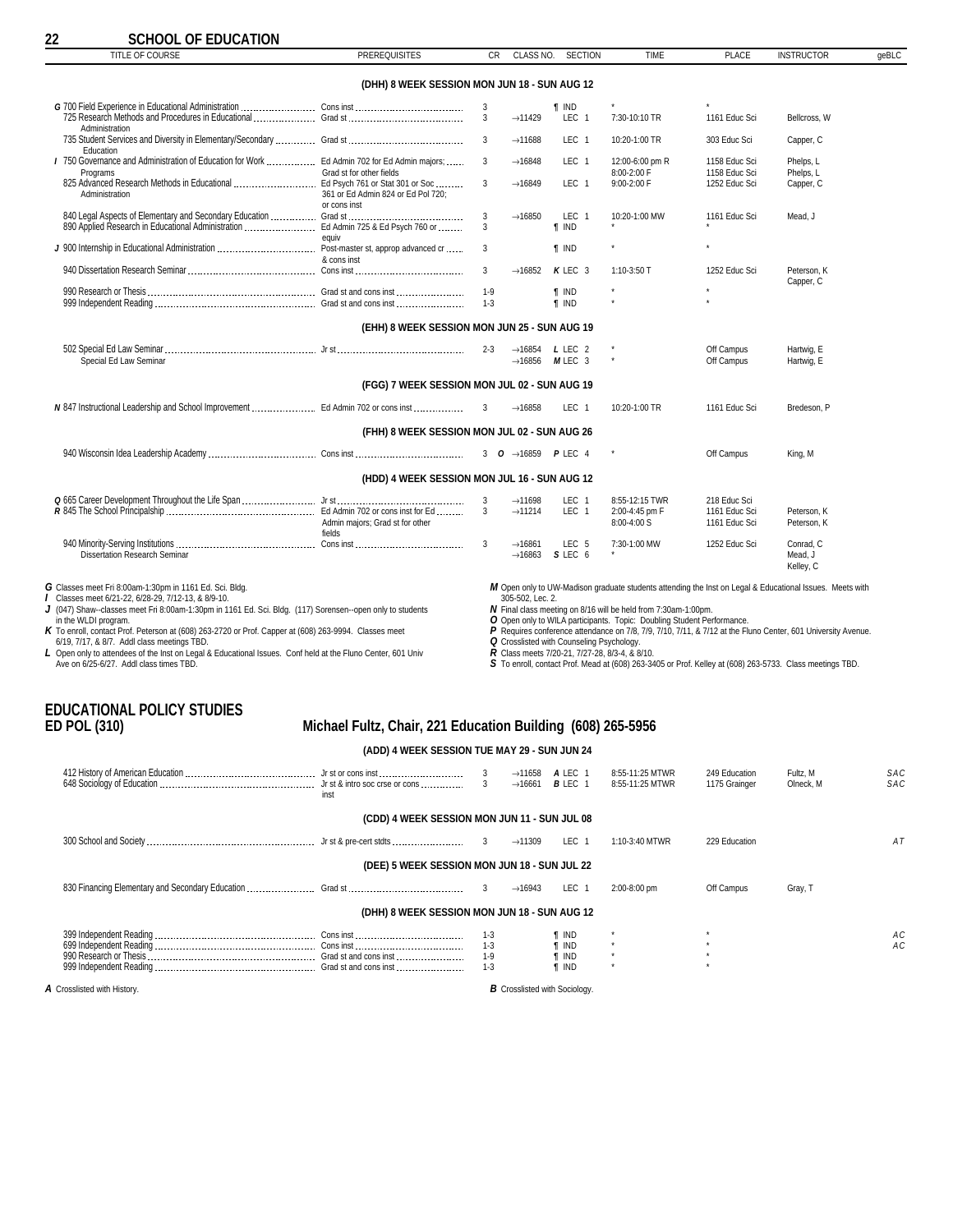<span id="page-22-0"></span>

|                                                                                                                                                                                                                                                                                                                                                |                                                               |                           |                                                    |                                              |                                                                                                                                                                 | <b>SCHOOL OF EDUCATION</b>     |                            | 23         |
|------------------------------------------------------------------------------------------------------------------------------------------------------------------------------------------------------------------------------------------------------------------------------------------------------------------------------------------------|---------------------------------------------------------------|---------------------------|----------------------------------------------------|----------------------------------------------|-----------------------------------------------------------------------------------------------------------------------------------------------------------------|--------------------------------|----------------------------|------------|
| TITLE OF COURSE                                                                                                                                                                                                                                                                                                                                | <b>PREREQUISITES</b>                                          | CR                        | CLASS NO.                                          | <b>SECTION</b>                               | <b>TIME</b>                                                                                                                                                     | <b>PLACE</b>                   | <b>INSTRUCTOR</b>          | geBLC      |
|                                                                                                                                                                                                                                                                                                                                                |                                                               |                           |                                                    |                                              |                                                                                                                                                                 |                                |                            |            |
| <b>EDUCATIONAL PSYCHOLOGY</b><br><b>ED PSYCH (315)</b>                                                                                                                                                                                                                                                                                         | Ronald C. Serlin, Chair, 1025 W. Johnson St., (608) 262-3432. |                           |                                                    |                                              |                                                                                                                                                                 |                                |                            |            |
|                                                                                                                                                                                                                                                                                                                                                | (DDD) 4 WEEK SESSION MON JUN 18 - SUN JUL 15                  |                           |                                                    |                                              |                                                                                                                                                                 |                                |                            |            |
|                                                                                                                                                                                                                                                                                                                                                |                                                               | 3                         | $\rightarrow$ 11215                                | LEC 1                                        | 1:00-3:30 MTWR                                                                                                                                                  | 301 Educ Sci                   |                            | SAT        |
|                                                                                                                                                                                                                                                                                                                                                |                                                               | 3                         | $\rightarrow$ 11216<br>$\rightarrow$ 11217         | LEC 1<br>LEC 1                               | 1:00-3:30 MTWR<br>9:00-11:30 MTWR                                                                                                                               | 212 Educ Sci<br>212 Educ Sci   |                            | SAT<br>SAT |
| 715 Practicum for Teachers of the Gifted and Talented  Ed Psych 501 and Grad st                                                                                                                                                                                                                                                                |                                                               | $1 - 3$<br>3 <sup>1</sup> | $\rightarrow$ 11219                                | <b>T</b> IND<br>LEC 1                        | A 7:30-12:30 MTWRF                                                                                                                                              | 304 Educ Sci                   | Lotta, C                   | AC         |
| 726 Social Development of Ethnic/Racial Minority Children  Couns psych or ed psych dept major                                                                                                                                                                                                                                                  | or cons inst                                                  | 3<br>$1 - 4$              | $\rightarrow$ 16940                                | <b>LEC</b><br>$\overline{1}$<br><b>T</b> IND | <b>B</b> 8:55-12:15 MTW<br>8:55-12:15 MTW                                                                                                                       | 434 Education<br>339 Education | Quintana, S<br>Quintana, S |            |
|                                                                                                                                                                                                                                                                                                                                                |                                                               | $1 - 3$                   |                                                    | <b>T</b> IND                                 |                                                                                                                                                                 |                                |                            |            |
|                                                                                                                                                                                                                                                                                                                                                | (DHH) 8 WEEK SESSION MON JUN 18 - SUN AUG 12                  |                           |                                                    |                                              |                                                                                                                                                                 |                                |                            |            |
|                                                                                                                                                                                                                                                                                                                                                |                                                               | 3                         | $\rightarrow$ 16669                                | LEC 1                                        | c*                                                                                                                                                              |                                | Hillmann, P                |            |
|                                                                                                                                                                                                                                                                                                                                                |                                                               | $1 - 3$<br>$\mathbf{3}$   | $\rightarrow$ 11440                                | <b>T</b> IND<br>SEM 1                        | <b>D</b> 9:00-12:00 MTWR                                                                                                                                        | 304 Educ Sci                   | Mc Givern, J               | AC         |
|                                                                                                                                                                                                                                                                                                                                                |                                                               | 3                         | $\rightarrow$ 11220<br>11262                       | LEC 1                                        | 9:00-10:15 MTWR<br>LAB 301 E 10:30-11:45 MTWR                                                                                                                   | 308 Educ Sci<br>308 Educ Sci   |                            |            |
|                                                                                                                                                                                                                                                                                                                                                |                                                               | $1-9$<br>1-9              | $\rightarrow$ 11221                                | FLD 1<br><b>T</b> IND                        |                                                                                                                                                                 |                                | Kratochwill. T             |            |
|                                                                                                                                                                                                                                                                                                                                                |                                                               | $1-3$                     |                                                    | <b>T</b> IND                                 |                                                                                                                                                                 |                                |                            |            |
|                                                                                                                                                                                                                                                                                                                                                | (FDD) 4 WEEK SESSION MON JUL 02 - SUN JUL 29                  |                           |                                                    |                                              |                                                                                                                                                                 |                                |                            |            |
|                                                                                                                                                                                                                                                                                                                                                |                                                               | 3                         | $\rightarrow$ 16654                                |                                              | SEM 2 <b>F</b> 1:00-3:30 MTWR                                                                                                                                   | 4275 White                     | Hemphill, J                |            |
|                                                                                                                                                                                                                                                                                                                                                | (HDD) 4 WEEK SESSION MON JUL 16 - SUN AUG 12                  |                           |                                                    |                                              |                                                                                                                                                                 |                                |                            |            |
|                                                                                                                                                                                                                                                                                                                                                |                                                               | 3                         | $\rightarrow$ 11229                                | LEC <sub>2</sub>                             | 9:00-11:30 MTWR                                                                                                                                                 | 1053 Educ Sci                  |                            | SAT        |
|                                                                                                                                                                                                                                                                                                                                                |                                                               | 3<br>$\mathbf{3}$         | $\rightarrow$ 11230<br>$\rightarrow$ 11218         | LEC <sub>2</sub><br>LEC <sub>2</sub>         | 9:00-11:30 MTWR<br>1:00-3:30 MTWR                                                                                                                               | 212 Educ Sci<br>212 Educ Sci   |                            | SAT<br>SAT |
|                                                                                                                                                                                                                                                                                                                                                |                                                               | $1-3$                     |                                                    | <b>T</b> IND                                 |                                                                                                                                                                 |                                |                            | АC         |
|                                                                                                                                                                                                                                                                                                                                                |                                                               | $1 - 4$<br>$1 - 3$        |                                                    | <b>f</b> IND<br><b>f</b> IND                 |                                                                                                                                                                 |                                |                            |            |
| A Contact College for Kids office, 608/262-4650 for registration information.<br><b>B</b> Crosslisted with Counseling Psych & HDFS.<br>C Email hillmann@education.wisc.edu for info. On- campus days 6/18, 9 am -2 pm, 7/11 & 8/8, 9 am-noon, 303 Ed<br>Sci. Remaining sessions on line. Internet access required.                             |                                                               |                           | Tuesdays 7-9 PM.<br>$E$ Optional lab for 315-760.  |                                              | D MSPE only. On campus 7/16-7/19, 7/23-7/26. Course works includes on-line instruction. Audio conferencing<br>F Email jahemphill@wisc.edu for more information. |                                |                            |            |
| <b>KINESIOLOGY</b><br><b>KINES (742)</b>                                                                                                                                                                                                                                                                                                       | Li Li Ji, Department Chair, Gym-Nat, (608)262-0259            |                           |                                                    |                                              |                                                                                                                                                                 |                                |                            |            |
|                                                                                                                                                                                                                                                                                                                                                | (ACC) 3 WEEK SESSION TUE MAY 29 - SUN JUN 17                  |                           |                                                    |                                              |                                                                                                                                                                 |                                |                            |            |
|                                                                                                                                                                                                                                                                                                                                                | count cr towards degree for L&S                               | 2                         | $\rightarrow$ 16685                                |                                              | LEC 1 <b>A</b> 9:00-11:10 MTWRF                                                                                                                                 | 1108 Gym-Nat                   | Timm, D                    |            |
|                                                                                                                                                                                                                                                                                                                                                | stdts                                                         | $\overline{2}$            | $\rightarrow$ 11289                                | LEC 1                                        | 7:00-10:00 MTWR                                                                                                                                                 | 2081 Gym-Nat                   | Gattenby, T                |            |
|                                                                                                                                                                                                                                                                                                                                                | (AMM)13 WEEK SESSION TUE MAY 29 - SUN AUG 26                  |                           |                                                    |                                              |                                                                                                                                                                 |                                |                            |            |
|                                                                                                                                                                                                                                                                                                                                                |                                                               | 3                         | $\rightarrow$ 11288                                | FLD 2                                        | В                                                                                                                                                               |                                | Ward, A                    |            |
|                                                                                                                                                                                                                                                                                                                                                | kines major or cons inst                                      | $1 - 3$                   |                                                    | <b>T</b> IND                                 |                                                                                                                                                                 |                                |                            | 1C         |
|                                                                                                                                                                                                                                                                                                                                                |                                                               |                           |                                                    |                                              |                                                                                                                                                                 |                                |                            |            |
|                                                                                                                                                                                                                                                                                                                                                | (CCC) 3 WEEK SESSION MON JUN 11 - SUN JUL 01                  |                           |                                                    |                                              |                                                                                                                                                                 |                                |                            |            |
|                                                                                                                                                                                                                                                                                                                                                |                                                               |                           | $\rightarrow$ 11655                                | LEC <sub>1</sub>                             | C 1:00-2:45 MWF<br>8:00-11:00 MTWRF                                                                                                                             | 2055 Gym-Nat<br>Off Campus     | Ji, L                      |            |
|                                                                                                                                                                                                                                                                                                                                                | (CFF) 6 WEEK SESSION MON JUN 11 - SUN JUL 22                  |                           |                                                    |                                              |                                                                                                                                                                 |                                |                            |            |
|                                                                                                                                                                                                                                                                                                                                                | major in kinesiology, or cons inst                            | 3                         | $\rightarrow$ 11657                                | LEC 1<br>LAB 301                             | 9:20-11:45 TR<br>12:00-2:00 TR                                                                                                                                  | 2055 Gym-Nat<br>2083 Gym-Nat   | Gruben, K                  |            |
|                                                                                                                                                                                                                                                                                                                                                | (DFF) 6 WEEK SESSION MON JUN 18 - SUN JUL 29                  |                           |                                                    |                                              |                                                                                                                                                                 |                                |                            |            |
|                                                                                                                                                                                                                                                                                                                                                |                                                               | $1 - 3$                   |                                                    | <b>T</b> IND                                 |                                                                                                                                                                 |                                |                            | $\sqrt{C}$ |
|                                                                                                                                                                                                                                                                                                                                                | (DHH) 8 WEEK SESSION MON JUN 18 - SUN AUG 12                  |                           |                                                    |                                              |                                                                                                                                                                 |                                |                            |            |
|                                                                                                                                                                                                                                                                                                                                                |                                                               | $\overline{1}$            | $\rightarrow$ 11664                                | FLD 1                                        | D *                                                                                                                                                             |                                | Gattenby, T                |            |
|                                                                                                                                                                                                                                                                                                                                                | kines maior or cons inst                                      | $1-9$<br>$1 - 4$          |                                                    | <b>T</b> IND<br><b>T</b> IND                 |                                                                                                                                                                 |                                |                            |            |
|                                                                                                                                                                                                                                                                                                                                                |                                                               |                           |                                                    |                                              |                                                                                                                                                                 |                                |                            |            |
| A Red Cross books and materials fee (approx \$70) payable on 1st day. Crs closes to web enrollment on 1st<br>day. Students must attend class to request consent of instruct<br><b>B</b> Exercise Science or Movement Science.<br>C Week 1 Classroom meetings on UW-Madison campus. Weeks 2 and 3 at Shanghai and Tianjin Institute of Physical |                                                               |                           | Education, China.<br>D Adapted Physical Education. |                                              |                                                                                                                                                                 |                                |                            |            |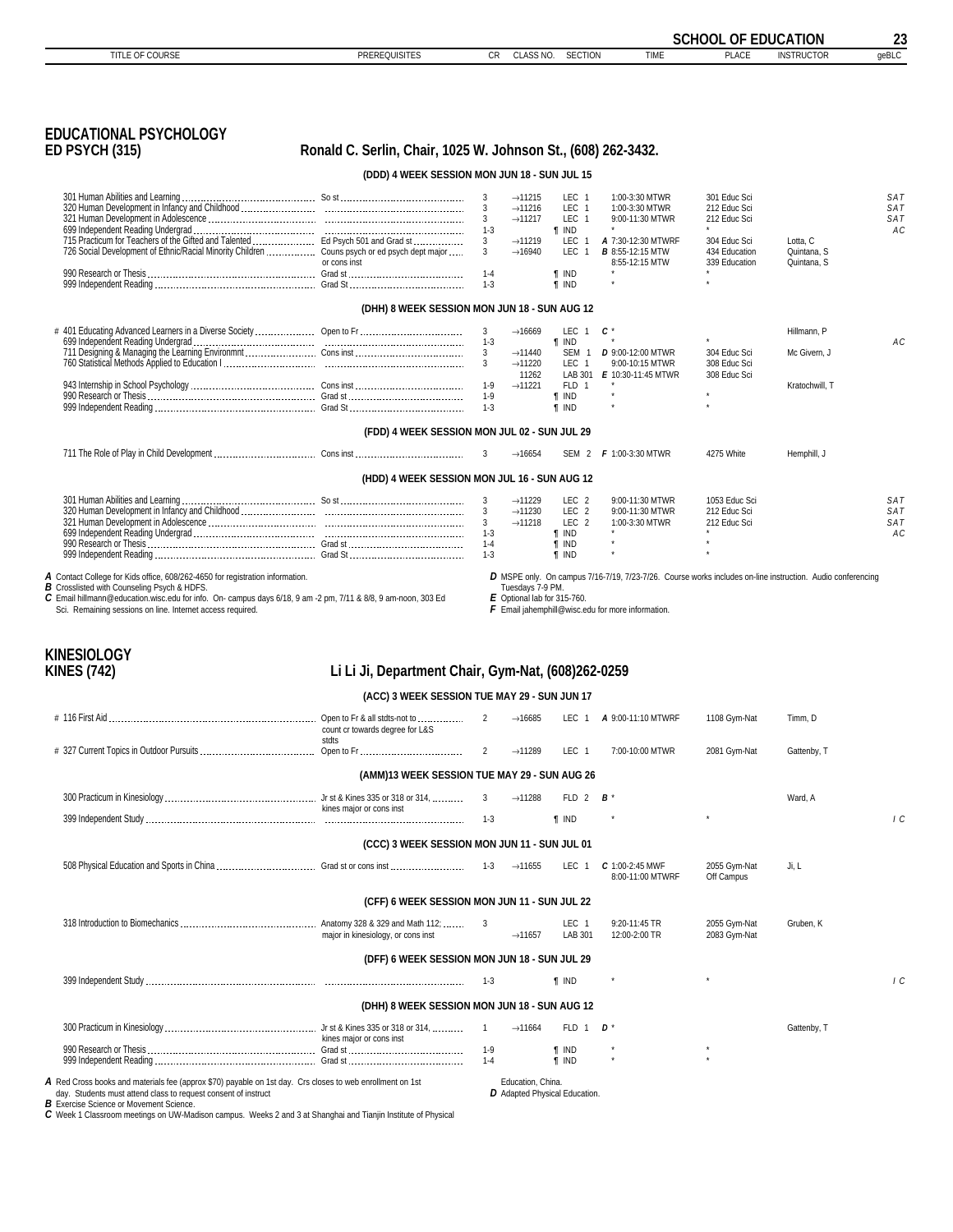<span id="page-23-0"></span>

| 24 | <b>SCHOOL OF EDUCATION</b>                                                                                                                                                                                                                                                                                                                                                                                                                                                                                                                                                                                                                                                                                                          |                                                         |                              |                                            |                                      |                                                                                                              |                                |                                       |            |
|----|-------------------------------------------------------------------------------------------------------------------------------------------------------------------------------------------------------------------------------------------------------------------------------------------------------------------------------------------------------------------------------------------------------------------------------------------------------------------------------------------------------------------------------------------------------------------------------------------------------------------------------------------------------------------------------------------------------------------------------------|---------------------------------------------------------|------------------------------|--------------------------------------------|--------------------------------------|--------------------------------------------------------------------------------------------------------------|--------------------------------|---------------------------------------|------------|
|    | TITLE OF COURSE                                                                                                                                                                                                                                                                                                                                                                                                                                                                                                                                                                                                                                                                                                                     | <b>PREREQUISITES</b>                                    | <b>CR</b>                    | CLASS NO.                                  | <b>SECTION</b>                       | <b>TIME</b>                                                                                                  | <b>PLACE</b>                   | <b>INSTRUCTOR</b>                     | geBLC      |
|    | KINES (742) continued                                                                                                                                                                                                                                                                                                                                                                                                                                                                                                                                                                                                                                                                                                               |                                                         |                              |                                            |                                      |                                                                                                              |                                |                                       |            |
|    |                                                                                                                                                                                                                                                                                                                                                                                                                                                                                                                                                                                                                                                                                                                                     | (GFF) 6 WEEK SESSION MON JUL 09 - SUN AUG 19            |                              |                                            |                                      |                                                                                                              |                                |                                       |            |
|    |                                                                                                                                                                                                                                                                                                                                                                                                                                                                                                                                                                                                                                                                                                                                     |                                                         | 4                            |                                            | LEC 1                                | 8:30-10:15 MTWR                                                                                              | 2081 Gym-Nat                   | Ji, L                                 | BI C       |
|    |                                                                                                                                                                                                                                                                                                                                                                                                                                                                                                                                                                                                                                                                                                                                     | kinesiology or cons inst                                |                              | $\rightarrow$ 11578                        | LAB 301                              | 10:30-12:30 MW                                                                                               | 1108 Gym-Nat                   |                                       |            |
|    | PHYSICAL EDUC ACTIVITY PROGM (DEPARTMENT OF KINES)<br><b>PE ACTIV (740)</b>                                                                                                                                                                                                                                                                                                                                                                                                                                                                                                                                                                                                                                                         | Ronnie Carda, Coordinator, 1011 Gym-Nat, (608)262-1690. |                              |                                            |                                      |                                                                                                              |                                |                                       |            |
|    | Enroll at an appropriate skill or fitness level. In most cases, 100 level crses are for beginners; 200 level crses are for intermediates & 300 level crses are advanced skill or fitness. Attendance requirement limits absenc<br>concerns, students may be disenrolled for missing the first class. Many P.E. courses require vigorous activity which may be contraindicated for certain individuals, especially those with cardiopulmonary disease. Any costs<br>or illness connected with participation in these courses are solely the responsibility of the student. If you have a chronic disorder which you believe requires accommodation, notify instructor prior to participation. When<br>are started, email instructor. |                                                         |                              |                                            |                                      |                                                                                                              |                                |                                       |            |
|    |                                                                                                                                                                                                                                                                                                                                                                                                                                                                                                                                                                                                                                                                                                                                     | (ACC) 3 WEEK SESSION TUE MAY 29 - SUN JUN 17            |                              |                                            |                                      |                                                                                                              |                                |                                       |            |
|    |                                                                                                                                                                                                                                                                                                                                                                                                                                                                                                                                                                                                                                                                                                                                     |                                                         | $\mathbf{1}$                 | $\rightarrow$ 11222                        | LAB <sub>1</sub>                     | A 11:00-1:05 MTWR                                                                                            |                                | Woehrle, T                            |            |
|    |                                                                                                                                                                                                                                                                                                                                                                                                                                                                                                                                                                                                                                                                                                                                     |                                                         | $\mathbf{1}$                 | $\rightarrow$ 16871                        | LAB<br>$\overline{1}$                | <b>B</b> 1:10-3:15 MTWR                                                                                      | 136 Nielsen                    | Schaefer, S                           |            |
|    |                                                                                                                                                                                                                                                                                                                                                                                                                                                                                                                                                                                                                                                                                                                                     |                                                         | $\overline{1}$               | $\rightarrow$ 11513<br>$\rightarrow$ 16872 | LAB <sub>1</sub><br>LAB 1            | C 2:00-4:50 pm TWR<br><b>B</b> 4:00-6:05 pm MTWR                                                             | 101 Schuman<br>136 Nielsen     | Supple, D<br>Schaefer, S              |            |
|    |                                                                                                                                                                                                                                                                                                                                                                                                                                                                                                                                                                                                                                                                                                                                     | (AEE) 5 WEEK SESSION TUE MAY 29 - SUN JUL 01            |                              |                                            |                                      |                                                                                                              |                                |                                       |            |
|    |                                                                                                                                                                                                                                                                                                                                                                                                                                                                                                                                                                                                                                                                                                                                     |                                                         |                              | $\rightarrow$ 16689                        | LAB<br>-1                            | <b>D</b> 9:15-10:55 MTR                                                                                      | 2117 Gym-Nat                   | Carda, R                              |            |
|    |                                                                                                                                                                                                                                                                                                                                                                                                                                                                                                                                                                                                                                                                                                                                     | (DDD) 4 WEEK SESSION MON JUN 18 - SUN JUL 15            |                              |                                            |                                      |                                                                                                              |                                |                                       |            |
|    |                                                                                                                                                                                                                                                                                                                                                                                                                                                                                                                                                                                                                                                                                                                                     |                                                         | $\mathbf{1}$                 | $\rightarrow$ 11593                        | LAB <sub>1</sub>                     | E 9:30-11:35 TWR                                                                                             | 1108 Gym-Nat                   | Gattenby, T                           |            |
|    |                                                                                                                                                                                                                                                                                                                                                                                                                                                                                                                                                                                                                                                                                                                                     | Open to Fr                                              | $\mathbf{1}$                 | $\rightarrow$ 11717                        | LAB 1                                | F 7:30-9:35 TWR                                                                                              |                                | Rogers, J                             |            |
|    |                                                                                                                                                                                                                                                                                                                                                                                                                                                                                                                                                                                                                                                                                                                                     |                                                         |                              | $\rightarrow$ 11654                        | LAB <sub>1</sub>                     | G 6:40-8:45 TWR                                                                                              | 1221 Gym-Nat                   | Gattenby, T                           |            |
|    |                                                                                                                                                                                                                                                                                                                                                                                                                                                                                                                                                                                                                                                                                                                                     | (DFF) 6 WEEK SESSION MON JUN 18 - SUN JUL 29            |                              |                                            |                                      |                                                                                                              |                                |                                       |            |
|    |                                                                                                                                                                                                                                                                                                                                                                                                                                                                                                                                                                                                                                                                                                                                     |                                                         | $\overline{2}$               | $\rightarrow$ 11326                        | LEC 1                                | 1:20-2:45 MTR                                                                                                | 2055 Gym-Nat                   | Koltyn, K<br>Carda, R<br>Penniston, K | <b>BEC</b> |
|    |                                                                                                                                                                                                                                                                                                                                                                                                                                                                                                                                                                                                                                                                                                                                     |                                                         | $\mathbf{1}$<br>$\mathbf{1}$ | $\rightarrow$ 11327<br>$\rightarrow$ 11329 | LAB <sub>1</sub><br>LAB <sub>1</sub> | D 11:00-12:25 MTR<br>7:30-8:35 MTWR                                                                          | 2117 Gym-Nat<br>1065 Gym-Nat   | Carda, R<br>Yu, R                     |            |
|    |                                                                                                                                                                                                                                                                                                                                                                                                                                                                                                                                                                                                                                                                                                                                     | (DHH) 8 WEEK SESSION MON JUN 18 - SUN AUG 12            |                              |                                            |                                      |                                                                                                              |                                |                                       |            |
|    |                                                                                                                                                                                                                                                                                                                                                                                                                                                                                                                                                                                                                                                                                                                                     |                                                         | $\mathbf{1}$                 | $\rightarrow$ 11514                        | LAB <sub>1</sub>                     | 1:10-2:15 MTR                                                                                                | 250 Se Rec Fac                 | Woehrle, T                            |            |
|    |                                                                                                                                                                                                                                                                                                                                                                                                                                                                                                                                                                                                                                                                                                                                     |                                                         | $\mathbf{1}$                 | $\rightarrow$ 16693                        | LAB <sub>1</sub>                     | / 10:30-12:10 MW                                                                                             |                                |                                       |            |
|    |                                                                                                                                                                                                                                                                                                                                                                                                                                                                                                                                                                                                                                                                                                                                     |                                                         |                              | $\rightarrow$ 11594                        | LAB 1                                | $J$ 3:30-5:05 pm MW                                                                                          | B102B Union S                  | Woehrle, W                            |            |
|    |                                                                                                                                                                                                                                                                                                                                                                                                                                                                                                                                                                                                                                                                                                                                     |                                                         | $\mathbf{1}$                 | $\rightarrow$ 11592                        | LAB <sub>1</sub><br>LAB <sub>1</sub> | 7:55-9:00 MTR<br>10:25-11:30 MWR                                                                             | 150 Sports Ctr<br>1110 Gvm-Nat | Newcomb. L<br>Awoyinka, I             |            |
|    |                                                                                                                                                                                                                                                                                                                                                                                                                                                                                                                                                                                                                                                                                                                                     |                                                         | $\mathbf{1}$                 | $\rightarrow$ 11725<br>$\rightarrow$ 11228 | LAB <sub>1</sub>                     | <b>B</b> 1:30-3:05 MW                                                                                        | 136 Nielsen                    | James, J                              |            |
|    |                                                                                                                                                                                                                                                                                                                                                                                                                                                                                                                                                                                                                                                                                                                                     |                                                         |                              | $\rightarrow$ 16690                        | LAB <sub>2</sub>                     | <b>B</b> 1:30-3:05 TR                                                                                        | 136 Nielsen                    | James, J                              |            |
|    |                                                                                                                                                                                                                                                                                                                                                                                                                                                                                                                                                                                                                                                                                                                                     |                                                         |                              | $\rightarrow$ 11406                        | LAB <sub>3</sub>                     | <b>B</b> 3:20-4:55 pm MW                                                                                     | 136 Nielsen                    | James, J                              |            |
|    |                                                                                                                                                                                                                                                                                                                                                                                                                                                                                                                                                                                                                                                                                                                                     |                                                         | $\overline{2}$               | $\rightarrow$ 11253                        | LEC 1                                | K 4:50-5:20 pm MWR<br>LAB 301 K 5:20-6:25 pm MWR                                                             | 2110 Gym-Nat<br>2110 Gym-Nat   | Kiyota, M                             | SIC        |
|    |                                                                                                                                                                                                                                                                                                                                                                                                                                                                                                                                                                                                                                                                                                                                     | (FHH) 8 WEEK SESSION MON JUL 02 - SUN AUG 26            |                              |                                            |                                      |                                                                                                              |                                |                                       |            |
|    |                                                                                                                                                                                                                                                                                                                                                                                                                                                                                                                                                                                                                                                                                                                                     |                                                         |                              | $\rightarrow$ 16691                        |                                      | LAB 1 L 5:00-8:08 pm T                                                                                       | 101 Schuman                    | Swartz, A                             |            |
|    |                                                                                                                                                                                                                                                                                                                                                                                                                                                                                                                                                                                                                                                                                                                                     | (GCC) 3 WEEK SESSION MON JUL 09 - SUN JUL 29            |                              |                                            |                                      |                                                                                                              |                                |                                       |            |
|    |                                                                                                                                                                                                                                                                                                                                                                                                                                                                                                                                                                                                                                                                                                                                     |                                                         | $\overline{1}$               | $\rightarrow$ 16763                        | LAB <sub>1</sub>                     | M 4:00-5:30 pm MTWR                                                                                          | 2081 Gym-Nat                   | Winterstein, A                        |            |
|    |                                                                                                                                                                                                                                                                                                                                                                                                                                                                                                                                                                                                                                                                                                                                     | (HDD) 4 WEEK SESSION MON JUL 16 - SUN AUG 12            |                              |                                            |                                      |                                                                                                              |                                |                                       |            |
|    |                                                                                                                                                                                                                                                                                                                                                                                                                                                                                                                                                                                                                                                                                                                                     |                                                         | $\mathbf{1}$                 | $\rightarrow$ 11328                        |                                      | LAB 1 <b>F</b> 7:30-9:35 TWR                                                                                 |                                | Rogers, J                             |            |
|    | A Meets at Memorial Union boathouse. Swim test at SERF 2nd class (May 30). Students pay \$15 equipment fee                                                                                                                                                                                                                                                                                                                                                                                                                                                                                                                                                                                                                          |                                                         |                              |                                            |                                      | / Class meets at Oakwood Village - Madison; Students responsible for own transport;                          |                                |                                       |            |
|    | to Wisconsin Union.                                                                                                                                                                                                                                                                                                                                                                                                                                                                                                                                                                                                                                                                                                                 |                                                         |                              |                                            |                                      | J Lane rental approx \$62.50 payable to Union South.                                                         |                                |                                       |            |
|    | B Students furnish racquet, 3 unopened cans of balls.                                                                                                                                                                                                                                                                                                                                                                                                                                                                                                                                                                                                                                                                               |                                                         |                              |                                            |                                      | K Cross listed with E Asian. Students purchase bamboo sword approx \$40 and bandanna.                        |                                |                                       |            |
|    | C Students furnish helmet and bike (road bike preferred, mtn bike accepted).                                                                                                                                                                                                                                                                                                                                                                                                                                                                                                                                                                                                                                                        |                                                         |                              |                                            |                                      | L Students need helmet, mountain bike for first class. Class may perform activity which requires students to |                                |                                       |            |
|    | $D$ Students furnish golf balls and may occasionally pay greens fee/driving range fee.                                                                                                                                                                                                                                                                                                                                                                                                                                                                                                                                                                                                                                              |                                                         |                              | leave campus grounds.                      |                                      |                                                                                                              |                                |                                       |            |
|    | $E$ All stdnts do not meet 1st wk. For students with permanent disabilities                                                                                                                                                                                                                                                                                                                                                                                                                                                                                                                                                                                                                                                         |                                                         |                              |                                            |                                      | M DNR regs & equipment needs to be discussed at 1st class. Some required classes meet off campus. Additional |                                |                                       |            |
|    | F Meets at Mem Union lakefront. Swim test 2nd class at Hoofer piers. Stdnts pay \$40 for manuals (avail at                                                                                                                                                                                                                                                                                                                                                                                                                                                                                                                                                                                                                          |                                                         |                              |                                            |                                      | fishing opportunities are provided after classes & on Fridays.                                               |                                |                                       |            |
|    | class) and equip fee to Wis. Union.                                                                                                                                                                                                                                                                                                                                                                                                                                                                                                                                                                                                                                                                                                 |                                                         |                              |                                            |                                      |                                                                                                              |                                |                                       |            |
|    | G Intermediate to adv swim ability required. Bright colored swim cap required. Wet suit recommended. Swim                                                                                                                                                                                                                                                                                                                                                                                                                                                                                                                                                                                                                           |                                                         |                              |                                            |                                      |                                                                                                              |                                |                                       |            |
|    | test first class. Also meet at area lakes.                                                                                                                                                                                                                                                                                                                                                                                                                                                                                                                                                                                                                                                                                          |                                                         |                              |                                            |                                      |                                                                                                              |                                |                                       |            |
|    |                                                                                                                                                                                                                                                                                                                                                                                                                                                                                                                                                                                                                                                                                                                                     |                                                         |                              |                                            |                                      |                                                                                                              |                                |                                       |            |
|    | <b>REHARILITATION PRYCHOLOGY AND REFOIAL EDUCATION</b>                                                                                                                                                                                                                                                                                                                                                                                                                                                                                                                                                                                                                                                                              |                                                         |                              |                                            |                                      |                                                                                                              |                                |                                       |            |

### **REHABILITATION PSYCHOLOGY AND SECT AND SECT AND SECT LABLE RP & SE (194) Cheryl Hanley-Maxwell, Chair, 432 N. Murray St., (608) 263-4608**

### **(ACC) 3 WEEK SESSION TUE MAY 29 - SUN JUN 17**

| 660 Hsing N∖′               |   |     | $\sim$<br>-4 U | <b>TWR</b><br>۱∩∙∩ |       | frainc<br>. |
|-----------------------------|---|-----|----------------|--------------------|-------|-------------|
| 810 Re<br>ווום אווו∩∷ ו<br> | . |     |                |                    | VVIII |             |
| 0.001                       |   | - 1 | <b>INID</b>    |                    |       |             |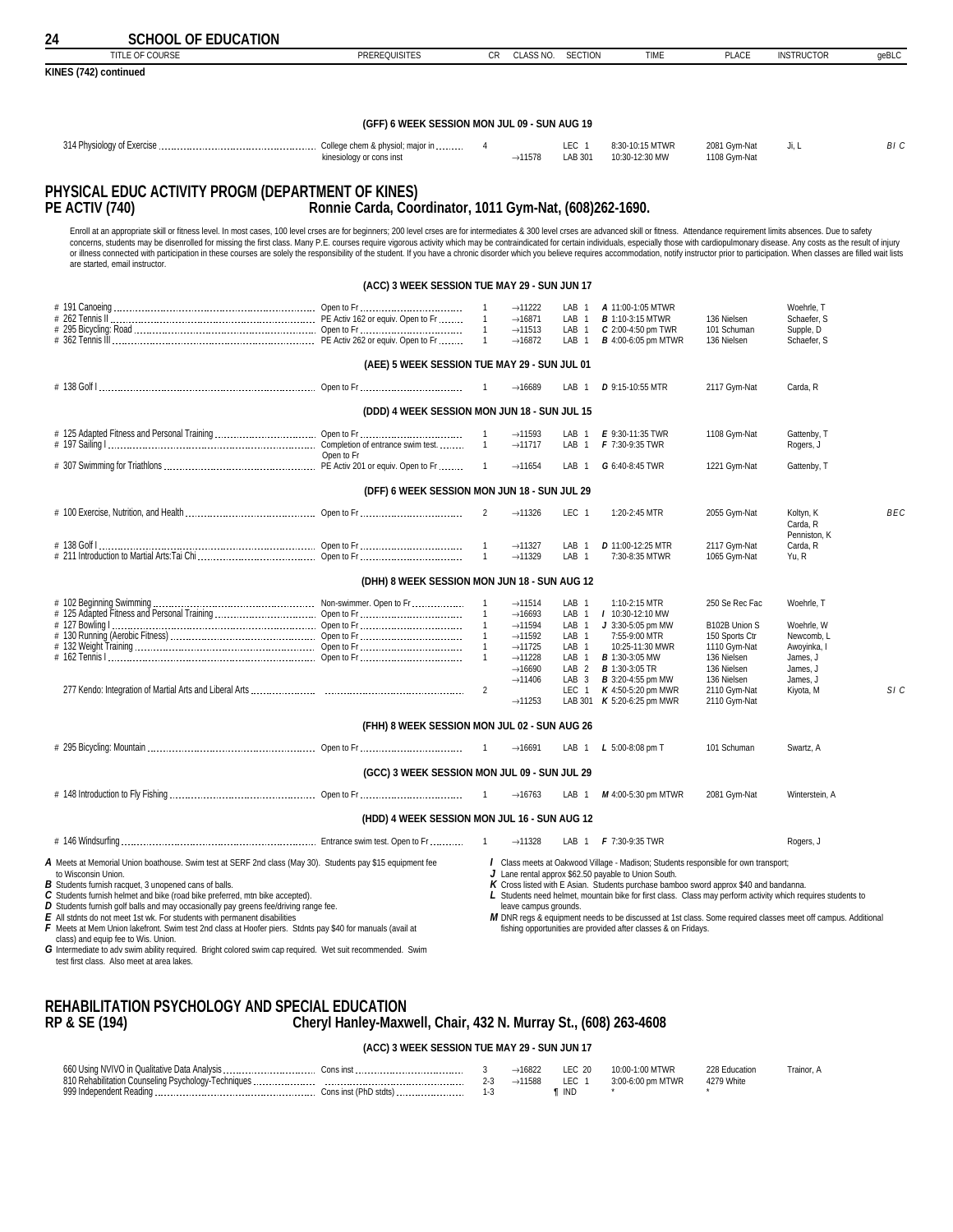|                                                                                              |                                              |                    |                     |                              |                 | <b>SCHOOL OF EDUCATION</b> |                           | 25    |
|----------------------------------------------------------------------------------------------|----------------------------------------------|--------------------|---------------------|------------------------------|-----------------|----------------------------|---------------------------|-------|
| TITLE OF COURSE                                                                              | <b>PREREQUISITES</b>                         | CR                 | CLASS NO.           | <b>SECTION</b>               | <b>TIME</b>     | <b>PLACE</b>               | <b>INSTRUCTOR</b>         | geBLC |
| RP & SE (194) continued                                                                      |                                              |                    |                     |                              |                 |                            |                           |       |
|                                                                                              |                                              |                    |                     |                              |                 |                            |                           |       |
|                                                                                              | (AKK)11 WEEK SESSION TUE MAY 29 - SUN AUG 12 |                    |                     |                              |                 |                            |                           |       |
|                                                                                              |                                              | $2 - 6$<br>$1 - 3$ |                     | ¶ IND<br><b>T IND</b>        |                 |                            |                           |       |
|                                                                                              |                                              | $1-3$              |                     | <b>T</b> IND                 |                 |                            |                           | АC    |
|                                                                                              |                                              | $\overline{1}$     | $\rightarrow$ 11332 | SEM 1                        | 12:55-2:10 T    | 7115 White                 | Berven, N                 |       |
| Seminar                                                                                      |                                              |                    | $\rightarrow$ 11516 | SEM <sub>2</sub>             | 12:55-2:10 W    | 7121 White                 | Rosenthal, D<br>Berven, N |       |
|                                                                                              |                                              |                    |                     |                              |                 |                            | Rosenthal, D              |       |
|                                                                                              |                                              |                    | $\rightarrow$ 11517 | SEM <sub>3</sub>             | 4:00-5:15 pm T  | 2125 Humanities            | Berven, N                 |       |
|                                                                                              |                                              |                    |                     |                              |                 |                            | Rosenthal, D              |       |
| Practicum I                                                                                  |                                              | $2 - 3$            | $\rightarrow$ 11211 | FLD 1                        |                 |                            |                           |       |
|                                                                                              |                                              | $2 - 3$            | $\rightarrow$ 11212 | FLD 1                        |                 |                            |                           |       |
| Practicum II                                                                                 |                                              |                    |                     |                              |                 |                            |                           |       |
| Practicum III                                                                                |                                              | $2 - 3$            |                     | <b>T</b> IND                 |                 |                            |                           |       |
|                                                                                              |                                              | $1-3$              |                     | <b>T</b> IND                 |                 |                            |                           |       |
| Supervision                                                                                  |                                              |                    |                     |                              |                 |                            |                           |       |
|                                                                                              |                                              | $1 - 3$            |                     | <b>T</b> IND                 |                 |                            |                           |       |
| Research                                                                                     |                                              | $1 - 3$            |                     | <b>T IND</b>                 |                 |                            |                           |       |
|                                                                                              |                                              | $1 - 3$            |                     | <b>T</b> IND                 |                 |                            |                           |       |
|                                                                                              |                                              | $1 - 3$            |                     | <b>f</b> IND                 |                 |                            |                           |       |
|                                                                                              |                                              | $1 - 3$            |                     | <b>T</b> IND                 |                 |                            |                           |       |
|                                                                                              | (DDD) 4 WEEK SESSION MON JUN 18 - SUN JUL 15 |                    |                     |                              |                 |                            |                           |       |
|                                                                                              |                                              | 3                  | $\rightarrow$ 11206 | LEC <sub>1</sub>             | 9:00-11:35 MTWR | 1053 Educ Sci              | Hanley-Maxwell            | SET   |
| 469 Academic Instruction: Learning and Behavioral  RP & SE 300 & 330 or cons inst            |                                              | 3                  | $\rightarrow$ 11581 | LEC 1                        | 8:30-11:40 TWR  | 4014 Vilas                 | Tarver, S                 |       |
| <b>Disabilities</b>                                                                          |                                              | 3                  | $\rightarrow$ 11207 | LEC 1                        | 9:30-12:05 MTWR | 1221 Humanities            | Gervey, R                 | ET    |
|                                                                                              |                                              | 3                  | $\rightarrow$ 11261 | LEC 1                        | A 1:10-4:10 TWR | 243 Teacher Ed             | Hoon, L                   |       |
|                                                                                              |                                              | $2 - 4$            |                     | <b>T</b> IND                 |                 |                            |                           |       |
|                                                                                              |                                              | $\mathbf{3}$       | $\rightarrow$ 11208 | LEC 1                        | 9:00-11:35 MTWR | 301 Educ Sci               | Ginter, M                 |       |
|                                                                                              |                                              | $1 - 3$<br>$1-3$   |                     | <b>T</b> IND<br><b>T</b> IND |                 |                            |                           | AC    |
|                                                                                              |                                              | $2 - 3$            | $\rightarrow$ 11210 | LEC                          | 9:30-12:05 MTWR | 4004 Vilas                 | Chan, F                   |       |
|                                                                                              |                                              | $1 - 3$            |                     | <b>T</b> IND                 |                 |                            |                           |       |
|                                                                                              |                                              | $1 - 3$            |                     | <b>T</b> IND                 |                 |                            |                           |       |
| Research                                                                                     |                                              | $1 - 3$            |                     | <b>T</b> IND                 |                 |                            |                           |       |
|                                                                                              | (DHH) 8 WEEK SESSION MON JUN 18 - SUN AUG 12 |                    |                     |                              |                 |                            |                           |       |
|                                                                                              |                                              |                    |                     |                              |                 |                            |                           |       |
| 330 Behavior Analysis: Applications to Persons with  RP & SE 300 & SPE or RPS or PSR         |                                              | 3                  | $\rightarrow$ 16901 | LEC 1                        | в*              |                            | Carter, E                 | SIT   |
| <b>Disabilities</b>                                                                          |                                              | $2 - 6$            |                     | <b>T</b> IND                 |                 |                            |                           |       |
|                                                                                              |                                              | $1 - 3$            |                     | <b>T IND</b>                 |                 |                            |                           |       |
|                                                                                              |                                              | $1 - 3$            |                     | <b>T</b> IND                 |                 |                            |                           | AC    |
|                                                                                              |                                              | $\mathbf{1}$       |                     | <b>T</b> IND                 |                 |                            |                           |       |
|                                                                                              | in specl ed                                  | 3                  | $\rightarrow$ 16941 |                              | C 12:05-2:25 MW |                            | Coleman, H                |       |
|                                                                                              |                                              | $2 - 3$            |                     | LEC 1<br><b>T</b> IND        |                 | 234 Education              |                           |       |
| Practicum III                                                                                |                                              |                    |                     |                              |                 |                            |                           |       |
|                                                                                              |                                              | $\mathbf{3}$       |                     | $\P$ IND                     |                 |                            |                           |       |
| Development                                                                                  | 802                                          |                    |                     |                              |                 |                            |                           |       |
| Issues                                                                                       | 802                                          | 3                  |                     | <b>T</b> IND                 |                 |                            |                           |       |
|                                                                                              |                                              | $1-3$              |                     | <b>T</b> IND                 |                 |                            |                           |       |
| Supervision                                                                                  |                                              |                    |                     |                              |                 |                            |                           |       |
|                                                                                              |                                              | $1 - 3$            |                     | <b>T</b> IND                 |                 |                            |                           |       |
|                                                                                              |                                              | $1 - 3$<br>$1 - 3$ |                     | <b>T</b> IND<br><b>T</b> IND |                 |                            |                           |       |
| Research                                                                                     |                                              |                    |                     |                              |                 |                            |                           |       |
|                                                                                              |                                              | $1-3$              |                     | <b>T</b> IND                 |                 |                            |                           |       |
|                                                                                              |                                              | $1-3$              |                     | $\P$ IND                     |                 |                            |                           |       |
|                                                                                              |                                              | $1 - 3$            |                     | $\P$ IND                     |                 |                            |                           |       |
|                                                                                              | (HDD) 4 WEEK SESSION MON JUL 16 - SUN AUG 12 |                    |                     |                              |                 |                            |                           |       |
| 505 Biological, Psychosocial, and Vocational Aspects of  RP&SE 300 & SPE or RPS or PSR       |                                              | 3                  | $\rightarrow$ 11256 | LEC 1                        | 9:30-12:05 MTWR | 4014 Vilas                 | Chan, F                   | 1T    |
| <b>Disabilities</b>                                                                          |                                              | $2 - 4$            |                     | <b>T</b> IND                 |                 |                            |                           |       |
|                                                                                              |                                              | 3 <sup>1</sup>     | $\rightarrow$ 11209 | LEC <sub>2</sub>             | 9:00-11:35 MTWR | 4008 Vilas                 | Ginter, M                 |       |
|                                                                                              |                                              | $1-3$              |                     | <b>T</b> IND                 |                 |                            |                           |       |
|                                                                                              |                                              | $1 - 3$            |                     | <b>T</b> IND                 |                 |                            |                           | АC    |
| 840 Rehabilitation Counseling Psychology-Group Procedures  Crses in counseling thry & tech & |                                              | $\mathbf{3}$       | $\rightarrow$ 16902 | LEC 1                        | 9:30-12:05 MTWR | 228 Education              | Rosenthal, D              |       |
|                                                                                              | cons inst                                    | $1 - 3$            |                     | <b>T IND</b>                 |                 |                            |                           |       |
|                                                                                              |                                              | $1 - 3$            |                     | <b>T</b> IND                 |                 |                            |                           |       |
|                                                                                              |                                              | $1 - 3$            |                     | <b>T</b> IND                 |                 |                            |                           |       |
| Research                                                                                     |                                              |                    |                     |                              |                 |                            |                           |       |
|                                                                                              |                                              | $1 - 3$            |                     | <b>T</b> IND                 |                 |                            |                           |       |
|                                                                                              |                                              | $1 - 3$            |                     | <b>T</b> IND                 |                 |                            |                           |       |
|                                                                                              | (IEE) 5 WEEK SESSION MON JUL 23 - SUN AUG 26 |                    |                     |                              |                 |                            |                           |       |
|                                                                                              |                                              |                    |                     |                              |                 |                            |                           |       |
|                                                                                              |                                              | $2 - 5$            |                     | <b>T</b> IND                 |                 |                            |                           |       |

*A* Crosslisted with C&I. *B* Class will be offered on-line. Contact department at 263-4608 for more information.

*C* Crosslisted with Counseling Psychology.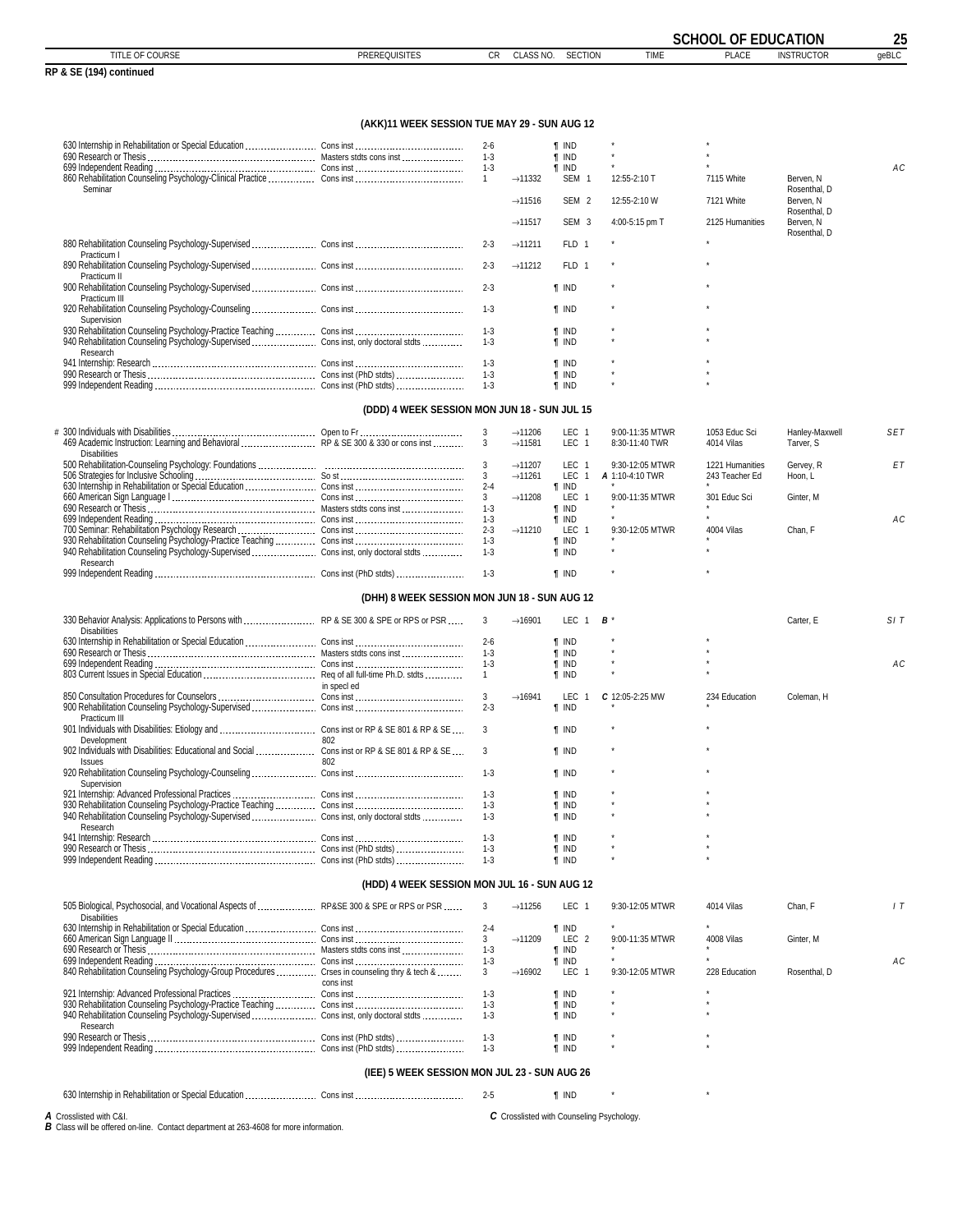<span id="page-25-0"></span>

| 26                          | <b>SCHOOL OF EDUCATION</b>                                                                                                                                                                                                                                                                                                                                                |                                                                   |                  |                                            |                                      |                                                                                                                                                                                                                                                                                     |                                  |                            |          |
|-----------------------------|---------------------------------------------------------------------------------------------------------------------------------------------------------------------------------------------------------------------------------------------------------------------------------------------------------------------------------------------------------------------------|-------------------------------------------------------------------|------------------|--------------------------------------------|--------------------------------------|-------------------------------------------------------------------------------------------------------------------------------------------------------------------------------------------------------------------------------------------------------------------------------------|----------------------------------|----------------------------|----------|
|                             | <b>TITLE OF COURSE</b><br>RP & SE (194) continued                                                                                                                                                                                                                                                                                                                         | <b>PREREQUISITES</b>                                              | CR.              | CLASS NO.                                  | <b>SECTION</b>                       | <b>TIME</b>                                                                                                                                                                                                                                                                         | <b>PLACE</b>                     | <b>INSTRUCTOR</b>          | geBLC    |
|                             |                                                                                                                                                                                                                                                                                                                                                                           |                                                                   |                  |                                            |                                      |                                                                                                                                                                                                                                                                                     |                                  |                            |          |
|                             |                                                                                                                                                                                                                                                                                                                                                                           | (ZNN)14 WEEK SESSION MON MAY 21 - SUN AUG 26                      |                  |                                            |                                      |                                                                                                                                                                                                                                                                                     |                                  |                            |          |
|                             |                                                                                                                                                                                                                                                                                                                                                                           |                                                                   |                  |                                            | ¶ IND<br><b>FLD 18</b>               | 4:00-5:15 pm T                                                                                                                                                                                                                                                                      | 2611 Humanities                  | Berven, N                  |          |
|                             |                                                                                                                                                                                                                                                                                                                                                                           |                                                                   |                  |                                            |                                      |                                                                                                                                                                                                                                                                                     |                                  | Rosenthal, D               |          |
|                             | THERAPEUTIC SCIENCE (DEPARTMENT OF KINESIOLOGY)<br><b>THER SCI (939)</b>                                                                                                                                                                                                                                                                                                  | Li Li Ji, Department Chair, MSC, (608)262-8976                    |                  |                                            |                                      |                                                                                                                                                                                                                                                                                     |                                  |                            |          |
|                             |                                                                                                                                                                                                                                                                                                                                                                           | (DHH) 8 WEEK SESSION MON JUN 18 - SUN AUG 12                      |                  |                                            |                                      |                                                                                                                                                                                                                                                                                     |                                  |                            |          |
|                             |                                                                                                                                                                                                                                                                                                                                                                           |                                                                   | 1-5              |                                            | <b>f</b> IND                         |                                                                                                                                                                                                                                                                                     |                                  |                            |          |
|                             |                                                                                                                                                                                                                                                                                                                                                                           |                                                                   |                  |                                            |                                      |                                                                                                                                                                                                                                                                                     |                                  |                            |          |
|                             |                                                                                                                                                                                                                                                                                                                                                                           | <b>COLLEGE OF ENGINEERING</b>                                     |                  |                                            |                                      |                                                                                                                                                                                                                                                                                     |                                  |                            |          |
|                             | <b>BIOMEDICAL ENGINEERING</b>                                                                                                                                                                                                                                                                                                                                             |                                                                   |                  |                                            |                                      |                                                                                                                                                                                                                                                                                     |                                  |                            |          |
| B M E (207)                 |                                                                                                                                                                                                                                                                                                                                                                           | Robert Radwin, Chair, 2130 Engineering Centers Bldg, 608-263-4660 |                  |                                            |                                      |                                                                                                                                                                                                                                                                                     |                                  |                            |          |
|                             | Department home page available with supplemental course information. Please access through the Fields of Study Chart at http://www.wisc.edu/wiscinfo/academics/fields. html.                                                                                                                                                                                              |                                                                   |                  |                                            |                                      |                                                                                                                                                                                                                                                                                     |                                  |                            |          |
|                             |                                                                                                                                                                                                                                                                                                                                                                           | (DHH) 8 WEEK SESSION MON JUN 18 - SUN AUG 12                      |                  |                                            |                                      |                                                                                                                                                                                                                                                                                     |                                  |                            |          |
|                             |                                                                                                                                                                                                                                                                                                                                                                           | cons inst                                                         | 1-3              |                                            | ¶ IND                                |                                                                                                                                                                                                                                                                                     |                                  |                            | АC       |
|                             |                                                                                                                                                                                                                                                                                                                                                                           | Honors in Research Program                                        |                  |                                            | <b>T</b> IND                         |                                                                                                                                                                                                                                                                                     |                                  |                            |          |
|                             |                                                                                                                                                                                                                                                                                                                                                                           |                                                                   | 1-5<br>$1-9$     |                                            | $\P$ IND<br>¶ IND                    |                                                                                                                                                                                                                                                                                     |                                  |                            | АC       |
|                             |                                                                                                                                                                                                                                                                                                                                                                           | only                                                              | $1-9$            |                                            | <b>T</b> IND                         |                                                                                                                                                                                                                                                                                     |                                  |                            |          |
|                             |                                                                                                                                                                                                                                                                                                                                                                           |                                                                   | 1-9<br>1-9       |                                            | <b>T</b> IND<br><b>T</b> IND         |                                                                                                                                                                                                                                                                                     |                                  |                            |          |
|                             |                                                                                                                                                                                                                                                                                                                                                                           | (DJJ)10 WEEK SESSION MON JUN 18 - SUN AUG 26                      |                  |                                            |                                      |                                                                                                                                                                                                                                                                                     |                                  |                            |          |
|                             |                                                                                                                                                                                                                                                                                                                                                                           |                                                                   |                  | $\rightarrow$ 12195                        | FLD 2                                |                                                                                                                                                                                                                                                                                     |                                  |                            |          |
|                             | <b>CHEMICAL AND BIOLOGICAL ENGINEERING</b>                                                                                                                                                                                                                                                                                                                                |                                                                   |                  |                                            |                                      |                                                                                                                                                                                                                                                                                     |                                  |                            |          |
| <b>CBE (220)</b>            |                                                                                                                                                                                                                                                                                                                                                                           | Michael D. Graham, Chair, 2018 Engineering, (608)262-1092         |                  |                                            |                                      |                                                                                                                                                                                                                                                                                     |                                  |                            |          |
|                             | Due to capacity limits, enrollment priorities in CBE courses numbered 211 to 565, inclusive, are given to: (a) CBE students; (b) students in majors which require the course; (c) other students. Department home page availab<br>supplemental course information. Please access through the Fields of Study Chart at http://www.wisc.edu/wiscinfo/academics/fields.html. |                                                                   |                  |                                            |                                      |                                                                                                                                                                                                                                                                                     |                                  |                            |          |
|                             |                                                                                                                                                                                                                                                                                                                                                                           | (AEE) 5 WEEK SESSION TUE MAY 29 - SUN JUL 01                      |                  |                                            |                                      |                                                                                                                                                                                                                                                                                     |                                  |                            |          |
|                             |                                                                                                                                                                                                                                                                                                                                                                           | inst                                                              | 5                |                                            | A LAB 1                              | 8:50-11:45 MTWRF<br>1:05-4:30 MTWRF                                                                                                                                                                                                                                                 | B103 Engr Hall<br>B103 Engr Hall | Root, T                    | b PAT    |
|                             |                                                                                                                                                                                                                                                                                                                                                                           |                                                                   |                  | $\rightarrow$ 11999                        | <b>DIS 301</b>                       | 7:45-9:40 MTWRF<br>12:30-2:00 MTWRF                                                                                                                                                                                                                                                 | 1227 Engr Hall<br>1227 Engr Hall |                            |          |
|                             |                                                                                                                                                                                                                                                                                                                                                                           | (DHH) 8 WEEK SESSION MON JUN 18 - SUN AUG 12                      |                  |                                            |                                      |                                                                                                                                                                                                                                                                                     |                                  |                            |          |
|                             |                                                                                                                                                                                                                                                                                                                                                                           |                                                                   | 3                | $\rightarrow$ 12603                        | LEC <sub>2</sub>                     | В                                                                                                                                                                                                                                                                                   |                                  | Giacomin, A                | PAT      |
| D<br>E                      |                                                                                                                                                                                                                                                                                                                                                                           |                                                                   |                  | $\rightarrow$ 16645<br>$\rightarrow$ 16646 | LEC <sub>3</sub><br>LEC 4            |                                                                                                                                                                                                                                                                                     |                                  | Giacomin, A<br>Giacomin, A |          |
|                             |                                                                                                                                                                                                                                                                                                                                                                           |                                                                   | $1 - 4$<br>$1-5$ |                                            | <b>T</b> IND<br>$\P$ IND             |                                                                                                                                                                                                                                                                                     |                                  |                            | АC<br>АC |
|                             |                                                                                                                                                                                                                                                                                                                                                                           | only                                                              | $1-9$            |                                            | <b>T</b> IND                         |                                                                                                                                                                                                                                                                                     |                                  |                            |          |
|                             |                                                                                                                                                                                                                                                                                                                                                                           | pre-dissertator stdts only                                        | $1-9$            |                                            | <b>T</b> IND                         |                                                                                                                                                                                                                                                                                     |                                  |                            |          |
| G                           |                                                                                                                                                                                                                                                                                                                                                                           |                                                                   | $0 - 1$          | $\rightarrow$ 16647<br>$\rightarrow$ 16648 | LEC <sub>2</sub><br>LEC <sub>3</sub> |                                                                                                                                                                                                                                                                                     |                                  | Giacomin, A<br>Giacomin, A |          |
|                             |                                                                                                                                                                                                                                                                                                                                                                           |                                                                   | $1-9$            | $\rightarrow$ 16649                        | LEC 4<br><b>T</b> IND                |                                                                                                                                                                                                                                                                                     |                                  | Giacomin, A                |          |
|                             |                                                                                                                                                                                                                                                                                                                                                                           | (DJJ)10 WEEK SESSION MON JUN 18 - SUN AUG 26                      |                  |                                            |                                      |                                                                                                                                                                                                                                                                                     |                                  |                            |          |
|                             |                                                                                                                                                                                                                                                                                                                                                                           |                                                                   | $\overline{1}$   |                                            | $\rightarrow$ 11803 J FLD 1          |                                                                                                                                                                                                                                                                                     |                                  | Archambault, J             |          |
|                             |                                                                                                                                                                                                                                                                                                                                                                           | (GEE) 5 WEEK SESSION MON JUL 09 - SUN AUG 12                      |                  |                                            |                                      |                                                                                                                                                                                                                                                                                     |                                  |                            |          |
|                             |                                                                                                                                                                                                                                                                                                                                                                           |                                                                   | 5                |                                            | A LAB 3                              | 8:50-11:45 MTWRF<br>1:05-4:30 MTWRF                                                                                                                                                                                                                                                 | B103 Engr Hall<br>B103 Engr Hall | Root, T                    | b PAT    |
|                             |                                                                                                                                                                                                                                                                                                                                                                           |                                                                   |                  | $\rightarrow$ 12023                        | <b>DIS 303</b>                       | 7:45-9:40 MTWRF<br>12:30-2:00 MTWRF                                                                                                                                                                                                                                                 | 1227 Engr Hall<br>1227 Engr Hall |                            |          |
|                             | A Requires pre-registration call (608) 262-7775.                                                                                                                                                                                                                                                                                                                          |                                                                   |                  |                                            |                                      | F On-campus students view pre-recorded lectures on-line. For authorization call 262-5516.                                                                                                                                                                                           |                                  |                            |          |
| <b>B</b> Distance learning. | C On-campus students view pre-recorded lectures on line. For authorization to enroll call 262-5516.<br>D Off-campus EngrSpecial and Resident Graduates Students; View pre-recorded lectures on-line. For                                                                                                                                                                  |                                                                   |                  |                                            |                                      | G Off-campus EngrSpecial and Resident Graduate Students; View pre-recorded lectures on-line. For authorization<br>to enroll call (608)262-5516. Special fees apply.<br>1 Off-campus Non-Resident Graduate Students; View pre-recorded lectures on-line. For authorization to enroll |                                  |                            |          |

D Off-campus EngrSpecial and Resident Graduates Students; View pre-recorded lectures on-line. For<br>E Off-campus controll call (608)262-5516. Special fees apply.<br>E Off-campus Non-Resident Graudate Students; View pre-recorded

/ Off-campus Non-Resident Graduate Students; View pre-recorded lectures on-line. For authorization to enroll<br> call (608)262-5516. Special fees apply.<br>J Requires permission to register from Co-op office or call (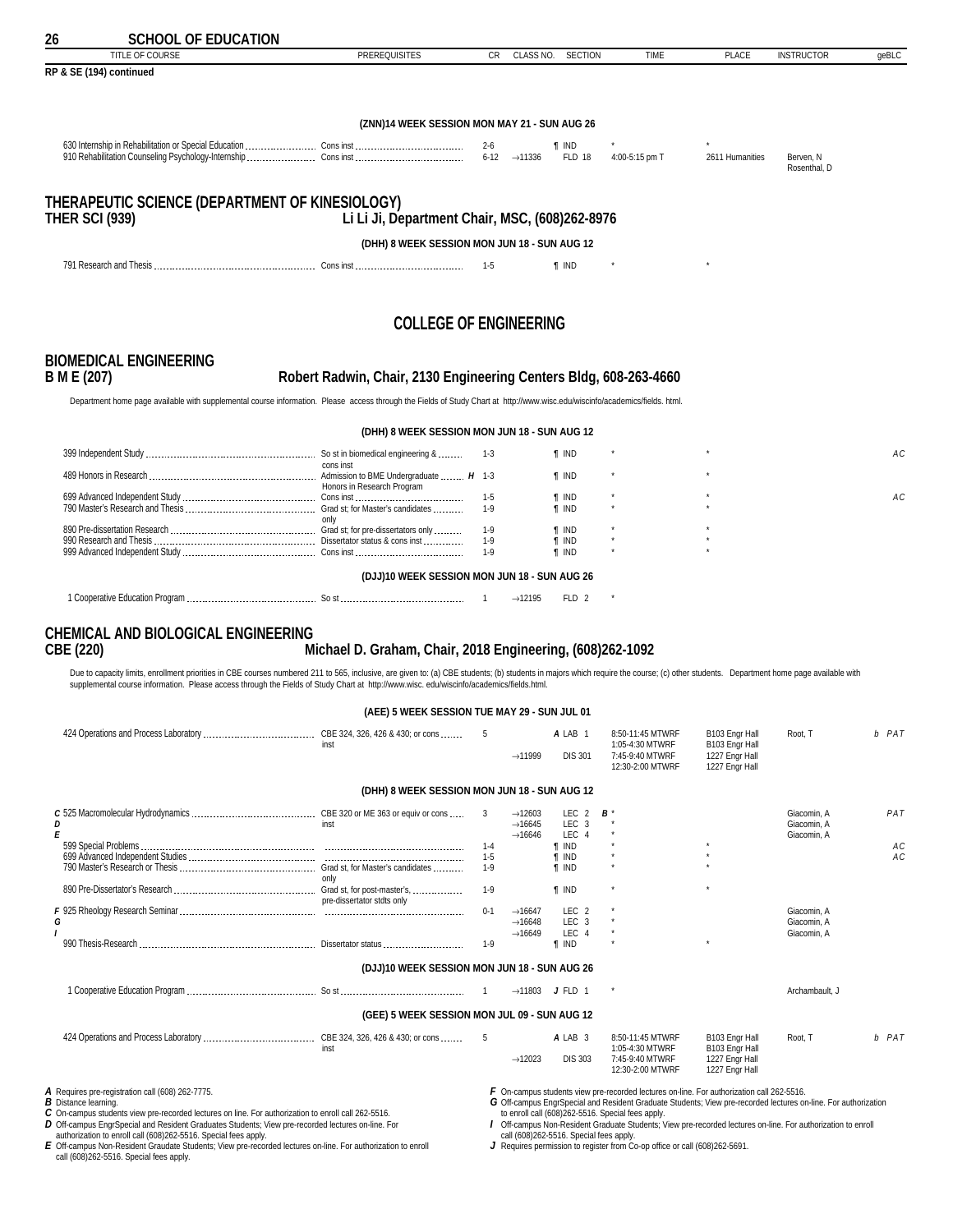<span id="page-26-0"></span>

|                                                                                                             |                                                            |              |                        |                           |                                               | <b>COLLEGE OF ENGINEERING</b> |                   | 27    |
|-------------------------------------------------------------------------------------------------------------|------------------------------------------------------------|--------------|------------------------|---------------------------|-----------------------------------------------|-------------------------------|-------------------|-------|
| TITLE OF COURSE                                                                                             | <b>PREREQUISITES</b>                                       | <b>CR</b>    | CLASS NO.              | <b>SECTION</b>            | <b>TIME</b>                                   | <b>PLACE</b>                  | <b>INSTRUCTOR</b> | qeBLC |
|                                                                                                             |                                                            |              |                        |                           |                                               |                               |                   |       |
|                                                                                                             |                                                            |              |                        |                           |                                               |                               |                   |       |
| <b>CIVIL AND ENVIRONMENTAL ENGINEERING</b>                                                                  |                                                            |              |                        |                           |                                               |                               |                   |       |
| <b>CIV ENGR (240)</b>                                                                                       | Jeffrey S. Russell, Chair, 2205 Engineering, (608)262-3542 |              |                        |                           |                                               |                               |                   |       |
|                                                                                                             | (DGG) 7 WEEK SESSION MON JUN 18 - SUN AUG 05               |              |                        |                           |                                               |                               |                   |       |
|                                                                                                             |                                                            | 3            | $\rightarrow$ 12594    | LEC <sub>1</sub>          | 8:30-12:00 MW                                 | 1213 Engr Hall                | Voigt, K          |       |
|                                                                                                             | (DHH) 8 WEEK SESSION MON JUN 18 - SUN AUG 12               |              |                        |                           |                                               |                               |                   |       |
|                                                                                                             |                                                            |              | $\rightarrow$ 12592    | LEC <sub>1</sub>          | 4:00-6:30 pm TWR                              | 1209 Engr Hall                | Camacho, D        |       |
|                                                                                                             |                                                            | 3            | $\rightarrow$ 12747    | A LEC 1<br><b>DIS 301</b> | 11:00 W                                       | 2265 Engr Hall                | Russell, J        | AC    |
|                                                                                                             |                                                            | 3            |                        | FLD 1                     | $B^*$                                         |                               | Russell, J        |       |
|                                                                                                             |                                                            |              | $\rightarrow$ 12731    | <b>DIS 301</b>            | 12:05 W                                       | 2265 Engr Hall                |                   |       |
|                                                                                                             |                                                            |              | $\rightarrow$ 12730    | FLD 2                     | $c^*$                                         |                               | Russell, J        |       |
| 618 Explor & Invest of Coastal Processes in Great Lake  Prereq varies with topic                            |                                                            | 3<br>$1 - 9$ | $\rightarrow$ 16760    | LEC<br>$\overline{1}$     | D 10:00-4:00 M                                | $\star$                       | Wu, C             |       |
|                                                                                                             |                                                            | 5            | $\rightarrow$ 12220    | <b>T</b> IND<br>FLD 1     | E 8:00-5:00 pm MTWRF                          | 110 Science                   | Zedler, J         | AC    |
|                                                                                                             | cons inst                                                  |              | $\rightarrow$ 16953    | FLD 2                     | 8:00-5:00 pm MTWRF                            | 110 Science                   | Wang, H           |       |
|                                                                                                             | Grad st, for Master's candidates                           | $1 - 9$      |                        | <b>f</b> IND              | $\star$                                       | $\star$                       | Potter, K         |       |
|                                                                                                             | only                                                       |              |                        |                           |                                               |                               |                   |       |
|                                                                                                             |                                                            | $1-9$        |                        | <b>T</b> IND              |                                               |                               |                   |       |
|                                                                                                             | pre-dissertator stdts only                                 |              |                        |                           |                                               |                               |                   |       |
|                                                                                                             |                                                            | $1 - 9$      |                        | <b>T</b> IND              |                                               | $\star$                       |                   |       |
|                                                                                                             |                                                            | $1 - 9$      |                        | <b>f</b> IND              |                                               |                               |                   |       |
|                                                                                                             | (DJJ)10 WEEK SESSION MON JUN 18 - SUN AUG 26               |              |                        |                           |                                               |                               |                   |       |
|                                                                                                             |                                                            |              | $\rightarrow$ 11805    | FLD 1                     |                                               |                               | Archambault. J    |       |
| A Lectures are pre-recorded. Go to http://courses.engr.wisc.edu/ecow/get/cee/498/russell                    |                                                            |              | D Hands-on field class |                           |                                               |                               |                   |       |
| B ON CAMPUS. View pre-recorded lectures online. Go to http://courses.engr.wisc.edu/ecow/get/cee/596/russell |                                                            |              |                        |                           | E Crosslisted with Water Resources Management |                               |                   |       |

*C* OFF CAMPUS. View pre-recorded lectures online. Call 262-5516 to register.

*D* Hands-on field class *E* Crosslisted with Water Resources Management

#### **ELECTRICAL AND COMPUTER ENGINEERING**<br>**E C E (320) E C E (320) Parmesh Ramanathan, 2416 Engineering, (608)262-3840**

Due to capacity limits the department cannot guarantee acceptance in any ECE courses even for ECE majors. When necessary, enrollment priority for students registering on schedule will be given to: 1) ECE & CMPE majors, ECE

#### **(DHH) 8 WEEK SESSION MON JUN 18 - SUN AUG 12**

|                        |                                  | 3              | $\rightarrow$ 16761 | LEC 1                     | 11:45-1:00 MTWR  | 2540 Engr Hall | Shohet. J  | PET            |
|------------------------|----------------------------------|----------------|---------------------|---------------------------|------------------|----------------|------------|----------------|
|                        | con req                          |                | 16762               | A DIS 301                 | $1:10-2:25$ T    | 2540 Engr Hall |            |                |
|                        |                                  |                | $\rightarrow$ 11807 | LAB <sub>1</sub>          | 2:35-5:35 pm M   | 1433 Engr Hall | Allie, M   |                |
|                        |                                  | $\mathbf{1}$   | $\rightarrow$ 11808 | LAB <sub>1</sub>          | 2:35-5:35 pm W   | 1433 Engr Hall | Allie, M   |                |
|                        |                                  |                | $\rightarrow$ 17045 | <b>BLAB 2</b>             | 2:25-5:35 pm R   | 1433 Engr Hall | Allie, M   |                |
|                        |                                  |                | $\rightarrow$ 11939 | LAB <sub>1</sub>          | 2:35-5:35 pm T   | 50A 1410 Engdr | Barner, J  |                |
|                        |                                  |                | $\rightarrow$ 11940 | LAB <sub>2</sub>          | 2:35-5:35 pm M   | 50A 1410 Engdr | Barner, J  |                |
|                        |                                  | 3              | $\rightarrow$ 12463 | LEC <sub>1</sub>          | 8:55-10:10 MTWR  | 2535 Engr Hall | Hitchon. W | PIT            |
|                        |                                  |                | 12740               | A DIS 301                 | 1:10-2:25 W      | 2534 Engr Hall |            |                |
|                        |                                  | 3              | $\rightarrow$ 12571 | LEC <sub>1</sub>          | 8:55-10:10 MTWR  | 3444 Engr Hall | Barmish, B |                |
|                        |                                  |                | 12741               | A DIS 301                 | 1:10 M           | 3444 Engr Hall |            |                |
|                        |                                  | 3              | $\rightarrow$ 11938 | LEC <sub>1</sub>          | 10:20-11:35 MTWR | 3534 Engr Hall | Hitchon, W | PIT            |
|                        |                                  |                | 12742               | A DIS 301                 | 1:10-2:25 R      | 3534 Engr Hall |            |                |
|                        |                                  |                | $\rightarrow$ 12570 | LAB <sub>1</sub>          | 2:35-5:35 pm R   | 3654 Engr Hall | Morrow. M  |                |
|                        | or con reg                       |                | $\rightarrow$ 16682 | <b>B</b> LAB <sub>2</sub> | 2:25-5:35 pm M   | 3654 Engr Hall |            |                |
|                        |                                  | 3              | $\rightarrow$ 12486 | D LEC 2                   | <b>C</b> *       |                | Novotny, D |                |
|                        |                                  |                | $\rightarrow$ 12590 | $E$ LEC 3                 | $c^*$            |                | Novotny, D |                |
|                        |                                  | $\overline{2}$ | $\rightarrow$ 12723 | LAB <sub>1</sub>          | 2:25-5:35 pm MW  | 3650 Engr Hall | Allie, M   |                |
|                        | 335, ECE 351                     |                | $\rightarrow$ 11809 | LAB <sub>2</sub>          | 2:35-5:35 pm TR  | 3650 Engr Hall | Allie, M   |                |
|                        |                                  | 3              |                     | LEC <sub>1</sub>          | 8:55-10:10 MTWR  | 3534 Engr Hall | Shohet. J  |                |
|                        |                                  |                | $\rightarrow$ 11811 | LAB 301                   | 2:35-5:35 pm W   | 3542 Engr Hall |            |                |
|                        |                                  |                | $\rightarrow$ 11812 | LAB 302                   | 2:35-5:35 pm T   | 3542 Engr Hall |            |                |
|                        |                                  |                | $\rightarrow$ 12496 | LAB 303                   | 2:35-5:35 pm R   | 3542 Engr Hall |            |                |
|                        |                                  |                |                     | <b>DIS 601</b>            | 1:10-2:25 R      | 2540 Engr Hall |            |                |
|                        |                                  | $1 - 3$        |                     | <b>f</b> IND              |                  |                |            | AC             |
|                        |                                  |                |                     | <b>T</b> IND              |                  |                |            |                |
|                        | research prom                    |                |                     |                           |                  |                |            |                |
|                        |                                  | 3              |                     | <b>f</b> IND              |                  |                |            |                |
|                        |                                  | 3              | $\rightarrow$ 12744 | $E$ LEC 3                 | C *              |                | Novotny, D |                |
|                        |                                  |                | $\rightarrow$ 12745 | $F$ LEC 4                 | c*               |                | Novotny, D |                |
|                        |                                  | $1 - 6$        |                     | $\P$ IND                  |                  |                |            | A <sub>C</sub> |
|                        | Grad st, for Master's candidates | $1-9$          |                     | <b>f</b> IND              |                  |                |            |                |
|                        | only                             |                |                     |                           |                  |                |            |                |
|                        | Grad st, for post-master's,      | $1-9$          |                     | <b>T</b> IND              | $\star$          |                |            |                |
|                        | pre-dissertator stdts only       |                |                     |                           |                  |                |            |                |
| 990 Research or Thesis |                                  | $1-9$          |                     | <b>T</b> IND              |                  |                |            |                |
|                        |                                  | $1 - 3$        |                     | <b>f</b> IND              |                  |                |            |                |
|                        |                                  |                |                     |                           |                  |                |            |                |

A Optional discussion; do not enroll.<br>B Will open if enrollment warrants.<br>C Distance learning.<br>D On-campus students watching pre-recorded lectures on-line. For authorization to enroll, contact Helene Demont at 262-5516 or demont@engr.wisc.edu.

E Off-campus engineering special or resident graduate students watching pre-recorded lectures on-line. To<br>F Off-campus non-resident at 262-5516 or demont@engr.wisc.edu<br>F Off-campus non-resident grads watch pre-recorded le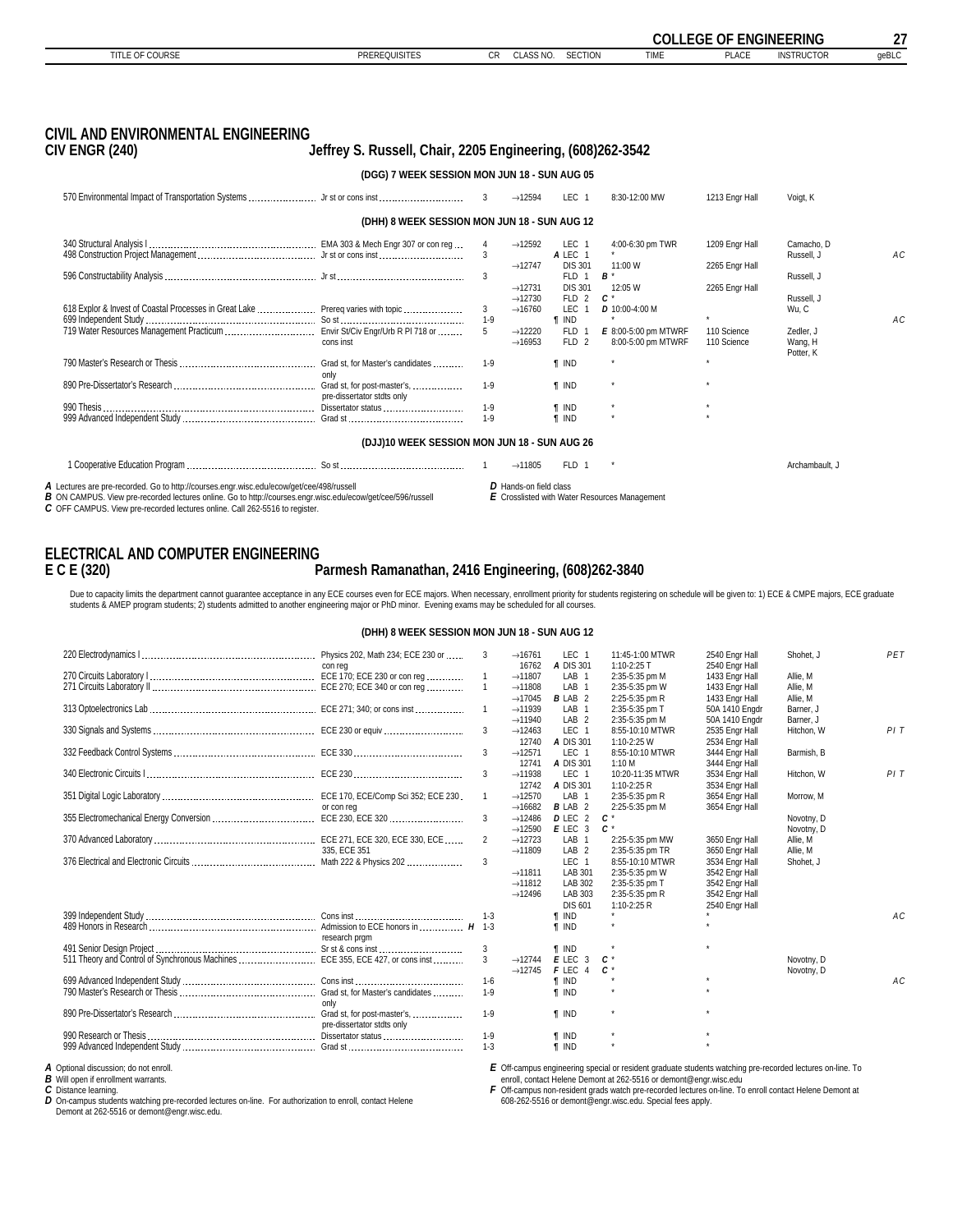<span id="page-27-0"></span>

| 28<br><b>COLLEGE OF ENGINEERING</b><br><b>TITLE OF COURSE</b> | <b>PREREQUISITES</b>                                                    | <b>CR</b>                 | CLASS NO.                                  | <b>SECTION</b>                     | <b>TIME</b>                          | <b>PLACE</b>                     | <b>INSTRUCTOR</b>          | geBLC           |
|---------------------------------------------------------------|-------------------------------------------------------------------------|---------------------------|--------------------------------------------|------------------------------------|--------------------------------------|----------------------------------|----------------------------|-----------------|
| E C E (320) continued                                         |                                                                         |                           |                                            |                                    |                                      |                                  |                            |                 |
|                                                               | (DJJ)10 WEEK SESSION MON JUN 18 - SUN AUG 26                            |                           |                                            |                                    |                                      |                                  |                            |                 |
|                                                               |                                                                         | $\overline{1}$<br>$1 - 2$ | $\rightarrow$ 11806<br>$\rightarrow$ 12591 | FLD 1<br>FLD 1                     |                                      |                                  | Archambault, J             |                 |
|                                                               | (GCC) 3 WEEK SESSION MON JUL 09 - SUN JUL 29                            |                           |                                            |                                    |                                      |                                  |                            |                 |
|                                                               |                                                                         | 3                         | $\rightarrow$ 16663                        | LEC 1<br>LAB 301                   | 8:30-9:30 MTWRF<br>10:20-11:45 MTWRF | 1721 Engr Hall<br>1542 Engr Hall | Venkataramanan             |                 |
|                                                               |                                                                         |                           |                                            |                                    |                                      |                                  |                            |                 |
| <b>ENGINEERING MECHANICS AND ASTRONAUTICS</b><br>E M A (346)  | M. L. Corradini, Chair, Engr. Physics, 153 ERB, (608)263-1646           |                           |                                            |                                    |                                      |                                  |                            |                 |
|                                                               | (DHH) 8 WEEK SESSION MON JUN 18 - SUN AUG 12                            |                           |                                            |                                    |                                      |                                  |                            |                 |
|                                                               |                                                                         | 3                         | $\rightarrow$ 11813                        | LEC 1                              | 8:55-10:10 MTWRF                     | 2321 Engr Hall                   |                            | PIT             |
|                                                               |                                                                         | 3                         | $\rightarrow$ 11814                        | LEC 1                              | 11:30-1:00 MTWR                      | 2321 Engr Hall                   |                            | PIT             |
|                                                               | cons inst                                                               | 3                         | $\rightarrow$ 12464                        | LEC 1                              | 8:55 MTWR                            | 2108 Mech Engr                   |                            | PIT             |
|                                                               |                                                                         | $\mathbf{1}$              | $\rightarrow$ 11815                        | LAB <sub>1</sub>                   | 10:00 TR<br>11:00-12:50 TR           | 2108 Mech Engr<br>1313 Engr Hall |                            |                 |
|                                                               | con reg, or EMA 304 or con reg                                          |                           |                                            | <b>T</b> IND                       |                                      |                                  |                            |                 |
|                                                               | mechanics                                                               |                           |                                            |                                    |                                      |                                  |                            |                 |
|                                                               |                                                                         | $1 - 3$<br>1-9            |                                            | <b>T</b> IND<br>$\P$ IND           |                                      |                                  |                            | AC              |
|                                                               |                                                                         | 3 <sup>1</sup>            | $\rightarrow$ 16963<br>$\rightarrow$ 16964 | LEC 3<br>LEC<br>$\overline{4}$     |                                      |                                  | Giacomin, A<br>Giacomin, A |                 |
|                                                               | only                                                                    | $1-9$                     |                                            | <b>T</b> IND                       |                                      |                                  |                            |                 |
|                                                               |                                                                         | $1-9$                     |                                            | <b>T</b> IND                       |                                      |                                  |                            |                 |
|                                                               |                                                                         | $0 - 1$                   | $\rightarrow$ 16946                        | LEC <sub>2</sub>                   |                                      |                                  | Giacomin, A                |                 |
|                                                               |                                                                         |                           | $\rightarrow$ 16949<br>$\rightarrow$ 16951 | LEC <sub>3</sub><br>LEC 4          |                                      |                                  | Giacomin, A<br>Giacomin, A |                 |
|                                                               |                                                                         | $1-9$                     |                                            | <b>T IND</b>                       |                                      |                                  |                            |                 |
|                                                               | (DJJ)10 WEEK SESSION MON JUN 18 - SUN AUG 26                            |                           |                                            |                                    |                                      |                                  |                            |                 |
|                                                               |                                                                         |                           | $\rightarrow$ 12194                        | FLD 1                              |                                      |                                  | Archambault, J             |                 |
| A Meets with ME 306.                                          |                                                                         |                           |                                            | C Crosslisted with CBE, Chem & ME. |                                      |                                  |                            |                 |
| <b>B</b> Crosslisted with ME.                                 |                                                                         |                           |                                            |                                    |                                      |                                  |                            |                 |
|                                                               |                                                                         |                           |                                            |                                    |                                      |                                  |                            |                 |
| <b>ENGINEERING PROFESSIONAL DEVELOPMENT</b>                   |                                                                         |                           |                                            |                                    |                                      |                                  |                            |                 |
| E P D (348)                                                   | P. O'Leary & L. Grossenbacher, M1050 ECB, (608)262-2472, 262-8073       |                           |                                            |                                    |                                      |                                  |                            |                 |
|                                                               | (BDD) 4 WEEK SESSION MON JUN 04 - SUN JUL 01                            |                           |                                            |                                    |                                      |                                  |                            |                 |
|                                                               |                                                                         | 3                         | $\rightarrow$ 11816<br>$\rightarrow$ 11817 | LEC 1<br>LEC <sub>2</sub>          | 9:30-12:10 MTWR<br>8:00-10:40 MTWR   | M1051 E C B<br>2309 Engr Hall    |                            | $b$ $\perp$ $T$ |
|                                                               |                                                                         |                           |                                            |                                    |                                      |                                  |                            |                 |
|                                                               | (DDD) 4 WEEK SESSION MON JUN 18 - SUN JUL 15                            |                           |                                            |                                    |                                      |                                  |                            |                 |
|                                                               |                                                                         | $1-3$                     |                                            | <b>T</b> IND                       |                                      |                                  |                            | АC              |
|                                                               | (DHH) 8 WEEK SESSION MON JUN 18 - SUN AUG 12                            |                           |                                            |                                    |                                      |                                  |                            |                 |
|                                                               |                                                                         | 2                         | $\rightarrow$ 12782                        | LEC 1                              | 10:45-12:15 MWF                      | M1059 E C B                      |                            | EC<br>a         |
|                                                               | degree cr for only one Com A crse<br>Admission to Master of Engineering | $\overline{1}$            | $\rightarrow$ 11963                        | LEC 1                              | $A^*$                                | Off Campus                       |                            |                 |
|                                                               | in Professional Practice (MEPP) or<br>the Master of Engineering in      |                           | $\rightarrow$ 12224                        | LEC 2 $A^*$                        |                                      | Off Campus                       |                            |                 |
|                                                               | Engine Systems (MEES) degree prgm,                                      |                           |                                            |                                    |                                      |                                  |                            |                 |
|                                                               | & B.S. in engr or phy sci, or<br>approval of instr & MEPP/MEES prgm     |                           |                                            |                                    |                                      |                                  |                            |                 |
|                                                               | director                                                                | 3                         | $\rightarrow$ 12066                        | LEC <sub>3</sub>                   | <b>A</b> *                           | Off Campus                       |                            | 1T<br>h         |
|                                                               |                                                                         |                           | $\rightarrow$ 12765                        | LEC 4                              | 8:00-9:15 MTWR                       | M1051 E C B                      |                            |                 |
|                                                               |                                                                         | $1 - 3$<br>$\mathbf{1}$   |                                            | <b>T</b> IND<br><b>T</b> IND       | $A^*$                                |                                  |                            | AC              |
| Engineering                                                   | in Professional Practice degree<br>program & B.S. in engr or equiv      |                           |                                            |                                    |                                      |                                  |                            |                 |
|                                                               |                                                                         | $1 - 3$<br>$1 - 3$        | $\rightarrow$ 12457                        | LEC $7$ $A^*$<br><b>T</b> IND      |                                      | Off Campus                       |                            | AC              |
|                                                               |                                                                         |                           |                                            |                                    |                                      |                                  |                            |                 |
|                                                               | (EGG) 7 WEEK SESSION MON JUN 25 - SUN AUG 12                            |                           |                                            |                                    |                                      |                                  |                            |                 |
|                                                               |                                                                         | $1 - 3$<br>$1 - 3$        |                                            | ¶ IND<br><b>f</b> IND              |                                      |                                  |                            | EΤ<br>AC        |
|                                                               |                                                                         |                           |                                            |                                    |                                      |                                  |                            |                 |
|                                                               | (KCC) 3 WEEK SESSION MON AUG 06 - SUN AUG 26                            |                           |                                            |                                    |                                      |                                  |                            |                 |
|                                                               |                                                                         | $1-3$                     | $\rightarrow$ 12746                        | LEC 56 $A^*$                       |                                      | Off Campus                       |                            |                 |
| A Distance learning.                                          |                                                                         |                           |                                            |                                    |                                      |                                  |                            |                 |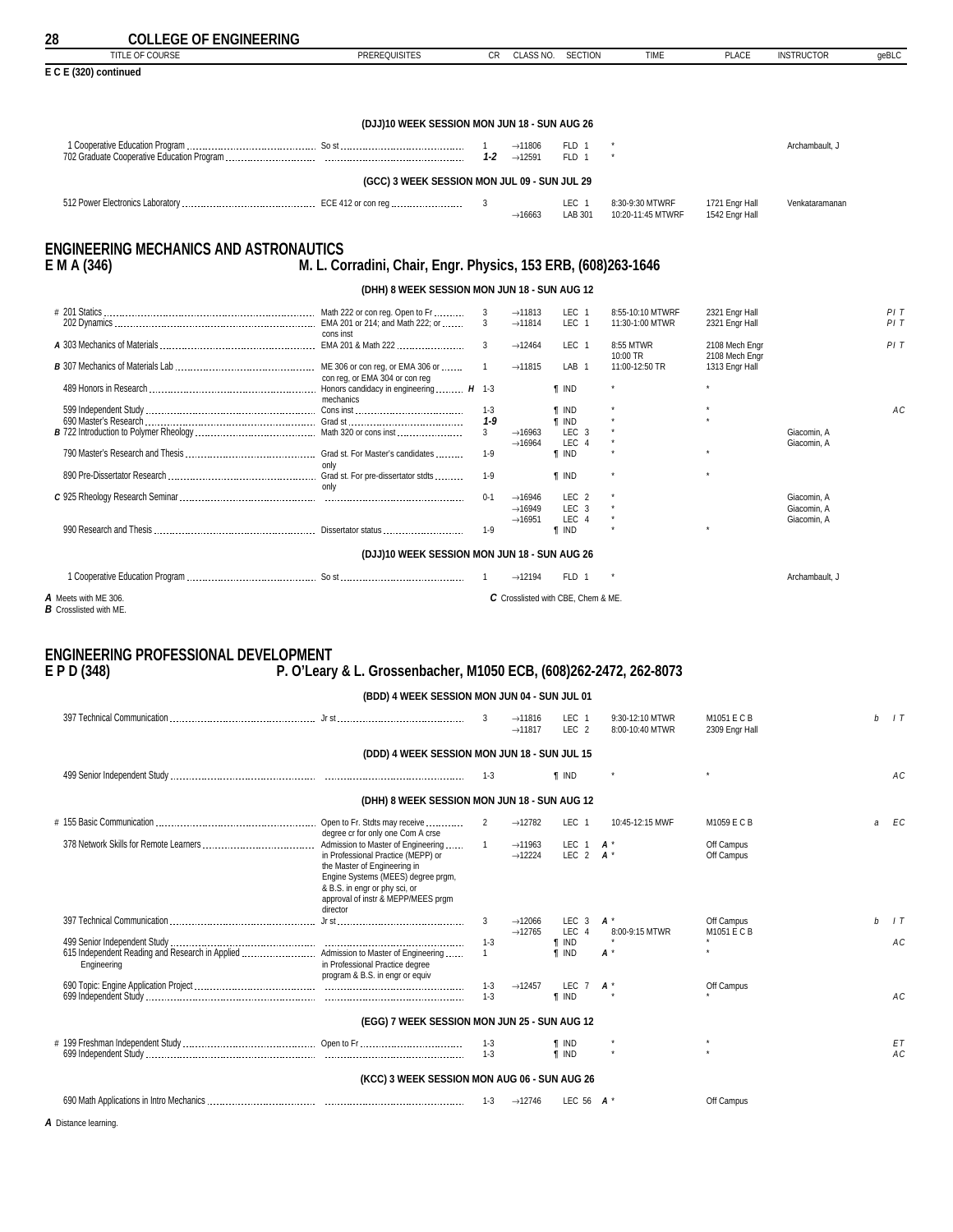<span id="page-28-0"></span>

|                                                                                                                                 |                                                               |                    |                                                              |                                                                                           | <b>COLLEGE OF ENGINEERING</b> |                                  | 29    |
|---------------------------------------------------------------------------------------------------------------------------------|---------------------------------------------------------------|--------------------|--------------------------------------------------------------|-------------------------------------------------------------------------------------------|-------------------------------|----------------------------------|-------|
| TITLE OF COURSE                                                                                                                 | <b>PREREQUISITES</b>                                          | CR.                | CLASS NO.<br><b>SECTION</b>                                  | <b>TIME</b>                                                                               | <b>PLACE</b>                  | <b>INSTRUCTOR</b>                | geBLC |
|                                                                                                                                 |                                                               |                    |                                                              |                                                                                           |                               |                                  |       |
| <b>GEOLOGICAL ENGINEERING</b>                                                                                                   |                                                               |                    |                                                              |                                                                                           |                               |                                  |       |
| G L E (418)                                                                                                                     | Tuncer Edil, Chair, 2228 Engineering Hall, (608)262-3491      |                    |                                                              |                                                                                           |                               |                                  |       |
|                                                                                                                                 | (DHH) 8 WEEK SESSION MON JUN 18 - SUN AUG 12                  |                    |                                                              |                                                                                           |                               |                                  |       |
|                                                                                                                                 |                                                               | 1-3                | ¶ IND                                                        |                                                                                           |                               |                                  | AC    |
|                                                                                                                                 | pre-dissertator stdts only                                    | $1-9$<br>1-9       | <b>T</b> IND<br><b>T</b> IND                                 |                                                                                           |                               |                                  |       |
|                                                                                                                                 |                                                               | $1-9$<br>$1 - 3$   | <b>T</b> IND<br><b>T</b> IND                                 |                                                                                           |                               |                                  |       |
|                                                                                                                                 | (DJJ)10 WEEK SESSION MON JUN 18 - SUN AUG 26                  |                    |                                                              |                                                                                           |                               |                                  |       |
|                                                                                                                                 |                                                               |                    | $\rightarrow$ 12728<br>FLD 1                                 |                                                                                           |                               | Archambault, J                   |       |
| <b>INDUSTRIAL AND SYSTEMS ENGINEERING</b><br>I SY E (490)                                                                       | Harold Steudel, Chair, 360 Mech Engr, (608) 262-9660.         |                    |                                                              |                                                                                           |                               |                                  |       |
| For authorization or enrollment problems contact Lisa Zovar at (608) 263-3955 in Room 360 Mech Engr.                            |                                                               |                    |                                                              |                                                                                           |                               |                                  |       |
|                                                                                                                                 | (ACC) 3 WEEK SESSION TUE MAY 29 - SUN JUN 17                  |                    |                                                              |                                                                                           |                               |                                  |       |
|                                                                                                                                 |                                                               | $1 - 3$            | <b>T</b> IND                                                 |                                                                                           |                               |                                  | AC    |
|                                                                                                                                 |                                                               |                    |                                                              |                                                                                           |                               |                                  |       |
|                                                                                                                                 | (BFF) 6 WEEK SESSION MON JUN 04 - SUN JUL 15                  |                    |                                                              |                                                                                           |                               |                                  |       |
|                                                                                                                                 |                                                               | 3                  | $\rightarrow$ 12737<br>LEC <sub>1</sub>                      | 10:00-12:00 MTWR                                                                          |                               |                                  | AC    |
|                                                                                                                                 | (DHH) 8 WEEK SESSION MON JUN 18 - SUN AUG 12                  |                    |                                                              |                                                                                           |                               |                                  |       |
|                                                                                                                                 | Honors in Research Program                                    |                    | <b>T</b> IND                                                 |                                                                                           |                               |                                  |       |
|                                                                                                                                 |                                                               | $1-5$<br>$1 - 9$   | <b>T</b> IND<br><b>T</b> IND                                 |                                                                                           |                               |                                  | AC    |
|                                                                                                                                 |                                                               | 1-9                | ¶ IND                                                        |                                                                                           |                               |                                  |       |
|                                                                                                                                 |                                                               | $1 - 6$<br>$1 - 6$ | <b>T</b> IND<br><b>T</b> IND                                 |                                                                                           |                               |                                  |       |
|                                                                                                                                 | (DJJ)10 WEEK SESSION MON JUN 18 - SUN AUG 26                  |                    |                                                              |                                                                                           |                               |                                  |       |
|                                                                                                                                 |                                                               |                    | FLD 1<br>$\rightarrow$ 12223                                 |                                                                                           |                               |                                  |       |
|                                                                                                                                 |                                                               | 1-2                | $\rightarrow$ 12026<br>FLD 1                                 |                                                                                           |                               |                                  |       |
|                                                                                                                                 | (FHH) 8 WEEK SESSION MON JUL 02 - SUN AUG 26                  |                    |                                                              |                                                                                           |                               |                                  |       |
|                                                                                                                                 |                                                               | $1-5$              | <b>T</b> IND                                                 |                                                                                           |                               |                                  | AC    |
|                                                                                                                                 |                                                               | $1-8$<br>$1-8$     | <b>T</b> IND<br><b>f</b> IND                                 |                                                                                           |                               |                                  |       |
|                                                                                                                                 | (IEE) 5 WEEK SESSION MON JUL 23 - SUN AUG 26                  |                    |                                                              |                                                                                           |                               |                                  |       |
|                                                                                                                                 |                                                               | 1-5                | <b>T</b> IND                                                 |                                                                                           |                               |                                  | AC    |
|                                                                                                                                 |                                                               |                    |                                                              |                                                                                           |                               |                                  |       |
| <b>MATERIALS SCIENCE AND ENGINEERING</b>                                                                                        |                                                               |                    |                                                              |                                                                                           |                               |                                  |       |
| M S & E (636)                                                                                                                   | Susan Babcock, Chair, 262 Materials Sci & Engr, (608)262-3732 |                    |                                                              |                                                                                           |                               |                                  |       |
|                                                                                                                                 | (ACC) 3 WEEK SESSION TUE MAY 29 - SUN JUN 17                  |                    |                                                              |                                                                                           |                               |                                  |       |
|                                                                                                                                 |                                                               |                    | $\rightarrow$ 11827<br>LEC 1                                 | 9:00-12:00 MTWRF                                                                          | 1143 Mech Engr                | Samuel, J                        | PET   |
|                                                                                                                                 | (AMM)13 WEEK SESSION TUE MAY 29 - SUN AUG 26                  |                    |                                                              |                                                                                           |                               |                                  |       |
|                                                                                                                                 |                                                               | $1-3$              | $\rightarrow$ 16617<br><b>SEM 11</b>                         | 3:30 F                                                                                    | 265 Matrls Sci                | Stone, D                         |       |
|                                                                                                                                 | (DHH) 8 WEEK SESSION MON JUN 18 - SUN AUG 12                  |                    |                                                              |                                                                                           |                               |                                  |       |
|                                                                                                                                 |                                                               | 1-3                | ¶ IND                                                        |                                                                                           |                               |                                  | 1T    |
|                                                                                                                                 |                                                               | $1 - 4$<br>1-9     | <b>T</b> IND<br><b>T</b> IND                                 |                                                                                           |                               |                                  | AC    |
|                                                                                                                                 | only                                                          |                    |                                                              |                                                                                           |                               |                                  |       |
|                                                                                                                                 | pre-dissertator stdts only                                    | $1-9$              | <b>T</b> IND                                                 |                                                                                           |                               |                                  |       |
|                                                                                                                                 |                                                               | $1-9$              | <b>T</b> IND                                                 |                                                                                           |                               |                                  |       |
|                                                                                                                                 | (DJJ)10 WEEK SESSION MON JUN 18 - SUN AUG 26                  |                    |                                                              |                                                                                           |                               |                                  |       |
|                                                                                                                                 |                                                               | $\overline{1}$     | $\rightarrow$ 12561<br>FLD 1<br>$\rightarrow$ 12678<br>FLD 2 | $A^*$<br>$\mathbf{A}$                                                                     |                               | Archambault, J<br>Archambault, J |       |
|                                                                                                                                 |                                                               | $1 - 2$            | $\rightarrow$ 17004<br>FLD 1                                 |                                                                                           |                               | Archambault, J                   |       |
| A Summer Cooperative Education Section. Need Permission to Register from the Coop Office (Rm. M1002 ECB<br>$(608)262 - 5691$ ). |                                                               |                    |                                                              | B Need permission to register. Contact the Coop Office in Rm. M1002 ECB - (608) 262-5691. |                               |                                  |       |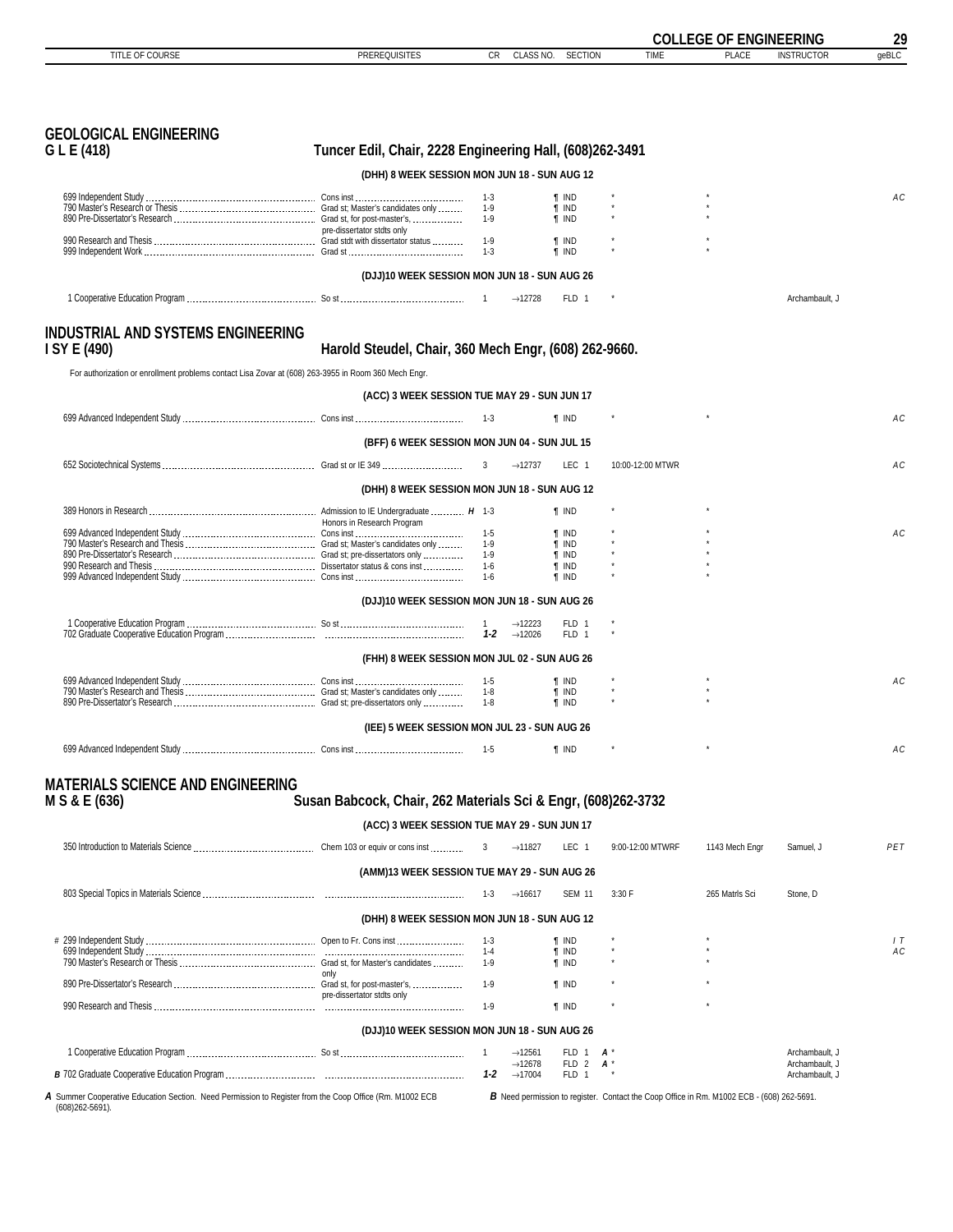<span id="page-29-0"></span>

|--|

### **MECHANICAL ENGINEERING**

#### **M E (612) Neil A. Duffie, Chair, 240 Mech. Engr. (608) 262-0665**

For enrollment questions (Closed Sections, Wait Lists, etc.) call: (608) 262-0665. Note: Due to capacity limits, priority in Mech Engr courses 160 to 371, inclusive, is assigned to: 1) Students in major which requires the students. All Mech Engr courses may have evening exams.

|                                                                                      | (ACC) 3 WEEK SESSION TUE MAY 29 - SUN JUN 17 |              |                                            |                         |                  |                |                           |     |
|--------------------------------------------------------------------------------------|----------------------------------------------|--------------|--------------------------------------------|-------------------------|------------------|----------------|---------------------------|-----|
|                                                                                      | Open to Fr                                   | 2            | $\rightarrow$ 12216                        | LAB <sub>1</sub>        | 9:00-1:00 MTWRF  | 405 Wendt Lib  | Roessler, J               |     |
|                                                                                      | (DHH) 8 WEEK SESSION MON JUN 18 - SUN AUG 12 |              |                                            |                         |                  |                |                           |     |
| 291 Ungergraduate Mechanical Engineering Projects  Cons inst. Apprvl of ME dept comm |                                              | $1 - 3$      |                                            | <b>T</b> IND            |                  |                |                           |     |
|                                                                                      |                                              | $1 - 3$      |                                            | <b>T IND</b>            |                  |                |                           | AC  |
|                                                                                      |                                              | $\mathbf{3}$ | $\rightarrow$ 11819                        | LEC <sub>1</sub>        | 8:55 MTWR        | 2108 Mech Engr |                           |     |
|                                                                                      |                                              |              |                                            |                         | 10:00 TR         | 2108 Mech Engr |                           |     |
|                                                                                      |                                              | $\mathbf{1}$ | $\rightarrow$ 11820                        | <b>BLAB 1</b>           | 11:00-12:50 TR   | 1313 Engr Hall |                           |     |
|                                                                                      | con reg, or EMA 304 or con reg               |              |                                            |                         |                  |                |                           |     |
|                                                                                      |                                              | 3            | $\rightarrow$ 12724                        | LEC <sub>1</sub>        | 9:00-10:30 MTWR  | 2121 Mech Engr | Rowlands, R               | PIT |
|                                                                                      | 232, 340                                     | 3            |                                            | $C$ LEC $1$             | 8:30-9:25 MTWR   | 2109 Mech Engr |                           |     |
|                                                                                      |                                              |              | $\rightarrow$ 11822                        | C LAB 301               | 9:25 MTWR        | 2109 Mech Engr |                           |     |
|                                                                                      |                                              | 3            | $\rightarrow$ 11823                        | LEC 1                   | 12:15-1:30 MTWR  | 3349 Engr Hall |                           |     |
|                                                                                      |                                              | 3            |                                            | D LEC 1                 | 7:30 MW          | 2108 Mech Engr |                           |     |
|                                                                                      |                                              |              | $\rightarrow$ 11825                        | <b>D</b> LAB 301        | 10:30-12:15 MTWR | 2148 Mech Engr |                           |     |
|                                                                                      |                                              | 3            | $\rightarrow$ 12725                        | E LEC 3                 | $F^*$            |                | Giacomin, A               |     |
|                                                                                      |                                              |              | $\rightarrow$ 16914                        | G LEC 4                 | $F^*$            |                | Giacomin, A               |     |
|                                                                                      |                                              | 3            | $\rightarrow$ 12569                        | $E$ LEC 3               | F*               |                | Osswald. T                |     |
|                                                                                      |                                              |              | $\rightarrow$ 16915                        | G LEC<br>$\overline{4}$ | $F^*$            |                | Osswald, T                |     |
|                                                                                      |                                              | 3            | $\rightarrow$ 12602                        | / LEC<br>$\overline{2}$ | $F^*$            |                | Duffie, N                 |     |
|                                                                                      |                                              |              | $\rightarrow$ 12726                        | LEC<br>$\mathbf{3}$     | $F^*$            |                |                           |     |
|                                                                                      | research prgm                                |              |                                            | <b>f</b> IND            |                  |                |                           |     |
|                                                                                      |                                              | $1 - 3$      |                                            | <b>T</b> IND            |                  |                |                           |     |
|                                                                                      |                                              | $1 - 3$      |                                            | $\P$ IND                |                  |                |                           |     |
|                                                                                      |                                              | 3            | $\rightarrow$ 16939                        | LEC <sub>2</sub>        |                  |                | Giacomin, A               | PAT |
|                                                                                      |                                              |              | $\rightarrow$ 12610                        | $E$ LEC 3               | F*               |                | Giacomin, A               |     |
|                                                                                      |                                              |              | $\rightarrow$ 16918                        | GLEC 4                  |                  |                | Giacomin, A               |     |
|                                                                                      |                                              | 3            | $\rightarrow$ 12738                        | $I$ LEC 2               | $F^*$            |                | Reitz, R                  |     |
|                                                                                      |                                              | 3            | $\rightarrow$ 16920                        | 2<br><b>I</b> LEC       | $F^*$            |                | Rutland, C                |     |
|                                                                                      | cons inst                                    |              |                                            |                         |                  |                |                           |     |
|                                                                                      |                                              | $1 - 3$      |                                            | $\P$ IND                |                  |                |                           | AC  |
|                                                                                      |                                              | $1 - 2$      | $\rightarrow$ 12067                        | J FLD<br>-1             |                  |                | Archambault. J            |     |
|                                                                                      |                                              | 3            | $\rightarrow$ 12727                        | E LEC<br>3              | $F^*$            |                | Giacomin, A               |     |
|                                                                                      |                                              | 3            | $\rightarrow$ 16921<br>$\rightarrow$ 16922 | G LEC 4<br>$E$ LEC 3    | $F^*$<br>$F^*$   |                | Giacomin, A<br>Osswald, T |     |
|                                                                                      |                                              |              | $\rightarrow$ 16923                        | G LEC<br>$\overline{4}$ | $F^*$            |                | Osswald, T                |     |
|                                                                                      |                                              | $3$ $B$      | $\rightarrow$ 16924                        | $E$ LEC 3               | $F^*$            |                | Giacomin, A               |     |
|                                                                                      |                                              | в            | $\rightarrow$ 16925                        | K LEC<br>$\overline{4}$ | $F^*$            |                | Giacomin, A               |     |
|                                                                                      |                                              | 3            | $\rightarrow$ 12759                        | $I$ LEC 2               | F*               |                | Uicker, J                 |     |
| Mechanisms                                                                           |                                              |              |                                            |                         |                  |                |                           |     |
|                                                                                      |                                              | $1-9$        |                                            | <b>T</b> IND            |                  |                |                           |     |
|                                                                                      |                                              | $1-9$        |                                            | <b>f</b> IND            |                  |                |                           |     |
|                                                                                      | candidates who have not attained             |              |                                            |                         |                  |                |                           |     |
|                                                                                      | dissertator status                           |              |                                            |                         |                  |                |                           |     |
|                                                                                      |                                              | $0 - 1$      | $\rightarrow$ 16948                        | LEC <sub>2</sub>        |                  |                | Giacomin, A               |     |
|                                                                                      |                                              |              | $\rightarrow$ 16926                        | $E$ LEC 3<br>G LEC 4    | $F^*$<br>F*      |                | Giacomin, A               |     |
|                                                                                      |                                              | $1-9$        | $\rightarrow$ 16927                        | <b>T</b> IND            |                  |                | Giacomin, A               |     |
|                                                                                      |                                              | $1-5$        |                                            | <b>T</b> IND            |                  |                |                           |     |
|                                                                                      |                                              |              |                                            |                         |                  |                |                           |     |

#### **(DJJ)10 WEEK SESSION MON JUN 18 - SUN AUG 26**

1 Cooperative Education Program So st 1 →11818 *J* FLD 1 \* Archambault, J

*B* Crosslisted with EMA. *C* Dept. Permission is Required to Register for this Course (Rm. 2107 ME).

**D** Dept. Permission is Required to Register for this Course (Rm. 207 ME).<br>E Off-campus EngrSpecial and Resident Graduate Students; View pre-recorded lectures on-line. For authorization<br>to enroll call (608) 262-5516. Spe

call (608) 262-5516. Special fees apply. *I* View pre-recorded lectures on-line. For authorization to enroll call 262-5516.

*J* Need Permission to Register from the Coop Office (Rm. M1002 ECB (608)262-5691).

*K* Outreach Lec 4 Off-campus Non-Resident Graduate Students; View pre-recorded lectures on-line. For authorization to enroll call (608) 262-5516. Special fees apply.

*F* Distance learning. *G* Off-campus Non-Resident Graduate Students; View pre-recorded lectures on-line. For authorization to enroll

# **NUCLEAR ENGINEERING**

### **N E (684) M. L. Corradini, Chair, Engr. Physics, 153 ERB, (608)263-1646**

#### **(DHH) 8 WEEK SESSION MON JUN 18 - SUN AUG 12**

| <b>NEEP 271</b> |         | $\rightarrow$ 11932 | LEC 1        | 3:30-4:45 pm MTWRF | Corradini, M |     |
|-----------------|---------|---------------------|--------------|--------------------|--------------|-----|
| engineering     |         |                     | ¶ IND        |                    |              |     |
|                 | $0 - 3$ |                     | ¶ IND        |                    |              | AC. |
|                 | $1-9$   |                     | ¶ IND        |                    |              |     |
|                 | 1-9     |                     | <b>T</b> IND |                    |              |     |
|                 | $1 - 6$ |                     | ¶ IND        |                    |              |     |
|                 |         |                     | ¶ IND        |                    |              |     |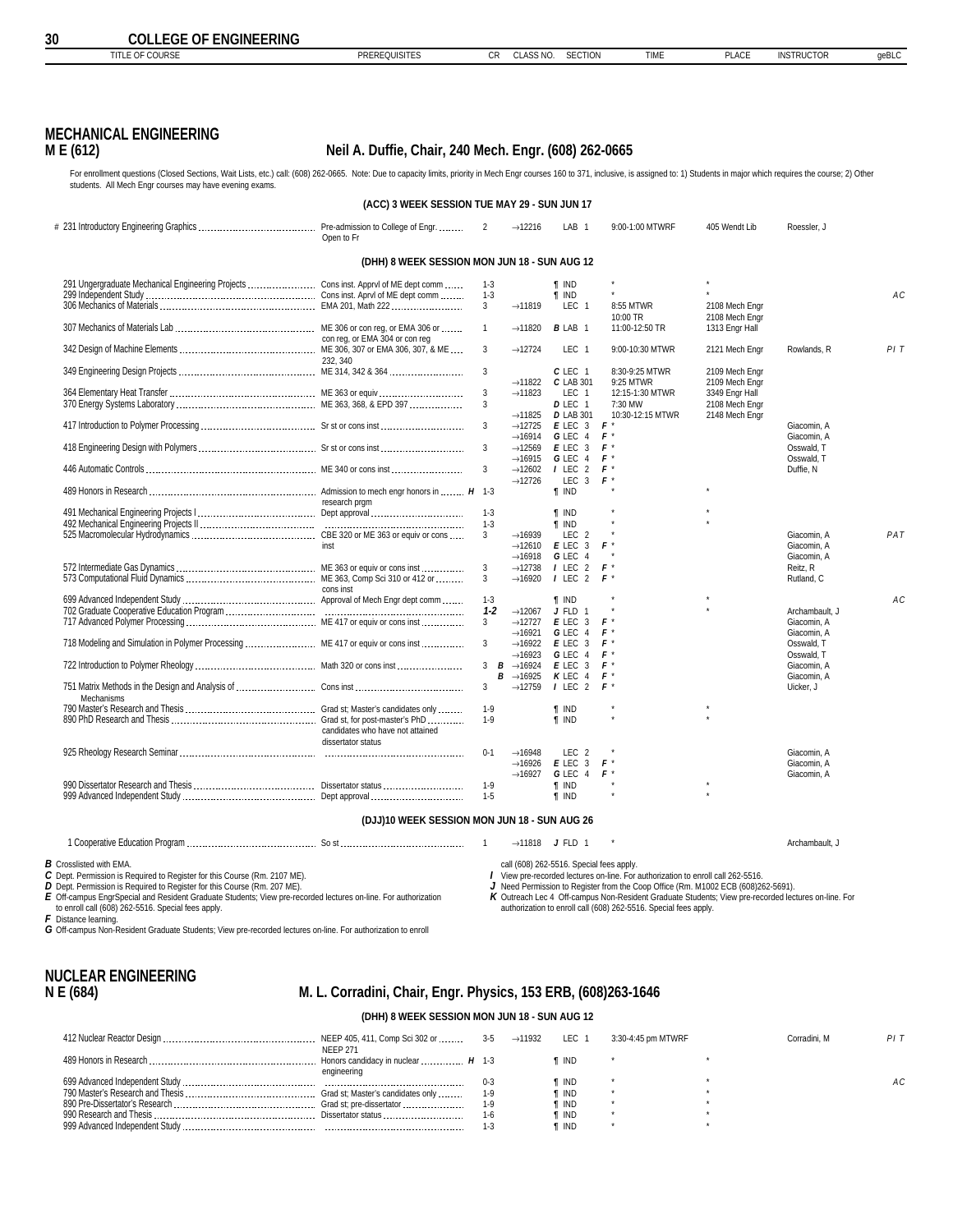<span id="page-30-0"></span>

|                                                                                                                                                                    |                                                                                            |           |                     |              |                 | <b>COLLEGE OF ENGINEERING</b> |                   | 31    |
|--------------------------------------------------------------------------------------------------------------------------------------------------------------------|--------------------------------------------------------------------------------------------|-----------|---------------------|--------------|-----------------|-------------------------------|-------------------|-------|
| TITLE OF COURSE                                                                                                                                                    | <b>PREREQUISITES</b>                                                                       | <b>CR</b> | CLASS NO. SECTION   |              | <b>TIME</b>     | PLACE                         | <b>INSTRUCTOR</b> | geBLC |
| N E (684) continued                                                                                                                                                |                                                                                            |           |                     |              |                 |                               |                   |       |
|                                                                                                                                                                    |                                                                                            |           |                     |              |                 |                               |                   |       |
|                                                                                                                                                                    | (DJJ)10 WEEK SESSION MON JUN 18 - SUN AUG 26                                               |           |                     |              |                 |                               |                   |       |
|                                                                                                                                                                    |                                                                                            |           | $\rightarrow$ 17014 | FLD 1        |                 |                               | Archambault, J    |       |
|                                                                                                                                                                    | <b>SCHOOL OF HUMAN ECOLOGY</b>                                                             |           |                     |              |                 |                               |                   |       |
|                                                                                                                                                                    |                                                                                            |           |                     |              |                 |                               |                   |       |
| <b>INTERDISCIPLINARY COURSES (SOHE)</b><br>INTER-HE (498)                                                                                                          | Cindy Jasper, Chair, 120A Human Ecology (608)262-2660                                      |           |                     |              |                 |                               |                   |       |
|                                                                                                                                                                    | (ALL)12 WEEK SESSION TUE MAY 29 - SUN AUG 19                                               |           |                     |              |                 |                               |                   |       |
| 399 Coordinative Internship/Cooperative Education                                                                                                                  | So or Jr or Sr st & cons<br>supervising inst, advisor, &<br>internship program coordinator | 1-8       |                     | <b>T</b> IND |                 |                               |                   | AC    |
|                                                                                                                                                                    | (DDD) 4 WEEK SESSION MON JUN 18 - SUN JUL 15                                               |           |                     |              |                 |                               |                   |       |
|                                                                                                                                                                    |                                                                                            |           |                     | LEC 1        | $9:00 - 4:00$ T | Off Campus                    |                   |       |
|                                                                                                                                                                    | (DHH) 8 WEEK SESSION MON JUN 18 - SUN AUG 12                                               |           |                     |              |                 |                               |                   |       |
|                                                                                                                                                                    | cons inst                                                                                  | $1 - 3$   |                     | <b>T</b> IND |                 | $^\star$                      |                   | 1T    |
| 399 Coordinative Internship/Cooperative Education                                                                                                                  | So or Jr or Sr st & cons<br>supervising inst, advisor, &<br>internship program coordinator | $1 - 8$   |                     | <b>f</b> IND |                 | $\star$                       |                   | AC    |
|                                                                                                                                                                    |                                                                                            | $1 - 4$   |                     | <b>f</b> IND |                 |                               |                   | AC    |
| A Meets June 19, 26 and July 10 and additional off campus hours required to fulfill requirements. Consent of<br>Instructor. Meets off campus at 455 Science Drive. |                                                                                            |           |                     |              |                 |                               |                   |       |

# **CONSUMER SCIENCE**

### **CNSR SCI (271) Karen Bogenschneider, Chair, 105 Human Dev&Family St (608)263-2381**

Department home page available with supplemental course information. Please access through the Fields of Study Chart at http://www.wisc.edu/wiscinfo/academics/fields. html.

|                                                                                                                                                                                                                                | (ACC) 3 WEEK SESSION TUE MAY 29 - SUN JUN 17 |                         |                     |                              |                   |                |           |            |
|--------------------------------------------------------------------------------------------------------------------------------------------------------------------------------------------------------------------------------|----------------------------------------------|-------------------------|---------------------|------------------------------|-------------------|----------------|-----------|------------|
| # 275 Consumer Finance (1000) with the contract of the construction of the consumer contract of the consumer contract of the consumer contract of the consumer contract of the consumer contract of the consumer contract of t |                                              | 3                       | $\rightarrow$ 12794 | LEC <sub>1</sub>             | 8:55-12:30 MTWR   | 104 Van Hise   |           | <b>SET</b> |
|                                                                                                                                                                                                                                | (ADD) 4 WEEK SESSION TUE MAY 29 - SUN JUN 24 |                         |                     |                              |                   |                |           |            |
|                                                                                                                                                                                                                                |                                              | 3                       | $\rightarrow$ 12798 | LEC <sub>1</sub>             | A 1:10-6:10 pm MT | 440 Humn Eclgy | Jasper, C |            |
|                                                                                                                                                                                                                                | (ALL)12 WEEK SESSION TUE MAY 29 - SUN AUG 19 |                         |                     |                              |                   |                |           |            |
|                                                                                                                                                                                                                                | & internship program coordinator             | $1-8$                   |                     | <b>T</b> IND                 |                   |                |           |            |
|                                                                                                                                                                                                                                | consent of program administrator             | $\mathbf{1}$<br>$1 - 6$ |                     | <b>T</b> IND<br><b>f</b> IND |                   |                |           |            |
|                                                                                                                                                                                                                                | (DDD) 4 WEEK SESSION MON JUN 18 - SUN JUL 15 |                         |                     |                              |                   |                |           |            |
|                                                                                                                                                                                                                                |                                              | 3                       | $\rightarrow$ 16855 | LEC <sub>1</sub>             | 1:10-3:30 MTWR    | 22 Ingraham    |           | SIT        |
|                                                                                                                                                                                                                                | (DHH) 8 WEEK SESSION MON JUN 18 - SUN AUG 12 |                         |                     |                              |                   |                |           |            |
|                                                                                                                                                                                                                                |                                              | $1 - 3$                 |                     | <b>T</b> IND                 |                   |                |           | 1T         |
|                                                                                                                                                                                                                                | & internship program coordinator             | $1 - 8$                 |                     | <b>f</b> IND                 |                   |                |           |            |
|                                                                                                                                                                                                                                |                                              | $\mathbf{1}$            |                     | <b>T</b> IND                 |                   |                |           |            |
|                                                                                                                                                                                                                                | consent of program administrator             | $1 - 6$                 |                     | <b>f</b> IND                 |                   |                |           |            |
|                                                                                                                                                                                                                                |                                              | $1-6$                   |                     | $\P$ IND                     |                   |                |           | AC         |
|                                                                                                                                                                                                                                |                                              | $1-9$                   |                     | $\P$ IND                     |                   |                |           |            |
|                                                                                                                                                                                                                                |                                              | $1 - 3$                 |                     | <b>T</b> IND                 |                   |                |           |            |
|                                                                                                                                                                                                                                | (EDD) 4 WEEK SESSION MON JUN 25 - SUN JUL 22 |                         |                     |                              |                   |                |           |            |
|                                                                                                                                                                                                                                |                                              | 2                       | $\rightarrow$ 12797 | SEM <sub>1</sub>             | 10:20-12:25 TW    | 108 Humn Eclgy | Jasper, C |            |
|                                                                                                                                                                                                                                |                                              | $1 - 4$                 |                     | <b>f</b> IND                 |                   |                |           | AC         |
|                                                                                                                                                                                                                                | (FBB) 2 WEEK SESSION MON JUL 02 - SUN JUL 15 |                         |                     |                              |                   |                |           |            |
|                                                                                                                                                                                                                                |                                              | $1 - 2$                 |                     | <b>f</b> IND                 |                   |                |           | AC         |
|                                                                                                                                                                                                                                | (IBB) 2 WEEK SESSION MON JUL 23 - SUN AUG 05 |                         |                     |                              |                   |                |           |            |
|                                                                                                                                                                                                                                |                                              | $\mathcal{P}$           | $\rightarrow$ 12865 | SEM <sub>2</sub>             | 8:55-11:05 MTW    | 108 Humn Eclgy | Jasper, C |            |
| A Sophomore standing.                                                                                                                                                                                                          |                                              |                         |                     |                              |                   |                |           |            |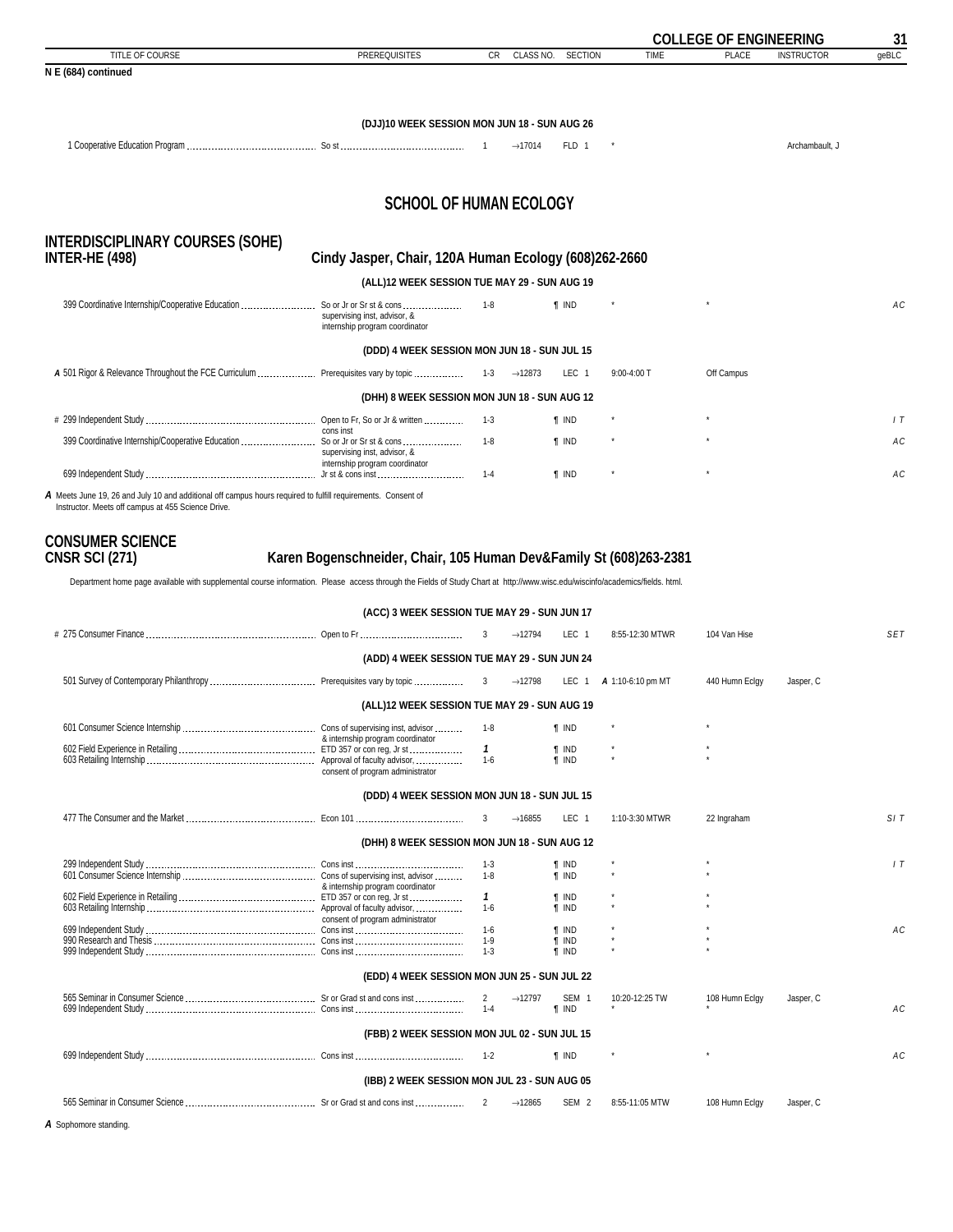<span id="page-31-0"></span>

| TITLE OF COURSE                                                                          | <b>PREREQUISITES</b>                                             | CR.                | CLASS NO.                                  | <b>SECTION</b>               | <b>TIME</b>                                                            | PLACE                                             | <b>INSTRUCTOR</b> | qeBLC          |
|------------------------------------------------------------------------------------------|------------------------------------------------------------------|--------------------|--------------------------------------------|------------------------------|------------------------------------------------------------------------|---------------------------------------------------|-------------------|----------------|
| CNSR SCI (271) continued                                                                 |                                                                  |                    |                                            |                              |                                                                        |                                                   |                   |                |
|                                                                                          | (ICC) 3 WEEK SESSION MON JUL 23 - SUN AUG 12                     |                    |                                            |                              |                                                                        |                                                   |                   |                |
|                                                                                          |                                                                  |                    |                                            | <b>T</b> IND                 |                                                                        |                                                   |                   | АC             |
|                                                                                          | (LBB) 2 WEEK SESSION MON AUG 13 - SUN AUG 26                     |                    |                                            |                              |                                                                        |                                                   |                   |                |
|                                                                                          |                                                                  | $1 - 2$            |                                            | <b>T</b> IND                 |                                                                        |                                                   |                   | AC             |
| <b>ENVIRONMENT, TEXTILES, AND DESIGN</b><br>ETD(359)                                     | Beverly Gordon, Chair, Rm 234 Human Ecology Bldg. (608) 262-2651 |                    |                                            |                              |                                                                        |                                                   |                   |                |
| Students enrolled for design courses must provide basic materials used in coursework.    |                                                                  |                    |                                            |                              |                                                                        |                                                   |                   |                |
|                                                                                          | (ACC) 3 WEEK SESSION TUE MAY 29 - SUN JUN 17                     |                    |                                            |                              |                                                                        |                                                   |                   |                |
|                                                                                          |                                                                  | 3                  |                                            |                              | LEC 1 <b>A</b> 8:55-11:10 MTWR                                         | 38 Humn Eclqy                                     |                   |                |
|                                                                                          |                                                                  |                    | $\rightarrow$ 12851<br>$\rightarrow$ 16851 | LEC <sub>1</sub><br>LAB 301  | LAB 301 <b>A</b> 11:15-1:30 MTWR<br>8:55-11:10 MTWR<br>11:15-1:30 MTWR | 38 Humn Eclqy<br>310 Humn Eclgy<br>310 Humn Eclgy |                   |                |
|                                                                                          | (ADD) 4 WEEK SESSION TUE MAY 29 - SUN JUN 24                     |                    |                                            |                              |                                                                        |                                                   |                   |                |
|                                                                                          |                                                                  | 3                  | $\rightarrow$ 16767                        |                              | LEC 1 <b>B</b> 5:00-8:00 pm TR                                         | Off Campus                                        | Sarmadi, M        | PIT            |
|                                                                                          | (ALL)12 WEEK SESSION TUE MAY 29 - SUN AUG 19                     |                    |                                            |                              |                                                                        |                                                   |                   |                |
|                                                                                          | internship program coordinator;<br>for Jr, Sr, & Grad stdts      |                    |                                            | <b>T</b> IND                 |                                                                        |                                                   |                   |                |
|                                                                                          | (DDD) 4 WEEK SESSION MON JUN 18 - SUN JUL 15                     |                    |                                            |                              |                                                                        |                                                   |                   |                |
|                                                                                          |                                                                  | $\overline{4}$     | $\rightarrow$ 12880                        |                              | LEC 1 C 8:55-10:40 MTWR<br>LAB 301 C 10:45-2:00 MTWR                   | 310 Humn Eclgy<br>310 Humn Eclgy                  | Linville, E       |                |
|                                                                                          | (DHH) 8 WEEK SESSION MON JUN 18 - SUN AUG 12                     |                    |                                            |                              |                                                                        |                                                   |                   |                |
|                                                                                          | internship program coordinator;<br>for Jr. Sr. & Grad stdts      | $1 - 3$<br>$1 - 8$ |                                            | <b>T</b> IND<br><b>T</b> IND |                                                                        |                                                   |                   | 1T             |
|                                                                                          |                                                                  | $1-6$<br>1-9       |                                            | <b>T</b> IND<br>$\P$ IND     |                                                                        |                                                   |                   | A <sub>C</sub> |
|                                                                                          |                                                                  | $1 - 3$            |                                            | <b>T</b> IND                 |                                                                        |                                                   |                   |                |
|                                                                                          | (HDD) 4 WEEK SESSION MON JUL 16 - SUN AUG 12                     |                    |                                            |                              |                                                                        |                                                   |                   |                |
|                                                                                          |                                                                  | 3                  | $\rightarrow$ 12882                        | LEC 1                        | C 8:55-9:55 MTWR<br>LAB 301 C 9:55-1:00 MTWR                           | 440 Humn Eclgy<br>310 Humn Eclgy                  | Rengel, R         |                |
| A Course fee of \$25.00 required.<br><b>B</b> Class taught off campus in Dodgeville, WI. |                                                                  |                    | C Course fee of \$20.00 required.          |                              |                                                                        |                                                   |                   |                |

### **FAMILY AND CONSUMER COMMUNICATIONS<br>FAM COM (464) Jacqueli FAM COM (464) Jacqueline Hitchon McSweeney, Chair, 440 Henry Mall, (608) 262-8826**

Most classes are open only to FCJ and Ag Journ majors until freshmen register. Remaining spaces then open to other qualified stdts. Registration questions and requests for authorization can be emailed to<br>LSC\_FCC\_Timetable.

|                                                                                       | (ADD) 4 WEEK SESSION TUE MAY 29 - SUN JUN 24 |         |                     |               |                |              |                     |     |
|---------------------------------------------------------------------------------------|----------------------------------------------|---------|---------------------|---------------|----------------|--------------|---------------------|-----|
|                                                                                       |                                              |         | $\rightarrow$ 17101 | LEC 1         | 9:00-1:00 MTWR | 112 Ag Journ | Reaves, S           |     |
|                                                                                       | (DHH) 8 WEEK SESSION MON JUN 18 - SUN AUG 12 |         |                     |               |                |              |                     |     |
|                                                                                       |                                              | $1 - 3$ |                     | <b>T</b> IND  |                |              |                     |     |
|                                                                                       | and internship program coordinator           | 1-6     |                     | <b>T</b> IND  |                |              |                     |     |
|                                                                                       |                                              | 1-6     |                     | <b>T</b> IND  |                |              |                     | A C |
|                                                                                       |                                              | $1-9$   |                     | <b>T</b> IND  |                |              |                     |     |
|                                                                                       |                                              | $1 - 3$ |                     | <b>T</b> IND  |                |              |                     |     |
|                                                                                       | (JDD) 4 WEEK SESSION MON JUL 30 - SUN AUG 26 |         |                     |               |                |              |                     |     |
| # 340 Contemporary Communication Technologies and Their  Open to Fr<br>Social Effects |                                              |         | $\rightarrow$ 12877 | LEC.<br>∣ A * |                |              | <b>Bush Hitchon</b> | E1  |

*A* Distance learning.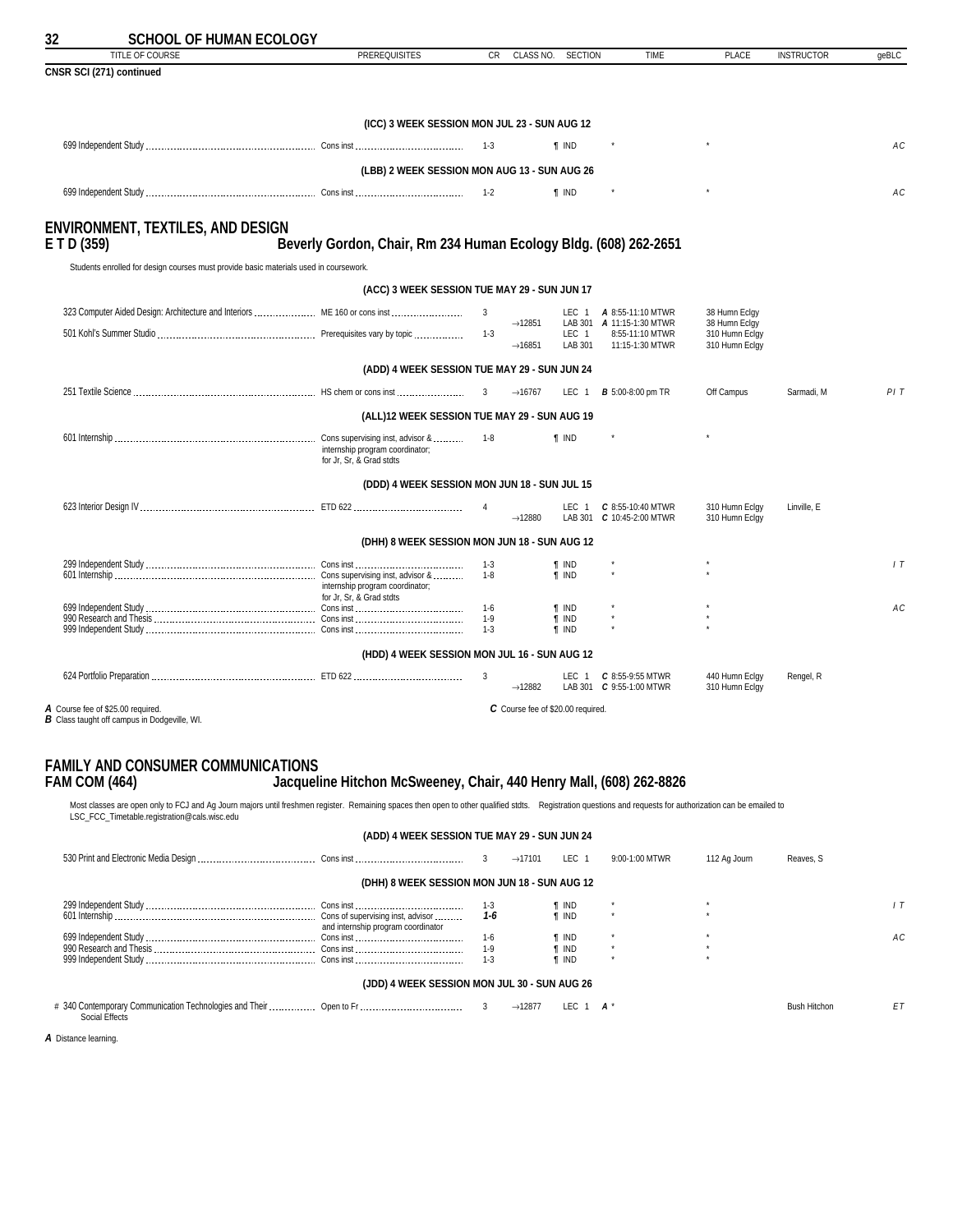<span id="page-32-0"></span>

|                                                                                                                                                                              |                                                                                                      |                    |                                            |                          |                                                                                   | <b>SCHOOL OF HUMAN ECOLOGY</b>                   |                            | 33    |
|------------------------------------------------------------------------------------------------------------------------------------------------------------------------------|------------------------------------------------------------------------------------------------------|--------------------|--------------------------------------------|--------------------------|-----------------------------------------------------------------------------------|--------------------------------------------------|----------------------------|-------|
| <b>TITLE OF COURSE</b>                                                                                                                                                       | <b>PREREQUISITES</b>                                                                                 | <b>CR</b>          | CLASS NO.                                  | <b>SECTION</b>           | <b>TIME</b>                                                                       | <b>PLACE</b>                                     | <b>INSTRUCTOR</b>          | geBLC |
|                                                                                                                                                                              |                                                                                                      |                    |                                            |                          |                                                                                   |                                                  |                            |       |
|                                                                                                                                                                              |                                                                                                      |                    |                                            |                          |                                                                                   |                                                  |                            |       |
|                                                                                                                                                                              |                                                                                                      |                    |                                            |                          |                                                                                   |                                                  |                            |       |
| HUMAN DEVELOPMENT AND FAMILY STUDIES                                                                                                                                         |                                                                                                      |                    |                                            |                          |                                                                                   |                                                  |                            |       |
| <b>HDFS (230)</b>                                                                                                                                                            | Karen Bogenschneider, Chair, 105 Human Dev&Family St (608)263-2381                                   |                    |                                            |                          |                                                                                   |                                                  |                            |       |
| Department home page available with supplemental course information. Please access through the Fields of Study Chart at http://www.wisc.edu/wiscinfo/academics/fields. html. |                                                                                                      |                    |                                            |                          |                                                                                   |                                                  |                            |       |
|                                                                                                                                                                              | (AMM)13 WEEK SESSION TUE MAY 29 - SUN AUG 26                                                         |                    |                                            |                          |                                                                                   |                                                  |                            |       |
|                                                                                                                                                                              | Cons of supervising inst, advisor<br>& internship program coordinator;<br>for Jr, Sr, and Grad stdts | $1 - 8$            |                                            | <b>f</b> IND             |                                                                                   |                                                  |                            |       |
|                                                                                                                                                                              | (DDD) 4 WEEK SESSION MON JUN 18 - SUN JUL 15                                                         |                    |                                            |                          |                                                                                   |                                                  |                            |       |
|                                                                                                                                                                              |                                                                                                      | 3                  | $\rightarrow$ 16817                        |                          | LEC 1 <b>A</b> 1:10-3:40 MTWR                                                     | 118 Humn Eclgy                                   |                            |       |
|                                                                                                                                                                              | or cons inst                                                                                         | 3<br>$\mathcal{R}$ | $\rightarrow$ 12795<br>$\rightarrow$ 16890 |                          | LEC 1 <b>A</b> 8:55-11:25 MTWR<br>LEC 1 <b>B</b> 8:55-12:15 MTW<br>8:55-12:15 MTW | 118 Humn Eclgy<br>434 Education<br>339 Education | Quintana, S<br>Quintana, S | eSDT  |
|                                                                                                                                                                              | (DHH) 8 WEEK SESSION MON JUN 18 - SUN AUG 12                                                         |                    |                                            |                          |                                                                                   |                                                  |                            |       |
|                                                                                                                                                                              | & internship program coordinator;<br>for Jr. Sr. and Grad stdts                                      | $1 - 8$            |                                            | <b>T</b> IND             |                                                                                   |                                                  |                            |       |
|                                                                                                                                                                              |                                                                                                      | $1-6$              |                                            | <b>T</b> IND             |                                                                                   |                                                  |                            | AC    |
|                                                                                                                                                                              |                                                                                                      | $1-9$<br>$1 - 3$   |                                            | $\P$ IND<br><b>T</b> IND |                                                                                   |                                                  |                            |       |
|                                                                                                                                                                              | (HDD) 4 WEEK SESSION MON JUL 16 - SUN AUG 12                                                         |                    |                                            |                          |                                                                                   |                                                  |                            |       |
|                                                                                                                                                                              |                                                                                                      | 3                  | $\rightarrow$ 12852                        | LEC 2                    | A 8:55-11:20 MTWR                                                                 | 118 Humn Eclgy                                   |                            | e SDT |
|                                                                                                                                                                              | disciplines: soc, psych, women's<br>health                                                           | $\mathbf{3}$       | $\rightarrow$ 12867                        |                          | LEC 1 <b>A</b> 1:10-3:35 MTWR                                                     | 118 Humn Eclgy                                   |                            | SDT   |
| A Open only to Jrs/Srs until Sophomore registration begins.                                                                                                                  |                                                                                                      |                    |                                            |                          | <b>B</b> Crosslisted with Counseling Psychology and Ed Psych.                     |                                                  |                            |       |
|                                                                                                                                                                              |                                                                                                      |                    |                                            |                          |                                                                                   |                                                  |                            |       |
|                                                                                                                                                                              |                                                                                                      |                    |                                            |                          |                                                                                   |                                                  |                            |       |

### **SCHOOL OF LAW**

# **LAW**

### **LAW (528) Kenneth B. Davis, Jr., Dean, 5211A Law (608) 262-2242, 262-8564**

Please see Timetable on the Web for up-to-date Law course listings. Department home page available with supplemental course information. Please access through the Fields of Study Chart at<br>http://www.wisc.edu/wiscinfo/acad

| (ACC) 3 WEEK SESSION TUE MAY 29 - SUN JUN 17 |                            |                       |         |         |
|----------------------------------------------|----------------------------|-----------------------|---------|---------|
|                                              | $1 - 3$<br>$1 - 3$         | ¶ IND<br><b>T</b> IND | $\star$ | $\star$ |
| (DEE) 5 WEEK SESSION MON JUN 18 - SUN JUL 22 |                            |                       |         |         |
|                                              | $\frac{1-5}{2}$<br>$1 - 3$ | ¶ IND<br>¶ IND        |         | $\star$ |
| (DJJ)10 WEEK SESSION MON JUN 18 - SUN AUG 26 |                            |                       |         |         |
|                                              | 1-10<br>$1-3$              | ¶ IND<br><b>T</b> IND |         |         |
| (IEE) 5 WEEK SESSION MON JUL 23 - SUN AUG 26 |                            |                       |         |         |
|                                              | $1-5$<br>$1-3$             | ¶ IND<br><b>T</b> IND | $\star$ | $\star$ |

### **COLLEGE OF LETTERS AND SCIENCE**

# **AFRICAN LANGUAGES AND LITERATURE**

### **AFRICAN (104) Antonia Schleicher, Chair, 1414 Van Hise, (608) 262-2487**

**(DDD) 4 WEEK SESSION MON JUN 18 - SUN JUL 15**

| Open to Fr |                     | LEC            | 9:00-12:00 MTWR | 1641 Humanities | Schatzberg, M |  |
|------------|---------------------|----------------|-----------------|-----------------|---------------|--|
|            | $\rightarrow$ 16978 | <b>DIS 302</b> | 1:00-2:30 W     | 2131 Humanities |               |  |
|            | $\rightarrow$ 16984 | <b>DIS 303</b> | 2:45-4:15 R     | 2131 Humanities |               |  |
|            | $\rightarrow$ 16990 | <b>DIS 304</b> | 2:45-4:15 W     | 2131 Humanities |               |  |
|            | $\rightarrow$ 16996 | DIS 305        | $1:00-2:30R$    | 2131 Humanities |               |  |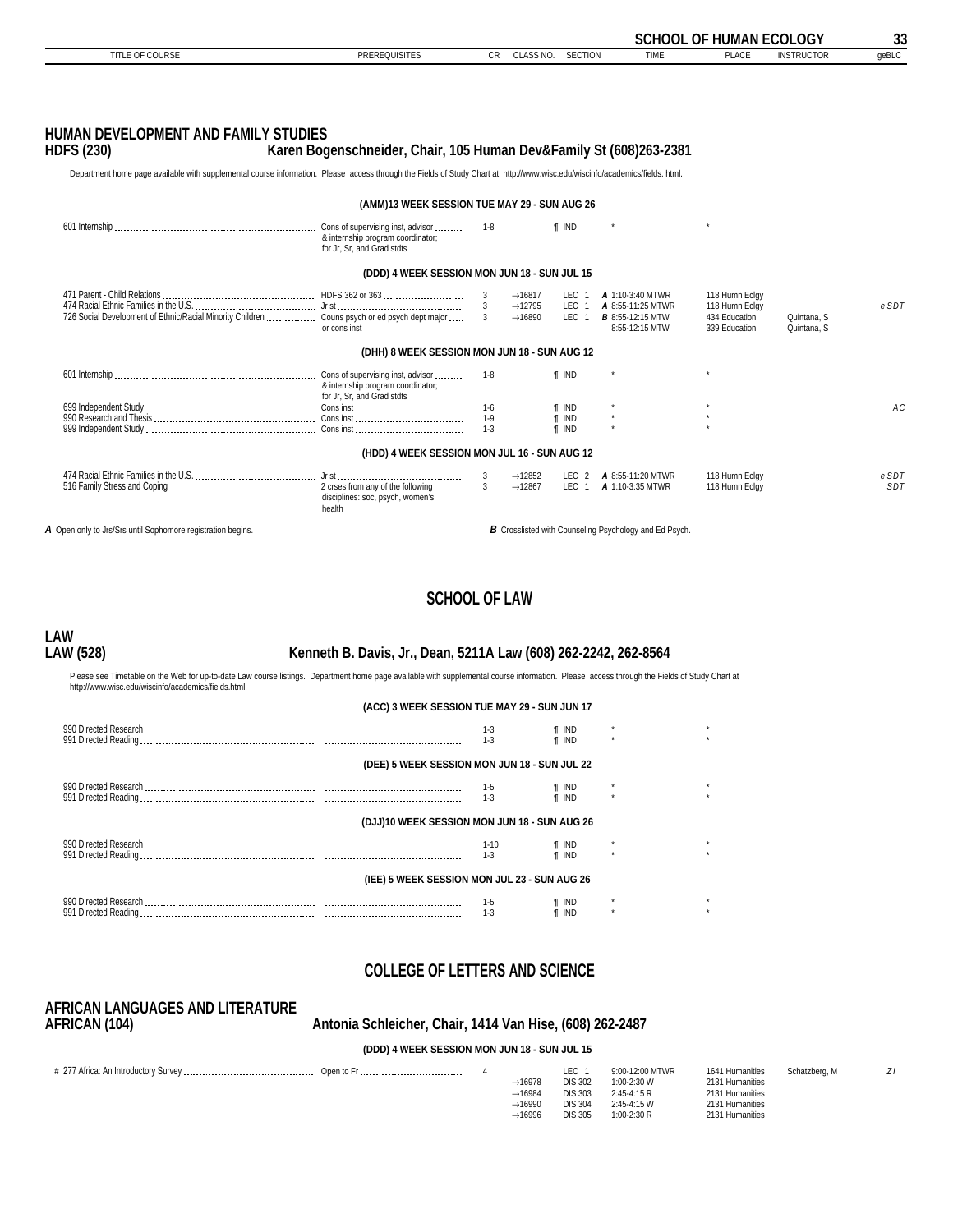<span id="page-33-0"></span>

| <b>COLLEGE OF LETTERS AND SCIENCE</b><br><b>TITLE OF COURSE</b> | <b>PREREQUISITES</b>                                         | CR.                 | CLASS NO.                                                                                | <b>SECTION</b>                                                                | <b>TIME</b>                                                                 | <b>PLACE</b>                                                                                | <b>INSTRUCTOR</b> | qeBLC     |
|-----------------------------------------------------------------|--------------------------------------------------------------|---------------------|------------------------------------------------------------------------------------------|-------------------------------------------------------------------------------|-----------------------------------------------------------------------------|---------------------------------------------------------------------------------------------|-------------------|-----------|
| AFRICAN (104) continued                                         | (DDD) 4 WEEK SESSION MON JUN 18 - SUN JUL 15                 |                     |                                                                                          |                                                                               |                                                                             |                                                                                             |                   |           |
|                                                                 |                                                              |                     |                                                                                          |                                                                               |                                                                             |                                                                                             |                   |           |
|                                                                 | Undergrads (4 cr only Summer).                               | $\overline{4}$      | $\rightarrow$ 13951                                                                      | LEC 1                                                                         |                                                                             |                                                                                             |                   | Ε         |
|                                                                 | Open to Fr                                                   | $\overline{4}$<br>3 | $\rightarrow$ 14480<br>$\rightarrow$ 14667                                               | LEC 1<br>LEC <sub>1</sub>                                                     |                                                                             |                                                                                             |                   | L A       |
|                                                                 | (DHH) 8 WEEK SESSION MON JUN 18 - SUN AUG 12                 |                     |                                                                                          |                                                                               |                                                                             |                                                                                             |                   |           |
|                                                                 | requires cons inst and Jr or Sr st                           | 1-6                 |                                                                                          | <b>T</b> IND                                                                  |                                                                             |                                                                                             |                   | A         |
|                                                                 |                                                              | $1-9$<br>$1 - 3$    |                                                                                          | <b>T</b> IND<br><b>T</b> IND                                                  |                                                                             |                                                                                             |                   |           |
|                                                                 | (HDD) 4 WEEK SESSION MON JUL 16 - SUN AUG 12                 |                     |                                                                                          |                                                                               |                                                                             |                                                                                             |                   |           |
|                                                                 | Grads, 5 cr for Undergrads (4 cr<br>only Summer). Open to Fr | $\overline{4}$      | $\rightarrow$ 13952                                                                      | LEC 1                                                                         |                                                                             |                                                                                             |                   | Ε         |
|                                                                 |                                                              | $\overline{4}$<br>3 | $\rightarrow$ 14481<br>$\rightarrow$ 14666                                               | LEC 1<br>LEC <sub>1</sub>                                                     |                                                                             |                                                                                             |                   | LA        |
| <b>AFRO-AMERICAN STUDIES</b>                                    |                                                              |                     |                                                                                          |                                                                               |                                                                             |                                                                                             |                   |           |
| <b>AFROAMER (106)</b>                                           | Craig Werner, Chair, 4143 H.C. White Hall, (608) 263-1642    |                     |                                                                                          |                                                                               |                                                                             |                                                                                             |                   |           |
|                                                                 | (ACC) 3 WEEK SESSION TUE MAY 29 - SUN JUN 17                 |                     |                                                                                          |                                                                               |                                                                             |                                                                                             |                   |           |
|                                                                 |                                                              |                     | $\rightarrow$ 16932                                                                      | LEC 1                                                                         | 8:55-11:35 MTWR                                                             | L140 Elvehjem                                                                               | Drewal, H         | HE        |
|                                                                 | (ADD) 4 WEEK SESSION TUE MAY 29 - SUN JUN 24                 |                     |                                                                                          |                                                                               |                                                                             |                                                                                             |                   |           |
| the Americas                                                    |                                                              | 3                   | $\rightarrow$ 15291                                                                      | LEC 1                                                                         | 9:00-11:50 MTWR                                                             | 138 Lathrop                                                                                 |                   | e HI      |
|                                                                 | (DCC) 3 WEEK SESSION MON JUN 18 - SUN JUL 08                 |                     |                                                                                          |                                                                               |                                                                             |                                                                                             |                   |           |
|                                                                 | requires cons inst                                           | $1-3$               |                                                                                          | <b>f</b> IND                                                                  |                                                                             |                                                                                             |                   | А         |
|                                                                 | (DDD) 4 WEEK SESSION MON JUN 18 - SUN JUL 15                 |                     |                                                                                          |                                                                               |                                                                             |                                                                                             |                   |           |
|                                                                 |                                                              |                     | $\rightarrow$ 16976<br>$\rightarrow$ 16982<br>$\rightarrow$ 16988<br>$\rightarrow$ 16994 | LEC 1<br><b>DIS 302</b><br><b>DIS 303</b><br><b>DIS 304</b><br><b>DIS 305</b> | 9:00-12:00 MTWR<br>1:00-2:30 W<br>2:45-4:15 R<br>2:45-4:15 W<br>1:00-2:30 R | 1641 Humanities<br>2131 Humanities<br>2131 Humanities<br>2131 Humanities<br>2131 Humanities | Schatzberg, M     | ΖI        |
|                                                                 | (DHH) 8 WEEK SESSION MON JUN 18 - SUN AUG 12                 |                     |                                                                                          |                                                                               |                                                                             |                                                                                             |                   |           |
|                                                                 |                                                              | 1-6                 |                                                                                          | <b>T</b> IND                                                                  |                                                                             |                                                                                             |                   | А         |
|                                                                 | requires cons inst                                           | $1-9$               |                                                                                          | <b>T</b> IND                                                                  |                                                                             |                                                                                             |                   |           |
|                                                                 | (FDD) 4 WEEK SESSION MON JUL 02 - SUN JUL 29                 |                     |                                                                                          |                                                                               |                                                                             |                                                                                             |                   |           |
|                                                                 |                                                              | 3                   | $\rightarrow$ 16655                                                                      | LEC 1                                                                         | 8:55-11:35 MTWR                                                             | 4281 White                                                                                  | Tesfagiorgis      | e HE      |
|                                                                 | (HDD) 4 WEEK SESSION MON JUL 16 - SUN AUG 12                 |                     |                                                                                          |                                                                               |                                                                             |                                                                                             |                   |           |
|                                                                 | requires cons inst                                           | 3<br>$1 - 4$        | $\rightarrow$ 16656                                                                      | LEC 1<br><b>T</b> IND                                                         | 8:55-11:35 MTWR                                                             | 1111 Humanities                                                                             | Werner, C         | e HE<br>Α |
|                                                                 | (JDD) 4 WEEK SESSION MON JUL 30 - SUN AUG 26                 |                     |                                                                                          |                                                                               |                                                                             |                                                                                             |                   |           |
| 699 Directed Study in Afro-American Studies                     | Graded on a lettered basis;<br>requires cons inst            | $1 - 4$             |                                                                                          | <b>T</b> IND                                                                  |                                                                             |                                                                                             |                   | Α         |
|                                                                 |                                                              |                     |                                                                                          |                                                                               |                                                                             |                                                                                             |                   |           |

*A* Crosslisted with Art History.

# **ANTHROPOLOGY**

### **ANTHRO (156) Kenneth M. George, Chair, 5240 Soc Sci, (608)262-2866**

Department home page available with supplemental course information. Please access through the Fields of Study Chart at http://www.wisc.edu/wiscinfo/academics/fields. html.

| (ADD) 4 WEEK SESSION TUE MAY 29 - SUN JUN 24    |                                                               |       |                     |       |                 |              |               |      |  |  |
|-------------------------------------------------|---------------------------------------------------------------|-------|---------------------|-------|-----------------|--------------|---------------|------|--|--|
| # 104 Cultural Anthropology and Human Diversity | Open to Fr. Not for cr for those<br>who have taken Anthro 204 | 3     | $\rightarrow$ 15311 | LEC 1 | 9:30-12:00 MTWR | 4308 Soc Sci | Hutchinson, S | e SE |  |  |
|                                                 |                                                               |       | $\rightarrow$ 15172 | LEC 1 | 9:30-12:00 MTWR | 6116 Soc Sci | Whitehead, N  | -SI  |  |  |
|                                                 | (BDD) 4 WEEK SESSION MON JUN 04 - SUN JUL 01                  |       |                     |       |                 |              |               |      |  |  |
|                                                 | inst                                                          | $3-4$ | $\rightarrow$ 17037 | FLD 1 |                 | А            | Yaeger, J     |      |  |  |

*A* Field Course - Belize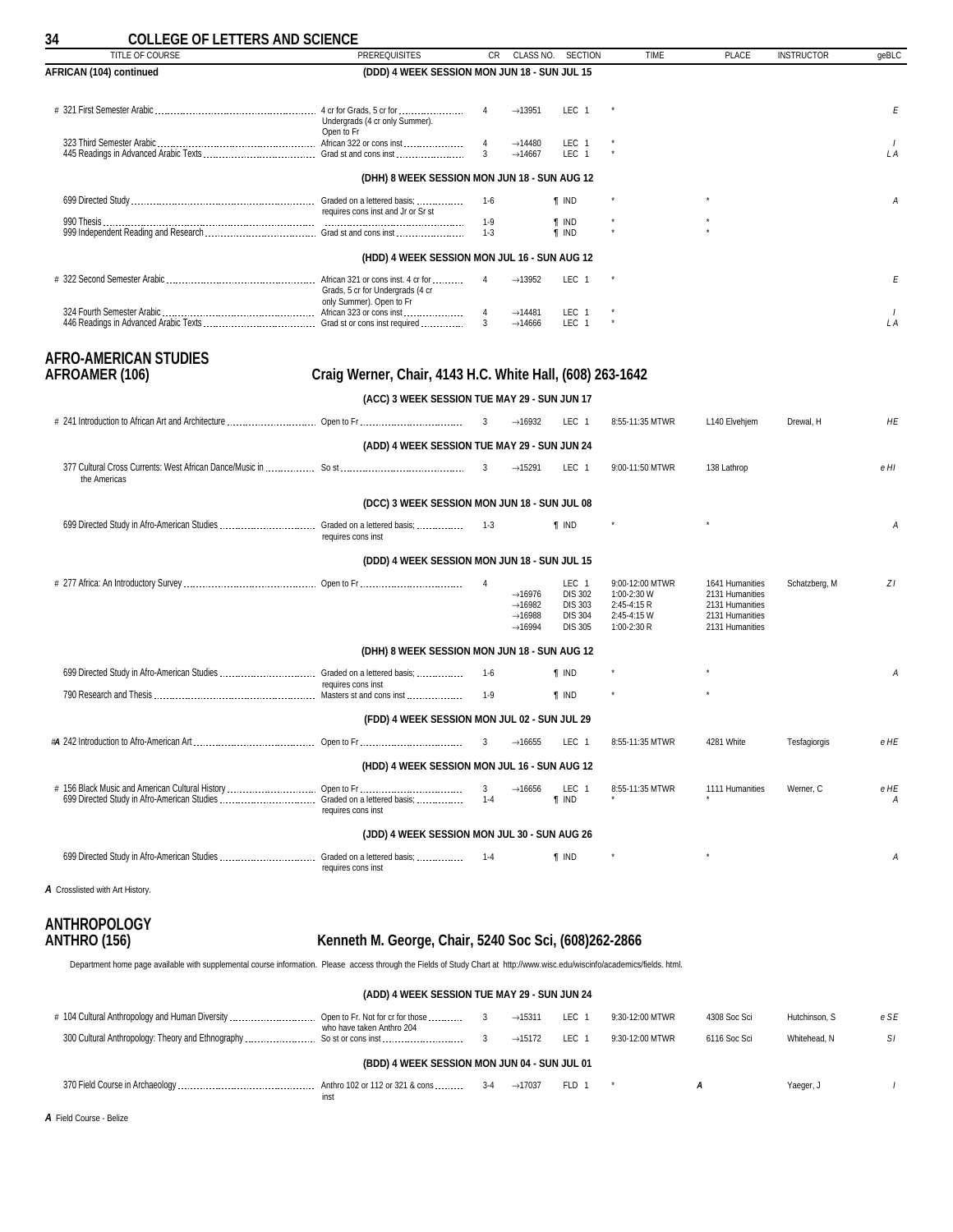<span id="page-34-0"></span>

|                                                                                                                                                                              |                                                                                               |                                       |                                                                                          |                                                                               | <b>COLLEGE OF LETTERS AND SCIENCE</b>                                       |                                                                                             |                   | 35             |
|------------------------------------------------------------------------------------------------------------------------------------------------------------------------------|-----------------------------------------------------------------------------------------------|---------------------------------------|------------------------------------------------------------------------------------------|-------------------------------------------------------------------------------|-----------------------------------------------------------------------------|---------------------------------------------------------------------------------------------|-------------------|----------------|
| TITLE OF COURSE                                                                                                                                                              | <b>PREREQUISITES</b>                                                                          | <b>CR</b>                             | CLASS NO.                                                                                | <b>SECTION</b>                                                                | <b>TIME</b>                                                                 | <b>PLACE</b>                                                                                | <b>INSTRUCTOR</b> | geBLC          |
| ANTHRO (156) continued                                                                                                                                                       |                                                                                               |                                       |                                                                                          |                                                                               |                                                                             |                                                                                             |                   |                |
|                                                                                                                                                                              | (DDD) 4 WEEK SESSION MON JUN 18 - SUN JUL 15                                                  |                                       |                                                                                          |                                                                               |                                                                             |                                                                                             |                   |                |
|                                                                                                                                                                              |                                                                                               |                                       |                                                                                          |                                                                               |                                                                             |                                                                                             |                   |                |
|                                                                                                                                                                              |                                                                                               | $\overline{4}$                        | $\rightarrow$ 16979<br>$\rightarrow$ 16985<br>$\rightarrow$ 16991<br>$\rightarrow$ 16997 | LEC 1<br><b>DIS 302</b><br><b>DIS 303</b><br><b>DIS 304</b><br><b>DIS 305</b> | 9:00-12:00 MTWR<br>1:00-2:30 W<br>2:45-4:15 R<br>2:45-4:15 W<br>1:00-2:30 R | 1641 Humanities<br>2131 Humanities<br>2131 Humanities<br>2131 Humanities<br>2131 Humanities | Schatzberg, M     | ZΙ             |
|                                                                                                                                                                              | (DHH) 8 WEEK SESSION MON JUN 18 - SUN AUG 12                                                  |                                       |                                                                                          |                                                                               |                                                                             |                                                                                             |                   |                |
|                                                                                                                                                                              | inst                                                                                          | 3                                     | $\rightarrow$ 16742                                                                      | LEC 1                                                                         | 10:00-11:15 MTWR                                                            | 6104 Soc Sci                                                                                | Hawks, J          | ВE             |
|                                                                                                                                                                              |                                                                                               | 3<br>$\overline{3}$<br>$\overline{2}$ | $\rightarrow$ 13420                                                                      | LEC 1<br>$\P$ IND<br><b>T</b> IND                                             | 10:00-12:30 TR                                                              | 5128 Soc Sci                                                                                | Kenoyer, J        | b SD<br>Α<br>Α |
|                                                                                                                                                                              | basis. Previous or con exposure to<br>the same subj on an intmed level;<br>requires cons inst | 1-6                                   |                                                                                          | <b>T IND</b>                                                                  |                                                                             |                                                                                             |                   | А              |
|                                                                                                                                                                              | same subj on an intmed level, Jr<br>or Sr st & cons inst                                      | $1-6$                                 |                                                                                          | <b>T IND</b>                                                                  |                                                                             |                                                                                             |                   | А              |
|                                                                                                                                                                              |                                                                                               | $1 - 3$<br>$1-9$                      |                                                                                          | <b>T</b> IND<br><b>T</b> IND                                                  |                                                                             |                                                                                             |                   |                |
| <b>ART HISTORY</b><br><b>ART HIST (180)</b>                                                                                                                                  | Gail L. Geiger, Chair, 232 Elvehjem, (608) 263-2340                                           |                                       |                                                                                          |                                                                               |                                                                             |                                                                                             |                   |                |
| Department home page available with supplemental course information. Please access through the Fields of Study Chart at http://www.wisc.edu/wiscinfo/academics/fields. html. |                                                                                               |                                       |                                                                                          |                                                                               |                                                                             |                                                                                             |                   |                |
|                                                                                                                                                                              | (ACC) 3 WEEK SESSION TUE MAY 29 - SUN JUN 17                                                  |                                       |                                                                                          |                                                                               |                                                                             |                                                                                             |                   |                |
|                                                                                                                                                                              |                                                                                               | 3                                     | $\rightarrow$ 16604                                                                      | LEC 1                                                                         | 8:55-11:35 MTWR                                                             | L140 Elvehjem                                                                               | Drewal, H         | HE             |
|                                                                                                                                                                              | (DHH) 8 WEEK SESSION MON JUN 18 - SUN AUG 12                                                  |                                       |                                                                                          |                                                                               |                                                                             |                                                                                             |                   |                |
|                                                                                                                                                                              | requires Jr or Sr st and cons inst                                                            | 3<br>$1 - 3$                          | $\rightarrow$ 16605                                                                      | LEC 1<br>$\P$ IND                                                             | 3:50-5:25 pm TWR                                                            | L140 Elvehjem                                                                               | Menocal, N        | HI<br>А        |
|                                                                                                                                                                              |                                                                                               | $1-6$<br>3                            |                                                                                          | <b>T</b> IND<br>$\P$ IND                                                      |                                                                             |                                                                                             |                   |                |
|                                                                                                                                                                              | (FDD) 4 WEEK SESSION MON JUL 02 - SUN JUL 29                                                  |                                       |                                                                                          |                                                                               |                                                                             |                                                                                             |                   |                |
|                                                                                                                                                                              |                                                                                               | 3                                     | $\rightarrow$ 16933                                                                      | LEC 1                                                                         | 8:55-11:35 MTWR                                                             | 4281 White                                                                                  | Tesfagiorgis      | e HE           |
| A Crosslisted with Afro-Amer Studies.                                                                                                                                        |                                                                                               |                                       |                                                                                          |                                                                               |                                                                             |                                                                                             |                   |                |
| <b>ASIAN AMERICAN STUDIES</b><br>ASIAN AM (184)                                                                                                                              | Leslie Bow, Director, 303 Ingraham Hall, (608) 263-2976                                       |                                       |                                                                                          |                                                                               |                                                                             |                                                                                             |                   |                |
|                                                                                                                                                                              | (ACC) 3 WEEK SESSION TUE MAY 29 - SUN JUN 17                                                  |                                       |                                                                                          |                                                                               |                                                                             |                                                                                             |                   |                |
| 699 Independent Study: Directed Readings in Asian American  9 cr in Asian American studies<br><b>Studies</b>                                                                 |                                                                                               | 3<br>$1 - 3$                          | $\rightarrow$ 15290                                                                      | LAB <sub>1</sub><br><b>f</b> IND                                              | 9:00-1:15 MTWRF                                                             | B101 Lathrop                                                                                |                   | e E<br>А       |
|                                                                                                                                                                              | (HDD) 4 WEEK SESSION MON JUL 16 - SUN AUG 12                                                  |                                       |                                                                                          |                                                                               |                                                                             |                                                                                             |                   |                |
|                                                                                                                                                                              |                                                                                               | $\overline{4}$                        | $\rightarrow$ 17102                                                                      | LEC 1                                                                         | 10:00-1:10 MTWR                                                             | 4028 Vilas                                                                                  | Shah, H           | e AC           |
| <b>ASTRONOMY</b><br>ASTRON (188)                                                                                                                                             | Departmental Office: 5534 Sterling Hall, (608)262-3071                                        |                                       |                                                                                          |                                                                               |                                                                             |                                                                                             |                   |                |
| Department home page available with supplemental course information. Please access through the Fields of Study Chart at http://www.wisc.edu/wiscinfo/academics/fields. html. |                                                                                               |                                       |                                                                                          |                                                                               |                                                                             |                                                                                             |                   |                |
|                                                                                                                                                                              | (ALL)12 WEEK SESSION TUE MAY 29 - SUN AUG 19                                                  |                                       |                                                                                          |                                                                               |                                                                             |                                                                                             |                   |                |
|                                                                                                                                                                              | Sr st & cons inst                                                                             | 1-6                                   |                                                                                          | $\P$ IND                                                                      |                                                                             |                                                                                             |                   | А              |
|                                                                                                                                                                              | (DHH) 8 WEEK SESSION MON JUN 18 - SUN AUG 12                                                  |                                       |                                                                                          |                                                                               |                                                                             |                                                                                             |                   |                |
|                                                                                                                                                                              |                                                                                               | $1-9$<br>$1 - 2$                      |                                                                                          | <b>T</b> IND<br><b>T</b> IND                                                  |                                                                             |                                                                                             |                   |                |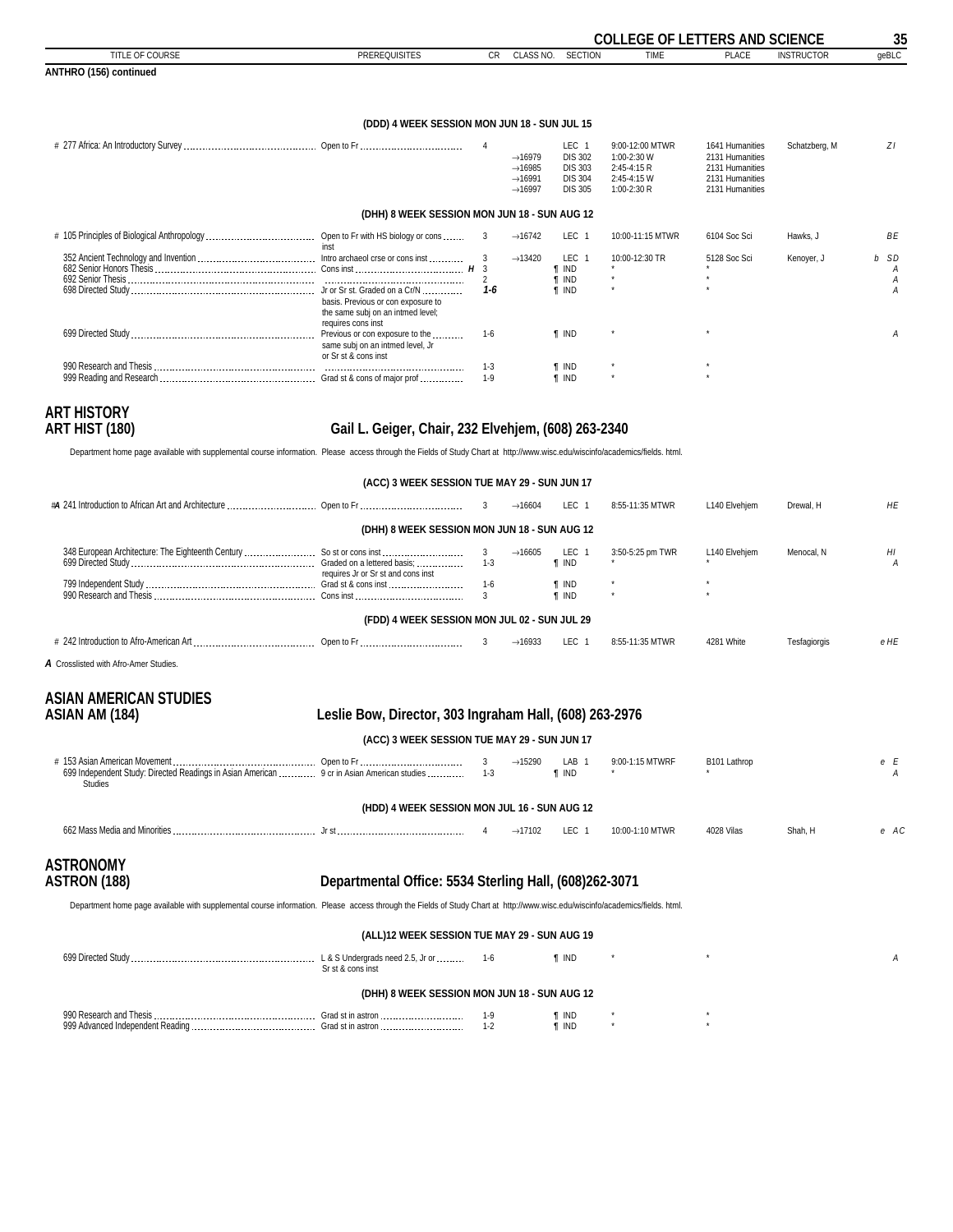<span id="page-35-0"></span>

|                                              |                                                                                                                                          |         |                     | A LAB 1      | 8:55-10:55 MTWRF | 1411 A O&S S | Tripoli, G  |    |  |  |  |
|----------------------------------------------|------------------------------------------------------------------------------------------------------------------------------------------|---------|---------------------|--------------|------------------|--------------|-------------|----|--|--|--|
| (DHH) 8 WEEK SESSION MON JUN 18 - SUN AUG 12 |                                                                                                                                          |         |                     |              |                  |              |             |    |  |  |  |
|                                              |                                                                                                                                          |         |                     | IND          |                  |              |             | PA |  |  |  |
|                                              |                                                                                                                                          |         |                     | I IND        |                  |              |             | PA |  |  |  |
|                                              | 340 or con req; C) approval Assoc                                                                                                        | $2 - 3$ |                     | <b>T</b> IND |                  |              |             | PA |  |  |  |
| 692 Senior Thesis.                           | Chairman of Undergrad Affairs<br>A) atm ocn major; B) Atm Ocn 311,<br>340 or con reg: C) approval Assoc<br>Chairman of Undergrad Affairs | $2 - 3$ |                     | <b>T</b> IND |                  |              |             | PA |  |  |  |
|                                              |                                                                                                                                          | 1-5     |                     | ¶ IND        |                  |              |             |    |  |  |  |
|                                              | basis; requires cons inst                                                                                                                | $1 - 5$ |                     | <b>T IND</b> |                  |              |             |    |  |  |  |
|                                              |                                                                                                                                          | $1-9$   |                     | ¶ IND        |                  |              |             |    |  |  |  |
|                                              |                                                                                                                                          | $1-6$   |                     | <b>f</b> IND |                  |              |             |    |  |  |  |
| (GAA) 1 WEEK SESSION MON JUL 09 - SUN JUL 15 |                                                                                                                                          |         |                     |              |                  |              |             |    |  |  |  |
|                                              |                                                                                                                                          |         | $\rightarrow$ 16692 | $B$ LEC 1    | * WR             | 823 A O&S S  | Ackerman, S |    |  |  |  |

*A* Includes 1 wk trip to Norman, OK. Transportation provided. Stdt pays tuition & may need to pay add'l costs. *B* Dept. auth. required. For more info see: http://cimss.ssec.wisc.edu/satmet\_workshop/ or contact:

mooney@ssec.wisc.edu

| <b>BOTANY</b>       |                                                       |  |
|---------------------|-------------------------------------------------------|--|
| <b>BOTANY (208)</b> | Donna Fernandez, Chair, 132 Birge Hall, (608)262-1057 |  |

Department home page available with supplemental course information. Please access through the Fields of Study Chart at http://www.wisc.edu/wiscinfo/academics/fields. html.

995 Research-Plant Ecology Grad st 1-9 *¶* IND \* \* 996 Research-Plant Physiology Grad st 1-9 *¶* IND \* \*

| (ACC) 3 WEEK SESSION TUE MAY 29 - SUN JUN 17 |                                          |                                            |                                                                              |                                                                                                              |                                                                                |                        |                       |
|----------------------------------------------|------------------------------------------|--------------------------------------------|------------------------------------------------------------------------------|--------------------------------------------------------------------------------------------------------------|--------------------------------------------------------------------------------|------------------------|-----------------------|
|                                              | 3                                        | $\rightarrow$ 13017<br>$\rightarrow$ 13018 | LEC <sub>1</sub><br>LAB 301<br>LAB 302                                       | 8:30-10:20 MTWRF<br>11:50 MTWRF<br>8:30-10:20 MTWRF<br>11:50 MTWRF<br>10:30-11:40 MTWRF<br>10:30-11:40 MTWRF | B302 Birge<br>B302 Birge<br>B301 Birge<br>B301 Birge<br>110 Birge<br>118 Birge | Davis, J               | <b>BE</b>             |
| (AHH) 8 WEEK SESSION TUE MAY 29 - SUN JUL 22 |                                          |                                            |                                                                              |                                                                                                              |                                                                                |                        |                       |
| A 5 cr intro col crse in bot or<br>eauiv     | $\overline{4}$                           |                                            | $\rightarrow$ 16865 ALEC 1                                                   | <b>B</b> 11:45-1:45 R                                                                                        | 243 Birge                                                                      |                        | B1                    |
| (BDD) 4 WEEK SESSION MON JUN 04 - SUN JUL 01 |                                          |                                            |                                                                              |                                                                                                              |                                                                                |                        |                       |
| inst                                         | 3                                        | $\rightarrow$ 16864                        | LEC <sub>1</sub>                                                             | 10:00-12:00 MTWRF                                                                                            | 210 Birge                                                                      | Graham. L              | BI                    |
| (DFF) 6 WEEK SESSION MON JUN 18 - SUN JUL 29 |                                          |                                            |                                                                              |                                                                                                              |                                                                                |                        |                       |
| Botany/Zoology 151-152, or Biocore<br>313    | $\overline{4}$                           | $\rightarrow$ 16862                        | LEC <sub>1</sub><br>FLD 301                                                  | 9:00-11:00 MW<br>9:00-4:30 F                                                                                 | 348 Birge                                                                      | Allen. T               | BI C                  |
| (DHH) 8 WEEK SESSION MON JUN 18 - SUN AUG 12 |                                          |                                            |                                                                              |                                                                                                              |                                                                                |                        |                       |
| or cons inst                                 | 3                                        | $\rightarrow$ 14458<br>$\rightarrow$ 14459 | LEC <sub>1</sub><br><b>DIS 301</b><br><b>DIS 302</b>                         | 10:20-11:35 MTWR<br>11:45 T<br>11:45 W                                                                       | 108 Plant Sci<br>1441 Biotech Ct<br>1441 Biotech Ct                            | Laughon, A<br>Leeds. P | BI C                  |
| basis: requires cons inst                    | $2 - 3$<br>$2 - 3$<br>$1 - 4$            |                                            | <b>T IND</b><br><b>T IND</b><br><b>f</b> IND<br><b>f</b> IND<br><b>T IND</b> |                                                                                                              |                                                                                |                        | Α<br>Α<br>Α<br>Α<br>А |
|                                              | $1 - 9$<br>$1 - 9$<br>$1 - 9$<br>$1 - 9$ |                                            | <b>T IND</b><br><b>T IND</b><br><b>f</b> IND<br><b>f</b> IND                 |                                                                                                              |                                                                                |                        |                       |

*A* Lec/Lab meets on Thursday. *B* Field trips on Tuesday; 2 full-day trips are required.

*C* 1 or more field collecting trips either during lab or on a weekend. *D* Crosslisted with Forest Ecology.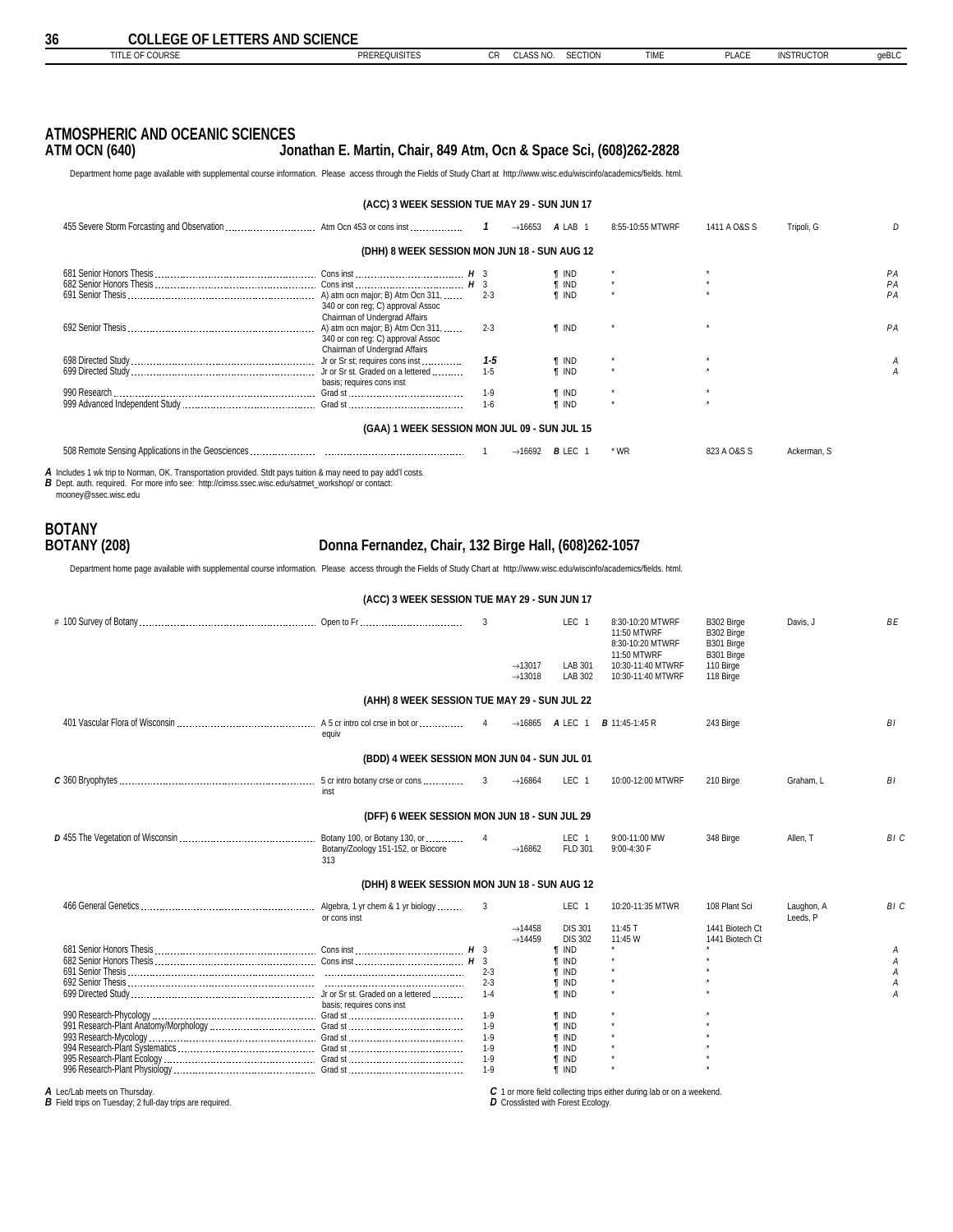<span id="page-36-0"></span>

|                                            |                    |                                                                                         |                        |                                                                                                                                                         |                                              |                        | <b>COLLEGE OF LETTERS AND SCIENCE</b> |                                                                   |                                                                                                                                                                                                     |                                                                                                                                                                                                                            |                |                                                                                                                                                          |                                                                                                                                                          | 37        |          |
|--------------------------------------------|--------------------|-----------------------------------------------------------------------------------------|------------------------|---------------------------------------------------------------------------------------------------------------------------------------------------------|----------------------------------------------|------------------------|---------------------------------------|-------------------------------------------------------------------|-----------------------------------------------------------------------------------------------------------------------------------------------------------------------------------------------------|----------------------------------------------------------------------------------------------------------------------------------------------------------------------------------------------------------------------------|----------------|----------------------------------------------------------------------------------------------------------------------------------------------------------|----------------------------------------------------------------------------------------------------------------------------------------------------------|-----------|----------|
|                                            | TITLE OF COURSE    |                                                                                         |                        |                                                                                                                                                         | <b>PREREQUISITES</b>                         |                        | CR                                    | CLASS NO.                                                         | <b>SECTION</b>                                                                                                                                                                                      | <b>TIME</b>                                                                                                                                                                                                                |                | <b>PLACE</b>                                                                                                                                             | <b>INSTRUCTOR</b>                                                                                                                                        |           | qeBLC    |
|                                            |                    |                                                                                         |                        |                                                                                                                                                         |                                              |                        |                                       |                                                                   |                                                                                                                                                                                                     |                                                                                                                                                                                                                            |                |                                                                                                                                                          |                                                                                                                                                          |           |          |
| <b>CHEMISTRY</b><br><b>CHEM (224)</b>      |                    |                                                                                         |                        | Enrollment and Course Information (608)262-9575.                                                                                                        |                                              |                        |                                       |                                                                   |                                                                                                                                                                                                     |                                                                                                                                                                                                                            |                |                                                                                                                                                          |                                                                                                                                                          |           |          |
|                                            |                    |                                                                                         |                        |                                                                                                                                                         | (DHH) 8 WEEK SESSION MON JUN 18 - SUN AUG 12 |                        |                                       |                                                                   |                                                                                                                                                                                                     |                                                                                                                                                                                                                            |                |                                                                                                                                                          |                                                                                                                                                          |           |          |
|                                            |                    |                                                                                         |                        |                                                                                                                                                         |                                              |                        | $\overline{4}$                        |                                                                   | LEC 1                                                                                                                                                                                               |                                                                                                                                                                                                                            |                | B371 Chem                                                                                                                                                |                                                                                                                                                          |           | PE       |
|                                            |                    |                                                                                         |                        | completion of Math 112 or equiv &<br>1 yr HS chem recommended. Open to<br>Fr. From Chem 103, 108, & 109 only<br>4-5 cr for degree credit                |                                              |                        |                                       | $\rightarrow$ 13021<br>$\rightarrow$ 13416                        | <b>DIS 301</b><br>LAB 601<br><b>DIS 302</b><br>LAB 602                                                                                                                                              | 8:55-10:10 MWF<br>10:20-11:35 MWF<br>8:55-11:55 TR<br>10:20-11:35 MWF<br>8:55-11:55 TR                                                                                                                                     |                | B355 Chem<br>1335 Chem<br>B357 Chem<br>1335 Chem                                                                                                         |                                                                                                                                                          |           |          |
|                                            |                    |                                                                                         |                        | Chem 103 & placement above Math<br>112 or completion of Math 112 or<br>equiv. Open to Fr. Not for credit<br>for those who have taken Chem 109<br>or 115 |                                              |                        | 5                                     |                                                                   | LEC 1                                                                                                                                                                                               | 8:55-10:10 MWF                                                                                                                                                                                                             |                | 1361 Chem                                                                                                                                                |                                                                                                                                                          |           | PE       |
| $\rightarrow$ 13025<br>$\rightarrow$ 13026 | 401/701<br>402/702 | 10:20-11:35 MWF<br>10:20-11:35 MWF                                                      | B351 Chem<br>B379 Chem | 8:55-11:55 TR<br>8:55-11:55 TR                                                                                                                          |                                              | 2317 Chem<br>2317 Chem | $\rightarrow$ 13468                   |                                                                   | 403/703                                                                                                                                                                                             | 10:20-11:35 MWF                                                                                                                                                                                                            | B383 Chem      |                                                                                                                                                          | 8:55-11:55 TR                                                                                                                                            | 2325 Chem |          |
|                                            |                    |                                                                                         |                        |                                                                                                                                                         |                                              |                        | $1 - 4$                               |                                                                   | $\P$ IND                                                                                                                                                                                            |                                                                                                                                                                                                                            |                |                                                                                                                                                          |                                                                                                                                                          |           |          |
|                                            |                    |                                                                                         |                        |                                                                                                                                                         |                                              |                        | 4                                     | $\rightarrow$ 13028                                               | LEC 1<br>LAB 301                                                                                                                                                                                    | 7:30-8:45 MTWR<br>8:55-11:55 MTWR                                                                                                                                                                                          |                | B371 Chem<br>2331 Chem                                                                                                                                   | Wendt. M                                                                                                                                                 |           | PI       |
|                                            |                    |                                                                                         |                        |                                                                                                                                                         |                                              |                        |                                       | $\rightarrow$ 13029<br>$\rightarrow$ 14550                        | LAB 302<br>LAB 303                                                                                                                                                                                  | 8:55-11:55 MTWR                                                                                                                                                                                                            |                | 2331 Chem<br>2341 Chem                                                                                                                                   |                                                                                                                                                          |           |          |
|                                            |                    |                                                                                         |                        | organic chem; Chem 104 or 109. Not<br>for credit for those who have<br>taken Chem 341                                                                   |                                              |                        | 3                                     | $\rightarrow$ 13030                                               | LEC 1                                                                                                                                                                                               | 8:55-11:55 MTWR<br>10:20-11:35 MTWR                                                                                                                                                                                        |                | 1361 Chem                                                                                                                                                |                                                                                                                                                          |           | PI       |
|                                            |                    | A 344 Introductory Organic Chemistry Laboratory  Credit or con reg in Chem 345          |                        |                                                                                                                                                         |                                              |                        | $\overline{2}$                        |                                                                   | LAB <sub>1</sub><br>LAB <sub>2</sub><br>LAB <sub>3</sub><br>LAB 4<br>LAB <sub>5</sub><br>LAB 6<br>LAB <sub>7</sub><br>LAB <sub>8</sub><br>LAB <sub>9</sub><br>LAB 10<br>LAB 11<br>LAB <sub>12</sub> | 7:30-10:30 MTWR<br>7:30-10:30 MTWR<br>7:30-10:30 MTWR<br>7:30-10:30 MTWR<br>7:30-10:30 MTWR<br>7:30-10:30 MTWR<br>1:10-4:10 MTWR<br>1:10-4:10 MTWR<br>1:10-4:10 MTWR<br>1:10-4:10 MTWR<br>1:10-4:10 MTWR<br>1:10-4:10 MTWR |                | B325 Chem<br>B325 Chem<br>B331 Chem<br>B331 Chem<br>B341 Chem<br>B341 Chem<br>B325 Chem<br>B325 Chem<br>B331 Chem<br>B331 Chem<br>B341 Chem<br>B341 Chem | Clauss, A<br>Clauss, A<br>Clauss, A<br>Clauss, A<br>Clauss, A<br>Clauss, A<br>Clauss, A<br>Clauss, A<br>Clauss, A<br>Clauss, A<br>Clauss, A<br>Clauss, A |           | PI       |
| $\rightarrow$ 13405                        | <b>DIS 301</b>     | LAB 1 7:30-10:30 MTWR<br>7:30 MTWR                                                      | B351 Chem              | $\rightarrow$ 13406                                                                                                                                     | <b>DIS 302</b>                               | 7:30 MTWR              |                                       | LAB 2 7:30-10:30 MTWR                                             | B355 Chem                                                                                                                                                                                           | $\rightarrow$ 13407                                                                                                                                                                                                        | <b>DIS 303</b> | 7:30 MTWR                                                                                                                                                | LAB 3 7:30-10:30 MTWR                                                                                                                                    | B357 Chem |          |
|                                            |                    | LAB 4 7:30-10:30 MTWR<br>7:30 MTWR                                                      | B379 Chem              |                                                                                                                                                         | <b>DIS 305</b>                               | 7:30 MTWR              |                                       | LAB 5 7:30-10:30 MTWR                                             |                                                                                                                                                                                                     |                                                                                                                                                                                                                            |                | 7:30 MTWR                                                                                                                                                | LAB 6 7:30-10:30 MTWR                                                                                                                                    |           |          |
| $\rightarrow$ 13408                        | <b>DIS 304</b>     | LAB 7 1:10-4:10 MTWR                                                                    |                        | $\rightarrow$ 13409                                                                                                                                     |                                              |                        |                                       | LAB 8 1:10-4:10 MTWR                                              | B383 Chem                                                                                                                                                                                           | $\rightarrow$ 13410                                                                                                                                                                                                        | <b>DIS 306</b> |                                                                                                                                                          | LAB 9 1:10-4:10 MTWR                                                                                                                                     | B387 Chem |          |
| $\rightarrow$ 13411                        | <b>DIS 307</b>     | 1:10 MTWR<br>LAB 10 1:10-4:10 MTWR                                                      | B351 Chem              | $\rightarrow$ 13412                                                                                                                                     | <b>DIS 308</b>                               | 1:10 MTWR              |                                       | LAB 11 1:10-4:10 MTWR                                             | B355 Chem                                                                                                                                                                                           | $\rightarrow$ 13413                                                                                                                                                                                                        | <b>DIS 309</b> | 1:10 MTWR                                                                                                                                                | LAB 12 1:10-4:10 MTWR                                                                                                                                    | B357 Chem |          |
| $\rightarrow$ 13414                        | <b>DIS 310</b>     | 1:10 MTWR                                                                               | B379 Chem              | $\rightarrow$ 13454                                                                                                                                     | <b>DIS 311</b>                               | 1:10 MTWR              | 3                                     | $\rightarrow$ 13041                                               | B383 Chem<br>LEC 1                                                                                                                                                                                  | $\rightarrow$ 13457<br>11:45-1:00 MTWR                                                                                                                                                                                     | <b>DIS 312</b> | 1:10 MTWR<br>1361 Chem                                                                                                                                   |                                                                                                                                                          | B387 Chem | PI       |
|                                            |                    |                                                                                         |                        | participants in workshps sponsored<br>by the Institute for Chemical Educ                                                                                |                                              |                        | $\overline{2}$                        | $\rightarrow$ 15226                                               | LEC 1                                                                                                                                                                                               |                                                                                                                                                                                                                            |                |                                                                                                                                                          | Moore, J                                                                                                                                                 |           | PI       |
|                                            |                    |                                                                                         |                        |                                                                                                                                                         |                                              |                        | 2<br>$\overline{1}$                   | $\rightarrow$ 16718<br>$\rightarrow$ 13042                        | C LAB<br>-1<br>LAB <sub>2</sub>                                                                                                                                                                     | / 1:10-5:00 pm MTWR<br>/ 1:10-5:00 pm MT                                                                                                                                                                                   |                | B200 Chem<br>B200 Chem                                                                                                                                   | Woods, R<br>Woods, R                                                                                                                                     |           | PA       |
|                                            |                    |                                                                                         |                        |                                                                                                                                                         |                                              |                        | $\overline{1}$                        | $\rightarrow$ 13043                                               | LAB <sub>3</sub>                                                                                                                                                                                    | / 1:10-5:00 pm WR                                                                                                                                                                                                          |                | B200 Chem                                                                                                                                                | Woods, R                                                                                                                                                 |           |          |
|                                            |                    |                                                                                         |                        | those who have taken 567<br>cr for those who have taken 563 or                                                                                          |                                              |                        | $\mathbf{1}$<br>$\overline{2}$        | $\rightarrow$ 13864<br>$\rightarrow$ 14456<br>$\rightarrow$ 14452 | LAB<br>$\overline{2}$<br>LAB<br>$\overline{1}$                                                                                                                                                      | LAB 1 / 1:10-5:00 pm MT<br>$\prime$<br>1:10-3:00 WR<br>/ 1:10-5:00 pm MTWR                                                                                                                                                 |                | B200 Chem<br>B200 Chem<br>B200 Chem                                                                                                                      | Woods, R<br>Woods, R<br>Woods, R                                                                                                                         |           | PA<br>Α  |
| in NMR                                     |                    | 637 Topics in Chemical Instrumentation: Advanced Methods  Cons inst. Enrollment will be |                        | 564<br>limited based on avail                                                                                                                           |                                              |                        | $\mathbf{1}$                          | $\rightarrow$ 13404                                               | LEC 1                                                                                                                                                                                               | 8:55-11:00 TR                                                                                                                                                                                                              |                | 2311 Chem                                                                                                                                                | Fry, C                                                                                                                                                   |           | А        |
|                                            |                    |                                                                                         |                        | instrumentation for lab exercises                                                                                                                       |                                              |                        |                                       |                                                                   | <b>T</b> IND                                                                                                                                                                                        |                                                                                                                                                                                                                            |                |                                                                                                                                                          |                                                                                                                                                          |           | PA       |
|                                            |                    |                                                                                         |                        |                                                                                                                                                         |                                              |                        | $2 - 6$                               |                                                                   | <b>T</b> IND<br><b>T</b> IND                                                                                                                                                                        |                                                                                                                                                                                                                            |                |                                                                                                                                                          |                                                                                                                                                          |           | PA<br>PA |
|                                            |                    |                                                                                         |                        |                                                                                                                                                         |                                              |                        | $2-6$                                 |                                                                   | <b>T</b> IND                                                                                                                                                                                        |                                                                                                                                                                                                                            |                |                                                                                                                                                          |                                                                                                                                                          |           | PA       |
|                                            |                    |                                                                                         |                        | basis; requires cons inst                                                                                                                               |                                              |                        | $1-6$                                 |                                                                   | <b>T</b> IND                                                                                                                                                                                        |                                                                                                                                                                                                                            |                |                                                                                                                                                          |                                                                                                                                                          |           | А        |
|                                            |                    |                                                                                         |                        |                                                                                                                                                         |                                              |                        | $0 - 1$                               | $\rightarrow$ 16947<br>$\rightarrow$ 16950<br>$\rightarrow$ 16952 | LEC <sub>2</sub><br>LEC <sub>3</sub><br>LEC<br>$\overline{4}$                                                                                                                                       |                                                                                                                                                                                                                            |                |                                                                                                                                                          | Giacomin, A<br>Giacomin, A<br>Giacomin, A                                                                                                                |           |          |
|                                            |                    |                                                                                         |                        |                                                                                                                                                         |                                              |                        | $1-9$<br>$1 - 9$                      |                                                                   | <b>T</b> IND<br><b>T</b> IND                                                                                                                                                                        |                                                                                                                                                                                                                            |                |                                                                                                                                                          |                                                                                                                                                          |           |          |
|                                            |                    |                                                                                         |                        |                                                                                                                                                         |                                              |                        | $1-9$                                 |                                                                   | <b>T</b> IND                                                                                                                                                                                        |                                                                                                                                                                                                                            |                |                                                                                                                                                          |                                                                                                                                                          |           |          |
|                                            |                    |                                                                                         |                        |                                                                                                                                                         |                                              |                        | $1-9$<br>$1 - 9$                      |                                                                   | <b>T</b> IND<br><b>T</b> IND                                                                                                                                                                        |                                                                                                                                                                                                                            |                |                                                                                                                                                          |                                                                                                                                                          |           |          |
|                                            |                    |                                                                                         |                        |                                                                                                                                                         |                                              |                        | $1-9$                                 |                                                                   | $\P$ IND                                                                                                                                                                                            |                                                                                                                                                                                                                            |                |                                                                                                                                                          |                                                                                                                                                          |           |          |
|                                            |                    |                                                                                         |                        |                                                                                                                                                         |                                              |                        | $1-9$                                 |                                                                   | $\P$ IND                                                                                                                                                                                            |                                                                                                                                                                                                                            |                |                                                                                                                                                          |                                                                                                                                                          |           |          |

*A* Prelab discussion is an integral part of lab; it is NOT OPTIONAL. All discussion sections will meet on Monday, June 18.

*B* ALL students in ALL lab sections will meet at 1:10 pm Monday, June 18. *C* Lab 1 (2-credit option) requires instructor consent.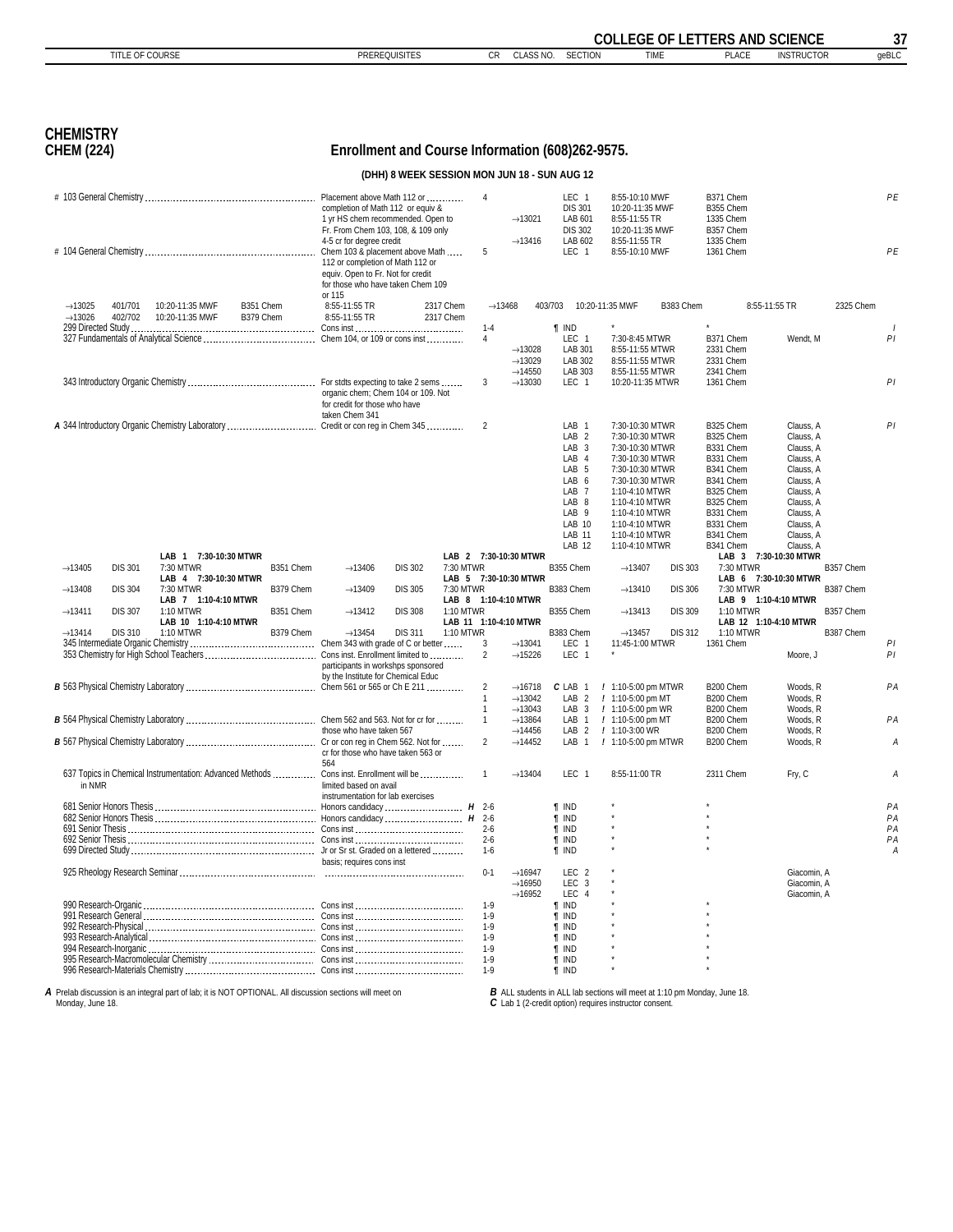| TITLE OF COURSE                                                                                                                                                               | PREREQUISITES                                                       | СR           | CLASS NO.                                  | <b>SECTION</b>            | TIME                                | <b>PLACE</b>                | <b>INSTRUCTOR</b> | geBLC      |
|-------------------------------------------------------------------------------------------------------------------------------------------------------------------------------|---------------------------------------------------------------------|--------------|--------------------------------------------|---------------------------|-------------------------------------|-----------------------------|-------------------|------------|
|                                                                                                                                                                               |                                                                     |              |                                            |                           |                                     |                             |                   |            |
| <b>CHICANA/O AND LATINA/O STUDIES</b><br><b>CHICLA (228)</b>                                                                                                                  | Alberta M. Gloria, Director, 312 Ingraham Hall, (608) 263-4486      |              |                                            |                           |                                     |                             |                   |            |
|                                                                                                                                                                               | (ACC) 3 WEEK SESSION TUE MAY 29 - SUN JUN 17                        |              |                                            |                           |                                     |                             |                   |            |
|                                                                                                                                                                               |                                                                     | $\mathbf{3}$ | $\rightarrow$ 15241                        | LEC 1                     | 9:00-12:00 MTWRF                    | 1217 Humanities             | Scarano, F        | e SE       |
|                                                                                                                                                                               | (BDD) 4 WEEK SESSION MON JUN 04 - SUN JUL 01                        |              |                                            |                           |                                     |                             |                   |            |
|                                                                                                                                                                               | instructor                                                          |              |                                            | <b>T</b> IND              |                                     |                             |                   | $\prime$   |
| <b>CLASSICS</b><br>CLASSICS (244)                                                                                                                                             | Laura McClure, Chair, 902 Van Hise, (608) 263-8269                  |              |                                            |                           |                                     |                             |                   |            |
|                                                                                                                                                                               | (HDD) 4 WEEK SESSION MON JUL 16 - SUN AUG 12                        |              |                                            |                           |                                     |                             |                   |            |
|                                                                                                                                                                               |                                                                     | 3            | $\rightarrow$ 16958                        | LEC 1                     | 1:10-3:40 MTWRF                     | 1217 Humanities             | Kleijwegt, M      | НE         |
|                                                                                                                                                                               |                                                                     |              |                                            |                           |                                     |                             |                   |            |
| <b>COMMUNICATION ARTS</b><br><b>COM ARTS (250)</b>                                                                                                                            | Susan Zaeske, Summer Chair, 6117 Vilas, (608)262-2543               |              |                                            |                           |                                     |                             |                   |            |
| Course eligibility controls which exclude students who have not declared the Com Arts major will be in effect for Com Arts 402 and 410 until junior registration is complete. |                                                                     |              |                                            |                           |                                     |                             |                   |            |
|                                                                                                                                                                               | (ACC) 3 WEEK SESSION TUE MAY 29 - SUN JUN 17                        |              |                                            |                           |                                     |                             |                   |            |
|                                                                                                                                                                               |                                                                     | 3            | $\rightarrow$ 16696                        | LEC 1                     | 8:55-11:45 MTWRF                    | 4008 Vilas                  |                   | SΙ         |
|                                                                                                                                                                               | both 457 & 325                                                      | 3            |                                            | LEC 1                     | 12:00-2:15 MTWRF                    | 4070 Vilas                  |                   | НA         |
|                                                                                                                                                                               |                                                                     |              | $\rightarrow$ 16706                        | LAB 301                   | 2:15-4:15 MTWRF                     | 4070 Vilas                  |                   |            |
|                                                                                                                                                                               | (DDD) 4 WEEK SESSION MON JUN 18 - SUN JUL 15                        |              |                                            |                           |                                     |                             |                   |            |
| # 250 Survey of Radio Television and Film as Mass Media  Open to Fr. Not open to Seniors                                                                                      |                                                                     | 3            | $\rightarrow$ 14015                        | LEC 1<br>LAB 301          | 12:00-2:15 MTWR<br>2:20-4:15 MTWR   | 4028 Vilas<br>4028 Vilas    |                   | HE         |
|                                                                                                                                                                               |                                                                     | 3<br>3       | $\rightarrow$ 13204                        | LEC 1<br>LEC 1            | 1:10-3:50 MTWR<br>2:15-4:15 MTWR    | 4013 Vilas<br>4070 Vilas    |                   | b HI<br>HI |
|                                                                                                                                                                               |                                                                     | 3            | $\rightarrow$ 16698<br>$\rightarrow$ 15192 | LAB 301<br>A LEC 1        | 12:00-2:00 MTWR<br>8:55-11:35 MTWR  | 4070 Vilas<br>4028 Vilas    | Howard, R         | HI         |
|                                                                                                                                                                               |                                                                     | 3<br>3       | $\rightarrow$ 16665<br>$\rightarrow$ 15200 | LEC 1<br>LEC 1            | 10:20-1:00 MTWR<br>10:20-1:00 MTWR  | 4011 Vilas<br>1170 Grainger | Mortensen, C      | SΙ<br>D    |
|                                                                                                                                                                               |                                                                     |              |                                            |                           |                                     |                             |                   |            |
|                                                                                                                                                                               | (DHH) 8 WEEK SESSION MON JUN 18 - SUN AUG 12                        | 1            | $\rightarrow$ 16702                        | FLD 1                     |                                     |                             |                   | Α          |
|                                                                                                                                                                               | apprvl of specific intrnshp design<br>by com arts undergrad advisor |              |                                            |                           |                                     |                             |                   |            |
|                                                                                                                                                                               | majors only: appryl of specific<br>intrnshp design by com arts      | 1            | $\rightarrow$ 16703                        | FLD 1                     |                                     |                             |                   | Α          |
|                                                                                                                                                                               | undergrad advisor                                                   |              |                                            | <b>T</b> IND              |                                     |                             |                   | А          |
|                                                                                                                                                                               | program & cons inst                                                 |              |                                            | $\P$ IND                  |                                     |                             |                   |            |
|                                                                                                                                                                               | program & cons inst                                                 | $1 - 3$      |                                            | <b>T</b> IND              |                                     |                             |                   |            |
|                                                                                                                                                                               | basis; requires written cons inst                                   | $1 - 3$      |                                            | <b>T</b> IND              |                                     |                             |                   | A          |
|                                                                                                                                                                               | basis: requires written cons inst                                   | $1 - 3$      |                                            | <b>T</b> IND              |                                     |                             |                   |            |
|                                                                                                                                                                               |                                                                     | $1-9$        |                                            | <b>T</b> IND              |                                     |                             |                   |            |
|                                                                                                                                                                               | (HDD) 4 WEEK SESSION MON JUL 16 - SUN AUG 12                        |              |                                            |                           |                                     |                             |                   |            |
|                                                                                                                                                                               |                                                                     | 3<br>3       | $\rightarrow$ 15219<br>$\rightarrow$ 13211 | LEC <sub>1</sub><br>LEC 1 | 11:45-2:15 MTWR<br>10:20-12:50 MTWR | 4020 Vilas<br>4013 Vilas    |                   | ΖE<br>b HI |
| # 272 Introduction to Interpersonal Communication  Open to Fr. Only one of the                                                                                                | following crses may be taken for                                    | 3            | $\rightarrow$ 16668                        | LEC 1                     | 1:10-3:40 MTWR                      | 4018 Vilas                  |                   | b SE       |
|                                                                                                                                                                               | credit: Com Arts 272, 273, 276.                                     | 3            |                                            | LEC 1                     | 12:00-1:00 MTWR                     | 4070 Vilas                  |                   | HI         |
|                                                                                                                                                                               |                                                                     |              | $\rightarrow$ 16701                        | LAB 301<br><b>DIS 601</b> | 1:00-3:00 MTWR<br>3:00-4:15 MTWR    | 4070 Vilas<br>4070 Vilas    |                   |            |
|                                                                                                                                                                               |                                                                     | 3<br>3       | $\rightarrow$ 16666<br>$\rightarrow$ 16708 | LEC 1<br>LEC 1            | 10:20-12:50 MTWR<br>1:10-3:40 MTWR  | 4011 Vilas<br>4008 Vilas    | Mortensen, C      | SΙ<br>HI   |
|                                                                                                                                                                               |                                                                     | 3            | $\rightarrow$ 16704                        | LEC 1                     | 8:55-11:25 MTWR                     | 3155 Vilas                  | Curtin, M         | A          |

*A* Crosslisted with Religious Studies.

<span id="page-37-0"></span>**38 COLLEGE OF LETTERS AND SCIENCE**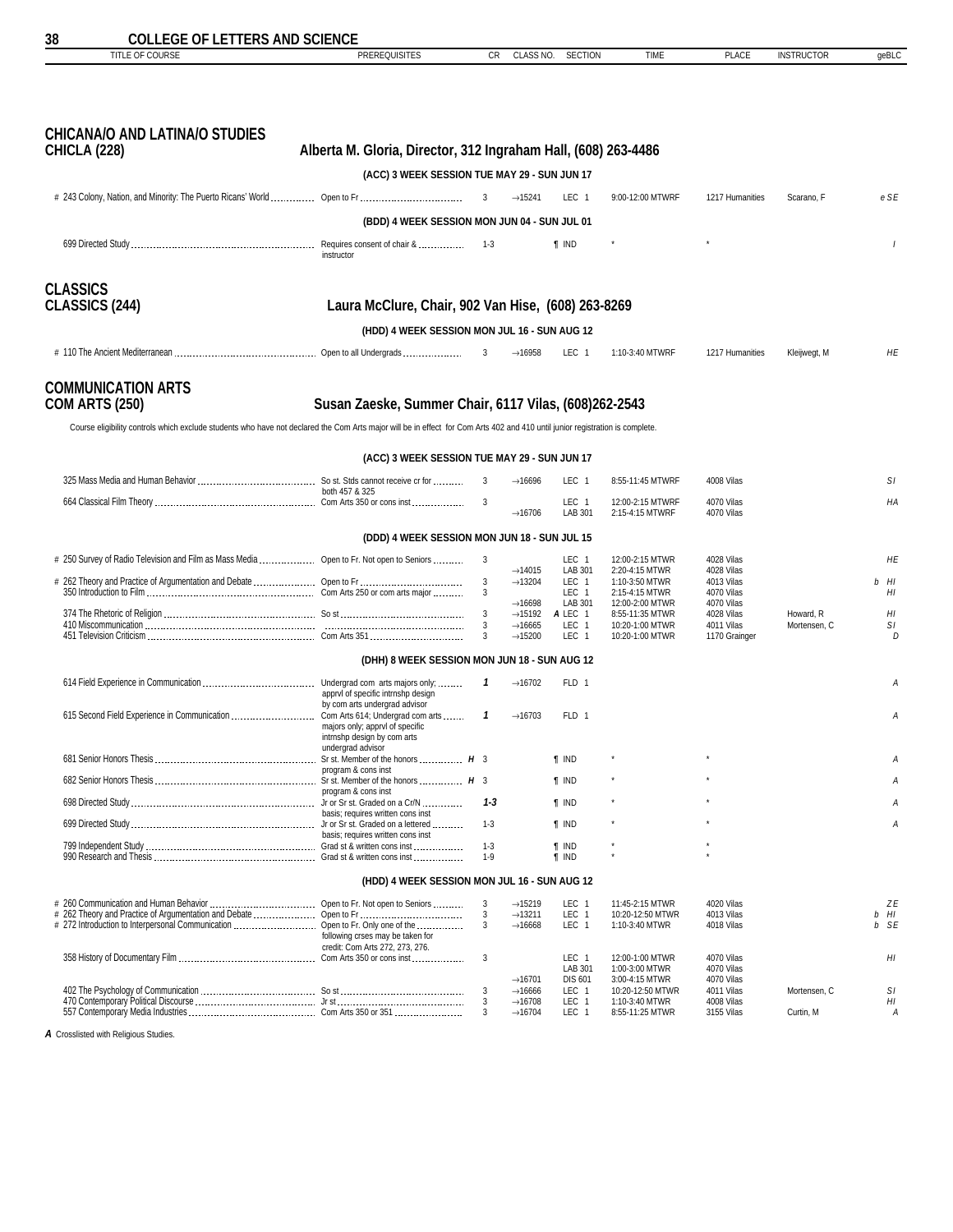<span id="page-38-0"></span>

|                                                                                                                                                                              |                                                                                          |         |                     |                  |         | <b>COLLEGE OF LETTERS AND SCIENCE</b> |              |                   | 39    |
|------------------------------------------------------------------------------------------------------------------------------------------------------------------------------|------------------------------------------------------------------------------------------|---------|---------------------|------------------|---------|---------------------------------------|--------------|-------------------|-------|
| <b>TITLE OF COURSE</b>                                                                                                                                                       | <b>PREREQUISITES</b>                                                                     | CR.     | CLASS NO.           | <b>SECTION</b>   |         | <b>TIME</b>                           | <b>PLACE</b> | <b>INSTRUCTOR</b> | geBLC |
| <b>COMMUNICATIVE DISORDERS</b><br><b>COM DIS (252)</b>                                                                                                                       | Robert Lutfi, 301 Goodnight Hall (608) 262-3951                                          |         |                     |                  |         |                                       |              |                   |       |
| Department home page available with supplemental course information. Please access through the Fields of Study Chart at http://www.wisc.edu/wiscinfo/academics/fields. html. |                                                                                          |         |                     |                  |         |                                       |              |                   |       |
|                                                                                                                                                                              | (DHH) 8 WEEK SESSION MON JUN 18 - SUN AUG 12                                             |         |                     |                  |         |                                       |              |                   |       |
|                                                                                                                                                                              | basis; requires cons inst                                                                | - 1-6   |                     | <b>f</b> IND     |         |                                       | $\star$      |                   | A     |
|                                                                                                                                                                              | for only 1 cr; Clinical Director<br>authorizes any additional cr;<br>sites on/off campus | $1 - 4$ |                     |                  |         |                                       |              |                   |       |
| FLD 2<br>$\rightarrow$ 13045                                                                                                                                                 | Levin, S                                                                                 |         | $\rightarrow$ 13393 | FLD 7            | $\star$ |                                       | $\star$      | Cohen, S          |       |
| FLD 4<br>$\rightarrow$ 13046                                                                                                                                                 | Kwiatkowski, J                                                                           |         | $\rightarrow$ 13394 | FLD 9            | $\star$ |                                       | $\star$      | Schraeder, P      |       |
| FLD 6<br>$\rightarrow$ 16564                                                                                                                                                 | Smith, M                                                                                 |         | $\rightarrow$ 15155 | <b>FLD 12</b>    | $\star$ |                                       |              | Rosin, M          |       |
|                                                                                                                                                                              |                                                                                          | $1 - 6$ |                     | $\P$ IND         |         |                                       | $\star$      |                   |       |
|                                                                                                                                                                              |                                                                                          |         | $\rightarrow$ 14930 | LEC 1            | $A^*$   |                                       |              | Osborne, C        |       |
|                                                                                                                                                                              | 851, 852, 856, 858                                                                       |         | $\rightarrow$ 14931 | LEC <sub>1</sub> | $A^*$   |                                       |              | Henry, D          |       |
|                                                                                                                                                                              |                                                                                          | $1 - 3$ | $\rightarrow$ 14775 | FLD 1            |         |                                       |              | Smuda, K          |       |

999 Independent Studies Grad st & cons inst 1-3 *¶* IND \* \*

*A* Distance learning.

## **COMPARATIVE LITERATURE**

### **COMP LIT (260) Prospero Saiz, Chair, 934 Van Hise, (608)262-3059**

 Stoppenbach, D 893 Clerkship in Audiology III Com Dis 892 1-4 →14773 FLD 1 \* 894 Externship in Audiology Com Dis 893 2-4 →14774 FLD 1 \* McKeand-Smith 921 Seminar-Problems in Audiology Cons inst 1-3 →16664 SEM 1 \* Henry, D 990 Research and Thesis Grad st & cons inst 1-9 *¶* IND \* \*

Department home page available with supplemental course information. Please access through the Fields of Study Chart at http://www.wisc.edu/wiscinfo/academics/fields. html. Lecture number explanation: 5-writing intensive; toward Comp Lit literary criticism requirement; 75-both lit crit and writing intensive.

#### **(DHH) 8 WEEK SESSION MON JUN 18 - SUN AUG 12**

| Permission of dept honors advisor  H 3 | ¶ IND |  | НA |
|----------------------------------------|-------|--|----|
|                                        | ¶ IND |  | НA |
| honors advisor                         |       |  |    |
|                                        | ¶ IND |  |    |
|                                        | ¶ IND |  | НA |
|                                        | ¶ IND |  |    |
| requires permission of dept chrmn      |       |  |    |
| Grad st, cons advisor                  | ¶ IND |  |    |
| Grad st: cons advisor                  | ¶ IND |  |    |

# **COMPUTER SCIENCES**

### **COMP SCI (266) Perry Kivolowitz 1210 W. Dayton, (608)262-0620**

Evening exams possible in all courses. Variable 3-4 credit courses are 3 credits for grads, 4 credits for all others.

#### **(DHH) 8 WEEK SESSION MON JUN 18 - SUN AUG 12**

| ΝI<br>Nl |
|----------|
| r NI     |
|          |
| ΝI       |
|          |
|          |
|          |
|          |
|          |
|          |
|          |
|          |
|          |
|          |
|          |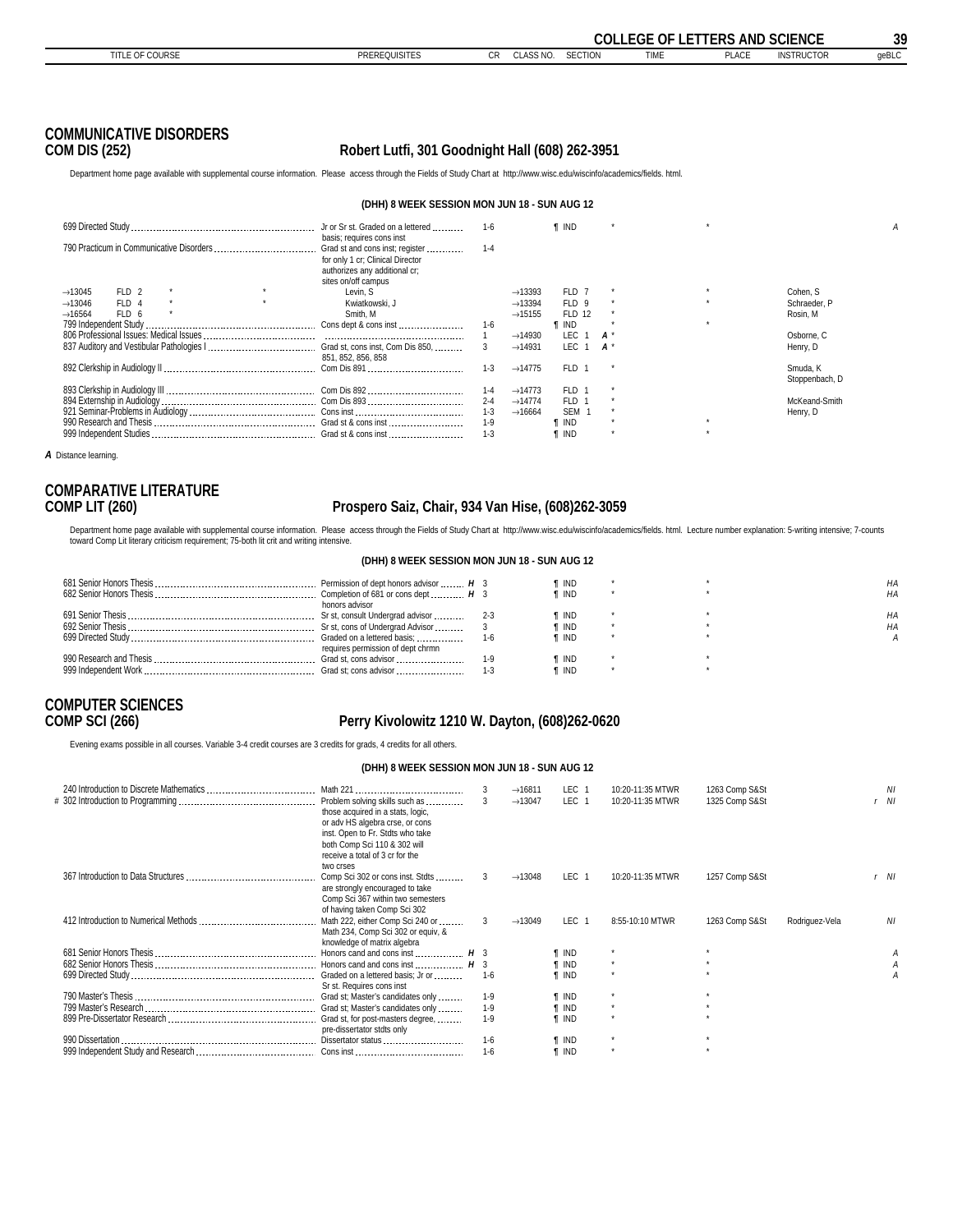<span id="page-39-0"></span>**40 COLLEGE OF LETTERS AND SCIENCE**<br>
TITLE OF COURSE CR CLASS NO. SECTION TIME PLACE INSTRUCTOR geBLC

| EAST ASIAN AREA STUDIES |  |  |
|-------------------------|--|--|
| F & ATRA (AAA)          |  |  |

### **E A STDS (298) Louise Young, Director, 333 Ingraham, (608) 262-3643**

Department home page available with supplemental course information. Please access through the Fields of Study Chart at http://www.wisc. edu/wiscinfo/academics/fields.html.

#### **(DDD) 4 WEEK SESSION MON JUN 18 - SUN JUL 15**

| a Cr/N basis.                                                  | $3^{\circ}$<br>$1 - 3$ | $\rightarrow$ 15409 LEC 1<br><b>T</b> IND | 4:30-7:00 pm MTWR | 224 Ingraham | Miller, R | -SI |
|----------------------------------------------------------------|------------------------|-------------------------------------------|-------------------|--------------|-----------|-----|
| (DHH) 8 WEEK SESSION MON JUN 18 - SUN AUG 12                   |                        |                                           |                   |              |           |     |
| Open to Fr. Graded on a lettered<br>basis; requires cons inst  | $1 - 3$                | ¶ IND                                     |                   |              |           |     |
| Jr or Sr st & cons inst. Graded on<br>a Cr/N basis.            | $1 - 3$                | <b>T</b> IND                              |                   |              |           |     |
| Jr or St st. Graded on a lettered<br>basis; requires cons inst | $2 - 3$                | <b>T</b> IND                              |                   |              |           |     |

*A* Course is intended for pre-service and working K-16 teachers.

### **EAST ASIAN LANGUAGES AND LITERATURE E ASIAN (295) Mark Csikszentmihalyi, Chair, 1212 Van Hise, (608) 262-2291**

Department home page available with supplemental course information. Please access through the Fields of Study Chart at http://www.wisc.edu/wiscinfo/academics/fields. html.

| (ACC) 3 WEEK SESSION TUE MAY 29 - SUN JUN 17                   |              |                     |                             |                                      |                              |            |                |
|----------------------------------------------------------------|--------------|---------------------|-----------------------------|--------------------------------------|------------------------------|------------|----------------|
| Jr or Sr st. Graded on a lettered<br>basis; requires cons inst | $2 - 3$      |                     | $\P$ IND                    |                                      |                              |            | А              |
| (BEE) 5 WEEK SESSION MON JUN 04 - SUN JUL 08                   |              |                     |                             |                                      |                              |            |                |
| East Asian 104 or satisfactory                                 | 5            |                     | LEC <sub>1</sub>            | 8:55 MTWRF                           | 355 Van Hise                 | McGloin, N |                |
| placement test scores                                          |              | $\rightarrow$ 15270 | <b>DIS 301</b>              | 10:55-11:40 MTWRF<br>9:55 MTWRF      | 355 Van Hise<br>355 Van Hise | McGloin, N |                |
|                                                                | 5            |                     | LEC <sub>1</sub>            | 11:45 MTWRF<br>8:55 MTWRF            | 355 Van Hise<br>355 Van Hise | McGloin, N |                |
| placement test scores, & Grad st                               |              | $\rightarrow$ 15272 | <b>DIS 301</b>              | 10:55-11:40 MTWRF<br>9:55 MTWRF      | 355 Van Hise<br>355 Van Hise | McGloin, N |                |
| basis: requires cons inst                                      | $2 - 3$      |                     | <b>T</b> IND                | 11:45 MTWRF                          | 355 Van Hise                 |            | A              |
| (DHH) 8 WEEK SESSION MON JUN 18 - SUN AUG 12                   |              |                     |                             |                                      |                              |            |                |
|                                                                | 2            | $\rightarrow$ 14461 | LEC <sub>1</sub><br>LAB 301 | 4:50-5:20 pm MWR<br>5:20-6:25 pm MWR | 2110 Gym-Nat<br>2110 Gym-Nat | Kiyota, M  | SIC            |
|                                                                | 3            |                     | <b>T</b> IND                |                                      |                              |            | Α              |
|                                                                | $2 - 3$      |                     | <b>T</b> IND                |                                      |                              |            | А              |
| basis; requires cons inst                                      |              |                     |                             |                                      |                              |            |                |
| basis; requires cons inst                                      | $2 - 3$      |                     | <b>T</b> IND                |                                      |                              |            | Α              |
|                                                                | $1 - 3$      |                     | <b>T</b> IND                |                                      |                              |            |                |
|                                                                | $\mathbf{3}$ |                     | $\P$ IND                    |                                      |                              |            |                |
|                                                                | $1 - 3$      |                     | <b>T</b> IND                |                                      |                              |            |                |
| (FEE) 5 WEEK SESSION MON JUL 02 - SUN AUG 05                   |              |                     |                             |                                      |                              |            |                |
| basis; requires cons inst                                      | $2 - 3$      |                     | <b>f</b> IND                |                                      |                              |            | $\overline{A}$ |
| (GEE) 5 WEEK SESSION MON JUL 09 - SUN AUG 12                   |              |                     |                             |                                      |                              |            |                |
|                                                                | 5            |                     | LEC <sub>1</sub>            | 8:50 MTWRF                           | 355 Van Hise                 |            |                |
| placement test scores                                          |              | $\rightarrow$ 15274 | <b>DIS 301</b>              | 10:50 MTWRF<br>9:50 MTWRF            | 355 Van Hise<br>355 Van Hise |            |                |
|                                                                | 5            |                     | LEC <sub>1</sub>            | 11:50 MTWRF<br>8:50 MTWRF            | 355 Van Hise<br>355 Van Hise |            |                |
| placement test scores, & Grad st                               |              | $\rightarrow$ 15276 | <b>DIS 301</b>              | 10:50 MTWRF<br>9:50 MTWRF            | 355 Van Hise<br>355 Van Hise |            |                |
|                                                                | $2 - 3$      |                     | <b>T</b> IND                | 11:50 MTWRF                          | 355 Van Hise                 |            | A              |
| basis: requires cons inst                                      |              |                     |                             |                                      |                              |            |                |
| basis; requires cons inst                                      | $2 - 3$      |                     | <b>f</b> IND                |                                      |                              |            | A              |
| (HEE) 5 WEEK SESSION MON JUL 16 - SUN AUG 19                   |              |                     |                             |                                      |                              |            |                |
|                                                                |              |                     |                             |                                      |                              |            |                |
| basis; requires cons inst                                      | $2 - 3$      |                     | <b>T</b> IND                |                                      |                              |            | А              |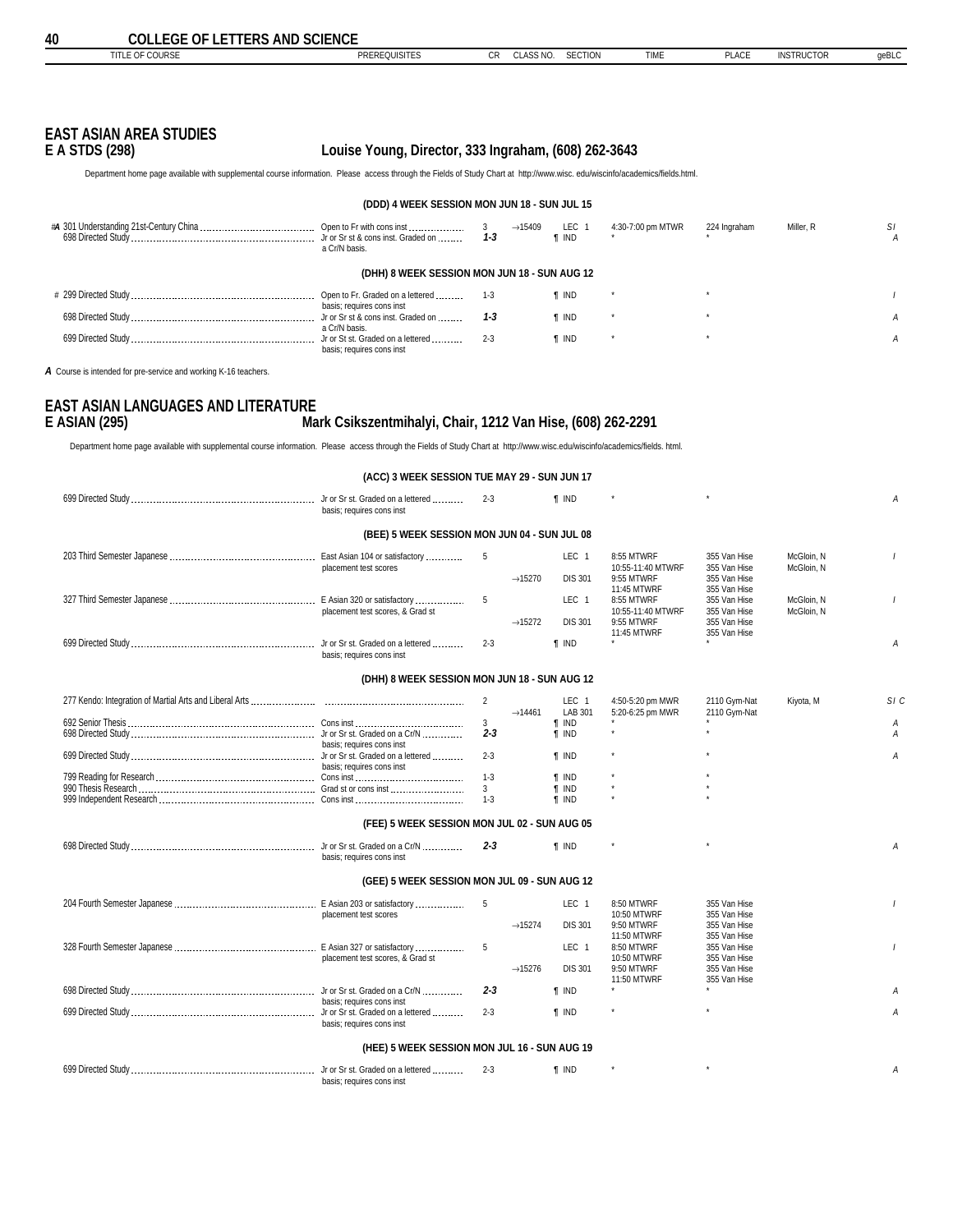<span id="page-40-0"></span>

|                                                                                                                                                                                                                                                                                                                                                                                                                     |                                                                                        |                                    |                                                                                                                 |                                                                                                 |                                                                                                    |                                                                                                     | <b>COLLEGE OF LETTERS AND SCIENCE</b> |            |  |
|---------------------------------------------------------------------------------------------------------------------------------------------------------------------------------------------------------------------------------------------------------------------------------------------------------------------------------------------------------------------------------------------------------------------|----------------------------------------------------------------------------------------|------------------------------------|-----------------------------------------------------------------------------------------------------------------|-------------------------------------------------------------------------------------------------|----------------------------------------------------------------------------------------------------|-----------------------------------------------------------------------------------------------------|---------------------------------------|------------|--|
| TITLE OF COURSE                                                                                                                                                                                                                                                                                                                                                                                                     | <b>PREREQUISITES</b>                                                                   | <b>CR</b>                          | CLASS NO.                                                                                                       | <b>SECTION</b>                                                                                  | <b>TIME</b>                                                                                        | <b>PLACE</b>                                                                                        | <b>INSTRUCTOR</b>                     | qeBLC      |  |
| E ASIAN (295) continued                                                                                                                                                                                                                                                                                                                                                                                             |                                                                                        |                                    |                                                                                                                 |                                                                                                 |                                                                                                    |                                                                                                     |                                       |            |  |
|                                                                                                                                                                                                                                                                                                                                                                                                                     |                                                                                        |                                    |                                                                                                                 |                                                                                                 |                                                                                                    |                                                                                                     |                                       |            |  |
|                                                                                                                                                                                                                                                                                                                                                                                                                     | (JDD) 4 WEEK SESSION MON JUL 30 - SUN AUG 26                                           |                                    |                                                                                                                 |                                                                                                 |                                                                                                    |                                                                                                     |                                       |            |  |
|                                                                                                                                                                                                                                                                                                                                                                                                                     | basis; requires cons inst                                                              | $2 - 3$                            |                                                                                                                 | <b>T</b> IND                                                                                    |                                                                                                    |                                                                                                     |                                       | Α          |  |
| Note: Copy fees are charged for E Asian courses.                                                                                                                                                                                                                                                                                                                                                                    |                                                                                        |                                    |                                                                                                                 |                                                                                                 |                                                                                                    |                                                                                                     |                                       |            |  |
| <b>ECONOMICS</b><br><b>ECON (296)</b>                                                                                                                                                                                                                                                                                                                                                                               | Departmental Office: 7238 Social Science, (608)262-6925                                |                                    |                                                                                                                 |                                                                                                 |                                                                                                    |                                                                                                     |                                       |            |  |
| Department home page available with supplemental course information. Please access through the Fields of Study Chart at http://www.wisc.edu/wiscinfo/academics/fields. html. When students enroll but do not meet the prerequi<br>class, they will be asked to drop the class. All undergraduate Business courses are restricted to Business students until Monday, April 17th at 8:00 a.m. unless otherwise noted. |                                                                                        |                                    |                                                                                                                 |                                                                                                 |                                                                                                    |                                                                                                     |                                       |            |  |
|                                                                                                                                                                                                                                                                                                                                                                                                                     | (ACC) 3 WEEK SESSION TUE MAY 29 - SUN JUN 17                                           |                                    |                                                                                                                 |                                                                                                 |                                                                                                    |                                                                                                     |                                       |            |  |
|                                                                                                                                                                                                                                                                                                                                                                                                                     | S 100 or 300, & Gen Bus 303 or<br>equiv (con reg in Gen Bus 303 or<br>equiv allowed)   | 3                                  | $\rightarrow$ 13334                                                                                             | LEC 1                                                                                           | 9:00-12:00 MTWRF                                                                                   | 2120 Grainger                                                                                       |                                       | SI C       |  |
|                                                                                                                                                                                                                                                                                                                                                                                                                     | & Gen Bus 304 or Econ 410 or equiv<br>(or con rea)                                     | 3<br>$\mathbf{3}$                  | $\rightarrow$ 14771<br>$\rightarrow$ 13057                                                                      | LEC <sub>1</sub><br>LEC 1                                                                       | 9:00-12:00 MTWR<br>8:00-11:30 MTWRF                                                                | 1270 Grainger<br>1170 Grainger                                                                      | Johnson. D                            | SIC<br>SAC |  |
|                                                                                                                                                                                                                                                                                                                                                                                                                     | (ADD) 4 WEEK SESSION TUE MAY 29 - SUN JUN 24                                           |                                    |                                                                                                                 |                                                                                                 |                                                                                                    |                                                                                                     |                                       |            |  |
|                                                                                                                                                                                                                                                                                                                                                                                                                     | semester calc (Math 221 or 211;<br>Math 221 recommended)                               | $\overline{4}$                     | $\rightarrow$ 15259                                                                                             | LEC <sub>1</sub>                                                                                | 1:10-4:20 MTWR                                                                                     | 6240 Soc Sci                                                                                        | Kelly, E                              | SI.        |  |
|                                                                                                                                                                                                                                                                                                                                                                                                                     | inst                                                                                   | 4                                  | $\rightarrow$ 16903                                                                                             | LEC 1                                                                                           | 1:10-4:20 MTWR                                                                                     | 6102 Soc Sci                                                                                        |                                       | SI.        |  |
|                                                                                                                                                                                                                                                                                                                                                                                                                     |                                                                                        | $1 - 4$                            |                                                                                                                 | <b>T</b> IND                                                                                    |                                                                                                    |                                                                                                     |                                       | А          |  |
|                                                                                                                                                                                                                                                                                                                                                                                                                     | (DHH) 8 WEEK SESSION MON JUN 18 - SUN AUG 12                                           |                                    |                                                                                                                 |                                                                                                 |                                                                                                    |                                                                                                     |                                       |            |  |
|                                                                                                                                                                                                                                                                                                                                                                                                                     | exemption from Quantitative<br>Reasoning A requirement. Open to<br>Fr. No honors avail | 4                                  | $\rightarrow$ 13052<br>$\rightarrow$ 13053<br>$\rightarrow$ 13054                                               | LEC 1<br><b>DIS 301</b><br><b>DIS 302</b><br><b>DIS 303</b>                                     | 8:55-10:10 MTWR<br>1:10-2:25 W<br>2:35-3:50 W<br>11:45-1:00 R                                      | 6203 Soc Sci<br>4314 Soc Sci<br>4314 Soc Sci<br>4314 Soc Sci                                        | Johnson, M                            | r SE       |  |
|                                                                                                                                                                                                                                                                                                                                                                                                                     | semester calc (Math 221 or 211;<br>Math 221 recommended)                               | $\overline{4}$                     | $\rightarrow$ 13055<br>$\rightarrow$ 13056                                                                      | <b>DIS 304</b><br>LEC 1                                                                         | 8:55-10:10 F<br>10:20-11:35 MTWR                                                                   | 4314 Soc Sci<br>6203 Soc Sci                                                                        | Johnson, M                            | SI.        |  |
|                                                                                                                                                                                                                                                                                                                                                                                                                     |                                                                                        | 3<br>3                             | $\rightarrow$ 15225<br>$\rightarrow$ 15224                                                                      | LEC 1<br>LEC 1                                                                                  | 8:00-9:15 MTWR<br>10:20-11:35 MTWR                                                                 | 1180 Grainger<br>2280 Grainger                                                                      | Harmatuck, D                          | SI C<br>SА |  |
|                                                                                                                                                                                                                                                                                                                                                                                                                     | basis: requires cons inst                                                              | $1 - 4$                            |                                                                                                                 | <b>T</b> IND                                                                                    |                                                                                                    |                                                                                                     |                                       | А          |  |
|                                                                                                                                                                                                                                                                                                                                                                                                                     |                                                                                        | $1 - 4$<br>$2 - 9$                 |                                                                                                                 | <b>T</b> IND<br><b>T</b> IND                                                                    |                                                                                                    |                                                                                                     |                                       | А          |  |
|                                                                                                                                                                                                                                                                                                                                                                                                                     |                                                                                        | $2 - 9$                            |                                                                                                                 | <b>T</b> IND                                                                                    |                                                                                                    |                                                                                                     |                                       |            |  |
|                                                                                                                                                                                                                                                                                                                                                                                                                     | (FHH) 8 WEEK SESSION MON JUL 02 - SUN AUG 26                                           |                                    |                                                                                                                 |                                                                                                 |                                                                                                    |                                                                                                     |                                       |            |  |
|                                                                                                                                                                                                                                                                                                                                                                                                                     |                                                                                        | $2 - 8$                            |                                                                                                                 | <b>T</b> IND                                                                                    |                                                                                                    |                                                                                                     |                                       |            |  |
|                                                                                                                                                                                                                                                                                                                                                                                                                     | (HDD) 4 WEEK SESSION MON JUL 16 - SUN AUG 12                                           |                                    |                                                                                                                 |                                                                                                 |                                                                                                    |                                                                                                     |                                       |            |  |
|                                                                                                                                                                                                                                                                                                                                                                                                                     | No honors avail                                                                        | 3                                  | $\rightarrow$ 14800<br>$\rightarrow$ 14801                                                                      | LEC 1<br><b>DIS 301</b><br><b>DIS 302</b>                                                       | 1:10-4:10 MTWR<br>11:30-12:45 W<br>4:20-5:35 pm R                                                  | 6102 Soc Sci<br>4314 Soc Sci<br>4314 Soc Sci                                                        |                                       | SE         |  |
|                                                                                                                                                                                                                                                                                                                                                                                                                     |                                                                                        | 3<br>$3 - 4$<br>$3 - 4$<br>$3 - 4$ | $\rightarrow$ 14802<br>$\rightarrow$ 14463<br>$\rightarrow$ 14466<br>$\rightarrow$ 14469<br>$\rightarrow$ 14472 | <b>DIS 303</b><br>LEC 1<br><b>DIS 301</b><br><b>DIS 302</b><br><b>DIS 303</b><br><b>DIS 304</b> | 11:30-12:45 R<br>1:10-3:40 MTWR<br>2:10-3:40 R<br>2:10-3:40 R<br>4:00-5:30 pm R<br>8:55-10:35 R    | 5322 Soc Sci<br>1111 Humanities<br>2125 Humanities<br>2631 Humanities<br>175 Science<br>175 Science | Jacobs, H                             | <b>SDC</b> |  |
|                                                                                                                                                                                                                                                                                                                                                                                                                     | (KCC) 3 WEEK SESSION MON AUG 06 - SUN AUG 26                                           |                                    |                                                                                                                 |                                                                                                 |                                                                                                    |                                                                                                     |                                       |            |  |
|                                                                                                                                                                                                                                                                                                                                                                                                                     |                                                                                        | $2 - 3$                            |                                                                                                                 | $\P$ IND                                                                                        |                                                                                                    |                                                                                                     |                                       |            |  |
| A Crosslisted with Finance.<br>B Crosslisted with Real Estate, AAE, Urb Reg Pl.<br>C Crosslisted with Tran PU.                                                                                                                                                                                                                                                                                                      |                                                                                        |                                    |                                                                                                                 |                                                                                                 | D Econ 502 meets with OTM 444 and OTM 744.<br>E Crosslisted with Environ St, Poli Sci, Urb Reg Pl. |                                                                                                     |                                       |            |  |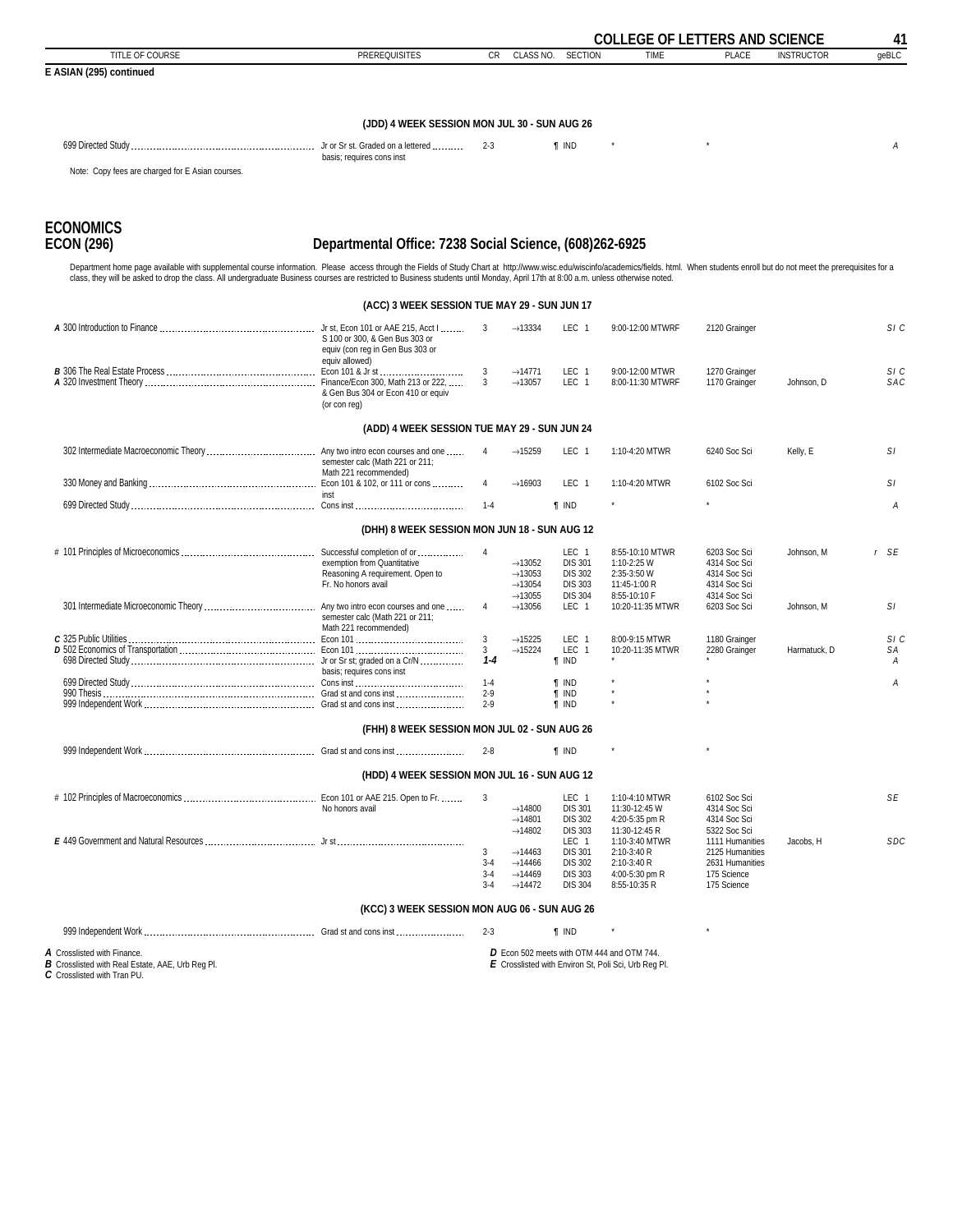<span id="page-41-0"></span>

| <b>COLLEGE OF LETTERS AND SCIENCE</b><br>42<br>TITLE OF COURSE                                                                                                                                                                                                                                                                                                                                                                                                   |                                                                                                                                                                  |                  |                                                                   |                                               |                                                                         |                                                                    |                         |            |
|------------------------------------------------------------------------------------------------------------------------------------------------------------------------------------------------------------------------------------------------------------------------------------------------------------------------------------------------------------------------------------------------------------------------------------------------------------------|------------------------------------------------------------------------------------------------------------------------------------------------------------------|------------------|-------------------------------------------------------------------|-----------------------------------------------|-------------------------------------------------------------------------|--------------------------------------------------------------------|-------------------------|------------|
|                                                                                                                                                                                                                                                                                                                                                                                                                                                                  | <b>PREREQUISITES</b>                                                                                                                                             | CR               | CLASS NO.                                                         | <b>SECTION</b>                                | <b>TIME</b>                                                             | <b>PLACE</b>                                                       | <b>INSTRUCTOR</b>       | geBLC      |
|                                                                                                                                                                                                                                                                                                                                                                                                                                                                  |                                                                                                                                                                  |                  |                                                                   |                                               |                                                                         |                                                                    |                         |            |
| <b>ENGLISH</b><br>ENGLISH (350)                                                                                                                                                                                                                                                                                                                                                                                                                                  | Michael Bernard-Donals, Chair, 7187 White Hall                                                                                                                   |                  |                                                                   |                                               |                                                                         |                                                                    |                         |            |
| For enrollment questions on: Courses 100, 201, 203, 151, 162, 167, 168, 169, 173, & Courses 215 to 699-(608) 263-3760; Courses 700 to 999-(608) 263-3750; or ESL Courses: 110-122 (608) 263-3780. Department home page availab<br>with supplemental course information. Please access through the Fields of Study Chart at http://www. wisc.edu/wiscinfo/academics/fields.html. When students enroll but do not meet the prerequisites for a given class, they w |                                                                                                                                                                  |                  |                                                                   |                                               |                                                                         |                                                                    |                         |            |
| drop the class.                                                                                                                                                                                                                                                                                                                                                                                                                                                  | (ACC) 3 WEEK SESSION TUE MAY 29 - SUN JUN 17                                                                                                                     |                  |                                                                   |                                               |                                                                         |                                                                    |                         |            |
|                                                                                                                                                                                                                                                                                                                                                                                                                                                                  |                                                                                                                                                                  | 3<br>3           | $\rightarrow$ 15117<br>$\rightarrow$ 16674                        | LEC 1<br>LEC <sub>1</sub>                     | 1:10-4:10 MTWRF<br>8:55-11:55 MTWRF                                     | 1111 Humanities<br>4208 White                                      | Wofford, S<br>Schaub, T | LI<br>L D  |
|                                                                                                                                                                                                                                                                                                                                                                                                                                                                  | (ADD) 4 WEEK SESSION TUE MAY 29 - SUN JUN 24                                                                                                                     |                  |                                                                   |                                               |                                                                         |                                                                    |                         |            |
|                                                                                                                                                                                                                                                                                                                                                                                                                                                                  |                                                                                                                                                                  | 3<br>3           | $\rightarrow$ 17090<br>$\rightarrow$ 13894                        | LEC 1<br>LEC 1                                | 8:55-11:25 MTWR<br>1:10-3:40 MTWR                                       | 1131 Humanities<br>4208 White                                      | Lezra, J<br>Olaniyan, T | L D<br>eLD |
|                                                                                                                                                                                                                                                                                                                                                                                                                                                                  | (DDD) 4 WEEK SESSION MON JUN 18 - SUN JUL 15                                                                                                                     |                  |                                                                   |                                               |                                                                         |                                                                    |                         |            |
|                                                                                                                                                                                                                                                                                                                                                                                                                                                                  | at intermediate level in same<br>subject; cons inst & spec dept adv                                                                                              | 3<br>$1 - 3$     | $\rightarrow$ 16678                                               | LEC 1<br><b>T</b> IND                         | 7:30-10:00 MTWR                                                         | 4208 White                                                         | Young, R                | HD<br>А    |
|                                                                                                                                                                                                                                                                                                                                                                                                                                                                  | (DHH) 8 WEEK SESSION MON JUN 18 - SUN AUG 12                                                                                                                     |                  |                                                                   |                                               |                                                                         |                                                                    |                         |            |
| # 110 Intensive English as a Second Language                                                                                                                                                                                                                                                                                                                                                                                                                     | Cons prog dir. Not open to<br>auditors. Does not count toward<br>graduation requirements. Open to<br>Fr                                                          | 4-6              | $\rightarrow$ 13269                                               | LEC <sub>3</sub>                              | 8:00 MTWRF<br>9:00 MTWRF<br>10:00 MTWRF<br>11:00 MTWRF<br>1:00-2:25 MTR | 7121 White<br>7121 White<br>7121 White<br>7121 White<br>7121 White |                         |            |
|                                                                                                                                                                                                                                                                                                                                                                                                                                                                  |                                                                                                                                                                  |                  | $\rightarrow$ 14738                                               | LEC 4                                         | 8:00 MTWRF<br>9:00 MTWRF<br>10:00 MTWRF<br>11:00 MTWRF                  | 4279 White<br>4279 White<br>4279 White<br>4279 White               |                         |            |
|                                                                                                                                                                                                                                                                                                                                                                                                                                                                  |                                                                                                                                                                  |                  | $\rightarrow$ 13333                                               | LEC 5                                         | 1:00-2:15 MTR<br>8:00 MTWRF<br>9:00 MTWRF<br>10:00 MTWRF<br>11:00 MTWRF | 4279 White<br>7111 White<br>7111 White<br>7111 White<br>7111 White |                         |            |
| # 117 English as a Second Language: Academic Writing I                                                                                                                                                                                                                                                                                                                                                                                                           | ESL Assessment Test (ESLAT)<br>required; info at 5134 White Hall.<br>Does not count toward graduation<br>requirements. Not open to<br>auditors. Open to Fr       | 3                | $\rightarrow$ 14636                                               | LEC <sub>2</sub>                              | 1:00-2:25 MTR<br>10:20 MTWRF                                            | 7111 White<br>7115 White                                           |                         |            |
| # 118 English as a Second Language: Academic Writing II                                                                                                                                                                                                                                                                                                                                                                                                          | ESL Assessment Test (ESLAT)<br>required; info at 5134 White Hall.<br>Not open to auditors. Open to Fr.<br>Stdts may receive degree cr for<br>only one Com A crse | 3                | $\rightarrow$ 13264<br>$\rightarrow$ 14206                        | LEC <sub>1</sub><br>LEC <sub>2</sub>          | 9:00 MTWRF<br>10:20 MTWRF                                               | 7115 White<br>7117 White                                           |                         | E<br>a     |
|                                                                                                                                                                                                                                                                                                                                                                                                                                                                  | 6 cr of intro lit<br>203, 300-307) with grade of 3.0 or<br>better, or submission of writing<br>sample to program director on Mon<br>of the last week of classes  | 3                | $\rightarrow$ 15118<br>$\rightarrow$ 13058                        | LEC 1<br>LEC <sub>1</sub>                     | 11:45-1:00 MTWR<br>2:35-4:25 TR                                         | 4281 White<br>7105 White                                           | Steele, J<br>Kuka, R    | LI<br>HD   |
| 326 ESL: Academic Presentations and Discussion                                                                                                                                                                                                                                                                                                                                                                                                                   | Grad st or cons ESL program<br>director                                                                                                                          | $2 - 3$          | $\rightarrow$ 13203                                               | LEC 1                                         | 9:00 MTWR                                                               | 7117 White                                                         |                         |            |
|                                                                                                                                                                                                                                                                                                                                                                                                                                                                  | inst                                                                                                                                                             | $2 - 3$          | $\rightarrow$ 13059                                               | LEC <sub>1</sub><br><b>T</b> IND              | 10:00 MTWR                                                              | 4212 White                                                         |                         | А          |
|                                                                                                                                                                                                                                                                                                                                                                                                                                                                  |                                                                                                                                                                  | 3                |                                                                   | <b>T</b> IND<br>$\P$ IND                      |                                                                         |                                                                    |                         | А<br>A     |
|                                                                                                                                                                                                                                                                                                                                                                                                                                                                  |                                                                                                                                                                  | 3<br>$1-3$       |                                                                   | <b>T</b> IND<br><b>T</b> IND                  |                                                                         |                                                                    |                         | Α<br>Α     |
|                                                                                                                                                                                                                                                                                                                                                                                                                                                                  | at intermediate level in same<br>subject; cons inst & spec dept adv                                                                                              | $3-6$            |                                                                   | <b>T</b> IND                                  |                                                                         |                                                                    |                         |            |
|                                                                                                                                                                                                                                                                                                                                                                                                                                                                  | writing                                                                                                                                                          | $1 - 6$          |                                                                   | <b>T</b> IND                                  |                                                                         |                                                                    |                         |            |
| 999 Independent Reading for Ph.D. Candidates  Completion of PhD. English course                                                                                                                                                                                                                                                                                                                                                                                  | director of English Grad division<br>requirements: consult Eng dept PhD<br>adv                                                                                   | $1 - 9$<br>$1-9$ |                                                                   | <b>T</b> IND<br><b>T</b> IND                  |                                                                         |                                                                    |                         |            |
|                                                                                                                                                                                                                                                                                                                                                                                                                                                                  | (EDD) 4 WEEK SESSION MON JUN 25 - SUN JUL 22                                                                                                                     |                  |                                                                   |                                               |                                                                         |                                                                    |                         |            |
| AP Sem-HS Teachers: Literature & Composition                                                                                                                                                                                                                                                                                                                                                                                                                     |                                                                                                                                                                  | $1 - 3$          | $\rightarrow$ 16680<br>$\rightarrow$ 16681                        | LEC <sub>1</sub><br>LEC <sub>2</sub>          | 9:30-12:30 MTWRF<br>1:00-4:30 MTWRF                                     |                                                                    | Bender. T<br>Bender, T  | A          |
|                                                                                                                                                                                                                                                                                                                                                                                                                                                                  | (HFF) 6 WEEK SESSION MON JUL 16 - SUN AUG 26                                                                                                                     |                  |                                                                   |                                               |                                                                         |                                                                    |                         |            |
| 328 ESL Acad SKills Wksp: ITA Training Workshop<br>ESL Acad SKills Wksp: ITA Training Workshop<br>ESL: Academic Skills Workshops                                                                                                                                                                                                                                                                                                                                 | Grad st or cons program director.<br>Does not count toward graduation<br>requirements. Not open to auditors                                                      | $1 - 3$          | $\rightarrow$ 13424<br>$\rightarrow$ 13425<br>$\rightarrow$ 14739 | LEC 1<br>LEC <sub>2</sub><br>LEC <sub>3</sub> | 10:30-12:00 MTWR<br>3:00-4:30 MTWR<br>3:00-4:30 MTWR                    | 242 Education<br>4279 White<br>7111 White                          |                         |            |

*A* "Write by the Lake." Special fee course. Call Liberal Studies and The Arts, (608) 262-3447, for permission to register and for info about special fees and tuition.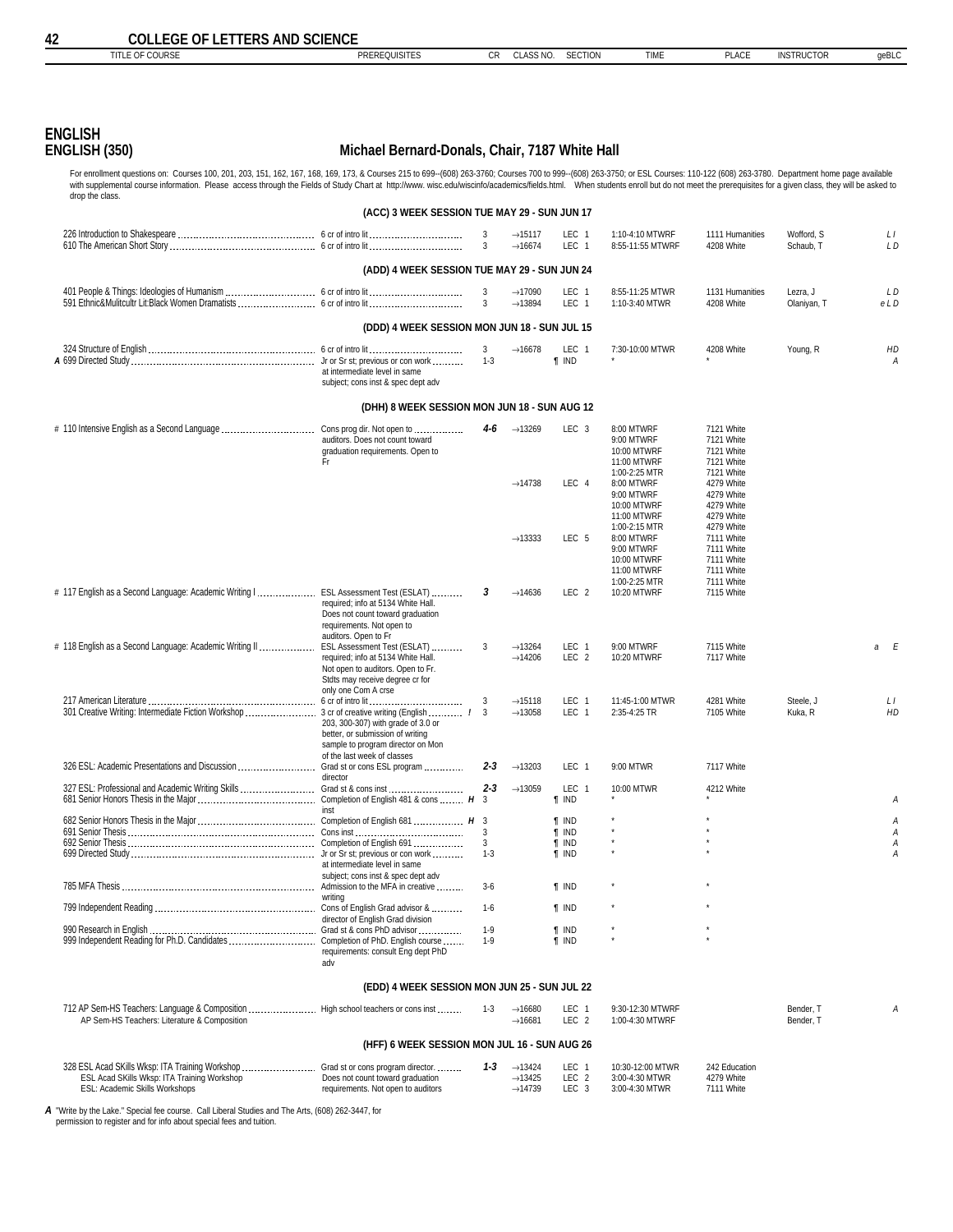<span id="page-42-0"></span>

|                                                                                                                                                                                                                                                             |                                                            |                |                                                       |                                            | <b>COLLEGE OF LETTERS AND SCIENCE</b>                                                       |                              |                   | 43         |
|-------------------------------------------------------------------------------------------------------------------------------------------------------------------------------------------------------------------------------------------------------------|------------------------------------------------------------|----------------|-------------------------------------------------------|--------------------------------------------|---------------------------------------------------------------------------------------------|------------------------------|-------------------|------------|
| TITLE OF COURSE<br>ENGLISH (350) continued                                                                                                                                                                                                                  | <b>PREREQUISITES</b>                                       | CR             | CLASS NO.                                             | <b>SECTION</b>                             | <b>TIME</b>                                                                                 | <b>PLACE</b>                 | <b>INSTRUCTOR</b> | geBLC      |
|                                                                                                                                                                                                                                                             |                                                            |                |                                                       |                                            |                                                                                             |                              |                   |            |
|                                                                                                                                                                                                                                                             | (JDD) 4 WEEK SESSION MON JUL 30 - SUN AUG 26               |                |                                                       |                                            |                                                                                             |                              |                   |            |
|                                                                                                                                                                                                                                                             |                                                            |                | $\rightarrow$ 15116                                   | LEC 1                                      | 8:55-11:25 MTWR                                                                             | 4281 White                   | Ortiz-Robles      | L D        |
| <b>FOLKLORE PROGRAM</b><br>FOLKLORE (380)                                                                                                                                                                                                                   | James P. Leary, Chair, 305 Ingraham, (608)265-3514         |                |                                                       |                                            |                                                                                             |                              |                   |            |
|                                                                                                                                                                                                                                                             |                                                            |                |                                                       |                                            |                                                                                             |                              |                   |            |
|                                                                                                                                                                                                                                                             | (ACC) 3 WEEK SESSION TUE MAY 29 - SUN JUN 17               |                |                                                       |                                            |                                                                                             |                              |                   | <b>HEC</b> |
|                                                                                                                                                                                                                                                             | (DDD) 4 WEEK SESSION MON JUN 18 - SUN JUL 15               |                | $\rightarrow$ 15289                                   | LEC <sub>1</sub>                           | 9:55-12:00 MTWR                                                                             | 2441 Humanities              | Sutton, R         |            |
|                                                                                                                                                                                                                                                             |                                                            |                | $\rightarrow$ 16905                                   | LEC <sub>1</sub>                           | 9:30-12:30 MTWR                                                                             | 224 Ingraham                 | Gilmore, J        | Α          |
|                                                                                                                                                                                                                                                             |                                                            |                |                                                       |                                            |                                                                                             |                              |                   |            |
|                                                                                                                                                                                                                                                             | (DHH) 8 WEEK SESSION MON JUN 18 - SUN AUG 12               |                |                                                       |                                            |                                                                                             |                              |                   |            |
|                                                                                                                                                                                                                                                             |                                                            | $1 - 3$        |                                                       | ¶ IND<br><b>T</b> IND                      |                                                                                             |                              |                   | D<br>А     |
|                                                                                                                                                                                                                                                             | (ECC) 3 WEEK SESSION MON JUN 25 - SUN JUL 15               |                |                                                       |                                            |                                                                                             |                              |                   |            |
|                                                                                                                                                                                                                                                             |                                                            |                |                                                       | <b>f</b> IND                               |                                                                                             |                              |                   | А          |
| A Crosslisted with Music 103.                                                                                                                                                                                                                               |                                                            |                |                                                       |                                            |                                                                                             |                              |                   |            |
| <b>FRENCH (FRENCH AND ITALIAN)</b><br><b>FRENCH (400)</b>                                                                                                                                                                                                   | Christopher Kleinhenz, Chair, 618 Van Hise, (608) 262-3941 |                |                                                       |                                            |                                                                                             |                              |                   |            |
| For questions call (608) 262-3941 or go to 618 Van Hise (8:00-12:00, 1:00-4:00).                                                                                                                                                                            |                                                            |                |                                                       |                                            |                                                                                             |                              |                   |            |
|                                                                                                                                                                                                                                                             | (DCC) 3 WEEK SESSION MON JUN 18 - SUN JUL 08               |                |                                                       |                                            |                                                                                             |                              |                   |            |
|                                                                                                                                                                                                                                                             | lang teaching experience                                   |                |                                                       |                                            | 9:00-12:00 MTWR<br>1:15-4:15 MTWR                                                           | 254 Van Hise<br>254 Van Hise | Magnan, S         |            |
|                                                                                                                                                                                                                                                             | (DDD) 4 WEEK SESSION MON JUN 18 - SUN JUL 15               |                |                                                       |                                            |                                                                                             |                              |                   |            |
|                                                                                                                                                                                                                                                             |                                                            | $\overline{4}$ | $\rightarrow$ 13060                                   | LEC <sub>1</sub>                           | 8:55-10:45 MTWRF                                                                            | 386 Van Hise                 |                   | Е          |
| C 315 Advanced Interdisciplinary Studies in Professional  French 313 or 314 or cons inst<br>Communication                                                                                                                                                   |                                                            |                | 3-4 $\overline{D}$ $\rightarrow$ 16794 <b>E</b> LEC 1 |                                            | 1:10-3:00 MTWR<br>8:55-12:05 TWR                                                            | 386 Van Hise<br>274 Van Hise | Caulkins, J       | A          |
|                                                                                                                                                                                                                                                             |                                                            |                | $\rightarrow$ 16795                                   | LEC 1                                      | 1:10-4:20 TWR                                                                               | 720 Van Hise                 | Deitz, M          | Α          |
|                                                                                                                                                                                                                                                             | (DHH) 8 WEEK SESSION MON JUN 18 - SUN AUG 12               |                |                                                       |                                            |                                                                                             |                              |                   |            |
|                                                                                                                                                                                                                                                             |                                                            | $\overline{4}$ | $\rightarrow$ 13061                                   | LEC 1                                      | 10:20-12:10 MTWR                                                                            | 475 Van Hise                 |                   |            |
|                                                                                                                                                                                                                                                             | on placement exam. Open to Fr                              | 1-3            |                                                       | <b>T</b> IND                               |                                                                                             |                              |                   |            |
|                                                                                                                                                                                                                                                             | Requires cons inst<br>requires cons inst                   | $1-3$          |                                                       | $\P$ IND                                   |                                                                                             |                              |                   |            |
|                                                                                                                                                                                                                                                             |                                                            |                |                                                       | <b>T</b> IND                               |                                                                                             |                              |                   | HA         |
|                                                                                                                                                                                                                                                             |                                                            | 1-6            |                                                       | <b>T</b> IND<br><b>T</b> IND               |                                                                                             |                              |                   | HA<br>А    |
|                                                                                                                                                                                                                                                             | basis; requires cons inst                                  | $1-6$          |                                                       | <b>T</b> IND                               |                                                                                             |                              |                   | A          |
| 793 Professional French Masters Program Internship  Limited to Grad St in Professional                                                                                                                                                                      | basis; requires cons inst                                  | $2 - 3$        | $\rightarrow$ 15462                                   | FLD 1                                      |                                                                                             |                              |                   |            |
|                                                                                                                                                                                                                                                             | French Masters Program and<br>Capstone Certificate of      |                |                                                       |                                            |                                                                                             |                              |                   |            |
|                                                                                                                                                                                                                                                             | Professional French Studies                                | $1-6$          |                                                       | <b>T</b> IND                               |                                                                                             |                              |                   |            |
|                                                                                                                                                                                                                                                             |                                                            | $1-9$          |                                                       | <b>T</b> IND                               |                                                                                             |                              |                   |            |
|                                                                                                                                                                                                                                                             | (HDD) 4 WEEK SESSION MON JUL 16 - SUN AUG 12               |                |                                                       |                                            |                                                                                             |                              |                   |            |
|                                                                                                                                                                                                                                                             | on placement exam. Open to Fr                              | 4              | $\rightarrow$ 13325                                   | LEC <sub>1</sub>                           | 8:55-10:45 MTWRF<br>1:10-3:00 MTWR                                                          | 386 Van Hise<br>386 Van Hise |                   | E          |
| A Crosslisted with Italian.<br><b>B</b> 2 cr. meets in classroom 6/25-6/29. 3 cr., class attendance followed by individual work.<br>C Linking theory & practice for the Francophone cultural & professional world, through research projects &<br>analysis. |                                                            |                | F PFMP students only.                                 | E Crosslisted with International Business. | D Optional 4th credit requires additional research project & additional meetings with Prof. |                              |                   |            |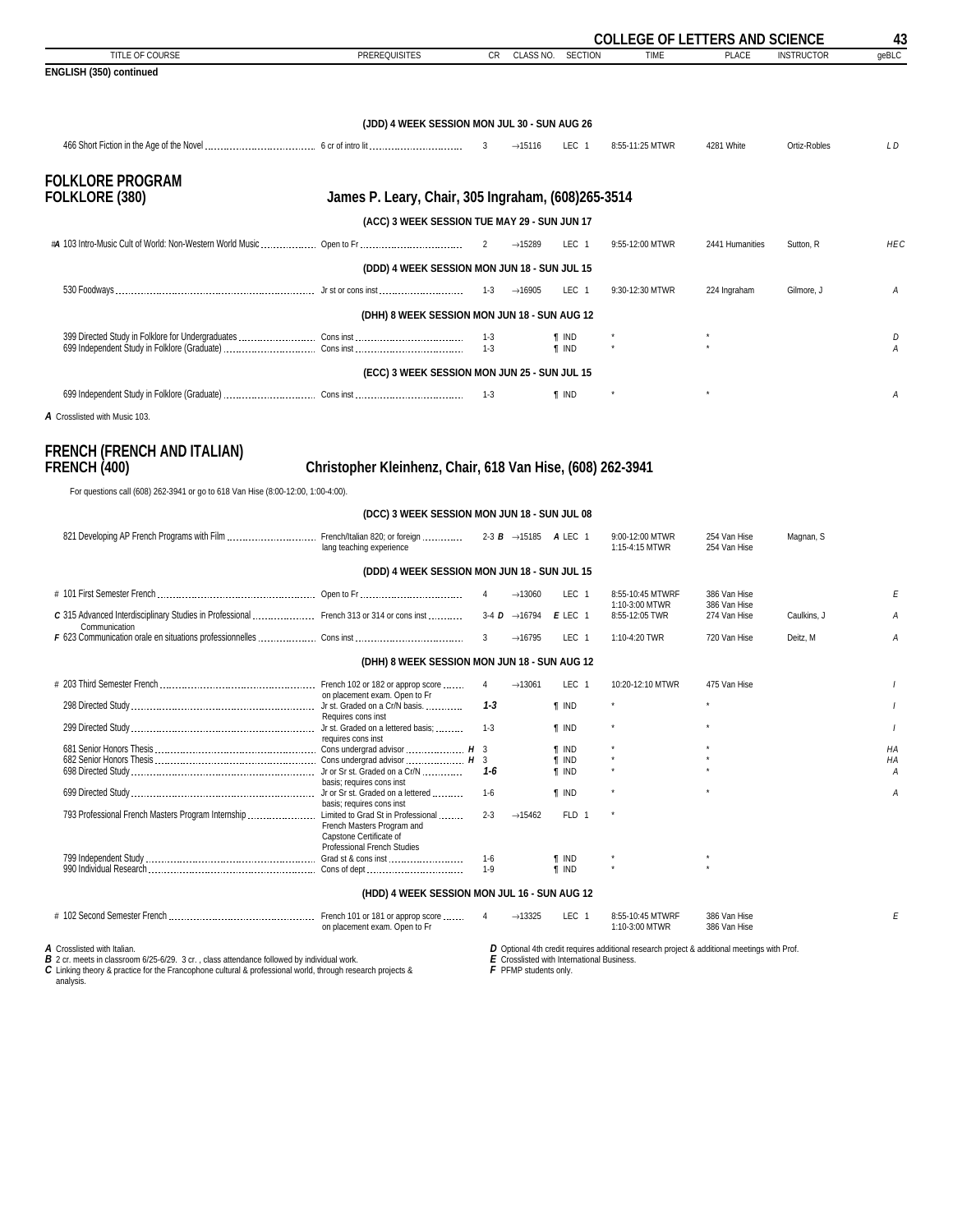## <span id="page-43-0"></span>**GEOGRAPHY**

### **GEOG (416) Matthew Turner, Chair, 160 Science Hall, (608) 262-2138**

Department home page available with supplemental course information at http://www.geography.wisc.edu/ or related sites at http://www.wisc. edu/academics/schoolsAndColleges.php

|                                                                        | (ACC) 3 WEEK SESSION TUE MAY 29 - SUN JUN 17 |                  |                                                                                          |                                                                               |                                                                              |                                                                                             |               |        |
|------------------------------------------------------------------------|----------------------------------------------|------------------|------------------------------------------------------------------------------------------|-------------------------------------------------------------------------------|------------------------------------------------------------------------------|---------------------------------------------------------------------------------------------|---------------|--------|
|                                                                        | cons inst                                    | 3 <sup>3</sup>   | $\rightarrow$ 16719                                                                      | LEC 1                                                                         | 8:55-11:25 MTWRF                                                             | B223 Van Vleck                                                                              | Olds, K       | SI.    |
|                                                                        | (DDD) 4 WEEK SESSION MON JUN 18 - SUN JUL 15 |                  |                                                                                          |                                                                               |                                                                              |                                                                                             |               |        |
|                                                                        |                                              |                  | $\rightarrow$ 16977<br>$\rightarrow$ 16983<br>$\rightarrow$ 16989<br>$\rightarrow$ 16995 | LEC 1<br><b>DIS 302</b><br><b>DIS 303</b><br><b>DIS 304</b><br><b>DIS 305</b> | 9:00-12:00 MTWR<br>1:00-2:30 W<br>$2:45-4:15R$<br>2:45-4:15 W<br>1:00-2:30 R | 1641 Humanities<br>2131 Humanities<br>2131 Humanities<br>2131 Humanities<br>2131 Humanities | Schatzberg, M | ΖI     |
|                                                                        | geol or meteor or cons inst                  | 4                | $\rightarrow$ 16721                                                                      | <b>B</b> LEC 1                                                                | 1:00-5:25 pm TR                                                              | 350 Science                                                                                 | Knox, J       | PIC    |
|                                                                        | (DHH) 8 WEEK SESSION MON JUN 18 - SUN AUG 12 |                  |                                                                                          |                                                                               |                                                                              |                                                                                             |               |        |
|                                                                        | majors or Grad stdts in geography            | 1-2              |                                                                                          | <b>T</b> IND                                                                  |                                                                              |                                                                                             |               | А      |
|                                                                        | basis; requires cons inst                    | $1-3$            |                                                                                          | <b>T</b> IND<br><b>T</b> IND                                                  | $\star$                                                                      | $\star$                                                                                     |               | Α<br>А |
|                                                                        |                                              | $1-9$<br>$1 - 3$ |                                                                                          | <b>T</b> IND<br><b>f</b> IND                                                  | $\star$                                                                      |                                                                                             |               |        |
|                                                                        | (HDD) 4 WEEK SESSION MON JUL 16 - SUN AUG 12 |                  |                                                                                          |                                                                               |                                                                              |                                                                                             |               |        |
|                                                                        |                                              | 3                | $\rightarrow$ 16722                                                                      | LEC 1                                                                         | 1:10-3:50 MTWR                                                               | 1221 Humanities                                                                             | Ostergren, R  | SI.    |
| A Crosslisted with African. AfroAmer. Anthro. History. Poli Sci & Soc. |                                              |                  |                                                                                          |                                                                               | <b>B</b> 2 field trips required: contact instructor for lab information      |                                                                                             |               |        |

## **GEOLOGY & GEOPHYSICS**

#### **GEOLOGY (420) Jean M. Bahr, Chair, 236 Weeks Hall, (608) 262-8960.**

Department home page available with supplemental course information. Please access through the Fields of Study Chart at http://www.wisc.edu/wiscinfo/academics/fields. html.

| (ACC) 3 WEEK SESSION TUE MAY 29 - SUN JUN 17 |                                              |                    |                     |                       |                      |                |         |  |  |  |  |
|----------------------------------------------|----------------------------------------------|--------------------|---------------------|-----------------------|----------------------|----------------|---------|--|--|--|--|
|                                              |                                              |                    | $\rightarrow$ 16644 | FLD 1                 | A 8:00-5:00 pm MTWRF | 470 Weeks Hall | Bahr. J |  |  |  |  |
| (AHH) 8 WEEK SESSION TUE MAY 29 - SUN JUL 22 |                                              |                    |                     |                       |                      |                |         |  |  |  |  |
|                                              |                                              |                    | $\rightarrow$ 14088 | FLD 1                 |                      |                |         |  |  |  |  |
| (CGG) 7 WEEK SESSION MON JUN 11 - SUN JUL 29 |                                              |                    |                     |                       |                      |                |         |  |  |  |  |
|                                              |                                              |                    | $\rightarrow$ 13518 | LEC 1                 |                      |                |         |  |  |  |  |
|                                              | (DHH) 8 WEEK SESSION MON JUN 18 - SUN AUG 12 |                    |                     |                       |                      |                |         |  |  |  |  |
|                                              |                                              |                    |                     | T IND                 |                      |                |         |  |  |  |  |
|                                              | geological engineering                       | $3 - 4$            |                     | ¶ IND<br><b>T</b> IND |                      |                |         |  |  |  |  |
|                                              | geological engineering                       | $3 - 4$            |                     | <b>f</b> IND          |                      |                |         |  |  |  |  |
|                                              | basis; requires cons inst                    | $1 - 6$            |                     | <b>T IND</b>          |                      |                |         |  |  |  |  |
|                                              | basis; requires cons inst                    | $1-6$              |                     | <b>T</b> IND          |                      |                |         |  |  |  |  |
|                                              |                                              | $1 - 9$<br>$1 - 3$ |                     | ¶ IND<br><b>f</b> IND |                      |                |         |  |  |  |  |

*A* Course will include several overnight stays outside of Madison. Stdts may be required to pay add'l costs.

# **GERMAN**

#### **GERMAN (424) Jolanda Vanderwal Taylor, Chair, 818 Van Hise, (608)262-2192**

Department home page available with supplemental course information. Please access through the Fields of Study Chart at http://www.wisc.edu/wiscinfo/academics/fields. html.

#### **(DHH) 8 WEEK SESSION MON JUN 18 - SUN AUG 12**

| # 101 First Semester German<br># 203 Third Semester German. | Open to F<br>German 102 or appropriate score on<br>placement exam. Open to Fr | $-13067$<br>$\rightarrow$ 13064 | <b>LEC</b><br><b>LEC</b> | 9:30-11:20 MTWRF<br>10:20-12:10 MTWR | 499 Van Hise<br>579 Van Hise |  |
|-------------------------------------------------------------|-------------------------------------------------------------------------------|---------------------------------|--------------------------|--------------------------------------|------------------------------|--|
| 401 First-Semester German for Graduate Students             | Grad s                                                                        | $\rightarrow$ 14942             | LEC.                     | 9:30-11:20 MTWRF                     | 499 Van Hise                 |  |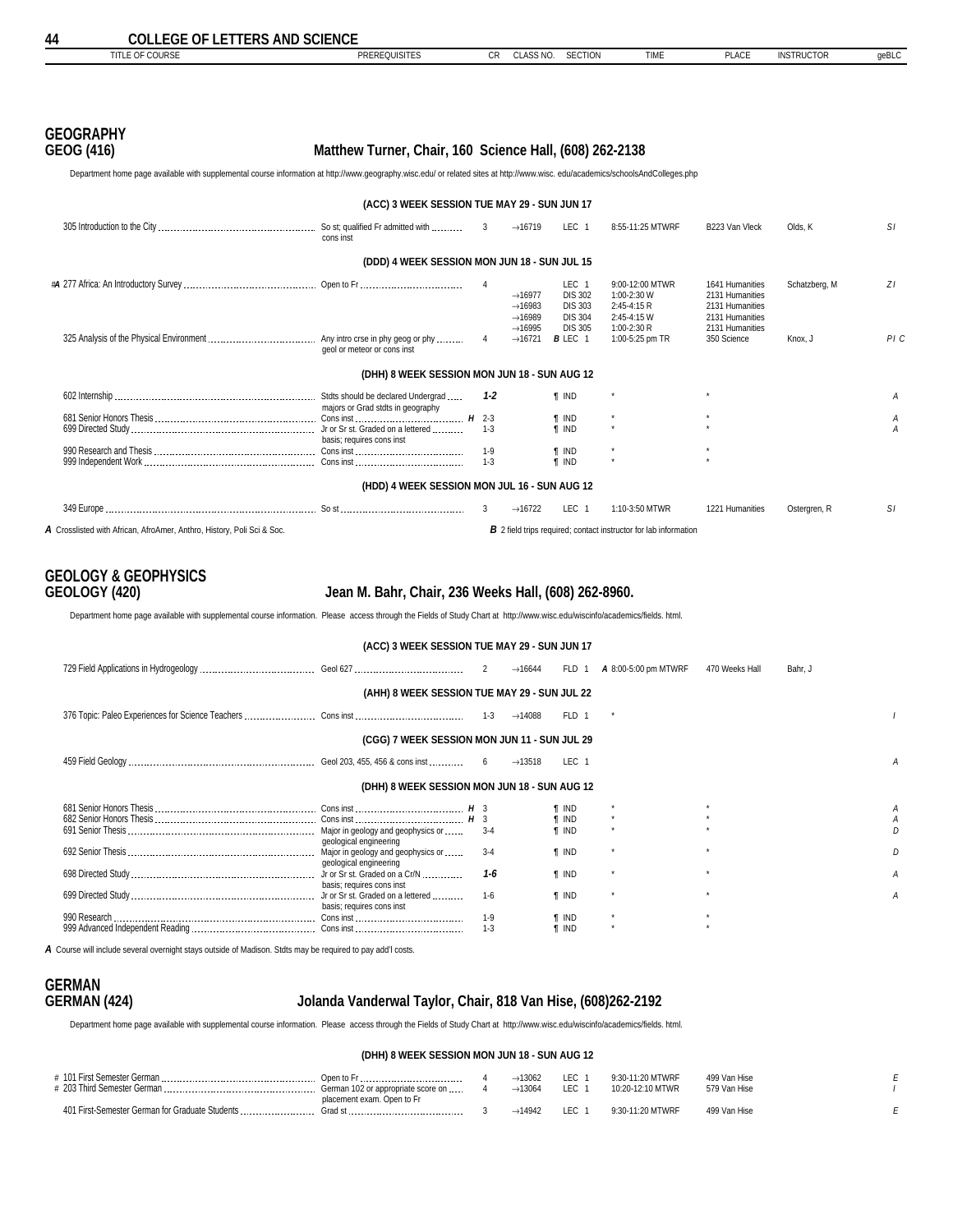<span id="page-44-0"></span>

|                                                                                                                                                                                                                                                                                                                             |                                                                                                      |                       |                                                                                          |                                                                               | <b>COLLEGE OF LETTERS AND SCIENCE</b>                                       |                                                                                             |                   | 45       |
|-----------------------------------------------------------------------------------------------------------------------------------------------------------------------------------------------------------------------------------------------------------------------------------------------------------------------------|------------------------------------------------------------------------------------------------------|-----------------------|------------------------------------------------------------------------------------------|-------------------------------------------------------------------------------|-----------------------------------------------------------------------------|---------------------------------------------------------------------------------------------|-------------------|----------|
| TITLE OF COURSE                                                                                                                                                                                                                                                                                                             | <b>PREREQUISITES</b>                                                                                 | CR                    | CLASS NO.                                                                                | <b>SECTION</b>                                                                | <b>TIME</b>                                                                 | <b>PLACE</b>                                                                                | <b>INSTRUCTOR</b> | geBLC    |
| <b>GERMAN (424) continued</b>                                                                                                                                                                                                                                                                                               | (DHH) 8 WEEK SESSION MON JUN 18 - SUN AUG 12                                                         |                       |                                                                                          |                                                                               |                                                                             |                                                                                             |                   |          |
|                                                                                                                                                                                                                                                                                                                             |                                                                                                      | 3                     | $\rightarrow$ 14944                                                                      | LEC 1                                                                         | 10:20-12:10 MTWR                                                            | 579 Van Hise                                                                                |                   | $\prime$ |
|                                                                                                                                                                                                                                                                                                                             | equiv                                                                                                | 1-6                   |                                                                                          | <b>T</b> IND<br><b>f</b> IND                                                  |                                                                             |                                                                                             |                   | ΗA<br>Α  |
|                                                                                                                                                                                                                                                                                                                             | cons inst                                                                                            | 1-6                   |                                                                                          | <b>T</b> IND                                                                  |                                                                             |                                                                                             |                   | А        |
|                                                                                                                                                                                                                                                                                                                             |                                                                                                      | $1-6$<br>1-9<br>$1-9$ |                                                                                          | <b>T</b> IND<br><b>f</b> IND<br><b>T</b> IND                                  |                                                                             |                                                                                             |                   |          |
| <b>GREEK (CLASSICS)</b><br><b>GREEK (428)</b>                                                                                                                                                                                                                                                                               | Laura McClure, Chair, 902 Van Hise, (608) 263-8269.                                                  |                       |                                                                                          |                                                                               |                                                                             |                                                                                             |                   |          |
|                                                                                                                                                                                                                                                                                                                             | (DHH) 8 WEEK SESSION MON JUN 18 - SUN AUG 12                                                         |                       |                                                                                          |                                                                               |                                                                             |                                                                                             |                   |          |
|                                                                                                                                                                                                                                                                                                                             | basis; requires cons inst                                                                            | $1-3$                 |                                                                                          | <b>T</b> IND                                                                  |                                                                             |                                                                                             |                   | А        |
|                                                                                                                                                                                                                                                                                                                             |                                                                                                      | 1-9                   |                                                                                          | <b>T</b> IND                                                                  |                                                                             |                                                                                             |                   |          |
| <b>HEBREW (HEBREW AND SEMITIC STUDIES)</b><br><b>HEBR ST (440)</b><br>Department home page available with supplemental course information. Please access through the Fields of Study Chart at http://www.wisc.edu/wiscinfo/academics/fields. html                                                                           | Rachel F. Brenner, Chair, 1346 Van Hise, (608)262-3204                                               |                       |                                                                                          |                                                                               |                                                                             |                                                                                             |                   |          |
|                                                                                                                                                                                                                                                                                                                             | (DHH) 8 WEEK SESSION MON JUN 18 - SUN AUG 12                                                         |                       |                                                                                          |                                                                               |                                                                             |                                                                                             |                   |          |
|                                                                                                                                                                                                                                                                                                                             |                                                                                                      | $1 - 3$<br>$2-9$      |                                                                                          | ¶ IND<br><b>f</b> IND                                                         |                                                                             |                                                                                             |                   |          |
| <b>HISTORY</b><br>HISTORY (448)                                                                                                                                                                                                                                                                                             | David M. McDonald, Chair, 3211 Humanities, (608) 263-1800.                                           |                       |                                                                                          |                                                                               |                                                                             |                                                                                             |                   |          |
| Department home page available with supplemental course information. Please access through the Fields of Study Chart at http://www.wisc.edu/wiscinfo/academics/fields. html. For 3-4 cr courses: grads enroll for 3 credits on<br>enroll for 3 cr or with an optional 4th credit, unless footnote indicates 4 credits only. |                                                                                                      |                       |                                                                                          |                                                                               |                                                                             |                                                                                             |                   |          |
|                                                                                                                                                                                                                                                                                                                             | (ACC) 3 WEEK SESSION TUE MAY 29 - SUN JUN 17                                                         |                       |                                                                                          |                                                                               |                                                                             |                                                                                             |                   |          |
| # 243 Colony, Nation, and Minority: The Puerto Ricans' World  Open to Fr                                                                                                                                                                                                                                                    |                                                                                                      | 3                     | $\rightarrow$ 15169                                                                      | LEC 1                                                                         | 9:00-12:00 MTWRF                                                            | 1217 Humanities                                                                             | Scarano, F        | e SE     |
|                                                                                                                                                                                                                                                                                                                             |                                                                                                      | 3                     | $\rightarrow$ 16587                                                                      | LEC <sub>1</sub>                                                              | 1:10-4:10 MTWRF                                                             | 1217 Humanities                                                                             | Bernault, F       | SΙ       |
|                                                                                                                                                                                                                                                                                                                             | (ADD) 4 WEEK SESSION TUE MAY 29 - SUN JUN 24                                                         |                       |                                                                                          |                                                                               |                                                                             |                                                                                             |                   |          |
|                                                                                                                                                                                                                                                                                                                             |                                                                                                      | 3                     | $\rightarrow$ 15237                                                                      | LEC 1                                                                         | 8:55-11:25 MTWR                                                             | 249 Education                                                                               | Fultz, M          | SAC      |
|                                                                                                                                                                                                                                                                                                                             | (DDD) 4 WEEK SESSION MON JUN 18 - SUN JUL 15                                                         |                       |                                                                                          |                                                                               |                                                                             |                                                                                             |                   |          |
| # 101 Amer Hist to the Civil War Era, the Origin & Growth of  Open to All Undergrads<br>the U S                                                                                                                                                                                                                             |                                                                                                      | $\overline{4}$        | $\rightarrow$ 16582                                                                      | LEC 1                                                                         | 1:10-4:10 MTWRF                                                             | 1217 Humanities                                                                             | Blackhawk, N      | SE       |
|                                                                                                                                                                                                                                                                                                                             |                                                                                                      |                       | $\rightarrow$ 16980<br>$\rightarrow$ 16986<br>$\rightarrow$ 16992<br>$\rightarrow$ 16998 | LEC 1<br><b>DIS 302</b><br><b>DIS 303</b><br><b>DIS 304</b><br><b>DIS 305</b> | 9:00-12:00 MTWR<br>1:00-2:30 W<br>2:45-4:15 R<br>2:45-4:15 W<br>1:00-2:30 R | 1641 Humanities<br>2131 Humanities<br>2131 Humanities<br>2131 Humanities<br>2131 Humanities | Schatzberg, M     | ZI       |
|                                                                                                                                                                                                                                                                                                                             |                                                                                                      | $3 - 4$               | $\rightarrow$ 16586                                                                      | LEC 1                                                                         | 1:10-3:40 MTWR                                                              | 1221 Humanities                                                                             | Courtenav. W      | L D      |
|                                                                                                                                                                                                                                                                                                                             | (DHH) 8 WEEK SESSION MON JUN 18 - SUN AUG 12                                                         |                       |                                                                                          |                                                                               |                                                                             |                                                                                             |                   |          |
|                                                                                                                                                                                                                                                                                                                             | Stdts must register concurrently                                                                     | 1-3                   |                                                                                          | $\P$ IND<br><b>T</b> IND                                                      |                                                                             |                                                                                             |                   | Ε<br>A   |
|                                                                                                                                                                                                                                                                                                                             | in History 680<br>Stdts must register concurrently                                                   |                       |                                                                                          | <b>T</b> IND                                                                  |                                                                             |                                                                                             |                   | A        |
|                                                                                                                                                                                                                                                                                                                             | in History 680<br>Major in history & cons inst.<br>Stdts pursuing distinction must                   | $1 - 3$               |                                                                                          | <b>T</b> IND                                                                  |                                                                             |                                                                                             |                   | A        |
|                                                                                                                                                                                                                                                                                                                             | register concurrently in Hist 690<br>Stdts pursuing distinction must                                 | $1 - 3$               |                                                                                          | <b>T</b> IND                                                                  |                                                                             |                                                                                             |                   | A        |
|                                                                                                                                                                                                                                                                                                                             | register concurrently in Hist 690<br>basis; requires cons inst &<br>previous or conc exposure to the | $1 - 4$               |                                                                                          | <b>T</b> IND                                                                  |                                                                             |                                                                                             |                   | A        |
|                                                                                                                                                                                                                                                                                                                             | subject<br>basis; requires cons inst & prev                                                          | $1 - 4$               |                                                                                          | <b>T</b> IND                                                                  |                                                                             |                                                                                             |                   | Α        |
|                                                                                                                                                                                                                                                                                                                             | or con exposure to the subject                                                                       | $1-9$                 |                                                                                          | <b>T</b> IND                                                                  |                                                                             |                                                                                             |                   |          |
|                                                                                                                                                                                                                                                                                                                             |                                                                                                      | $1-6$                 |                                                                                          | <b>T</b> IND                                                                  |                                                                             |                                                                                             |                   |          |
|                                                                                                                                                                                                                                                                                                                             | (ECC) 3 WEEK SESSION MON JUN 25 - SUN JUL 15                                                         |                       |                                                                                          |                                                                               |                                                                             |                                                                                             |                   |          |
| 974 Seminar in American History for Advanced Placement  Grad st & cons inst<br>Teachers                                                                                                                                                                                                                                     |                                                                                                      | $1 - 2$               |                                                                                          | $\rightarrow$ 16589 <b>A</b> SEM 1                                            | 8:30-11:30 MTWRF                                                            |                                                                                             | Cohen, C          |          |
| A Meets only June 25-29. Meets in Murphy Room (318) in the State Historical Society. Participants may take                                                                                                                                                                                                                  |                                                                                                      |                       |                                                                                          |                                                                               |                                                                             |                                                                                             |                   |          |

*A* Meets only June 25-29. Meets in Murphy Room (318)in the State Historical Society. Participants may take either 974 or 975 but not both for two credits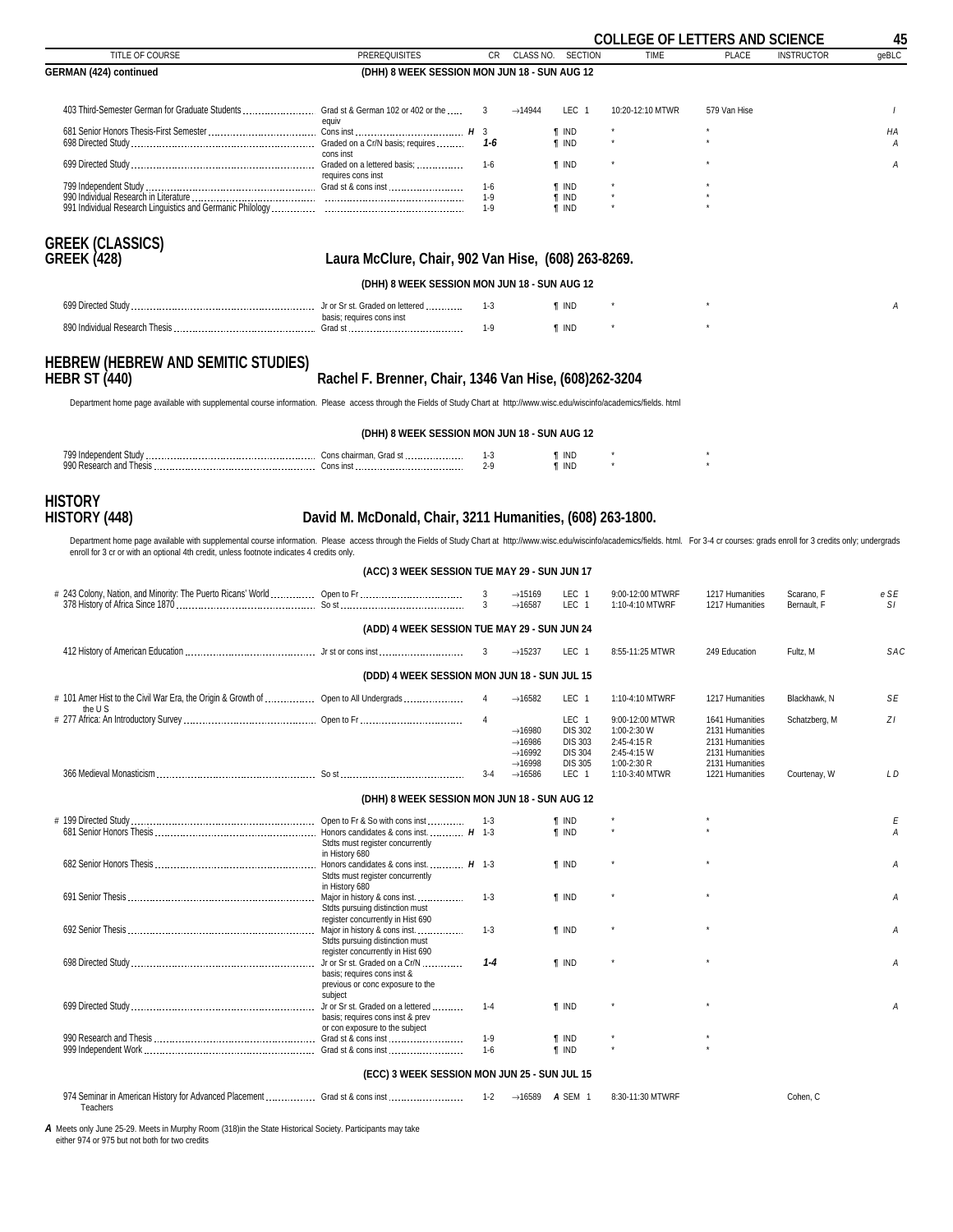<span id="page-45-0"></span>

| <b>COLLEGE OF LETTERS AND SCIENCE</b><br>46<br>TITLE OF COURSE                                                                                                                                                                                                                                                               | <b>PREREQUISITES</b>                                            | CR               | CLASS NO.                          | <b>SECTION</b>                     | <b>TIME</b>                                                                                                                      | <b>PLACE</b>                   | <b>INSTRUCTOR</b>      |       |
|------------------------------------------------------------------------------------------------------------------------------------------------------------------------------------------------------------------------------------------------------------------------------------------------------------------------------|-----------------------------------------------------------------|------------------|------------------------------------|------------------------------------|----------------------------------------------------------------------------------------------------------------------------------|--------------------------------|------------------------|-------|
| HISTORY (448) continued                                                                                                                                                                                                                                                                                                      | (ECC) 3 WEEK SESSION MON JUN 25 - SUN JUL 15                    |                  |                                    |                                    |                                                                                                                                  |                                |                        | geBLC |
|                                                                                                                                                                                                                                                                                                                              |                                                                 |                  |                                    |                                    |                                                                                                                                  |                                |                        |       |
| Teachers                                                                                                                                                                                                                                                                                                                     |                                                                 |                  |                                    | $\rightarrow$ 16590 <b>A</b> SEM 1 | 1:00-4:00 MTWRF                                                                                                                  |                                | Cohen, C               |       |
|                                                                                                                                                                                                                                                                                                                              | (EDD) 4 WEEK SESSION MON JUN 25 - SUN JUL 22                    |                  |                                    |                                    |                                                                                                                                  |                                |                        |       |
|                                                                                                                                                                                                                                                                                                                              |                                                                 | 3                | $\rightarrow$ 16584                | LEC 1                              | 11:00-1:30 MTWR                                                                                                                  | 1651 Humanities                | McCoy, A               | SI.   |
|                                                                                                                                                                                                                                                                                                                              | (HDD) 4 WEEK SESSION MON JUL 16 - SUN AUG 12                    |                  |                                    |                                    |                                                                                                                                  |                                |                        |       |
|                                                                                                                                                                                                                                                                                                                              |                                                                 | 3                | $\rightarrow$ 16583                | LEC 1                              | 1:10-3:40 MTWRF                                                                                                                  | 1217 Humanities                | Kleijwegt, M           | HE    |
| Present                                                                                                                                                                                                                                                                                                                      |                                                                 |                  | $\rightarrow$ 16585                | LEC 1                              | 1:15-4:15 MTWR                                                                                                                   | 1641 Humanities                | Donnelly, J            | SI.   |
| A Meets only June 25-29. Meets in Murphy Room (318) in the State Historical Society. Participants may take<br>either 974 or 975 but not both for two credits                                                                                                                                                                 |                                                                 |                  |                                    |                                    |                                                                                                                                  |                                |                        |       |
| <b>HISTORY OF SCIENCE</b>                                                                                                                                                                                                                                                                                                    |                                                                 |                  |                                    |                                    |                                                                                                                                  |                                |                        |       |
| <b>HIST SCI (456)</b>                                                                                                                                                                                                                                                                                                        | Eric Schatzberg, Chair, 7143 Social Science, (608) 262-1406     |                  |                                    |                                    |                                                                                                                                  |                                |                        |       |
|                                                                                                                                                                                                                                                                                                                              | (DHH) 8 WEEK SESSION MON JUN 18 - SUN AUG 12                    |                  |                                    |                                    |                                                                                                                                  |                                |                        |       |
|                                                                                                                                                                                                                                                                                                                              | cons inst required                                              |                  |                                    | <b>T</b> IND                       |                                                                                                                                  |                                |                        | А     |
|                                                                                                                                                                                                                                                                                                                              |                                                                 |                  |                                    | <b>T</b> IND                       |                                                                                                                                  |                                |                        | А     |
|                                                                                                                                                                                                                                                                                                                              | cons inst required                                              | 3                |                                    | <b>T</b> IND                       |                                                                                                                                  |                                |                        |       |
|                                                                                                                                                                                                                                                                                                                              | required                                                        | 3                |                                    | <b>T</b> IND                       |                                                                                                                                  |                                |                        |       |
|                                                                                                                                                                                                                                                                                                                              | reauired                                                        | $1-3$            |                                    | <b>T</b> IND                       |                                                                                                                                  |                                |                        | Α     |
|                                                                                                                                                                                                                                                                                                                              | requires cons inst                                              | $1 - 3$          |                                    | <b>T</b> IND                       |                                                                                                                                  |                                |                        |       |
|                                                                                                                                                                                                                                                                                                                              |                                                                 | $1 - 3$          |                                    | <b>T</b> IND                       |                                                                                                                                  |                                |                        |       |
| <b>INDUSTRIAL RELATIONS</b><br><b>IND REL (492)</b>                                                                                                                                                                                                                                                                          | Charles N. Halaby, Director, 4226 Social Science, (608)262-3261 |                  |                                    |                                    |                                                                                                                                  |                                |                        |       |
|                                                                                                                                                                                                                                                                                                                              | (DHH) 8 WEEK SESSION MON JUN 18 - SUN AUG 12                    |                  |                                    |                                    |                                                                                                                                  |                                |                        |       |
|                                                                                                                                                                                                                                                                                                                              |                                                                 |                  |                                    |                                    |                                                                                                                                  |                                |                        |       |
|                                                                                                                                                                                                                                                                                                                              |                                                                 | 1-9<br>$1 - 3$   |                                    | ¶ IND<br><b>T</b> IND              |                                                                                                                                  |                                |                        |       |
|                                                                                                                                                                                                                                                                                                                              |                                                                 | $1 - 3$<br>$1-9$ |                                    | <b>T</b> IND<br><b>T</b> IND       |                                                                                                                                  |                                |                        |       |
|                                                                                                                                                                                                                                                                                                                              |                                                                 | $1-3$            |                                    | <b>T</b> IND                       |                                                                                                                                  |                                |                        |       |
| <b>INTERDISCIPLINARY COURSES (L &amp; S)</b><br><b>INTER-LS (502)</b>                                                                                                                                                                                                                                                        | Nancy Westphal-Johnson, 306 South Hall, 608/263-3790.           |                  |                                    |                                    |                                                                                                                                  |                                |                        |       |
|                                                                                                                                                                                                                                                                                                                              | (BEE) 5 WEEK SESSION MON JUN 04 - SUN JUL 08                    |                  |                                    |                                    |                                                                                                                                  |                                |                        |       |
|                                                                                                                                                                                                                                                                                                                              |                                                                 |                  |                                    |                                    | 9:00-4:00 MTWRF                                                                                                                  | C Off Campus<br>114 Social Wrk | Magana, S<br>Magana, S |       |
|                                                                                                                                                                                                                                                                                                                              | (DHH) 8 WEEK SESSION MON JUN 18 - SUN AUG 12                    |                  |                                    |                                    |                                                                                                                                  |                                |                        |       |
|                                                                                                                                                                                                                                                                                                                              |                                                                 | 3                | $\rightarrow$ 14429                | SEM 1                              | 4:30-7:00 pm MW                                                                                                                  | 6112 Soc Sci                   | Hess, C                | ΖE    |
| A Field trip course & Service Learning in Texas with class trips to Mexico. Students pay additional costs.<br>Meets with Environ. St 402 (16898) & Social Work 664 (16889<br>$\bm{B}$ Admission by application only to Tess Arenas at tarenas@ls.admin.wisc.edu or Mary Russell at<br>mlrussell@ls.admin.wisc.edu by Feb. 9. |                                                                 |                  |                                    |                                    | C One week of classes in Madison & 3 weeks on the Texas/Mexico border. Info at<br>http://www.geology.wisc.edu/%7Ewang/EJBaldwin/ |                                |                        |       |
|                                                                                                                                                                                                                                                                                                                              |                                                                 |                  |                                    |                                    |                                                                                                                                  |                                |                        |       |
| <b>INTERNATIONAL STUDIES</b><br><b>INTL ST (504)</b>                                                                                                                                                                                                                                                                         | Jon Pevehouse, 226 Ingraham Hall, 263-6916                      |                  |                                    |                                    |                                                                                                                                  |                                |                        |       |
|                                                                                                                                                                                                                                                                                                                              | (DHH) 8 WEEK SESSION MON JUN 18 - SUN AUG 12                    |                  |                                    |                                    |                                                                                                                                  |                                |                        |       |
| 601 Eur Idea in Crisis: Struggle for new Eur in 21st C  Prerequisites may vary with topic                                                                                                                                                                                                                                    |                                                                 | 3                | $\rightarrow$ 14737                |                                    | SEM 1 <b>A</b> 2:30-5:30 pm TR                                                                                                   | 223 Ingraham                   | Defago, A              | А     |
| A From Partnership to Rivalry? - The History and Future of the American-European Relationship                                                                                                                                                                                                                                |                                                                 |                  |                                    |                                    |                                                                                                                                  |                                |                        |       |
|                                                                                                                                                                                                                                                                                                                              |                                                                 |                  |                                    |                                    |                                                                                                                                  |                                |                        |       |
| <b>ITALIAN (FRENCH AND ITALIAN)</b><br><b>ITALIAN (508)</b>                                                                                                                                                                                                                                                                  | Christopher Kleinhenz, Chair, 618 Van Hise, (608) 262-3941      |                  |                                    |                                    |                                                                                                                                  |                                |                        |       |
| For questions call (608) 262-3941 or go to 618 Van Hise (8:00-12:00, 1:00-4:00).                                                                                                                                                                                                                                             |                                                                 |                  |                                    |                                    |                                                                                                                                  |                                |                        |       |
|                                                                                                                                                                                                                                                                                                                              | (DCC) 3 WEEK SESSION MON JUN 18 - SUN JUL 08                    |                  |                                    |                                    |                                                                                                                                  |                                |                        |       |
|                                                                                                                                                                                                                                                                                                                              | French/Italian 820; or foreign<br>lang teaching experience      |                  | 2-3 <b>B</b> →15186 <b>A</b> LEC 1 |                                    | 9:00-12:00 MTWR<br>1:15-4:15 MTWR                                                                                                | 254 Van Hise<br>254 Van Hise   | Magnan, S              |       |

**A** Crosslisted with French. **B** 2 cr. meets in classroom 6/25-6/29. 3 cr., class attendance followed by individual work.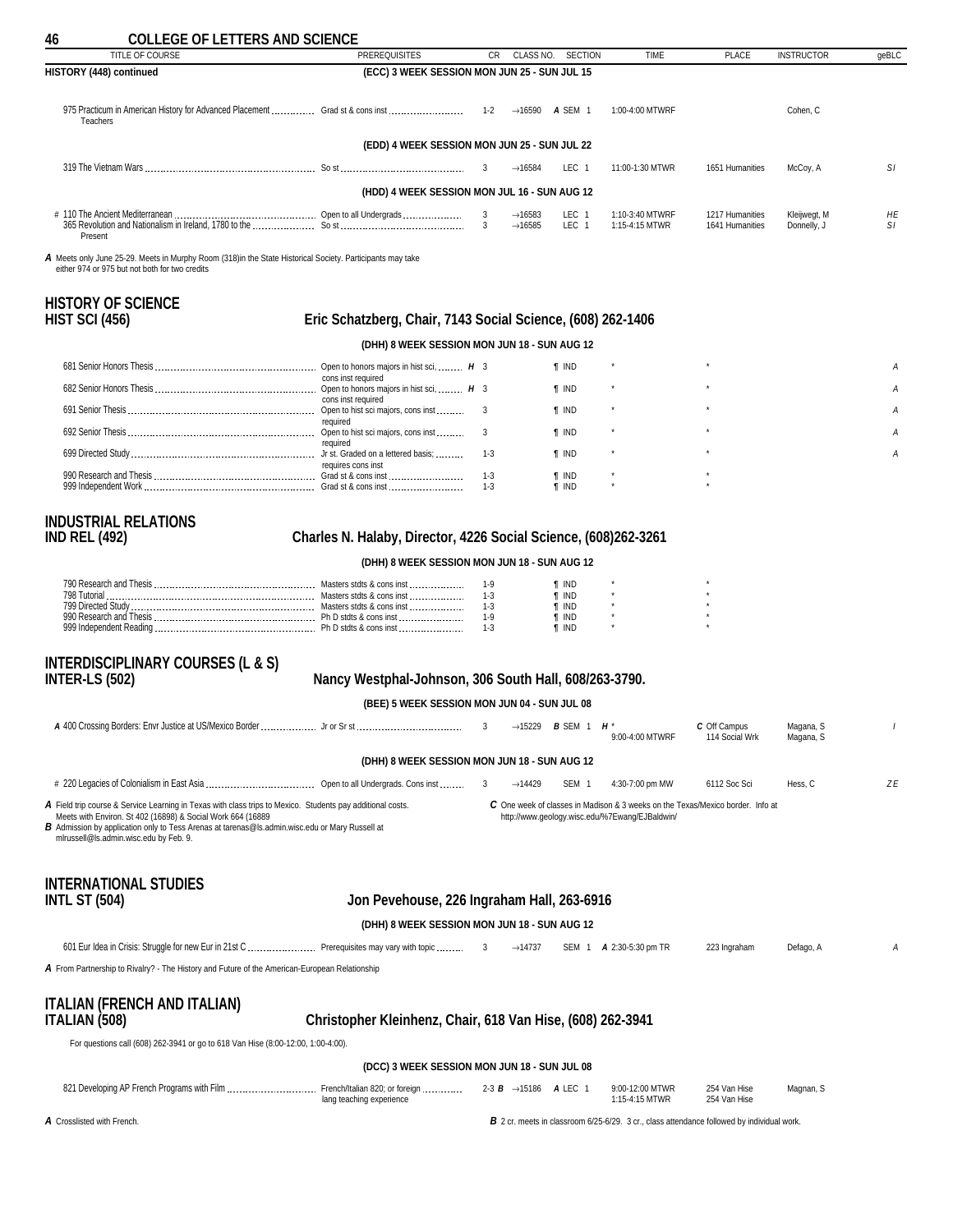<span id="page-46-0"></span>

|                                                                                                                                                     |                                                        |                           |                                            |                                          | <b>COLLEGE OF LETTERS AND SCIENCE</b> |                              |                    | 47         |
|-----------------------------------------------------------------------------------------------------------------------------------------------------|--------------------------------------------------------|---------------------------|--------------------------------------------|------------------------------------------|---------------------------------------|------------------------------|--------------------|------------|
| TITLE OF COURSE<br><b>ITALIAN (508) continued</b>                                                                                                   | <b>PREREQUISITES</b>                                   |                           | <b>CR</b><br>CLASS NO.                     | <b>SECTION</b>                           | <b>TIME</b>                           | <b>PLACE</b>                 | <b>INSTRUCTOR</b>  | qeBLC      |
|                                                                                                                                                     |                                                        |                           |                                            |                                          |                                       |                              |                    |            |
|                                                                                                                                                     | (DHH) 8 WEEK SESSION MON JUN 18 - SUN AUG 12           |                           |                                            |                                          |                                       |                              |                    |            |
|                                                                                                                                                     |                                                        | 4<br>$\overline{4}$       | $\rightarrow$ 13065<br>$\rightarrow$ 13066 | LEC 1<br>LEC <sub>1</sub>                | 8:55-10:45 MTWRF<br>8:55-10:45 MTWRF  | 159 Van Hise<br>487 Van Hise |                    | Е<br>E     |
|                                                                                                                                                     | Italian. Open to Fr                                    | $\overline{4}$            | $\rightarrow$ 13067                        | LEC <sub>1</sub>                         | 10:20-12:10 MTWR                      | 391 Van Hise                 | Buccini, S         |            |
|                                                                                                                                                     | Italian. Open to Fr                                    | $1 - 3$                   |                                            | <b>f</b> IND                             |                                       |                              |                    |            |
|                                                                                                                                                     | requires cons inst                                     | $1 - 3$                   |                                            | <b>T</b> IND                             |                                       |                              |                    |            |
|                                                                                                                                                     | requires cons inst                                     |                           |                                            | <b>f</b> IND                             |                                       |                              |                    | HA         |
|                                                                                                                                                     |                                                        | 1-6                       |                                            | <b>f</b> IND<br><b>f</b> IND             |                                       |                              |                    | HA<br>А    |
|                                                                                                                                                     | basis; requires cons inst                              | $1-6$                     |                                            | <b>T</b> IND                             |                                       |                              |                    | A          |
|                                                                                                                                                     | basis; requires cons inst                              | $1 - 6$                   |                                            | <b>T</b> IND                             |                                       |                              |                    |            |
|                                                                                                                                                     |                                                        | $1-9$                     |                                            | <b>T</b> IND                             |                                       |                              |                    |            |
| <b>JEWISH STUDIES</b>                                                                                                                               |                                                        |                           |                                            |                                          |                                       |                              |                    |            |
| <b>JEWISH (510)</b>                                                                                                                                 | Daniel Pekarsky, 308 Ingraham Hall, (608) 265-4763     |                           |                                            |                                          |                                       |                              |                    |            |
|                                                                                                                                                     | (ACC) 3 WEEK SESSION TUE MAY 29 - SUN JUN 17           |                           |                                            |                                          |                                       |                              |                    |            |
|                                                                                                                                                     | Jewish studies or cons inst                            | 3                         | $\rightarrow$ 14174                        | LEC 1                                    | 1:30-4:30 MTWRF                       | 5223 Law                     |                    | D          |
|                                                                                                                                                     | (HDD) 4 WEEK SESSION MON JUL 16 - SUN AUG 12           |                           |                                            |                                          |                                       |                              |                    |            |
|                                                                                                                                                     |                                                        | 3                         | $\rightarrow$ 15267                        | LEC 1                                    | 1:10-3:40 MTWR                        | 224 Ingraham                 | Skloot, R          |            |
| A Meets with Law 940.                                                                                                                               |                                                        |                           |                                            |                                          |                                       |                              |                    |            |
| JOURNALISM AND MASS COMMUNICATION                                                                                                                   |                                                        |                           |                                            |                                          |                                       |                              |                    |            |
| <b>JOURN (512)</b>                                                                                                                                  | James L. Baughman, Director, 5112 Vilas, (608)262-3690 |                           |                                            |                                          |                                       |                              |                    |            |
| Enrollment controls which exclude non-majors will be in effect for all 300 & 400 level courses until all majors have had the opportunity to enroll. |                                                        |                           |                                            |                                          |                                       |                              |                    |            |
|                                                                                                                                                     | (AMM)13 WEEK SESSION TUE MAY 29 - SUN AUG 26           |                           |                                            |                                          |                                       |                              |                    |            |
|                                                                                                                                                     |                                                        | 1-3                       |                                            | <b>T</b> IND                             |                                       |                              |                    | АC<br>АC   |
|                                                                                                                                                     | inst; graded on a Cr/N basis                           |                           |                                            | <b>T</b> IND                             |                                       |                              |                    | АC         |
|                                                                                                                                                     | basis: requires cons inst                              | 1-6<br>$1-9$              |                                            | <b>f</b> IND                             |                                       |                              |                    |            |
|                                                                                                                                                     |                                                        | $2 - 4$                   |                                            | <b>f</b> IND<br><b>f</b> IND             |                                       |                              |                    |            |
|                                                                                                                                                     | (DDD) 4 WEEK SESSION MON JUN 18 - SUN JUL 15           |                           |                                            |                                          |                                       |                              |                    |            |
|                                                                                                                                                     |                                                        | 4                         | $\rightarrow$ 13589                        | LEC 1                                    | A 9:30-12:40 MTWR                     | 1217 Humanities              | Brossard, D        | Α          |
|                                                                                                                                                     |                                                        | $\overline{4}$<br>$1 - 4$ | $\rightarrow$ 14034                        | <b>LEC</b><br>$\overline{1}$<br>$\P$ IND | 9:30-12:40 MTWR                       | 4008 Vilas                   | Drechsel, R        | SAC<br>AC  |
|                                                                                                                                                     | basis; requires cons inst                              | $1 - 4$                   |                                            | <b>T</b> IND                             |                                       |                              |                    |            |
|                                                                                                                                                     |                                                        | $2 - 4$                   |                                            | $\P$ IND                                 |                                       |                              |                    |            |
|                                                                                                                                                     | (DHH) 8 WEEK SESSION MON JUN 18 - SUN AUG 12           |                           |                                            |                                          |                                       |                              |                    |            |
|                                                                                                                                                     | requires cons inst                                     | 1-6                       |                                            | <b>T</b> IND                             |                                       |                              |                    | AC         |
|                                                                                                                                                     | basis; requires cons inst                              | $1-6$                     |                                            | <b>T</b> IND                             |                                       |                              |                    | AC         |
|                                                                                                                                                     |                                                        | $1-9$<br>$2 - 4$          |                                            | <b>T</b> IND<br>$\P$ IND                 |                                       |                              |                    |            |
|                                                                                                                                                     |                                                        |                           |                                            |                                          |                                       |                              |                    |            |
|                                                                                                                                                     | (HDD) 4 WEEK SESSION MON JUL 16 - SUN AUG 12           |                           |                                            |                                          |                                       |                              |                    |            |
|                                                                                                                                                     |                                                        |                           | $\rightarrow$ 14783<br>$\rightarrow$ 17008 | LEC <sub>1</sub><br>LEC <sub>1</sub>     | 1:00-4:10 MTWR<br>10:00-1:10 MTWR     | 2122 Vilas<br>4028 Vilas     | Blum, D<br>Shah, H | AC<br>e AC |
|                                                                                                                                                     |                                                        |                           |                                            | <b>T</b> IND                             |                                       |                              |                    | AC         |

| <b>B</b> 662 Mass Media and Minorities | Jr st                                                   | $\rightarrow$ 17008 | LEC   | 10:00-1:10 MTWR | 4028 Vilas | Shah. H | e AC |  |
|----------------------------------------|---------------------------------------------------------|---------------------|-------|-----------------|------------|---------|------|--|
| 681 Senior Honors Thesis               | Cons inst                                               |                     | . IND |                 |            |         | A C  |  |
| 698 Directed Study                     | Jr or Sr st. Graded on Cr/N basis;                      |                     | ' IND |                 |            |         | АC   |  |
| 699 Directed Study                     | requires cons inst<br>Jr or Sr st. Graded on a lettered |                     | ' IND |                 |            |         |      |  |
|                                        | basis; requires cons inst                               |                     |       |                 |            |         |      |  |
| 990 Thesis                             | Grad st                                                 |                     | ' IND |                 |            |         |      |  |
| 999 Independent Research Problems      | Grad st                                                 |                     | ' IND |                 |            |         |      |  |
|                                        |                                                         |                     |       |                 |            |         |      |  |

*A* Writing intensive. *B* Crosslisted with Asian Am.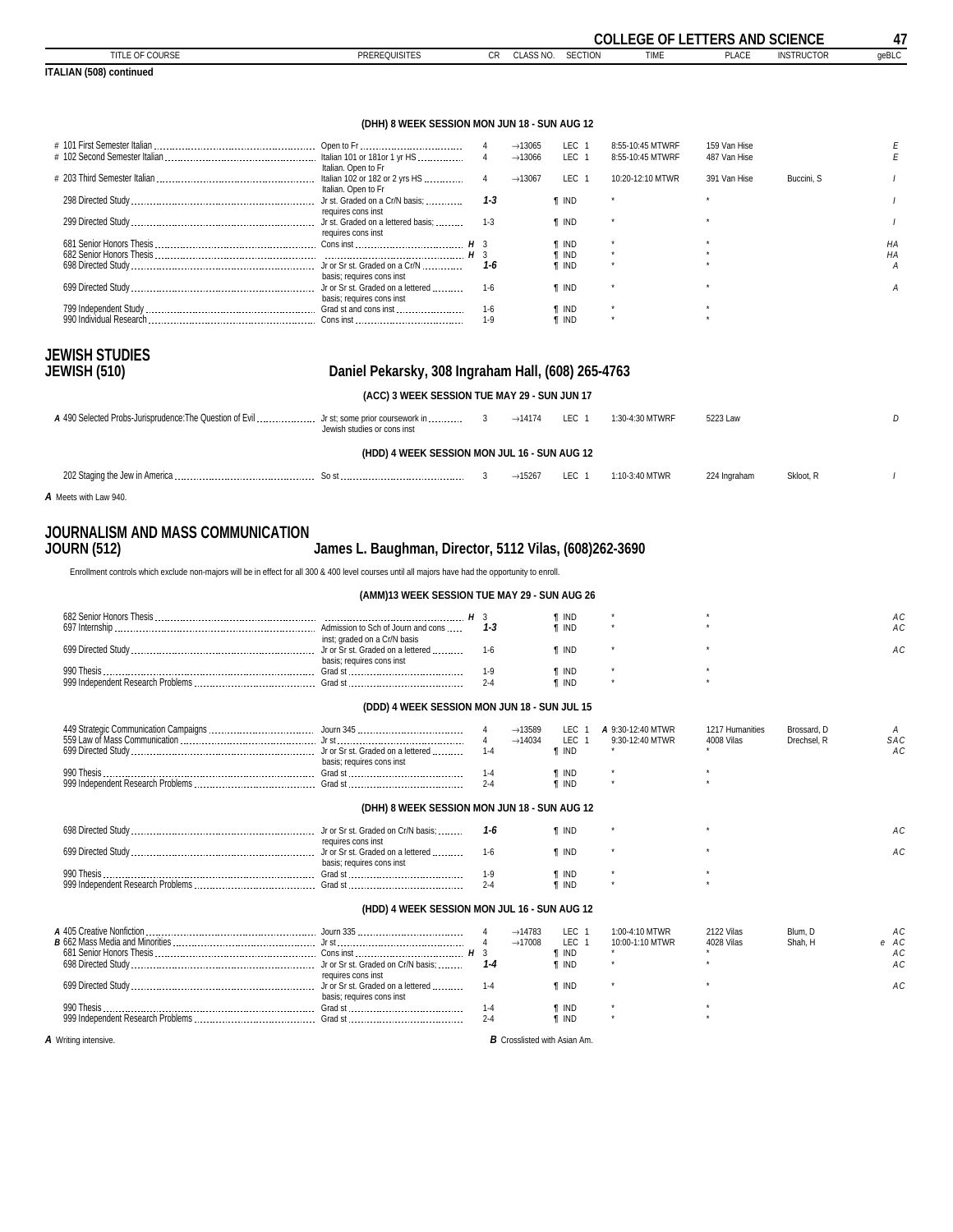<span id="page-47-0"></span>

CR CLASS NO. SECTION TIME PLACE INSTRUCTOR geBLC

# **LANGUAGES AND CULTURES OF ASIA**

### **LCA (521) Ellen Rafferty, Chair, 1240 Van Hise, (608)262-3012**

**(DHH) 8 WEEK SESSION MON JUN 18 - SUN AUG 12**

| 600 Dirocto<br>w       | Ir or Sr st. Graded on a lettered | 'INL  |  |  |
|------------------------|-----------------------------------|-------|--|--|
|                        |                                   |       |  |  |
|                        | basis: requires cons inst         |       |  |  |
| 799 Independent Study  | Grad st & cons inst<br>           | ' INL |  |  |
| 000 Recearch and Theci | Cone inet<br><b>UUID</b>          | t inl |  |  |

#### **LANGUAGES AND CULTURES OF ASIA - LANGUAGES LCA LANG (522) Ellen Rafferty, Chair, 1240 Van Hise, (608)262-3012**

**(DDD) 4 WEEK SESSION MON JUN 18 - SUN JUL 15**

|                                                                                                                                                                                                                                |                                    |                | $\rightarrow$ 16820 | LEC 1<br><b>DIS 301</b>      | A 8:30-10:30 MTWRF<br>A 11:00-1:00 MTWRF | 482 Van Hise<br>482 Van Hise |  |
|--------------------------------------------------------------------------------------------------------------------------------------------------------------------------------------------------------------------------------|------------------------------------|----------------|---------------------|------------------------------|------------------------------------------|------------------------------|--|
|                                                                                                                                                                                                                                |                                    |                |                     |                              |                                          |                              |  |
|                                                                                                                                                                                                                                |                                    |                | $\rightarrow$ 13604 | LEC 1                        | <b>B</b> 8:00-12:30 MTWRF                | 2121 Humanities              |  |
|                                                                                                                                                                                                                                |                                    |                | $\rightarrow$ 14051 | LEC 1                        | <b>B</b> 8:00-12:30 MTWRF                | 495 Van Hise                 |  |
|                                                                                                                                                                                                                                |                                    |                | $\rightarrow$ 14743 | LEC <sub>1</sub>             | <b>B</b> 8:00-12:30 MTWRF                | 2101 Humanities              |  |
|                                                                                                                                                                                                                                |                                    |                |                     |                              |                                          |                              |  |
|                                                                                                                                                                                                                                |                                    |                | $\rightarrow$ 14043 | LEC<br>$\overline{1}$        | <b>B</b> 8:00-12:30 MTWRF                | 490 Van Hise                 |  |
|                                                                                                                                                                                                                                |                                    |                | $\rightarrow$ 14430 | LEC <sub>2</sub>             | <b>B</b> 8:00-12:30 MTWRF                | 395 Van Hise                 |  |
|                                                                                                                                                                                                                                |                                    |                | $\rightarrow$ 16868 | LEC<br>$\overline{1}$        | <b>B</b> 8:00-12:30 MTWRF                | 590 Van Hise                 |  |
|                                                                                                                                                                                                                                |                                    |                | $\rightarrow$ 13607 | <b>LEC</b><br>$\overline{1}$ | <b>B</b> 8:00-12:30 MTWRF                | 2619 Humanities              |  |
|                                                                                                                                                                                                                                |                                    |                |                     |                              |                                          |                              |  |
|                                                                                                                                                                                                                                |                                    | $\overline{4}$ | $\rightarrow$ 16873 | LEC<br>$\overline{1}$        | <b>B</b> 8:00-12:30 MTWRF                | 2653 Humanities              |  |
|                                                                                                                                                                                                                                |                                    | $\overline{4}$ | $\rightarrow$ 14053 | LEC <sub>1</sub>             | <b>B</b> 8:00-12:30 MTWRF                | 583 Van Hise                 |  |
|                                                                                                                                                                                                                                |                                    |                | $\rightarrow$ 14054 | LEC <sub>2</sub>             | <b>B</b> 8:00-12:30 MTWRF                | 483 Van Hise                 |  |
|                                                                                                                                                                                                                                |                                    |                |                     |                              |                                          |                              |  |
|                                                                                                                                                                                                                                |                                    | $\overline{4}$ | $\rightarrow$ 13609 | <b>LEC</b><br>$\overline{1}$ | <b>B</b> 8:00-12:30 MTWRF                | 2211 Humanities              |  |
|                                                                                                                                                                                                                                |                                    | 4              | $\rightarrow$ 14079 | LEC 1                        |                                          |                              |  |
|                                                                                                                                                                                                                                | Undergrads (4 cr only Summer).     |                |                     |                              |                                          |                              |  |
|                                                                                                                                                                                                                                | Open to Fr                         |                |                     |                              |                                          |                              |  |
|                                                                                                                                                                                                                                |                                    |                |                     |                              |                                          |                              |  |
|                                                                                                                                                                                                                                |                                    | $\overline{4}$ | $\rightarrow$ 14482 | LEC <sub>1</sub>             |                                          |                              |  |
|                                                                                                                                                                                                                                |                                    | $\sqrt{4}$     |                     | LEC 1                        | A 8:30-10:30 MTWRF                       | 591 Van Hise                 |  |
|                                                                                                                                                                                                                                |                                    |                | $\rightarrow$ 15124 | <b>DIS 301</b>               | A 11:00-1:00 MTWRF                       | 591 Van Hise                 |  |
|                                                                                                                                                                                                                                |                                    |                |                     |                              |                                          |                              |  |
|                                                                                                                                                                                                                                |                                    | $\overline{4}$ |                     | LEC <sub>1</sub>             | A 8:30-10:30 MTWRF                       | 587 Van Hise                 |  |
|                                                                                                                                                                                                                                |                                    |                | $\rightarrow$ 14791 | <b>DIS 301</b>               | A 11:00-1:00 MTWRF                       | 587 Van Hise                 |  |
|                                                                                                                                                                                                                                |                                    | $\overline{4}$ |                     | LEC 1                        | A 8:30-10:30 MTWRF                       | 595 Van Hise                 |  |
|                                                                                                                                                                                                                                |                                    |                |                     |                              |                                          |                              |  |
|                                                                                                                                                                                                                                |                                    |                | $\rightarrow$ 14793 | <b>DIS 301</b>               | A 11:00-1:00 MTWRF                       | 595 Van Hise                 |  |
|                                                                                                                                                                                                                                |                                    | $\sqrt{4}$     |                     | LEC 1                        | A 8:30-10:30 MTWRF                       | 215 Van Hise                 |  |
|                                                                                                                                                                                                                                |                                    |                | $\rightarrow$ 14795 |                              | DIS 301 A 11:00-1:00 MTWRF               | 215 Van Hise                 |  |
|                                                                                                                                                                                                                                |                                    |                |                     |                              |                                          |                              |  |
|                                                                                                                                                                                                                                |                                    |                | $\rightarrow$ 14796 |                              | DIS 302 A 11:00-1:00 MTWRF               | 487 Van Hise                 |  |
|                                                                                                                                                                                                                                |                                    | $\overline{4}$ |                     | LEC <sub>1</sub>             | A 8:30-10:30 MTWRF                       | 599 Van Hise                 |  |
|                                                                                                                                                                                                                                |                                    |                | $\rightarrow$ 15120 | <b>DIS 301</b>               | A 11:00-1:00 MTWRF                       | 599 Van Hise                 |  |
|                                                                                                                                                                                                                                |                                    |                |                     |                              |                                          |                              |  |
|                                                                                                                                                                                                                                |                                    | $\sqrt{4}$     |                     | LEC 1                        | A 8:30-10:30 MTWRF                       | 201 Van Hise                 |  |
|                                                                                                                                                                                                                                |                                    |                | $\rightarrow$ 14803 | <b>DIS 301</b>               | A 11:00-1:00 MTWRF                       | 201 Van Hise                 |  |
|                                                                                                                                                                                                                                |                                    | $\overline{4}$ | $\rightarrow$ 15297 | LEC 1                        |                                          |                              |  |
|                                                                                                                                                                                                                                |                                    |                |                     | LEC<br>$\overline{1}$        |                                          | 240 Van Hise                 |  |
|                                                                                                                                                                                                                                |                                    |                |                     |                              | A 8:30-10:30 MTWRF                       |                              |  |
|                                                                                                                                                                                                                                |                                    |                | $\rightarrow$ 14805 | <b>DIS 301</b>               | A 11:00-1:00 MTWRF                       | 240 Van Hise                 |  |
|                                                                                                                                                                                                                                |                                    | $\sqrt{4}$     |                     | LEC 1                        | A 8:30-10:30 MTWRF                       | 219 Van Hise                 |  |
|                                                                                                                                                                                                                                |                                    |                | $\rightarrow$ 14807 |                              | DIS 301 A 11:00-1:00 MTWRF               | 219 Van Hise                 |  |
|                                                                                                                                                                                                                                |                                    |                |                     |                              |                                          |                              |  |
|                                                                                                                                                                                                                                |                                    | $\overline{4}$ |                     | LEC 1                        | A 8:30-10:30 MTWRF                       | 209 Van Hise                 |  |
|                                                                                                                                                                                                                                |                                    |                | $\rightarrow$ 14809 |                              | DIS 301 A 11:00-1:00 MTWRF               | 209 Van Hise                 |  |
|                                                                                                                                                                                                                                |                                    | $\sqrt{4}$     |                     | LEC 1                        | A 8:30-10:30 MTWRF                       | 205 Van Hise                 |  |
|                                                                                                                                                                                                                                |                                    |                | $\rightarrow$ 14811 |                              |                                          |                              |  |
|                                                                                                                                                                                                                                |                                    |                |                     | <b>DIS 301</b>               | A 11:00-1:00 MTWRF                       | 205 Van Hise                 |  |
|                                                                                                                                                                                                                                |                                    | $\overline{4}$ |                     | LEC <sub>1</sub>             | A 8:30-10:30 MTWRF                       | 207 Van Hise                 |  |
|                                                                                                                                                                                                                                | crse or equiv, determined by instr |                | $\rightarrow$ 16824 | <b>DIS 301</b>               | A 11:00-1:00 MTWRF                       | 207 Van Hise                 |  |
|                                                                                                                                                                                                                                |                                    | $\overline{4}$ | $\rightarrow$ 13580 | LEC 1                        | <b>B</b> 8:00-12:30 MTWRF                | 2111 Humanities              |  |
|                                                                                                                                                                                                                                |                                    |                |                     |                              |                                          |                              |  |
|                                                                                                                                                                                                                                | by instr                           |                |                     |                              |                                          |                              |  |
|                                                                                                                                                                                                                                |                                    | $\overline{4}$ | $\rightarrow$ 13587 | LEC <sub>1</sub>             | <b>B</b> 8:00-12:30 MTWRF                | 491 Van Hise                 |  |
|                                                                                                                                                                                                                                | by instr                           |                |                     |                              |                                          |                              |  |
|                                                                                                                                                                                                                                |                                    |                |                     |                              |                                          |                              |  |
|                                                                                                                                                                                                                                |                                    | $\overline{4}$ | $\rightarrow$ 13581 | LEC 1                        | <b>B</b> 8:00-12:30 MTWRF                | 2125 Humanities              |  |
|                                                                                                                                                                                                                                | by instr                           |                | $\rightarrow$ 15187 | LEC<br>$\overline{2}$        | <b>B</b> 8:00-12:30 MTWRF                | 2131 Humanities              |  |
|                                                                                                                                                                                                                                |                                    | $\overline{4}$ | $\rightarrow$ 13585 | <b>LEC</b><br>$\overline{1}$ | <b>B</b> 8:00-12:30 MTWRF                | 574 Van Hise                 |  |
|                                                                                                                                                                                                                                | by instr                           |                |                     |                              |                                          |                              |  |
|                                                                                                                                                                                                                                |                                    |                |                     |                              |                                          |                              |  |
|                                                                                                                                                                                                                                |                                    | $\overline{4}$ | $\rightarrow$ 16869 | LEC 1                        | <b>B</b> 8:00-12:30 MTWRF                | 374 Van Hise                 |  |
|                                                                                                                                                                                                                                |                                    |                |                     |                              |                                          |                              |  |
|                                                                                                                                                                                                                                |                                    | $\overline{4}$ | $\rightarrow$ 13582 | LEC 1                        | <b>B</b> 8:00-12:30 MTWRF                | 2625 Humanities              |  |
|                                                                                                                                                                                                                                |                                    |                |                     |                              |                                          |                              |  |
|                                                                                                                                                                                                                                | by instr                           |                | $\rightarrow$ 14431 | LEC <sub>2</sub>             | <b>B</b> 8:00-12:30 MTWRF                | 2251 Humanities              |  |
|                                                                                                                                                                                                                                |                                    | $\overline{4}$ | $\rightarrow$ 14432 | LEC<br>$\overline{1}$        | <b>B</b> 8:00-12:30 MTWRF                | 2637 Humanities              |  |
|                                                                                                                                                                                                                                | by instr                           |                |                     |                              |                                          |                              |  |
| oy mail by the contract of the contract of the contract of the contract of the contract of the contract of the time of the contract of the contract contract contract contract contract contract contract contract contract co |                                    | $\overline{4}$ |                     | LEC <sub>1</sub>             |                                          |                              |  |
|                                                                                                                                                                                                                                |                                    |                | $\rightarrow$ 13584 |                              | <b>B</b> 8:00-12:30 MTWRF                | 578 Van Hise                 |  |
|                                                                                                                                                                                                                                | by instr                           |                |                     |                              |                                          |                              |  |
|                                                                                                                                                                                                                                |                                    | $\overline{4}$ | $\rightarrow$ 13583 | LEC <sub>1</sub>             | <b>B</b> 8:00-12:30 MTWRF                | 2221 Humanities              |  |
|                                                                                                                                                                                                                                | by instr                           |                | $\rightarrow$ 14433 | LEC <sub>2</sub>             | <b>B</b> 8:00-12:30 MTWRF                | 2231 Humanities              |  |
|                                                                                                                                                                                                                                |                                    |                |                     |                              |                                          |                              |  |
|                                                                                                                                                                                                                                |                                    | 3              | $\rightarrow$ 14713 | LEC 1                        |                                          |                              |  |
|                                                                                                                                                                                                                                |                                    | $\overline{4}$ |                     | LEC <sub>1</sub>             | A 8:30-10:30 MTWRF                       | B305 Van Vleck               |  |
|                                                                                                                                                                                                                                | crse or equiv, determined by instr |                | $\rightarrow$ 16620 | <b>DIS 301</b>               | A 11:00-1:00 MTWRF                       | B305 Van Vleck               |  |
|                                                                                                                                                                                                                                |                                    | $\overline{4}$ |                     |                              |                                          |                              |  |
|                                                                                                                                                                                                                                |                                    |                |                     | LEC 1                        | A 8:30-10:30 MTWRF                       | B309 Van Vleck               |  |
|                                                                                                                                                                                                                                |                                    |                |                     |                              |                                          |                              |  |
|                                                                                                                                                                                                                                | crse or equiv, determined by instr |                | $\rightarrow$ 16624 | <b>DIS 301</b>               | A 11:00-1:00 MTWRF                       | B309 Van Vleck               |  |
|                                                                                                                                                                                                                                |                                    |                |                     |                              |                                          |                              |  |
|                                                                                                                                                                                                                                |                                    | $\overline{4}$ |                     | LEC <sub>1</sub>             | A 8:30-10:30 MTWRF                       | 486 Van Hise                 |  |
|                                                                                                                                                                                                                                | by instr                           |                | $\rightarrow$ 14815 |                              | DIS 301 A 11:00-1:00 MTWRF               | 486 Van Hise                 |  |
|                                                                                                                                                                                                                                |                                    | $\overline{4}$ |                     | LEC 1                        | A 8:30-10:30 MTWRF                       | B313 Van Vleck               |  |
|                                                                                                                                                                                                                                | by instr                           |                |                     |                              |                                          |                              |  |
|                                                                                                                                                                                                                                |                                    |                | $\rightarrow$ 15131 |                              | DIS 301 A 11:00-1:00 MTWRF               | B313 Van Vleck               |  |
| gy insurance or equiv, determined<br>2nd sem crse or equiv, determined                                                                                                                                                         | by instr                           | $\overline{4}$ | $\rightarrow$ 14821 | LEC 1<br><b>DIS 301</b>      | A 8:30-10:30 MTWRF<br>A 11:00-1:00 MTWRF | 575 Van Hise<br>575 Van Hise |  |

*A* SASLI Participants only. Students are also expected to enroll in the HDD session of language study. For more

informatioin contact (608) 265-4304. *B* Program fee in lieu of tuition rate. SEASSI participants only. Students are also expected to enroll in the

HDD session of language study. (608) 263-1755.

*C* Off campus residential immersion course. Admission by special application. Email apip@global.wisc.edu.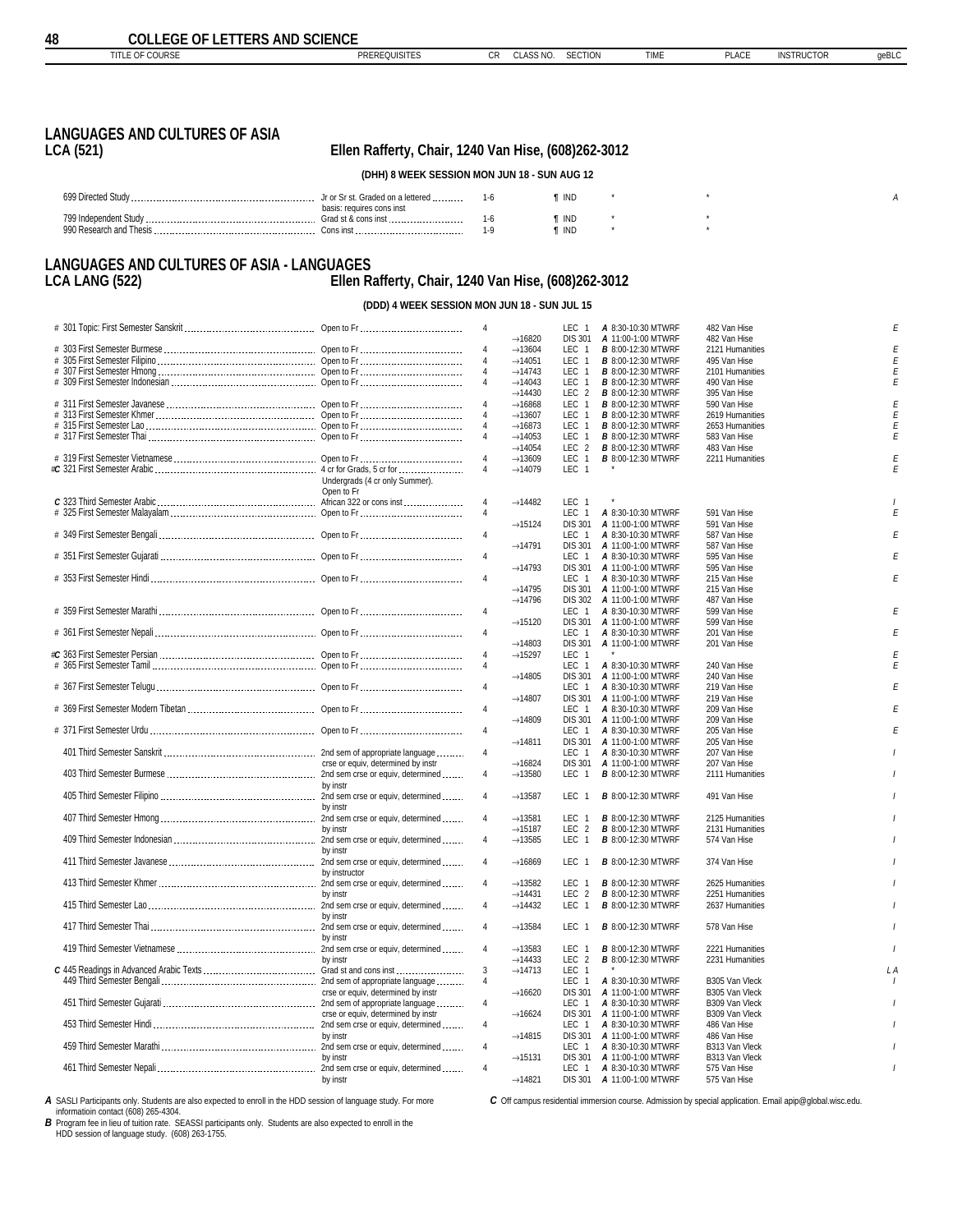|                                 |                                              |                                  |                                            |                           | <b>COLLEGE OF LETTERS AND SCIENCE</b>                  |                                   |                   | 49             |
|---------------------------------|----------------------------------------------|----------------------------------|--------------------------------------------|---------------------------|--------------------------------------------------------|-----------------------------------|-------------------|----------------|
| TITLE OF COURSE                 | <b>PREREQUISITES</b>                         | <b>CR</b>                        | CLASS NO.                                  | <b>SECTION</b>            | <b>TIME</b>                                            | <b>PLACE</b>                      | <b>INSTRUCTOR</b> | geBLC          |
| <b>LCA LANG (522) continued</b> | (DDD) 4 WEEK SESSION MON JUN 18 - SUN JUL 15 |                                  |                                            |                           |                                                        |                                   |                   |                |
|                                 |                                              | $\overline{4}$                   | $\rightarrow$ 15299                        | LEC 1                     |                                                        |                                   |                   |                |
|                                 | by instr                                     |                                  |                                            |                           |                                                        |                                   |                   |                |
|                                 | by instr                                     | 4                                | $\rightarrow$ 16628                        | LEC 1<br><b>DIS 301</b>   | A 8:30-10:30 MTWRF<br>A 11:00-1:00 MTWRF               | B317 Van Vleck<br>B317 Van Vleck  |                   |                |
|                                 |                                              | $\overline{4}$                   |                                            | LEC 1                     | A 8:30-10:30 MTWRF                                     | B329 Van Vleck                    |                   |                |
|                                 | by instr                                     | $\sqrt{4}$                       | $\rightarrow$ 16632                        | <b>DIS 301</b><br>LEC 1   | A 11:00-1:00 MTWRF<br>A 8:30-10:30 MTWRF               | B329 Van Vleck<br>B333 Van Vleck  |                   |                |
|                                 | by instr                                     |                                  | $\rightarrow$ 14823                        | <b>DIS 301</b>            | 8:30-10:30 MTWRF<br>A 11:00-1:00 MTWRF                 | B337 Van Vleck<br>B333 Van Vleck  |                   |                |
|                                 |                                              |                                  |                                            |                           | 11:00-1:00 MTWRF                                       | B337 Van Vleck                    |                   |                |
|                                 | by instr                                     | 4                                | $\rightarrow$ 14825                        | LEC 1<br><b>DIS 301</b>   | A 8:30-10:30 MTWRF<br>A 11:00-1:00 MTWRF               | B321 Van Vleck<br>B321 Van Vleck  |                   |                |
|                                 |                                              | $\sqrt{4}$                       |                                            | LEC 1                     | A 8:30-10:30 MTWRF                                     | B325 Van Vleck                    |                   | $\overline{1}$ |
|                                 | by instr                                     | 3                                | $\rightarrow$ 16727<br>$\rightarrow$ 16866 | <b>DIS 301</b><br>LEC 1   | A 11:00-1:00 MTWRF<br><b>B</b> 8:00-12:30 MTWRF        | B325 Van Vleck<br>2261 Humanities |                   | ΗA             |
|                                 | by instr                                     | 3                                | $\rightarrow$ 16867                        | LEC 1                     | <b>B</b> 8:00-12:30 MTWRF                              | 582 Van Hise                      |                   | HA             |
|                                 | by instr                                     |                                  |                                            |                           |                                                        |                                   |                   |                |
|                                 | by instr                                     | 3                                | $\rightarrow$ 14045                        | LEC 1                     | <b>B</b> 8:00-12:30 MTWRF                              | 2115 Humanities                   |                   | HA             |
|                                 |                                              | 3                                | $\rightarrow$ 13586                        | LEC 1                     | <b>B</b> 8:00-12:30 MTWRF                              | 586 Van Hise                      |                   | HA             |
|                                 | by instr                                     | 3                                | $\rightarrow$ 16870                        | LEC 1                     | <b>B</b> 8:00-12:30 MTWRF                              | 378 Van Hise                      |                   | HA             |
|                                 | by instr                                     | 3                                | $\rightarrow$ 13591                        | LEC 1                     | <b>B</b> 8:00-12:30 MTWRF                              | 2631 Humanities                   |                   | HA             |
|                                 | by instr                                     |                                  |                                            |                           |                                                        |                                   |                   |                |
|                                 | by instr                                     | 3                                | $\rightarrow$ 15188                        | LEC 1                     | <b>B</b> 8:00-12:30 MTWRF                              | 2611 Humanities                   |                   | HA             |
|                                 | by instr                                     | 3                                | $\rightarrow$ 13588                        | LEC 1                     | <b>B</b> 8:00-12:30 MTWRF                              | 119 Van Hise                      |                   | HA             |
|                                 |                                              | 3                                | $\rightarrow$ 13590                        | LEC 1                     | <b>B</b> 8:00-12:30 MTWRF                              | 2241 Humanities                   |                   | ΗA             |
|                                 | by instr                                     | $\overline{4}$                   |                                            | LEC 1                     | A 8:30-10:30 MTWRF                                     | B341 Van Vleck                    |                   | А              |
|                                 | by instr                                     |                                  | $\rightarrow$ 14835                        | <b>DIS 301</b>            | A 11:00-1:00 MTWRF                                     | B341 Van Vleck                    |                   |                |
|                                 | by instr                                     | $\overline{4}$                   | $\rightarrow$ 16636                        | LEC 1<br><b>DIS 301</b>   | A 8:30-10:30 MTWRF<br>A 11:00-1:00 MTWRF               | B203 Van Vleck<br>B203 Van Vleck  |                   | А              |
|                                 |                                              |                                  |                                            |                           |                                                        |                                   |                   |                |
|                                 | (HDD) 4 WEEK SESSION MON JUL 16 - SUN AUG 12 |                                  |                                            |                           |                                                        |                                   |                   |                |
|                                 | by instr                                     | 4                                | $\rightarrow$ 16736                        | LEC 1<br><b>DIS 301</b>   | <b>D</b> 8:30-10:30 MTWRF<br>D 11:00-1:00 MTWRF        | 482 Van Hise<br>482 Van Hise      |                   | E              |
|                                 | by instr                                     | 4                                | $\rightarrow$ 13606                        | LEC 1                     | E 8:00-12:30 MTWRF                                     | 2121 Humanities                   |                   | E              |
|                                 |                                              | $\overline{4}$                   | $\rightarrow$ 14052                        | LEC 1                     | E 8:00-12:30 MTWRF                                     | 495 Van Hise                      |                   | Ε              |
|                                 | by instr                                     | $\overline{4}$                   | $\rightarrow$ 14744                        | LEC 1                     | E 8:00-12:30 MTWRF                                     | 2101 Humanities                   |                   | E              |
|                                 | by instr                                     |                                  |                                            |                           |                                                        |                                   |                   | E              |
|                                 | by instr.                                    | $\overline{4}$                   | $\rightarrow$ 14044<br>$\rightarrow$ 14434 | LEC 1<br><b>LEC</b><br>2  | E 8:00-12:30 MTWRF<br>E 8:00-12:30 MTWRF               | 490 Van Hise<br>395 Van Hise      |                   |                |
|                                 | by instr                                     | 4                                | $\rightarrow$ 16876                        | LEC 1                     | E 8:00-12:30 MTWRF                                     | 590 Van Hise                      |                   | Ε              |
|                                 |                                              | $\overline{4}$                   | $\rightarrow$ 13608                        | LEC 1                     | E 8:00-12:30 MTWRF                                     | 2619 Humanities                   |                   | E              |
|                                 | by instr                                     | $\overline{4}$                   | $\rightarrow$ 16880                        | LEC 1                     | E 8:00-12:30 MTWRF                                     | 2653 Humanities                   |                   | Ε              |
|                                 | by instr                                     | $\overline{4}$                   | $\rightarrow$ 14055                        |                           | LEC 1 E 8:00-12:30 MTWRF                               | 583 Van Hise                      |                   | Ε              |
|                                 | by instr                                     |                                  | $\rightarrow$ 14056                        |                           | LEC 2 E 8:00-12:30 MTWRF                               | 483 Van Hise                      |                   |                |
|                                 | by instr                                     | 4                                | →13610                                     | LEC 1                     | <b>E</b> 8:00-12:30 MTWRF                              | 2211 Humanities                   |                   | E              |
|                                 | Grads, 5 cr for Undergrads (4 cr             | $\overline{4}$                   | $\rightarrow$ 14080                        | LEC 1                     |                                                        |                                   |                   | E              |
|                                 | only Summer). Open to Fr                     |                                  |                                            |                           |                                                        |                                   |                   |                |
|                                 |                                              | $\overline{4}$<br>$\overline{4}$ | $\rightarrow$ 14483                        | LEC 1<br>LEC 1            | D 8:30-10:30 MTWRF                                     | 591 Van Hise                      |                   | E              |
|                                 | by instr                                     |                                  | $\rightarrow$ 15126                        | <b>DIS 301</b>            | <b>D</b> 11:00-1:00 MTWRF                              | 591 Van Hise                      |                   |                |
|                                 | by instr                                     | 4                                | $\rightarrow$ 14792                        | LEC 1<br><b>DIS 301</b>   | <b>D</b> 8:30-10:30 MTWRF<br><b>D</b> 11:00-1:00 MTWRF | 587 Van Hise<br>587 Van Hise      |                   | E              |
|                                 | by instr                                     | $\overline{4}$                   | $\rightarrow$ 14794                        | LEC 1<br><b>DIS 301</b>   | D 8:30-10:30 MTWRF<br>D 11:00-1:00 MTWRF               | 595 Van Hise<br>595 Van Hise      |                   | Ε              |
|                                 |                                              | $\overline{4}$                   |                                            | LEC 1                     | D 8:30-10:30 MTWRF                                     | 215 Van Hise                      |                   | E              |
|                                 | by instr                                     |                                  | $\rightarrow$ 14797<br>$\rightarrow$ 14798 | <b>DIS 301</b><br>DIS 302 | D 11:00-1:00 MTWRF<br><b>D</b> 11:00-1:00 MTWRF        | 215 Van Hise<br>487 Van Hise      |                   |                |
|                                 |                                              | 4                                |                                            | LEC 1                     | D 8:30-10:30 MTWRF                                     | 599 Van Hise                      |                   | Ε              |
|                                 | by instr                                     | $\overline{4}$                   | $\rightarrow$ 15122                        | <b>DIS 301</b><br>LEC 1   | D 11:00-1:00 MTWRF<br>D 8:30-10:30 MTWRF               | 599 Van Hise<br>201 Van Hise      |                   | E              |
|                                 | by instr                                     | $\overline{4}$                   | $\rightarrow$ 14804<br>$\rightarrow$ 15298 | <b>DIS 301</b><br>LEC 1   | D 11:00-1:00 MTWRF                                     | 201 Van Hise                      |                   | E              |
|                                 | by instr                                     |                                  |                                            |                           |                                                        |                                   |                   |                |
|                                 | by instr                                     | $\overline{4}$                   | $\rightarrow$ 14806                        | LEC 1<br><b>DIS 301</b>   | <b>D</b> 8:30-10:30 MTWRF<br><b>D</b> 11:00-1:00 MTWRF | 240 Van Hise<br>240 Van Hise      |                   | E              |
|                                 | by instr                                     | $\overline{4}$                   | $\rightarrow$ 14808                        | LEC 1<br><b>DIS 301</b>   | D 8:30-10:30 MTWRF<br>D 11:00-1:00 MTWRF               | 219 Van Hise<br>219 Van Hise      |                   | E              |
|                                 |                                              | $\overline{4}$                   |                                            | LEC 1                     | D 8:30-10:30 MTWRF                                     | 209 Van Hise                      |                   | E              |
|                                 | by instr                                     | $\overline{4}$                   | $\rightarrow$ 14810                        | DIS 301<br>LEC 1          | D 11:00-1:00 MTWRF<br>D 8:30-10:30 MTWRF               | 209 Van Hise<br>205 Van Hise      |                   | E              |
|                                 | by instr                                     | $\overline{4}$                   | $\rightarrow$ 14812                        | <b>DIS 301</b><br>LEC 1   | <b>D</b> 11:00-1:00 MTWRF<br>D 8:30-10:30 MTWRF        | 205 Van Hise<br>207 Van Hise      |                   |                |
|                                 | crse or equiv, determined by instr           |                                  | $\rightarrow$ 16826                        | <b>DIS 301</b>            | <b>D</b> 11:00-1:00 MTWRF                              | 207 Van Hise                      |                   |                |
|                                 |                                              |                                  |                                            |                           |                                                        |                                   |                   |                |

**A** SASLI Participants only. Students are also expected to enroll in the HDD session of language study. For more information contact (608) 265-4304.<br>
Information contact (608) 265-4304.<br> **B** Program fee in lieu of tuition

informatioin contact (608) 265-4304. *E* Program fee in lieu of tuition rate. SEASSI participants only. Students are also expected to enroll in the DDD session of language study. (608) 263-1755.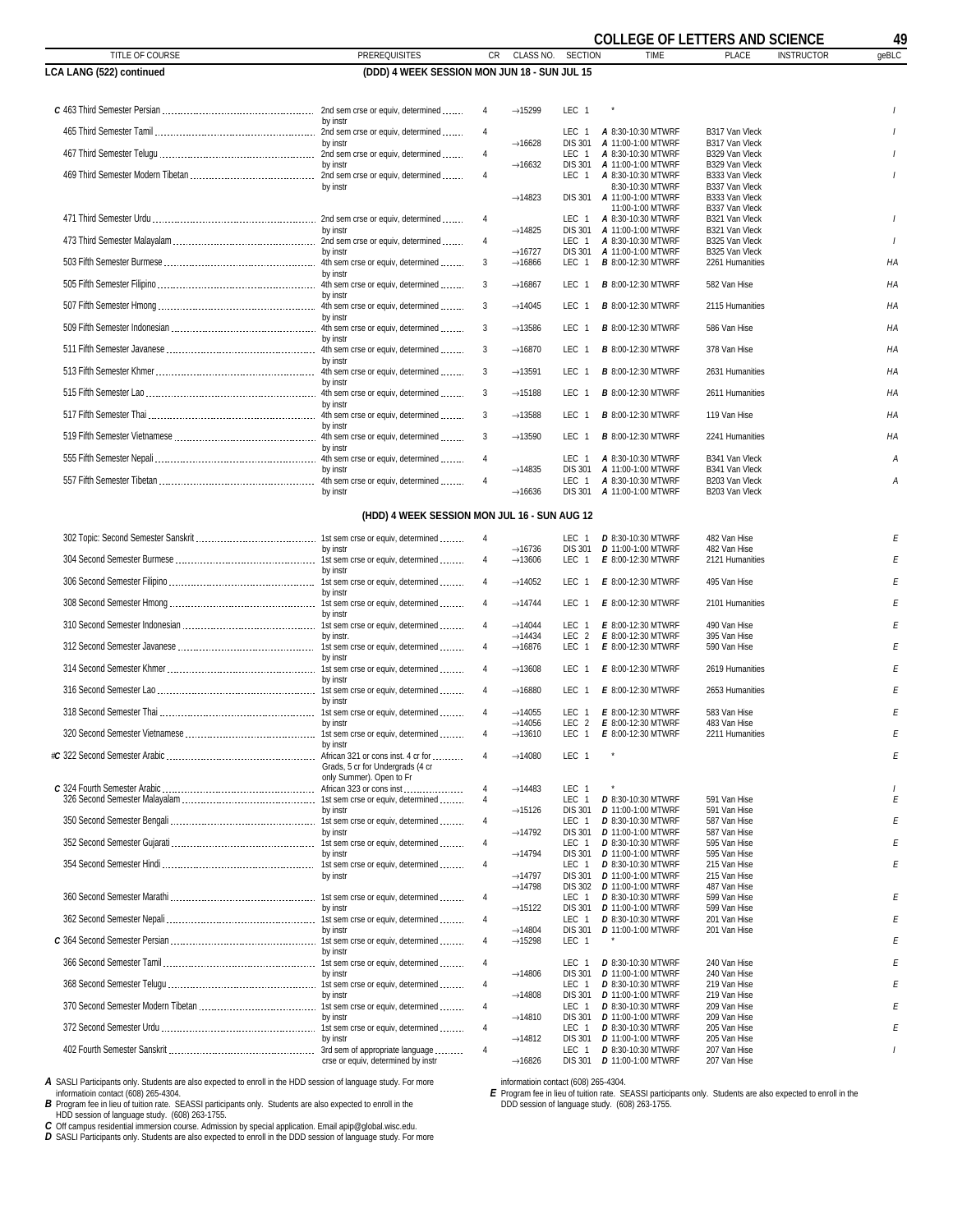<span id="page-49-0"></span>

| 50<br><b>COLLEGE OF LETTERS AND SCIENCE</b> |                                              |                         |                                            |                                           |                                                 |                                  |                   |                |
|---------------------------------------------|----------------------------------------------|-------------------------|--------------------------------------------|-------------------------------------------|-------------------------------------------------|----------------------------------|-------------------|----------------|
| TITLE OF COURSE                             | <b>PREREQUISITES</b>                         | CR                      | CLASS NO.                                  | <b>SECTION</b>                            | <b>TIME</b>                                     | <b>PLACE</b>                     | <b>INSTRUCTOR</b> | geBLC          |
| LCA LANG (522) continued                    | (HDD) 4 WEEK SESSION MON JUL 16 - SUN AUG 12 |                         |                                            |                                           |                                                 |                                  |                   |                |
|                                             |                                              | $\overline{4}$          | $\rightarrow$ 13592                        | LEC <sub>1</sub>                          | E 8:00-12:30 MTWRF                              | 2111 Humanities                  |                   |                |
|                                             | by instr                                     | $\overline{4}$          | $\rightarrow$ 13602                        | LEC <sub>1</sub>                          | E 8:00-12:30 MTWRF                              | 491 Van Hise                     |                   |                |
|                                             | by instr                                     | $\overline{4}$          | $\rightarrow$ 13593                        | LEC <sub>1</sub>                          | E 8:00-12:30 MTWRF                              | 2125 Humanities                  |                   |                |
|                                             | by instr                                     | $\overline{4}$          | $\rightarrow$ 14035<br>$\rightarrow$ 13597 | LEC <sub>1</sub>                          | LEC 2 E 8:00-12:30 MTWRF<br>E 8:00-12:30 MTWRF  | 2131 Humanities<br>574 Van Hise  |                   |                |
|                                             | by instr                                     | 4                       | $\rightarrow$ 16877                        | LEC <sub>1</sub>                          | E 8:00-12:30 MTWRF                              | 374 Van Hise                     |                   |                |
|                                             | by instr                                     | $\overline{4}$          | $\rightarrow$ 13594                        | LEC <sub>1</sub>                          | E 8:00-12:30 MTWRF                              | 2625 Humanities                  |                   |                |
|                                             | by instr                                     |                         | $\rightarrow$ 14036                        | LEC <sub>2</sub>                          | E 8:00-12:30 MTWRF                              | 2251 Humanities                  |                   |                |
|                                             | by instr                                     | $\overline{4}$          | $\rightarrow$ 14435                        | LEC 1                                     | E 8:00-12:30 MTWRF                              | 2637 Humanities                  |                   |                |
|                                             | by instr                                     | $\overline{4}$          | $\rightarrow$ 13596                        | LEC 1                                     | E 8:00-12:30 MTWRF                              | 578 Van Hise                     |                   |                |
|                                             |                                              | $\overline{4}$          | $\rightarrow$ 13595                        | LEC <sub>1</sub>                          | E 8:00-12:30 MTWRF                              | 2221 Humanities                  |                   |                |
|                                             | by instr                                     | 3                       | $\rightarrow$ 14436<br>$\rightarrow$ 14714 | LEC <sub>2</sub><br>LEC<br>$\overline{1}$ | E 8:00-12:30 MTWRF                              | 2231 Humanities                  |                   | L A            |
|                                             |                                              | $\overline{\mathbf{4}}$ |                                            | LEC 1                                     | D 8:30-10:30 MTWRF                              | B305 Van Vleck                   |                   |                |
|                                             | crse or equiv, determined by instr           |                         | $\rightarrow$ 16622                        | <b>DIS 301</b>                            | <b>D</b> 11:00 MTWRF                            | B305 Van Vleck                   |                   |                |
|                                             |                                              | $\overline{4}$          |                                            | LEC <sub>1</sub>                          | <b>D</b> 8:30-10:30 MTWRF                       | B309 Van Vleck                   |                   |                |
|                                             | crse or equiv, determined by instr           |                         | $\rightarrow$ 16626                        | <b>DIS 301</b>                            | D 11:00-1:00 MTWRF                              | B309 Van Vleck                   |                   |                |
|                                             | by instr                                     | 4                       |                                            | LEC 1                                     | D 8:30-10:30 MTWRF                              | 486 Van Hise                     |                   |                |
|                                             |                                              | 4                       | $\rightarrow$ 14820                        | <b>DIS 301</b><br>LEC 1                   | D 11:00-1:00 MTWRF<br>D 8:30-10:30 MTWRF        | 486 Van Hise<br>B313 Van Vleck   |                   |                |
|                                             | by instr                                     |                         | $\rightarrow$ 15135                        | <b>DIS 301</b>                            | <b>D</b> 11:00-1:00 MTWRF                       | B313 Van Vleck                   |                   |                |
|                                             |                                              | $\overline{4}$          |                                            | LEC <sub>1</sub>                          | <b>D</b> 8:30-10:30 MTWRF                       | 575 Van Hise                     |                   |                |
|                                             | by instr                                     |                         | $\rightarrow$ 14822                        | <b>DIS 301</b>                            | <b>D</b> 11:00-1:00 MTWRF                       | 575 Van Hise                     |                   |                |
|                                             |                                              | $\overline{4}$          | $\rightarrow$ 15300                        | LEC <sub>1</sub>                          |                                                 |                                  |                   |                |
|                                             | by instr                                     | $\overline{4}$          |                                            | LEC <sub>1</sub>                          | D 8:30-10:30 MTWRF                              | B317 Van Vleck                   |                   |                |
|                                             | by instr                                     |                         | $\rightarrow$ 16630                        | <b>DIS 301</b>                            | D 11:00-1:00 MTWRF                              | B317 Van Vleck                   |                   |                |
|                                             |                                              | 4                       |                                            | LEC 1                                     | D 8:30-10:30 MTWRF                              | B329 Van Vleck                   |                   |                |
|                                             | by instr                                     |                         | $\rightarrow$ 16634                        | <b>DIS 301</b>                            | D 11:00-1:00 MTWRF                              | B329 Van Vleck                   |                   |                |
|                                             |                                              | $\overline{4}$          |                                            | LEC <sub>1</sub>                          | D 8:30-10:30 MTWRF                              | B333 Van Vleck                   |                   |                |
|                                             | by instr                                     |                         |                                            |                                           | 8:30-10:30 MTWRF                                | B337 Van Vleck                   |                   |                |
|                                             |                                              |                         | $\rightarrow$ 14824                        | <b>DIS 301</b>                            | D 11:00-1:00 MTWRF                              | B333 Van Vleck                   |                   |                |
|                                             |                                              | $\overline{4}$          |                                            | LEC <sub>1</sub>                          | 11:00-1:00 MTWRF<br>D 8:30-10:30 MTWRF          | B337 Van Vleck<br>B321 Van Vleck |                   |                |
|                                             | by instr                                     |                         | $\rightarrow$ 14826                        | <b>DIS 301</b>                            | D 11:00-1:00 MTWRF                              | B321 Van Vleck                   |                   |                |
|                                             |                                              | 4                       |                                            | LEC <sub>1</sub>                          | D 8:30-10:30 MTWRF                              | B325 Van Vleck                   |                   |                |
|                                             | by instr                                     |                         | $\rightarrow$ 16729                        | <b>DIS 301</b>                            | <b>D</b> 11:00-1:00 MTWRF                       | B325 Van Vleck                   |                   |                |
|                                             |                                              | 3                       | $\rightarrow$ 16874                        | LEC <sub>1</sub>                          | E 8:00-12:30 MTWRF                              | 2261 Humanities                  |                   | HA             |
|                                             | by instr                                     | 3                       | $\rightarrow$ 16875                        | LEC <sub>1</sub>                          | E 8:00-12:30 MTWRF                              | 582 Van Hise                     |                   | HA             |
|                                             | by instr                                     | 3                       | $\rightarrow$ 14046                        | LEC <sub>1</sub>                          | E 8:00-12:30 MTWRF                              | 2115 Humanities                  |                   | HA             |
|                                             | by instr                                     | 3                       | $\rightarrow$ 13598                        | LEC <sub>1</sub>                          | E 8:00-12:30 MTWRF                              | 586 Van Hise                     |                   | HA             |
|                                             | by instr                                     | 3                       | $\rightarrow$ 16879                        | LEC <sub>1</sub>                          | E 8:00-12:30 MTWRF                              | 378 Van Hise                     |                   | HA             |
|                                             | by instr                                     | 3                       | $\rightarrow$ 13601                        | LEC 1                                     | E 8:00-12:30 MTWRF                              | 2631 Humanities                  |                   | HA             |
|                                             | by instr                                     |                         |                                            |                                           |                                                 |                                  |                   |                |
|                                             | by instr                                     | 3                       | $\rightarrow$ 15189                        | LEC <sub>1</sub>                          | E 8:00-12:30 MTWRF                              | 2611 Humanities                  |                   | HA             |
|                                             | by instr                                     | 3                       | $\rightarrow$ 13599                        | LEC 1                                     | E 8:00-12:30 MTWRF                              | 119 Van Hise                     |                   | HA             |
|                                             | by instr                                     | 3                       | $\rightarrow$ 13600                        | LEC 1                                     | E 8:00-12:30 MTWRF                              | 2241 Humanities                  |                   | HA             |
|                                             |                                              | $\overline{4}$          |                                            | LEC <sub>1</sub>                          | D 8:30-10:30 MTWRF                              | B341 Van Vleck                   |                   | $\overline{A}$ |
|                                             | by instr                                     |                         | $\rightarrow$ 15129                        | <b>DIS 301</b>                            | <b>D</b> 11:00-1:00 MTWRF                       | B341 Van Vleck                   |                   |                |
|                                             | by instr                                     | $\overline{4}$          | $\rightarrow$ 16638                        | LEC <sub>1</sub><br><b>DIS 301</b>        | D 8:30-10:30 MTWRF<br><b>D</b> 11:00-1:00 MTWRF | B203 Van Vleck<br>B203 Van Vleck |                   | A              |

C Off campus residential immersion course. Admission by special application. Email apip@global.wisc.edu.<br>D SASLI Participants only. Students are also expected to enroll in the DDD session of language study. For more<br>inform

# **LATIN (CLASSICS)**

### **LATIN (524) Laura McClure, Chair, 902 Van Hise, (608) 263-8269**

DDD session of language study. (608) 263-1755.

| (DDD) 4 WEEK SESSION MON JUN 18 - SUN JUL 15 |  |
|----------------------------------------------|--|
|----------------------------------------------|--|

|  |                                              |              | $\rightarrow$ 13068 | LEC 1        | 8:30-11:30 MTR | 399 Van Hise | McKeown, J |  |
|--|----------------------------------------------|--------------|---------------------|--------------|----------------|--------------|------------|--|
|  | (DHH) 8 WEEK SESSION MON JUN 18 - SUN AUG 12 |              |                     |              |                |              |            |  |
|  | basis; requires cons inst                    | $-1-3$       |                     | ¶ IND        |                |              |            |  |
|  |                                              | $1-9$        |                     | <b>T</b> IND |                |              |            |  |
|  | (HDD) 4 WEEK SESSION MON JUL 16 - SUN AUG 12 |              |                     |              |                |              |            |  |
|  |                                              | $\mathbf{3}$ | $\rightarrow$ 13069 | LEC 1        | 8:30-11:30 MTR | 367 Van Hise | McKeown, J |  |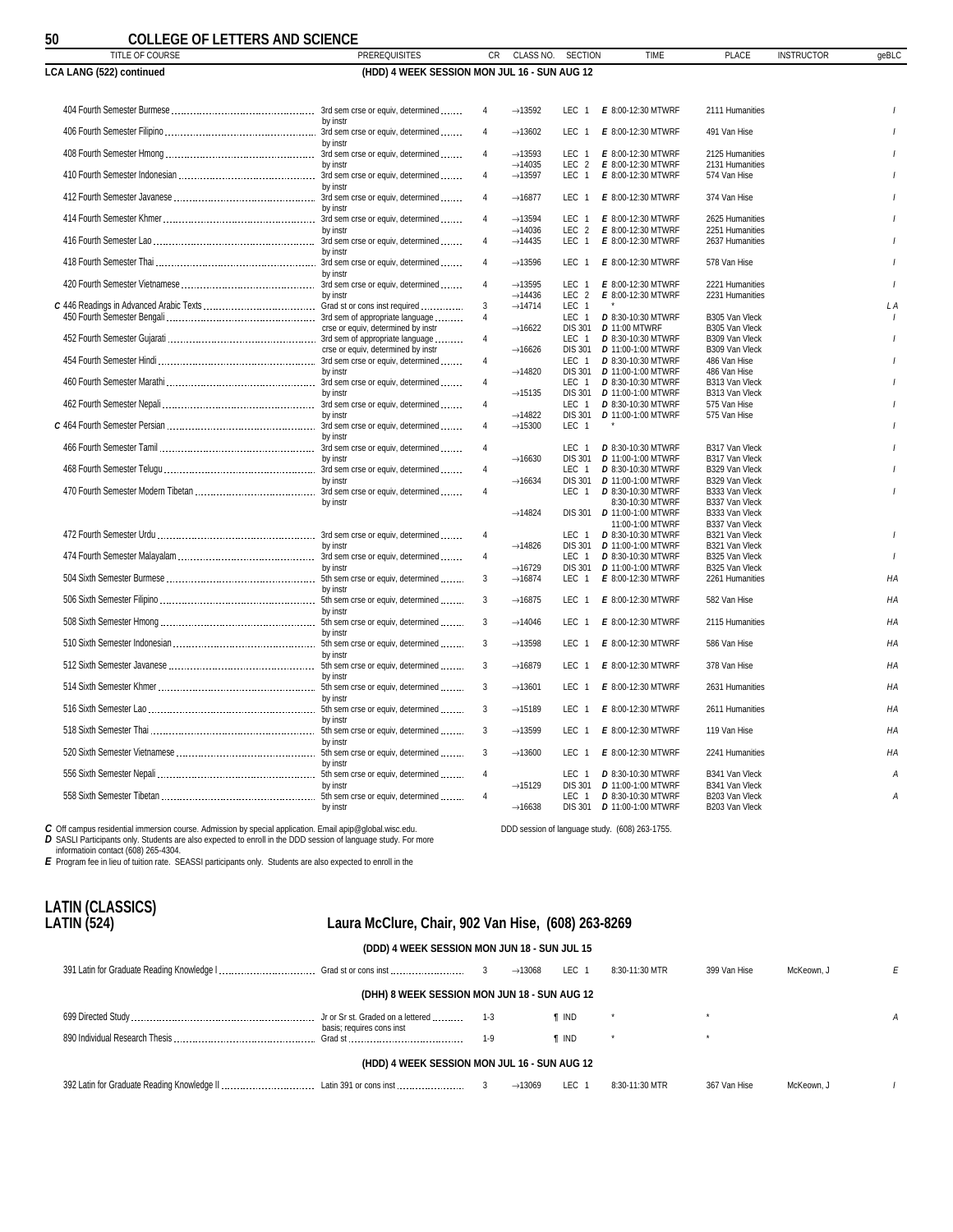<span id="page-50-0"></span>

|                                                                                                                                                                                                                                                                                                                               |                                                                                         |                         |                                                                   |                             | <b>COLLEGE OF LETTERS AND SCIENCE</b>                                                             |                 |                          | 51    |
|-------------------------------------------------------------------------------------------------------------------------------------------------------------------------------------------------------------------------------------------------------------------------------------------------------------------------------|-----------------------------------------------------------------------------------------|-------------------------|-------------------------------------------------------------------|-----------------------------|---------------------------------------------------------------------------------------------------|-----------------|--------------------------|-------|
| TITLE OF COURSE                                                                                                                                                                                                                                                                                                               | <b>PREREQUISITES</b>                                                                    | CR                      | CLASS NO.                                                         | <b>SECTION</b>              | <b>TIME</b>                                                                                       | <b>PLACE</b>    | <b>INSTRUCTOR</b>        | geBLC |
|                                                                                                                                                                                                                                                                                                                               |                                                                                         |                         |                                                                   |                             |                                                                                                   |                 |                          |       |
| <b>LEGAL STUDIES</b><br><b>LEGAL ST (535)</b>                                                                                                                                                                                                                                                                                 | Donald A. Downs, Director, 8137 Social Science, (608)262-2083                           |                         |                                                                   |                             |                                                                                                   |                 |                          |       |
| ELIGIBILITY controls for all courses (except 131 and 217) giving preference to students with DECLARED mjrs in Legal St will be in effect through Jr enrollment.                                                                                                                                                               |                                                                                         |                         |                                                                   |                             |                                                                                                   |                 |                          |       |
|                                                                                                                                                                                                                                                                                                                               | (ACC) 3 WEEK SESSION TUE MAY 29 - SUN JUN 17                                            |                         |                                                                   |                             |                                                                                                   |                 |                          |       |
|                                                                                                                                                                                                                                                                                                                               | inst may be required                                                                    | 3                       | $\rightarrow$ 15391                                               | SEM 9                       |                                                                                                   |                 |                          | Α     |
|                                                                                                                                                                                                                                                                                                                               | (DEE) 5 WEEK SESSION MON JUN 18 - SUN JUL 22                                            |                         |                                                                   |                             |                                                                                                   |                 |                          |       |
|                                                                                                                                                                                                                                                                                                                               | inst may be required                                                                    | 3                       | $\rightarrow$ 15392                                               | SEM <sub>7</sub>            |                                                                                                   |                 |                          | A     |
|                                                                                                                                                                                                                                                                                                                               | (DHH) 8 WEEK SESSION MON JUN 18 - SUN AUG 12                                            |                         |                                                                   |                             |                                                                                                   |                 |                          |       |
|                                                                                                                                                                                                                                                                                                                               |                                                                                         |                         |                                                                   | <b>T</b> IND                |                                                                                                   |                 |                          | Α     |
|                                                                                                                                                                                                                                                                                                                               | inst                                                                                    |                         | $\rightarrow$ 13826                                               | FLD 1                       |                                                                                                   |                 |                          | А     |
|                                                                                                                                                                                                                                                                                                                               | Soc Work 453: or cons inst                                                              |                         |                                                                   |                             |                                                                                                   |                 |                          |       |
|                                                                                                                                                                                                                                                                                                                               | (EHH) 8 WEEK SESSION MON JUN 25 - SUN AUG 19                                            |                         |                                                                   |                             |                                                                                                   |                 |                          |       |
|                                                                                                                                                                                                                                                                                                                               |                                                                                         | $1 - 4$                 |                                                                   | <b>T</b> IND                |                                                                                                   |                 |                          | Α     |
|                                                                                                                                                                                                                                                                                                                               | (HDD) 4 WEEK SESSION MON JUL 16 - SUN AUG 12                                            |                         |                                                                   |                             |                                                                                                   |                 |                          |       |
|                                                                                                                                                                                                                                                                                                                               | Fr reg period. Stdts may receive<br>cr for only one of the following:<br>Soc 131 or 431 | $\overline{\mathbf{3}}$ | $\rightarrow$ 16904                                               | LEC 1                       | 1:10-3:40 MTWR                                                                                    | 1131 Humanities | Shoemaker, K             | SE    |
| A Topic and Title TBA. Restr to DECLARED Legal St mirs with Snr standing. Enrollment by Legal St Prog                                                                                                                                                                                                                         |                                                                                         |                         |                                                                   |                             |                                                                                                   |                 |                          |       |
| consent only. Call 262-2083.                                                                                                                                                                                                                                                                                                  |                                                                                         |                         |                                                                   |                             |                                                                                                   |                 |                          |       |
| <b>LIBRARY AND INFORMATION STUDIES</b><br>LI S(544)<br>SLIS students are required to meet with their faculty advisor prior to enrollment. Graduate students from other departments, University Special Students, and Undergraduates with Junior or Senior standing (GPA of 3.0) conta<br>Admissions Advisor at (608)263-2909. | Louise Robbins, Director, 4217 White, (608)263-2900                                     |                         |                                                                   |                             |                                                                                                   |                 |                          |       |
|                                                                                                                                                                                                                                                                                                                               | (AAA) 1 WEEK SESSION TUE MAY 29 - SUN JUN 03                                            |                         |                                                                   |                             |                                                                                                   |                 |                          |       |
|                                                                                                                                                                                                                                                                                                                               | a max of 6 cr applicable to<br>Masters degree                                           |                         | $\rightarrow$ 16608                                               | LEC 1                       | 9:00-12:00 TWR<br>1:00-3:00 TWR                                                                   |                 |                          |       |
|                                                                                                                                                                                                                                                                                                                               | (BAA) 1 WEEK SESSION MON JUN 04 - SUN JUN 10                                            |                         |                                                                   |                             |                                                                                                   |                 |                          |       |
|                                                                                                                                                                                                                                                                                                                               |                                                                                         |                         | $\rightarrow$ 16610                                               | LEC 1                       | 1:00-4:30 MTWR                                                                                    | 4191F White     | Pearlmutter, J           |       |
|                                                                                                                                                                                                                                                                                                                               | cons inst; may be repeated, max of<br>6 cr applicable to Masters degree                 |                         |                                                                   |                             |                                                                                                   |                 |                          |       |
|                                                                                                                                                                                                                                                                                                                               | (BBB) 2 WEEK SESSION MON JUN 04 - SUN JUN 17                                            |                         |                                                                   |                             |                                                                                                   |                 |                          |       |
|                                                                                                                                                                                                                                                                                                                               | cons inst; may be repeated, max of<br>6 cr applicable to Masters degree                 | 2                       | $\rightarrow$ 16611                                               | LEC <sub>2</sub>            | 9:00-12:00 MTWRF                                                                                  | 4191F White     |                          |       |
|                                                                                                                                                                                                                                                                                                                               | (DDD) 4 WEEK SESSION MON JUN 18 - SUN JUL 15                                            |                         |                                                                   |                             |                                                                                                   |                 |                          |       |
|                                                                                                                                                                                                                                                                                                                               |                                                                                         |                         |                                                                   |                             |                                                                                                   |                 |                          |       |
|                                                                                                                                                                                                                                                                                                                               | cons inst                                                                               | 3                       | $\rightarrow$ 17096                                               | LEC 1                       | 9:00-12:00 MTWR                                                                                   | 4191F White     | Robbins, L               | DC    |
|                                                                                                                                                                                                                                                                                                                               | (DHH) 8 WEEK SESSION MON JUN 18 - SUN AUG 12                                            |                         |                                                                   |                             |                                                                                                   |                 |                          |       |
| 620 Field Project in Library and Information Agencies  LIS 551, 552, 553, & 554;                                                                                                                                                                                                                                              |                                                                                         | $2 - 8$                 | $\rightarrow$ 15177                                               | LEC 1                       | A *                                                                                               | 4246 White      | Kaplan, A                |       |
|                                                                                                                                                                                                                                                                                                                               | electives appropriate to the<br>proposed project; & cons inst                           |                         | $\rightarrow$ 16606                                               | LEC 2                       | $B^*$                                                                                             |                 | Pearlmutter, J           |       |
|                                                                                                                                                                                                                                                                                                                               | cons inst                                                                               | 3                       | $\rightarrow$ 15180<br>$\rightarrow$ 15181                        | LEC 1<br>LEC 2              | c,<br>D *                                                                                         |                 | Shapiro, D<br>Shapiro, D |       |
|                                                                                                                                                                                                                                                                                                                               |                                                                                         | 3                       | $\rightarrow$ 16607<br>$\rightarrow$ 15182                        | LEC 3<br>LEC 1              | E*<br>c*                                                                                          |                 | Shapiro, D               |       |
|                                                                                                                                                                                                                                                                                                                               |                                                                                         |                         | $\rightarrow$ 15183<br>$\rightarrow$ 15258                        | LEC 2<br>LEC 3              | D *<br>E                                                                                          |                 |                          |       |
|                                                                                                                                                                                                                                                                                                                               |                                                                                         | 3                       | $\rightarrow$ 16612<br>$\rightarrow$ 16613                        | LEC 1<br>LEC 2              | F<br>G                                                                                            |                 |                          |       |
|                                                                                                                                                                                                                                                                                                                               |                                                                                         | $1 - 9$                 | $\rightarrow$ 16614                                               | LEC $3$ $1$<br><b>T</b> IND |                                                                                                   |                 |                          |       |
|                                                                                                                                                                                                                                                                                                                               |                                                                                         | $1 - 4$                 |                                                                   | <b>T</b> IND                |                                                                                                   |                 |                          |       |
| A On Campus only.<br><b>B</b> PALS students only.<br>C Distance learning.<br>D Distance learning PALS students only                                                                                                                                                                                                           |                                                                                         |                         | $F$ Internet Instruction.<br>G Internet Inst. PALS students only. |                             | <b>E</b> Distance learning. Univ. Special Students<br>Internet Inst. Liniy, Special Students only |                 |                          |       |

**D** Distance learning. PALS students only

*I* Internet Inst. Univ. Special Students only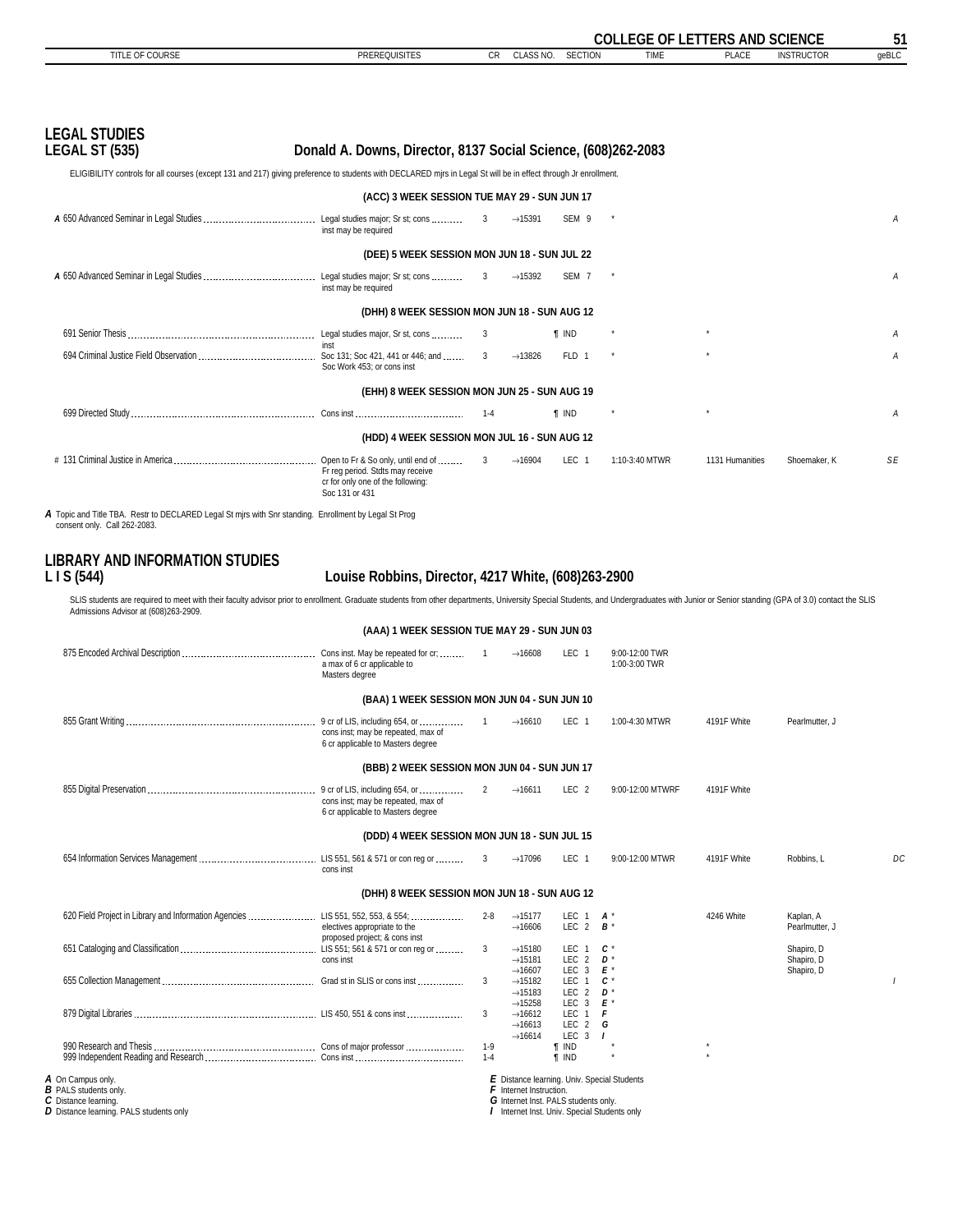<span id="page-51-0"></span>

| 52<br><b>COLLEGE OF LETTERS AND SCIENCE</b>                                                                                                                                                                                    |                                                                                                                                                                         |                |                                            |                                    |                                      |                                  |                   |              |
|--------------------------------------------------------------------------------------------------------------------------------------------------------------------------------------------------------------------------------|-------------------------------------------------------------------------------------------------------------------------------------------------------------------------|----------------|--------------------------------------------|------------------------------------|--------------------------------------|----------------------------------|-------------------|--------------|
| <b>TITLE OF COURSE</b>                                                                                                                                                                                                         | <b>PREREQUISITES</b>                                                                                                                                                    | CR             | CLASS NO.                                  | <b>SECTION</b>                     | <b>TIME</b>                          | <b>PLACE</b>                     | <b>INSTRUCTOR</b> | geBLC        |
| LIS (544) continued                                                                                                                                                                                                            |                                                                                                                                                                         |                |                                            |                                    |                                      |                                  |                   |              |
|                                                                                                                                                                                                                                |                                                                                                                                                                         |                |                                            |                                    |                                      |                                  |                   |              |
|                                                                                                                                                                                                                                | (HDD) 4 WEEK SESSION MON JUL 16 - SUN AUG 12                                                                                                                            |                |                                            |                                    |                                      |                                  |                   |              |
|                                                                                                                                                                                                                                |                                                                                                                                                                         |                |                                            |                                    |                                      |                                  |                   | SDC          |
|                                                                                                                                                                                                                                | <b>SLIS</b>                                                                                                                                                             | 3              | $\rightarrow$ 17084                        | LEC 1                              | 9:00-12:00 MTWRF                     |                                  | Lundin, A         |              |
|                                                                                                                                                                                                                                |                                                                                                                                                                         | $1 - 4$        |                                            | <b>T</b> IND                       |                                      |                                  |                   |              |
| <b>LINGUISTICS</b>                                                                                                                                                                                                             |                                                                                                                                                                         |                |                                            |                                    |                                      |                                  |                   |              |
| <b>LINGUIS (550)</b>                                                                                                                                                                                                           | Murvet Enc, Chair, 1168 Van Hise Hall (608) 262-2292                                                                                                                    |                |                                            |                                    |                                      |                                  |                   |              |
| Honors cr avail in all undergrad crses with con reg in Linguis 481 or 583 for Fall; Linguis 482 or 584 for Spring. All senior honors stdts in Linguis must enroll for senior thesis; all other honors candidates must enroll f |                                                                                                                                                                         |                |                                            |                                    |                                      |                                  |                   |              |
|                                                                                                                                                                                                                                |                                                                                                                                                                         |                |                                            |                                    |                                      |                                  |                   |              |
|                                                                                                                                                                                                                                | (DHH) 8 WEEK SESSION MON JUN 18 - SUN AUG 12                                                                                                                            |                |                                            |                                    |                                      |                                  |                   |              |
|                                                                                                                                                                                                                                |                                                                                                                                                                         | 1-6            |                                            | <b>T</b> IND                       |                                      |                                  |                   | А            |
|                                                                                                                                                                                                                                | st & cons inst                                                                                                                                                          | $1-9$          |                                            | <b>T</b> IND                       |                                      |                                  |                   |              |
|                                                                                                                                                                                                                                |                                                                                                                                                                         | $1-9$          |                                            | $\P$ IND                           |                                      |                                  |                   |              |
| LITERATURE IN TRANSLATION<br>LITTRANS (551)                                                                                                                                                                                    |                                                                                                                                                                         | $\star$        |                                            |                                    |                                      |                                  |                   |              |
| *Offerings in this department are contributed by several departments within the College of Letters & Science. For more information on specific courses, see individual course footnotes. Note: as a rule, literature in transl |                                                                                                                                                                         |                |                                            |                                    |                                      |                                  |                   |              |
| fulfill the requirements for a major in those departments.                                                                                                                                                                     |                                                                                                                                                                         |                |                                            |                                    |                                      |                                  |                   |              |
|                                                                                                                                                                                                                                | (HDD) 4 WEEK SESSION MON JUL 16 - SUN AUG 12                                                                                                                            |                |                                            |                                    |                                      |                                  |                   |              |
| # 275 In Translation: The Tales of Hans Christian Andersen  Open to Fr. 4th or for Com-B stdts  % 3-4                                                                                                                          |                                                                                                                                                                         |                | $\rightarrow$ 17126                        | LEC 1 A                            |                                      |                                  |                   | LE           |
|                                                                                                                                                                                                                                | only                                                                                                                                                                    |                |                                            |                                    |                                      |                                  |                   |              |
| A Distance learning.                                                                                                                                                                                                           |                                                                                                                                                                         |                |                                            |                                    |                                      |                                  |                   |              |
| <b>MATHEMATICS</b><br><b>MATH (600)</b>                                                                                                                                                                                        |                                                                                                                                                                         |                |                                            |                                    |                                      |                                  |                   |              |
|                                                                                                                                                                                                                                | (ACC) 3 WEEK SESSION TUE MAY 29 - SUN JUN 17                                                                                                                            |                |                                            |                                    |                                      |                                  |                   |              |
|                                                                                                                                                                                                                                |                                                                                                                                                                         | 2              |                                            | $\rightarrow$ 13071 <b>A</b> LEC 1 | 8:30-9:35 MTWRF                      | B231 Van Vleck                   | Gomez, C          | Ε            |
|                                                                                                                                                                                                                                | placement scores, or completion of<br>Math 112. Stdts may not receive cr<br>for both Math 113 & 114. Open to<br>Fr                                                      |                |                                            |                                    | 11:30 MTWRF                          | B231 Van Vleck                   | Gomez, C          |              |
|                                                                                                                                                                                                                                | (DHH) 8 WEEK SESSION MON JUN 18 - SUN AUG 12                                                                                                                            |                |                                            |                                    |                                      |                                  |                   |              |
|                                                                                                                                                                                                                                |                                                                                                                                                                         |                |                                            |                                    |                                      |                                  |                   |              |
|                                                                                                                                                                                                                                | Intmed math comp (usually 3 units<br>of HS math) & suitable placement<br>scores, or Math 100 or 101. Open<br>to Fr. Stdts may not receive cr<br>for both Math 112 & 114 | 3              | $\rightarrow$ 13070<br>$\rightarrow$ 14157 | LEC 1<br>LEC <sub>2</sub>          | 10:20-11:35 MTWR<br>10:20-11:35 MTWR | B131 Van Vleck<br>B211 Van Vleck |                   | qE           |
| # 113 Trigonometry                                                                                                                                                                                                             | Adv Math comp-algebra & suitable                                                                                                                                        | $\mathbf{2}$   | $\rightarrow$ 13072                        | LEC 1                              | 11:45 MTWR                           | B131 Van Vleck                   |                   | Ε            |
|                                                                                                                                                                                                                                | placement scores, or completion of<br>Math 112. Stdts may not receive cr<br>for both Math 113 & 114. Open to<br>Fr.                                                     |                |                                            |                                    |                                      |                                  |                   |              |
|                                                                                                                                                                                                                                | Math 130 & 131, or cons inst. Open<br>to Fr. Does not count toward                                                                                                      | $\overline{2}$ | $\rightarrow$ 13073                        | LEC 1                              | 8:55 MTWR                            | B105 Van Vleck                   |                   | $\mathsf{r}$ |
|                                                                                                                                                                                                                                | degree in L&S. Open only to stdts                                                                                                                                       |                |                                            |                                    |                                      |                                  |                   |              |
|                                                                                                                                                                                                                                | in Educ & FRCS                                                                                                                                                          | $1 - 3$        |                                            | <b>T</b> IND                       |                                      |                                  |                   | E            |
|                                                                                                                                                                                                                                | suitable placement scores or Math                                                                                                                                       | 3              | $\rightarrow$ 13391                        | LEC 1<br><b>DIS 301</b>            | 8:55-10:10 MTWR<br>1:10 MW           | B115 Van Vleck<br>B131 Van Vleck | Ahmadi, M         | $r$ NI       |
|                                                                                                                                                                                                                                | 112 or 114. Open to Fr                                                                                                                                                  | 5              | $\rightarrow$ 13392                        | <b>DIS 302</b><br>LEC 1            | $1:10$ TR<br>8:55-10:10 MTWR         | B131 Van Vleck<br>B119 Van Vleck | Malekpour, S      | r NI         |
|                                                                                                                                                                                                                                | competency-algebra & suitable                                                                                                                                           |                | $\rightarrow$ 13076                        | <b>DIS 301</b><br><b>DIS 302</b>   | 1:10 MTWR                            | B113 Van Vleck                   |                   |              |
|                                                                                                                                                                                                                                | placement scores or Math 112 or<br>114. May not receive full cr for                                                                                                     |                | $\rightarrow$ 14756                        |                                    | 1:10 MTWR                            | B105 Van Vleck                   |                   |              |
|                                                                                                                                                                                                                                | both Math 211 & 221                                                                                                                                                     | 5              |                                            | LEC 1                              | 8:55-10:10 MTWR                      | B231 Van Vleck                   | Uhlenbrock, D     | r NI         |
|                                                                                                                                                                                                                                | scores, or Math 112 & (II) Adv math<br>comp-trig&suitable plct scores, or                                                                                               |                | $\rightarrow$ 13078<br>$\rightarrow$ 13222 | <b>DIS 301</b><br><b>DIS 302</b>   | 1:10 MTWR<br>1:10 MTWR               | B231 Van Vleck<br>B119 Van Vleck |                   |              |
|                                                                                                                                                                                                                                | Math 113; or Math 114. Open to Fr.<br>May not rec cr for both Math 211 &                                                                                                |                |                                            |                                    |                                      |                                  |                   |              |
|                                                                                                                                                                                                                                | 221                                                                                                                                                                     |                |                                            |                                    |                                      |                                  |                   |              |
|                                                                                                                                                                                                                                | full degree cr for both Math 222 &                                                                                                                                      | 5              | $\rightarrow$ 13080                        | LEC 1<br><b>DIS 301</b>            | 8:55-10:10 MTWR<br>1:10 MTWR         | B139 Van Vleck<br>B123 Van Vleck |                   | r NI         |
| 234 Calculus--Functions of Several Variables  Math 222. Stdts may not receive cr                                                                                                                                               | 213. Open to Fr                                                                                                                                                         | 3              | $\rightarrow$ 13081                        | <b>DIS 302</b><br>LEC 1            | 1:10 MTWR<br>10:20-11:35 MTWR        | B135 Van Vleck<br>B231 Van Vleck |                   | ΝI           |
|                                                                                                                                                                                                                                | for both Math 223 & Math 234                                                                                                                                            |                | $\rightarrow$ 13083<br>$\rightarrow$ 13084 | <b>DIS 301</b><br><b>DIS 302</b>   | 1:10 MW<br>$1:10$ TR                 | B115 Van Vleck<br>B115 Van Vleck |                   |              |
|                                                                                                                                                                                                                                |                                                                                                                                                                         | 3<br>$1 - 3$   | $\rightarrow$ 16961                        | LEC 1                              | 10:20-11:35 MTWR                     | 1263 Comp S&St                   |                   | ΝI           |
|                                                                                                                                                                                                                                |                                                                                                                                                                         | 3              | $\rightarrow$ 13085                        | <b>T</b> IND<br>LEC 1              | 10:20-11:35 MTWR                     | B223 Van Vleck                   | Seppalainen, T    | NA           |
|                                                                                                                                                                                                                                | may not be received for both Math                                                                                                                                       | 3              | $\rightarrow$ 13086<br>$\rightarrow$ 15504 | LEC 1<br>LEC <sub>2</sub>          | 11:45-1:00 MTWR<br>11:45-1:00 MTWR   | B231 Van Vleck<br>B211 Van Vleck |                   | NA           |
|                                                                                                                                                                                                                                | 320 & 340                                                                                                                                                               | 3              | $\rightarrow$ 13087                        | LEC 1                              | 8:55-10:10 MTWR                      | B123 Van Vleck                   | Seppalainen, T    | ΝA           |
|                                                                                                                                                                                                                                |                                                                                                                                                                         |                |                                            |                                    |                                      |                                  |                   |              |

*A* Class meets TWICE every day, Mon-Fri. *B* Enrollment priority for seniors: open to other students as space permits.

*C* Crosslisted with Stat.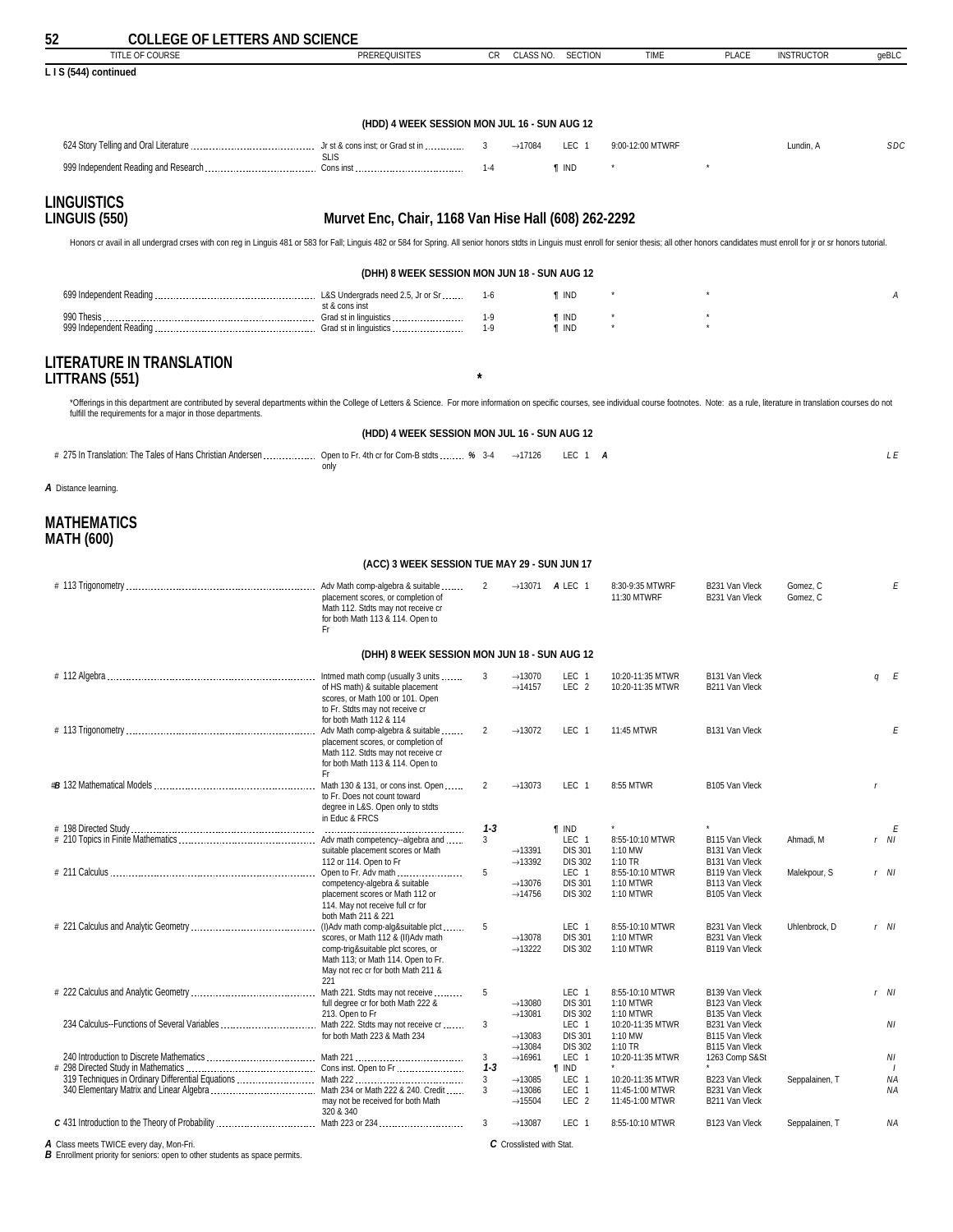<span id="page-52-0"></span>

|                                                                                                                                                                                                                                                             |                                                                    |                                  |                                            |                                      | <b>COLLEGE OF LETTERS AND SCIENCE</b> |                                    |                          | 53                       |
|-------------------------------------------------------------------------------------------------------------------------------------------------------------------------------------------------------------------------------------------------------------|--------------------------------------------------------------------|----------------------------------|--------------------------------------------|--------------------------------------|---------------------------------------|------------------------------------|--------------------------|--------------------------|
| TITLE OF COURSE                                                                                                                                                                                                                                             | <b>PREREQUISITES</b>                                               | CR                               | CLASS NO.                                  | <b>SECTION</b>                       | <b>TIME</b>                           | <b>PLACE</b>                       | <b>INSTRUCTOR</b>        | geBLC                    |
| MATH (600) continued                                                                                                                                                                                                                                        | (DHH) 8 WEEK SESSION MON JUN 18 - SUN AUG 12                       |                                  |                                            |                                      |                                       |                                    |                          |                          |
|                                                                                                                                                                                                                                                             | Math 541 are not permitted to take                                 | 3                                | $\rightarrow$ 15230                        | LEC <sub>1</sub>                     | 1:10-2:25 MTWR                        | B223 Van Vleck                     | Wilson, R                | Α                        |
|                                                                                                                                                                                                                                                             | Math 441 for credit<br>program                                     |                                  |                                            | <b>T</b> IND                         |                                       |                                    |                          | NA                       |
|                                                                                                                                                                                                                                                             |                                                                    |                                  |                                            | <b>T</b> IND<br><b>T</b> IND         |                                       |                                    |                          | ΝA<br>Α                  |
|                                                                                                                                                                                                                                                             | basis; requires cons inst                                          | 1-3                              |                                            | <b>T</b> IND                         |                                       |                                    |                          |                          |
|                                                                                                                                                                                                                                                             | (EBB) 2 WEEK SESSION MON JUN 25 - SUN JUL 08                       |                                  |                                            |                                      |                                       |                                    |                          |                          |
|                                                                                                                                                                                                                                                             |                                                                    | $1 - 2$                          | $\rightarrow$ 16694                        | SEM <sub>1</sub>                     | 1:00-4:30 MTWRF                       | B129 Van Vleck                     | Chavey, K<br>Levine, V   |                          |
| D For High School teachers interested in Advanced Placement Calculus.                                                                                                                                                                                       |                                                                    |                                  |                                            |                                      |                                       |                                    |                          |                          |
| <b>MEDIEVAL STUDIES</b><br><b>MEDIEVAL (633)</b>                                                                                                                                                                                                            | Sherry Reames, Chair, 7195C Helen C. White Hall (608) 262-7836     |                                  |                                            |                                      |                                       |                                    |                          |                          |
|                                                                                                                                                                                                                                                             | (DDD) 4 WEEK SESSION MON JUN 18 - SUN JUL 15                       |                                  |                                            |                                      |                                       |                                    |                          |                          |
|                                                                                                                                                                                                                                                             |                                                                    | 3-4                              | $\rightarrow$ 16965                        | LEC 1                                | 1:10-3:40 MTWR                        | 1221 Humanities                    | Courtenay, W             | L D                      |
| A Crosslisted with History and Religious Studies.                                                                                                                                                                                                           |                                                                    |                                  |                                            |                                      |                                       |                                    |                          |                          |
| <b>MOLECULAR BIOLOGY</b><br><b>MOL BIOL (650)</b>                                                                                                                                                                                                           | William M. Bement, Chair, Room 118, 445 Henry Mall, (608) 262-9690 |                                  |                                            |                                      |                                       |                                    |                          |                          |
|                                                                                                                                                                                                                                                             | (DHH) 8 WEEK SESSION MON JUN 18 - SUN AUG 12                       |                                  |                                            |                                      |                                       |                                    |                          |                          |
|                                                                                                                                                                                                                                                             |                                                                    |                                  |                                            | ¶ IND                                |                                       |                                    |                          | Α                        |
|                                                                                                                                                                                                                                                             |                                                                    |                                  |                                            | $\P$ IND<br>$\P$ IND                 |                                       |                                    |                          | A<br>Α                   |
|                                                                                                                                                                                                                                                             | a lettered basis                                                   | $\mathbf{3}$                     |                                            | <b>T</b> IND<br><b>T</b> IND         |                                       |                                    |                          | A<br>А                   |
| <b>MUSIC</b><br><b>MUSIC (660)</b><br>Courses with no day/time listing will be arranged via the instructor. See instructor for details. For courses requiring audition, contact instructor unless footnotes direct you to Band or Choral/Orchestra Offices. | John Wm. Schaffer, Director, 3561 Humanities, (608)263-1900        |                                  |                                            |                                      |                                       |                                    |                          |                          |
|                                                                                                                                                                                                                                                             | (ACC) 3 WEEK SESSION TUE MAY 29 - SUN JUN 17                       |                                  |                                            |                                      |                                       |                                    |                          |                          |
|                                                                                                                                                                                                                                                             |                                                                    | $\overline{2}$<br>$\overline{2}$ | $\rightarrow$ 15279<br>$\rightarrow$ 13088 | LEC 1<br>LEC 1                       | 9:55-12:00 MTWR<br>8:00-11:00 MTWR    | 2441 Humanities<br>2340 Humanities | Sutton, R<br>Leckrone, M | HEC<br>HI C              |
|                                                                                                                                                                                                                                                             | (ADD) 4 WEEK SESSION TUE MAY 29 - SUN JUN 24                       |                                  |                                            |                                      |                                       |                                    |                          |                          |
| the Americas                                                                                                                                                                                                                                                |                                                                    | 3                                | $\rightarrow$ 17000                        | LEC 1                                | 9:00-11:50 MTWR                       | 138 Lathrop                        |                          | e HI                     |
|                                                                                                                                                                                                                                                             | (CBB) 2 WEEK SESSION MON JUN 11 - SUN JUN 24                       |                                  |                                            |                                      |                                       |                                    |                          |                          |
|                                                                                                                                                                                                                                                             |                                                                    | $1 - 2$                          | $\rightarrow$ 16598                        | LAB <sub>1</sub>                     | 8:30-5:30 pm RFS                      | 2330 Humanities                    | Johnson, J               | HI C                     |
|                                                                                                                                                                                                                                                             | (DBB) 2 WEEK SESSION MON JUN 18 - SUN JUL 01                       |                                  |                                            |                                      |                                       |                                    |                          |                          |
|                                                                                                                                                                                                                                                             |                                                                    | $1 - 2$                          | $\rightarrow$ 16599                        | LAB <sub>1</sub>                     | 8:30-5:30 pm MTWR                     |                                    | Taylor, B                | HI C                     |
|                                                                                                                                                                                                                                                             | (DDD) 4 WEEK SESSION MON JUN 18 - SUN JUL 15                       |                                  |                                            |                                      |                                       |                                    |                          |                          |
|                                                                                                                                                                                                                                                             |                                                                    | $\overline{1}$                   | $\rightarrow$ 16591                        | LAB <sub>1</sub>                     | 7:00-9:00 pm TR                       | 1341 Humanities                    |                          | 1 <sup>C</sup>           |
|                                                                                                                                                                                                                                                             | inst                                                               | $\overline{1}$<br>3              | $\rightarrow$ 15253<br>$\rightarrow$ 16592 | LEC 1<br>LEC 1                       | 7:00-8:30 pm MR<br>9:30-12:00 MTWR    | 150 Mus Hall<br>2411 Humanities    | Fink, M<br>Swack, J      | <b>HEC</b><br><b>HAC</b> |
|                                                                                                                                                                                                                                                             | (DHH) 8 WEEK SESSION MON JUN 18 - SUN AUG 12                       |                                  |                                            |                                      |                                       |                                    |                          |                          |
|                                                                                                                                                                                                                                                             |                                                                    | $\overline{1}$                   | $\rightarrow$ 16594                        | LAB <sub>1</sub>                     | 7:00-8:30 pm MW                       | 1635 Humanities                    |                          | HI C                     |
| Non-Western Music Perf: Javanese Gamelan                                                                                                                                                                                                                    |                                                                    | $1-3$                            | $\rightarrow$ 16595<br>$\rightarrow$ 16600 | LAB <sub>2</sub><br>LAB <sub>1</sub> | 7:00-8:30 pm MW                       | 1635 Humanities                    | Bowles, C                | HI C                     |
| F<br>Topic:Creating New Music in Florence                                                                                                                                                                                                                   |                                                                    | $1-3$                            | $\rightarrow$ 16602                        | LAB <sub>2</sub><br>$\P$ IND         |                                       |                                    | Dembski, S               | AC                       |
|                                                                                                                                                                                                                                                             |                                                                    | 1-3<br>$1 - 4$                   |                                            | <b>f</b> IND<br>$\P$ IND             |                                       |                                    |                          |                          |
|                                                                                                                                                                                                                                                             |                                                                    | $1 - 3$                          |                                            | <b>T</b> IND                         |                                       |                                    |                          |                          |

A Crosslisted with Folklore 103<br>B Students must attend Piano Teachers' Workshop, June 14-16. Additional fees required. Contact Prof. Bowles<br>(608)265-5629<br>C Students must attend Choral Conductors' Art Workshop, June 18-21.

*D* Concert date Thursday, July 12, 7 pm<br>E Students must travel June 19-July 3. Additional fees required. Contact Prof. Bowles (608)265-5629<br>F Students must attend workshop in Italy. Additional fees required. Contact P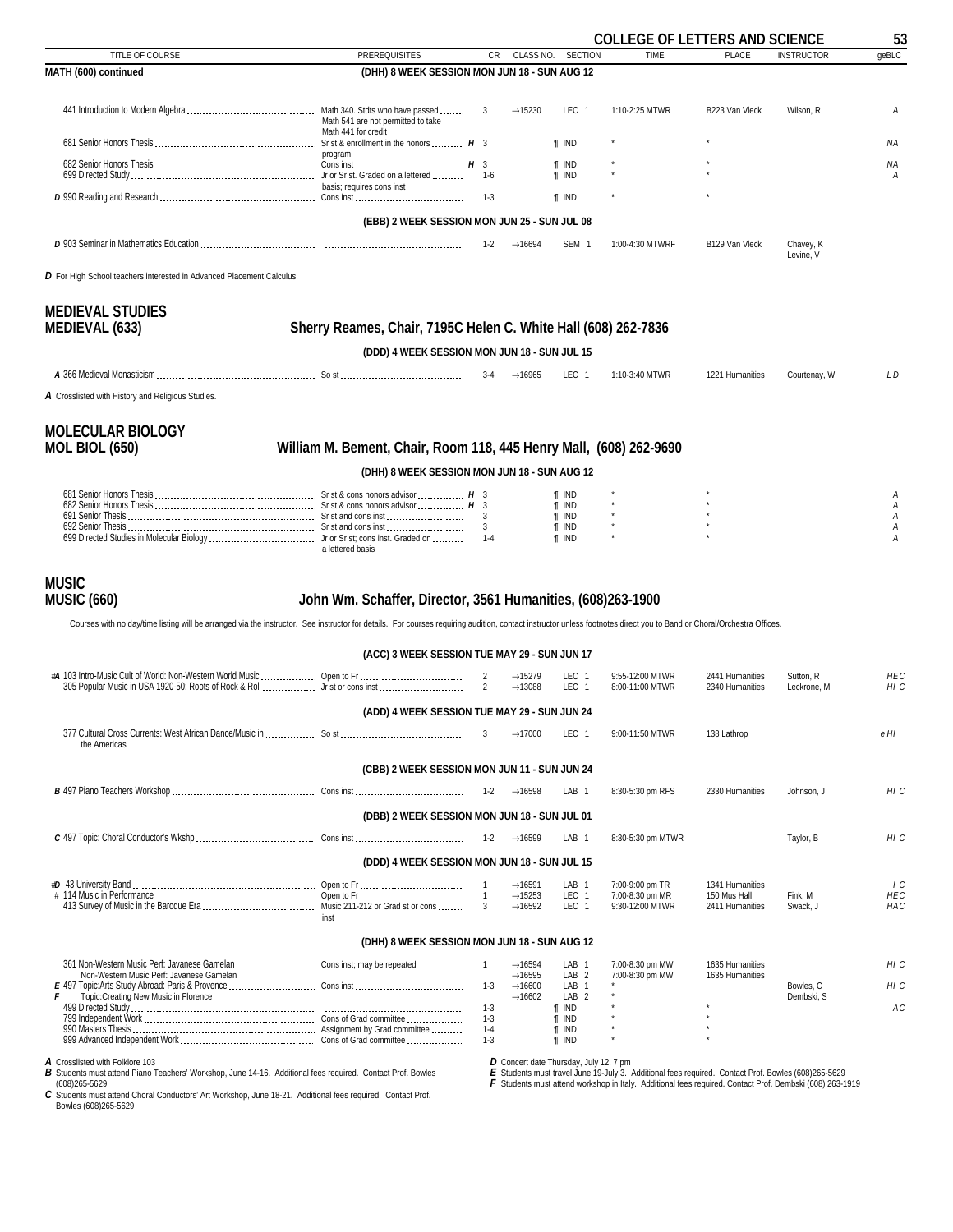<span id="page-53-0"></span>

| 54<br><b>COLLEGE OF LETTERS AND SCIENCE</b>                                                                                                                                                                                                                                                                                                                                                                                                                                                                                        |                                                             |                                      |                     |                                              |                                                                                                                                                         |                 |                   |       |
|------------------------------------------------------------------------------------------------------------------------------------------------------------------------------------------------------------------------------------------------------------------------------------------------------------------------------------------------------------------------------------------------------------------------------------------------------------------------------------------------------------------------------------|-------------------------------------------------------------|--------------------------------------|---------------------|----------------------------------------------|---------------------------------------------------------------------------------------------------------------------------------------------------------|-----------------|-------------------|-------|
| TITLE OF COURSE                                                                                                                                                                                                                                                                                                                                                                                                                                                                                                                    | <b>PREREQUISITES</b>                                        | <b>CR</b>                            | CLASS NO.           | <b>SECTION</b>                               | <b>TIME</b>                                                                                                                                             | PLACE           | <b>INSTRUCTOR</b> | geBLC |
| MUSIC (660) continued                                                                                                                                                                                                                                                                                                                                                                                                                                                                                                              |                                                             |                                      |                     |                                              |                                                                                                                                                         |                 |                   |       |
|                                                                                                                                                                                                                                                                                                                                                                                                                                                                                                                                    |                                                             |                                      |                     |                                              |                                                                                                                                                         |                 |                   |       |
|                                                                                                                                                                                                                                                                                                                                                                                                                                                                                                                                    | (FDD) 4 WEEK SESSION MON JUL 02 - SUN JUL 29                |                                      |                     |                                              |                                                                                                                                                         |                 |                   |       |
|                                                                                                                                                                                                                                                                                                                                                                                                                                                                                                                                    |                                                             |                                      | $\rightarrow$ 16596 | LAB 1                                        | 5:00-7:00 pm MTR                                                                                                                                        | 1351 Humanities | Gladstone, B      | AC    |
|                                                                                                                                                                                                                                                                                                                                                                                                                                                                                                                                    | Fr.                                                         |                                      | $\rightarrow$ 16597 | LAB <sub>1</sub>                             | 5:00-7:00 pm MTR                                                                                                                                        | 1351 Humanities | Gladstone, B      |       |
|                                                                                                                                                                                                                                                                                                                                                                                                                                                                                                                                    | (GBB) 2 WEEK SESSION MON JUL 09 - SUN JUL 22                |                                      |                     |                                              |                                                                                                                                                         |                 |                   |       |
|                                                                                                                                                                                                                                                                                                                                                                                                                                                                                                                                    |                                                             |                                      | $\rightarrow$ 14388 | LAB <sub>1</sub>                             | 8:30-4:30 MTWRF                                                                                                                                         | 2330 Humanities | Rowe, P           | HI C  |
|                                                                                                                                                                                                                                                                                                                                                                                                                                                                                                                                    | (GDD) 4 WEEK SESSION MON JUL 09 - SUN AUG 05                |                                      |                     |                                              |                                                                                                                                                         |                 |                   |       |
|                                                                                                                                                                                                                                                                                                                                                                                                                                                                                                                                    |                                                             | 3                                    | $\rightarrow$ 16593 | LEC <sub>1</sub>                             | 1:00-3:30 MTWR                                                                                                                                          | 2411 Humanities | Arndt. M          |       |
|                                                                                                                                                                                                                                                                                                                                                                                                                                                                                                                                    | (JBB) 2 WEEK SESSION MON JUL 30 - SUN AUG 12                |                                      |                     |                                              |                                                                                                                                                         |                 |                   |       |
|                                                                                                                                                                                                                                                                                                                                                                                                                                                                                                                                    |                                                             | $1 - 2$                              | $\rightarrow$ 16601 | LAB <sub>1</sub>                             | 8:30-3:30 MTWN                                                                                                                                          |                 | Bowles, C         | HI C  |
| G Audition date - Monday, May 14 or by appointment, call 262-9297; Concert date July 28<br>Students must attend Madison Early Music Workshop, July 7-14. Additional fees required. Contact Prof.<br>Bowles (608)265-5629                                                                                                                                                                                                                                                                                                           |                                                             |                                      |                     |                                              | J Students must attend the National String Instrument Repair Clinics, July 28-August 1. Additional fees<br>required. Contact Prof. Bowles (608)265-5629 |                 |                   |       |
| <b>MUSIC-PERFORMANCE</b><br><b>MUS PERF (664)</b>                                                                                                                                                                                                                                                                                                                                                                                                                                                                                  | John Wm. Schaffer, Director, 3561 Humanities, (608)263-1900 |                                      |                     |                                              |                                                                                                                                                         |                 |                   |       |
| Music Perf courses are generally filled by music majors. The School of Music offers private music lessons (not for university credit & with separate costs) for non-music majors through the Student Teaching Division at 263-<br>req is only for Music-BM Perf majors. Honors stdts: Honors cr for first semester of applied study at 200 Level cannot be counted in degree total. All Music-Perf stdts must see Sch of Music for req'd Master Class times. Acc<br>Music-Perf course cannot be quaranteed, even for Music Majors. |                                                             |                                      |                     |                                              |                                                                                                                                                         |                 |                   |       |
|                                                                                                                                                                                                                                                                                                                                                                                                                                                                                                                                    | (DHH) 8 WEEK SESSION MON JUN 18 - SUN AUG 12                |                                      |                     |                                              |                                                                                                                                                         |                 |                   |       |
|                                                                                                                                                                                                                                                                                                                                                                                                                                                                                                                                    |                                                             | $\overline{2}$<br>$1 - 4$<br>$1 - 2$ |                     | <b>T</b> IND<br><b>T</b> IND<br><b>T</b> IND |                                                                                                                                                         |                 |                   | DC    |
| Musc Perf 200-level & above require add'l master classes. Info on individual instruction can be obtained from Area Chairs in Brass, Jazz, Keyboard, Percussion, Strings, Voice & Woodwinds. Call (608)263-1900 for info on Are                                                                                                                                                                                                                                                                                                     |                                                             |                                      |                     |                                              |                                                                                                                                                         |                 |                   |       |

# **PHILOSOPHY**

### **PHILOS (736) Steven Nadler, Chair, 5185 White Hall (608)263-3700**

Enrollment information M-F: 10-12 & 1-3:30, (608)263-5844.

### **(ACC) 3 WEEK SESSION TUE MAY 29 - SUN JUN 17**

|                                                        | requires written cons inst.<br>approval of dept chairman needed                                      | 3<br>$2 - 3$            | $\rightarrow$ 16842<br>$\rightarrow$ 13564<br>$\rightarrow$ 13089 | LEC <sub>1</sub><br>LEC <sub>1</sub><br>LEC <sub>1</sub><br><b>f</b> IND | 1:10-3:50 MTWRF<br>1:10-3:50 MTWRF<br>1:10-3:50 MTWRF   | 5181 White<br>4281 White<br>1651 Humanities | Shafer-Landau<br>Vranas, P           | ZI<br>ZI<br>ZI<br>А |
|--------------------------------------------------------|------------------------------------------------------------------------------------------------------|-------------------------|-------------------------------------------------------------------|--------------------------------------------------------------------------|---------------------------------------------------------|---------------------------------------------|--------------------------------------|---------------------|
|                                                        | (DDD) 4 WEEK SESSION MON JUN 18 - SUN JUL 15                                                         |                         |                                                                   |                                                                          |                                                         |                                             |                                      |                     |
|                                                        | Grad st in IES                                                                                       | 3<br>3                  | $\rightarrow$ 16838<br>$\rightarrow$ 14747<br>$\rightarrow$ 13988 | LEC <sub>1</sub><br>LEC <sub>1</sub><br>LEC <sub>1</sub>                 | A 8:55-11:35 MTWR<br>8:55-11:35 MTWR<br>8:55-11:35 MTWR | 4275 White<br>360 Science<br>5181 White     | Yandell, K<br>Card, C<br>Anderson, J | ΖI<br>ZI<br>ZAC     |
|                                                        | basis; requires written cons inst<br>& approval of department chairman                               | $\mathbf{3}$<br>$1 - 3$ | $\rightarrow$ 16841                                               | LEC <sub>1</sub><br><b>f</b> IND                                         | <b>B</b> 8:55-11:35 MTWR                                |                                             | Yandell, K                           | ZA<br>А             |
|                                                        | adviser                                                                                              |                         |                                                                   | <b>f</b> IND                                                             |                                                         |                                             |                                      | Α                   |
|                                                        | (DHH) 8 WEEK SESSION MON JUN 18 - SUN AUG 12                                                         |                         |                                                                   |                                                                          |                                                         |                                             |                                      |                     |
|                                                        | adviser                                                                                              |                         |                                                                   | <b>f</b> IND                                                             |                                                         |                                             |                                      | А                   |
|                                                        | requires written cons inst,                                                                          | $2 - 3$                 |                                                                   | <b>T</b> IND<br><b>f</b> IND                                             |                                                         |                                             |                                      | А<br>Α              |
|                                                        | approval of dept chairman needed                                                                     | $2 - 9$<br>$2 - 9$      |                                                                   | <b>f</b> IND<br><b>f</b> IND                                             |                                                         |                                             |                                      |                     |
|                                                        | (HDD) 4 WEEK SESSION MON JUL 16 - SUN AUG 12                                                         |                         |                                                                   |                                                                          |                                                         |                                             |                                      |                     |
|                                                        | previous philos course other than<br>210, 211, 253 or 254. Not open to<br>Jrs & Srs                  | 3                       | $\rightarrow$ 16832                                               | LEC <sub>1</sub>                                                         | 8:55-11:35 MTWR                                         | 4275 White                                  | Shapiro, L                           | ZE                  |
| 201 Introduction to Philosophy for Juniors and Seniors | Open only to Jrs & Srs who have<br>had no previous philos courses<br>other than 210, 211, 253 or 254 | 3                       | $\rightarrow$ 16833                                               | LEC <sub>1</sub>                                                         | 8:55-11:35 MTWR                                         | 4275 White                                  | Shapiro, L                           | ZI                  |
|                                                        |                                                                                                      | 3                       | $\rightarrow$ 16834<br>$\rightarrow$ 13090                        | LEC <sub>1</sub><br>LEC <sub>1</sub>                                     | 8:55-11:35 MTWR<br>8:55-11:35 MTWR                      | 1641 Humanities<br>360 Science              | Yandell, K<br>Card, C                | $q$ $ZI$<br>ZI      |

*A* Meets with 501 and Religious Studies 261/501 *B* Meets with 261 and Religious Studies 261/501; see 261 for classroom location.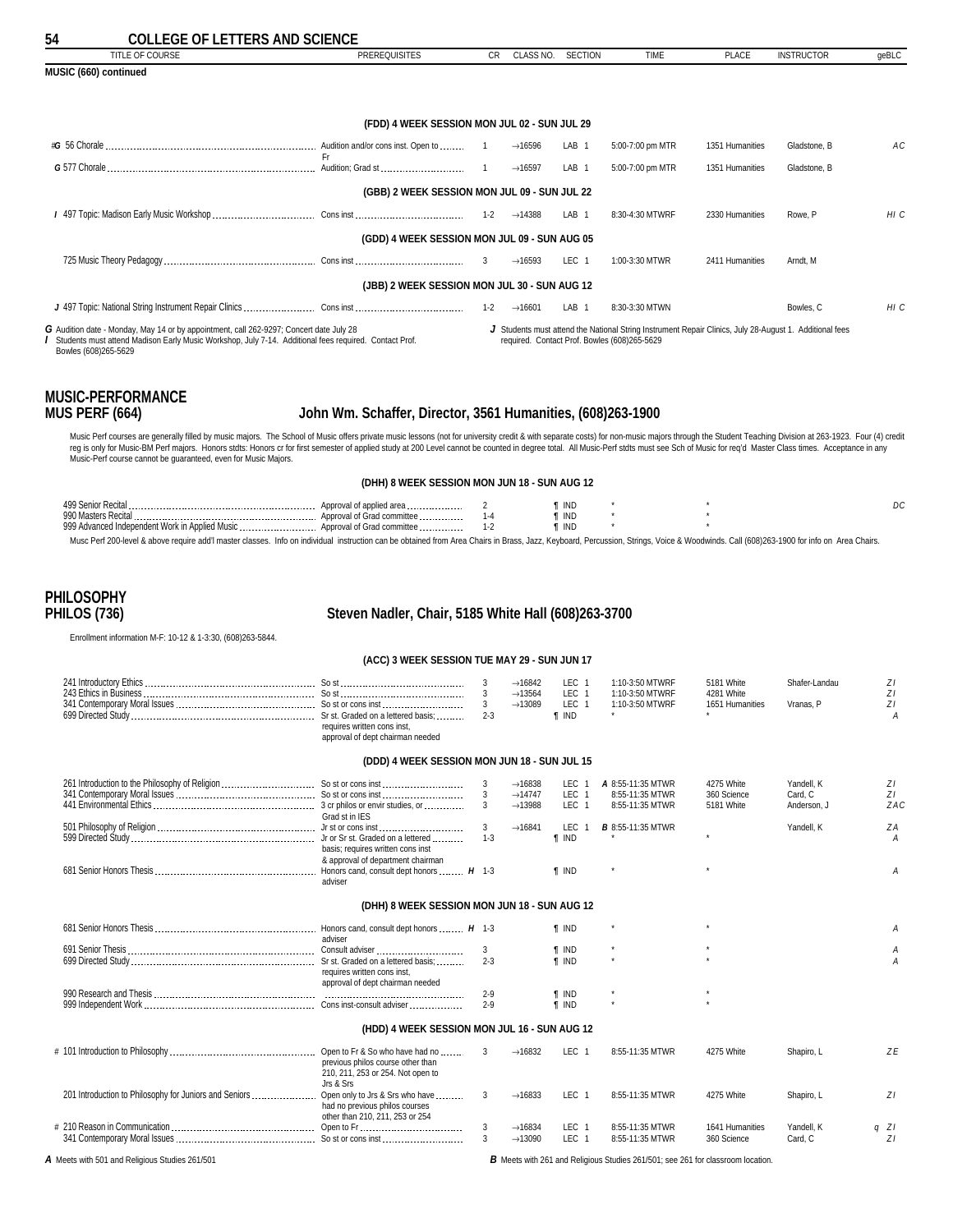<span id="page-54-0"></span>

|                        |                                                                                                             |         |                   |              |             | <b>COLLEGE OF LETTERS AND SCIENCE</b> |                   | 55    |
|------------------------|-------------------------------------------------------------------------------------------------------------|---------|-------------------|--------------|-------------|---------------------------------------|-------------------|-------|
| TITLE OF COURSE        | <b>PREREQUISITES</b>                                                                                        | CR.     | CLASS NO. SECTION |              | <b>TIME</b> | PLACE                                 | <b>INSTRUCTOR</b> | qeBLC |
| PHILOS (736) continued | (HDD) 4 WEEK SESSION MON JUL 16 - SUN AUG 12                                                                |         |                   |              |             |                                       |                   |       |
|                        | Jr or Sr st. Graded on a lettered<br>basis; requires written cons inst<br>& approval of department chairman | $1-3$   |                   | ¶ IND        |             |                                       |                   | A     |
|                        | Honors cand, consult dept honors  H 1-3<br>adviser                                                          |         |                   | ¶ IND        |             |                                       |                   | A     |
|                        | Sr st. Graded on a lettered basis;<br>requires written cons inst,<br>approval of dept chairman needed       | $2 - 3$ |                   | <b>T</b> IND |             |                                       |                   | A     |

# **PHYSICS**

#### **PHYSICS (754) Susan Coppersmith, Chair, 2320 Chamberlin Hall, 262-2629**

The following courses: 103, 104, 201, 202, 207, 208 are comprised of three components: lecture, lab(s), & discussion section(s). The times & locations for both lab & disc are listed to the right of the section numbers in t

#### **(DHH) 8 WEEK SESSION MON JUN 18 - SUN AUG 12**

| High school math including some        |         |                     | LEC <sub>1</sub> | 8:55 MTWR     | 2241 Chamberlin | Onellion, M | $r$ $PE$ |
|----------------------------------------|---------|---------------------|------------------|---------------|-----------------|-------------|----------|
| trig; recommended for stdts who do     |         |                     | LAB 301          | 1:10-3:05 MW  | 4320 Chamberlin |             |          |
| not need a calculus level course.      |         | $\rightarrow$ 13094 | <b>DIS 601</b>   | 10:20 MTWR    | 2108 Chamberlin |             |          |
| Not open to those who have had         |         |                     | LAB 302          | 1:10-3:05 TR  | 4320 Chamberlin |             |          |
| Physics 201 or 207. Open to Fr         |         | $\rightarrow$ 13095 | <b>DIS 602</b>   | 10:20 MTWR    | 2112 Chamberlin |             |          |
| Physics 103. Not open to those who     |         |                     | LEC <sub>1</sub> | 10:20 MTWR    | 2241 Chamberlin | Otu, J      | PE       |
| have had Physics 202 or 208. Open      |         |                     | LAB 301          | 1:10-3:05 MW  | 3320 Chamberlin |             |          |
| to Fr                                  |         | $\rightarrow$ 13099 | <b>DIS 601</b>   | 11:45 MTWR    | 2223 Chamberlin |             |          |
|                                        |         |                     | LAB 302          | 1:10-3:05 TR  | 3320 Chamberlin |             |          |
|                                        |         | $\rightarrow$ 13100 | <b>DIS 602</b>   | 11:45 MTWR    | 2120 Chamberlin |             |          |
|                                        | $1 - 3$ |                     | <b>T</b> IND     |               |                 |             |          |
|                                        |         |                     | ¶ IND            |               |                 |             |          |
| Physics 201 or equiv. Not open to  % 5 |         |                     | LEC <sub>1</sub> | 8:55 MTWR     | 2223 Chamberlin | Schmidt. J  | ΡI       |
| stdts who have had Physics 208.        |         |                     | LAB 301          | 12:30-3:25 MW | 3314 Chamberlin |             |          |
| Degree cr will not be given for        |         | $\rightarrow$ 13104 | <b>DIS 601</b>   | 9:55 MTWR     | 2223 Chamberlin |             |          |
| both Physics 104 & 202. Open to Fr     |         |                     | LAB 302          | 12:30-3:25 TR | 3314 Chamberlin |             |          |
|                                        |         | $\rightarrow$ 13105 | <b>DIS 602</b>   | 9:55 MTWR     | 2120 Chamberlin |             |          |
|                                        | $1 - 3$ |                     | ¶ IND            |               |                 |             |          |
|                                        | $1 - 3$ |                     | ¶ IND            |               |                 |             |          |
|                                        |         |                     | <b>T</b> IND     |               |                 |             |          |
|                                        |         |                     | ¶ IND            |               |                 |             | PА       |
|                                        |         |                     | <b>IND</b>       |               |                 |             | PA       |
|                                        |         |                     | I IND            |               |                 |             | PA       |
|                                        |         |                     | T IND            |               |                 |             | PA       |
|                                        | $1 - 3$ |                     | II IND           |               |                 |             |          |
|                                        | $1 - 9$ |                     | <b>T IND</b>     |               |                 |             |          |
|                                        |         |                     |                  |               |                 |             |          |

# **POLITICAL SCIENCE**

### **POLI SCI (778) Graham Wilson, Chair, 110 North Hall, (608)263-2414.**

To enroll in courses requiring consent of instructor, pre-authorization forms with signatures must be filed in 110 North Hall before enrolling. Although multiple discussion sections are listed, not all will open during reg Chart at http://www.wisc.edu/wiscinfo/academics/fields.html

| (ACC) 3 WEEK SESSION TUE MAY 29 - SUN JUN 17 |  |
|----------------------------------------------|--|
|----------------------------------------------|--|

|                                                                                                                                  | basis; requires written cons inst                                | $1 - 3$        |                                                                                          | <b>f</b> IND                                                                             |                                                                             |                                                                                             |                      | A         |
|----------------------------------------------------------------------------------------------------------------------------------|------------------------------------------------------------------|----------------|------------------------------------------------------------------------------------------|------------------------------------------------------------------------------------------|-----------------------------------------------------------------------------|---------------------------------------------------------------------------------------------|----------------------|-----------|
|                                                                                                                                  | (ADD) 4 WEEK SESSION TUE MAY 29 - SUN JUN 24                     |                |                                                                                          |                                                                                          |                                                                             |                                                                                             |                      |           |
|                                                                                                                                  | have had Poli Sci 186                                            | 3              | $\rightarrow$ 16567                                                                      | LEC <sub>1</sub>                                                                         | 10:20-1:00 MTWR                                                             | 114 Ingraham                                                                                | Leheny, D            | <b>SE</b> |
| 442 American National Security: Policy and Process                                                                               | Jr st, Poli Sci 104, 184 or 404;<br>Poli Sci 103, 275 or 375     | 3              | $\rightarrow$ 16573                                                                      | LEC 1                                                                                    | 1:10-3:50 MTWR                                                              | 222 Ingraham                                                                                | Kinsella, H          | <b>SD</b> |
|                                                                                                                                  | cons inst                                                        | 3              | $\rightarrow$ 17022                                                                      | LEC <sub>1</sub>                                                                         | 1:10-3:50 MTWR                                                              | 6112 Soc Sci                                                                                | Hutchcroft, P        | <b>SD</b> |
|                                                                                                                                  | basis: requires written cons inst                                | $1 - 4$        |                                                                                          | <b>f</b> IND                                                                             | $\star$                                                                     |                                                                                             |                      | Α         |
|                                                                                                                                  | (DCC) 3 WEEK SESSION MON JUN 18 - SUN JUL 08                     |                |                                                                                          |                                                                                          |                                                                             |                                                                                             |                      |           |
| A 900 Topic: American Government for AP Teachers  Grad st. Prerequisites will vary<br>Topic: American Government for AP Teachers | according to topic                                               | $1 - 3$        | $\rightarrow$ 13336<br>$\rightarrow$ 13337                                               | SEM <sub>1</sub><br>SEM <sub>2</sub>                                                     | 9:00-12:00 MTWRF<br>1:30-4:30 MTWRF                                         | 422 North<br>422 North                                                                      | Canon. D<br>Canon, D |           |
|                                                                                                                                  | (DDD) 4 WEEK SESSION MON JUN 18 - SUN JUL 15                     |                |                                                                                          |                                                                                          |                                                                             |                                                                                             |                      |           |
|                                                                                                                                  | course in poli sci. Open to Fr                                   | 2              |                                                                                          | <b>f</b> IND                                                                             |                                                                             |                                                                                             |                      |           |
|                                                                                                                                  |                                                                  | $\overline{4}$ | $\rightarrow$ 16575<br>$\rightarrow$ 16576<br>$\rightarrow$ 16577<br>$\rightarrow$ 16578 | LEC <sub>1</sub><br><b>DIS 302</b><br><b>DIS 303</b><br><b>DIS 304</b><br><b>DIS 305</b> | 9:00-12:00 MTWR<br>1:00-2:30 W<br>2:45-4:15 R<br>2:45-4:15 W<br>1:00-2:30 R | 1641 Humanities<br>2131 Humanities<br>2131 Humanities<br>2131 Humanities<br>2131 Humanities | Schatzberg, M        | ZI        |
|                                                                                                                                  | or related subject                                               | 3              | $\rightarrow$ 16568                                                                      | LEC <sub>1</sub>                                                                         | 10:20-1:00 MTWR                                                             | 14 Ingraham                                                                                 | Downs. D             | <b>SD</b> |
|                                                                                                                                  | Jr or Sr st. Graded on Cr/N basis;<br>requires written cons inst | $1 - 4$        |                                                                                          | <b>f</b> IND                                                                             | $\star$                                                                     |                                                                                             |                      | А         |

A Sem 1&2: Open to AP Teachers only. May register for sem1 and/or sem2 for 1 cr each. There is also an opt cr for an Ind study proj for a max of 3 creds.

*B* Crosslisted w/ AfroAmerican, African, Anthropology, Geog, History, Sociology.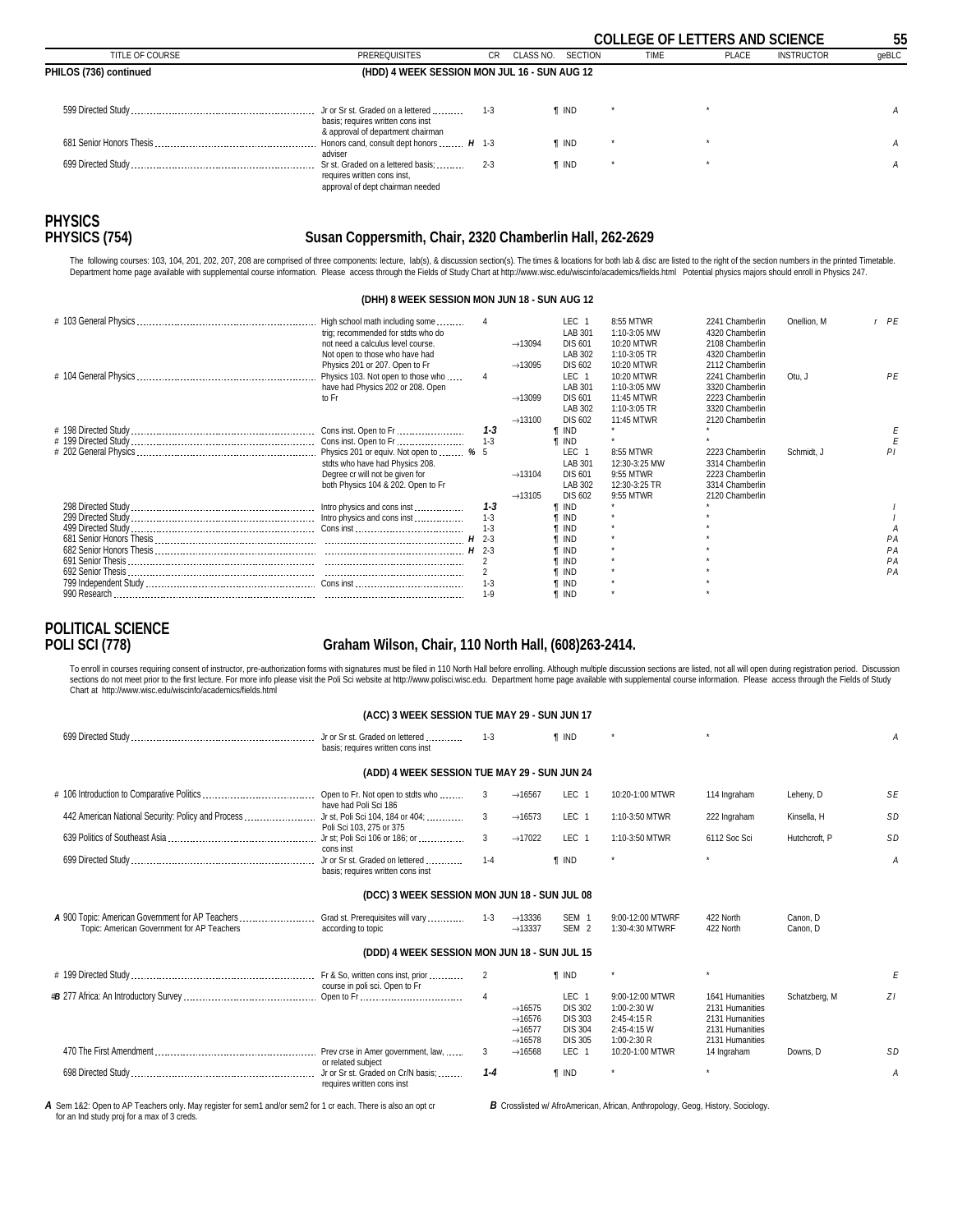<span id="page-55-0"></span>

| <b>COLLEGE OF LETTERS AND SCIENCE</b><br>TITLE OF COURSE | <b>PREREQUISITES</b>                                            | <b>CR</b>                          |                                                                                          | CLASS NO. SECTION                                                                        | <b>TIME</b>                                                                    | <b>PLACE</b>                                                                        | <b>INSTRUCTOR</b> | qeBLC      |
|----------------------------------------------------------|-----------------------------------------------------------------|------------------------------------|------------------------------------------------------------------------------------------|------------------------------------------------------------------------------------------|--------------------------------------------------------------------------------|-------------------------------------------------------------------------------------|-------------------|------------|
| POLI SCI (778) continued                                 | (DDD) 4 WEEK SESSION MON JUN 18 - SUN JUL 15                    |                                    |                                                                                          |                                                                                          |                                                                                |                                                                                     |                   |            |
|                                                          | basis: requires written cons inst                               | $1 - 4$                            |                                                                                          | <b>T</b> IND                                                                             |                                                                                |                                                                                     |                   | A          |
|                                                          | (DHH) 8 WEEK SESSION MON JUN 18 - SUN AUG 12                    |                                    |                                                                                          |                                                                                          |                                                                                |                                                                                     |                   |            |
|                                                          | stdts who have had Poli Sci 182.                                | 3                                  | $\rightarrow$ 17118                                                                      | LEC <sub>1</sub>                                                                         | 8:55-10:10 MTWR                                                                | 5106 Soc Sci                                                                        |                   | SE         |
|                                                          | 184. or 404<br>course in poli sci. Open to Fr                   | $\overline{2}$                     |                                                                                          | <b>f</b> IND                                                                             |                                                                                |                                                                                     |                   | Е          |
|                                                          | had Poli Sci 104 or 184                                         | 3                                  | $\rightarrow$ 17119                                                                      | LEC <sub>1</sub>                                                                         | 8:55-10:10 MTWR                                                                | 5106 Soc Sci                                                                        |                   | <b>SD</b>  |
|                                                          | Grad stdts                                                      | 3                                  | $\rightarrow$ 15149                                                                      | LEC <sub>1</sub>                                                                         |                                                                                |                                                                                     | Dresang, D        | D          |
|                                                          | thesis & cons inst                                              |                                    |                                                                                          | <b>T</b> IND                                                                             |                                                                                |                                                                                     |                   | Α          |
|                                                          | prgm; cons inst                                                 | 3                                  |                                                                                          | <b>f</b> IND<br><b>f</b> IND                                                             |                                                                                |                                                                                     |                   | Α<br>A     |
|                                                          | Relations major. Sr st. cons inst                               | 3                                  |                                                                                          | <b>f</b> IND                                                                             |                                                                                |                                                                                     |                   | A          |
|                                                          | Relations major, Sr st, cons inst                               | $1 - 4$                            |                                                                                          | <b>f</b> IND                                                                             |                                                                                |                                                                                     |                   | A          |
|                                                          | requires written cons inst<br>basis; requires written cons inst | $1 - 4$                            |                                                                                          | <b>f</b> IND                                                                             |                                                                                |                                                                                     |                   | A          |
|                                                          |                                                                 | $1 - 3$<br>$2 - 3$                 |                                                                                          | <b>f</b> IND<br><b>f</b> IND                                                             |                                                                                |                                                                                     |                   |            |
|                                                          | (EAA) 1 WEEK SESSION MON JUN 25 - SUN JUL 01                    |                                    |                                                                                          |                                                                                          |                                                                                |                                                                                     |                   |            |
|                                                          |                                                                 |                                    |                                                                                          | <b>f</b> IND                                                                             |                                                                                |                                                                                     |                   |            |
|                                                          | (GDD) 4 WEEK SESSION MON JUL 09 - SUN AUG 05                    |                                    |                                                                                          |                                                                                          |                                                                                |                                                                                     |                   |            |
|                                                          |                                                                 | $2 - 3$                            |                                                                                          | $\P$ IND                                                                                 |                                                                                |                                                                                     |                   |            |
|                                                          | (HDD) 4 WEEK SESSION MON JUL 16 - SUN AUG 12                    |                                    |                                                                                          |                                                                                          |                                                                                |                                                                                     |                   |            |
|                                                          | course in poli sci. Open to Fr                                  | $\overline{2}$                     |                                                                                          | <b>f</b> IND                                                                             |                                                                                |                                                                                     |                   | E          |
|                                                          |                                                                 | 3<br>$3 - 4$<br>$3 - 4$<br>$3 - 4$ | $\rightarrow$ 14464<br>$\rightarrow$ 14467<br>$\rightarrow$ 14470<br>$\rightarrow$ 14473 | LEC <sub>1</sub><br><b>DIS 301</b><br><b>DIS 302</b><br><b>DIS 303</b><br><b>DIS 304</b> | 1:10-3:40 MTWR<br>2:10-3:40 R<br>2:10-3:40 R<br>4:00-5:30 pm R<br>8:55-10:35 R | 1111 Humanities<br>2125 Humanities<br>2631 Humanities<br>175 Science<br>175 Science | Jacobs. H         | <b>SDC</b> |
|                                                          | requires written cons inst                                      | $1 - 4$                            |                                                                                          | <b>T</b> IND                                                                             |                                                                                |                                                                                     |                   | Α          |
|                                                          | basis; requires written cons inst                               | $1 - 4$                            |                                                                                          | <b>f</b> IND                                                                             |                                                                                |                                                                                     |                   | Α          |
| C Meets with Poli Sci 404.<br>D Meets with Poli Sci 104. |                                                                 |                                    | E Taught online.                                                                         |                                                                                          | F Crosslisted w/Econ. Envir St, and Urban & Regional Planning.                 |                                                                                     |                   |            |

### **PORTUGUESE (SPANISH AND PORTUGUESE)**

**PORTUG (782) Prof. Alda Blanco, Chair, 1018 Van Hise Hall, (608) 262-2093**

| (DHH) 8 WEEK SESSION MON JUN 18 - SUN AUG 12 |                                                          |                |                |  |  |  |  |  |  |
|----------------------------------------------|----------------------------------------------------------|----------------|----------------|--|--|--|--|--|--|
| 699 Directed Study                           | Sr st. Graded on a lettered basis;<br>requires cons inst | 1-6            | ¶ IND          |  |  |  |  |  |  |
| 899 Independent Reading.<br>990 Thesis       | Cons inst                                                | 1-3<br>$1 - C$ | ¶ IND<br>¶ IND |  |  |  |  |  |  |

# **PSYCHOLOGY**

### **PSYCH (820) Catherine Marler, 238 Psych, (608)262-1041/262-0512**

To enroll in independent study courses requiring cons inst, pre-authorization forms with signatures must be filed in 238 Psychology before enrolling. Department home page available with supplemental course information. Ple

| (BFF) 6 WEEK SESSION MON JUN 04 - SUN JUL 15                                        |   |                                            |                                        |                                      |                                                    |              |     |  |
|-------------------------------------------------------------------------------------|---|--------------------------------------------|----------------------------------------|--------------------------------------|----------------------------------------------------|--------------|-----|--|
|                                                                                     |   | $\rightarrow$ 15308                        | LEC 1                                  | 10:00-12:00 MTWR                     |                                                    |              | AC. |  |
| (DDD) 4 WEEK SESSION MON JUN 18 - SUN JUL 15                                        |   |                                            |                                        |                                      |                                                    |              |     |  |
|                                                                                     |   | $\rightarrow$ 14827                        | LEC <sub>1</sub>                       | 8:55-11:35 MTWR                      | 115 Psychology                                     | Havden, T    | SI  |  |
| (DHH) 8 WEEK SESSION MON JUN 18 - SUN AUG 12                                        |   |                                            |                                        |                                      |                                                    |              |     |  |
| Open to Fr. Stdts may not receive<br>credit for both Psych 201 & 202                | 3 | $\rightarrow$ 13106                        | LEC 1                                  | 11:45-1:00 MTWR                      | 107 Psychology                                     | Devine, P    | SE  |  |
| Psych 201 or 202 or 281 or con req<br>& completion of Quantitative A<br>requirement |   | $\rightarrow$ 13108<br>$\rightarrow$ 13109 | LEC <sub>1</sub><br>LAB 301<br>LAB 302 | 1:10-2:25 MTWR<br>2:35 MW<br>2:35 TR | 107 Psychology<br>130 Psychology<br>130 Psychology | MacKenzie, N | r E |  |
|                                                                                     |   | $\rightarrow$ 13110                        | LAB 303                                | 3:35 TR                              | 130 Psychology                                     |              |     |  |

*A* Crosslisted with Industrial & Systems Engr.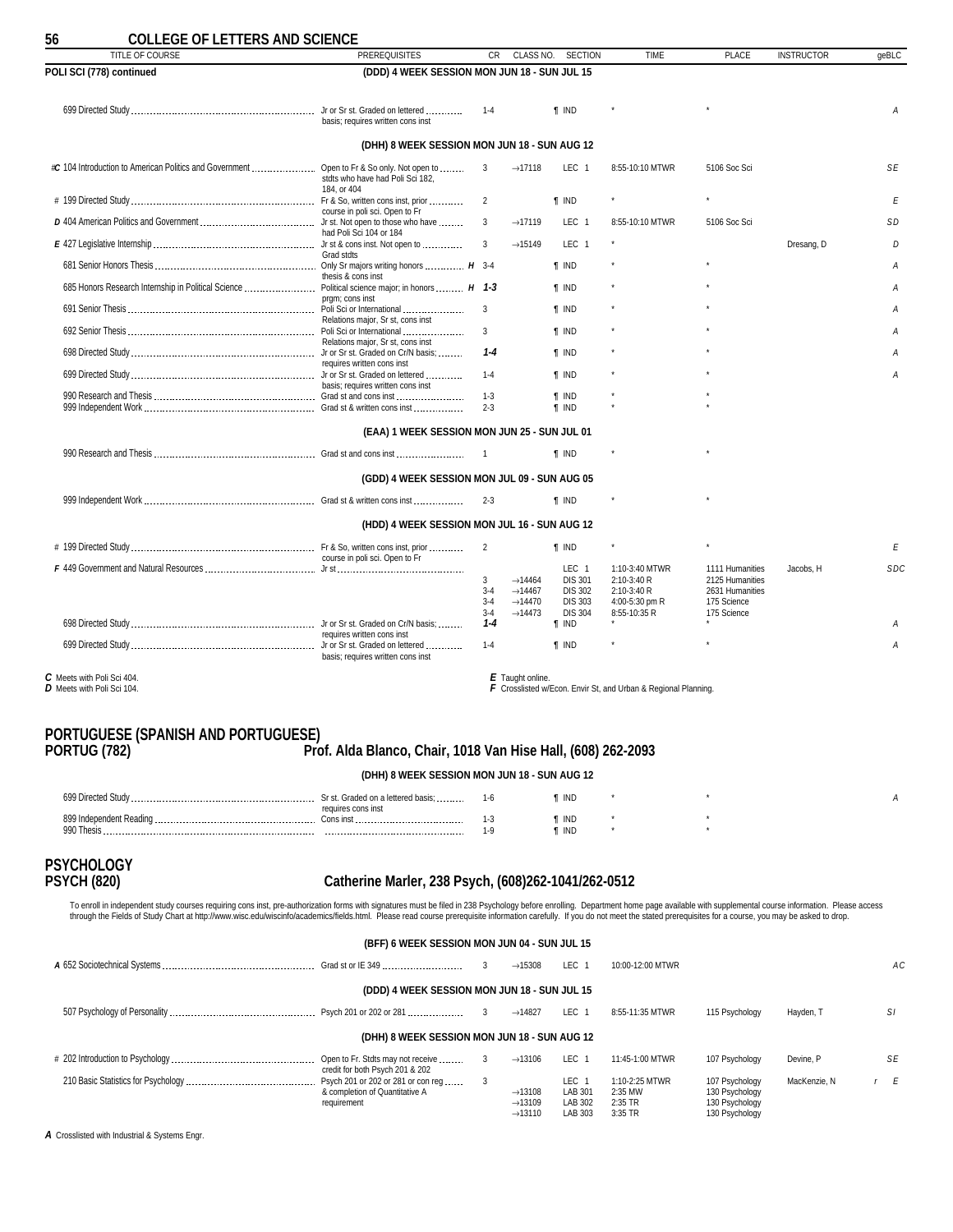<span id="page-56-0"></span>

|                                                                                                                                                                                                                                                                                                                                         |                                                                                                                                                                                                      |                                                                                                                                                                   |                                                                                                                                                                                                     | <b>COLLEGE OF LETTERS AND SCIENCE</b>                                                                     |                                                                                          | 57                                                                                                         |
|-----------------------------------------------------------------------------------------------------------------------------------------------------------------------------------------------------------------------------------------------------------------------------------------------------------------------------------------|------------------------------------------------------------------------------------------------------------------------------------------------------------------------------------------------------|-------------------------------------------------------------------------------------------------------------------------------------------------------------------|-----------------------------------------------------------------------------------------------------------------------------------------------------------------------------------------------------|-----------------------------------------------------------------------------------------------------------|------------------------------------------------------------------------------------------|------------------------------------------------------------------------------------------------------------|
| <b>TITLE OF COURSE</b>                                                                                                                                                                                                                                                                                                                  | <b>PREREQUISITES</b>                                                                                                                                                                                 | <b>CR</b><br>CLASS NO.                                                                                                                                            | <b>SECTION</b>                                                                                                                                                                                      | <b>TIME</b>                                                                                               | <b>PLACE</b>                                                                             | qeBLC<br><b>INSTRUCTOR</b>                                                                                 |
| PSYCH (820) continued                                                                                                                                                                                                                                                                                                                   | (DHH) 8 WEEK SESSION MON JUN 18 - SUN AUG 12                                                                                                                                                         |                                                                                                                                                                   |                                                                                                                                                                                                     |                                                                                                           |                                                                                          |                                                                                                            |
|                                                                                                                                                                                                                                                                                                                                         | & 210 or their equivs                                                                                                                                                                                | 5                                                                                                                                                                 | LEC <sub>1</sub>                                                                                                                                                                                    | 11:45-1:00 MTWR                                                                                           | 103 Psychology                                                                           | Addington, R<br>b BI                                                                                       |
| 1:20-3:10 TR<br>125 Psychology<br>$\rightarrow$ 13116<br>301/601<br>125 Psychology<br>302/602<br>9:15-11:10 MW<br>$\rightarrow$ 13117<br>$\rightarrow$ 13125<br>301/601<br>1:20-3:10 TR<br>125 Psychology<br>302/602<br>9:15-11:10 MW<br>$\rightarrow$ 13126<br>125 Psychology<br>C 411 Current Topics: Psychobiolgy of Stress & Coping | 1:20-2:15 MW<br>126 Psychology<br>10:20 TR<br>126 Psychology<br>Grad level of Psych 225.<br>1:20-2:15 MW<br>126 Psychology<br>$10:20$ TR<br>126 Psychology →13128<br>Psych 225 & appropriate content | $\rightarrow$ 13118<br>$\rightarrow$ 13119<br>4<br>$\rightarrow$ 13127<br>3<br>$\rightarrow$ 14385                                                                | 9:15-11:10 TR<br>303/603<br>1:20-3:10 MW<br>304/604<br><b>LEC</b><br>9:15-11:10 TR<br>303/603<br>1:20-3:10 MW<br>304/604<br>LEC <sub>1</sub>                                                        | 125 Psychology<br>125 Psychology<br>11:45-1:00 MTWR<br>125 Psychology<br>125 Psychology<br>1:10-2:25 MTWR | 10:20 MW<br>1:20-2:15 TR<br>103 Psychology<br>10:20 MW<br>1:20-2:15 TR<br>130 Psychology | 126 Psychology<br>126 Psychology<br>SI.<br>Addington, R<br>126 Psychology<br>126 Psychology<br>Coe, C<br>A |
|                                                                                                                                                                                                                                                                                                                                         | course<br>or Soc 210 or Anthro 100, Grad                                                                                                                                                             | 3<br>$\rightarrow$ 14438<br>3<br>$\rightarrow$ 14778                                                                                                              | LEC <sub>1</sub><br>LEC <sub>1</sub>                                                                                                                                                                | 10:20-11:35 MTWR<br>11:45-1:00 MTWR                                                                       | 103 Psychology<br>10 Agr Hall                                                            | SI.<br>Gooding, D<br>SI                                                                                    |
|                                                                                                                                                                                                                                                                                                                                         | students must have cons inst<br>Psych 201 or 202 or 281                                                                                                                                              | $3 - 4$<br>$\rightarrow$ 16895<br>$1 - 6$<br>$1-6$<br>$1 - 9$<br>$1 - 9$<br>$1 - 9$<br>$1 - 9$<br>$1 - 3$<br>$2 - 3$<br>$1 - 3$<br>$\rightarrow$ 13129<br>$1 - 9$ | LEC 1<br><b>T IND</b><br><b>T IND</b><br><b>T</b> IND<br><b>T</b> IND<br><b>T IND</b><br><b>T</b> IND<br><b>T</b> IND<br><b>T</b> IND<br><b>T</b> IND<br><b>T IND</b><br><b>FLD</b><br><b>T</b> IND | 11:45-1:00 MTWR                                                                                           | 130 Psychology                                                                           | SI<br>BA<br><b>BA</b><br><b>BA</b><br><b>BA</b><br>A<br>Abramson. L                                        |
| <b>B</b> Writing intensive.                                                                                                                                                                                                                                                                                                             |                                                                                                                                                                                                      | D Crosslisted with Sociology.                                                                                                                                     |                                                                                                                                                                                                     |                                                                                                           |                                                                                          |                                                                                                            |

*B* Writing intensive. *C* Level III course.

### **LA FOLLETTE SCHOOL OF PUBLIC AFFAIRS** Barbara Wolfe, Director, 1225 Observatory Dr., (608) 262-3581

| (DEE) 5 WEEK SESSION MON JUN 18 - SUN JUL 22                                                                                                  |                     |       |                |                |         |
|-----------------------------------------------------------------------------------------------------------------------------------------------|---------------------|-------|----------------|----------------|---------|
|                                                                                                                                               | $\rightarrow$ 16944 | LEC 1 | 2:00-8:00 pm   | Off Campus     | Gray, T |
| (DHH) 8 WEEK SESSION MON JUN 18 - SUN AUG 12                                                                                                  |                     |       |                |                |         |
|                                                                                                                                               |                     | ¶ IND |                |                |         |
| cons inst. Cr for placements in<br>policy related positions in public<br>& private agencies with school's<br>Career Devel Coordinator & Assoc |                     | FLD 1 | 4:30-6:25 pm W | 110 Observ Off |         |

**RELIGIOUS STUDIES**

direction of the contract of the contract of the contract of the contract of the contract of the contract of t

### **RELIG ST (856) Quitman E. Phillips, Director, 1-A Ingraham Hall, 265-1854**

**(ACC) 3 WEEK SESSION TUE MAY 29 - SUN JUN 17**

|                                              |         | $\rightarrow$ 17091                                                                      | LEC <sub>1</sub>                                                                                               | 8:55-11:55 MTWR                                                           |                                             | Wandel, L                                             | HE                                           |
|----------------------------------------------|---------|------------------------------------------------------------------------------------------|----------------------------------------------------------------------------------------------------------------|---------------------------------------------------------------------------|---------------------------------------------|-------------------------------------------------------|----------------------------------------------|
| (DDD) 4 WEEK SESSION MON JUN 18 - SUN JUL 15 |         |                                                                                          |                                                                                                                |                                                                           |                                             |                                                       |                                              |
|                                              | 3       | $\rightarrow$ 16882<br>$\rightarrow$ 16966<br>$\rightarrow$ 15235<br>$\rightarrow$ 16883 | LEC <sub>1</sub><br>LEC <sub>1</sub><br>LEC <sub>1</sub><br>LEC<br><b>T</b> IND<br><b>TIND</b><br><b>T</b> IND | 8:55-11:35 MTWR<br>1:10-3:40 MTWR<br>8:55-11:35 MTWR<br>A 8:55-11:35 MTWR | 4275 White<br>1221 Humanities<br>4028 Vilas | Yandell, K<br>Courtenay, W<br>Howard, R<br>Yandell, K | ZΙ<br>L <sub>D</sub><br>H <sub>l</sub><br>ZA |
| (DHH) 8 WEEK SESSION MON JUN 18 - SUN AUG 12 |         |                                                                                          |                                                                                                                |                                                                           |                                             |                                                       |                                              |
|                                              |         |                                                                                          | ¶ IND<br>¶ IND<br><b>TIND</b><br>I IND<br><b>T IND</b>                                                         |                                                                           |                                             |                                                       |                                              |
| (HDD) 4 WEEK SESSION MON JUL 16 - SUN AUG 12 |         |                                                                                          |                                                                                                                |                                                                           |                                             |                                                       |                                              |
|                                              | $1 - 4$ |                                                                                          | ' IND<br><b>T</b> IND                                                                                          |                                                                           |                                             |                                                       |                                              |

*A* Meets with Relig St 261; see 261 for classroom location.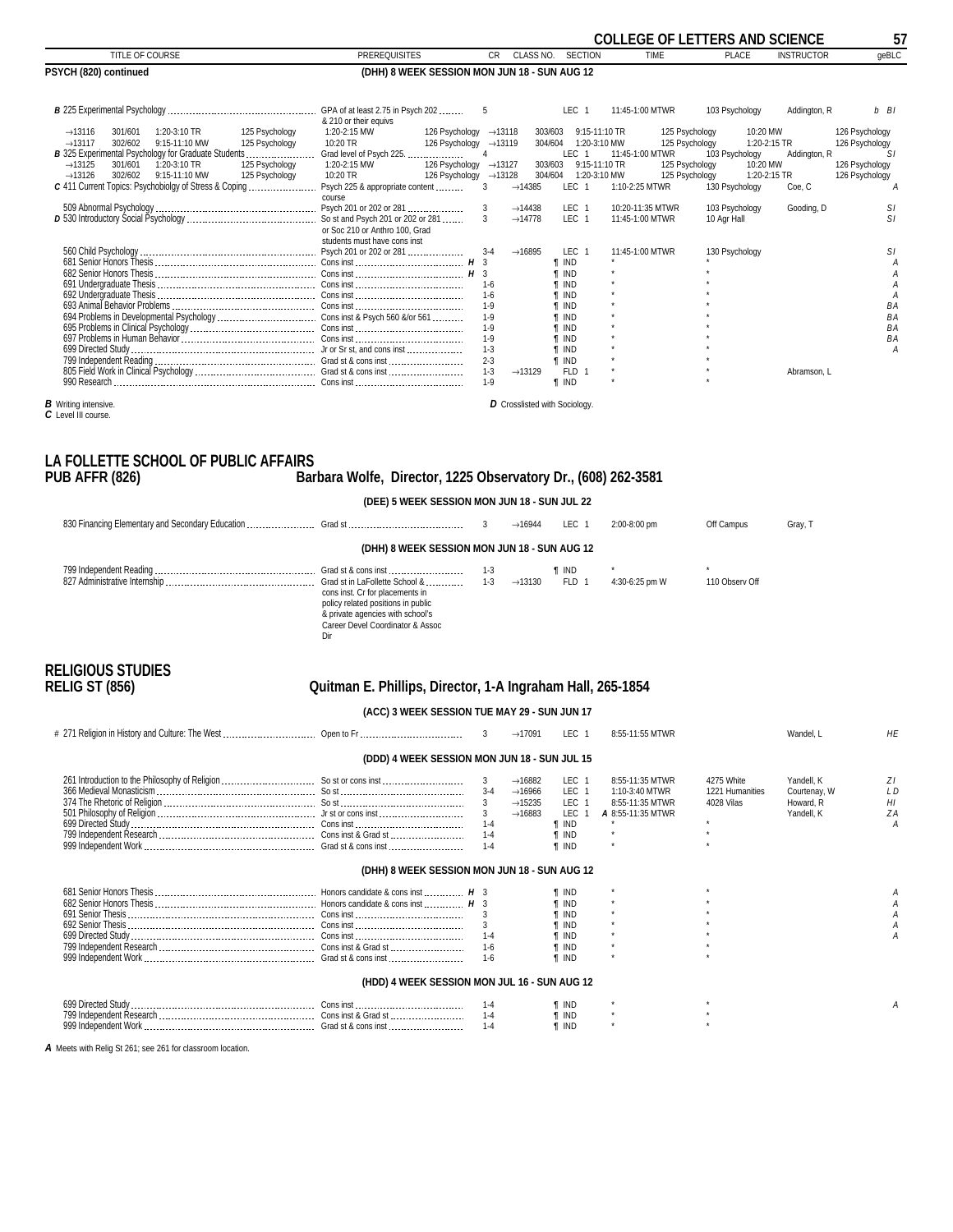<span id="page-57-0"></span>

| <b>COLLEGE OF LETTERS AND SCIENCE</b><br>Ⴢჾ                                                                                                                                                                                                                                                                                                                                                                                                                                                                                      |                                                                                                        |                                                                                           |                                                                                                                                                                |                                                                                                                                     |                                |                                       |                    |
|----------------------------------------------------------------------------------------------------------------------------------------------------------------------------------------------------------------------------------------------------------------------------------------------------------------------------------------------------------------------------------------------------------------------------------------------------------------------------------------------------------------------------------|--------------------------------------------------------------------------------------------------------|-------------------------------------------------------------------------------------------|----------------------------------------------------------------------------------------------------------------------------------------------------------------|-------------------------------------------------------------------------------------------------------------------------------------|--------------------------------|---------------------------------------|--------------------|
| TITLE OF COURSE                                                                                                                                                                                                                                                                                                                                                                                                                                                                                                                  | <b>PREREQUISITES</b>                                                                                   | CR.                                                                                       | CLASS NO.<br><b>SECTION</b>                                                                                                                                    | <b>TIME</b>                                                                                                                         | <b>PLACE</b>                   | <b>INSTRUCTOR</b>                     | geBLC              |
|                                                                                                                                                                                                                                                                                                                                                                                                                                                                                                                                  |                                                                                                        |                                                                                           |                                                                                                                                                                |                                                                                                                                     |                                |                                       |                    |
| <b>SCANDINAVIAN STUDIES</b><br><b>SCAND ST (872)</b>                                                                                                                                                                                                                                                                                                                                                                                                                                                                             | Thomas DuBois, Chair, 1308 Van Hise, (608)262-2090                                                     |                                                                                           |                                                                                                                                                                |                                                                                                                                     |                                |                                       |                    |
| Department home page available with supplemental course information. Please access through the Fields of Study Chart at http://www.wisc.edu/wiscinfo/academics/fields. html.                                                                                                                                                                                                                                                                                                                                                     |                                                                                                        |                                                                                           |                                                                                                                                                                |                                                                                                                                     |                                |                                       |                    |
|                                                                                                                                                                                                                                                                                                                                                                                                                                                                                                                                  | (HDD) 4 WEEK SESSION MON JUL 16 - SUN AUG 12                                                           |                                                                                           |                                                                                                                                                                |                                                                                                                                     |                                |                                       |                    |
|                                                                                                                                                                                                                                                                                                                                                                                                                                                                                                                                  | inst. 4th cr for Com-B stdts only.<br>Open to Fr                                                       |                                                                                           | $\rightarrow$ 17124<br>LEC 1 A                                                                                                                                 |                                                                                                                                     |                                |                                       | LI                 |
| A Distance learning.                                                                                                                                                                                                                                                                                                                                                                                                                                                                                                             |                                                                                                        |                                                                                           |                                                                                                                                                                |                                                                                                                                     |                                |                                       |                    |
| <b>SLAVIC (SLAVIC LANGUAGES)</b><br><b>SLAVIC (888)</b>                                                                                                                                                                                                                                                                                                                                                                                                                                                                          | Judith Deutsch Kornblatt-Chair, 1434 Van Hise, (608)262-3498                                           |                                                                                           |                                                                                                                                                                |                                                                                                                                     |                                |                                       |                    |
|                                                                                                                                                                                                                                                                                                                                                                                                                                                                                                                                  | (DDD) 4 WEEK SESSION MON JUN 18 - SUN JUL 15                                                           |                                                                                           |                                                                                                                                                                |                                                                                                                                     |                                |                                       |                    |
|                                                                                                                                                                                                                                                                                                                                                                                                                                                                                                                                  |                                                                                                        | 1-4<br>$1 - 4$<br>$1 - 4$                                                                 | ¶ IND<br><b>T</b> IND<br>$\P$ IND                                                                                                                              |                                                                                                                                     |                                |                                       | А                  |
|                                                                                                                                                                                                                                                                                                                                                                                                                                                                                                                                  | (DHH) 8 WEEK SESSION MON JUN 18 - SUN AUG 12                                                           |                                                                                           |                                                                                                                                                                |                                                                                                                                     |                                |                                       |                    |
|                                                                                                                                                                                                                                                                                                                                                                                                                                                                                                                                  |                                                                                                        | $1 - 6$<br>1-6                                                                            | <b>T</b> IND<br><b>T</b> IND<br><b>T</b> IND<br><b>T</b> IND                                                                                                   |                                                                                                                                     |                                |                                       | НA<br>А            |
| <b>SOCIAL WORK</b><br><b>SOC WORK (896)</b>                                                                                                                                                                                                                                                                                                                                                                                                                                                                                      | Dan Meyer, Director, 1350 University Ave (608)263-3660<br>(BEE) 5 WEEK SESSION MON JUN 04 - SUN JUL 08 |                                                                                           |                                                                                                                                                                |                                                                                                                                     |                                |                                       |                    |
| A 664 Crossing Borders: Envr Justice at US/Mexico Border  Jr st, soc work/welfare major                                                                                                                                                                                                                                                                                                                                                                                                                                          |                                                                                                        | 3                                                                                         | $\rightarrow$ 16889 <b>B</b> LEC 1                                                                                                                             | 9:00-4:00 MTWRF                                                                                                                     | C Off Campus<br>114 Social Wrk | Magana, S<br>Magana, S                | SА                 |
|                                                                                                                                                                                                                                                                                                                                                                                                                                                                                                                                  | (BLL)12 WEEK SESSION MON JUN 04 - SUN AUG 26                                                           |                                                                                           |                                                                                                                                                                |                                                                                                                                     |                                |                                       |                    |
| D 801 Field Practice and Integrative Seminar IV  Grad st; Soc Work 800; cons of                                                                                                                                                                                                                                                                                                                                                                                                                                                  | field director                                                                                         | $2 - 6$<br>$2 - 6$<br>$\rightarrow$ 16907                                                 | $\rightarrow$ 16906<br>SEM <sub>3</sub><br>SEM <sub>3</sub>                                                                                                    |                                                                                                                                     |                                | Hughes, B<br>Hughes, B                |                    |
|                                                                                                                                                                                                                                                                                                                                                                                                                                                                                                                                  | (DDD) 4 WEEK SESSION MON JUN 18 - SUN JUL 15                                                           |                                                                                           |                                                                                                                                                                |                                                                                                                                     |                                |                                       |                    |
|                                                                                                                                                                                                                                                                                                                                                                                                                                                                                                                                  |                                                                                                        | 2-3 <b>E</b> $\rightarrow$ 16839                                                          | LEC 1                                                                                                                                                          | 8:55-12:10 MWF                                                                                                                      | 290 Nutri Sci                  | Borquist, D                           | SΑ                 |
|                                                                                                                                                                                                                                                                                                                                                                                                                                                                                                                                  | (DHH) 8 WEEK SESSION MON JUN 18 - SUN AUG 12                                                           |                                                                                           |                                                                                                                                                                |                                                                                                                                     |                                |                                       |                    |
| 579 Social Work & Developmental Disabilities  Jr st; cons inst<br>J 663 Topic-Soc Welfare:Criminal Justice Fld Observation  Jr st, soc work/welfare major                                                                                                                                                                                                                                                                                                                                                                        |                                                                                                        | $\overline{1}$<br>$2 - 3$ $1$<br>$2 - 3$<br>$1 - 3$<br>$\overline{2}$<br>$2 - 3$<br>$1-9$ | $\rightarrow$ 15286<br>LEC 1<br>$\rightarrow$ 13228<br>LEC 1<br>$\rightarrow$ 15154<br>FLD 1<br>¶ IND<br>LEC 1<br>$\rightarrow$ 16844<br>¶ IND<br><b>f</b> IND | G<br>G '<br>8:55-10:25 MW                                                                                                           | Off Campus<br>10 Agr Hall      | Anderson, D<br>Anderson, D<br>Fish, V | A<br>SA<br>SA<br>Α |
|                                                                                                                                                                                                                                                                                                                                                                                                                                                                                                                                  | (HDD) 4 WEEK SESSION MON JUL 16 - SUN AUG 12                                                           |                                                                                           |                                                                                                                                                                |                                                                                                                                     |                                |                                       |                    |
|                                                                                                                                                                                                                                                                                                                                                                                                                                                                                                                                  | inst                                                                                                   | 2-3 $E \rightarrow 16846$                                                                 | LEC 1                                                                                                                                                          | 8:55-1:00 TR                                                                                                                        | 144 Van Hise                   | Webster, S                            | SА                 |
| A Meetswith INTER-LS 400. Field trip course and service learning in Texas with class trip to Mexico.<br>Students pay additional cost.<br>B Admission by application only to Tess Arenas at tarenas@ls.admin.wisc.edu or Mary Russell at<br>mlrussell@ls.admin.wisc.edu by Feb. 9.<br>C One week of classes in Madison (June 4-8) & 3 weeks on the Texas/Mexico border. Info at<br>http://www.geology.wisc.edu/%7Ewang/EJBaldwin/<br>$D$ For 2nd yr MSW's only. For field placement, questions, and concerns, call (608)263-4813. |                                                                                                        |                                                                                           | $E$ Undergrads-3 cr; Grads-2 cr.<br>G Distance learning.<br>J Meets with Soc. 694.<br>$K$ Open to all jrs, srs, and grads across campus.                       | F Course meets WI clinical SW licensure requirements.<br>/ Undergrads-3 cr; Grads-2 cr; Grads in depts other than Social Work-3 cr. |                                |                                       |                    |

# **SOCIOLOGY**

### **SOC (900) Pamela Oliver, Chair, 8128 Soc Sci, (608) 262-3261**

### **(ADD) 4 WEEK SESSION TUE MAY 29 - SUN JUN 24**

| 648 Sociology of Education | Jr st $\&$ intro soc crse or cons $\ldots$                             |  | .EC   | 8:55-11:25 MTWR | 1175 Grainger | Olneck. M | SAC |
|----------------------------|------------------------------------------------------------------------|--|-------|-----------------|---------------|-----------|-----|
| 699 Directed Study         | Jr or Sr st. Graded on a lettered<br>basis: requires written cons inst |  | ' INL |                 |               |           |     |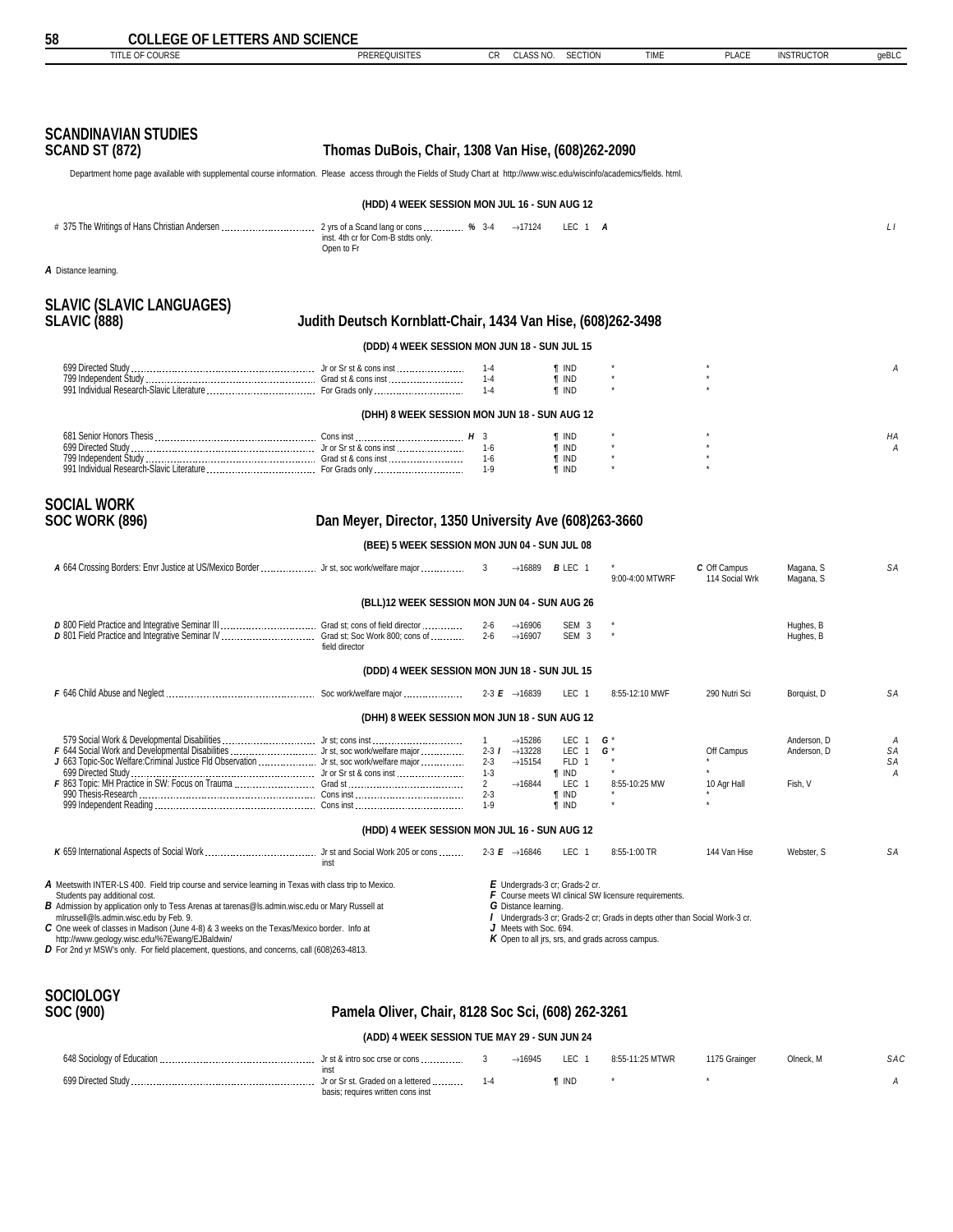<span id="page-58-0"></span>

|                                                                                |                                                                                                             |                     |                                            |                                    | <b>COLLEGE OF LETTERS AND SCIENCE</b> |                                    |                   | 59        |
|--------------------------------------------------------------------------------|-------------------------------------------------------------------------------------------------------------|---------------------|--------------------------------------------|------------------------------------|---------------------------------------|------------------------------------|-------------------|-----------|
| TITLE OF COURSE                                                                | <b>PREREQUISITES</b>                                                                                        | CR                  | CLASS NO.                                  | <b>SECTION</b>                     | <b>TIME</b>                           | <b>PLACE</b>                       | <b>INSTRUCTOR</b> | geBLC     |
| SOC (900) continued                                                            |                                                                                                             |                     |                                            |                                    |                                       |                                    |                   |           |
|                                                                                |                                                                                                             |                     |                                            |                                    |                                       |                                    |                   |           |
|                                                                                | (AEE) 5 WEEK SESSION TUE MAY 29 - SUN JUL 01                                                                |                     |                                            |                                    |                                       |                                    |                   |           |
|                                                                                |                                                                                                             | 3                   |                                            | $\rightarrow$ 15323 <b>A</b> LEC 1 | 10:20-12:30 MTWR                      | 6112 Soc Sci                       | Piliavin, J       | SA        |
|                                                                                | (DDD) 4 WEEK SESSION MON JUN 18 - SUN JUL 15                                                                |                     |                                            |                                    |                                       |                                    |                   |           |
|                                                                                |                                                                                                             | 4                   |                                            | LEC 1                              | 9:00-12:00 MTWR                       | 1641 Humanities                    | Schatzberg, M     | ZI        |
|                                                                                |                                                                                                             |                     | $\rightarrow$ 16975                        | <b>DIS 302</b>                     | 1:00-2:30 W                           | 2131 Humanities                    |                   |           |
|                                                                                |                                                                                                             |                     | $\rightarrow$ 16981<br>$\rightarrow$ 16987 | <b>DIS 303</b><br><b>DIS 304</b>   | 2:45-4:15 R<br>2:45-4:15 W            | 2131 Humanities<br>2131 Humanities |                   |           |
|                                                                                |                                                                                                             | 3                   | $\rightarrow$ 16993<br>$\rightarrow$ 13132 | <b>DIS 305</b><br>LEC 1            | 1:00-2:30 R<br>8:55-11:20 MTWR        | 2131 Humanities<br>5231 Soc Sci    | Emirbayer, M      | SΑ        |
|                                                                                | cons inst. Requirement for majors                                                                           |                     |                                            |                                    |                                       |                                    |                   |           |
|                                                                                | (DHH) 8 WEEK SESSION MON JUN 18 - SUN AUG 12                                                                |                     |                                            |                                    |                                       |                                    |                   |           |
|                                                                                |                                                                                                             | 3                   | $\rightarrow$ 13131                        | LEC 1                              | 8:55-10:10 MTWR                       | 6102 Soc Sci                       |                   | e SE      |
|                                                                                | lettered basis; requires written                                                                            | $1 - 3$             |                                            | <b>T</b> IND                       |                                       |                                    |                   | Е         |
|                                                                                | cons inst                                                                                                   | 3                   | $\rightarrow$ 14777                        | LEC <sub>1</sub>                   | 12:20-1:35 MTWR                       | 6116 Soc Sci                       |                   | 1C        |
|                                                                                | taken Soc 358                                                                                               | 3                   | $\rightarrow$ 14767                        | LEC <sub>1</sub>                   | 11:45-1:00 MTWR                       | 10 Agr Hall                        |                   | SI.       |
|                                                                                | or Soc 210 or Anthro 100, Grad                                                                              |                     |                                            |                                    |                                       |                                    |                   |           |
|                                                                                | students must have cons inst                                                                                |                     |                                            | ¶ IND                              |                                       |                                    |                   | SA        |
|                                                                                |                                                                                                             | $2 - 3$             |                                            | <b>T IND</b><br><b>T</b> IND       |                                       |                                    |                   | SΑ<br>SA  |
|                                                                                | inst                                                                                                        | $2 - 3$             |                                            | <b>T</b> IND                       |                                       |                                    |                   | <b>SA</b> |
|                                                                                | inst                                                                                                        | 3                   |                                            |                                    |                                       |                                    |                   |           |
|                                                                                | Soc Work 453: or cons inst                                                                                  |                     | $\rightarrow$ 13335                        | FLD 1                              |                                       |                                    |                   | А         |
|                                                                                | basis; requires written cons inst                                                                           | 1-6                 |                                            | <b>T IND</b>                       |                                       |                                    |                   | Α         |
|                                                                                | basis; requires written cons inst                                                                           | $1-6$               |                                            | <b>T</b> IND                       |                                       |                                    |                   | А         |
| 997 Research: Demography and Ecology Trainees  Demography & ecology trainee or |                                                                                                             | $1-9$<br>$1 - 3$    | $\rightarrow$ 13133                        | <b>T</b> IND<br>SEM <sub>1</sub>   | 12:20-2:15 T                          | 4308 Soc Sci                       |                   |           |
|                                                                                | cons inst                                                                                                   |                     |                                            |                                    |                                       |                                    |                   |           |
|                                                                                |                                                                                                             | $1 - 9$             |                                            | <b>T</b> IND                       |                                       |                                    |                   |           |
|                                                                                | (HDD) 4 WEEK SESSION MON JUL 16 - SUN AUG 12                                                                |                     |                                            |                                    |                                       |                                    |                   |           |
|                                                                                | Open to Fr & So only, until end of<br>Fr reg period. Stdts may receive<br>cr for only one of the following: | 3                   | $\rightarrow$ 16968                        | LEC <sub>1</sub>                   | 1:10-3:40 MTWR                        | 1131 Humanities                    | Shoemaker, K      | SE        |
|                                                                                | Soc 131 or 431                                                                                              |                     |                                            |                                    |                                       |                                    |                   |           |
| A Schedule: TWR May 29-31, MTWR June 4-21, TWR June 26-28                      |                                                                                                             |                     |                                            |                                    |                                       |                                    |                   |           |
| <b>SPANISH (SPANISH AND PORTUGUESE)</b>                                        |                                                                                                             |                     |                                            |                                    |                                       |                                    |                   |           |
| SPANISH (912)                                                                  | Prof. Alda Blanco, Chair, 1018 Van Hise Hall, (608) 262-2093                                                |                     |                                            |                                    |                                       |                                    |                   |           |
|                                                                                | (ACC) 3 WEEK SESSION TUE MAY 29 - SUN JUN 17                                                                |                     |                                            |                                    |                                       |                                    |                   |           |
|                                                                                |                                                                                                             | $1 - 3$             |                                            | <b>T IND</b>                       |                                       |                                    |                   | А         |
|                                                                                | basis; requires cons of chair and                                                                           |                     |                                            |                                    |                                       |                                    |                   |           |
|                                                                                | instructor                                                                                                  |                     |                                            |                                    |                                       |                                    |                   |           |
|                                                                                | (ADD) 4 WEEK SESSION TUE MAY 29 - SUN JUN 24                                                                |                     |                                            |                                    |                                       |                                    |                   |           |
|                                                                                | or con reg. Open to Fr                                                                                      |                     | $\rightarrow$ 14451                        | LEC 1                              | 11:45-2:15 MTWR                       | 286 Van Hise                       |                   | HD        |
|                                                                                |                                                                                                             |                     | $\rightarrow$ 14099                        | LEC 1                              | 8:55-11:25 MTWR                       | 140 Van Hise                       |                   | LI        |
|                                                                                | placement) or con reg. Open to Fr                                                                           |                     | $\rightarrow$ 14447                        | LEC 1                              | 10:20-12:50 MTWR                      | 223 Van Hise                       |                   | A         |
|                                                                                |                                                                                                             |                     | $\rightarrow$ 17121<br>$\rightarrow$ 14768 | LEC <sub>2</sub><br>LEC 1          | 8:55-11:25 MTWR<br>8:55-11:25 MTWR    | 367 Van Hise<br>227 Van Hise       |                   | L A       |
|                                                                                | placement), Spanish 223, 224                                                                                | 3                   | $\rightarrow$ 14477                        | LEC 1                              | 8:55-11:25 MTWR                       | 148 Van Hise                       |                   | А         |
|                                                                                |                                                                                                             |                     |                                            |                                    |                                       |                                    |                   |           |
|                                                                                | (AFF) 6 WEEK SESSION TUE MAY 29 - SUN JUL 08                                                                |                     |                                            |                                    |                                       |                                    |                   |           |
|                                                                                |                                                                                                             | 4<br>$\overline{4}$ | $\rightarrow$ 13562<br>$\rightarrow$ 13134 | LEC 1<br>LEC <sub>2</sub>          | 8:55-11:15 MTWRF<br>1:10-3:30 MTWRF   | 123 Van Hise<br>209 Van Hise       |                   | Ε<br>E    |
|                                                                                | on placement exam. Open to Fr                                                                               | 4                   | $\rightarrow$ 14449                        | LEC <sub>2</sub>                   | 8:55-11:15 MTWR                       | 382 Van Hise                       |                   |           |
|                                                                                | on placement exam. Open to Fr                                                                               | 3                   | $\rightarrow$ 17129                        | LEC 1                              | 8:55-11:15 MTWR                       | 286 Van Hise                       |                   | А         |
| Writing and Grammar                                                            | on placement exam.                                                                                          |                     |                                            |                                    |                                       |                                    |                   |           |
|                                                                                |                                                                                                             | $1 - 3$             |                                            | <b>T</b> IND                       |                                       |                                    |                   |           |

#### **(DDD) 4 WEEK SESSION MON JUN 18 - SUN JUL 15**

| # 224 Introduction to Hispanic Literatures | Spanish 226 (or higher language  % 3                       | $\rightarrow$ 17120 | LEC <sub>2</sub> | 8:55-11:25 MTWR | 290 Van Hise |  |
|--------------------------------------------|------------------------------------------------------------|---------------------|------------------|-----------------|--------------|--|
| 326 Survey of Spanish American Literature  | placement) or con reg. Open to Fr<br>Spanish 226, 223, 224 | $\rightarrow$ 17125 | LEC              | 11:45-2:15 MTWR | 478 Van Hise |  |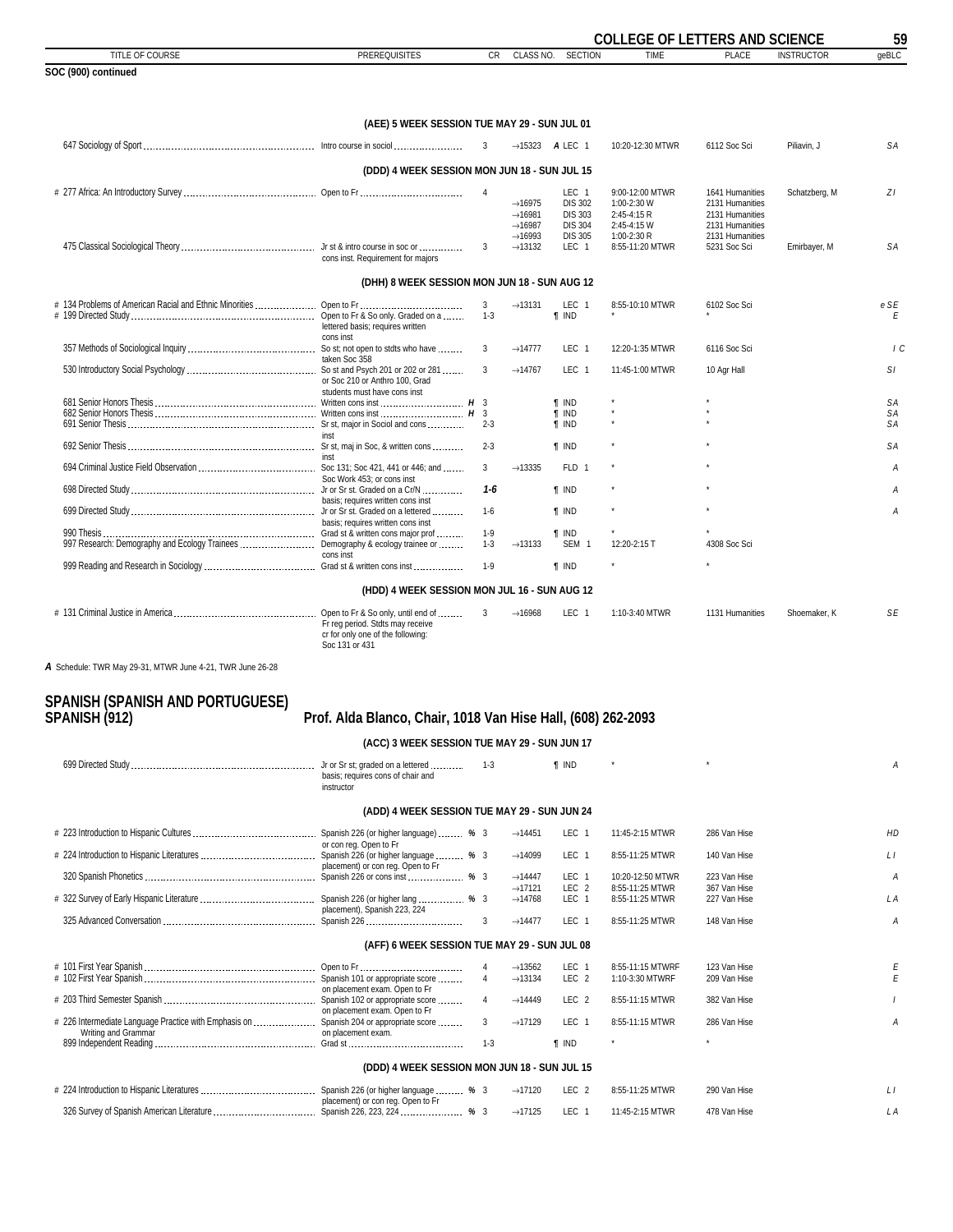<span id="page-59-0"></span>

| TITLE OF COURSE                                                                             | <b>PREREQUISITES</b>                                                                                                             |                    | CR.<br>CLASS NO.                           | <b>SECTION</b>                               | <b>TIME</b>                         | PLACE                        | <b>INSTRUCTOR</b>          | qeBLC                    |
|---------------------------------------------------------------------------------------------|----------------------------------------------------------------------------------------------------------------------------------|--------------------|--------------------------------------------|----------------------------------------------|-------------------------------------|------------------------------|----------------------------|--------------------------|
| SPANISH (912) continued                                                                     | (DDD) 4 WEEK SESSION MON JUN 18 - SUN JUL 15                                                                                     |                    |                                            |                                              |                                     |                              |                            |                          |
| 468 Misery of Machismo in Modern Hispanic Societies  Spanish 223 & 224; prev crse in  % 3-4 | Span or Span Amer culture/civ<br>recommended                                                                                     |                    | $\rightarrow$ 17122<br>17123               | LEC <sub>1</sub><br><b>DIS 301</b>           | 8:55-11:25 MTWR<br>1:10 MW          | 144 Van Hise<br>205 Van Hise |                            | HA                       |
|                                                                                             | (DHH) 8 WEEK SESSION MON JUN 18 - SUN AUG 12                                                                                     |                    |                                            |                                              |                                     |                              |                            |                          |
|                                                                                             | basis; requires cons of chair and<br>instructor                                                                                  | $1-6$              |                                            | <b>T</b> IND<br><b>f</b> IND<br><b>T</b> IND |                                     |                              |                            | А<br>A<br>$\overline{A}$ |
|                                                                                             |                                                                                                                                  | $1 - 3$<br>$1 - 9$ |                                            | <b>f</b> IND<br><b>f</b> IND                 | $\star$                             |                              |                            |                          |
|                                                                                             | (ECC) 3 WEEK SESSION MON JUN 25 - SUN JUL 15                                                                                     |                    |                                            |                                              |                                     |                              |                            |                          |
| 712 Special Topics: Advanced Placement Seminar                                              | HS teacher currently teaching or<br>expecting to teach adv crses for<br>stdts who may take AP exam in<br>Spanish lang and/or lit | $1 - 3$            | $\rightarrow$ 17134<br>$\rightarrow$ 17135 | SEM <sub>1</sub><br>SEM <sub>2</sub>         | 9:00-12:00 MTWRF<br>1:00-4:00 MTWRF | 367 Van Hise<br>355 Van Hise | Frantzen. D<br>Frantzen. D |                          |
|                                                                                             | (GFF) 6 WEEK SESSION MON JUL 09 - SUN AUG 19                                                                                     |                    |                                            |                                              |                                     |                              |                            |                          |
|                                                                                             | Spanish 101 or appropriate score<br>on placement exam. Open to Fr                                                                | 4                  | $\rightarrow$ 14753                        | LEC 1                                        | 8:55-11:15 MTWRF                    | 123 Van Hise                 |                            | E                        |
|                                                                                             | on placement exam. Open to Fr                                                                                                    | $\overline{4}$     | $\rightarrow$ 14752                        | LEC <sub>1</sub>                             | 1:10-3:30 MTWR                      | 219 Van Hise                 |                            |                          |
|                                                                                             | on placement exam. Open to Fr                                                                                                    | $\overline{4}$     | $\rightarrow$ 14754                        | LEC <sub>1</sub>                             | 8:55-11:15 MTWR                     | 286 Van Hise                 |                            |                          |
|                                                                                             | (HDD) 4 WEEK SESSION MON JUL 16 - SUN AUG 12                                                                                     |                    |                                            |                                              |                                     |                              |                            |                          |
|                                                                                             |                                                                                                                                  |                    | $\rightarrow$ 17127<br>$\rightarrow$ 17128 | LEC 1<br>LEC <sub>1</sub>                    | 11:45-2:15 MTWR<br>8:55-11:25 MTWR  | 286 Van Hise<br>290 Van Hise |                            | А<br>HA                  |
|                                                                                             |                                                                                                                                  |                    | $\rightarrow$ 17132<br>17133               | LEC <sub>1</sub><br><b>DIS 301</b>           | 11:45-2:10 MTWR<br>8:55-11:25 MW    | 399 Van Hise<br>399 Van Hise |                            | HA                       |
|                                                                                             |                                                                                                                                  |                    | $\rightarrow$ 17136<br>17137               | LEC 1<br><b>DIS 301</b>                      | 8:55-11:25 MTWR<br>1:10 MW          | 382 Van Hise<br>378 Van Hise |                            | L A                      |

# **STATISTICS**

### **STAT (932) Jun Shao, Chair, 1220A Med Sci. Center, (608)262-3720**

Discussion sections will not meet before the first lecture. Students may receive degree credits for no more than one of the following courses: 224,301,324 and 371.

#### **(ADD) 4 WEEK SESSION TUE MAY 29 - SUN JUN 24**

|                     |                | # 301 Introduction to Statistical Methods.                    |              | Open to Fr. Stdts may receive<br>degree cr for no more than one of<br>the following: Stat 201, 224, 301,<br>324, and 371 |                |                  | 3            |                                            | A LEC 1<br>LEC <sub>2</sub>                          | 12:05 MTWR<br>12:05 MTWR                   | 133 S M I<br>479 Van Hise                    | Tsui, K<br>Johnson, R | r NI   |         |
|---------------------|----------------|---------------------------------------------------------------|--------------|--------------------------------------------------------------------------------------------------------------------------|----------------|------------------|--------------|--------------------------------------------|------------------------------------------------------|--------------------------------------------|----------------------------------------------|-----------------------|--------|---------|
|                     |                | <b>12:05 MTWR</b><br>LEC 1                                    |              |                                                                                                                          |                | LEC 2 12:05 MTWR |              |                                            |                                                      |                                            |                                              |                       |        |         |
| $\rightarrow$ 13137 | <b>DIS 311</b> | 3:00 MTWR                                                     | 205 Van Hise | $\rightarrow$ 13139                                                                                                      | <b>DIS 321</b> | 3:00 MTWR        |              |                                            | 286 Van Hise                                         |                                            |                                              |                       |        |         |
| $\rightarrow$ 13138 | <b>DIS 312</b> | 3:00 MTWR                                                     | 207 Van Hise | $\rightarrow$ 13140                                                                                                      | <b>DIS 322</b> | 3:00 MTWR        |              |                                            | 219 Van Hise                                         |                                            |                                              |                       |        |         |
|                     |                |                                                               |              |                                                                                                                          |                |                  |              |                                            | (DHH) 8 WEEK SESSION MON JUN 18 - SUN AUG 12         |                                            |                                              |                       |        |         |
|                     |                |                                                               |              | cons inst                                                                                                                |                |                  | 3<br>$1 - 6$ | $\rightarrow$ 13144                        | LEC <sub>1</sub><br><b>T</b> IND                     | 8:55-10:10 MTWR                            | B123 Van Vleck                               | Seppalainen, T        |        | ΝA<br>А |
|                     |                |                                                               |              | Graded on a lettered basis;<br>requires cons inst                                                                        |                |                  | $1-6$        |                                            | <b>f</b> IND                                         |                                            |                                              |                       |        | А       |
| 990 Research        |                |                                                               |              |                                                                                                                          |                |                  | $1-9$        |                                            | <b>T</b> IND                                         |                                            |                                              |                       |        |         |
|                     |                |                                                               |              |                                                                                                                          |                |                  |              |                                            | (HDD) 4 WEEK SESSION MON JUL 16 - SUN AUG 12         |                                            |                                              |                       |        |         |
|                     |                |                                                               |              | Open to Fr. Stdts may receive<br>degree cr for no more than one of<br>the following: Stat 201, 224, 301,<br>324, and 371 |                |                  | 3            | $\rightarrow$ 13142<br>$\rightarrow$ 13143 | LEC <sub>3</sub><br><b>DIS 331</b><br><b>DIS 332</b> | 8:55-11:35 MTWR<br>11:45 MTWR<br>1:10 MTWR | 479 Van Hise<br>290 Van Hise<br>207 Van Hise | Porter, D             | $r$ NI |         |
|                     |                | $\bm{A}$ Final Exam will be held on Friday, June 22, 12:05pm. |              |                                                                                                                          |                |                  |              |                                            |                                                      |                                            |                                              |                       |        |         |
|                     |                |                                                               |              |                                                                                                                          |                |                  |              |                                            |                                                      |                                            |                                              |                       |        |         |

# **THEATRE AND DRAMA**

### **THEATRE (942) Michael Vanden Heuvel, Chair, 6173 Vilas (608)263-2329**

#### **(ACC) 3 WEEK SESSION TUE MAY 29 - SUN JUN 17**

| <b>B</b> 362 Drama in Education |                                                                         | $\rightarrow$ 13567<br>13568 | A LAB '<br>A LAB 2 | 2:00-5:30 pm MTWRF<br>2:00-5:30 pm MTWRF | <sup>1</sup> 132 Vilas<br>1090 Vilas | Van De Water | பட |
|---------------------------------|-------------------------------------------------------------------------|------------------------------|--------------------|------------------------------------------|--------------------------------------|--------------|----|
| 699 Directed Study              | Graded on a lettered basis; Jr or<br>Sr st & requires written cons inst |                              | ' IND              |                                          |                                      |              |    |

### **(DDD) 4 WEEK SESSION MON JUN 18 - SUN JUL 15**

over remaining 3 wks via teleconf, projects due last class day.

#### *C* 619 Production and Design Jr st and cons inst 1-3 →14389 *D* LEC 1 8:30-4:30 MTWRF *HA*

*A* Course is only for EED until Sophomores begin to register.

*B* Service Learning

C Additional fees and permission of instructor required. Contact Miranda McClenaghan at (608) 265-8041.<br>D Meets on campus 1st week of 4 wk session which may be taken for 1 cr. Off-Campus instruction takes place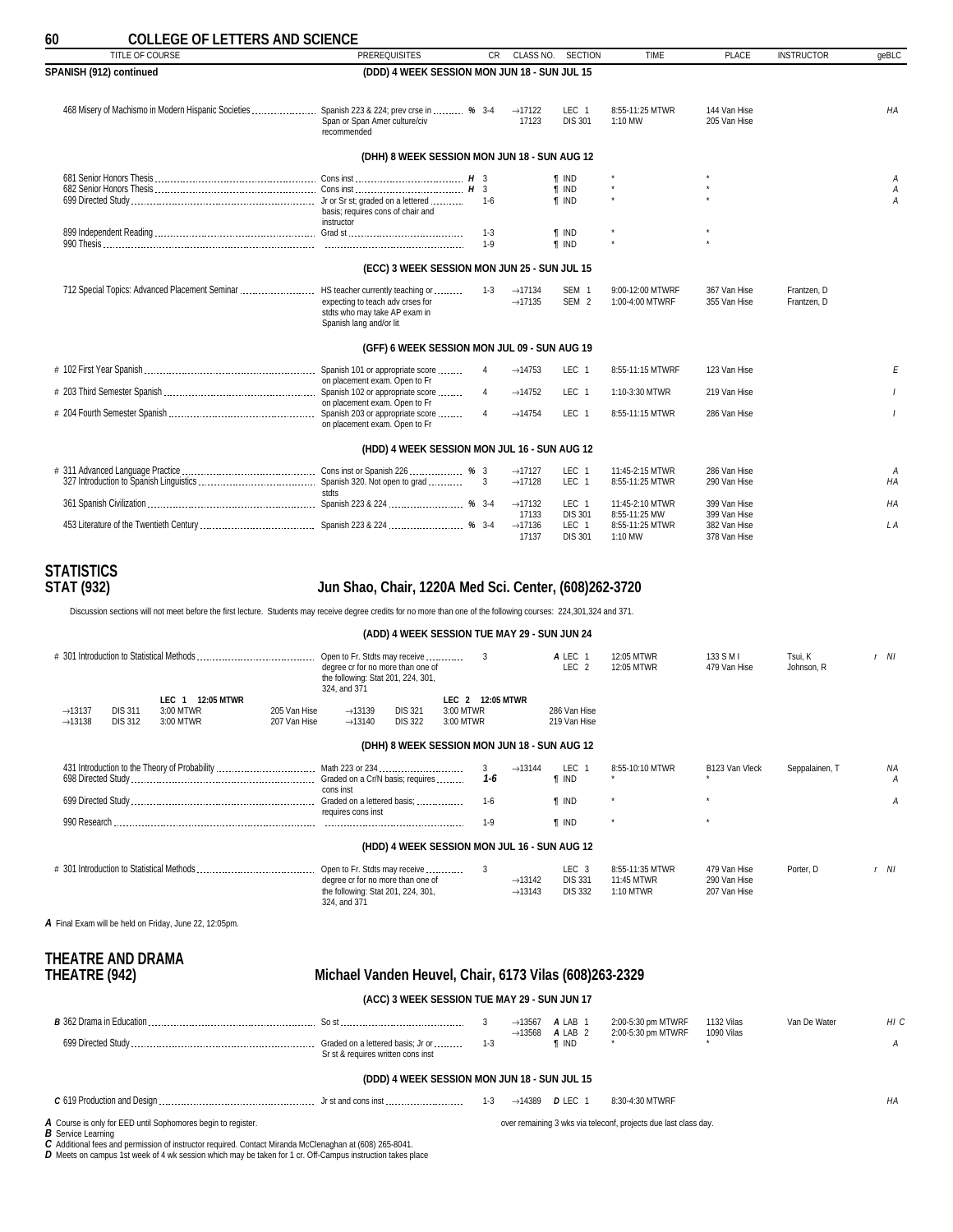<span id="page-60-0"></span>

|                                                                                                                                                                                                                                                                                               |                                              |              |                                    |                                    | <b>COLLEGE OF LETTERS AND SCIENCE</b>       |                      |                   | 61    |
|-----------------------------------------------------------------------------------------------------------------------------------------------------------------------------------------------------------------------------------------------------------------------------------------------|----------------------------------------------|--------------|------------------------------------|------------------------------------|---------------------------------------------|----------------------|-------------------|-------|
| TITLE OF COURSE                                                                                                                                                                                                                                                                               | <b>PREREQUISITES</b>                         | <b>CR</b>    |                                    | CLASS NO. SECTION                  | <b>TIME</b>                                 | <b>PLACE</b>         | <b>INSTRUCTOR</b> | qeBLC |
| THEATRE (942) continued                                                                                                                                                                                                                                                                       |                                              |              |                                    |                                    |                                             |                      |                   |       |
|                                                                                                                                                                                                                                                                                               |                                              |              |                                    |                                    |                                             |                      |                   |       |
|                                                                                                                                                                                                                                                                                               | (DHH) 8 WEEK SESSION MON JUN 18 - SUN AUG 12 |              |                                    |                                    |                                             |                      |                   |       |
|                                                                                                                                                                                                                                                                                               |                                              | $\mathbf{2}$ |                                    | $\rightarrow$ 13145 <b>E</b> LAB 1 | $^\star$                                    |                      |                   | Е     |
|                                                                                                                                                                                                                                                                                               | requires cons inst                           | $1 - 3$      |                                    | <b>T</b> IND                       |                                             |                      |                   |       |
|                                                                                                                                                                                                                                                                                               |                                              | $1 - 2$      | $\rightarrow$ 13146 <b>E</b> LAB 1 |                                    |                                             |                      |                   | HI    |
|                                                                                                                                                                                                                                                                                               |                                              | $1 - 2$      | $\rightarrow$ 13147                | $E$ LAB 1                          |                                             |                      |                   | HA    |
|                                                                                                                                                                                                                                                                                               |                                              | $1 - 6$      |                                    | <b>T</b> IND                       |                                             | $\ddot{\phantom{1}}$ |                   | A     |
|                                                                                                                                                                                                                                                                                               | Sr st & requires written cons inst           |              |                                    |                                    |                                             |                      |                   |       |
|                                                                                                                                                                                                                                                                                               |                                              | $1-6$        |                                    | <b>T</b> IND                       | $\star$                                     |                      |                   |       |
|                                                                                                                                                                                                                                                                                               |                                              | $1 - 9$      |                                    | <b>f</b> IND                       |                                             |                      |                   |       |
|                                                                                                                                                                                                                                                                                               | (EDD) 4 WEEK SESSION MON JUN 25 - SUN JUL 22 |              |                                    |                                    |                                             |                      |                   |       |
|                                                                                                                                                                                                                                                                                               |                                              |              |                                    |                                    | 8:30-4:30 MTWRF                             |                      |                   | HA    |
|                                                                                                                                                                                                                                                                                               | (GDD) 4 WEEK SESSION MON JUL 09 - SUN AUG 05 |              |                                    |                                    |                                             |                      |                   |       |
|                                                                                                                                                                                                                                                                                               |                                              |              |                                    | $\rightarrow$ 16650 DLEC 1         | 8:30-4:30 MTWRF                             |                      |                   | HA    |
|                                                                                                                                                                                                                                                                                               | (IDD) 4 WEEK SESSION MON JUL 23 - SUN AUG 19 |              |                                    |                                    |                                             |                      |                   |       |
|                                                                                                                                                                                                                                                                                               |                                              | $1 - 3$      |                                    | $\rightarrow$ 16651 <b>D</b> LEC 1 | 8:30-4:30 MTWRF                             |                      |                   | HA    |
| C Additional fees and permission of instructor required. Contact Miranda McClenaghan at (608) 265-8041.<br><b>D</b> Meets on campus 1st week of 4 wk session which may be taken for 1 cr. Off-Campus instruction takes place<br>over remaining 3 wks via teleconf projects due last class day |                                              |              |                                    |                                    | Contact David Stewart at dsstewart@wisc.edu |                      |                   |       |

over remaining 3 wks via teleconf, projects due last class day. *E* Times flex & arranged to fit individual schedule; must attend mtg Mon, 6/18, 10:00, Mitchell Theatre Lobby.

# **URBAN AND REGIONAL PLANNING**

### **URB R PL (944) James A. LaGro Jr., Chair, 112 Music Hall, (608) 262-1004**

### **(ACC) 3 WEEK SESSION TUE MAY 29 - SUN JUN 17**

|                                                                             | cons inst                                    | 3                                 | $\rightarrow$ 16956                                                                      | LEC <sub>1</sub>                                                              | 8:55-11:25 MTWRF                                                               | B223 Van Vleck                                                                      | Olds, K                           | S1         |
|-----------------------------------------------------------------------------|----------------------------------------------|-----------------------------------|------------------------------------------------------------------------------------------|-------------------------------------------------------------------------------|--------------------------------------------------------------------------------|-------------------------------------------------------------------------------------|-----------------------------------|------------|
|                                                                             |                                              | 3                                 | $\rightarrow$ 14770                                                                      | LEC <sub>1</sub>                                                              | 9:00-12:00 MTWR                                                                | 1270 Grainger                                                                       |                                   | SIC        |
|                                                                             | (AEE) 5 WEEK SESSION TUE MAY 29 - SUN JUL 01 |                                   |                                                                                          |                                                                               |                                                                                |                                                                                     |                                   |            |
|                                                                             |                                              | $1 - 5$                           |                                                                                          | <b>T</b> IND                                                                  |                                                                                |                                                                                     |                                   | A          |
|                                                                             | (DHH) 8 WEEK SESSION MON JUN 18 - SUN AUG 12 |                                   |                                                                                          |                                                                               |                                                                                |                                                                                     |                                   |            |
| 719 Water Resources Management Practicum  Envir St/Civ Engr/Urb R PI 718 or | cons inst                                    | $1 - 6$<br>$5^{\circ}$<br>$1 - 5$ | $\rightarrow$ 13611<br>$\rightarrow$ 16954                                               | <b>T</b> IND<br>FLD 1<br>FLD <sub>2</sub><br><b>T</b> IND                     | 8:00-5:00 pm MTWRF<br>8:00-5:00 pm MTWRF                                       | $\star$<br>110 Science<br>110 Science<br>$\star$                                    | Zedler, J<br>Wang, H<br>Potter, K | A          |
|                                                                             |                                              | $1 - 3$                           |                                                                                          | <b>T</b> IND                                                                  |                                                                                |                                                                                     |                                   |            |
|                                                                             | (HDD) 4 WEEK SESSION MON JUL 16 - SUN AUG 12 |                                   |                                                                                          |                                                                               |                                                                                |                                                                                     |                                   |            |
|                                                                             |                                              | 3<br>$3 - 4$<br>$3-4$<br>$3 - 4$  | $\rightarrow$ 14462<br>$\rightarrow$ 14465<br>$\rightarrow$ 14468<br>$\rightarrow$ 14471 | LEC 1<br><b>DIS 301</b><br><b>DIS 302</b><br><b>DIS 303</b><br><b>DIS 304</b> | 1:10-3:40 MTWR<br>2:10-3:40 R<br>2:10-3:40 R<br>4:00-5:30 pm R<br>8:55-10:35 R | 1111 Humanities<br>2125 Humanities<br>2631 Humanities<br>175 Science<br>175 Science | Jacobs, H                         | <b>SDC</b> |
|                                                                             |                                              | $1 - 4$<br>$1 - 3$                |                                                                                          | <b>T</b> IND<br><b>T</b> IND                                                  |                                                                                |                                                                                     |                                   | Α          |
|                                                                             | (IDD) 4 WEEK SESSION MON JUL 23 - SUN AUG 19 |                                   |                                                                                          |                                                                               |                                                                                |                                                                                     |                                   |            |
|                                                                             |                                              | $1 - 3$                           |                                                                                          | <b>T</b> IND                                                                  |                                                                                |                                                                                     |                                   |            |
|                                                                             | (IEE) 5 WEEK SESSION MON JUL 23 - SUN AUG 26 |                                   |                                                                                          |                                                                               |                                                                                |                                                                                     |                                   |            |
|                                                                             |                                              | $1 - 3$                           |                                                                                          | <b>f</b> IND                                                                  |                                                                                |                                                                                     |                                   |            |
|                                                                             | (KCC) 3 WEEK SESSION MON AUG 06 - SUN AUG 26 |                                   |                                                                                          |                                                                               |                                                                                |                                                                                     |                                   |            |
|                                                                             |                                              | $1-3$                             |                                                                                          | <b>T</b> IND                                                                  |                                                                                |                                                                                     |                                   |            |
| AMENIC CTHRIEC                                                              |                                              |                                   |                                                                                          |                                                                               |                                                                                |                                                                                     |                                   |            |

# **WOMENS STUDIES**

### **WOMEN ST (963) Jane Collins, Chair, 110 Ingraham Hall (608) 263-4703**

Women's Studies does not maintain wait lists during enrollment. Instructors start wait lists during first class. Department homepage available with supplemental course information at www.womenstudies.wisc.edu.

**(DDD) 4 WEEK SESSION MON JUN 18 - SUN JUL 15**

| Women and Sexuality<br>533 Topic: \ | women St 103 of cons inst | $\rightarrow$ 16913 | LEC. | 0 MTWR<br>$-10-$ | 224 Ingraham | D.C<br>DL. |
|-------------------------------------|---------------------------|---------------------|------|------------------|--------------|------------|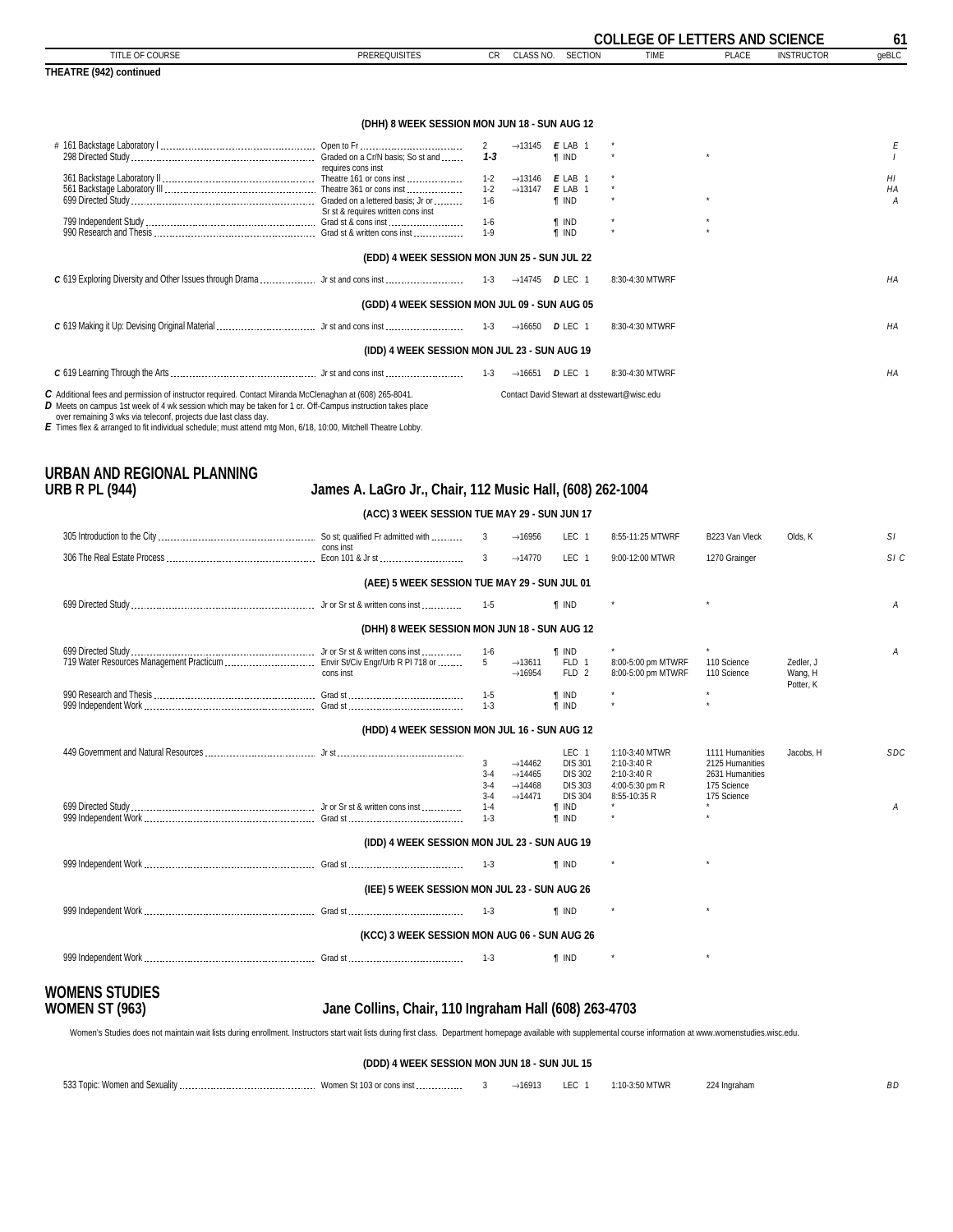<span id="page-61-0"></span>

| 62<br><b>COLLEGE OF LETTERS AND SCIENCE</b>                                                                                               |                                                                      |                |                                            |                                      |                                    |                              |                        |           |
|-------------------------------------------------------------------------------------------------------------------------------------------|----------------------------------------------------------------------|----------------|--------------------------------------------|--------------------------------------|------------------------------------|------------------------------|------------------------|-----------|
| TITLE OF COURSE                                                                                                                           | <b>PREREQUISITES</b>                                                 | CR             | CLASS NO.                                  | <b>SECTION</b>                       | <b>TIME</b>                        | <b>PLACE</b>                 | <b>INSTRUCTOR</b>      | geBLC     |
| WOMEN ST (963) continued                                                                                                                  |                                                                      |                |                                            |                                      |                                    |                              |                        |           |
|                                                                                                                                           |                                                                      |                |                                            |                                      |                                    |                              |                        |           |
|                                                                                                                                           | (DHH) 8 WEEK SESSION MON JUN 18 - SUN AUG 12                         |                |                                            |                                      |                                    |                              |                        |           |
|                                                                                                                                           | requires cons inst                                                   | 1-6            |                                            | <b>T</b> IND                         |                                    |                              |                        | Α         |
|                                                                                                                                           | (HDD) 4 WEEK SESSION MON JUL 16 - SUN AUG 12                         |                |                                            |                                      |                                    |                              |                        |           |
| 320 Sex Workers, Trafficking, and Human Rights  Women St 101 or 102 & a crse in a                                                         | related discipline; or cons inst                                     | 3<br>3         | $\rightarrow$ 16909<br>$\rightarrow$ 16910 | LEC <sub>1</sub><br>LEC <sub>1</sub> | 10:20-1:00 MTWR<br>8:00-10:45 MTWR | 224 Ingraham<br>301 Educ Sci | Worcester, N           | NE<br>S1  |
|                                                                                                                                           | related course; & an intro course<br>in soc sci, journ, or comm arts | $\mathbf{3}$   | $\rightarrow$ 16912                        | LEC <sub>1</sub>                     | 10:20-1:00 MTWR                    | 209 Animal Sci               | D'Acci. J              | ZI        |
| <b>ZOOLOGY</b>                                                                                                                            |                                                                      |                |                                            |                                      |                                    |                              |                        |           |
| ZOOLOGY (970)                                                                                                                             | Karen L. Steudel, Chair, 145 Noland, (608)262-1051.                  |                |                                            |                                      |                                    |                              |                        |           |
| For enrollment questions call: (608)262-1051. Department home page (www.zoology.wisc.edu) available with supplemental course information. |                                                                      |                |                                            |                                      |                                    |                              |                        |           |
|                                                                                                                                           | (CHH) 8 WEEK SESSION MON JUN 11 - SUN AUG 05                         |                |                                            |                                      |                                    |                              |                        |           |
|                                                                                                                                           | a lettered basis; requires written<br>cons inst                      | $1 - 6$        |                                            | <b>f</b> IND                         |                                    |                              |                        | Α         |
|                                                                                                                                           | (DDD) 4 WEEK SESSION MON JUN 18 - SUN JUL 15                         |                |                                            |                                      |                                    |                              |                        |           |
|                                                                                                                                           | strongly recommended                                                 | 3              | $\rightarrow$ 17088                        | LEC <sub>1</sub>                     | 1:10-3:10 MTWRF                    | A228 Russell Lb              | Berkelman, J           | BI C      |
|                                                                                                                                           | (DHH) 8 WEEK SESSION MON JUN 18 - SUN AUG 12                         |                |                                            |                                      |                                    |                              |                        |           |
|                                                                                                                                           |                                                                      |                |                                            | LEC 1                                | 8:15 MTWRF                         | 168 Noland                   |                        | <b>BE</b> |
|                                                                                                                                           | those who have taken Zool 151 or<br>152 or equiv                     |                | $\rightarrow$ 13150<br>$\rightarrow$ 13151 | <b>DIS 301</b><br><b>DIS 302</b>     | 9:15 MW<br>9:15 TR                 | 241 Noland<br>241 Noland     |                        |           |
|                                                                                                                                           |                                                                      | $\overline{2}$ | $\rightarrow$ 13152                        | LAB <sub>1</sub>                     | 9:15-12:15 MW                      | 251 Noland                   |                        | <b>BE</b> |
|                                                                                                                                           | in chem recommended                                                  | $\overline{2}$ | $\rightarrow$ 13153                        | LEC <sub>1</sub>                     | 10:20-12:20 MW                     | 346 Birge                    | Dodson, S              | BI C      |
| Resources                                                                                                                                 |                                                                      | $\overline{2}$ | $\rightarrow$ 13154                        | LAB <sub>1</sub>                     | 8:30-4:30 F                        | 521 Noland                   |                        | <b>BD</b> |
|                                                                                                                                           | or cons inst                                                         | 3              |                                            | LEC <sub>1</sub>                     | 10:20-11:35 MTWR                   | 108 Plant Sci                | Laughon, A<br>Leeds, P | BI C      |
|                                                                                                                                           |                                                                      |                | $\rightarrow$ 13156                        | <b>DIS 301</b>                       | 11:45 T                            | 1441 Biotech Ct              |                        |           |
|                                                                                                                                           |                                                                      |                | $\rightarrow$ 13157                        | <b>DIS 302</b>                       | 11:45 W                            | 1441 Biotech Ct              |                        |           |
|                                                                                                                                           |                                                                      |                |                                            | <b>T IND</b>                         |                                    |                              |                        | Α         |
|                                                                                                                                           | required in concurrent or<br>following semester                      |                |                                            | <b>T IND</b>                         |                                    |                              |                        | A         |
|                                                                                                                                           |                                                                      | $1-6$          |                                            | $\P$ IND                             |                                    |                              |                        | Α         |
|                                                                                                                                           | required in concurrent or<br>following semester                      | $1 - 4$        |                                            | $\P$ IND                             |                                    |                              |                        | <b>BA</b> |
|                                                                                                                                           | a lettered basis; requires written                                   | $1 - 6$        |                                            | <b>T IND</b>                         |                                    |                              |                        | Α         |
|                                                                                                                                           | cons inst                                                            | $1-9$          |                                            | <b>T IND</b>                         |                                    |                              |                        |           |
|                                                                                                                                           | (EDD) 4 WEEK SESSION MON JUN 25 - SUN JUL 22                         |                |                                            |                                      |                                    |                              |                        |           |
|                                                                                                                                           |                                                                      | $0 - 1$        | $\rightarrow$ 16962                        | SEM <sub>1</sub>                     | 3:00-4:00 TR                       | 150 Russell Lb               | Zheng, J               |           |
|                                                                                                                                           |                                                                      |                |                                            |                                      |                                    |                              |                        |           |

### **MEDICAL SCHOOL**

# **ANATOMY**

### **ANATOMY (144) J. K. Harting, Chair, 325 SMI, (608)262-3714**

**(AHH) 8 WEEK SESSION TUE MAY 29 - SUN JUL 22**

For more information contact Lynn McDonald at (608) 262-3714.

| A 429 Human Anatomy Laboratory for Physician Assistants  Admission to phy asst professional           | curric or cons inst | 5       |                     | <b>LEC</b>                                   | 8:30-9:30 MTWRF                      | 331 S M I                          | Krabbenhoft, K<br>Bersu, E<br>Epstein, M<br>Schultz, E<br>Smith, P<br>Van Lieshout |    |
|-------------------------------------------------------------------------------------------------------|---------------------|---------|---------------------|----------------------------------------------|--------------------------------------|------------------------------------|------------------------------------------------------------------------------------|----|
|                                                                                                       |                     |         | $\rightarrow$ 16106 | LAB 301                                      | 9:30-12:30 MTWRF<br>9:30-12:30 MTWRF | 1375 Med Sc Ctr<br>1385 Med Sc Ctr |                                                                                    |    |
|                                                                                                       |                     | $1 - 4$ |                     | <b>T</b> IND                                 |                                      |                                    |                                                                                    | AC |
|                                                                                                       |                     | 8       |                     | <b>LEC</b>                                   | 8:30-9:30 MTWRF                      | 331 S M I                          | Krabbenhoft, K<br>Bersu. E<br>Epstein, M<br>Schultz, E<br>Smith, P<br>Van Lieshout |    |
|                                                                                                       |                     |         | $\rightarrow$ 15872 | LAB 301                                      | 9:30-1:30 MTWRF<br>9:30-1:30 MTWRF   | 1375 Med Sc Ctr<br>1385 Med Sc Ctr |                                                                                    |    |
| A Course books available from University Bookstore, 750 Highland Ave., 1370 HSLC. Est. cost: \$88.85. |                     |         |                     | <b>B</b> Anatomy 711 meets with Anatomy 429. |                                      |                                    |                                                                                    |    |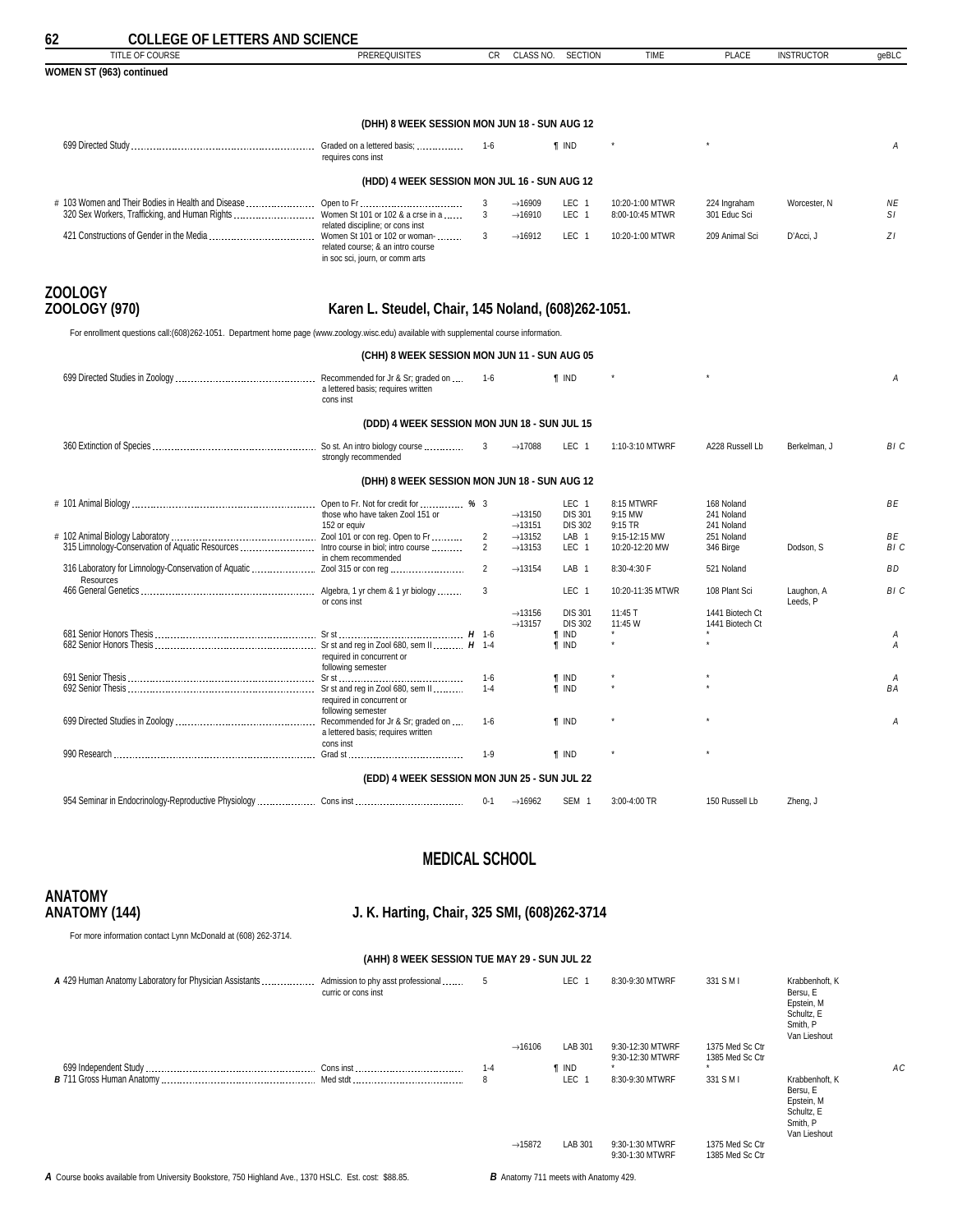<span id="page-62-0"></span>

|                                                                                                                                                                                                       |                                              |                         |                                             |                                       |                                                | <b>MEDICAL SCHOOL</b>                                 |                                                           | 63    |
|-------------------------------------------------------------------------------------------------------------------------------------------------------------------------------------------------------|----------------------------------------------|-------------------------|---------------------------------------------|---------------------------------------|------------------------------------------------|-------------------------------------------------------|-----------------------------------------------------------|-------|
| TITLE OF COURSE                                                                                                                                                                                       | <b>PREREQUISITES</b>                         | CR                      | CLASS NO.                                   | <b>SECTION</b>                        | <b>TIME</b>                                    | <b>PLACE</b>                                          | <b>INSTRUCTOR</b>                                         | geBLC |
|                                                                                                                                                                                                       | (CII) 9 WEEK SESSION MON JUN 11 - SUN AUG 12 |                         |                                             |                                       |                                                |                                                       |                                                           |       |
| C 622 Human Anatomy-Physical Therapy, Occupational Therapy  Admission to phys or occ therapy                                                                                                          | professional program, or cons inst           | 6                       |                                             | LEC 1                                 | 7:50-8:45 MTWRF                                | D 140 Bardeen                                         | Bersu, E<br>Horstmeyer, C<br>Van Lieshout<br>Salkowski, L | BI C  |
|                                                                                                                                                                                                       |                                              |                         | $\rightarrow$ 16153<br>$\rightarrow$ 16154  | LAB 301<br>LAB 302                    | 9:00-12:00 MWF<br>1:00-4:00 M<br>9:00-12:00 TR | 1360 Med Sc Ctr<br>1360 Med Sc Ctr<br>1360 Med Sc Ctr |                                                           |       |
|                                                                                                                                                                                                       | (DHH) 8 WEEK SESSION MON JUN 18 - SUN AUG 12 |                         |                                             |                                       |                                                |                                                       |                                                           |       |
|                                                                                                                                                                                                       |                                              | 3<br>$1 - 4$<br>$1 - 9$ | $\rightarrow$ 16934                         | LEC 1<br><b>T</b> IND<br><b>T IND</b> | 1:00-5:00 pm MTWRF                             | 236 Animal Sci                                        | Albrecht, R                                               | AC    |
|                                                                                                                                                                                                       | (FHH) 8 WEEK SESSION MON JUL 02 - SUN AUG 26 |                         |                                             |                                       |                                                |                                                       |                                                           |       |
|                                                                                                                                                                                                       |                                              | $1 - 4$                 |                                             | <b>f</b> IND                          |                                                |                                                       |                                                           | AC    |
| C PT-Lab 301. OT-Lab 302. Lec & lab notes from Soc Sci Copy Ctr, 6120 Soc. Sci. Est. cost: \$40.<br><b>D</b> All course exams for both OT and PT students are held on Fridays from 7:50 am-12:00 p.m. |                                              |                         | <b>E</b> Crosslisted with An Sci and AHABS. |                                       |                                                |                                                       |                                                           |       |

# **BIOMOLECULAR CHEMISTRY**

### **BMOLCHEM (758) Robert H. Fillingame, Chair, 587 Medical Sciences, (608)262-1347**

#### **(DHH) 8 WEEK SESSION MON JUN 18 - SUN AUG 12**

|                                                  |                                                                                |         |                                            | LEC                              | 9:00-10:30 MTWR                | 22 Ingraham                | Neal, T<br>Kahan. L                       | PI C       |
|--------------------------------------------------|--------------------------------------------------------------------------------|---------|--------------------------------------------|----------------------------------|--------------------------------|----------------------------|-------------------------------------------|------------|
|                                                  |                                                                                |         | $\rightarrow$ 15748<br>$\rightarrow$ 15749 | <b>DIS 301</b><br><b>DIS 302</b> | 10:35-11:30 M<br>10:35-11:30 R | 22 Ingraham<br>22 Ingraham |                                           |            |
|                                                  | BmolChem 503 or Biochem 501 or<br>equiv; 503 may be taken con; or<br>cons inst |         | $\rightarrow$ 15838                        | LAB 1                            | 8:50-11:50 MTWR                | 5385 Med Sc Ctr            | Kahan. L<br>Schlimgen, K<br>Holewinski, V | <b>BAC</b> |
|                                                  | Cons inst                                                                      |         |                                            | <b>1 IND</b>                     |                                |                            |                                           |            |
| 990 Advanced Biomolecular Chemistry and Research |                                                                                | $1 - 9$ |                                            | <b>T</b> IND                     |                                |                            |                                           |            |

# **CLINICAL LABORATORY SCIENCE**

### **CLNLABSC (628) Sharon Ehrmeyer, Program Director, 6175 Med Sci Cen, (608)262-2085**

CLS professional students are required to pay \$100 program fee per semester for Fall and Spring.

#### **(AKK)11 WEEK SESSION TUE MAY 29 - SUN AUG 12**

|                                                          | Stdt must be enrolled in the<br>cytotechnology internship prgm at<br>the WI State Lab of Hygiene  |   | $\rightarrow$ 16104 | LAB              | 8:15-4:00 MTWRF | 245 Stovall | Shalkham, J<br>Smith, M |
|----------------------------------------------------------|---------------------------------------------------------------------------------------------------|---|---------------------|------------------|-----------------|-------------|-------------------------|
|                                                          | Stdt must be enrolled in the<br>cytotechnology internship prgm at<br>the WI State Lab of Hygiene  | 8 | $\rightarrow$ 16101 | <b>FLD</b>       | 8:15-4:00 MTWRF | 245 Stovall | Smith, M                |
|                                                          | Stdt must be enrolled in the<br>cytotechnology internship prgm at<br>the WI State Lab of Hygiene  |   | $\rightarrow$ 16102 | LAB              | 8:15-4:00 MTWRF | 245 Stovall | Smith, M<br>Shalkham, J |
| 625 Seminar in Laboratory Operations and Quality Control | Stdt must be enrolled in the<br>cytotechnology internship prgm at<br>the WI State Lab of Hygiene  |   | $\rightarrow$ 16100 | <b>SEM</b>       | 8:15-4:00 MTWRF | 245 Stovall | Smith, M                |
|                                                          | Stdt must be enrolled in the<br>cytotechnology internship prgm at<br>the WI Statte Lab of Hygiene |   | $\rightarrow$ 16103 | <b>SEM</b><br>-1 | 8:15-4:00 MTWRF | 245 Stovall | Smith, M                |

#### **(BDD) 4 WEEK SESSION MON JUN 04 - SUN JUL 01**

|                                                                                                                 |                                              | 2 | $\rightarrow$ 16098 | LEC <sub>1</sub><br>LAB 301<br><b>DIS 601</b> | 1:00 MTWR<br>2:00-4:00 MTWR<br>$1:00-2:30 F$ | 6205 Med Sc Ctr<br>6250 Med Sc Ctr<br>6205 Med Sc Ctr | Foreback, C<br>Ehrmeyer, S<br>Walz, S |
|-----------------------------------------------------------------------------------------------------------------|----------------------------------------------|---|---------------------|-----------------------------------------------|----------------------------------------------|-------------------------------------------------------|---------------------------------------|
|                                                                                                                 | (CAA) 1 WEEK SESSION MON JUN 11 - SUN JUN 17 |   |                     |                                               |                                              |                                                       |                                       |
|                                                                                                                 |                                              |   | $\rightarrow$ 16042 | FLD 1                                         | 7:00-5:00 pm MTWRF                           | Off Campus                                            | Walz, S                               |
|                                                                                                                 | (DAA) 1 WEEK SESSION MON JUN 18 - SUN JUN 24 |   |                     |                                               |                                              |                                                       |                                       |
|                                                                                                                 |                                              |   | $\rightarrow$ 15839 | FLD 2                                         | 7:00-5:00 pm MTWRF                           | Off Campus                                            | Walz, S                               |
| An ideas and can till and full begint. A teacher of the state of the context of the context of the full concert |                                              |   |                     |                                               |                                              |                                                       |                                       |

*A* Students must provide proof of Hepatitis B immunity or begin immunization to participate in this course.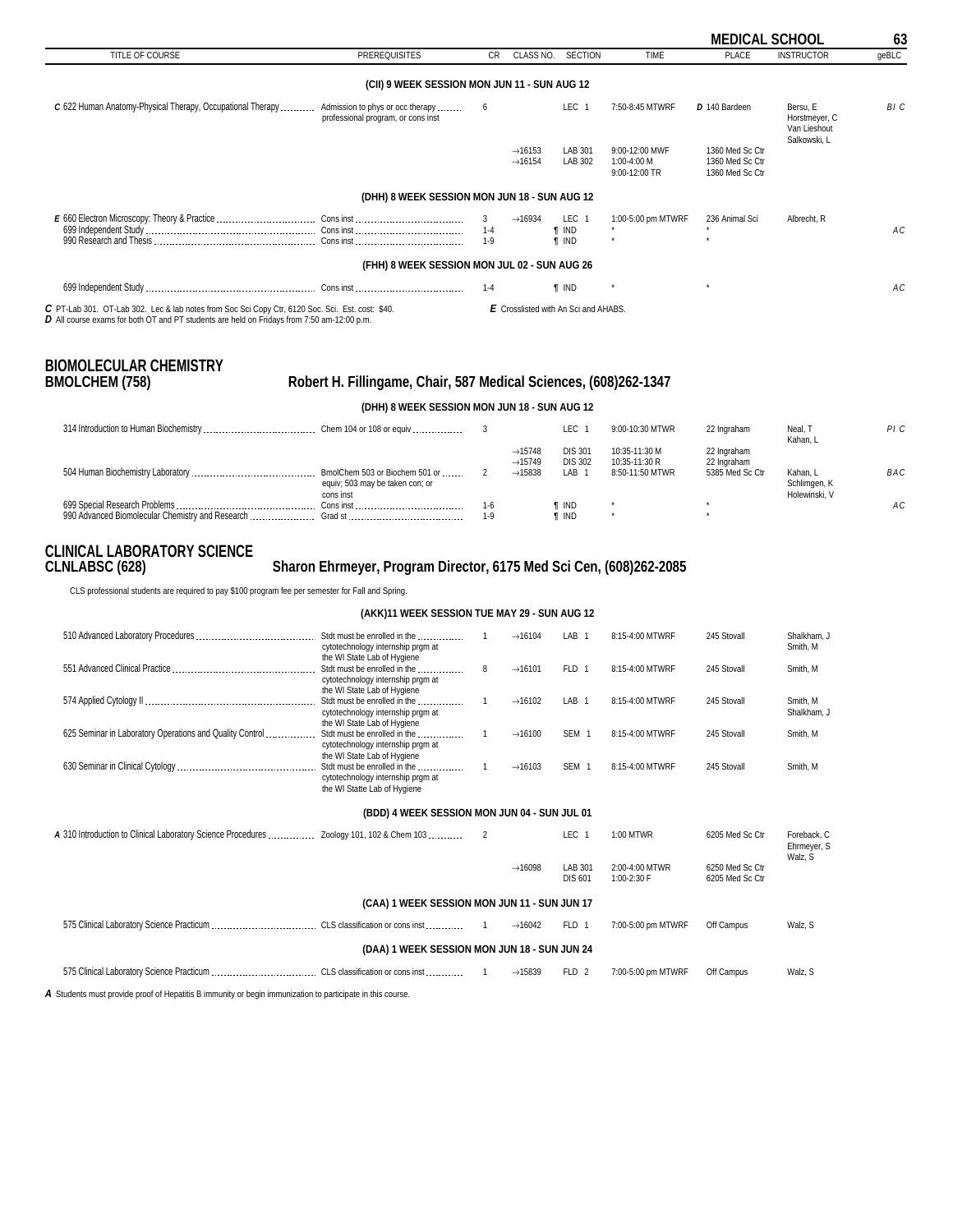| TITLE OF COURSE                                                                                                                          | <b>PREREQUISITES</b>                                                                                                | CR<br>CLASS NO.                                | <b>SECTION</b>                   | TIME           | <b>PLACE</b>    | <b>INSTRUCTOR</b>       | geBLC      |
|------------------------------------------------------------------------------------------------------------------------------------------|---------------------------------------------------------------------------------------------------------------------|------------------------------------------------|----------------------------------|----------------|-----------------|-------------------------|------------|
|                                                                                                                                          |                                                                                                                     |                                                |                                  |                |                 |                         |            |
| <b>FAMILY MEDICINE</b><br><b>FAM MED (370)</b>                                                                                           |                                                                                                                     | John J. Frey, MD, Chair                        |                                  |                |                 |                         |            |
|                                                                                                                                          | (DHH) 8 WEEK SESSION MON JUN 18 - SUN AUG 12                                                                        |                                                |                                  |                |                 |                         |            |
|                                                                                                                                          |                                                                                                                     | 1-9                                            | <b>T</b> IND                     |                |                 |                         | АC         |
| <b>HUMAN ONCOLOGY</b><br><b>H ONCOL (480)</b>                                                                                            | Minesh Mehta, Chair, K4/310 CSC, (608)263-5009                                                                      |                                                |                                  |                |                 |                         |            |
|                                                                                                                                          | (DHH) 8 WEEK SESSION MON JUN 18 - SUN AUG 12                                                                        |                                                |                                  |                |                 |                         |            |
| 699 Independent Study in Human Cancer Biology  Human Onc 402 and/or cons inst                                                            |                                                                                                                     | 1-3                                            | <b>T</b> IND                     |                |                 |                         | АC         |
|                                                                                                                                          |                                                                                                                     | $2^{\circ}$<br>$\rightarrow$ 15868             | LAB <sub>1</sub><br><b>T</b> IND |                |                 | Thomadsen, B            |            |
| <b>MEDICAL GENETICS</b><br><b>MD GENET (616)</b>                                                                                         | Michael R. Culbertson, Chair, 1420 Genetics/Biotech, (608) 262-1069                                                 |                                                |                                  |                |                 |                         |            |
|                                                                                                                                          | (DHH) 8 WEEK SESSION MON JUN 18 - SUN AUG 12                                                                        |                                                |                                  |                |                 |                         |            |
|                                                                                                                                          |                                                                                                                     | $1-3$                                          | <b>T</b> IND                     |                |                 |                         | АC         |
|                                                                                                                                          |                                                                                                                     | $0 - 1$<br>$\rightarrow$ 15740                 | <b>T</b> IND<br>SEM <sub>1</sub> | 3:30-4:30 W    | 1111 Biotech Ct | Ganetzky, B             |            |
| <b>MEDICAL HISTORY AND BIOETHICS</b><br><b>MED HIST (452)</b>                                                                            | Warwick Anderson, Chair, 1135 MSC, (608)262-1460                                                                    |                                                |                                  |                |                 |                         |            |
|                                                                                                                                          | (DHH) 8 WEEK SESSION MON JUN 18 - SUN AUG 12                                                                        |                                                |                                  |                |                 |                         |            |
|                                                                                                                                          | 16 wks) & Grad stdts of all other                                                                                   | $1 - 3$<br>$1 - 3$                             | ¶ IND<br><b>T</b> IND            |                |                 |                         | АC         |
|                                                                                                                                          | depts (16 wks)<br>equiv, or Postdoc fellows who wish<br>to undertake an indep res project                           | $1-3$                                          | <b>T</b> IND                     |                |                 |                         |            |
| MEDICAL MICROBIOLOGY AND IMMUNOLOGY<br>M M & I (620)                                                                                     | Rodney A. Welch, Chair, 436 SMI, 1300 Univ. Ave., (608) 262-3351                                                    |                                                |                                  |                |                 |                         |            |
|                                                                                                                                          | (DEE) 5 WEEK SESSION MON JUN 18 - SUN JUL 22                                                                        |                                                |                                  |                |                 |                         |            |
| A 460 Techniques in DNA Science for Microbiologists  Jr st, Chem 221 or 110 or equiv,                                                    | bact lecture & lab. & cons inst.<br>Preference given to MMI undergrad<br>majors                                     | 3<br>$\rightarrow$ 15840                       | LAB 1                            | 9:00-2:00 MTWR | 2330 Med Sc Ctr | Schrader, J             | $\sqrt{c}$ |
|                                                                                                                                          | (DHH) 8 WEEK SESSION MON JUN 18 - SUN AUG 12                                                                        |                                                |                                  |                |                 |                         |            |
|                                                                                                                                          |                                                                                                                     |                                                | <b>T</b> IND                     |                |                 |                         | АC         |
|                                                                                                                                          |                                                                                                                     |                                                | <b>T</b> IND<br><b>T</b> IND     |                |                 |                         | АC<br>АC   |
|                                                                                                                                          |                                                                                                                     | $1-9$                                          | <b>T</b> IND                     |                |                 |                         |            |
| A Purchase lab manual at Student Print. Memorial union. You will also require a laboratory coat and a lab<br>notebook with carbon pages. |                                                                                                                     |                                                |                                  |                |                 |                         |            |
| <b>MEDICAL PHYSICS</b>                                                                                                                   |                                                                                                                     |                                                |                                  |                |                 |                         |            |
| <b>MED PHYS (621)</b>                                                                                                                    | James A. Zagzebski, Chair, 1530 MSC, 1300 Univ. Ave., (608)265-6504<br>(BLL)12 WEEK SESSION MON JUN 04 - SUN AUG 26 |                                                |                                  |                |                 |                         |            |
|                                                                                                                                          |                                                                                                                     | $\rightarrow$ 16172<br>1-3                     | LEC <sub>2</sub>                 | 12:05 MTWRF    |                 | Ranallo, F              |            |
|                                                                                                                                          | (DHH) 8 WEEK SESSION MON JUN 18 - SUN AUG 12                                                                        |                                                |                                  |                |                 |                         |            |
| 662 Rad Lab - Diagnostic Radiological Physics  Med Phys 567                                                                              |                                                                                                                     | $\rightarrow$ 15865                            | LEC 1                            |                |                 | Vetter, J               |            |
|                                                                                                                                          |                                                                                                                     | $\rightarrow$ 15866                            | LEC 1                            |                |                 | Ranallo, F<br>Deluca, P |            |
|                                                                                                                                          |                                                                                                                     | $\mathbf{1}$<br>$\rightarrow$ 15867<br>$1 - 3$ | LEC 1<br><b>T</b> IND            |                |                 | Peppler, W              | АC         |
|                                                                                                                                          |                                                                                                                     | $\overline{2}$<br>$\rightarrow$ 15864          | LAB 1                            |                |                 | Thomadsen, B            |            |
|                                                                                                                                          |                                                                                                                     | $1-9$                                          | <b>T</b> IND                     |                |                 |                         |            |

<span id="page-63-0"></span>**64 MEDICAL SCHOOL**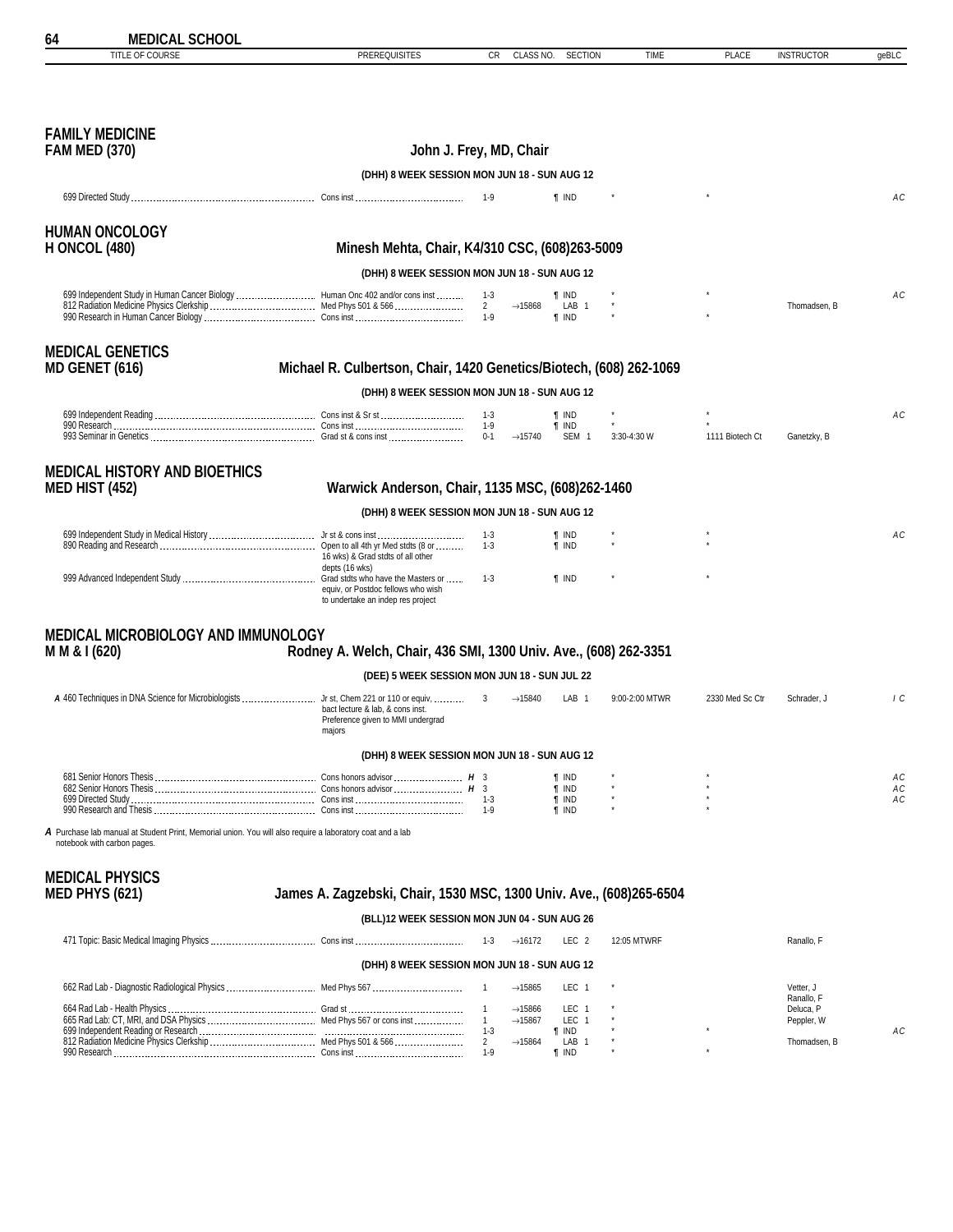<span id="page-64-0"></span>

|                                                                                                      |                                                                                                                                                               |                                                   |                              |                                          | <b>MEDICAL SCHOOL</b>    |                            | 65     |
|------------------------------------------------------------------------------------------------------|---------------------------------------------------------------------------------------------------------------------------------------------------------------|---------------------------------------------------|------------------------------|------------------------------------------|--------------------------|----------------------------|--------|
| TITLE OF COURSE                                                                                      | <b>PREREQUISITES</b>                                                                                                                                          | CR<br>CLASS NO.                                   | <b>SECTION</b>               | <b>TIME</b>                              | <b>PLACE</b>             | <b>INSTRUCTOR</b>          | geBLC  |
|                                                                                                      |                                                                                                                                                               |                                                   |                              |                                          |                          |                            |        |
| <b>MEDICAL SCIENCES - MEDICAL SCHOOL</b><br><b>MED SC-M (622)</b>                                    | Carolyn L. Bell, MD, Assoc Dean of Curriculum (608) 263-4923.                                                                                                 |                                                   |                              |                                          |                          |                            |        |
| All inst periods include final exam date. Lec 2 courses are not open to graduate students.           |                                                                                                                                                               |                                                   |                              |                                          |                          |                            |        |
|                                                                                                      | (DHH) 8 WEEK SESSION MON JUN 18 - SUN AUG 12                                                                                                                  |                                                   |                              |                                          |                          |                            |        |
|                                                                                                      |                                                                                                                                                               | 1-9                                               | <b>T</b> IND                 |                                          |                          |                            | АC     |
| <b>MEDICINE</b>                                                                                      |                                                                                                                                                               |                                                   |                              |                                          |                          |                            |        |
| <b>MEDICINE (632)</b>                                                                                | Jeffrey Glassroth, Chair, CSC, (608)263-3038                                                                                                                  |                                                   |                              |                                          |                          |                            |        |
|                                                                                                      | (DHH) 8 WEEK SESSION MON JUN 18 - SUN AUG 12                                                                                                                  |                                                   |                              |                                          |                          |                            |        |
|                                                                                                      |                                                                                                                                                               | $0-9$<br>1-9                                      | ¶ IND<br><b>T</b> IND        |                                          |                          |                            | АC     |
|                                                                                                      | (FFF) 6 WEEK SESSION MON JUL 02 - SUN AUG 12                                                                                                                  |                                                   |                              |                                          |                          |                            |        |
| 705 Seminar in Interdisciplinary Clinical Research  Grad stdts with at least one grad  2<br>Evidence | rsch crse, or postdoc trainees, or<br>cons inst                                                                                                               | $\rightarrow$ 17107                               | SEM <sub>1</sub>             | 9:30-12:30 TR                            | 1222 H S L C             | Kirchhoff, K<br>Carnes, M  |        |
| <b>NEUROLOGY</b>                                                                                     |                                                                                                                                                               |                                                   |                              |                                          |                          |                            |        |
| <b>NEUROL (676)</b>                                                                                  | Thomas P. Sutula, MD, PhD, Chair (608) 265-5448                                                                                                               |                                                   |                              |                                          |                          |                            |        |
|                                                                                                      | (DHH) 8 WEEK SESSION MON JUN 18 - SUN AUG 12                                                                                                                  |                                                   |                              |                                          |                          |                            |        |
|                                                                                                      |                                                                                                                                                               | $1 - 3$                                           | <b>T</b> IND                 |                                          |                          |                            | АC     |
| <b>OBSTETRICS AND GYNECOLOGY</b>                                                                     |                                                                                                                                                               |                                                   |                              |                                          |                          |                            |        |
| <b>OBS&amp;GYN (436)</b>                                                                             | Douglas W Laube, MD, Chair (608) 263-1228                                                                                                                     |                                                   |                              |                                          |                          |                            |        |
|                                                                                                      | (DHH) 8 WEEK SESSION MON JUN 18 - SUN AUG 12                                                                                                                  |                                                   |                              |                                          |                          |                            |        |
|                                                                                                      |                                                                                                                                                               | $1-9$                                             | <b>T</b> IND                 |                                          |                          |                            | АC     |
|                                                                                                      |                                                                                                                                                               |                                                   | <b>T</b> IND                 |                                          |                          |                            |        |
| <b>ONCOLOGY</b>                                                                                      |                                                                                                                                                               |                                                   |                              |                                          |                          |                            |        |
| ONCOLOGY (700)                                                                                       | Norman R. Drinkwater, Chair, 1009 McArdle Lab, (608)262-8651                                                                                                  |                                                   |                              |                                          |                          |                            |        |
|                                                                                                      | (DHH) 8 WEEK SESSION MON JUN 18 - SUN AUG 12                                                                                                                  |                                                   |                              |                                          |                          |                            |        |
| Topic: Emerging Techniques in Protein & Genet Engr                                                   |                                                                                                                                                               | 1-3<br>$\rightarrow$ 15741<br>$\rightarrow$ 16029 | LEC 1<br>LEC <sub>2</sub>    | 8:30-5:30 pm MTWRF<br>8:30-5:30 pm MTWRF | Off Campus<br>Off Campus |                            | BI C   |
|                                                                                                      |                                                                                                                                                               | $1-3$                                             | <b>T</b> IND<br>¶ IND        |                                          |                          |                            | AC     |
|                                                                                                      |                                                                                                                                                               |                                                   |                              |                                          |                          |                            |        |
| OPHTHALMOLOGY AND VISUAL SCIENCES<br><b>OPHTHALM (702)</b>                                           | Thomas Stevens, MD, Chair (608) 263-9797                                                                                                                      |                                                   |                              |                                          |                          |                            |        |
|                                                                                                      | (AHH) 8 WEEK SESSION TUE MAY 29 - SUN JUL 22                                                                                                                  |                                                   |                              |                                          |                          |                            |        |
|                                                                                                      |                                                                                                                                                               | 1-8                                               | <b>T</b> IND                 | $^\star$                                 | $^\star$                 |                            | АC     |
|                                                                                                      | (HFF) 6 WEEK SESSION MON JUL 16 - SUN AUG 26                                                                                                                  |                                                   |                              |                                          |                          |                            |        |
|                                                                                                      |                                                                                                                                                               |                                                   | <b>T</b> IND                 |                                          |                          |                            | АC     |
|                                                                                                      |                                                                                                                                                               |                                                   |                              |                                          |                          |                            |        |
| PATHOLOGY AND LABORATORY MEDICINE<br><b>PATH (704)</b>                                               | Michael N. Hart, MD, Chair, 6152 MSC (608) 265-3735                                                                                                           |                                                   |                              |                                          |                          |                            |        |
|                                                                                                      | (DHH) 8 WEEK SESSION MON JUN 18 - SUN AUG 12                                                                                                                  |                                                   |                              |                                          |                          |                            |        |
|                                                                                                      |                                                                                                                                                               | $1 - 3$<br>$1 - 4$                                | <b>T</b> IND<br><b>T</b> IND |                                          |                          |                            | C<br>C |
|                                                                                                      | or bachelor's degree in clin lab<br>sci, or ASCP or NCA cert in clin<br>lab sci, or admission to the                                                          | $\rightarrow$ 17028<br>$\overline{1}$             | LEC 1 $A^*$                  |                                          |                          | Westgard, J<br>Ehrmeyer, S |        |
|                                                                                                      | Graduate Certificate in Laboratory<br>Quality Management                                                                                                      | $\overline{2}$<br>$\rightarrow$ 17030             | LAB 1 $A^*$                  |                                          |                          | Westgard, J                |        |
|                                                                                                      | bachelor's degree in clin lab sci,<br>or ASCP or NCA cert in clin lab<br>sci, or admission to the Graduate<br>Certificate in Laboratory Quality<br>Management |                                                   |                              |                                          |                          | Ehrmeyer, S                |        |
| A Distance learning.                                                                                 |                                                                                                                                                               |                                                   |                              |                                          |                          |                            |        |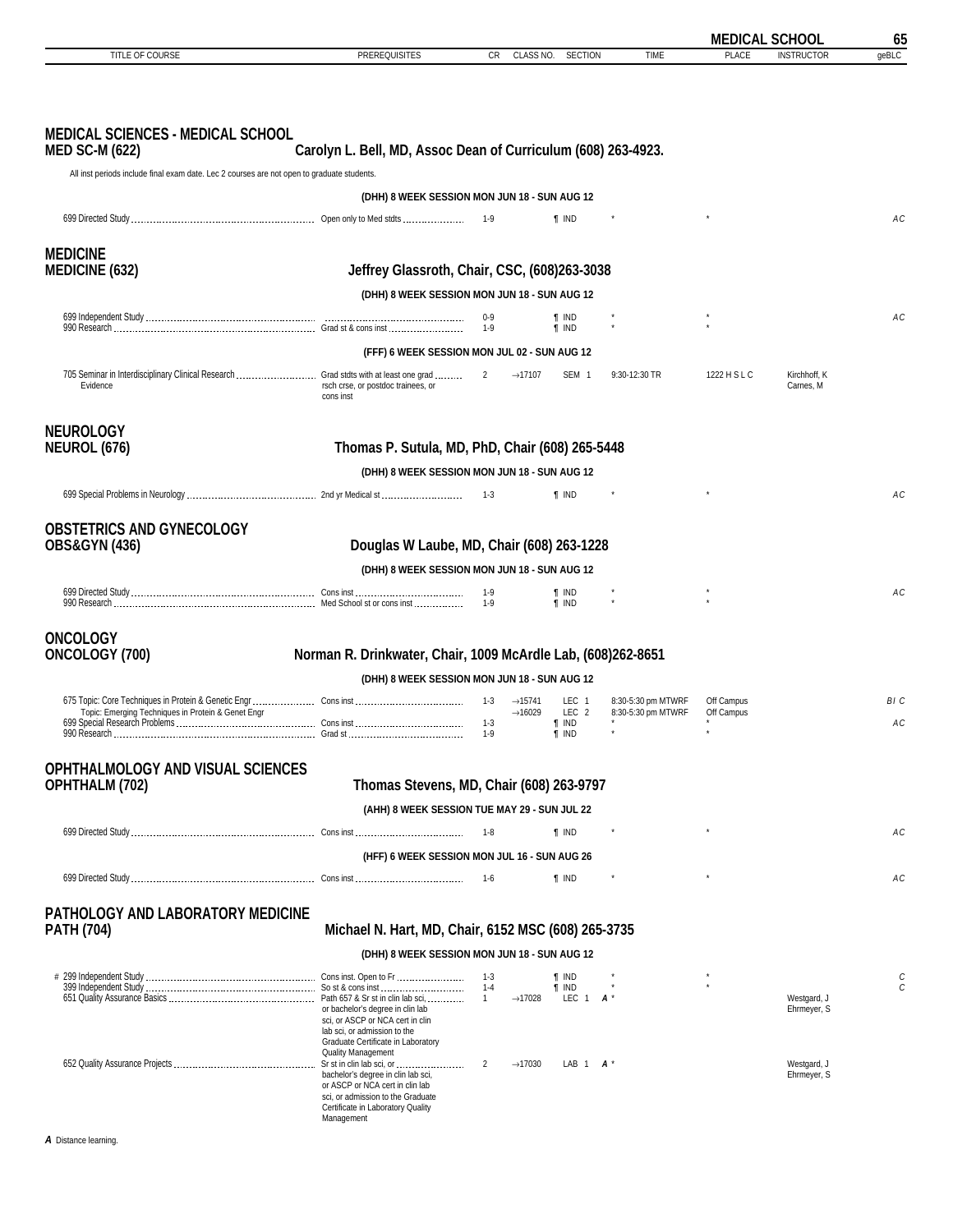### **66 MEDICAL SCHOOL**

| ויוטט ווער וויינ<br>TITLE OF COURSE |                                                                       |                |                     |                  | <b>TIME</b>     |                 |                            |       |
|-------------------------------------|-----------------------------------------------------------------------|----------------|---------------------|------------------|-----------------|-----------------|----------------------------|-------|
|                                     | <b>PREREQUISITES</b>                                                  | CR             | CLASS NO.           | <b>SECTION</b>   |                 | <b>PLACE</b>    | <b>INSTRUCTOR</b>          | geBLC |
| PATH (704) continued                | (DHH) 8 WEEK SESSION MON JUN 18 - SUN AUG 12                          |                |                     |                  |                 |                 |                            |       |
|                                     |                                                                       |                |                     |                  |                 |                 |                            |       |
|                                     | bachelor's degree in clin lab sci,                                    | 1              | $\rightarrow$ 17031 | LEC 1            | $A^{\prime}$    |                 | Westgard, J<br>Ehrmeyer, S |       |
|                                     | or ASCP or NCA cert in clin lab                                       |                |                     |                  |                 |                 |                            |       |
|                                     | sci, or admission to the Graduate                                     |                |                     |                  |                 |                 |                            |       |
|                                     | Certificate in Laboratory Quality<br>Management                       |                |                     |                  |                 |                 |                            |       |
|                                     |                                                                       | 2              | $\rightarrow$ 17032 | LAB 1            | $\mathbf{A}$    |                 | Westgard, J                |       |
|                                     | or bachelor's degree in clin lab<br>sci, or ASCP or NCA cert in clin  |                |                     |                  |                 |                 | Ehrmeyer, S                |       |
|                                     | lab sci, or admission to the                                          |                |                     |                  |                 |                 |                            |       |
|                                     | Graduate Certificate in Laboratory<br><b>Quality Management</b>       |                |                     |                  |                 |                 |                            |       |
|                                     |                                                                       | 1              | $\rightarrow$ 17033 | LEC $1$ $A^*$    |                 |                 | Westgard, J                |       |
|                                     | bachelor's degree in clin lab sci,<br>or ASCP or NCA cert in clin lab |                |                     |                  |                 |                 | Ehrmeyer, S                |       |
|                                     | sci, or admission to the Graduate                                     |                |                     |                  |                 |                 |                            |       |
|                                     | Certificate in Laboratory Quality<br>Management                       |                |                     |                  |                 |                 |                            |       |
|                                     |                                                                       | 2              | $\rightarrow$ 17034 | LAB 1            | $\mathbf{A}$    |                 | Westgard, J                |       |
|                                     | or bachelor's degree in clin lab                                      |                |                     |                  |                 |                 | Ehrmeyer, S                |       |
|                                     | sci, or ASCP or NCA cert in clin<br>lab sci, or admission to the      |                |                     |                  |                 |                 |                            |       |
|                                     | Graduate Certificate in Laboratory                                    |                |                     |                  |                 |                 |                            |       |
|                                     | <b>Quality Management</b>                                             | 1              | $\rightarrow$ 17035 | LEC $1$ $A^*$    |                 |                 | Westgard, J                |       |
|                                     | bachelor's degree in clin lab sci,                                    |                |                     |                  |                 |                 | Ehrmeyer, S                |       |
|                                     | or ASCP or NCA cert in clin lab<br>sci, or admission to the Graduate  |                |                     |                  |                 |                 |                            |       |
|                                     | Certificate in Laboratory Quality                                     |                |                     |                  |                 |                 |                            |       |
|                                     | Management                                                            | $\overline{2}$ | $\rightarrow$ 17036 | LAB 1            | $\mathbf{A}$    |                 | Westgard, J                |       |
|                                     | or bachelor's degree in clin lab                                      |                |                     |                  |                 |                 | Ehrmeyer, S                |       |
|                                     | sci, or ASCP or NCA cert in clin<br>lab sci, or admission to the      |                |                     |                  |                 |                 |                            |       |
|                                     | Graduate Certificate in Laboratory                                    |                |                     |                  |                 |                 |                            |       |
|                                     | <b>Quality Management</b>                                             | 3              |                     | <b>T</b> IND     |                 |                 |                            | AT    |
|                                     |                                                                       | $1 - 4$        |                     | $\P$ IND         |                 |                 |                            | АC    |
|                                     |                                                                       | $1 - 8$        |                     | <b>f</b> IND     |                 |                 |                            |       |
| A Distance learning.                |                                                                       |                |                     |                  |                 |                 |                            |       |
|                                     |                                                                       |                |                     |                  |                 |                 |                            |       |
| <b>PEDIATRICS</b>                   |                                                                       |                |                     |                  |                 |                 |                            |       |
| PEDIAT (708)                        | Aaron L. Friedman, Chair, H4/458 CSC, (608)263-8558                   |                |                     |                  |                 |                 |                            |       |
|                                     |                                                                       |                |                     |                  |                 |                 |                            |       |
|                                     | (DHH) 8 WEEK SESSION MON JUN 18 - SUN AUG 12                          |                |                     |                  |                 |                 |                            |       |
|                                     |                                                                       | $0-9$          |                     | <b>T</b> IND     |                 |                 |                            | АC    |
|                                     |                                                                       | $1-9$          |                     | <b>T</b> IND     |                 |                 |                            |       |
|                                     |                                                                       |                |                     |                  |                 |                 |                            |       |
| <b>PHARMACOLOGY</b>                 |                                                                       |                |                     |                  |                 |                 |                            |       |
| PHMCOL-M (724)                      | Arnold E. Ruoho, Chair, 4775 Medical Sciences Center (608) 262-1733   |                |                     |                  |                 |                 |                            |       |
|                                     |                                                                       |                |                     |                  |                 |                 |                            |       |
|                                     | (DHH) 8 WEEK SESSION MON JUN 18 - SUN AUG 12                          |                |                     |                  |                 |                 |                            |       |
|                                     |                                                                       | $1 - 3$        |                     | <b>T</b> IND     |                 |                 |                            | АC    |
|                                     | and genetics and cons inst                                            | $1 - 3$        | $\rightarrow$ 15920 | LEC <sub>2</sub> | 4:00-6:00 pm W  | 3765 Med Sc Ctr | Strang, K<br>Sievert, M    |       |
|                                     |                                                                       | $1-9$          |                     | <b>T</b> IND     |                 |                 |                            |       |
|                                     |                                                                       |                |                     |                  |                 |                 |                            |       |
| <b>PHYSICAL THERAPY</b>             |                                                                       |                |                     |                  |                 |                 |                            |       |
| PHY THER (745)                      | Lisa A. Steinkamp, Chair, 5185 MSC, (608)263-7131                     |                |                     |                  |                 |                 |                            |       |
|                                     |                                                                       |                |                     |                  |                 |                 |                            |       |
|                                     | (CII) 9 WEEK SESSION MON JUN 11 - SUN AUG 12                          |                |                     |                  |                 |                 |                            |       |
|                                     |                                                                       |                | $\rightarrow$ 15836 | LAB <sub>1</sub> | 9:00-12:00 TR   | 5150 Med Sc Ctr | Thein, J                   |       |
|                                     |                                                                       |                |                     |                  |                 |                 | Boissonnault               |       |
|                                     | (DHH) 8 WEEK SESSION MON JUN 18 - SUN AUG 12                          |                |                     |                  |                 |                 |                            |       |
|                                     |                                                                       |                |                     |                  |                 |                 |                            |       |
|                                     |                                                                       |                | <b>2-3</b> →15759   | FLD 1            | 8:00-4:30 MTWRF | Off Campus      | Wenker, S                  |       |
|                                     |                                                                       |                |                     |                  |                 |                 |                            |       |
| PHYSICIAN ASSISTANT PROGRAM         |                                                                       |                |                     |                  |                 |                 |                            |       |
| <b>PHY ASST (750)</b>               | Virginia L. Snyder, Interim Chair, 1278 HSLC, (608)263-5620           |                |                     |                  |                 |                 |                            |       |
|                                     | (AHH) 8 WEEK SESSION TUE MAY 29 - SUN JUL 22                          |                |                     |                  |                 |                 |                            |       |
|                                     |                                                                       |                |                     |                  |                 |                 |                            |       |
|                                     |                                                                       | $1 - 3$        |                     | <b>f</b> IND     |                 |                 |                            | АC    |
|                                     | (BBB) 2 WEEK SESSION MON JUN 04 - SUN JUN 17                          |                |                     |                  |                 |                 |                            |       |
|                                     |                                                                       |                |                     |                  |                 |                 |                            |       |
| Assistants                          |                                                                       |                | $\rightarrow$ 16112 | LEC 1            | 9:00-4:00 W     | 1309 H S L C    | Girdley, F                 |       |
|                                     |                                                                       |                | $\rightarrow$ 15746 | LEC 1            | 9:00-12:00 MTRF | 1309 H S L C    | Girdley, F<br>Snyder, V    |       |

<span id="page-65-0"></span>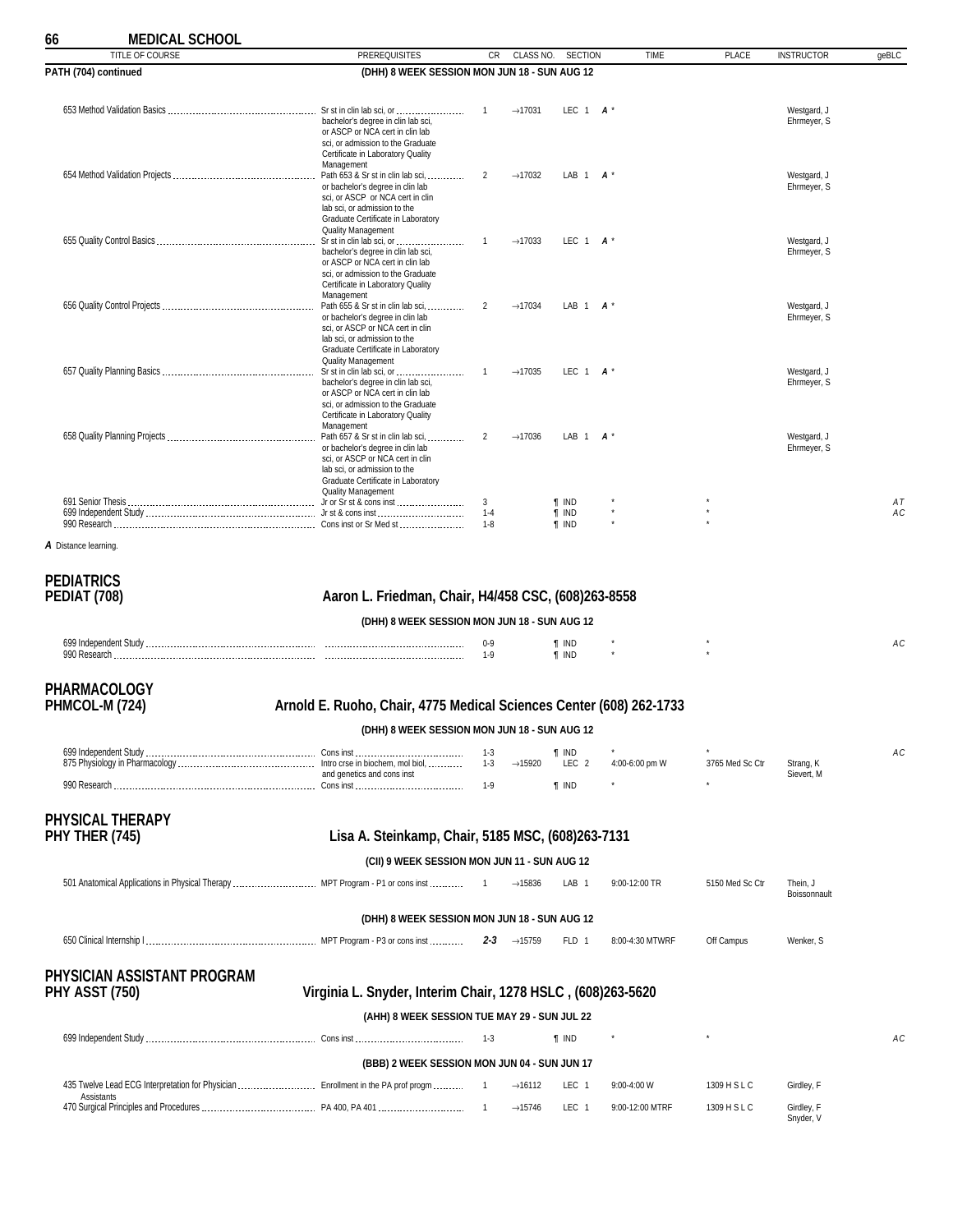<span id="page-66-0"></span>

| 67    | <b>MEDICAL SCHOOL</b> |                                              |                                                 |                                        |                                            |                |                                                                                                                   |
|-------|-----------------------|----------------------------------------------|-------------------------------------------------|----------------------------------------|--------------------------------------------|----------------|-------------------------------------------------------------------------------------------------------------------|
| geBLC | <b>INSTRUCTOR</b>     | <b>PLACE</b>                                 | TIME                                            | <b>SECTION</b>                         | CLASS NO.                                  | CR             | TITLE OF COURSE<br><b>PREREQUISITES</b>                                                                           |
|       |                       |                                              |                                                 |                                        |                                            |                | PHY ASST (750) continued                                                                                          |
|       |                       |                                              |                                                 |                                        |                                            |                | (DCC) 3 WEEK SESSION MON JUN 18 - SUN JUL 08                                                                      |
|       | Girdley, F            | Off Campus                                   | 7:00-5:00 pm MTWRF                              | FLD 1                                  | $\rightarrow$ 15745                        | 2              |                                                                                                                   |
|       |                       |                                              |                                                 |                                        |                                            |                | (DHH) 8 WEEK SESSION MON JUN 18 - SUN AUG 12                                                                      |
|       | Noack, J              | 1309 H S L C<br>1150 H S L C<br>1150 H S L C | 1:20 MTWR<br>2:20-5:20 pm MW<br>2:20-5:20 pm MW | LEC <sub>1</sub><br>LAB 301<br>LAB 302 | $\rightarrow$ 15743<br>$\rightarrow$ 15744 | $\overline{3}$ | 419 Patient Assessment: History and Physical Examination  PA-3 or PA-4 classification; or<br>for PAs<br>cons inst |
|       |                       |                                              |                                                 |                                        |                                            |                | (GEE) 5 WEEK SESSION MON JUL 09 - SUN AUG 12                                                                      |
|       | Wendler, K            | 1309 H S L C                                 | 9:00-11:00 M                                    | LEC <sub>1</sub>                       | $\rightarrow$ 15942                        |                |                                                                                                                   |
|       | Wendler, K            | 1325 H S L C                                 | 9:00-12:00 TR                                   | LEC <sub>1</sub>                       | $\rightarrow$ 15943                        |                |                                                                                                                   |
|       | Wendler, K            | 1325 H S L C                                 | 1:30-3:30 W                                     |                                        |                                            |                |                                                                                                                   |

```
PHYSIOLOGY
```
### Richard L. Moss, Chair, 125 Serv Memorial Institutes, (608)262-2938

For enrollment questions call Dr. Andrew Lokuta, (608)263-7488. Department home page available with supplemental course information. Please access through the Fields of Study Chart at http://www.wisc.edu/wiscinfo/academics/fields.html.

| (DHH) 8 WEEK SESSION MON JUN 18 - SUN AUG 12 |                        |              |                     |                              |                                |                                    |                       |      |  |
|----------------------------------------------|------------------------|--------------|---------------------|------------------------------|--------------------------------|------------------------------------|-----------------------|------|--|
|                                              | enroll. Not open to Fr |              |                     | LEC                          | 8:55-10:10 MTWR                | 140 Bardeen                        | Strang, K<br>Basso, M | BI C |  |
|                                              |                        |              | $\rightarrow$ 15752 | LAB 301<br><b>DIS 601</b>    | 10:20-1:00 TR<br>10:20-11:35 W | 2395 Med Sc Ctr<br>2395 Med Sc Ctr |                       |      |  |
| 990 Research                                 |                        | 1-4<br>$1-9$ |                     | <b>T</b> IND<br><b>T</b> IND |                                |                                    |                       | AC   |  |

*A* Exams Every 2nd Friday, 9:00AM-11:00AM

# **POPULATION HEALTH SCIENCES**

### **POP HLTH (810) F. Javier Nieto, Chair, 707 WARF Bldg, (608)263-2880**

**(ACC) 3 WEEK SESSION TUE MAY 29 - SUN JUN 17**

|                                                                |                                              | - 1-3              |                                                          | <b>f</b> IND                 |         |         |                              | AC |
|----------------------------------------------------------------|----------------------------------------------|--------------------|----------------------------------------------------------|------------------------------|---------|---------|------------------------------|----|
|                                                                | (AKK)11 WEEK SESSION TUE MAY 29 - SUN AUG 12 |                    |                                                          |                              |         |         |                              |    |
| MPH Field Experience                                           | cons inst                                    | $1 - 2$<br>$1 - 3$ | $\rightarrow$ 17116<br>$\rightarrow$ 17117               | LEC 2 $A^*$<br>LEC 3         | $A^*$   |         | Remington, P<br>Remington, P |    |
|                                                                | (DHH) 8 WEEK SESSION MON JUN 18 - SUN AUG 12 |                    |                                                          |                              |         |         |                              |    |
|                                                                |                                              | $1-5$<br>$1 - 8$   |                                                          | <b>T</b> IND<br><b>f</b> IND |         |         |                              | AC |
|                                                                | (HDD) 4 WEEK SESSION MON JUL 16 - SUN AUG 12 |                    |                                                          |                              |         |         |                              |    |
|                                                                |                                              | 1-4                |                                                          | <b>f</b> IND<br><b>f</b> IND |         |         |                              | AC |
|                                                                | (JBB) 2 WEEK SESSION MON JUL 30 - SUN AUG 12 |                    |                                                          |                              |         |         |                              |    |
|                                                                | cons inst                                    |                    |                                                          | LEC 1 $A^*$                  |         |         | Remington, P                 |    |
|                                                                | (LBB) 2 WEEK SESSION MON AUG 13 - SUN AUG 26 |                    |                                                          |                              |         |         |                              |    |
|                                                                |                                              |                    |                                                          | <b>f</b> IND                 |         | $\star$ |                              | AC |
|                                                                | (YDD) 4 WEEK SESSION MON MAY 14 - SUN JUN 10 |                    |                                                          |                              |         |         |                              |    |
|                                                                | cons inst                                    |                    | $\rightarrow$ 17112                                      | LEC 36                       |         |         | Baumann, L<br>Ferrick. J     |    |
|                                                                | (ZCC) 3 WEEK SESSION MON MAY 21 - SUN JUN 10 |                    |                                                          |                              |         |         |                              |    |
|                                                                | cons inst                                    |                    | $\rightarrow$ 17114                                      | LEC 41                       |         |         | Kraus, C<br>Conway, J        |    |
|                                                                | (ZGG) 7 WEEK SESSION MON MAY 21 - SUN JUL 08 |                    |                                                          |                              |         |         |                              |    |
|                                                                | cons inst                                    |                    | $\rightarrow$ 17113                                      | LEC 37                       | $\star$ |         | Hutchins, F                  |    |
| A Grad standing in Population Health or Consent of Instructor. |                                              |                    | <b>B</b> Please contact the instructor for travel dates. |                              |         |         |                              |    |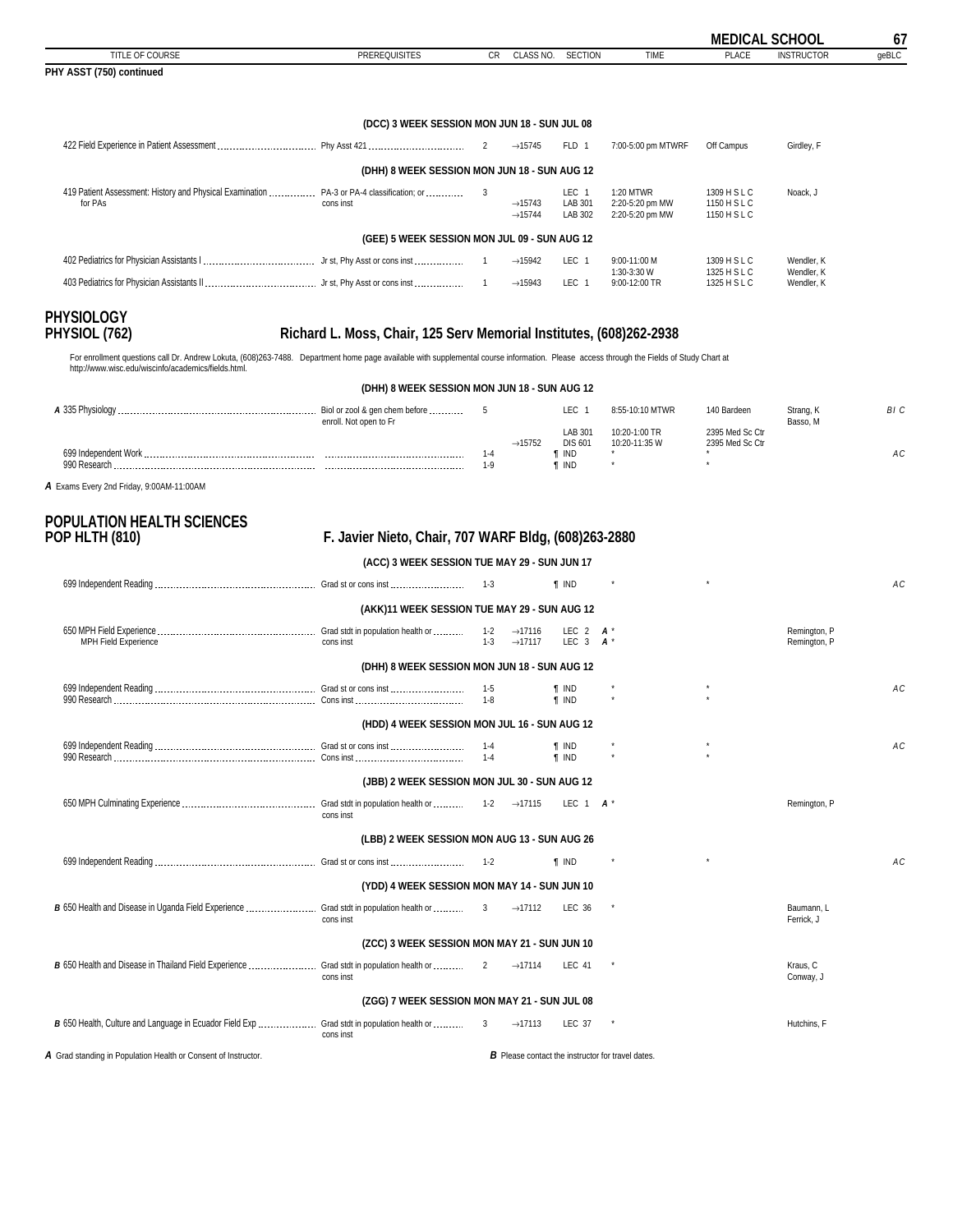<span id="page-67-0"></span>

| 68<br><b>MEDICAL SCHOOL</b>             |                                                      |                                     |                            |             |              |                   |       |
|-----------------------------------------|------------------------------------------------------|-------------------------------------|----------------------------|-------------|--------------|-------------------|-------|
| TITLE OF COURSE                         | <b>PREREQUISITES</b>                                 | CLASS NO.<br><b>CR</b>              | <b>SECTION</b>             | <b>TIME</b> | <b>PLACE</b> | <b>INSTRUCTOR</b> | geBLC |
| <b>PSYCHIATRY</b><br>PSYCHIAT (814)     | Ned H. Kalin, MD, Chair (608) 263-6106               |                                     |                            |             |              |                   |       |
|                                         |                                                      |                                     |                            |             |              |                   |       |
|                                         | (DHH) 8 WEEK SESSION MON JUN 18 - SUN AUG 12         |                                     |                            |             |              |                   |       |
|                                         |                                                      | $0-9$                               | <b>f</b> IND               |             |              |                   | AC    |
| <b>RADIOLOGY</b><br><b>RADIOL (832)</b> | Patrick A. Turski, MD, Chair (608) 263-8821          |                                     |                            |             |              |                   |       |
|                                         | (DHH) 8 WEEK SESSION MON JUN 18 - SUN AUG 12         |                                     |                            |             |              |                   |       |
| <b>Medical Students</b>                 |                                                      | 1-9<br>$1-9$<br>$\rightarrow$ 16206 | $\P$ IND<br><b>FLD 217</b> |             |              | Rollins. E        | AC    |
| <b>SURGERY</b><br>SURGERY (936)         | Layton F. Rikkers, Chair, H4/710 CSC, (608) 263-1377 |                                     |                            |             |              |                   |       |
|                                         | (DHH) 8 WEEK SESSION MON JUN 18 - SUN AUG 12         |                                     |                            |             |              |                   |       |
|                                         |                                                      | $0 - 9$                             | <b>T</b> IND               |             | $\star$      |                   | AC    |
|                                         |                                                      |                                     |                            |             |              |                   |       |
|                                         |                                                      |                                     |                            |             |              |                   |       |

### **SCHOOL OF NURSING**

# **COLLABORATIVE NURSING PROGRAM**

**CNP (691) Katharyn A. May, Dean, (608)263-5166(BS), 263-5258(MS & PHD).**

Current health documentation must be on file in Student Services for students enrolling in clinical courses. CNP courses offered via internet. Special fees will be assessed above and beyond the standard fee schedule, excep

|                    | (DHH) 8 WEEK SESSION MON JUN 18 - SUN AUG 12                  |                             |                                                          |            |
|--------------------|---------------------------------------------------------------|-----------------------------|----------------------------------------------------------|------------|
|                    | Admission to Collaborative Nursing  4<br>Program or cons inst |                             | $\rightarrow$ 17026 ALEC 3 B <sup>*</sup>                | Borden, M  |
|                    |                                                               |                             | $\rightarrow$ 17027 <b>ALEC</b> 22 <b>B</b> <sup>*</sup> | Carrick. J |
| A Internet format. |                                                               | <b>B</b> Distance learning. |                                                          |            |

# **NURSING**

### **NURSING (692) Katharyn A. May, Dean, (608)263-5166(BS), 263-5258(MS & PHD).**

Current health documentation must be on file in Student Services for students enrolling in clinical courses. For up-to-date course information visit http://registrar. wisc.edu/timetable.

|                                              | (ACC) 3 WEEK SESSION TUE MAY 29 - SUN JUN 17 |         |                     |                        |                 |              |                            |  |  |  |  |  |  |
|----------------------------------------------|----------------------------------------------|---------|---------------------|------------------------|-----------------|--------------|----------------------------|--|--|--|--|--|--|
|                                              |                                              |         | $\rightarrow$ 17012 | SEM 1                  |                 |              | Gorbach, R                 |  |  |  |  |  |  |
| (AHH) 8 WEEK SESSION TUE MAY 29 - SUN JUL 22 |                                              |         |                     |                        |                 |              |                            |  |  |  |  |  |  |
| Communities                                  |                                              |         | $\rightarrow$ 17015 | SEM 1                  | $9:00-12:00$ TR | 1220 H S L C | Riesch, S                  |  |  |  |  |  |  |
|                                              |                                              | $1 - 6$ |                     | <b>T</b> IND           |                 |              |                            |  |  |  |  |  |  |
|                                              | (AKK)11 WEEK SESSION TUE MAY 29 - SUN AUG 12 |         |                     |                        |                 |              |                            |  |  |  |  |  |  |
|                                              |                                              |         | $\rightarrow$ 17024 | ¶ IND<br>LEC $1$ $A^*$ |                 |              | Udelhofen, P<br>Schmidt, R |  |  |  |  |  |  |

| 605 Pharmacotherapeutics for Advanced Practice Nurses  An undergrad pharmacology crse |                     |         | $\rightarrow$ 17024 | LEC 1        |  |  |  | Udelhofen, P<br>Schmidt, R |    |  |
|---------------------------------------------------------------------------------------|---------------------|---------|---------------------|--------------|--|--|--|----------------------------|----|--|
|                                                                                       |                     |         |                     | ¶ IND        |  |  |  |                            |    |  |
|                                                                                       |                     |         |                     | <b>T</b> IND |  |  |  |                            |    |  |
|                                                                                       | Nursing 681         |         |                     |              |  |  |  |                            |    |  |
|                                                                                       |                     | 1-6     |                     | ¶ IND        |  |  |  |                            | АC |  |
|                                                                                       |                     |         |                     | <b>T</b> IND |  |  |  |                            | АC |  |
|                                                                                       |                     | $1-6$   |                     | <b>T</b> IND |  |  |  |                            |    |  |
|                                                                                       | Grad st & cons inst | $0 - 8$ |                     | <b>T</b> IND |  |  |  |                            |    |  |
|                                                                                       |                     |         |                     | <b>T</b> IND |  |  |  |                            |    |  |
|                                                                                       | Grad st & cons inst | 1-6     |                     | <b>T</b> IND |  |  |  |                            |    |  |
|                                                                                       |                     | $1-9$   |                     | ¶ IND        |  |  |  |                            |    |  |
|                                                                                       |                     | $1-9$   |                     | <b>T</b> IND |  |  |  |                            |    |  |
| (BGG) 7 WEEK SESSION MON JUN 04 - SUN JUL 22                                          |                     |         |                     |              |  |  |  |                            |    |  |

799 Independent Study Grad st & cons inst 1-6 *¶* IND \* \*

*A* Distance learning.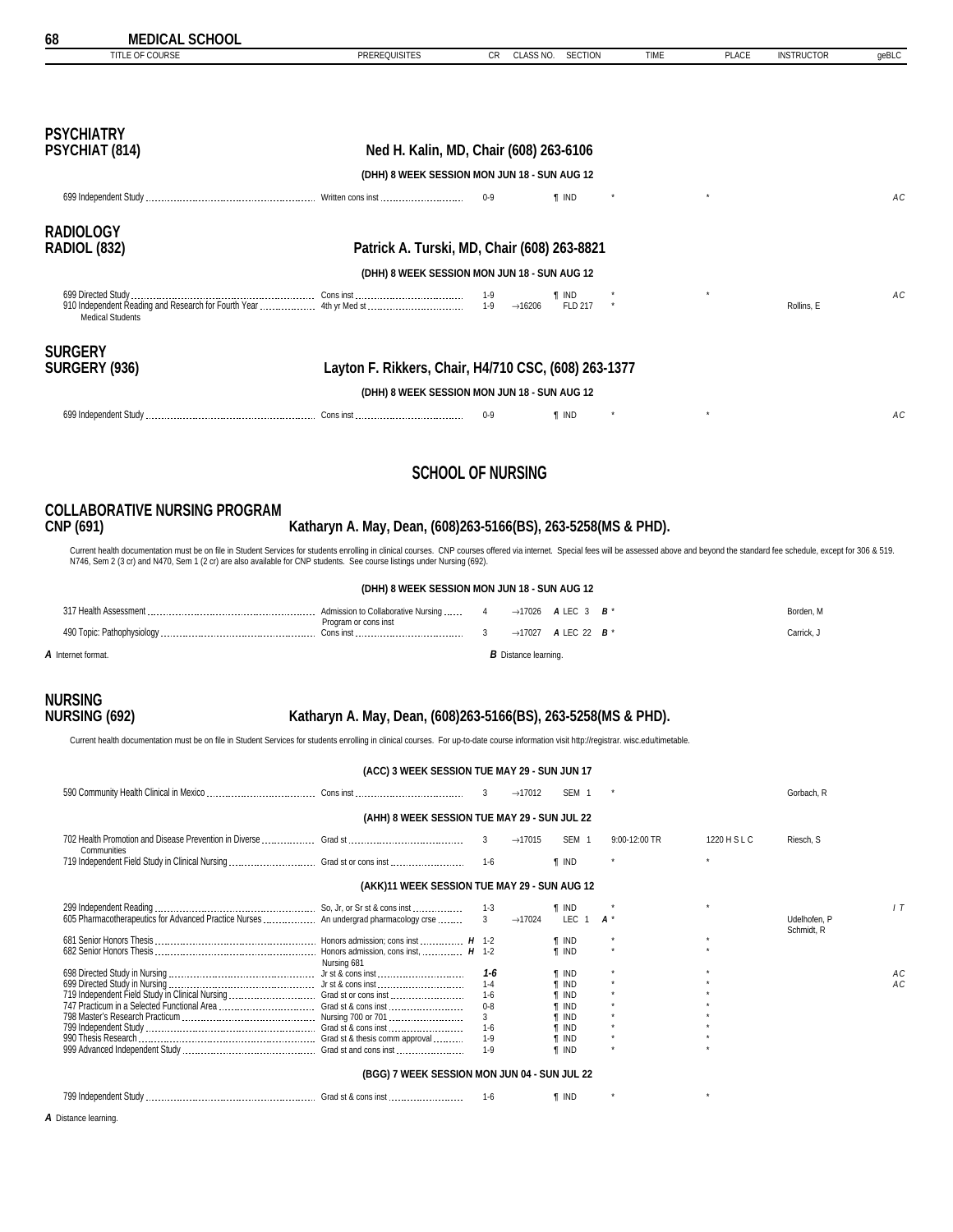<span id="page-68-0"></span>

|                                                                                                   |                                                                                    |                    |                           |                                                          |               | <b>SCHOOL OF NURSING</b> |                           | 69             |
|---------------------------------------------------------------------------------------------------|------------------------------------------------------------------------------------|--------------------|---------------------------|----------------------------------------------------------|---------------|--------------------------|---------------------------|----------------|
| TITLE OF COURSE                                                                                   | <b>PREREQUISITES</b>                                                               | CR.                | CLASS NO.                 | <b>SECTION</b>                                           | <b>TIME</b>   | <b>PLACE</b>             | <b>INSTRUCTOR</b>         | qeBLC          |
| NURSING (692) continued                                                                           |                                                                                    |                    |                           |                                                          |               |                          |                           |                |
|                                                                                                   |                                                                                    |                    |                           |                                                          |               |                          |                           |                |
|                                                                                                   | (BHH) 8 WEEK SESSION MON JUN 04 - SUN JUL 29                                       |                    |                           |                                                          |               |                          |                           |                |
|                                                                                                   |                                                                                    | $\overline{3}$     |                           | $\rightarrow$ 17021 <b>B</b> LEC 1 <b>A</b> <sup>*</sup> |               |                          | Murray, M                 |                |
|                                                                                                   | (BJJ)10 WEEK SESSION MON JUN 04 - SUN AUG 12                                       |                    |                           |                                                          |               |                          |                           |                |
|                                                                                                   |                                                                                    | $1-6$              |                           | $\P$ IND                                                 |               |                          |                           | A <sub>C</sub> |
|                                                                                                   | (CFF) 6 WEEK SESSION MON JUN 11 - SUN JUL 22                                       |                    |                           |                                                          |               |                          |                           |                |
|                                                                                                   | Nurs 105. Nurs 212, or cons inst                                                   | 3                  | $\rightarrow$ 16326       | LEC <sub>1</sub>                                         | 8:30-12:00 MW | 1220 H S L C             | Zirbel-Donisch            |                |
|                                                                                                   | (DFF) 6 WEEK SESSION MON JUN 18 - SUN JUL 29                                       |                    |                           |                                                          |               |                          |                           |                |
|                                                                                                   |                                                                                    | $\overline{3}$     |                           | $\rightarrow$ 17013 <b>B</b> SEM 2 <b>A</b> *            |               |                          | Brennan, P                |                |
|                                                                                                   | (DHH) 8 WEEK SESSION MON JUN 18 - SUN AUG 12                                       |                    |                           |                                                          |               |                          |                           |                |
|                                                                                                   |                                                                                    | $1-3$              |                           | ¶ IND<br><b>T</b> IND                                    |               |                          |                           | 1T             |
|                                                                                                   | Nursing 681                                                                        |                    |                           | <b>T</b> IND                                             |               |                          |                           |                |
|                                                                                                   |                                                                                    | 1-6                |                           | <b>T</b> IND                                             |               |                          |                           | AC             |
|                                                                                                   |                                                                                    | $1 - 4$            |                           | <b>T</b> IND                                             |               |                          |                           | AC             |
| 719 Independent Field Study in Clinical Nursing  Grad st or cons inst                             |                                                                                    | $1 - 6$<br>$0 - 8$ |                           | <b>T</b> IND<br><b>T</b> IND                             |               |                          |                           |                |
|                                                                                                   |                                                                                    | 3 <sup>1</sup>     |                           | <b>f</b> IND                                             |               |                          |                           |                |
|                                                                                                   |                                                                                    | $1-6$              |                           | <b>f</b> IND                                             |               |                          |                           |                |
| 870 Curriculum Development in Nursing Education  Grad st, Nurs 700 or equiv, adv                  |                                                                                    | 3                  | $\rightarrow$ 17018       | <b>B</b> SEM 1                                           | $A^*$         |                          | Dreifuerst, K             |                |
|                                                                                                   | Nursing coursework, basic course<br>in curriculum planning: Curric 640<br>or equiv |                    |                           |                                                          |               |                          |                           |                |
|                                                                                                   |                                                                                    | $1-9$              |                           | <b>T</b> IND                                             |               |                          |                           |                |
|                                                                                                   |                                                                                    | $1 - 9$            |                           | <b>T</b> IND                                             |               |                          |                           |                |
|                                                                                                   | (FFF) 6 WEEK SESSION MON JUL 02 - SUN AUG 12                                       |                    |                           |                                                          |               |                          |                           |                |
| 705 Seminar in Interdisciplinary Clinical Research  Grad stdts with at least one grad<br>Evidence | rsch crse, or postdoc trainees, or<br>cons inst                                    | $\overline{2}$     | $\rightarrow$ 17053       | SEM 1                                                    | 9:30-12:30 TR | 1222 H S L C             | Kirchhoff, K<br>Carnes, M |                |
|                                                                                                   | (JDD) 4 WEEK SESSION MON JUL 30 - SUN AUG 26                                       |                    |                           |                                                          |               |                          |                           |                |
|                                                                                                   |                                                                                    | $1 - 4$            |                           | <b>T</b> IND                                             |               | $\star$                  |                           |                |
| A Distance learning.                                                                              |                                                                                    |                    | <b>B</b> Internet format. |                                                          |               |                          |                           |                |

### **SCHOOL OF PHARMACY**

# **PHARMACEUTICAL SCIENCES**

#### **PHM SCI (718) Jeanette C. Roberts, Dean, 1126 Rennebohm Hall, (608)262-1416**

BS-Phmcol & Tox & Pharm. D. stdts must have up-to-date health status documentation on file with School of Pharmacy Student Services Office.

**(DHH) 8 WEEK SESSION MON JUN 18 - SUN AUG 12** 699 Advanced Independent Study Cons inst 0-3 *¶* IND \* \* *AC* 990 Research Grad st 1-9 *¶* IND \* \* 999 Advanced Independent Study Grad st & cons inst 1-9 *¶* IND \* \*

**(FGG) 7 WEEK SESSION MON JUL 02 - SUN AUG 19**

 699 Advanced Independent Study Cons inst 0-3 *¶* IND \* \* *AC* **PHARMACY PRACTICE**

#### Jeanette C. Roberts, Dean, 1126 Rennebohm Hall, (608)262-1416

BS-Phmcol & Tox & Pharm. D. stdts must have up-to-date health status documentation on file with School of Pharmacy Student Services Office.

**(AHH) 8 WEEK SESSION TUE MAY 29 - SUN JUL 22**

|                                                      |                                                       |  |       | <b>T</b> IND |  |  |                       |  |  |  |
|------------------------------------------------------|-------------------------------------------------------|--|-------|--------------|--|--|-----------------------|--|--|--|
| (AKK)11 WEEK SESSION TUE MAY 29 - SUN AUG 12         |                                                       |  |       |              |  |  |                       |  |  |  |
| COF Dharmaaskaraaaytiga far Advanced Drastiae Nursea | A contract concerned to be a concerned a series and a |  | 17100 | $\mathbf{r}$ |  |  | $11.4 \times 10^{-1}$ |  |  |  |

 605 Pharmacotherapeutics for Advanced Practice Nurses An undergrad pharmacology crse 3 →17106 LEC 1 \* Udelhofen, P Schmidt, R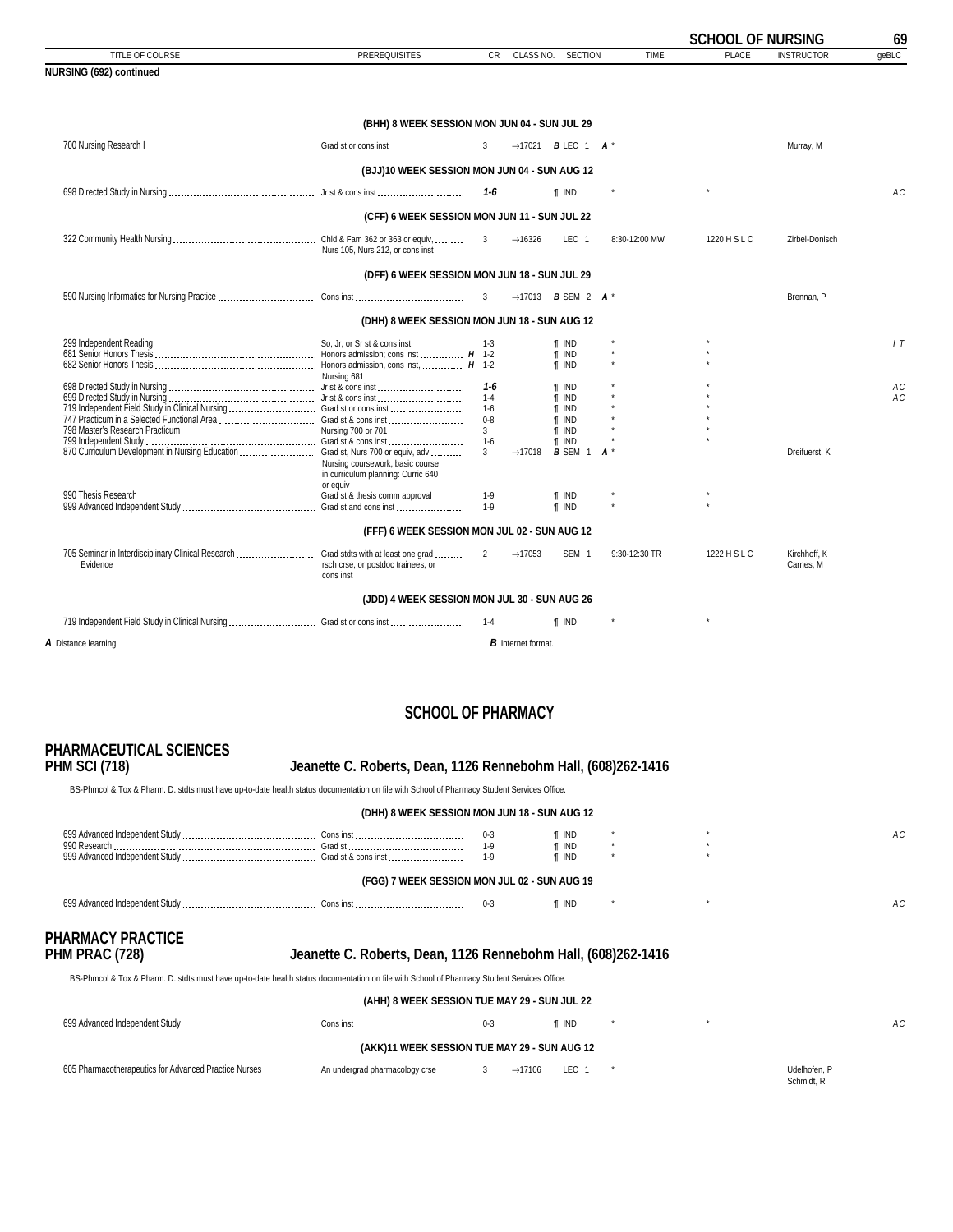<span id="page-69-0"></span>

| TITLE OF COURSE                             | <b>PREREQUISITES</b>                         | CR.     | CLASS NO.           | SECTION          | <b>TIME</b> | <b>PLACE</b>  | <b>INSTRUCTOR</b>            | geBLC |
|---------------------------------------------|----------------------------------------------|---------|---------------------|------------------|-------------|---------------|------------------------------|-------|
| PHM PRAC (728) continued                    |                                              |         |                     |                  |             |               |                              |       |
|                                             |                                              |         |                     |                  |             |               |                              |       |
|                                             | (DHH) 8 WEEK SESSION MON JUN 18 - SUN AUG 12 |         |                     |                  |             |               |                              |       |
|                                             |                                              | $0 - 3$ |                     | ¶ IND            |             |               |                              | AC    |
|                                             |                                              | $1 - 9$ |                     | <b>T</b> IND     |             | $\rightarrow$ |                              |       |
|                                             | (GGG) 7 WEEK SESSION MON JUL 09 - SUN AUG 26 |         |                     |                  |             |               |                              |       |
|                                             |                                              |         | $\rightarrow$ 16430 | FLD 2            |             |               | Michalski, D                 |       |
|                                             |                                              |         |                     | FLD 2            |             |               | Breslow, R                   |       |
|                                             | cons inst                                    |         | $\rightarrow$ 16432 | <b>DIS 302</b>   |             |               |                              |       |
|                                             |                                              |         |                     | FLD <sub>2</sub> |             |               | Kieser, M                    |       |
|                                             | cons inst                                    |         | $\rightarrow$ 16434 | <b>SEM 302</b>   |             |               |                              |       |
| 760 Pharmaceutical Care Specialty Clerkship | DPM st, Phm Prac 626 & 656, or               |         | $\rightarrow$ 16435 | FLD 2            |             |               | Walbrandt Piga<br>Elliott, M |       |
|                                             | cons inst                                    |         | $\rightarrow$ 16436 | FLD 102          |             |               |                              |       |
|                                             |                                              |         |                     |                  |             |               |                              |       |

## **SOCIAL AND ADMINISTRATIVE PHARMACY**

**S&A PHM (732) Jeanette C. Roberts, Dean, 1126 Rennebohm Hall, (608)262-1416**

BS-Phmcol & Tox & Pharm. D. stdts must have up-to-date health status documentation on file with School of Pharmacy Student Services Office.

| (DHH) 8 WEEK SESSION MON JUN 18 - SUN AUG 12 |  |       |              |  |  |    |  |  |  |  |  |
|----------------------------------------------|--|-------|--------------|--|--|----|--|--|--|--|--|
|                                              |  |       | ¶ IND        |  |  | АC |  |  |  |  |  |
| 990 Research                                 |  | $1-9$ | <b>T</b> IND |  |  |    |  |  |  |  |  |
|                                              |  |       | <b>T</b> IND |  |  |    |  |  |  |  |  |
| (JDD) 4 WEEK SESSION MON JUL 30 - SUN AUG 26 |  |       |              |  |  |    |  |  |  |  |  |
|                                              |  |       | <b>T</b> IND |  |  |    |  |  |  |  |  |

### **SCHOOL OF VETERINARY MEDICINE**

#### **ANIMAL HEALTH AND BIOMEDICAL SCIENCES AHABS (952) Timothy P. Yoshino, Chair, 108 An Hlth&Biomed Sci, (608)262-2617**

Department home page available with supplemental course information. Please access through the Fields of Study Chart at http://www.wisc.edu/wiscinfo/academics/fields. html.

#### **(DHH) 8 WEEK SESSION MON JUN 18 - SUN AUG 12**

| A 660<br>-------<br>Inor<br>CIOSCO | ີ່<br>.<br>------- |           | $+1693r$ | $\Gamma$<br>Eν. | <b>N/RF</b> |     |          |  |
|------------------------------------|--------------------|-----------|----------|-----------------|-------------|-----|----------|--|
| 699 C                              |                    |           |          | <b>TIND</b>     |             |     |          |  |
| 920<br>Semina<br>""S Resean        |                    |           | $+1648$  | OCHA<br>__      |             | H&B | Yoshino. |  |
| aan l<br>.ممدا                     | ---------------    | L.Q<br>۰. |          | ' INL           | <u>n</u>    |     |          |  |

*A* Crosslisted with Animal Sciences and Anatomy.

*B* Nonstandard fees will be assessed above and beyond the standard fee schedule. For more information, go to

http://sfc.registrar.wisc.edu/.

### **COMPARATIVE BIOSCIENCES**

#### **COMP BIO (934) Gordon Mitchell, Chair 2019 Vet Med, (608)263-5878**

Final dates and times may change. Please contact Office of Academic Affairs in the School of Veterinary Medicine (608) 263-2525.

**(ZNN)14 WEEK SESSION MON MAY 21 - SUN AUG 26**

| 699 Dir       | <b>1.11.11</b> |   | ind |  |  |
|---------------|----------------|---|-----|--|--|
| <b>775 F.</b> | .              |   |     |  |  |
|               |                | . | IND |  |  |
|               |                |   |     |  |  |

# **MEDICAL SCIENCES - VETERINARY MEDICINE**

#### **MED SC-V (623) Mark Markel, Chair 2027 Vet Med, (608)263-8399**

Twenty-four hour on-call may be required in some senior rotations. Final dates and times may change. Please contact Office of Academic Affairs in the School of Veterinary Medicine (608) 263-2525.

#### **(ZNN)14 WEEK SESSION MON MAY 21 - SUN AUG 26**

|                                                                        |         | $\rightarrow$ 16468 | FLD -            | 7:45-5:00 pm MTWRF | 1076 Vet Med | Rylander, H<br>Adamo, P |     |
|------------------------------------------------------------------------|---------|---------------------|------------------|--------------------|--------------|-------------------------|-----|
|                                                                        |         | $\rightarrow$ 16469 | <b>FLD</b>       | 7:45-5:00 pm MTWRF | 1076 Vet Med | Moriello, K             |     |
|                                                                        |         | $\rightarrow$ 16470 | FLD 1            | 7:45-5:00 pm MTWRF | 1076 Vet Med | Stepien, R              |     |
|                                                                        |         | $\rightarrow$ 16442 | FLD 1            | 7:45-5:00 pm MTWRF |              | Darien, B               |     |
|                                                                        |         | $\rightarrow$ 16546 | FLD <sub>2</sub> | 7:45-5:00 pm MTWRF |              | Darien, B               |     |
| 672 Senior Rotation in Theriogenology Service  Vet Med st or cons inst |         | $\rightarrow$ 16443 | FLD 1            | 7:45-5:00 pm MTWRF | 1153 Vet Med | Momont. H               |     |
|                                                                        |         |                     |                  |                    |              | Bosu, W                 |     |
|                                                                        |         | $\rightarrow$ 16467 | LEC              | 7:45-5:00 pm MTWRF | 1076 Vet Med | Mc Cluskey, D           |     |
|                                                                        |         | $\rightarrow$ 16471 | FLD <sub>1</sub> | 7:45-5:00 pm MTWRF | 1076 Vet Med | De Morais, H            |     |
|                                                                        |         | $\rightarrow$ 16472 | FLD 1            | 7:45-5:00 pm MTWRF | 1076 Vet Med | Chun, R                 |     |
|                                                                        | $1 - 5$ |                     | <b>T</b> IND     |                    |              |                         | AC. |